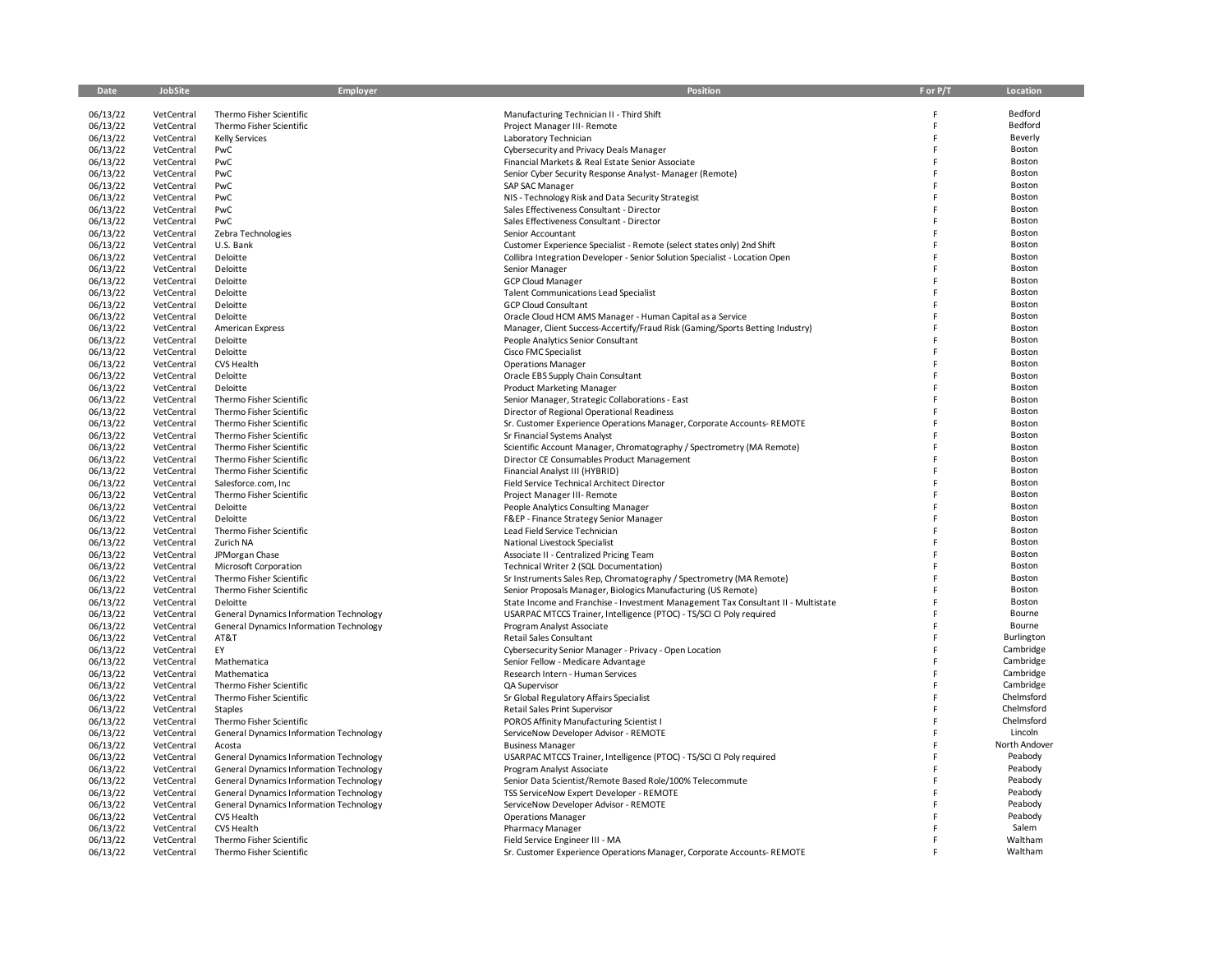| Date                 | JobSite                      | Employer                                                              | Position                                                                                                                        | F or P/T | Location                             |
|----------------------|------------------------------|-----------------------------------------------------------------------|---------------------------------------------------------------------------------------------------------------------------------|----------|--------------------------------------|
|                      |                              |                                                                       |                                                                                                                                 |          |                                      |
| 06/13/22             | VetCentral                   | UnitedHealth Group                                                    | Clinical Practice Performance Consultant - Telecommute in Waltham, MA                                                           |          | Waltham                              |
| 06/13/22             | VetCentral                   | Randstad US                                                           | tax manager                                                                                                                     |          | Woburn                               |
| 06/13/22             | VetCentral                   | Randstad US                                                           | senior tax manager                                                                                                              |          | Woburn                               |
| 06/13/22             | VetCentral                   | General Dynamics Information Technology                               | USARPAC MTCCS Trainer, Intelligence (PTOC) - TS/SCI CI Poly required                                                            | E        | Woods Hole                           |
| 06/13/22             | VetCentral                   | General Dynamics Information Technology                               | Senior Data Scientist/Remote Based Role/100% Telecommute                                                                        |          | Woods Hole                           |
| 06/13/22             | VetCentral                   | <b>General Dynamics Information Technology</b>                        | Program Analyst Associate                                                                                                       |          | Woods Hole                           |
| 06/13/22             | VetCentral                   | General Dynamics Information Technology                               | ServiceNow Developer Advisor - REMOTE                                                                                           | F        | Woods Hole                           |
| 06/13/22             | VetCentral                   | General Dynamics Information Technology                               | TSS ServiceNow Expert Developer - REMOTE                                                                                        |          | Woods Hole                           |
| 06/13/22             | ZipRecruiter                 | Crossover for Work                                                    | Copywriter, Aurea Software (Remote) - \$100,000/year USD                                                                        |          | Boston                               |
| 06/13/22             | ZipRecruiter                 | Curaytor                                                              | Copywriter                                                                                                                      |          | Boston                               |
| 06/13/22             | ZipRecruiter                 | <b>ENTRE Institute</b>                                                | Direct Response Copywriter (Remote)                                                                                             |          | Boston                               |
| 06/13/22             | ZipRecruiter                 | Robert Half                                                           | Copywriter                                                                                                                      |          | Boston                               |
| 06/13/22             | ZipRecruiter                 | <b>Creative Circle</b>                                                | UX Copywriter (\$50.00-\$70.00/hr.)                                                                                             | E        | Boston                               |
| 06/13/22             | ZipRecruiter                 | <b>Creative Circle</b>                                                | Copywriter (REMOTE)                                                                                                             |          | MA                                   |
| 06/13/22             | ZipRecruiter                 | Wolverine Worldwide<br>RITE-ROUTE TRANSPORTATION                      | Copywriter - Sperry                                                                                                             |          | Waltham                              |
| 06/13/22<br>06/13/22 | ZipRecruiter<br>ZipRecruiter | Scratch Marketing + Media                                             | Drivers (\$15.00/hr,)<br>Senior Content Writer - B2B Technology                                                                 |          | Salem<br>Cambridge                   |
| 06/13/22             | ZipRecruiter                 | Alo, LLC.                                                             | Associate Instructional Content Creator                                                                                         |          | Boston                               |
| 06/13/22             | ZipRecruiter                 | <b>Contemporary Staffing Solutions</b>                                | Content Writer (\$80,000-\$120,000/Year)                                                                                        | F        | Boston                               |
| 06/13/22             | ZipRecruiter                 | Talent Software Services, Inc.                                        | Digital Content Producer-Recruited                                                                                              | F        | Cambridge                            |
| 06/13/22             | ZipRecruiter                 | <b>GRF CPAs &amp; Advisors</b>                                        | Digital Content Manager - Remote (Hybrid Available)                                                                             |          | Boston                               |
| 06/13/22             | ZipRecruiter                 | Cox Media Group                                                       | Creative Services Writer/Editor/Producer - WFXT TV                                                                              |          | Boston                               |
| 06/13/22             | ZipRecruiter                 | Comice Care, LLC                                                      | Drivers (\$15 - \$18/hr.)                                                                                                       |          | Boston                               |
| 06/13/22             | ZipRecruiter                 | Pine Street Inn                                                       | Full-Time Driver - 6-month Temporary position (\$22.00/hr.)                                                                     | F        | Boston                               |
| 06/13/22             | ZipRecruiter                 | Keshet                                                                | Director of Content                                                                                                             |          | Boston                               |
| 06/13/22             | ZipRecruiter                 | www.totalpraisellc.com                                                | Driver (\$17.00-\$20.00/hr.                                                                                                     |          | Peabody                              |
| 06/13/22             | ZipRecruiter                 | Puma                                                                  | Temp, Junior Manager, Content Creator                                                                                           | E        | Boston                               |
| 06/13/22             | ZipRecruiter                 | Adecco                                                                | Driver (\$15/hr.)                                                                                                               |          | Boston                               |
| 06/13/22             | ZipRecruiter                 | TalentBurst, Inc.                                                     | Digital Content Producer - Recruited (\$30/hr.)                                                                                 |          | Cambridge                            |
| 06/13/22             | ZipRecruiter                 | <b>Boston University</b>                                              | Web Porducer - College of Engineering, Administration                                                                           |          | Boston                               |
| 06/13/22             | ZipRecruiter                 | <b>State Street Corporation</b>                                       | Senior Writer, Assistant Vice President, Hybrid                                                                                 |          | Boston                               |
| 06/13/22             | ZipRecruiter                 | Bridgewell                                                            | Driver                                                                                                                          |          | Lynn                                 |
| 06/13/22             | USAJobs.gov                  | Department of the Treasury                                            | Tax Law Specialist - Closing 06/17/22                                                                                           |          | Boston                               |
| 06/13/22             | USAJobs.gov                  | Department of Homeland Security                                       | IT Cybersecurity Specialist Infosec - Closing 06/22/22                                                                          | F        | Boston                               |
| 06/13/22             | USAJobs.gov                  | Federal Bureau of Investigation                                       | Special Agent - Law Enforcement or Military Veteran Background (Start \$62,556/Year)                                            | F        | <b>Location Negotiable</b>           |
| 06/13/22             | USAJobs.gov                  | Federal Bureau of Investigation                                       | Special Agent - Education/Teaching Background (Start \$62,556/Year)                                                             |          | <b>Location Negotiable</b>           |
| 06/13/22             | USAJobs.gov                  | Federal Bureau of Investigation                                       | Special Agent - Accounting/Finance Background (Start \$62,556/Year)                                                             |          | <b>Location Negotiable</b>           |
| 06/13/22             | USAJobs.gov                  | Federal Bureau of Investigation                                       | Special Agent - Science, Technology, Engineering and Mathematics (STEM) Background (Start \$62,556,                             |          | <b>Location Negotiable</b>           |
| 06/13/22             | USAJobs.gov                  | Federal Bureau of Investigation                                       | Special Agent - Linguists/Foreign Language Background (Start \$62,556/Year)                                                     |          | <b>Location Negotiable</b>           |
| 06/13/22             | USAJobs.gov                  | Federal Bureau of Investigation                                       | Special Agent - Law/Legal Background (Start \$62,556/Year)                                                                      | F        | <b>Location Negotiable</b>           |
| 06/13/22             | USAJobs.gov                  | Federal Bureau of Investigation                                       | Special Agent - Psychology/Counseling Background (Start \$62,556/Year)                                                          | F<br>F   | <b>Location Negotiable</b>           |
| 06/13/22             | USAJobs.gov                  | Federal Bureau of Investigation                                       | Special Agent - Cybersecurity/Technology Background (Start \$62,556/Year)                                                       |          | Location Negotiable                  |
| 06/13/22             | USAJobs.gov                  | Federal Bureau of Investigation                                       | Special Agent - Healthcare Services/Medical Background (Start \$62,556/Year)                                                    |          | Location Negotiable                  |
| 06/13/22<br>06/13/22 | USAJobs.gov<br>USAJobs.gov   | Dept. of Health and Human Services<br>Federal Aviation Administration | General Attorney Advisor *Start \$64,660/Year)<br>Public Notice for Authorized Cybersecurity Positions (Starting \$61,977/Year) | F        | Boston<br><b>Location Negotiable</b> |
| 06/13/22             | USAJobs.gov                  | Federal Aviation Administration                                       | Public Notice for Authorized Cybersecurity Positions (Starting \$52,222/Yea)                                                    | F        | <b>Location Negotiable</b>           |
| 06/13/22             | USAJobs.gov                  | Federal Aviation Administration                                       | Public Notice for Individuals With Disabilities and Individuals with Targeted Disabilities (Start \$47,915/Y                    | F        | Location Negotiable                  |
| 06/13/22             | USAJobs.gov                  | Secretary of the Navy Offices (SECNAV)                                | Attorney (\$64,649 - \$172,500/Year)                                                                                            |          | Location Negotiable                  |
| 06/13/22             | USAJobs.gov                  | <b>Transportation Security Administration</b>                         | Transportation Security Officer (TSO) (Starting at \$52,919;/Yar)                                                               | F        | Nantucket                            |
| 06/13/22             | USAJobs.gov                  | Department of the Air Force                                           | Information and Arts Family (\$19,543 - \$142,180/Year)                                                                         |          | <b>Location Negotiable</b>           |
| 06/13/22             | USAJobs.gov                  | Department of the Air Force                                           | Supply Family (\$19,543 - \$142,180/Year)                                                                                       | F        | <b>Location Negotiable</b>           |
| 06/13/22             | USAJobs.gov                  | Department of the Air Force - Agency Wide                             | Miscellaneous (\$19,543 - \$142,180/Year)                                                                                       | F        | <b>Location Negotiable</b>           |
| 06/13/22             | USAJobs.gov                  | Department of the Air Force                                           | Physical Sciences Family (\$19,543 - \$142,180/Year)                                                                            |          | Location Negotiable                  |
| 06/13/22             | USAJobs.gov                  | Department of the Air Force                                           | Human Resources Management (\$19,543 - \$142,180/Year)                                                                          | F        | <b>Location Negotiable</b>           |
| 06/13/22             | USAJobs.gov                  | Department of the Air Force - Agency Wide                             | Medical Family (\$19,543 - \$142,180/Year)                                                                                      |          | <b>Location Negotiable</b>           |
| 06/13/22             | USAJobs.gov                  | Department of the Air Force                                           | Quality Assurance Family (\$19,543 - \$142,180/Year)                                                                            |          | <b>Location Negotiable</b>           |
| 06/13/22             | USAJobs.gov                  | Department of the Air Force                                           | Gen Admin (\$19,543 - \$142,180/Year)                                                                                           |          | <b>Location Negotiable</b>           |
| 06/13/22             | USAJobs.gov                  | Department of the Air Force                                           | Accounting and Budget (\$19,543 - \$142,180/Year)                                                                               |          | Location Negotiable                  |
| 06/13/22             | USAJobs.gov                  | Department of the Air Force                                           | Engineering and Architecture (\$19,543 - \$142,180/Year)                                                                        |          | <b>Location Negotiable</b>           |
| 06/13/22             | USAJobs.gov                  | Department of the Air Force                                           | Business and Industry (\$19,543 - \$142,180/Year)                                                                               |          | <b>Location Negotiable</b>           |
| 06/13/22             | USAJobs.gov                  | Department of the Air Force                                           | Mathematics and Statistics (\$19,543 - \$142,180/Year)                                                                          | F        | <b>Location Negotiable</b>           |
| 06/13/22             | USAJobs.gov                  | Department of the Air Force                                           | Social Science Family (\$19,543 - \$142,180/Year)                                                                               | E        | <b>Location Negotiable</b>           |
| 06/13/22             | USAJobs.gov                  | Department of the Air Force                                           | Library (\$19,543 - \$142,180/Year)                                                                                             |          | <b>Location Negotiable</b>           |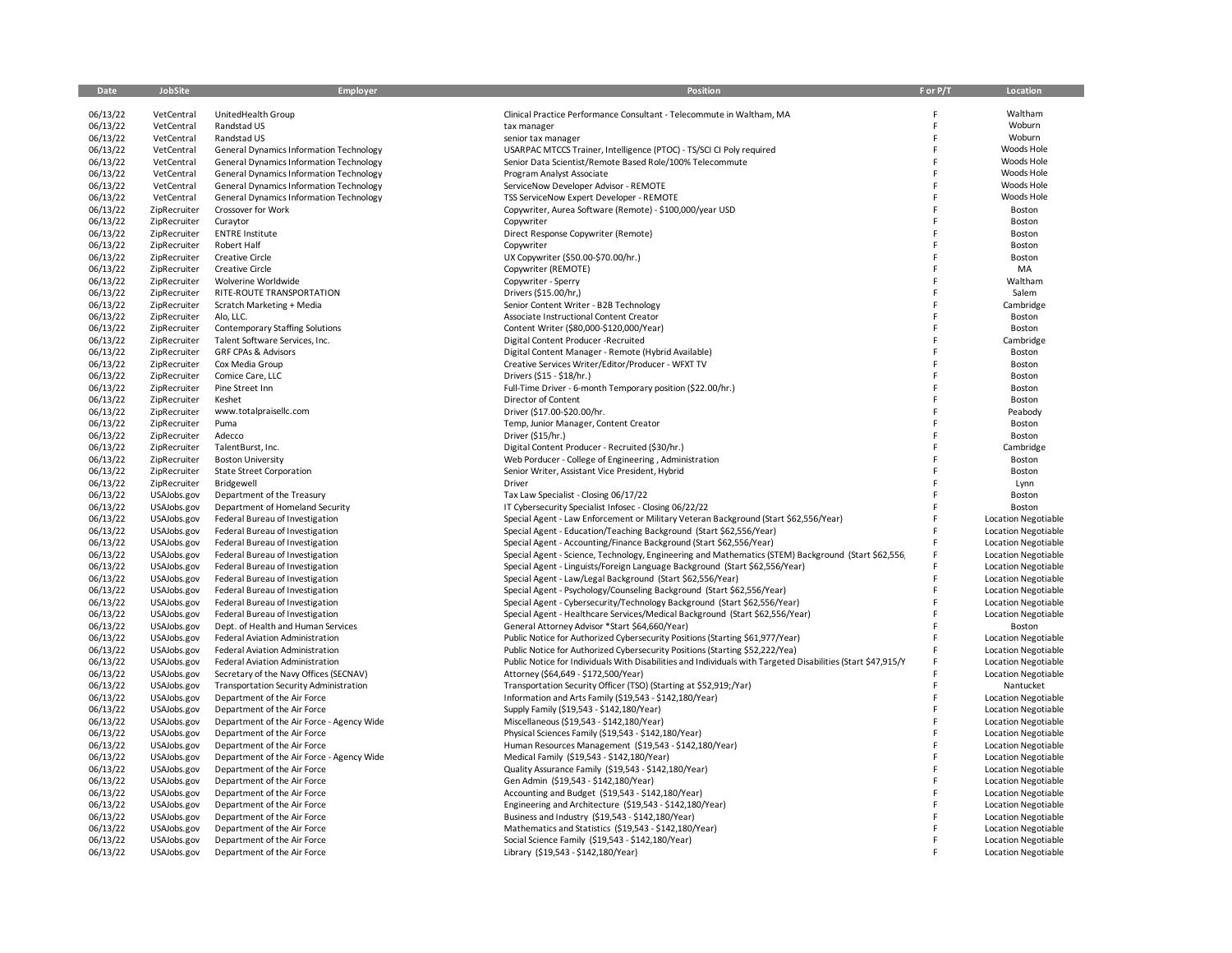| Date     | JobSite     | <b>Employer</b>                                      | Position                                                                                                  | F or P/T | Location                   |
|----------|-------------|------------------------------------------------------|-----------------------------------------------------------------------------------------------------------|----------|----------------------------|
|          |             |                                                      |                                                                                                           |          |                            |
| 06/13/22 | USAJobs.gov | Department of the Air Force                          | Transportation Family (\$19,543 - \$142,180/Year)                                                         | F        | <b>Location Negotiable</b> |
| 06/13/22 | USAJobs.gov | Department of the Air Force                          | Miscellaneous Clerk and Assistant Family (\$19,543 - \$142,180/Year)                                      | F        | <b>Location Negotiable</b> |
| 06/13/22 | USAJobs.gov | Department of the Air Force                          | Security Clerical and Assistant (\$19,543 - \$142,180/Year)                                               | F        | <b>Location Negotiable</b> |
| 06/13/22 | USAJobs.gov | Department of the Air Force                          | Equipment Facilities and Service (\$19,543 - \$142,180/Year)                                              | F        | <b>Location Negotiable</b> |
| 06/13/22 | USAJobs.gov | Department of the Air Force                          | Education (\$19,543 - \$142,180/Year)                                                                     | F        | <b>Location Negotiable</b> |
| 06/13/22 | USAJobs.gov | Department of the Air Force                          | Legal and Kindred Family (\$19,543 - \$142,180/Year)                                                      | F        | <b>Location Negotiable</b> |
| 06/13/22 | USAJobs.gov | <b>Transportation Security Administration</b>        | Transportation Security Officer (TSO) (Starting at \$52,919;/Year)                                        | F        | Boston                     |
| 06/13/22 | USAJobs.gov | <b>Transportation Security Administration</b>        | P/T - Transportation Security Officer (TSO) (\$25.55/hr.)                                                 | P/T      | Boston                     |
| 06/13/22 | USAJobs.gov | Department of Homeland Security - Agency Wide        | DHS Surge Capacity Force Member - Detail (Starting at \$30,414 (GS 5-15)                                  | F        | <b>Location Negotiable</b> |
| 06/13/22 | USAJobs.gov | Army National Guard Units                            | Surface Maintenenace Mechanic (Starting at \$52,070 (WG 8-10)                                             | F        | Otis ANG                   |
| 06/13/22 | USAJobs.gov | Federal Aviation Administration                      | Information Technology (IT) Cybersecurity Specialist Positions (Starting at \$46,784 /Year)               | F        | <b>Location Negotiable</b> |
| 06/13/22 | USAJobs.gov | Federal Aviation Administration                      | Information Technology (IT) Cybersecurity Specialist Positions (Starting at \$66,829/Year)                | F        | <b>Location Negotiable</b> |
| 06/13/22 | USAJobs.gov | Federal Aviation Administration                      | Physicist (Starting at \$56,205 (FV H-K)                                                                  | F        | <b>Location Negotiable</b> |
| 06/13/22 | USAJobs.gov | Federal Aviation Administration                      | Scientific, Technical, Engineering, and Mathematics (STEM) Positions (Starting at \$31,428 (FG 5-15)      | F        | <b>Location Negotiable</b> |
| 06/13/22 | USAJobs.gov | Federal Aviation Administration                      | Aviation Safety Inspector Positions (Starting at \$46,083 (FG 9-12)                                       |          | <b>Location Negotiable</b> |
| 06/13/22 | USAJobs.gov | Federal Aviation Administration                      | Chemist (Starting at \$55,756 (FG 11-15)                                                                  |          | <b>Location Negotiable</b> |
| 06/13/22 | USAJobs.gov | Federal Aviation Administration                      | Health Physicist (Starting at \$55,756 (FG 11-15)                                                         | F        | <b>Location Negotiable</b> |
| 06/13/22 | USAJobs.gov | Air National Guard Units                             | Detailed Inspection General (Starting at \$86,283 (GS 12)                                                 | F        | Hanscom AFB                |
| 06/13/22 | USAJobs.gov | Internal Revenue Service                             | Management and Program Analyst Temp NTE 1 Year MBE Up to 2 Years                                          |          | <b>IRS</b> Locations       |
| 06/13/22 | USAJobs.gov | Department of the Air Force                          | Human Resources Specialist (Recruitment & Placement) (Starting at \$37,301 (GS 7-12)                      |          | <b>Location Negotiable</b> |
| 06/13/22 | USAJobs.gov | Department of the Air Force                          | Management and Program Analysis (Starting at \$30,113 (GS 5-15)                                           |          | <b>Location Negotiable</b> |
| 06/13/22 | USAJobs.gov | Department of the Air Force                          | Miscellaneous Clerk and Assistant (Starting at \$30,113 (GS 5-11)                                         |          | <b>Location Negotiable</b> |
| 06/13/22 |             |                                                      |                                                                                                           |          |                            |
|          | USAJobs.gov | Army National Guard Units                            | Surface Maintenenace Mechanic (Starting at \$50,547 (WG 8-10)                                             |          | Reading                    |
| 06/13/22 | USAJobs.gov | Department of the Air Force                          | Public Affairs Specialist (Starting at \$46,083 (GS 9-12)                                                 | F        | Location Negotiable        |
| 06/13/22 | USAJobs.gov | Department of the Air Force                          | Student Trainee (Starting at \$27,184 (GS 4-7)                                                            | F        | <b>Location Negotiable</b> |
| 06/13/22 | USAJobs.gov | Air Force Civilian Career Training                   | Student Trainee (Starting at \$31,520 (GS 4-5)                                                            | F        | <b>Location Negotiable</b> |
| 06/13/22 | USAJobs.gov | Air Force Civilian Career Training                   | Student Trainee - Premier College Intern Program (Starting at \$43,683 (GS 7)                             | F        | <b>Location Negotiable</b> |
| 06/13/22 | USAJobs.gov | Small Business Administration                        | Construction Analyst (Starting at \$46,063 (GS 9-11)                                                      |          | Location Negotiable        |
| 06/13/22 | USAJobs.gov | Department of the Air Force                          | Secretary - Office Automation (Starting at \$36,664 (GS 5-6)                                              |          | <b>Location Negotiable</b> |
| 06/13/22 | USAJobs.gov | Veterans Health Administration                       | Pharmacy Technician - Clinical Contact Center (Starting at \$43,547 (GS 6)                                | F        | <b>Location Negotiable</b> |
| 06/13/22 | USAJobs.gov | Air Force Materiel Command                           | Acquisition Program Manager (Starting at \$43,683 (GS 7)                                                  | F        | Location Negotiable        |
| 06/13/22 | USAJobs.gov | Air Force Materiel Command                           | Acquisition Program Manager (Starting at \$53,433 (GS 9)                                                  | F        | <b>Location Negotiable</b> |
| 06/13/22 | USAJobs.gov | Bureau of Alcohol, Tobacco, Firearms, and Explosives | Industry Operations Investigator - Accepting Resumes from Individuals with Disabilities (Starting at \$37 | F        | <b>Location Negotiable</b> |
| 06/13/22 | USAJobs.gov | Food Safety and Inspection Service                   | Food Inspector (Slaughter) - Apprenticeship (Starting at \$36,118 (GS 5)                                  | F        | <b>Location Negotiable</b> |
| 06/13/22 | USAJobs.gov | Air Force Materiel Command                           | Computer Scientist (Starting at \$50,106 (GS 7-9)                                                         | F        | <b>Location Negotiable</b> |
| 06/13/22 | USAJobs.gov | Air National Guard Units                             | Physcial Security Specialist (Starting at \$59,498 (GS 9)                                                 | F        | Otis ASNG                  |
| 06/13/22 | USAJobs.gov | Air National Guard Units                             | Aircraft Engine Mechanic (Starting at \$66,805 (WG 10)                                                    |          | Westfield                  |
| 06/13/22 | USAJobs.gov | Air National Guard Units                             | Supervisory Police Officer (Starting at \$56,286 (GS 8)                                                   | F        | Otis ANG                   |
| 06/13/22 | USAJobs.gov | Department of the Air Force                          | Environmental Engineer (Starting at \$30,414 (GS 5-11)                                                    | F        | <b>Location Negotiable</b> |
| 06/13/22 | USAJobs.gov | Department of the Air Force                          | Mechanical Engineer (Starting at \$30,414 (GS 5-11)                                                       | F        | <b>Location Negotiable</b> |
| 06/13/22 | USAJobs.gov | Department of the Air Force                          | Operations Research Analyst (Starting at \$43,683 (GS 7-9)                                                | F        | <b>Location Negotiable</b> |
| 06/13/22 | USAJobs.gov | Department of the Air Force                          | Contract Specialist (Starting at \$30,414 (GS 5-11)                                                       |          | <b>Location Negotiable</b> |
| 06/13/22 | USAJobs.gov | Department of the Air Force                          | Student Trainee Computer Science (Starting at \$27,184 (GS 4-7)                                           |          | <b>Location Negotiable</b> |
| 06/13/22 | USAJobs.gov | Department of the Air Force                          | Student Trainee General Engineering (Starting at \$24,216 (GS 3-7)                                        | F        | <b>Location Negotiable</b> |
| 06/13/22 | USAJobs.gov | Department of the Air Force                          | Mathematician (Starting at \$43,683 (GS 7-9)                                                              | F        | <b>Location Negotiable</b> |
| 06/13/22 | USAJobs.gov | Department of the Air Force                          | Physical Scientist - Environmental (Starting at \$43,683 (GS 7-9)                                         |          | <b>Location Negotiable</b> |
| 06/13/22 | USAJobs.gov | Federal Aviation Administration                      | Aviation Safety Inspector - General Aviation Operations (Starting at \$53,377 (FG 9-12)                   |          | <b>Location Negotiable</b> |
| 06/13/22 | USAJobs.gov | Department of the Air Force                          | Contract Specialist (Starting at \$37,674 (GS 7)                                                          |          | <b>Location Negotiable</b> |
| 06/13/22 | USAJobs.gov | Department of the Air Force                          | Contract Specialist (Starting at \$46,083 (GS 9)                                                          |          | <b>Location Negotiable</b> |
| 06/13/22 | USAJobs.gov | Department of the Air Force                          | Engineering Technician (Starting at \$30,414 (GS 5-11)                                                    | F        | <b>Location Negotiable</b> |
| 06/13/22 | USAJobs.gov | Justice, Bureau of Prisons/Federal Prison System     | Correctional Officer (Starting at \$44,545 (GL 05-07)                                                     | F        | <b>Location Negotiable</b> |
| 06/13/22 | USAJobs.gov | Justice, Bureau of Prisons/Federal Prison System     | Clinical Psychologist - Staff Psychologist (Starting at \$66,214 (GS 11-12)                               |          | Location Negotiable        |
| 06/13/22 | USAJobs.gov | Justice, Bureau of Prisons/Federal Prison System     | Dentist (Starting at \$111,035 (GP 13)                                                                    | F        | <b>Location Negotiable</b> |
| 06/13/22 | USAJobs.gov | Justice, Bureau of Prisons/Federal Prison System     | Supervisory Correctional Officer (Lieutenant GL-09) (Starting at \$56,551 (GL 09)                         | F        | <b>Location Negotiable</b> |
| 06/13/22 | USAJobs.gov | Justice, Bureau of Prisons/Federal Prison System     | Supervisory Correctional Officer (Captain GS-11)(Starting at \$66,214 (GS 11)                             | F        | <b>Location Negotiable</b> |
| 06/13/22 | USAJobs.gov | Justice, Bureau of Prisons/Federal Prison System     | Supervisory Correctional Officer (Captain GS-12)(Starting at \$79,363 (GS 12)                             | F        | <b>Location Negotiable</b> |
| 06/13/22 | USAJobs.gov | Justice, Bureau of Prisons/Federal Prison System     | Nurse (Registered Nurse)(Starting at \$44,545 (GL 05-10)                                                  | F        | <b>Location Negotiable</b> |
| 06/13/22 | USAJobs.gov | Justice, Bureau of Prisons/Federal Prison System     | Advance Practice Nurse (Mid-Level Practitioner) (Starting at \$59,813 (GS 09-11)                          | F        | <b>Location Negotiable</b> |
| 06/13/22 | USAJobs.gov | Justice, Bureau of Prisons/Federal Prison System     | Physician - Psychiatric Physician (Starting at \$111,035 (GP 15)                                          |          | <b>Location Negotiable</b> |
| 06/13/22 | USAJobs.gov | Justice, Bureau of Prisons/Federal Prison System     | Physician Assistant (Mid-Level Practitioner)(Starting at \$52,749 (GS 07-11)                              |          | <b>Location Negotiable</b> |
| 06/13/22 | USAJobs.gov | Air Force Materiel Command                           | Logistics Management Specialist (Starting at \$43,683 (GS 7)                                              |          | <b>Location Negotiable</b> |
| 06/13/22 | USAJobs.gov | Justice, Bureau of Prisons/Federal Prison System     | Physician - Medical Officer (Starting at \$111,035 (GP 14-15)                                             |          | <b>Location Negotiable</b> |
| 06/13/22 | USAJobs.gov | Internal Revenue Service                             | Supervisory Contract Specialist MSP (12 Month Register) Direct Hire (Starting at \$108,885 (IR 4)         |          | <b>Location Negotiable</b> |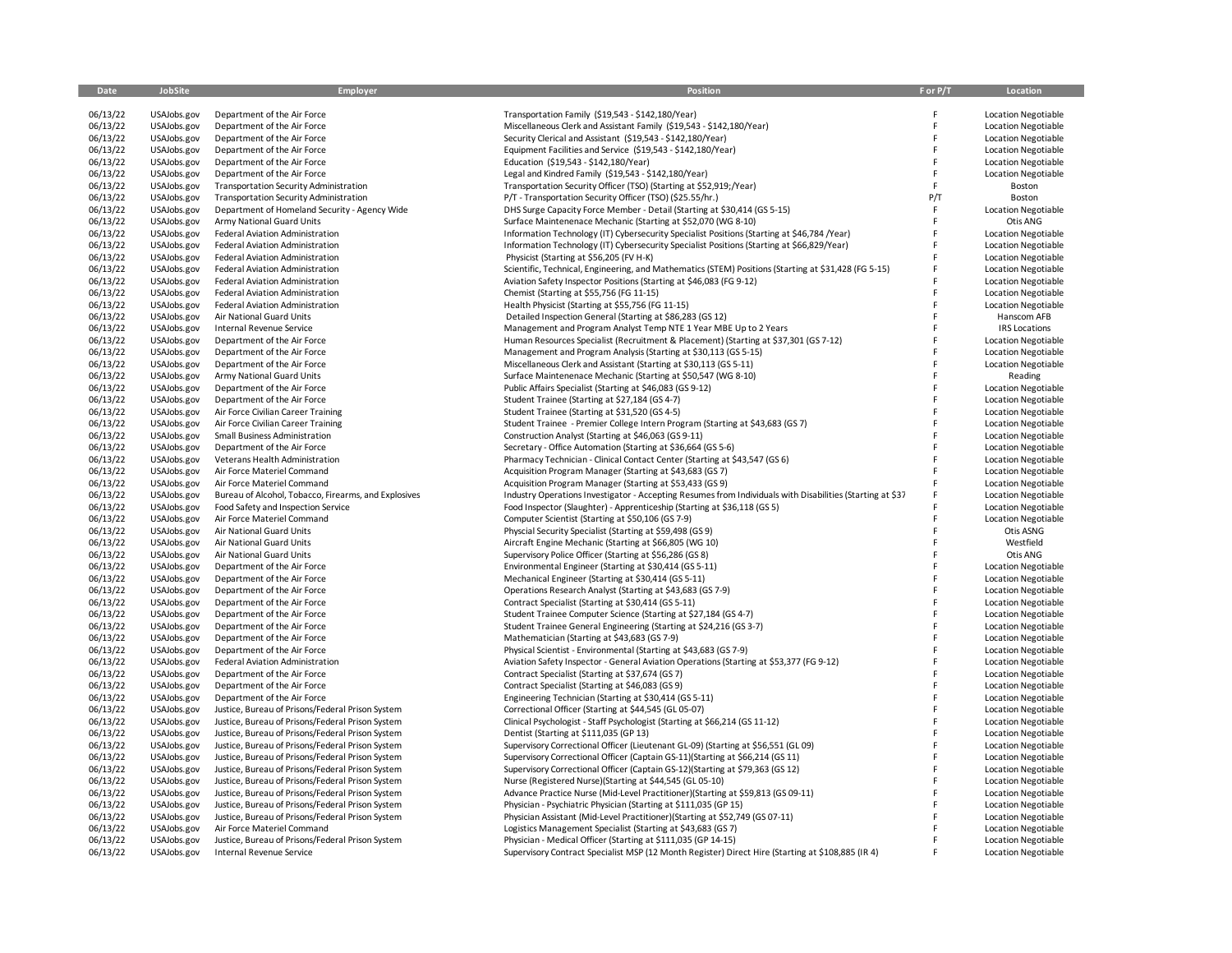| Date                 | JobSite                    | <b>Employer</b>                                                   | Position                                                                                                                                         | F or P/T | Location                                                 |
|----------------------|----------------------------|-------------------------------------------------------------------|--------------------------------------------------------------------------------------------------------------------------------------------------|----------|----------------------------------------------------------|
|                      |                            |                                                                   |                                                                                                                                                  |          |                                                          |
| 06/13/22             | USAJobs.gov                | Federal Aviation Administration                                   | Electronics Engineer (Starting at \$47,813 (FV G-K)                                                                                              |          | <b>Location Negotiable</b>                               |
| 06/13/22             | USAJobs.gov                | Federal Aviation Administration                                   | Mechanical Engineer (Starting at \$47,813 (FV G-K)                                                                                               | E        | <b>Location Negotiable</b>                               |
| 06/13/22             | USAJobs.gov                | Federal Aviation Administration                                   | Aerospace Engineer (Starting at \$47,813 (FV G-K)                                                                                                | F        | <b>Location Negotiable</b>                               |
| 06/13/22             | USAJobs.gov                | Justice, Bureau of Prisons/Federal Prison System                  | Nurse - Registered Nurse (Starting at \$53,642 (GS 05-10)                                                                                        | E        | Fort Devens                                              |
| 06/13/22             | USAJobs.gov                | Department of the Air Force                                       | Poilice Officer (Starting at \$33,949 (GS 5-9)                                                                                                   | E        | Location Negotiable                                      |
| 06/13/22             | USAJobs.gov                | Army National Guard Units                                         | Materials Examiner & Identifier (Starting at \$49,587 (WG 7)                                                                                     |          | MA ANG                                                   |
| 06/13/22             | USAJobs.gov                | Department of the Navy                                            | Police Officer (Starting at \$35,265 (GS 5-7)                                                                                                    | F        | <b>Location Negotiable</b>                               |
| 06/13/22             | USAJobs.gov                | <b>Internal Revenue Service</b>                                   | IRS - Accepting Resumes from Veteran Recruitment Appointment (VRA) Eligibles (Starting at \$28,078 (                                             |          | <b>Location Negotiable</b>                               |
| 06/13/22             | USAJobs.gov                | Department of Transportation                                      | Economist - DIRECT HIRE (Starting at \$71,987 (GS 11-13)                                                                                         |          | <b>Location Negotiable</b>                               |
| 06/13/22             | USAJobs.gov                | Department of Transportation                                      | Economist - DIRECT HIRE (Starting at \$121,243 (GS 14)                                                                                           | F        | <b>Location Negotiable</b>                               |
| 06/13/22             | USAJobs.gov                | Department of the Air Force                                       | Information Technology Specialist (INFOSEC) (Starting at \$45,627 (GS 9-14)                                                                      | F        | Location Negotiable                                      |
| 06/13/22             | USAJobs.gov                | Army National Guard Units                                         | Optical Instrument Repairer (Starting at \$55,159 (WG 10)                                                                                        | F        | <b>Location Negotiable</b>                               |
| 06/13/22             | USAJobs.gov                | Federal Bureau of Investigation                                   | Special Agent. (Starting at \$62,556 (GS 10)                                                                                                     |          | <b>Location Negotiable</b>                               |
| 06/13/22             | USAJobs.gov                | Department of the Air Force                                       | Operations Research Analyst (Starting at \$43,683 (GS 7-9)                                                                                       | F        | <b>Location Negotiable</b>                               |
| 06/13/22             | USAJobs.gov                | Department of the Air Force                                       | Financial Management Specialist (Starting at \$43,683 (GS 7)                                                                                     | F        | <b>Location Negotiable</b>                               |
| 06/13/22             | USAJobs.gov                | Department of the Air Force                                       | Budget Analyst (Starting at \$43,683 (GS 7-9)                                                                                                    |          | <b>Location Negotiable</b>                               |
| 06/13/22             | USAJobs.gov                | Federal Aviation Administration                                   | Industrial Engineer (Starting at \$47,813 (FV G-K)                                                                                               | F        | <b>Location Negotiable</b>                               |
| 06/13/22             | USAJobs.gov                | Office of the Secretary of Transportation                         | General Engineer (Starting at \$71,987 (GS 11-14)                                                                                                | F        | Location Negotiable                                      |
| 06/13/22             | USAJobs.gov                | Department of Transportation                                      | Program Manager (Deputy Division Administrator) (Starting at \$108,885 (GS 14)                                                                   |          | <b>Location Negotiable</b>                               |
| 06/13/22             | USAJobs.gov                | Air Force Materiel Command                                        | Biological Scientist - Environmental (Starting at \$43,683 (GS 7-9)                                                                              |          | <b>Location Negotiable</b>                               |
| 06/13/22             | USAJobs.gov                | Internal Revenue Service                                          | Procurement Analyst ROSTER (Starting at \$108,885 (GS 14)                                                                                        | F<br>F   | <b>Location Negotiable</b>                               |
| 06/13/22<br>06/13/22 | USAJobs.gov                | Immigration and Customs Enforcement<br>Air Force Materiel Command | General Attorney (Starting at \$55,765 (GS 11-14)                                                                                                | F        | <b>Location Negotiable</b>                               |
| 06/13/22             | USAJobs.gov<br>USAJobs.gov | Department of Homeland Security                                   | Logistics Management Specialist (Starting at \$53,433 (GS 9)<br>Program Manager - Executive Secretariat Team Lead (Starting at \$126,233 (GS 14) | F        | <b>Location Negotiable</b><br><b>Location Negotiable</b> |
| 06/13/22             | USAJobs.gov                | Internal Revenue Service                                          | Legal Administrative Specialist (Estate and Gift Tax) (12 MONTH ROSTER) (Starting at \$92,143 (GS 13)                                            |          | <b>Location Negotiable</b>                               |
| 06/13/22             | USAJobs.gov                | Army Installation Management Command                              | Security Guard (Starting at \$43,772 (GS 6)                                                                                                      |          | Natick                                                   |
| 06/13/22             | USAJobs.gov                | Federal Highway Administration                                    | Program Manager - Division Administrator (Starting at \$131,178 (GS 15)                                                                          | F        | <b>Location Negotiable</b>                               |
| 06/13/22             | USAJobs.gov                | Army National Guard Units                                         | Samll Arms Repairer (Starting at \$53,051 (WG 9)                                                                                                 | E        | Camp Edwrds                                              |
| 06/13/22             | USAJobs.gov                | Army National Guard Units                                         | Electronic Measurement Edquipmnet Mechnaic (Starting at \$57,413 (WG 11)                                                                         |          | Ayer                                                     |
| 06/13/22             | USAJobs.gov                | <b>Transportation Security Administration</b>                     | Transportation Security Officer (TSO) (Starting at \$43,447 (SV D)                                                                               |          | Provincetown                                             |
| 06/13/22             | USAJobs.gov                | Federal Aviation Administration                                   | Medical Officer (Starting at \$119,797 (FV L-M)                                                                                                  | E        | <b>Location Negotiable</b>                               |
| 06/13/22             | USAJobs.gov                | Department of the Air Force                                       | Painting &b Paperhanging Family (Starting at \$13.91 (WL 1-15)                                                                                   | F        | <b>Location Negotiable</b>                               |
| 06/13/22             | USAJobs.gov                | Department of the Air Force                                       | Painting &b Paperhanging Family (Starting at \$21.14 (WS 1-15)                                                                                   | F        | <b>Location Negotiable</b>                               |
| 06/13/22             | USAJobs.gov                | Department of the Air Force                                       | Plumbing and Pipefitting Family (Starting at \$13.91 (WL 1-15)                                                                                   | F        | <b>Location Negotiable</b>                               |
| 06/13/22             | USAJobs.gov                | Department of the Air Force                                       | Plumbing and Pipefitting Family (Starting at \$21.14 (WS 1-15)                                                                                   |          | <b>Location Negotiable</b>                               |
| 06/13/22             | USAJobs.gov                | Department of the Air Force                                       | Wood workers (Starting at \$21.14 (WS 1-15)                                                                                                      | F        | <b>Location Negotiable</b>                               |
| 06/13/22             | USAJobs.gov                | Department of the Air Force                                       | Wood workers (Starting at \$13.15 (WL 1-15)                                                                                                      | F        | <b>Location Negotiable</b>                               |
| 06/13/22             | Indeed.com                 | <b>CCM Rentals</b>                                                | Apartment Maintenance Technician (\$18 - \$22/hr.)                                                                                               | E        | Salem                                                    |
| 06/13/22             | Indeed.com                 | APC Delivery Inc.                                                 | Warehouse Associate/Forklift Operator \$18 - \$22/hr.)                                                                                           |          | Peabody                                                  |
| 06/13/22             | Indeed.com                 | Disney Parks, Parks, Experiences and Products                     | Copywriter                                                                                                                                       |          | Salem                                                    |
| 06/13/22             | Indeed.com                 | <b>Ghost City Tours</b>                                           | Salem Ghost Guides Needed! (\$50 - \$100/hr.)                                                                                                    | E        | Danvers                                                  |
| 06/13/22             | Indeed.com                 | Disney Parks, Parks, Experiences and Products                     | Art Director                                                                                                                                     |          | Beverly                                                  |
| 06/13/22             | Indeed.com                 | <b>Rich Products Corporation</b>                                  | Palletizer/Heavy Lifter                                                                                                                          |          | Salem                                                    |
| 06/13/22             | Indeed.com                 | <b>Beverly Public Schools</b>                                     | Tutors needed throughout the 2022/2023 school year                                                                                               |          | Beverly                                                  |
| 06/13/22             | Indeed.com                 | <b>Facilities Management</b>                                      | Custodian (\$35,552/Year)                                                                                                                        |          | Salem                                                    |
| 06/13/22             | Indeed.com                 | <b>Rich Products Corporation</b>                                  | Operator - Mixer                                                                                                                                 |          | Salem                                                    |
| 06/13/22             | Indeed.com                 | The Salem Wax Museum                                              | Tour Guide (\$20/hr.)                                                                                                                            | E        | Salem                                                    |
| 06/13/22             | Indeed.com                 | <b>Crimson Logistics</b>                                          | Delivery Associate -- NO THC TEST (\$19.50/hr.)                                                                                                  |          | Lynn                                                     |
| 06/13/22             | Indeed.com<br>Indeed.com   | <b>Randstad General Staffing</b><br>Body & Soul Massage           | Forklift Operator (\$23/hr.)<br>Office Manager (\$20 - \$24/hr.)                                                                                 |          | Peabody<br>Salem                                         |
| 06/13/22<br>06/13/22 | Indeed.com                 | Marblehead Community Charter Public School                        | School Nurse (\$60,000/Year)                                                                                                                     | F        | Marblehead                                               |
| 06/13/22             | Indeed.com                 | Roessel Joy                                                       | Accounts Payable Coordinator (\$20 - \$24/hr.)                                                                                                   |          | Salem                                                    |
| 06/13/22             | Indeed.com                 | Danvers Public Schools                                            | JV Volleyball Coach                                                                                                                              |          | Salem                                                    |
| 06/13/22             | Indeed.com                 | <b>Express Employment Professionals</b>                           | Forklift/Cherry Picker Operator- Start Right Away! (\$22/hr.)                                                                                    |          | Peabody                                                  |
| 06/13/22             | Indeed.com                 | Cabot Wealth Management                                           | Research Analyst                                                                                                                                 |          | Salem                                                    |
| 06/13/22             | Indeed.com                 | <b>Rich Products Corporation</b>                                  | Operator - Machine                                                                                                                               |          | Salem                                                    |
| 06/13/22             | Indeed.com                 | Starbucks 3.9 3.9/5 rating                                        | Barista - Store# 00802, SWAMPSCOTT MALL                                                                                                          |          | Swampscott                                               |
| 06/13/22             | Indeed.com                 | <b>Burba Dental Partners</b>                                      | Dental Treatment/Financial Coordinator (\$15 - \$25/hr.)                                                                                         |          | Salem                                                    |
| 06/13/22             | Indeed.com                 | Hawthorne Hotel                                                   | <b>Banquet Server</b>                                                                                                                            |          | Salem                                                    |
| 06/13/22             | NSCC-0AY                   | MA Department of Industrial Accidents                             | Review Examiner II - Boston (\$66,682.98 - \$96,585.32/Year)                                                                                     |          | Boston                                                   |
| 06/14/22             | USAJobs.gov                | Department of Housing and Urban Development                       | Student Trainee Management Analyst - Closing 06/27/22                                                                                            |          | Boston                                                   |
| 06/14/22             | USAJobs.gov                | Department of Housing and Urban Development                       | Student Trainee Management Analyst - Closing 06/27/22                                                                                            |          | Boston                                                   |
| 06/14/22             | USAJobs.gov                | Department of Housing and Urban Development                       | Student Trainee Management Analyst - Closing 06/27/22                                                                                            |          | Boston                                                   |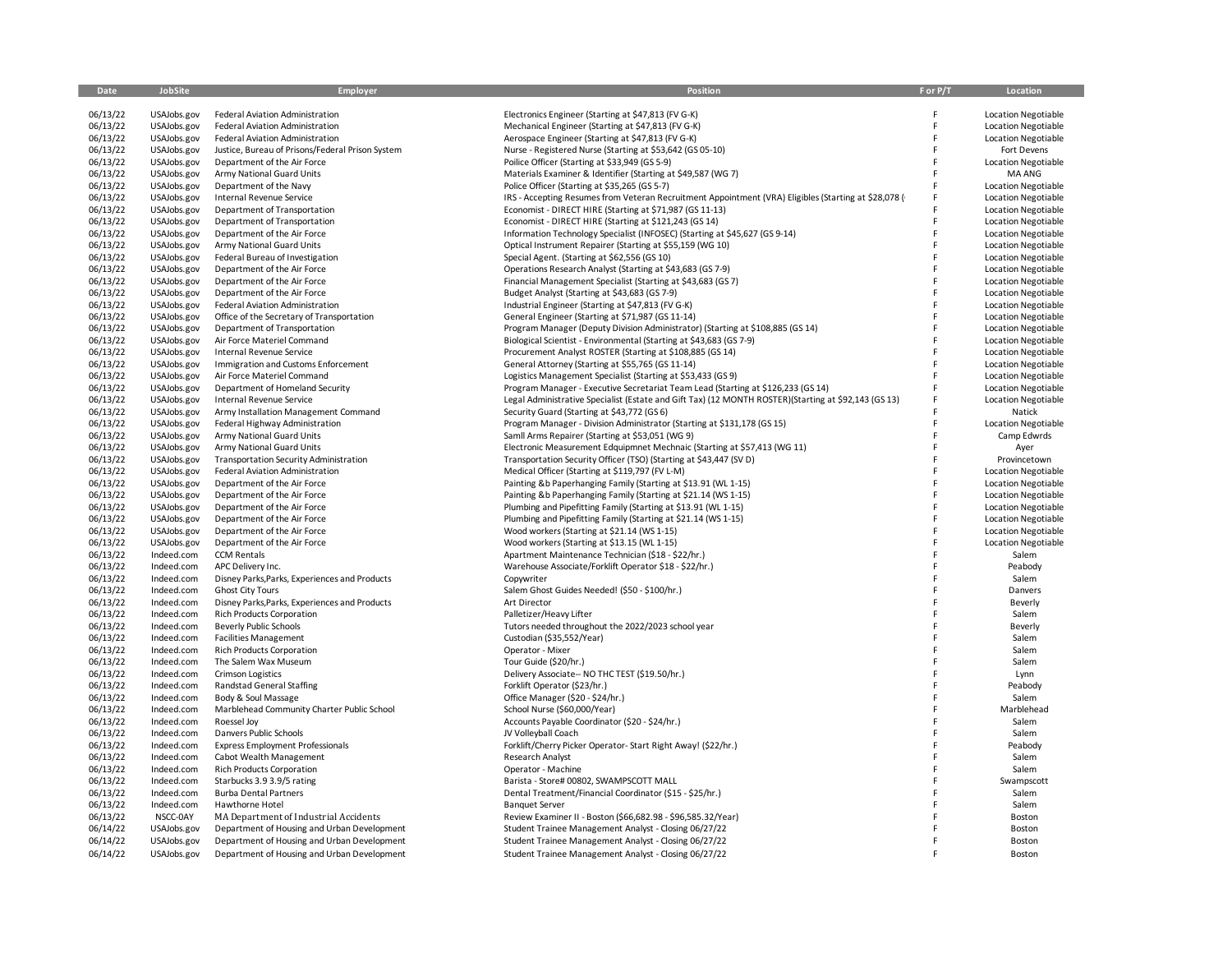| 06/14/22<br>USAJobs.gov<br>Department of Housing and Urban Development<br>Environmental Protection Specialist - Closing 06/27/22<br>06/14/22<br>USAJobs.gov<br>Small Business Administration<br>Program Manager Deputy District Director - Closing 06/28/22<br>F<br>06/14/22<br>Human Resources Assistant Office Automation Military - Closing 06/28/22<br>USAJobs.gov<br>Department of the Army<br>F<br>06/14/22<br>USAJobs.gov<br>Civilian Pay Technician - Closing 06/21/22<br>F<br>Department of Veterans Affairs<br>06/14/22<br>F<br>USAJobs.gov<br>Department of Veterans Affairs<br>Civilian Pay Technician - Closaing 06/21/22<br>06/14/22<br>USAJobs.gov<br>Department of Homeland Security<br>Transportation Security Officer Tso - Closimg 07/15/22<br>F<br>06/14/22<br>USAJobs.gov<br>Department of the Treasury<br>Tax Law Specialist - 06/20/22<br>F<br>06/14/22<br>USAJobs.gov<br>Department of Veterans Affairs<br>Medical Technologist - 07/06/22<br>F<br>06/14/22<br>Department of the Interior<br>Physical Scientist - Cloisng 06/24/22<br>F<br>USAJobs.gov<br>06/14/22<br>F<br>ZipRecruiter<br>The Mom Project<br>Creative Copywriter (Remote, (\$56.40/hr.)<br>06/14/22<br>F<br>ZipRecruiter<br>The Mom Project<br>Content Operations Manager (\$61.22/hr.)<br>06/14/22<br>ZipRecruiter<br>Curaytor<br>Copywriter<br>06/14/22<br>ZipRecruiter<br>Robert Half<br>Copywriter<br>06/14/22<br>ZipRecruiter<br><b>Creative Circle</b><br>UX Copywriter (\$\$50.00-\$70.00/hr.)<br>F<br>06/14/22<br>ZipRecruiter<br><b>ENTRE Institute</b><br>Direct Response Copywriter (Remote)<br>F<br>06/14/22<br>ZipRecruiter<br><b>Creative Circle</b><br>Copywriter (REMOTE)<br>06/14/22<br>ZipRecruiter<br>Wolverine Worldwide<br>Copywriter - Sperry<br>06/14/22<br>ZipRecruiter<br>Clean Harbor<br>Driver, Class A Liquid<br>06/14/22<br>Yellow<br>CDL A Truck Driver - \$7,500 Sign-on Bonus<br>Salem<br>ZipRecruiter<br>06/14/22<br>F<br>ZipRecruiter<br>Clean Harbors<br>Class A Driver<br>06/14/22<br>ZipRecruiter<br>Variant - Company Driver<br>Need CDL Truck Driver, 06/14/2022, Earn 56-60 CPM<br>06/14/22<br>F<br>ZipRecruiter<br>SYGMA - Shrewsbury, MA Delivery Driver<br>CDL Truck Driver - Average \$92,000/Year - 4 Day Work Week<br>Salem<br>F<br>06/14/22<br>ZipRecruiter<br>Cowan Systems<br>CDL-A Local Truck Driver<br>06/14/22<br>F<br>ZipRecruiter<br>Hub Group - Local Company Driver<br>CDL Truck Driver - Home Daily - Average \$88,000/Year + Benefits<br>06/14/22<br>ZipRecruiter<br>TransForce<br>Truck Driver CDL A - Local (\$26/hr.)<br>F<br>06/14/22<br>Senior Content Writer - B2B Technology<br>F<br>ZipRecruiter<br>Scratch Marketing + Media<br>06/14/22<br>ZipRecruiter<br>Talent Software Services, Inc.<br>Digital Content Producer-Recruited<br>F<br>F<br>06/14/22<br>ZipRecruiter<br>GRF CPAs & Advisors<br>Boston<br>Digital Content Manager - Remote (Hybrid Available)<br>06/14/22<br>F<br>ZipRecruiter<br>Enterprise Rent-A-Car<br>Driver - Boston Airport (\$16.50-\$18.50/hr.)<br>06/14/22<br>Keshet<br>F<br>ZipRecruiter<br>Director of Content<br>06/14/22<br>ZipRecruiter<br>Temp, Junior Manager, Content Creator<br>Boston<br>Puma<br>06/14/22<br>ZipRecruiter<br><b>ABF</b> Freight<br>ABF Driver Development Program - City<br>F<br>F<br>06/14/22<br>Indeed.com<br>AmeriCold Logistics LLC<br>Forklift Operator Hiring Event (\$17.48 - \$20,75/hr.)<br>06/14/22<br>Assembly Technician - Night Shift Virtual Hiring Event (\$16 - \$32/hr.)<br>F<br>Indeed.com<br><b>Skyworks Solutions</b><br>06/14/22<br>Indeed.com<br><b>Skyworks Solutions</b><br>Machine Operator/Assembler - Night shift Virtual Hiring Event (\$16 - \$32/hr.)<br>06/14/22<br>Indeed.com<br>Amazon<br>Package Handler - Up to \$18.95/hr<br>Saugus<br>06/14/22<br>Confidential<br>F<br>Indeed.com<br>NEW Dispensary Opening in Beverly! 2 Day Hiring Event June 24th & 25th!<br>06/14/22<br>Bridgewell<br>Transportation Monitor Virtual Hiring Event<br>F<br>Salem<br>Indeed.com<br>06/14/22<br>Indeed.com<br>Salem Academy Charter School 4<br>College Counselor<br>F<br>salem<br>06/14/22<br>F<br>Indeed.com<br>The Lafayette Rehabilitation and Skilled Nursing Facility<br>Business Office Assistant (\$18 - \$22/hr.)<br>06/14/22<br>Indeed.com<br>Sonny's Glass Tinting<br>Prepress / Production Artist (\$20 - \$26/hr.)<br>Saugus<br>06/14/22<br>Indeed.com<br><b>Apartment Services</b><br>Apartment Leasing Consultant - Tax Credit/Affordable Housing (\$20 - \$22/hr.)<br>F<br>Salem<br>06/14/22<br>Indeed.com<br><b>Randstad General Staffing</b><br>Forklift Operator (\$23/hr.)<br>F<br>06/14/22<br>Tutoring Center Facilitator, Salem High School, Salem Public Schools - 1 Year Position (\$26/hr.)<br>F<br>Salem<br>Indeed.com<br>Salem Public Schools<br>06/14/22<br>F<br>Indeed.com<br>Peabody Municipal Light Plant<br>Exexcutive Assistant to the Manager and Assistant Manager \$74,199 - \$92,191 /Year)<br>Peabody<br>06/14/22<br>F<br>Indeed.com<br><b>Express Employment Professionals</b><br>Forklift/Cherry Picker Operator-Start Right Away! (\$22/hr.)<br>Peabody<br>06/14/22<br>Indeed.com<br>Coral Dental Care<br>Dental Front Desk Receptionist / Patient Co-ordinator (\$20 - \$26/hr.)<br>F<br>Salem<br>06/14/22<br>E<br>Indeed.com<br><b>Beverly Public Schools</b><br>Tutors needed throughout the 2022/2023 school year<br>Beverly<br>06/14/22<br>Indeed.com<br>Salem Public Schools<br>Welcome Services and Portuguese Engagement Facilitator, Salem Public Schools (25/hr.)<br>Salem<br>06/14/22<br>Indeed.com<br>Terpene Journey<br>Budtender (\$17/hr.)<br>Swampscott<br>06/14/22<br>Indeed.com<br>The Warren Group<br>IT Technical Assistant (\$20/hr.)<br>Peabody<br>06/14/22<br>Indeed.com<br><b>Masis Staffing</b><br>Precision Assembler (\$20 - \$24/hr.)<br>Beverly<br>06/14/22<br>Indeed.com<br><b>CCM Rentals</b><br>Apartment Maintenance Technician (\$18 - \$22/hr.)<br>Salem<br>06/14/22<br><b>Rich Products Corporation</b><br>Palletizer/Heavy Lifter<br>Indeed.com<br>Salem<br>06/14/22<br>Indeed.com<br>Wayne Woodworks LLC<br>Cabinetmaker \$25 - \$32/hr.) | Date | JobSite | Employer | Position | F or P/T | Location     |
|------------------------------------------------------------------------------------------------------------------------------------------------------------------------------------------------------------------------------------------------------------------------------------------------------------------------------------------------------------------------------------------------------------------------------------------------------------------------------------------------------------------------------------------------------------------------------------------------------------------------------------------------------------------------------------------------------------------------------------------------------------------------------------------------------------------------------------------------------------------------------------------------------------------------------------------------------------------------------------------------------------------------------------------------------------------------------------------------------------------------------------------------------------------------------------------------------------------------------------------------------------------------------------------------------------------------------------------------------------------------------------------------------------------------------------------------------------------------------------------------------------------------------------------------------------------------------------------------------------------------------------------------------------------------------------------------------------------------------------------------------------------------------------------------------------------------------------------------------------------------------------------------------------------------------------------------------------------------------------------------------------------------------------------------------------------------------------------------------------------------------------------------------------------------------------------------------------------------------------------------------------------------------------------------------------------------------------------------------------------------------------------------------------------------------------------------------------------------------------------------------------------------------------------------------------------------------------------------------------------------------------------------------------------------------------------------------------------------------------------------------------------------------------------------------------------------------------------------------------------------------------------------------------------------------------------------------------------------------------------------------------------------------------------------------------------------------------------------------------------------------------------------------------------------------------------------------------------------------------------------------------------------------------------------------------------------------------------------------------------------------------------------------------------------------------------------------------------------------------------------------------------------------------------------------------------------------------------------------------------------------------------------------------------------------------------------------------------------------------------------------------------------------------------------------------------------------------------------------------------------------------------------------------------------------------------------------------------------------------------------------------------------------------------------------------------------------------------------------------------------------------------------------------------------------------------------------------------------------------------------------------------------------------------------------------------------------------------------------------------------------------------------------------------------------------------------------------------------------------------------------------------------------------------------------------------------------------------------------------------------------------------------------------------------------------------------------------------------------------------------------------------------------------------------------------------------------------------------------------------------------------------------------------------------------------------------------------------------------------------------------------------------------------------------------------------------------------------------------------------------------------------------------------------------------------------------------------------------------------------------------------------------------------------------------------------------------------------------------------------------------------------------------------------------------------------------------------------------------------------------------------------------------------------------------------------------------------------------------------------------------------------------------------------------------------------------------------------------------------------------------------------------------------------------------------------------------------------------------------------------------------------------------------------------------------------------------------------------------------------------------------------------------------------------------------------------------------------------------------------------------------------------------------------|------|---------|----------|----------|----------|--------------|
|                                                                                                                                                                                                                                                                                                                                                                                                                                                                                                                                                                                                                                                                                                                                                                                                                                                                                                                                                                                                                                                                                                                                                                                                                                                                                                                                                                                                                                                                                                                                                                                                                                                                                                                                                                                                                                                                                                                                                                                                                                                                                                                                                                                                                                                                                                                                                                                                                                                                                                                                                                                                                                                                                                                                                                                                                                                                                                                                                                                                                                                                                                                                                                                                                                                                                                                                                                                                                                                                                                                                                                                                                                                                                                                                                                                                                                                                                                                                                                                                                                                                                                                                                                                                                                                                                                                                                                                                                                                                                                                                                                                                                                                                                                                                                                                                                                                                                                                                                                                                                                                                                                                                                                                                                                                                                                                                                                                                                                                                                                                                                                                                                                                                                                                                                                                                                                                                                                                                                                                                                                                                                                                                                                  |      |         |          |          |          |              |
|                                                                                                                                                                                                                                                                                                                                                                                                                                                                                                                                                                                                                                                                                                                                                                                                                                                                                                                                                                                                                                                                                                                                                                                                                                                                                                                                                                                                                                                                                                                                                                                                                                                                                                                                                                                                                                                                                                                                                                                                                                                                                                                                                                                                                                                                                                                                                                                                                                                                                                                                                                                                                                                                                                                                                                                                                                                                                                                                                                                                                                                                                                                                                                                                                                                                                                                                                                                                                                                                                                                                                                                                                                                                                                                                                                                                                                                                                                                                                                                                                                                                                                                                                                                                                                                                                                                                                                                                                                                                                                                                                                                                                                                                                                                                                                                                                                                                                                                                                                                                                                                                                                                                                                                                                                                                                                                                                                                                                                                                                                                                                                                                                                                                                                                                                                                                                                                                                                                                                                                                                                                                                                                                                                  |      |         |          |          |          | Boston       |
|                                                                                                                                                                                                                                                                                                                                                                                                                                                                                                                                                                                                                                                                                                                                                                                                                                                                                                                                                                                                                                                                                                                                                                                                                                                                                                                                                                                                                                                                                                                                                                                                                                                                                                                                                                                                                                                                                                                                                                                                                                                                                                                                                                                                                                                                                                                                                                                                                                                                                                                                                                                                                                                                                                                                                                                                                                                                                                                                                                                                                                                                                                                                                                                                                                                                                                                                                                                                                                                                                                                                                                                                                                                                                                                                                                                                                                                                                                                                                                                                                                                                                                                                                                                                                                                                                                                                                                                                                                                                                                                                                                                                                                                                                                                                                                                                                                                                                                                                                                                                                                                                                                                                                                                                                                                                                                                                                                                                                                                                                                                                                                                                                                                                                                                                                                                                                                                                                                                                                                                                                                                                                                                                                                  |      |         |          |          |          | Boston       |
|                                                                                                                                                                                                                                                                                                                                                                                                                                                                                                                                                                                                                                                                                                                                                                                                                                                                                                                                                                                                                                                                                                                                                                                                                                                                                                                                                                                                                                                                                                                                                                                                                                                                                                                                                                                                                                                                                                                                                                                                                                                                                                                                                                                                                                                                                                                                                                                                                                                                                                                                                                                                                                                                                                                                                                                                                                                                                                                                                                                                                                                                                                                                                                                                                                                                                                                                                                                                                                                                                                                                                                                                                                                                                                                                                                                                                                                                                                                                                                                                                                                                                                                                                                                                                                                                                                                                                                                                                                                                                                                                                                                                                                                                                                                                                                                                                                                                                                                                                                                                                                                                                                                                                                                                                                                                                                                                                                                                                                                                                                                                                                                                                                                                                                                                                                                                                                                                                                                                                                                                                                                                                                                                                                  |      |         |          |          |          | Boston       |
|                                                                                                                                                                                                                                                                                                                                                                                                                                                                                                                                                                                                                                                                                                                                                                                                                                                                                                                                                                                                                                                                                                                                                                                                                                                                                                                                                                                                                                                                                                                                                                                                                                                                                                                                                                                                                                                                                                                                                                                                                                                                                                                                                                                                                                                                                                                                                                                                                                                                                                                                                                                                                                                                                                                                                                                                                                                                                                                                                                                                                                                                                                                                                                                                                                                                                                                                                                                                                                                                                                                                                                                                                                                                                                                                                                                                                                                                                                                                                                                                                                                                                                                                                                                                                                                                                                                                                                                                                                                                                                                                                                                                                                                                                                                                                                                                                                                                                                                                                                                                                                                                                                                                                                                                                                                                                                                                                                                                                                                                                                                                                                                                                                                                                                                                                                                                                                                                                                                                                                                                                                                                                                                                                                  |      |         |          |          |          | Brockton     |
|                                                                                                                                                                                                                                                                                                                                                                                                                                                                                                                                                                                                                                                                                                                                                                                                                                                                                                                                                                                                                                                                                                                                                                                                                                                                                                                                                                                                                                                                                                                                                                                                                                                                                                                                                                                                                                                                                                                                                                                                                                                                                                                                                                                                                                                                                                                                                                                                                                                                                                                                                                                                                                                                                                                                                                                                                                                                                                                                                                                                                                                                                                                                                                                                                                                                                                                                                                                                                                                                                                                                                                                                                                                                                                                                                                                                                                                                                                                                                                                                                                                                                                                                                                                                                                                                                                                                                                                                                                                                                                                                                                                                                                                                                                                                                                                                                                                                                                                                                                                                                                                                                                                                                                                                                                                                                                                                                                                                                                                                                                                                                                                                                                                                                                                                                                                                                                                                                                                                                                                                                                                                                                                                                                  |      |         |          |          |          | Boston       |
|                                                                                                                                                                                                                                                                                                                                                                                                                                                                                                                                                                                                                                                                                                                                                                                                                                                                                                                                                                                                                                                                                                                                                                                                                                                                                                                                                                                                                                                                                                                                                                                                                                                                                                                                                                                                                                                                                                                                                                                                                                                                                                                                                                                                                                                                                                                                                                                                                                                                                                                                                                                                                                                                                                                                                                                                                                                                                                                                                                                                                                                                                                                                                                                                                                                                                                                                                                                                                                                                                                                                                                                                                                                                                                                                                                                                                                                                                                                                                                                                                                                                                                                                                                                                                                                                                                                                                                                                                                                                                                                                                                                                                                                                                                                                                                                                                                                                                                                                                                                                                                                                                                                                                                                                                                                                                                                                                                                                                                                                                                                                                                                                                                                                                                                                                                                                                                                                                                                                                                                                                                                                                                                                                                  |      |         |          |          |          | Worchester   |
|                                                                                                                                                                                                                                                                                                                                                                                                                                                                                                                                                                                                                                                                                                                                                                                                                                                                                                                                                                                                                                                                                                                                                                                                                                                                                                                                                                                                                                                                                                                                                                                                                                                                                                                                                                                                                                                                                                                                                                                                                                                                                                                                                                                                                                                                                                                                                                                                                                                                                                                                                                                                                                                                                                                                                                                                                                                                                                                                                                                                                                                                                                                                                                                                                                                                                                                                                                                                                                                                                                                                                                                                                                                                                                                                                                                                                                                                                                                                                                                                                                                                                                                                                                                                                                                                                                                                                                                                                                                                                                                                                                                                                                                                                                                                                                                                                                                                                                                                                                                                                                                                                                                                                                                                                                                                                                                                                                                                                                                                                                                                                                                                                                                                                                                                                                                                                                                                                                                                                                                                                                                                                                                                                                  |      |         |          |          |          | Boston       |
|                                                                                                                                                                                                                                                                                                                                                                                                                                                                                                                                                                                                                                                                                                                                                                                                                                                                                                                                                                                                                                                                                                                                                                                                                                                                                                                                                                                                                                                                                                                                                                                                                                                                                                                                                                                                                                                                                                                                                                                                                                                                                                                                                                                                                                                                                                                                                                                                                                                                                                                                                                                                                                                                                                                                                                                                                                                                                                                                                                                                                                                                                                                                                                                                                                                                                                                                                                                                                                                                                                                                                                                                                                                                                                                                                                                                                                                                                                                                                                                                                                                                                                                                                                                                                                                                                                                                                                                                                                                                                                                                                                                                                                                                                                                                                                                                                                                                                                                                                                                                                                                                                                                                                                                                                                                                                                                                                                                                                                                                                                                                                                                                                                                                                                                                                                                                                                                                                                                                                                                                                                                                                                                                                                  |      |         |          |          |          | Boston       |
|                                                                                                                                                                                                                                                                                                                                                                                                                                                                                                                                                                                                                                                                                                                                                                                                                                                                                                                                                                                                                                                                                                                                                                                                                                                                                                                                                                                                                                                                                                                                                                                                                                                                                                                                                                                                                                                                                                                                                                                                                                                                                                                                                                                                                                                                                                                                                                                                                                                                                                                                                                                                                                                                                                                                                                                                                                                                                                                                                                                                                                                                                                                                                                                                                                                                                                                                                                                                                                                                                                                                                                                                                                                                                                                                                                                                                                                                                                                                                                                                                                                                                                                                                                                                                                                                                                                                                                                                                                                                                                                                                                                                                                                                                                                                                                                                                                                                                                                                                                                                                                                                                                                                                                                                                                                                                                                                                                                                                                                                                                                                                                                                                                                                                                                                                                                                                                                                                                                                                                                                                                                                                                                                                                  |      |         |          |          |          | Northborough |
|                                                                                                                                                                                                                                                                                                                                                                                                                                                                                                                                                                                                                                                                                                                                                                                                                                                                                                                                                                                                                                                                                                                                                                                                                                                                                                                                                                                                                                                                                                                                                                                                                                                                                                                                                                                                                                                                                                                                                                                                                                                                                                                                                                                                                                                                                                                                                                                                                                                                                                                                                                                                                                                                                                                                                                                                                                                                                                                                                                                                                                                                                                                                                                                                                                                                                                                                                                                                                                                                                                                                                                                                                                                                                                                                                                                                                                                                                                                                                                                                                                                                                                                                                                                                                                                                                                                                                                                                                                                                                                                                                                                                                                                                                                                                                                                                                                                                                                                                                                                                                                                                                                                                                                                                                                                                                                                                                                                                                                                                                                                                                                                                                                                                                                                                                                                                                                                                                                                                                                                                                                                                                                                                                                  |      |         |          |          |          | Boston       |
|                                                                                                                                                                                                                                                                                                                                                                                                                                                                                                                                                                                                                                                                                                                                                                                                                                                                                                                                                                                                                                                                                                                                                                                                                                                                                                                                                                                                                                                                                                                                                                                                                                                                                                                                                                                                                                                                                                                                                                                                                                                                                                                                                                                                                                                                                                                                                                                                                                                                                                                                                                                                                                                                                                                                                                                                                                                                                                                                                                                                                                                                                                                                                                                                                                                                                                                                                                                                                                                                                                                                                                                                                                                                                                                                                                                                                                                                                                                                                                                                                                                                                                                                                                                                                                                                                                                                                                                                                                                                                                                                                                                                                                                                                                                                                                                                                                                                                                                                                                                                                                                                                                                                                                                                                                                                                                                                                                                                                                                                                                                                                                                                                                                                                                                                                                                                                                                                                                                                                                                                                                                                                                                                                                  |      |         |          |          |          | Boston       |
|                                                                                                                                                                                                                                                                                                                                                                                                                                                                                                                                                                                                                                                                                                                                                                                                                                                                                                                                                                                                                                                                                                                                                                                                                                                                                                                                                                                                                                                                                                                                                                                                                                                                                                                                                                                                                                                                                                                                                                                                                                                                                                                                                                                                                                                                                                                                                                                                                                                                                                                                                                                                                                                                                                                                                                                                                                                                                                                                                                                                                                                                                                                                                                                                                                                                                                                                                                                                                                                                                                                                                                                                                                                                                                                                                                                                                                                                                                                                                                                                                                                                                                                                                                                                                                                                                                                                                                                                                                                                                                                                                                                                                                                                                                                                                                                                                                                                                                                                                                                                                                                                                                                                                                                                                                                                                                                                                                                                                                                                                                                                                                                                                                                                                                                                                                                                                                                                                                                                                                                                                                                                                                                                                                  |      |         |          |          |          | Boston       |
|                                                                                                                                                                                                                                                                                                                                                                                                                                                                                                                                                                                                                                                                                                                                                                                                                                                                                                                                                                                                                                                                                                                                                                                                                                                                                                                                                                                                                                                                                                                                                                                                                                                                                                                                                                                                                                                                                                                                                                                                                                                                                                                                                                                                                                                                                                                                                                                                                                                                                                                                                                                                                                                                                                                                                                                                                                                                                                                                                                                                                                                                                                                                                                                                                                                                                                                                                                                                                                                                                                                                                                                                                                                                                                                                                                                                                                                                                                                                                                                                                                                                                                                                                                                                                                                                                                                                                                                                                                                                                                                                                                                                                                                                                                                                                                                                                                                                                                                                                                                                                                                                                                                                                                                                                                                                                                                                                                                                                                                                                                                                                                                                                                                                                                                                                                                                                                                                                                                                                                                                                                                                                                                                                                  |      |         |          |          |          | Boston       |
|                                                                                                                                                                                                                                                                                                                                                                                                                                                                                                                                                                                                                                                                                                                                                                                                                                                                                                                                                                                                                                                                                                                                                                                                                                                                                                                                                                                                                                                                                                                                                                                                                                                                                                                                                                                                                                                                                                                                                                                                                                                                                                                                                                                                                                                                                                                                                                                                                                                                                                                                                                                                                                                                                                                                                                                                                                                                                                                                                                                                                                                                                                                                                                                                                                                                                                                                                                                                                                                                                                                                                                                                                                                                                                                                                                                                                                                                                                                                                                                                                                                                                                                                                                                                                                                                                                                                                                                                                                                                                                                                                                                                                                                                                                                                                                                                                                                                                                                                                                                                                                                                                                                                                                                                                                                                                                                                                                                                                                                                                                                                                                                                                                                                                                                                                                                                                                                                                                                                                                                                                                                                                                                                                                  |      |         |          |          |          | Boston       |
|                                                                                                                                                                                                                                                                                                                                                                                                                                                                                                                                                                                                                                                                                                                                                                                                                                                                                                                                                                                                                                                                                                                                                                                                                                                                                                                                                                                                                                                                                                                                                                                                                                                                                                                                                                                                                                                                                                                                                                                                                                                                                                                                                                                                                                                                                                                                                                                                                                                                                                                                                                                                                                                                                                                                                                                                                                                                                                                                                                                                                                                                                                                                                                                                                                                                                                                                                                                                                                                                                                                                                                                                                                                                                                                                                                                                                                                                                                                                                                                                                                                                                                                                                                                                                                                                                                                                                                                                                                                                                                                                                                                                                                                                                                                                                                                                                                                                                                                                                                                                                                                                                                                                                                                                                                                                                                                                                                                                                                                                                                                                                                                                                                                                                                                                                                                                                                                                                                                                                                                                                                                                                                                                                                  |      |         |          |          |          | Boston       |
|                                                                                                                                                                                                                                                                                                                                                                                                                                                                                                                                                                                                                                                                                                                                                                                                                                                                                                                                                                                                                                                                                                                                                                                                                                                                                                                                                                                                                                                                                                                                                                                                                                                                                                                                                                                                                                                                                                                                                                                                                                                                                                                                                                                                                                                                                                                                                                                                                                                                                                                                                                                                                                                                                                                                                                                                                                                                                                                                                                                                                                                                                                                                                                                                                                                                                                                                                                                                                                                                                                                                                                                                                                                                                                                                                                                                                                                                                                                                                                                                                                                                                                                                                                                                                                                                                                                                                                                                                                                                                                                                                                                                                                                                                                                                                                                                                                                                                                                                                                                                                                                                                                                                                                                                                                                                                                                                                                                                                                                                                                                                                                                                                                                                                                                                                                                                                                                                                                                                                                                                                                                                                                                                                                  |      |         |          |          |          | Dedham       |
|                                                                                                                                                                                                                                                                                                                                                                                                                                                                                                                                                                                                                                                                                                                                                                                                                                                                                                                                                                                                                                                                                                                                                                                                                                                                                                                                                                                                                                                                                                                                                                                                                                                                                                                                                                                                                                                                                                                                                                                                                                                                                                                                                                                                                                                                                                                                                                                                                                                                                                                                                                                                                                                                                                                                                                                                                                                                                                                                                                                                                                                                                                                                                                                                                                                                                                                                                                                                                                                                                                                                                                                                                                                                                                                                                                                                                                                                                                                                                                                                                                                                                                                                                                                                                                                                                                                                                                                                                                                                                                                                                                                                                                                                                                                                                                                                                                                                                                                                                                                                                                                                                                                                                                                                                                                                                                                                                                                                                                                                                                                                                                                                                                                                                                                                                                                                                                                                                                                                                                                                                                                                                                                                                                  |      |         |          |          |          | Waltham      |
|                                                                                                                                                                                                                                                                                                                                                                                                                                                                                                                                                                                                                                                                                                                                                                                                                                                                                                                                                                                                                                                                                                                                                                                                                                                                                                                                                                                                                                                                                                                                                                                                                                                                                                                                                                                                                                                                                                                                                                                                                                                                                                                                                                                                                                                                                                                                                                                                                                                                                                                                                                                                                                                                                                                                                                                                                                                                                                                                                                                                                                                                                                                                                                                                                                                                                                                                                                                                                                                                                                                                                                                                                                                                                                                                                                                                                                                                                                                                                                                                                                                                                                                                                                                                                                                                                                                                                                                                                                                                                                                                                                                                                                                                                                                                                                                                                                                                                                                                                                                                                                                                                                                                                                                                                                                                                                                                                                                                                                                                                                                                                                                                                                                                                                                                                                                                                                                                                                                                                                                                                                                                                                                                                                  |      |         |          |          |          | Wobirn       |
|                                                                                                                                                                                                                                                                                                                                                                                                                                                                                                                                                                                                                                                                                                                                                                                                                                                                                                                                                                                                                                                                                                                                                                                                                                                                                                                                                                                                                                                                                                                                                                                                                                                                                                                                                                                                                                                                                                                                                                                                                                                                                                                                                                                                                                                                                                                                                                                                                                                                                                                                                                                                                                                                                                                                                                                                                                                                                                                                                                                                                                                                                                                                                                                                                                                                                                                                                                                                                                                                                                                                                                                                                                                                                                                                                                                                                                                                                                                                                                                                                                                                                                                                                                                                                                                                                                                                                                                                                                                                                                                                                                                                                                                                                                                                                                                                                                                                                                                                                                                                                                                                                                                                                                                                                                                                                                                                                                                                                                                                                                                                                                                                                                                                                                                                                                                                                                                                                                                                                                                                                                                                                                                                                                  |      |         |          |          |          |              |
|                                                                                                                                                                                                                                                                                                                                                                                                                                                                                                                                                                                                                                                                                                                                                                                                                                                                                                                                                                                                                                                                                                                                                                                                                                                                                                                                                                                                                                                                                                                                                                                                                                                                                                                                                                                                                                                                                                                                                                                                                                                                                                                                                                                                                                                                                                                                                                                                                                                                                                                                                                                                                                                                                                                                                                                                                                                                                                                                                                                                                                                                                                                                                                                                                                                                                                                                                                                                                                                                                                                                                                                                                                                                                                                                                                                                                                                                                                                                                                                                                                                                                                                                                                                                                                                                                                                                                                                                                                                                                                                                                                                                                                                                                                                                                                                                                                                                                                                                                                                                                                                                                                                                                                                                                                                                                                                                                                                                                                                                                                                                                                                                                                                                                                                                                                                                                                                                                                                                                                                                                                                                                                                                                                  |      |         |          |          |          | Boston       |
|                                                                                                                                                                                                                                                                                                                                                                                                                                                                                                                                                                                                                                                                                                                                                                                                                                                                                                                                                                                                                                                                                                                                                                                                                                                                                                                                                                                                                                                                                                                                                                                                                                                                                                                                                                                                                                                                                                                                                                                                                                                                                                                                                                                                                                                                                                                                                                                                                                                                                                                                                                                                                                                                                                                                                                                                                                                                                                                                                                                                                                                                                                                                                                                                                                                                                                                                                                                                                                                                                                                                                                                                                                                                                                                                                                                                                                                                                                                                                                                                                                                                                                                                                                                                                                                                                                                                                                                                                                                                                                                                                                                                                                                                                                                                                                                                                                                                                                                                                                                                                                                                                                                                                                                                                                                                                                                                                                                                                                                                                                                                                                                                                                                                                                                                                                                                                                                                                                                                                                                                                                                                                                                                                                  |      |         |          |          |          | Peabody      |
|                                                                                                                                                                                                                                                                                                                                                                                                                                                                                                                                                                                                                                                                                                                                                                                                                                                                                                                                                                                                                                                                                                                                                                                                                                                                                                                                                                                                                                                                                                                                                                                                                                                                                                                                                                                                                                                                                                                                                                                                                                                                                                                                                                                                                                                                                                                                                                                                                                                                                                                                                                                                                                                                                                                                                                                                                                                                                                                                                                                                                                                                                                                                                                                                                                                                                                                                                                                                                                                                                                                                                                                                                                                                                                                                                                                                                                                                                                                                                                                                                                                                                                                                                                                                                                                                                                                                                                                                                                                                                                                                                                                                                                                                                                                                                                                                                                                                                                                                                                                                                                                                                                                                                                                                                                                                                                                                                                                                                                                                                                                                                                                                                                                                                                                                                                                                                                                                                                                                                                                                                                                                                                                                                                  |      |         |          |          |          |              |
|                                                                                                                                                                                                                                                                                                                                                                                                                                                                                                                                                                                                                                                                                                                                                                                                                                                                                                                                                                                                                                                                                                                                                                                                                                                                                                                                                                                                                                                                                                                                                                                                                                                                                                                                                                                                                                                                                                                                                                                                                                                                                                                                                                                                                                                                                                                                                                                                                                                                                                                                                                                                                                                                                                                                                                                                                                                                                                                                                                                                                                                                                                                                                                                                                                                                                                                                                                                                                                                                                                                                                                                                                                                                                                                                                                                                                                                                                                                                                                                                                                                                                                                                                                                                                                                                                                                                                                                                                                                                                                                                                                                                                                                                                                                                                                                                                                                                                                                                                                                                                                                                                                                                                                                                                                                                                                                                                                                                                                                                                                                                                                                                                                                                                                                                                                                                                                                                                                                                                                                                                                                                                                                                                                  |      |         |          |          |          | Boston       |
|                                                                                                                                                                                                                                                                                                                                                                                                                                                                                                                                                                                                                                                                                                                                                                                                                                                                                                                                                                                                                                                                                                                                                                                                                                                                                                                                                                                                                                                                                                                                                                                                                                                                                                                                                                                                                                                                                                                                                                                                                                                                                                                                                                                                                                                                                                                                                                                                                                                                                                                                                                                                                                                                                                                                                                                                                                                                                                                                                                                                                                                                                                                                                                                                                                                                                                                                                                                                                                                                                                                                                                                                                                                                                                                                                                                                                                                                                                                                                                                                                                                                                                                                                                                                                                                                                                                                                                                                                                                                                                                                                                                                                                                                                                                                                                                                                                                                                                                                                                                                                                                                                                                                                                                                                                                                                                                                                                                                                                                                                                                                                                                                                                                                                                                                                                                                                                                                                                                                                                                                                                                                                                                                                                  |      |         |          |          |          | Peabody      |
|                                                                                                                                                                                                                                                                                                                                                                                                                                                                                                                                                                                                                                                                                                                                                                                                                                                                                                                                                                                                                                                                                                                                                                                                                                                                                                                                                                                                                                                                                                                                                                                                                                                                                                                                                                                                                                                                                                                                                                                                                                                                                                                                                                                                                                                                                                                                                                                                                                                                                                                                                                                                                                                                                                                                                                                                                                                                                                                                                                                                                                                                                                                                                                                                                                                                                                                                                                                                                                                                                                                                                                                                                                                                                                                                                                                                                                                                                                                                                                                                                                                                                                                                                                                                                                                                                                                                                                                                                                                                                                                                                                                                                                                                                                                                                                                                                                                                                                                                                                                                                                                                                                                                                                                                                                                                                                                                                                                                                                                                                                                                                                                                                                                                                                                                                                                                                                                                                                                                                                                                                                                                                                                                                                  |      |         |          |          |          | Boston       |
|                                                                                                                                                                                                                                                                                                                                                                                                                                                                                                                                                                                                                                                                                                                                                                                                                                                                                                                                                                                                                                                                                                                                                                                                                                                                                                                                                                                                                                                                                                                                                                                                                                                                                                                                                                                                                                                                                                                                                                                                                                                                                                                                                                                                                                                                                                                                                                                                                                                                                                                                                                                                                                                                                                                                                                                                                                                                                                                                                                                                                                                                                                                                                                                                                                                                                                                                                                                                                                                                                                                                                                                                                                                                                                                                                                                                                                                                                                                                                                                                                                                                                                                                                                                                                                                                                                                                                                                                                                                                                                                                                                                                                                                                                                                                                                                                                                                                                                                                                                                                                                                                                                                                                                                                                                                                                                                                                                                                                                                                                                                                                                                                                                                                                                                                                                                                                                                                                                                                                                                                                                                                                                                                                                  |      |         |          |          |          | Cambridge    |
|                                                                                                                                                                                                                                                                                                                                                                                                                                                                                                                                                                                                                                                                                                                                                                                                                                                                                                                                                                                                                                                                                                                                                                                                                                                                                                                                                                                                                                                                                                                                                                                                                                                                                                                                                                                                                                                                                                                                                                                                                                                                                                                                                                                                                                                                                                                                                                                                                                                                                                                                                                                                                                                                                                                                                                                                                                                                                                                                                                                                                                                                                                                                                                                                                                                                                                                                                                                                                                                                                                                                                                                                                                                                                                                                                                                                                                                                                                                                                                                                                                                                                                                                                                                                                                                                                                                                                                                                                                                                                                                                                                                                                                                                                                                                                                                                                                                                                                                                                                                                                                                                                                                                                                                                                                                                                                                                                                                                                                                                                                                                                                                                                                                                                                                                                                                                                                                                                                                                                                                                                                                                                                                                                                  |      |         |          |          |          | Cambridge    |
|                                                                                                                                                                                                                                                                                                                                                                                                                                                                                                                                                                                                                                                                                                                                                                                                                                                                                                                                                                                                                                                                                                                                                                                                                                                                                                                                                                                                                                                                                                                                                                                                                                                                                                                                                                                                                                                                                                                                                                                                                                                                                                                                                                                                                                                                                                                                                                                                                                                                                                                                                                                                                                                                                                                                                                                                                                                                                                                                                                                                                                                                                                                                                                                                                                                                                                                                                                                                                                                                                                                                                                                                                                                                                                                                                                                                                                                                                                                                                                                                                                                                                                                                                                                                                                                                                                                                                                                                                                                                                                                                                                                                                                                                                                                                                                                                                                                                                                                                                                                                                                                                                                                                                                                                                                                                                                                                                                                                                                                                                                                                                                                                                                                                                                                                                                                                                                                                                                                                                                                                                                                                                                                                                                  |      |         |          |          |          |              |
|                                                                                                                                                                                                                                                                                                                                                                                                                                                                                                                                                                                                                                                                                                                                                                                                                                                                                                                                                                                                                                                                                                                                                                                                                                                                                                                                                                                                                                                                                                                                                                                                                                                                                                                                                                                                                                                                                                                                                                                                                                                                                                                                                                                                                                                                                                                                                                                                                                                                                                                                                                                                                                                                                                                                                                                                                                                                                                                                                                                                                                                                                                                                                                                                                                                                                                                                                                                                                                                                                                                                                                                                                                                                                                                                                                                                                                                                                                                                                                                                                                                                                                                                                                                                                                                                                                                                                                                                                                                                                                                                                                                                                                                                                                                                                                                                                                                                                                                                                                                                                                                                                                                                                                                                                                                                                                                                                                                                                                                                                                                                                                                                                                                                                                                                                                                                                                                                                                                                                                                                                                                                                                                                                                  |      |         |          |          |          | Boston       |
|                                                                                                                                                                                                                                                                                                                                                                                                                                                                                                                                                                                                                                                                                                                                                                                                                                                                                                                                                                                                                                                                                                                                                                                                                                                                                                                                                                                                                                                                                                                                                                                                                                                                                                                                                                                                                                                                                                                                                                                                                                                                                                                                                                                                                                                                                                                                                                                                                                                                                                                                                                                                                                                                                                                                                                                                                                                                                                                                                                                                                                                                                                                                                                                                                                                                                                                                                                                                                                                                                                                                                                                                                                                                                                                                                                                                                                                                                                                                                                                                                                                                                                                                                                                                                                                                                                                                                                                                                                                                                                                                                                                                                                                                                                                                                                                                                                                                                                                                                                                                                                                                                                                                                                                                                                                                                                                                                                                                                                                                                                                                                                                                                                                                                                                                                                                                                                                                                                                                                                                                                                                                                                                                                                  |      |         |          |          |          | Boston       |
|                                                                                                                                                                                                                                                                                                                                                                                                                                                                                                                                                                                                                                                                                                                                                                                                                                                                                                                                                                                                                                                                                                                                                                                                                                                                                                                                                                                                                                                                                                                                                                                                                                                                                                                                                                                                                                                                                                                                                                                                                                                                                                                                                                                                                                                                                                                                                                                                                                                                                                                                                                                                                                                                                                                                                                                                                                                                                                                                                                                                                                                                                                                                                                                                                                                                                                                                                                                                                                                                                                                                                                                                                                                                                                                                                                                                                                                                                                                                                                                                                                                                                                                                                                                                                                                                                                                                                                                                                                                                                                                                                                                                                                                                                                                                                                                                                                                                                                                                                                                                                                                                                                                                                                                                                                                                                                                                                                                                                                                                                                                                                                                                                                                                                                                                                                                                                                                                                                                                                                                                                                                                                                                                                                  |      |         |          |          |          |              |
|                                                                                                                                                                                                                                                                                                                                                                                                                                                                                                                                                                                                                                                                                                                                                                                                                                                                                                                                                                                                                                                                                                                                                                                                                                                                                                                                                                                                                                                                                                                                                                                                                                                                                                                                                                                                                                                                                                                                                                                                                                                                                                                                                                                                                                                                                                                                                                                                                                                                                                                                                                                                                                                                                                                                                                                                                                                                                                                                                                                                                                                                                                                                                                                                                                                                                                                                                                                                                                                                                                                                                                                                                                                                                                                                                                                                                                                                                                                                                                                                                                                                                                                                                                                                                                                                                                                                                                                                                                                                                                                                                                                                                                                                                                                                                                                                                                                                                                                                                                                                                                                                                                                                                                                                                                                                                                                                                                                                                                                                                                                                                                                                                                                                                                                                                                                                                                                                                                                                                                                                                                                                                                                                                                  |      |         |          |          |          | Rowley       |
|                                                                                                                                                                                                                                                                                                                                                                                                                                                                                                                                                                                                                                                                                                                                                                                                                                                                                                                                                                                                                                                                                                                                                                                                                                                                                                                                                                                                                                                                                                                                                                                                                                                                                                                                                                                                                                                                                                                                                                                                                                                                                                                                                                                                                                                                                                                                                                                                                                                                                                                                                                                                                                                                                                                                                                                                                                                                                                                                                                                                                                                                                                                                                                                                                                                                                                                                                                                                                                                                                                                                                                                                                                                                                                                                                                                                                                                                                                                                                                                                                                                                                                                                                                                                                                                                                                                                                                                                                                                                                                                                                                                                                                                                                                                                                                                                                                                                                                                                                                                                                                                                                                                                                                                                                                                                                                                                                                                                                                                                                                                                                                                                                                                                                                                                                                                                                                                                                                                                                                                                                                                                                                                                                                  |      |         |          |          |          | Peabody      |
|                                                                                                                                                                                                                                                                                                                                                                                                                                                                                                                                                                                                                                                                                                                                                                                                                                                                                                                                                                                                                                                                                                                                                                                                                                                                                                                                                                                                                                                                                                                                                                                                                                                                                                                                                                                                                                                                                                                                                                                                                                                                                                                                                                                                                                                                                                                                                                                                                                                                                                                                                                                                                                                                                                                                                                                                                                                                                                                                                                                                                                                                                                                                                                                                                                                                                                                                                                                                                                                                                                                                                                                                                                                                                                                                                                                                                                                                                                                                                                                                                                                                                                                                                                                                                                                                                                                                                                                                                                                                                                                                                                                                                                                                                                                                                                                                                                                                                                                                                                                                                                                                                                                                                                                                                                                                                                                                                                                                                                                                                                                                                                                                                                                                                                                                                                                                                                                                                                                                                                                                                                                                                                                                                                  |      |         |          |          |          | Peabody      |
|                                                                                                                                                                                                                                                                                                                                                                                                                                                                                                                                                                                                                                                                                                                                                                                                                                                                                                                                                                                                                                                                                                                                                                                                                                                                                                                                                                                                                                                                                                                                                                                                                                                                                                                                                                                                                                                                                                                                                                                                                                                                                                                                                                                                                                                                                                                                                                                                                                                                                                                                                                                                                                                                                                                                                                                                                                                                                                                                                                                                                                                                                                                                                                                                                                                                                                                                                                                                                                                                                                                                                                                                                                                                                                                                                                                                                                                                                                                                                                                                                                                                                                                                                                                                                                                                                                                                                                                                                                                                                                                                                                                                                                                                                                                                                                                                                                                                                                                                                                                                                                                                                                                                                                                                                                                                                                                                                                                                                                                                                                                                                                                                                                                                                                                                                                                                                                                                                                                                                                                                                                                                                                                                                                  |      |         |          |          |          | Peabody      |
|                                                                                                                                                                                                                                                                                                                                                                                                                                                                                                                                                                                                                                                                                                                                                                                                                                                                                                                                                                                                                                                                                                                                                                                                                                                                                                                                                                                                                                                                                                                                                                                                                                                                                                                                                                                                                                                                                                                                                                                                                                                                                                                                                                                                                                                                                                                                                                                                                                                                                                                                                                                                                                                                                                                                                                                                                                                                                                                                                                                                                                                                                                                                                                                                                                                                                                                                                                                                                                                                                                                                                                                                                                                                                                                                                                                                                                                                                                                                                                                                                                                                                                                                                                                                                                                                                                                                                                                                                                                                                                                                                                                                                                                                                                                                                                                                                                                                                                                                                                                                                                                                                                                                                                                                                                                                                                                                                                                                                                                                                                                                                                                                                                                                                                                                                                                                                                                                                                                                                                                                                                                                                                                                                                  |      |         |          |          |          |              |
|                                                                                                                                                                                                                                                                                                                                                                                                                                                                                                                                                                                                                                                                                                                                                                                                                                                                                                                                                                                                                                                                                                                                                                                                                                                                                                                                                                                                                                                                                                                                                                                                                                                                                                                                                                                                                                                                                                                                                                                                                                                                                                                                                                                                                                                                                                                                                                                                                                                                                                                                                                                                                                                                                                                                                                                                                                                                                                                                                                                                                                                                                                                                                                                                                                                                                                                                                                                                                                                                                                                                                                                                                                                                                                                                                                                                                                                                                                                                                                                                                                                                                                                                                                                                                                                                                                                                                                                                                                                                                                                                                                                                                                                                                                                                                                                                                                                                                                                                                                                                                                                                                                                                                                                                                                                                                                                                                                                                                                                                                                                                                                                                                                                                                                                                                                                                                                                                                                                                                                                                                                                                                                                                                                  |      |         |          |          |          | Beverly      |
|                                                                                                                                                                                                                                                                                                                                                                                                                                                                                                                                                                                                                                                                                                                                                                                                                                                                                                                                                                                                                                                                                                                                                                                                                                                                                                                                                                                                                                                                                                                                                                                                                                                                                                                                                                                                                                                                                                                                                                                                                                                                                                                                                                                                                                                                                                                                                                                                                                                                                                                                                                                                                                                                                                                                                                                                                                                                                                                                                                                                                                                                                                                                                                                                                                                                                                                                                                                                                                                                                                                                                                                                                                                                                                                                                                                                                                                                                                                                                                                                                                                                                                                                                                                                                                                                                                                                                                                                                                                                                                                                                                                                                                                                                                                                                                                                                                                                                                                                                                                                                                                                                                                                                                                                                                                                                                                                                                                                                                                                                                                                                                                                                                                                                                                                                                                                                                                                                                                                                                                                                                                                                                                                                                  |      |         |          |          |          |              |
|                                                                                                                                                                                                                                                                                                                                                                                                                                                                                                                                                                                                                                                                                                                                                                                                                                                                                                                                                                                                                                                                                                                                                                                                                                                                                                                                                                                                                                                                                                                                                                                                                                                                                                                                                                                                                                                                                                                                                                                                                                                                                                                                                                                                                                                                                                                                                                                                                                                                                                                                                                                                                                                                                                                                                                                                                                                                                                                                                                                                                                                                                                                                                                                                                                                                                                                                                                                                                                                                                                                                                                                                                                                                                                                                                                                                                                                                                                                                                                                                                                                                                                                                                                                                                                                                                                                                                                                                                                                                                                                                                                                                                                                                                                                                                                                                                                                                                                                                                                                                                                                                                                                                                                                                                                                                                                                                                                                                                                                                                                                                                                                                                                                                                                                                                                                                                                                                                                                                                                                                                                                                                                                                                                  |      |         |          |          |          |              |
|                                                                                                                                                                                                                                                                                                                                                                                                                                                                                                                                                                                                                                                                                                                                                                                                                                                                                                                                                                                                                                                                                                                                                                                                                                                                                                                                                                                                                                                                                                                                                                                                                                                                                                                                                                                                                                                                                                                                                                                                                                                                                                                                                                                                                                                                                                                                                                                                                                                                                                                                                                                                                                                                                                                                                                                                                                                                                                                                                                                                                                                                                                                                                                                                                                                                                                                                                                                                                                                                                                                                                                                                                                                                                                                                                                                                                                                                                                                                                                                                                                                                                                                                                                                                                                                                                                                                                                                                                                                                                                                                                                                                                                                                                                                                                                                                                                                                                                                                                                                                                                                                                                                                                                                                                                                                                                                                                                                                                                                                                                                                                                                                                                                                                                                                                                                                                                                                                                                                                                                                                                                                                                                                                                  |      |         |          |          |          | Marblehead   |
|                                                                                                                                                                                                                                                                                                                                                                                                                                                                                                                                                                                                                                                                                                                                                                                                                                                                                                                                                                                                                                                                                                                                                                                                                                                                                                                                                                                                                                                                                                                                                                                                                                                                                                                                                                                                                                                                                                                                                                                                                                                                                                                                                                                                                                                                                                                                                                                                                                                                                                                                                                                                                                                                                                                                                                                                                                                                                                                                                                                                                                                                                                                                                                                                                                                                                                                                                                                                                                                                                                                                                                                                                                                                                                                                                                                                                                                                                                                                                                                                                                                                                                                                                                                                                                                                                                                                                                                                                                                                                                                                                                                                                                                                                                                                                                                                                                                                                                                                                                                                                                                                                                                                                                                                                                                                                                                                                                                                                                                                                                                                                                                                                                                                                                                                                                                                                                                                                                                                                                                                                                                                                                                                                                  |      |         |          |          |          |              |
|                                                                                                                                                                                                                                                                                                                                                                                                                                                                                                                                                                                                                                                                                                                                                                                                                                                                                                                                                                                                                                                                                                                                                                                                                                                                                                                                                                                                                                                                                                                                                                                                                                                                                                                                                                                                                                                                                                                                                                                                                                                                                                                                                                                                                                                                                                                                                                                                                                                                                                                                                                                                                                                                                                                                                                                                                                                                                                                                                                                                                                                                                                                                                                                                                                                                                                                                                                                                                                                                                                                                                                                                                                                                                                                                                                                                                                                                                                                                                                                                                                                                                                                                                                                                                                                                                                                                                                                                                                                                                                                                                                                                                                                                                                                                                                                                                                                                                                                                                                                                                                                                                                                                                                                                                                                                                                                                                                                                                                                                                                                                                                                                                                                                                                                                                                                                                                                                                                                                                                                                                                                                                                                                                                  |      |         |          |          |          |              |
|                                                                                                                                                                                                                                                                                                                                                                                                                                                                                                                                                                                                                                                                                                                                                                                                                                                                                                                                                                                                                                                                                                                                                                                                                                                                                                                                                                                                                                                                                                                                                                                                                                                                                                                                                                                                                                                                                                                                                                                                                                                                                                                                                                                                                                                                                                                                                                                                                                                                                                                                                                                                                                                                                                                                                                                                                                                                                                                                                                                                                                                                                                                                                                                                                                                                                                                                                                                                                                                                                                                                                                                                                                                                                                                                                                                                                                                                                                                                                                                                                                                                                                                                                                                                                                                                                                                                                                                                                                                                                                                                                                                                                                                                                                                                                                                                                                                                                                                                                                                                                                                                                                                                                                                                                                                                                                                                                                                                                                                                                                                                                                                                                                                                                                                                                                                                                                                                                                                                                                                                                                                                                                                                                                  |      |         |          |          |          | Peabody      |
|                                                                                                                                                                                                                                                                                                                                                                                                                                                                                                                                                                                                                                                                                                                                                                                                                                                                                                                                                                                                                                                                                                                                                                                                                                                                                                                                                                                                                                                                                                                                                                                                                                                                                                                                                                                                                                                                                                                                                                                                                                                                                                                                                                                                                                                                                                                                                                                                                                                                                                                                                                                                                                                                                                                                                                                                                                                                                                                                                                                                                                                                                                                                                                                                                                                                                                                                                                                                                                                                                                                                                                                                                                                                                                                                                                                                                                                                                                                                                                                                                                                                                                                                                                                                                                                                                                                                                                                                                                                                                                                                                                                                                                                                                                                                                                                                                                                                                                                                                                                                                                                                                                                                                                                                                                                                                                                                                                                                                                                                                                                                                                                                                                                                                                                                                                                                                                                                                                                                                                                                                                                                                                                                                                  |      |         |          |          |          |              |
|                                                                                                                                                                                                                                                                                                                                                                                                                                                                                                                                                                                                                                                                                                                                                                                                                                                                                                                                                                                                                                                                                                                                                                                                                                                                                                                                                                                                                                                                                                                                                                                                                                                                                                                                                                                                                                                                                                                                                                                                                                                                                                                                                                                                                                                                                                                                                                                                                                                                                                                                                                                                                                                                                                                                                                                                                                                                                                                                                                                                                                                                                                                                                                                                                                                                                                                                                                                                                                                                                                                                                                                                                                                                                                                                                                                                                                                                                                                                                                                                                                                                                                                                                                                                                                                                                                                                                                                                                                                                                                                                                                                                                                                                                                                                                                                                                                                                                                                                                                                                                                                                                                                                                                                                                                                                                                                                                                                                                                                                                                                                                                                                                                                                                                                                                                                                                                                                                                                                                                                                                                                                                                                                                                  |      |         |          |          |          |              |
|                                                                                                                                                                                                                                                                                                                                                                                                                                                                                                                                                                                                                                                                                                                                                                                                                                                                                                                                                                                                                                                                                                                                                                                                                                                                                                                                                                                                                                                                                                                                                                                                                                                                                                                                                                                                                                                                                                                                                                                                                                                                                                                                                                                                                                                                                                                                                                                                                                                                                                                                                                                                                                                                                                                                                                                                                                                                                                                                                                                                                                                                                                                                                                                                                                                                                                                                                                                                                                                                                                                                                                                                                                                                                                                                                                                                                                                                                                                                                                                                                                                                                                                                                                                                                                                                                                                                                                                                                                                                                                                                                                                                                                                                                                                                                                                                                                                                                                                                                                                                                                                                                                                                                                                                                                                                                                                                                                                                                                                                                                                                                                                                                                                                                                                                                                                                                                                                                                                                                                                                                                                                                                                                                                  |      |         |          |          |          |              |
|                                                                                                                                                                                                                                                                                                                                                                                                                                                                                                                                                                                                                                                                                                                                                                                                                                                                                                                                                                                                                                                                                                                                                                                                                                                                                                                                                                                                                                                                                                                                                                                                                                                                                                                                                                                                                                                                                                                                                                                                                                                                                                                                                                                                                                                                                                                                                                                                                                                                                                                                                                                                                                                                                                                                                                                                                                                                                                                                                                                                                                                                                                                                                                                                                                                                                                                                                                                                                                                                                                                                                                                                                                                                                                                                                                                                                                                                                                                                                                                                                                                                                                                                                                                                                                                                                                                                                                                                                                                                                                                                                                                                                                                                                                                                                                                                                                                                                                                                                                                                                                                                                                                                                                                                                                                                                                                                                                                                                                                                                                                                                                                                                                                                                                                                                                                                                                                                                                                                                                                                                                                                                                                                                                  |      |         |          |          |          |              |
|                                                                                                                                                                                                                                                                                                                                                                                                                                                                                                                                                                                                                                                                                                                                                                                                                                                                                                                                                                                                                                                                                                                                                                                                                                                                                                                                                                                                                                                                                                                                                                                                                                                                                                                                                                                                                                                                                                                                                                                                                                                                                                                                                                                                                                                                                                                                                                                                                                                                                                                                                                                                                                                                                                                                                                                                                                                                                                                                                                                                                                                                                                                                                                                                                                                                                                                                                                                                                                                                                                                                                                                                                                                                                                                                                                                                                                                                                                                                                                                                                                                                                                                                                                                                                                                                                                                                                                                                                                                                                                                                                                                                                                                                                                                                                                                                                                                                                                                                                                                                                                                                                                                                                                                                                                                                                                                                                                                                                                                                                                                                                                                                                                                                                                                                                                                                                                                                                                                                                                                                                                                                                                                                                                  |      |         |          |          |          |              |
|                                                                                                                                                                                                                                                                                                                                                                                                                                                                                                                                                                                                                                                                                                                                                                                                                                                                                                                                                                                                                                                                                                                                                                                                                                                                                                                                                                                                                                                                                                                                                                                                                                                                                                                                                                                                                                                                                                                                                                                                                                                                                                                                                                                                                                                                                                                                                                                                                                                                                                                                                                                                                                                                                                                                                                                                                                                                                                                                                                                                                                                                                                                                                                                                                                                                                                                                                                                                                                                                                                                                                                                                                                                                                                                                                                                                                                                                                                                                                                                                                                                                                                                                                                                                                                                                                                                                                                                                                                                                                                                                                                                                                                                                                                                                                                                                                                                                                                                                                                                                                                                                                                                                                                                                                                                                                                                                                                                                                                                                                                                                                                                                                                                                                                                                                                                                                                                                                                                                                                                                                                                                                                                                                                  |      |         |          |          |          |              |
|                                                                                                                                                                                                                                                                                                                                                                                                                                                                                                                                                                                                                                                                                                                                                                                                                                                                                                                                                                                                                                                                                                                                                                                                                                                                                                                                                                                                                                                                                                                                                                                                                                                                                                                                                                                                                                                                                                                                                                                                                                                                                                                                                                                                                                                                                                                                                                                                                                                                                                                                                                                                                                                                                                                                                                                                                                                                                                                                                                                                                                                                                                                                                                                                                                                                                                                                                                                                                                                                                                                                                                                                                                                                                                                                                                                                                                                                                                                                                                                                                                                                                                                                                                                                                                                                                                                                                                                                                                                                                                                                                                                                                                                                                                                                                                                                                                                                                                                                                                                                                                                                                                                                                                                                                                                                                                                                                                                                                                                                                                                                                                                                                                                                                                                                                                                                                                                                                                                                                                                                                                                                                                                                                                  |      |         |          |          |          |              |
|                                                                                                                                                                                                                                                                                                                                                                                                                                                                                                                                                                                                                                                                                                                                                                                                                                                                                                                                                                                                                                                                                                                                                                                                                                                                                                                                                                                                                                                                                                                                                                                                                                                                                                                                                                                                                                                                                                                                                                                                                                                                                                                                                                                                                                                                                                                                                                                                                                                                                                                                                                                                                                                                                                                                                                                                                                                                                                                                                                                                                                                                                                                                                                                                                                                                                                                                                                                                                                                                                                                                                                                                                                                                                                                                                                                                                                                                                                                                                                                                                                                                                                                                                                                                                                                                                                                                                                                                                                                                                                                                                                                                                                                                                                                                                                                                                                                                                                                                                                                                                                                                                                                                                                                                                                                                                                                                                                                                                                                                                                                                                                                                                                                                                                                                                                                                                                                                                                                                                                                                                                                                                                                                                                  |      |         |          |          |          |              |
|                                                                                                                                                                                                                                                                                                                                                                                                                                                                                                                                                                                                                                                                                                                                                                                                                                                                                                                                                                                                                                                                                                                                                                                                                                                                                                                                                                                                                                                                                                                                                                                                                                                                                                                                                                                                                                                                                                                                                                                                                                                                                                                                                                                                                                                                                                                                                                                                                                                                                                                                                                                                                                                                                                                                                                                                                                                                                                                                                                                                                                                                                                                                                                                                                                                                                                                                                                                                                                                                                                                                                                                                                                                                                                                                                                                                                                                                                                                                                                                                                                                                                                                                                                                                                                                                                                                                                                                                                                                                                                                                                                                                                                                                                                                                                                                                                                                                                                                                                                                                                                                                                                                                                                                                                                                                                                                                                                                                                                                                                                                                                                                                                                                                                                                                                                                                                                                                                                                                                                                                                                                                                                                                                                  |      |         |          |          |          |              |
|                                                                                                                                                                                                                                                                                                                                                                                                                                                                                                                                                                                                                                                                                                                                                                                                                                                                                                                                                                                                                                                                                                                                                                                                                                                                                                                                                                                                                                                                                                                                                                                                                                                                                                                                                                                                                                                                                                                                                                                                                                                                                                                                                                                                                                                                                                                                                                                                                                                                                                                                                                                                                                                                                                                                                                                                                                                                                                                                                                                                                                                                                                                                                                                                                                                                                                                                                                                                                                                                                                                                                                                                                                                                                                                                                                                                                                                                                                                                                                                                                                                                                                                                                                                                                                                                                                                                                                                                                                                                                                                                                                                                                                                                                                                                                                                                                                                                                                                                                                                                                                                                                                                                                                                                                                                                                                                                                                                                                                                                                                                                                                                                                                                                                                                                                                                                                                                                                                                                                                                                                                                                                                                                                                  |      |         |          |          |          |              |
|                                                                                                                                                                                                                                                                                                                                                                                                                                                                                                                                                                                                                                                                                                                                                                                                                                                                                                                                                                                                                                                                                                                                                                                                                                                                                                                                                                                                                                                                                                                                                                                                                                                                                                                                                                                                                                                                                                                                                                                                                                                                                                                                                                                                                                                                                                                                                                                                                                                                                                                                                                                                                                                                                                                                                                                                                                                                                                                                                                                                                                                                                                                                                                                                                                                                                                                                                                                                                                                                                                                                                                                                                                                                                                                                                                                                                                                                                                                                                                                                                                                                                                                                                                                                                                                                                                                                                                                                                                                                                                                                                                                                                                                                                                                                                                                                                                                                                                                                                                                                                                                                                                                                                                                                                                                                                                                                                                                                                                                                                                                                                                                                                                                                                                                                                                                                                                                                                                                                                                                                                                                                                                                                                                  |      |         |          |          |          |              |
|                                                                                                                                                                                                                                                                                                                                                                                                                                                                                                                                                                                                                                                                                                                                                                                                                                                                                                                                                                                                                                                                                                                                                                                                                                                                                                                                                                                                                                                                                                                                                                                                                                                                                                                                                                                                                                                                                                                                                                                                                                                                                                                                                                                                                                                                                                                                                                                                                                                                                                                                                                                                                                                                                                                                                                                                                                                                                                                                                                                                                                                                                                                                                                                                                                                                                                                                                                                                                                                                                                                                                                                                                                                                                                                                                                                                                                                                                                                                                                                                                                                                                                                                                                                                                                                                                                                                                                                                                                                                                                                                                                                                                                                                                                                                                                                                                                                                                                                                                                                                                                                                                                                                                                                                                                                                                                                                                                                                                                                                                                                                                                                                                                                                                                                                                                                                                                                                                                                                                                                                                                                                                                                                                                  |      |         |          |          |          | Middleton    |
| 06/14/22<br>Indeed.com<br>Net Atlantic, Inc.<br>Billing Manager (\$22 - \$28/hr.)<br>Salem                                                                                                                                                                                                                                                                                                                                                                                                                                                                                                                                                                                                                                                                                                                                                                                                                                                                                                                                                                                                                                                                                                                                                                                                                                                                                                                                                                                                                                                                                                                                                                                                                                                                                                                                                                                                                                                                                                                                                                                                                                                                                                                                                                                                                                                                                                                                                                                                                                                                                                                                                                                                                                                                                                                                                                                                                                                                                                                                                                                                                                                                                                                                                                                                                                                                                                                                                                                                                                                                                                                                                                                                                                                                                                                                                                                                                                                                                                                                                                                                                                                                                                                                                                                                                                                                                                                                                                                                                                                                                                                                                                                                                                                                                                                                                                                                                                                                                                                                                                                                                                                                                                                                                                                                                                                                                                                                                                                                                                                                                                                                                                                                                                                                                                                                                                                                                                                                                                                                                                                                                                                                       |      |         |          |          |          |              |
| 06/14/22<br>Administrative Assistant: Student Services/Central Registration (\$57,000 /Year)<br>Indeed.com<br>Amesbury Public Schools 3                                                                                                                                                                                                                                                                                                                                                                                                                                                                                                                                                                                                                                                                                                                                                                                                                                                                                                                                                                                                                                                                                                                                                                                                                                                                                                                                                                                                                                                                                                                                                                                                                                                                                                                                                                                                                                                                                                                                                                                                                                                                                                                                                                                                                                                                                                                                                                                                                                                                                                                                                                                                                                                                                                                                                                                                                                                                                                                                                                                                                                                                                                                                                                                                                                                                                                                                                                                                                                                                                                                                                                                                                                                                                                                                                                                                                                                                                                                                                                                                                                                                                                                                                                                                                                                                                                                                                                                                                                                                                                                                                                                                                                                                                                                                                                                                                                                                                                                                                                                                                                                                                                                                                                                                                                                                                                                                                                                                                                                                                                                                                                                                                                                                                                                                                                                                                                                                                                                                                                                                                          |      |         |          |          |          | Amesbury     |
| 06/14/22<br>Indeed.com<br>Massachusetts General Hospital(MGH)<br>Technician, Stress                                                                                                                                                                                                                                                                                                                                                                                                                                                                                                                                                                                                                                                                                                                                                                                                                                                                                                                                                                                                                                                                                                                                                                                                                                                                                                                                                                                                                                                                                                                                                                                                                                                                                                                                                                                                                                                                                                                                                                                                                                                                                                                                                                                                                                                                                                                                                                                                                                                                                                                                                                                                                                                                                                                                                                                                                                                                                                                                                                                                                                                                                                                                                                                                                                                                                                                                                                                                                                                                                                                                                                                                                                                                                                                                                                                                                                                                                                                                                                                                                                                                                                                                                                                                                                                                                                                                                                                                                                                                                                                                                                                                                                                                                                                                                                                                                                                                                                                                                                                                                                                                                                                                                                                                                                                                                                                                                                                                                                                                                                                                                                                                                                                                                                                                                                                                                                                                                                                                                                                                                                                                              |      |         |          |          |          | Danvers      |
| 06/14/22<br>Indeed.com<br>Scanning Clerk (\$23 - \$25/hr.)<br><b>Stonewall Solutions</b>                                                                                                                                                                                                                                                                                                                                                                                                                                                                                                                                                                                                                                                                                                                                                                                                                                                                                                                                                                                                                                                                                                                                                                                                                                                                                                                                                                                                                                                                                                                                                                                                                                                                                                                                                                                                                                                                                                                                                                                                                                                                                                                                                                                                                                                                                                                                                                                                                                                                                                                                                                                                                                                                                                                                                                                                                                                                                                                                                                                                                                                                                                                                                                                                                                                                                                                                                                                                                                                                                                                                                                                                                                                                                                                                                                                                                                                                                                                                                                                                                                                                                                                                                                                                                                                                                                                                                                                                                                                                                                                                                                                                                                                                                                                                                                                                                                                                                                                                                                                                                                                                                                                                                                                                                                                                                                                                                                                                                                                                                                                                                                                                                                                                                                                                                                                                                                                                                                                                                                                                                                                                         |      |         |          |          |          | Boston       |
| 06/14/22<br>Indeed.com<br><b>Facilities Management</b><br>Custodian (\$35,552 /Year)<br>Salem                                                                                                                                                                                                                                                                                                                                                                                                                                                                                                                                                                                                                                                                                                                                                                                                                                                                                                                                                                                                                                                                                                                                                                                                                                                                                                                                                                                                                                                                                                                                                                                                                                                                                                                                                                                                                                                                                                                                                                                                                                                                                                                                                                                                                                                                                                                                                                                                                                                                                                                                                                                                                                                                                                                                                                                                                                                                                                                                                                                                                                                                                                                                                                                                                                                                                                                                                                                                                                                                                                                                                                                                                                                                                                                                                                                                                                                                                                                                                                                                                                                                                                                                                                                                                                                                                                                                                                                                                                                                                                                                                                                                                                                                                                                                                                                                                                                                                                                                                                                                                                                                                                                                                                                                                                                                                                                                                                                                                                                                                                                                                                                                                                                                                                                                                                                                                                                                                                                                                                                                                                                                    |      |         |          |          |          |              |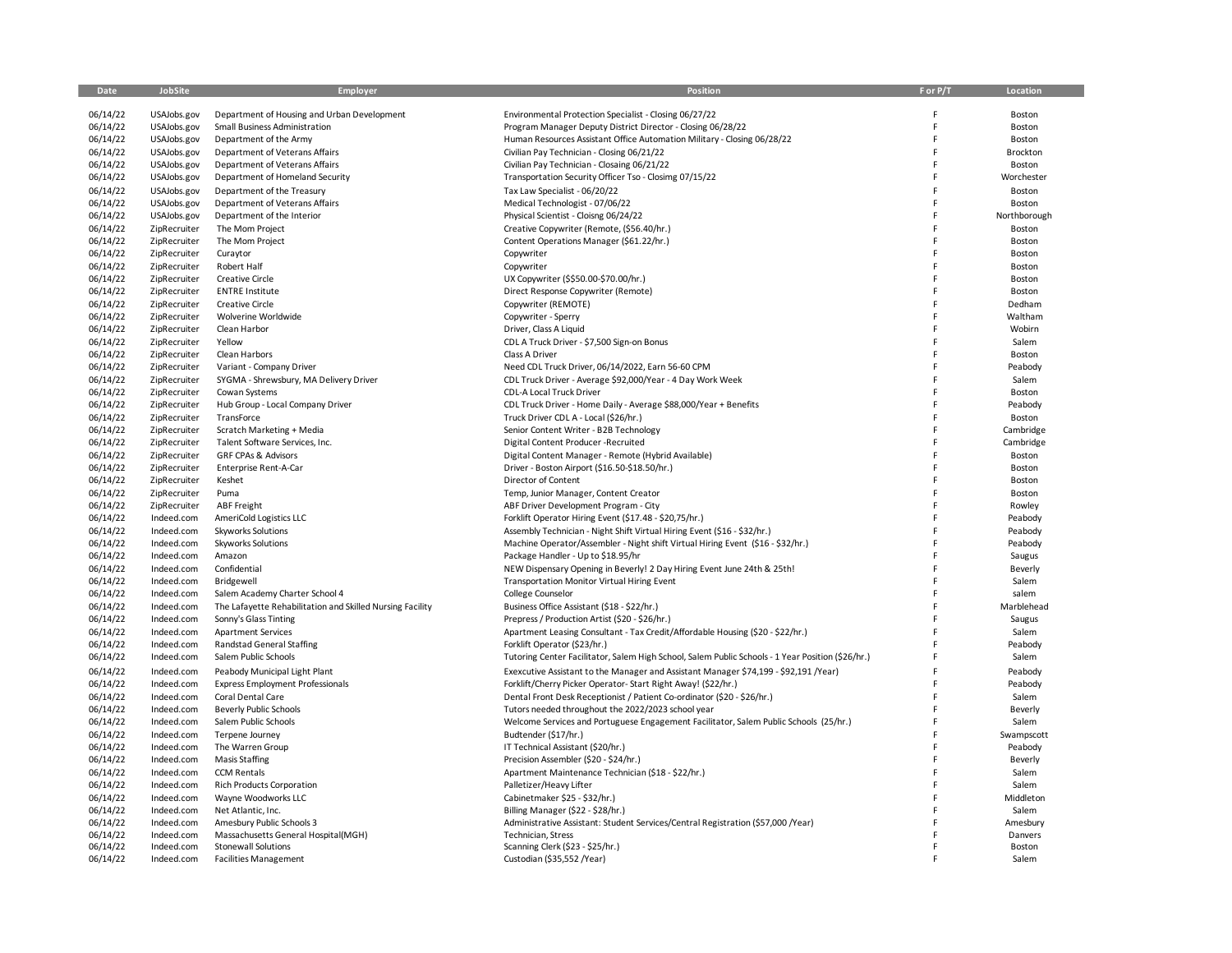| Date     | JobSite         | <b>Employer</b>                          | Position                                 | F or P/T | Location       |
|----------|-----------------|------------------------------------------|------------------------------------------|----------|----------------|
|          |                 |                                          |                                          |          |                |
| 06/14/22 | Indeed.com      | <b>Rich Products Corporation</b>         | Operator - Mixer                         |          | Salem          |
| 06/15/22 | JobQuest        | Randstad US                              | Staff Accountant                         |          | Beverly        |
| 06/15/22 | JobQuest        | Actalent                                 | Development Associate                    |          | Beverly        |
| 06/15/22 | JobQuest        | Communications & Power Industries        | Mechanical Assembler                     |          | Beverly        |
| 06/15/22 | <b>JobQuest</b> | Microchip Technology Inc.                | <b>Process Enhancement Specialist</b>    |          | Beverly        |
| 06/15/22 | JobQuest        | Microchip Technology Inc.                | Intern-Human Resources                   |          | Beverly        |
| 06/15/22 | <b>JobQuest</b> | Microchip Technology Inc.                | Administrator III - Logistics/Material H |          | Beverly        |
| 06/15/22 | JobQuest        | Microchip Technology Inc.                | <b>Production Specialist</b>             |          | Beverly        |
| 06/15/22 | <b>JobQuest</b> | Microchip Technology Inc.                | <b>Production Specialist</b>             |          | Beverly        |
| 06/15/22 | <b>JobQuest</b> | Microchip Technology Inc.                | <b>Production Specialist</b>             |          | Beverly        |
| 06/15/22 | JobQuest        | Microchip Technology Inc.                | Technician IV - Engineering              |          | Beverly        |
| 06/15/22 | <b>JobQuest</b> | Microchip Technology Inc.                | Administrator III - Logistics/Material H |          | Beverly        |
| 06/15/22 | JobQuest        | American Renal Associates                | <b>Marketing Analyst</b>                 |          | Beverly        |
| 06/15/22 | <b>JobQuest</b> | Microchip Technology Inc.                | Senior Planner                           |          | Beverly        |
| 06/15/22 | <b>JobQuest</b> | Microchip Technology Inc.                | Engineer II-Quality                      |          | Beverly        |
| 06/15/22 | <b>JobQuest</b> | Microchip Technology Inc.                | Engineer II-Quality                      |          | Beverly        |
| 06/15/22 | <b>JobQuest</b> | Microchip Technology Inc.                | Intern-Administrative (Planning)         |          | Beverly        |
| 06/15/22 | JobQuest        | <b>Endicott College</b>                  | Night Auditor, Wylie Inn & Conference Ce |          | Beverly        |
| 06/15/22 | JobQuest        | Healthcare Services Group Incorporated   | <b>Registered Dietitian</b>              |          | Beverly        |
| 06/15/22 | <b>JobQuest</b> | <b>Endicott College</b>                  | Banquet Setup, Inn & Conference Center A |          | Beverly        |
| 06/15/22 | <b>JobQuest</b> | <b>Endicott College</b>                  | Cook, Benefits Included                  |          | Beverly        |
| 06/15/22 | <b>JobQuest</b> | Amedisys                                 | Document Control Specialist Personal Car |          | Beverly        |
| 06/15/22 | JobQuest        | <b>Oxford Global Resources</b>           | Recruiter Associate                      |          | Beverly        |
| 06/15/22 | <b>JobQuest</b> | Kpg Healthcare                           | Ct Technician                            |          | Beverly        |
| 06/15/22 | <b>JobQuest</b> | Samba Care                               | Registered Nurse/Licensed Practical Nurs |          | Beverly        |
| 06/15/22 | JobQuest        | Microchip Technology Inc.                | Administrator III-Repair Coordinator     |          | Beverly        |
| 06/15/22 | <b>JobQuest</b> | Microchip Technology Inc.                | <b>Engineer I-Applications</b>           | F        | Beverly        |
| 06/15/22 | <b>JobQuest</b> | <b>Microchip Technology Inc.</b>         | Intern-Technician                        |          | <b>Beverly</b> |
| 06/15/22 | <b>JobQuest</b> | Microchip Technology Inc.                | Senior Administrator-Production Control  | F        | Beverly        |
| 06/15/22 | <b>JobQuest</b> | Microchip Technology Inc.                | <b>Production Specialist</b>             |          | Beverly        |
| 06/15/22 | <b>JobQuest</b> | Microchip Technology Inc.                | <b>Production Specialist</b>             |          | Beverly        |
| 06/15/22 | <b>JobQuest</b> | Connectrn                                | Certified Nursing Assistant, Certified N |          | Beverly        |
| 06/15/22 | JobQuest        | <b>Endicott College</b>                  | Front Desk Agent, Inn & Conference Cente |          | Beverly        |
| 06/15/22 | <b>JobQuest</b> | North Beverly Elementary School          | Summer School                            |          | Beverly        |
| 06/15/22 | <b>JobQuest</b> | Kpg Healthcare                           | Travel Med/Surg Registered Nurse         |          | Beverly        |
| 06/15/22 | JobQuest        | Lahey Health                             | Supervisor Phlebotomy                    |          | Beverly        |
| 06/15/22 | <b>JobQuest</b> | Microchip Technology Incorporated        | <b>Engineer II-Quality</b>               |          | Beverly        |
| 06/15/22 | JobQuest        | New England Biolabs, Inc.                | Development Group Leader, Rna/Programmab |          | Beverly        |
| 06/15/22 | <b>JobQuest</b> | <b>YMCA</b>                              | Associate Head Coach - Competitive Aquat |          | Beverly        |
| 06/15/22 | <b>JobQuest</b> | Microchip Technology Inc.                | Technical Staff Engineer-Design (MEMS)   |          | Beverly        |
| 06/15/22 | JobQuest        | Microchip Technology Inc.                | Manager-Hardware Engineering             |          | Beverly        |
| 06/15/22 | <b>JobQuest</b> | Microchip Technology Inc.                | Manager-Operations                       |          | Beverly        |
| 06/15/22 | JobQuest        | Microchip Technology Inc.                | Principal Engineer-Component             |          | Beverly        |
| 06/15/22 | <b>JobQuest</b> | Microchip Technology Inc.                | <b>Engineer I-Process</b>                |          | Beverly        |
| 06/15/22 | JobQuest        | Microchip Technology Inc.                | Specialist-Supply Chain                  |          | Beverly        |
| 06/15/22 | JobQuest        | Thermo Fisher Scientific Inc             | Sales Operations Analyst II - Remote     |          | Beverly        |
| 06/15/22 | <b>JobQuest</b> | <b>Oxford Global Resources</b>           | Mid Level Metrologist                    |          | Beverly        |
| 06/15/22 | JobQuest        | <b>Oxford Global Resources</b>           | Sr Validation Engineer                   |          | Beverly        |
| 06/15/22 | <b>JobQuest</b> | Oxford Global Resources                  | <b>Account Manager Associate</b>         |          | Beverly        |
| 06/15/22 | JobQuest        | Capital One                              | Cyber Distinguished Engineer             |          | Beverly        |
| 06/15/22 | JobQuest        | Randstad US                              | inside sales engineer                    |          | beverly        |
| 06/15/22 | <b>JobQuest</b> | Microchip Technology Inc.                | Senior Planner                           |          | Beverly        |
| 06/15/22 | JobQuest        | Microchip Technology Inc.                | <b>Engineer I-Manufacturing</b>          |          | Beverly        |
| 06/15/22 | <b>JobQuest</b> | Microchip Technology Inc.                | Senior Planner                           |          | Beverly        |
| 06/15/22 | JobQuest        | Whole Foods Market, Inc.                 | Produce Associate Team Leader Assistant  |          | Beverly        |
| 06/15/22 | JobQuest        | <b>Oxford Global Resources</b>           | Junior Clinical Research Associate       |          | Beverly        |
| 06/15/22 | <b>JobQuest</b> | United States Xpress Enterprises Incorpo | Conductores Gane Un Extra Su Primer A O  |          | Beverly        |
| 06/15/22 | JobQuest        | Whole Foods Market                       | <b>Bakery Department Supervisor</b>      |          | Beverly        |
| 06/15/22 | <b>JobQuest</b> | Blueberry Hill Rehabilitation And Health | Nursing Licensed Practical Nurse And Reg |          | Beverly        |
| 06/15/22 | JobQuest        | Blueberry Hill Rehabilitation And Health | Nurse Licensed Practical Nurse/Registere |          | Beverly        |
| 06/15/22 | JobQuest        | <b>Stability Healthcare</b>              | Travel Nurse Registered Nurse - Or - Ope |          | Beverly        |
| 06/15/22 | <b>JobQuest</b> | Capital One                              | Platform Engineer Varicent               |          | Beverly        |
| 06/15/22 | JobQuest        | American Renal Associates                | Human Resources Administrator- Employee  |          | Beverly        |
|          |                 |                                          |                                          |          |                |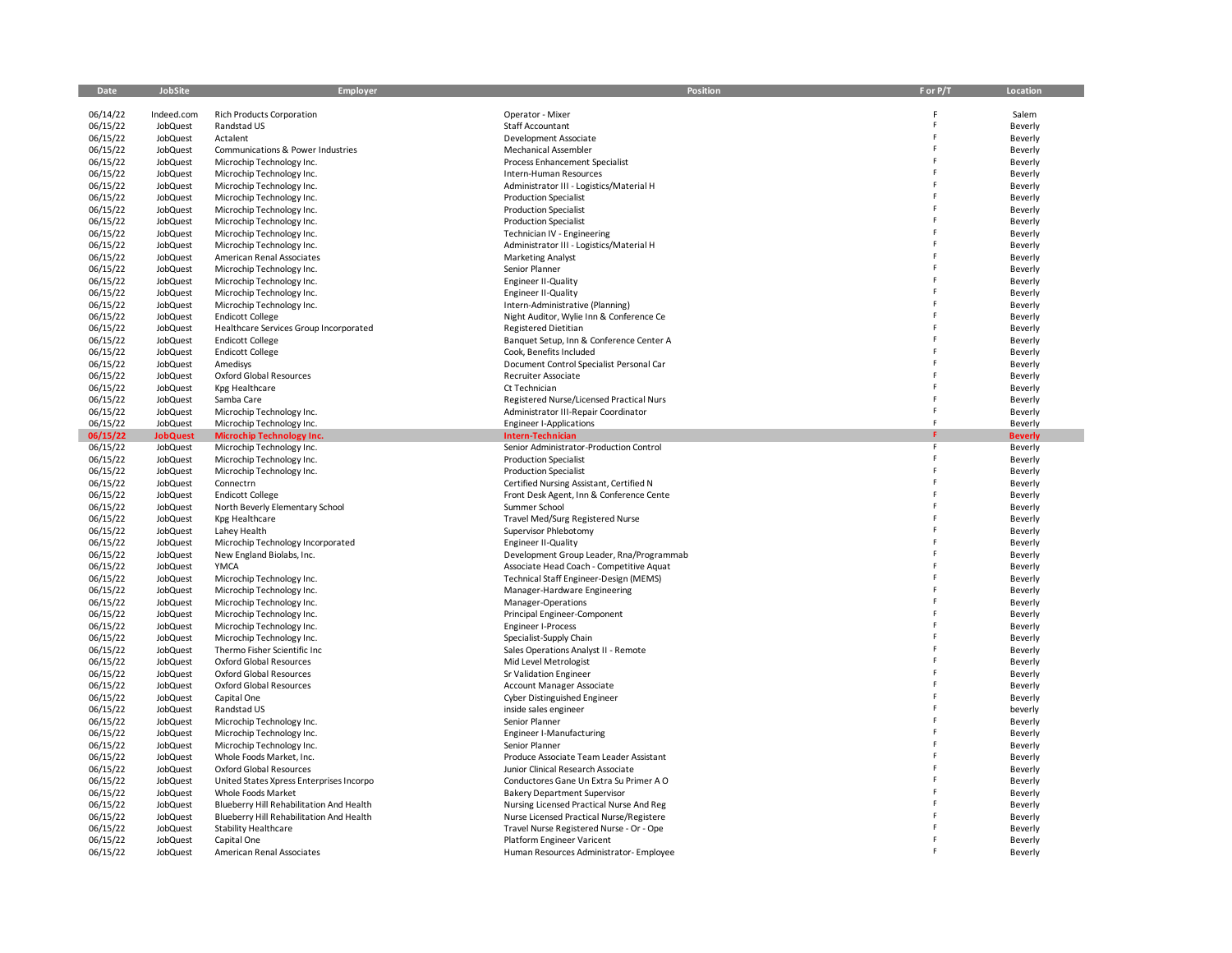| Date     | <b>JobSite</b>  | <b>Employer</b>                                         | Position                                  | F or P/T | Location       |
|----------|-----------------|---------------------------------------------------------|-------------------------------------------|----------|----------------|
|          |                 |                                                         |                                           |          |                |
| 06/15/22 | <b>JobQuest</b> | <b>Beverly Animal Hosptial</b>                          | Veterinary Technician                     | F        | Beverly        |
| 06/15/22 | JobQuest        | Sodexo                                                  | Housekeeper/Environmental Service Attend  |          | Beverly        |
| 06/15/22 | <b>JobQuest</b> | Communications & Power Industries, Llc                  | <b>Equipment Maintenance Supervisor</b>   | F        | Beverly        |
| 06/15/22 | JobQuest        | <b>Oxford Global Resources</b>                          | Mechanical Design Engineer                |          | Beverly        |
| 06/15/22 | JobQuest        | Microchip Technology Inc.                               | Planner                                   | Ë        | Beverly        |
| 06/15/22 | <b>JobQuest</b> | Microchip Technology Inc.                               | <b>Process Enhancement Specialist</b>     | F        | Beverly        |
| 06/15/22 | JobQuest        | Microchip Technology Inc.                               | Technician III-Production Test            | F        | Beverly        |
| 06/15/22 | <b>JobQuest</b> | <b>Microchip Technology Inc.</b>                        | <b>Intern-Supply Chain</b>                |          | <b>Beverly</b> |
| 06/15/22 | JobQuest        | Microchip Technology Inc.                               | Engineer I-Hardware                       | F        | Beverly        |
| 06/15/22 | JobQuest        | Sodexo                                                  | General Manager/Chef Manager              | Ė        | Beverly        |
| 06/15/22 | <b>JobQuest</b> | Communications & Power Industries                       | Electromechanical Assembler               |          | Beverly        |
| 06/15/22 | JobQuest        | Whole Foods Market                                      | Overnight Grocery Team Member (Stocker,   |          | Beverly        |
| 06/15/22 | JobQuest        |                                                         |                                           | Ë        |                |
|          |                 | <b>Bluepipes</b>                                        | Travel Nurse - Registered Nurse - Psychi  |          | Beverly        |
| 06/15/22 | <b>JobQuest</b> | Communications & Power Industries                       | Security Guard                            |          | Beverly        |
| 06/15/22 | JobQuest        | Stability Healthcare                                    | Ct Technician Travel Allied               | Ė        | Beverly        |
| 06/15/22 | JobQuest        | General Electric                                        | Auto Damage Adjuster, Electric Insurance  |          | Beverly        |
| 06/15/22 | <b>JobQuest</b> | Seacoast Nursing And Rehabilitation Cent                | Physical Therapist Assistant              |          | Beverly        |
| 06/15/22 | JobQuest        | Lahey Health                                            | Location Administrative Assistant -Ho     |          | Beverly        |
| 06/15/22 | JobQuest        | <b>Endicott College</b>                                 | Director, Annual Giving And Alumni Engag  |          | Beverly        |
| 06/15/22 | JobQuest        | C&A Industries, LLC                                     | CERTIFIED SURGICAL TECHNOLOGIST / CST     |          | Beverly        |
| 06/15/22 | <b>JobQuest</b> | <b>Endicott College</b>                                 | Assistant Coach, Women's Track And Field  |          | Beverly        |
| 06/15/22 | JobQuest        | QIAGEN                                                  | <b>Quality Control Analyst I</b>          | Ë        | Beverly        |
| 06/15/22 | JobQuest        | Microchip Technology Inc.                               | <b>Production Specialist</b>              |          | Beverly        |
| 06/15/22 | JobQuest        | Microchip Technology Inc.                               | Specialist-Staffing                       | p        | Beverly        |
| 06/15/22 | JobQuest        | Amedisys                                                | Document Control Specialist To            |          | Beverly        |
| 06/15/22 | JobQuest        | Carrier Corporation                                     | Production Associate I                    |          | Beverly        |
| 06/15/22 | JobQuest        | Salem Plumbing Supply                                   | Manager of Business Development           |          | Beverly        |
| 06/15/22 | JobQuest        | Petco                                                   | Guest Advisor - Leader on Duty            |          | Beverly        |
| 06/15/22 | JobQuest        | Frontier Technology Inc.                                | <b>Imaging Scientist</b>                  |          | Beverly        |
| 06/15/22 | JobQuest        | Massachusetts General Hospital                          | Technician, Stress                        |          | Danvers        |
| 06/15/22 | JobQuest        | CareerStaff Unlimited                                   | Licensed Practical Nurse - LPN - Skilled  |          | Danvers        |
| 06/15/22 | JobQuest        |                                                         |                                           |          | Danvers        |
|          |                 | Capital One<br>The Brentwood Rehabilitation And Healthc | Senior Software Engineer, Devops          |          |                |
| 06/15/22 | JobQuest        |                                                         | Registered Nurse/Licensed Practical Nurs  |          | Danvers        |
| 06/15/22 | JobQuest        | The Brentwood Rehabilitation And Healthc                | Unit Manager Registered Nurse/Licensed P  | Ė        | Danvers        |
| 06/15/22 | JobQuest        | Twin Oaks Nursing & Rehab                               | Licensed Practical Nurse In               |          | Danvers        |
| 06/15/22 | JobQuest        | Groom Construction Company                              | Carpenter                                 |          | Danvers        |
| 06/15/22 | <b>JobQuest</b> | Abiomed Incorporated                                    | Associate Product Manager                 |          | Danvers        |
| 06/15/22 | JobQuest        | Connectrn                                               | Certified Nursing Assistant, Certified N  |          | Danvers        |
| 06/15/22 | JobQuest        | Lahey Health                                            | *Urgent Care - NP/PA (per diem)           | F        | Danvers        |
| 06/15/22 | JobQuest        | The Brentwood Rehabilitation And Healthc                | Nurse Registered Nurse & Licensed Practic |          | Danvers        |
| 06/15/22 | JobQuest        | Walgreens Boots Alliance Inc                            | Helping People Feel Healthier And Making  |          | Danvers        |
| 06/15/22 | JobQuest        | North Shore Community College                           | Accessibility Services Counselor, Access  |          | Danvers        |
| 06/15/22 | JobQuest        | Santander                                               | Senior Analyst, Business Control & Risk   |          | Danvers        |
| 06/15/22 | JobQuest        | Cavicchio Greenhouses Incorporated                      | Retail Merchandiser Plant/Flower Enthusi  |          | Danvers        |
| 06/15/22 | <b>JobQuest</b> | Best Buy                                                | Buy Inventory/Merchandising/Shipping Spe  | Ė        | Danvers        |
| 06/15/22 | <b>JobQuest</b> | Kforce                                                  | <b>Accounting Operations Specialist</b>   | F        | Danvers        |
| 06/15/22 | JobQuest        | Aerotek                                                 | Shipper                                   |          | Danvers        |
| 06/15/22 | JobQuest        | Group 1 Automotive                                      | Auto Parts Counter Person - Ira Le        |          | Danvers        |
| 06/15/22 | JobQuest        | Massachusetts General Hospital                          | Mammographer                              |          | Danvers        |
| 06/15/22 | JobQuest        | Abiomed Incorporated                                    | Medical Director, Intensive Care Managem  |          | Danvers        |
| 06/15/22 | JobQuest        | Healthcare Services Group Incorporated                  | <b>Registered Dietitian</b>               | Ë        | Danvers        |
| 06/15/22 | JobQuest        | Synovos, Inc                                            | Kam - Key Account Manager                 |          | Danvers        |
|          | <b>JobQuest</b> | Abiomed Incorporated                                    | Senior Tax Specialist                     |          |                |
| 06/15/22 |                 |                                                         |                                           | F        | Danvers        |
| 06/15/22 | <b>JobQuest</b> | Capital One                                             | Senior Software Engineer, Back End        |          | Danvers        |
| 06/15/22 | JobQuest        | Idr Healthcare                                          | Travel Nurse Registered Nurse - Med/Surg  |          | Danvers        |
| 06/15/22 | <b>JobQuest</b> | Essex North Shore Agricultural & Technic                | Animal Science Teacher                    |          | Danvers        |
| 06/15/22 | JobQuest        | Capital One                                             | Senior Manager, Software Engineering, Ba  | Ë        | Danvers        |
| 06/15/22 | JobQuest        | Mm Label Company                                        | Press Operator                            | F        | Danvers        |
| 06/15/22 | JobQuest        | The Brentwood Rehabilitation And Healthc                | Nurse Staff Educator/Sdc                  |          | Danvers        |
| 06/15/22 | JobQuest        | Abiomed Incorporated                                    | Senior Regulatory Affairs Specialist - S  |          | Danvers        |
| 06/15/22 | JobQuest        | Elder Services Of The Merrimack Valley                  | Geriatric Support Services Coordinator B  |          | Danvers        |
| 06/15/22 | <b>JobQuest</b> | Quest Diagnostics Inc                                   | Rep PS II (Phleb)                         |          | Danvers        |
| 06/15/22 | JobQuest        | Target                                                  | Seasonal Guest Advocate Cashier, Genera   |          | Danvers        |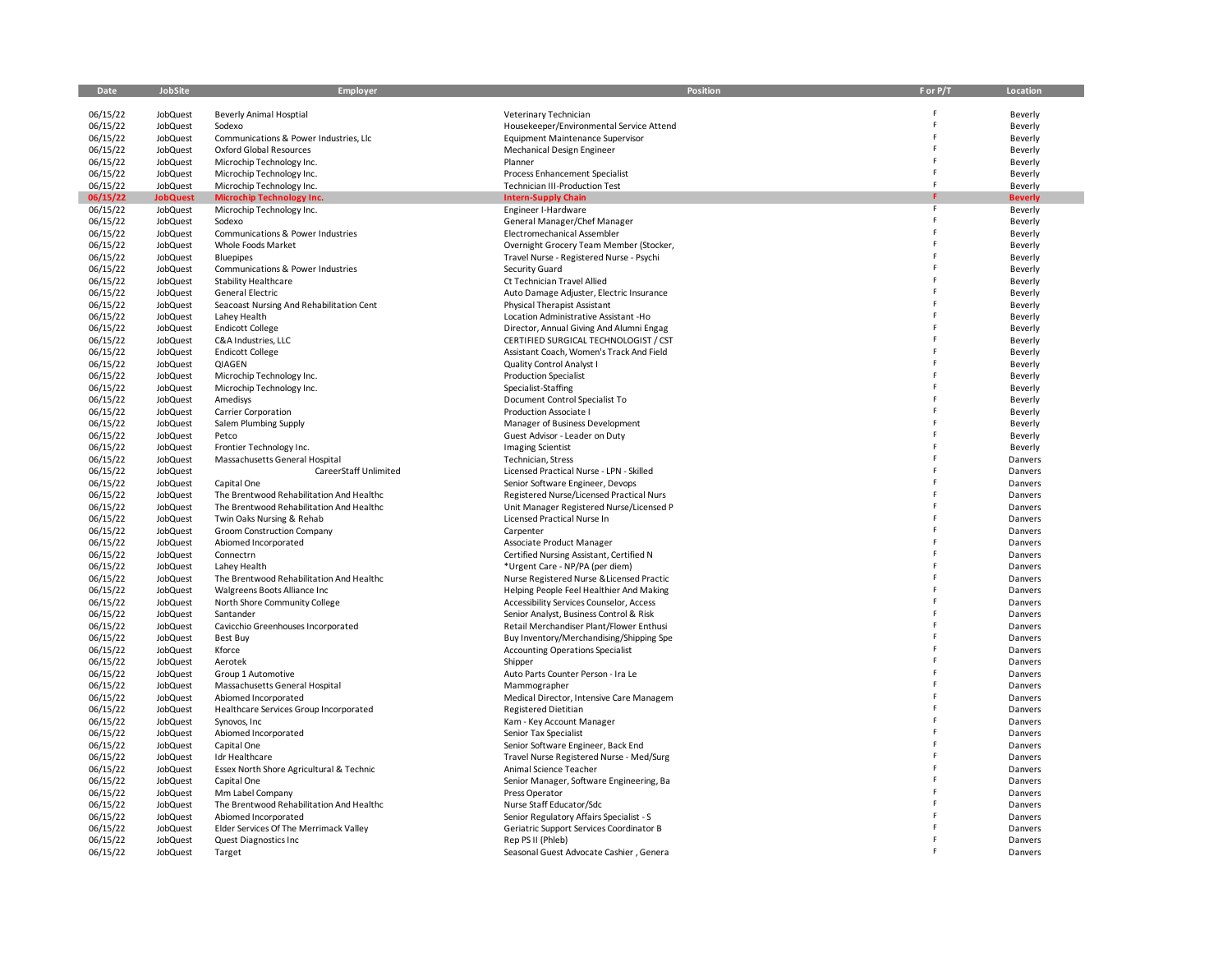| Date                 | <b>JobSite</b>              | Employer                                                        | Position                                                                             | F or P/T | Location              |
|----------------------|-----------------------------|-----------------------------------------------------------------|--------------------------------------------------------------------------------------|----------|-----------------------|
| 06/15/22             | <b>JobQuest</b>             | Samba Care                                                      | Registered Nurse/Licensed Practical Nurs                                             |          | Danvers               |
| 06/15/22             | <b>JobQuest</b>             | Twin Oaks Nursing & Rehab                                       | Adon Assistant Director Of Nurse In                                                  | F        | Danvers               |
| 06/15/22             | JobQuest                    | BJ's Wholesale Club, Inc.                                       | Overnight Zone Lead Forklift Driver - In                                             | Ė        | Danvers               |
| 06/15/22             | JobQuest                    | North Shore Community College                                   | Maintainer I (Janitorial)                                                            | F        | Danvers               |
| 06/15/22             | JobQuest                    | Massachusetts General Hospital                                  | Medical Assistant II                                                                 | Ė        | Danvers               |
| 06/15/22             | JobQuest                    | North Shore Community College                                   | Wellness Mental Health Counselor Communi                                             | F        | Danvers               |
| 06/15/22             | <b>JobQuest</b>             | Danaher Corporation                                             | Field Service Engineer 1 (Boston, MA)                                                | F        | Danvers               |
| 06/15/22             | JobQuest                    | Kohl's                                                          | P/T - Retail Sales Associate                                                         | P/T<br>F | Danvers               |
| 06/15/22             | JobQuest                    | Beth Israel Lahey Health                                        | Recovery Specialist - Addiction Treatmen                                             | F        | Danvers               |
| 06/15/22             | JobQuest                    | Massachusetts General Hospital<br>Primrose School North Shore   | Stress Technician                                                                    | F        | Danvers               |
| 06/15/22<br>06/15/22 | JobQuest<br>JobQuest        | Group 1 Automotive                                              | Assistant Director/Family And Client Ser<br>Cashier - Ira Toyota Of Danver           |          | Danvers<br>Danvers    |
| 06/15/22             | JobQuest                    | The Brentwood Rehabilitation And Healthc                        | Registered Nurse/Licensed Practical Nurs                                             |          | Danvers               |
| 06/15/22             | <b>JobQuest</b>             | Amazon                                                          | Amazon Delivery Station Warehouse Associ                                             |          | Danvers               |
| 06/15/22             | JobQuest                    | Essex North Shore Agricultural & Technic                        | Arboriculture Teacher Sy                                                             |          | Danvers               |
| 06/15/22             | JobQuest                    | Mm Label Company                                                | Finishing - Rewinder Operator                                                        | Ë        | Danvers               |
| 06/15/22             | JobQuest                    | Partners Healthcare                                             | Staff Nurse Per Diem                                                                 | F        | Danvers               |
| 06/15/22             | JobQuest                    | <b>TJX</b>                                                      | Retail Department Supervisor Full-Time N                                             | E        | Danvers               |
| 06/15/22             | <b>JobQuest</b>             | Hallmark Cards Distribution Center                              | P/T - Retail Merchandiser - Danvers                                                  | P/T      | Danvers               |
| 06/15/22             | JobQuest                    | Lids Incorporated                                               | Assistant Store Manager                                                              | F        | Danvers               |
| 06/15/22             | JobQuest                    | <b>Gmc Danvers</b>                                              | <b>Business Development Consultant</b>                                               | F        | Danvers               |
| 06/15/22             | JobQuest                    | Seasons Of Danvers Assisted Living                              | Wellness Coordinator                                                                 | F        | Danvers               |
| 06/15/22             | JobQuest                    | Lids Incorporated                                               | P/T - Assistant Store Manager                                                        | P/T<br>E | Danvers               |
| 06/15/22             | JobQuest                    | American Red Cross                                              | <b>Team Supervisor</b>                                                               | F        | Danvers               |
| 06/15/22             | JobQuest                    | TJX                                                             | Retail Associate Part-time Now Hiring                                                | F        | Danvers               |
| 06/15/22<br>06/15/22 | <b>JobQuest</b><br>JobQuest | Salem Hospital<br><b>ABM Industries</b>                         | Technical Laboratory Assistant - Per Die<br>LEAD CLEANER, (H) (SW)                   | F        | Danvers<br>Gloucester |
| 06/15/22             | JobQuest                    | <b>Beauport Hotel Gloucester</b>                                | Pm Front Desk Supervisor - Beauport Hote                                             |          | Gloucester            |
| 06/15/22             | JobQuest                    | Sodexo                                                          | Environmental Services Attendant/Floor T                                             |          | Gloucester            |
| 06/15/22             | JobQuest                    | CBRE                                                            | Project Coordinator                                                                  | Ë        | Gloucester            |
| 06/15/22             | <b>JobQuest</b>             | CBRE                                                            | Corporate Transitions & Move Management                                              |          | Gloucester            |
| 06/15/22             | JobQuest                    | Yoh Services                                                    | Engineering Technician Manufacturing & P                                             |          | Gloucester            |
| 06/15/22             | JobQuest                    | <b>Trilogy Health Services</b>                                  | Physical Therapist - PT                                                              |          | Gloucester            |
| 06/15/22             | JobQuest                    | Collins Aerospace                                               | Machine Operator IV                                                                  |          | Gloucester            |
| 06/15/22             | JobQuest                    | <b>Yoh Services</b>                                             | Manufacturing Engineer Manufacturing & P                                             | p        | Gloucester            |
| 06/15/22             | JobQuest                    | The Turner Corporation                                          | <b>Facilities Maintenance Assistant</b>                                              |          | Ipswich               |
| 06/15/22             | JobQuest                    | <b>VWR International</b>                                        | Inventory Technician                                                                 |          | Ipswich               |
| 06/15/22             | JobQuest                    | Robert Half                                                     | Controller                                                                           |          | Ipswich               |
| 06/15/22             | JobQuest                    | New England Biolabs, Inc                                        | International Business Coordinator-1451                                              |          | Ipswich               |
| 06/15/22             | JobQuest                    | Actalent                                                        | Production Technician (Protein Expressio                                             | F        | Ipswich               |
| 06/15/22             | JobQuest                    | The Mortgage Centres                                            | Sales Manager                                                                        | p        | Ipswich               |
| 06/15/22             | JobQuest                    | Dunkin Apres West Network                                       | Crew Member Closer                                                                   |          | Ipswich               |
| 06/15/22             | JobQuest<br>JobQuest        | Lender Processing Services<br><b>Lender Processing Services</b> | Coach- Creating Opportunities For Autist<br>Vacancies - Elementary Reading Specialis |          | Lynn                  |
| 06/15/22<br>06/15/22 | JobQuest                    | Advance Auto Parts Incorporated                                 | Commercial Parts Professional                                                        |          | Lynn<br>Lynn          |
| 06/15/22             | JobQuest                    | Lahey Hospital U0026 Medical Center                             | Outpatient Psychiatry Nurse Practitioner                                             |          | Lynn                  |
| 06/15/22             | JobQuest                    | Connectrn                                                       | Certified Nursing Assistant Certified Nu                                             | Ė        | Lynn                  |
| 06/15/22             | JobQuest                    | Connectrn                                                       | Massachusetts - Certified Nursing Assist                                             |          | Lynn                  |
| 06/15/22             | JobQuest                    | <b>Family Childrens Services</b>                                | Director Of Advancement And External Com                                             |          | Lynn                  |
| 06/15/22             | JobQuest                    | Lender Processing Services                                      | Itinerant Elementary Instructional Techn                                             |          | Lynn                  |
| 06/15/22             | <b>JobQuest</b>             | Centuri Group, Inc                                              | Utility Construction Laborer                                                         |          | Lynn                  |
| 06/15/22             | JobQuest                    | Lender Processing Services                                      | Elementary School General Music Teacher                                              |          | Lynn                  |
| 06/15/22             | JobQuest                    | 7-Eleven                                                        | Store Employee                                                                       |          | Lynn                  |
| 06/15/22             | <b>JobQuest</b>             | Adult Day Health Center                                         | Bilingual English/Khmer Registered Nurse                                             | F        | Lynn                  |
| 06/15/22             | JobQuest                    | Connery Elementary School                                       | Spanish Dual Language Kindergarten Teach                                             |          | Lynn                  |
| 06/15/22             | JobQuest                    | Rent-A-Center                                                   | <b>Store Manager-In Training</b>                                                     |          | Lynn                  |
| 06/15/22             | JobQuest                    | Aya Healthcare                                                  | Registered Nurse - Medical Surgical/Tele                                             |          | Lynn                  |
| 06/15/22             | JobQuest                    | Aaron's                                                         | <b>Customer Accounts Representative</b>                                              |          | Lynn                  |
| 06/15/22<br>06/15/22 | JobQuest                    | Nurta Hhc                                                       | <b>Registered Nurse</b>                                                              |          | Lynn                  |
| 06/15/22             | JobQuest<br>JobQuest        | Saugus Nursing & Rehab<br><b>Lender Processing Services</b>     | Licensed Practical Nurse In<br>High School Teacher - Spanish                         |          | Lynn<br>Lynn          |
| 06/15/22             | JobQuest                    | Carter Roberts Construction, Essex, Ma 0                        | Masonry Laborer                                                                      |          | Lynn                  |
| 06/15/22             | <b>JobQuest</b>             | Lender Processing Services                                      | English Language Arts - Intervention/Tie                                             |          | Lynn                  |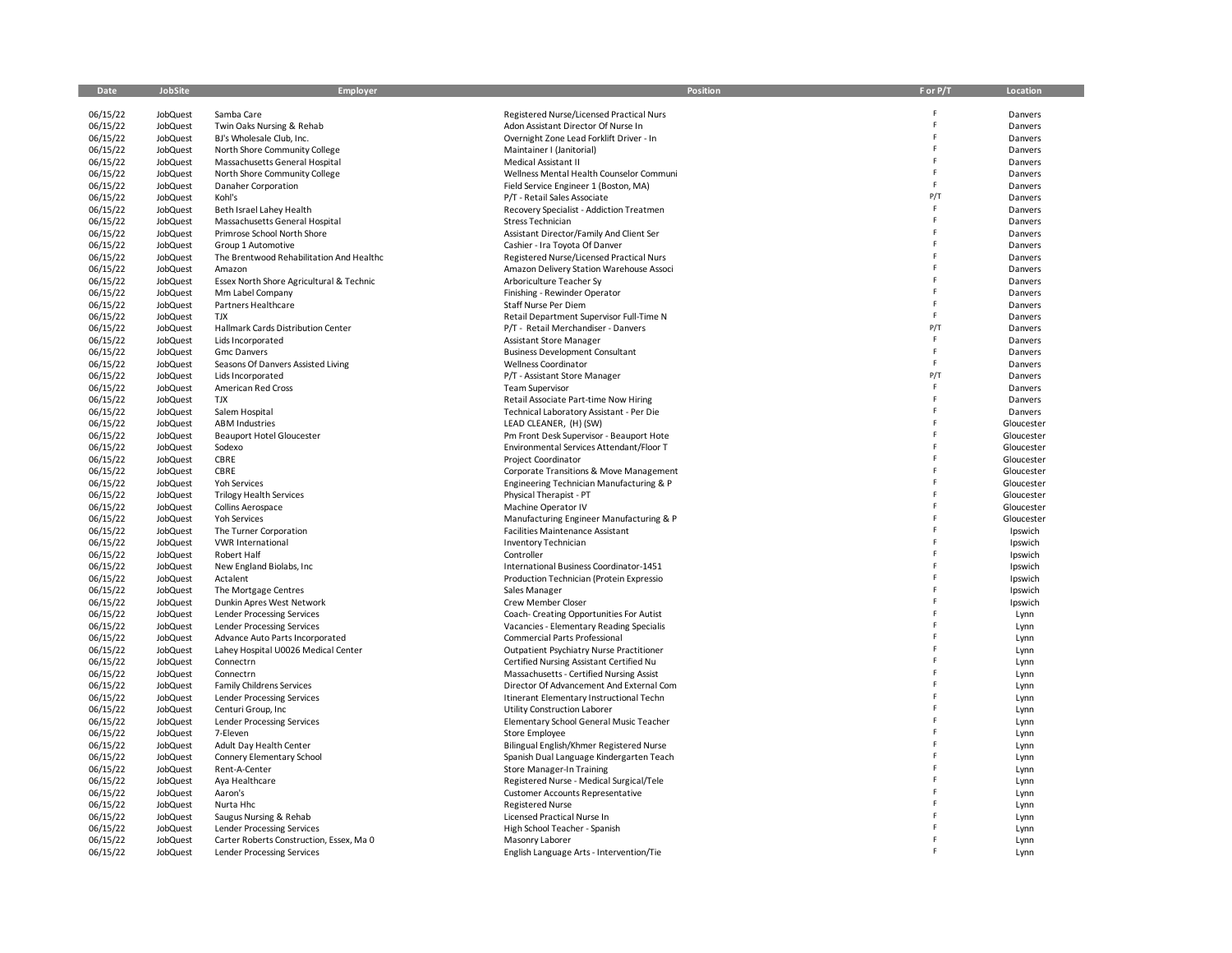| Date                 | JobSite              | Employer                                                          | <b>Position</b>                                                                | F or P/T | Location                 |
|----------------------|----------------------|-------------------------------------------------------------------|--------------------------------------------------------------------------------|----------|--------------------------|
| 06/15/22             | JobQuest             | Lender Processing Services                                        | Special Education Teacher For A Dd Pre-K                                       |          | Lynn                     |
| 06/15/22             | JobQuest             | Lender Processing Services                                        | <b>Elementary Physical Education Teacher</b>                                   |          | Lynn                     |
| 06/15/22             | JobQuest             | Ez Landscaping                                                    | <b>Irrigation Technician</b>                                                   | F        | Lynn                     |
| 06/15/22             | JobQuest             | North Shore Physicians Group Nspg                                 | Patient Service Representative - Interna                                       |          | Lynn                     |
| 06/15/22             | JobQuest             | Adult Day Health Center                                           | Bilingual Service Coordinator/Social Wor                                       | F        | Lynn                     |
| 06/15/22             | JobQuest             | Advance Auto Parts                                                | Salesperson                                                                    | F        | Lynn                     |
| 06/15/22             | JobQuest             | Pizza Hut                                                         | Restaurant Shift Manager                                                       |          | Lynn                     |
| 06/15/22             | JobQuest             | General Electric Company                                          | Lead Design Engineer - Aircraft Engine                                         |          | Lynn                     |
| 06/15/22             | JobQuest             | Lender Processing Services                                        | Automotive Collision - Repair And Refini                                       |          | Lynn                     |
| 06/15/22             | JobQuest             | Lender Processing Services                                        | Special Education Teacher For A Dd K                                           |          | Lynn                     |
| 06/15/22             | JobQuest             | Lender Processing Services                                        | Special Education Teacher Science - Inte                                       |          | Lynn                     |
| 06/15/22             | JobQuest             | Greater Lynn Senior Services                                      | Home Care Case Manager Care Manager Bili                                       |          | Lynn                     |
| 06/15/22             | JobQuest             | <b>Cumberland Farms</b>                                           | <b>Store Manager</b>                                                           |          | Lynn                     |
| 06/15/22             | JobQuest             | Amirah, Inc                                                       | Rehousing Coordinator                                                          |          | Lynn                     |
| 06/15/22             | JobQuest             | Lynn Community Health Center                                      | <b>Dental Billing Specialist</b>                                               |          | Lynn                     |
| 06/15/22             | JobQuest             | Advance Auto Parts                                                | Store driver                                                                   | F        | Lynn                     |
| 06/15/22<br>06/15/22 | JobQuest<br>JobQuest | T Mobile Usa Incorporated<br>Wayfair                              | Mobile Expert, Metro - Retail Sales<br>Senior Retail Interior Design Associate | F        | Lynn<br>Lynnfield        |
| 06/15/22             | JobQuest             | Wayfair                                                           | Part-Time Retail Sales Associate (20-25                                        | F        | Lynnfield                |
| 06/15/22             | JobQuest             | Whole Foods Market                                                | P/T - Bakery Cake Decorator                                                    | P/T      | Lynnfield                |
| 06/15/22             | JobQuest             | Whole Foods Market                                                | <b>Meat Department Supervisor</b>                                              | F        | Lynnfield                |
| 06/15/22             | JobQuest             | Whole Foods Market                                                | Overnight Grocery Team Member (Stocker,                                        |          | Lynnfield                |
| 06/15/22             | JobQuest             | Lahey Health                                                      | *Urgent Care - NP/PA (per diem)                                                |          | Lynnfield                |
| 06/15/22             | JobQuest             | Lahey Hospital U0026 Medical Center                               | Physician's Assistant - Urgent Care                                            |          | Lynnfield                |
| 06/15/22             | JobQuest             | Commscope                                                         | Staff Embedded Software Engineer - Linux                                       |          | Lynnfield                |
| 06/15/22             | JobQuest             | Whole Foods Market                                                | Prepared Foods Department Supervisor (Cu                                       |          | Lynnfield                |
| 06/15/22             | JobQuest             | Encompass Health                                                  | <b>Registered Nurse</b>                                                        |          | Lynnfield                |
| 06/15/22             | JobQuest             | <b>Burtons Grill &amp; Bar</b>                                    | Busser/Food Runner                                                             |          | Lynnfield                |
| 06/15/22             | JobQuest             | Lahey Health                                                      | *Urgent Care - NP/PA (per diem)                                                |          | Lynnfield                |
| 06/15/22             | JobQuest             | Whole Foods Market                                                | Overnight Grocery Team Member (Stocker,                                        |          | Lynnfield                |
| 06/15/22             | JobQuest             | Whole Foods Market                                                | Produce Department Supervisor                                                  |          | Lynnfield                |
| 06/15/22             | JobQuest             | Lynnfield Public Schools                                          | 2022 Middle School Esy Tutor                                                   |          | Lynnfield                |
| 06/15/22             | JobQuest             | Sunrise Senior Living, Inc.                                       | Caregiver - Certified Nursing Assistant                                        |          | Lynnfield                |
| 06/15/22             | JobQuest<br>JobQuest | Allens Pharmacy Incorporated                                      | Retail Merchandise Manager<br>Pediatric Post-Anesthesia Care Unit - Re         |          | Manchester<br>Marblehead |
| 06/15/22<br>06/15/22 | JobQuest             | <b>Trusted Health</b><br>Jewish Community Center Of The North Sho | Summer Camp Counselor                                                          |          | Marblehead               |
| 06/15/22             | JobQuest             | Edu Healthcare                                                    | Physical Therapist                                                             |          | Marblehead               |
| 06/15/22             | JobQuest             | YMCA                                                              | Lifeguard Coordinator                                                          |          | Marblehead               |
| 06/15/22             | JobQuest             | Marblehead Public Lucretia & Joseph Scho                          | Grade 1 Classroom Teacher                                                      |          | Marblehead               |
| 06/15/22             | JobQuest             | Marblehead Bank                                                   | Teller Supervisor To                                                           |          | Marblehead               |
| 06/15/22             | JobQuest             | Simplify Compliance, LLC                                          | Associate Content Specialist                                                   |          | Middleton                |
| 06/15/22             | JobQuest             | Capital One                                                       | Senior Business Manager - Capital One Tr                                       |          | Middleton                |
| 06/15/22             | JobQuest             | Justice Resource Institute                                        | Masters Level Therapist/Clinician-Revoca                                       |          | Middleton                |
| 06/15/22             | JobQuest             | Wellpath                                                          | Correctional Medicine Psychiatrist - Tel                                       |          | Middleton                |
| 06/15/22             | JobQuest             | Spectrum Health Systems                                           | Clinician - Non-Licensed                                                       |          | Middleton                |
| 06/15/22             | JobQuest             | Aramark                                                           | Food Service Manager - Corrections                                             |          | Middleton                |
| 06/15/22             | JobQuest             | Fuller Meadow Elementary School                                   | Intensive Needs Instructional Assistant                                        |          | Middleton                |
| 06/15/22             | JobQuest             | H <sub>2</sub> O Care, Inc                                        | Water Filtration Service Technician S Re                                       |          | Middleton                |
| 06/15/22             | JobQuest             | State Of Massachusetts                                            | Muslim Chaplain                                                                |          | Middleton                |
| 06/15/22             | JobQuest             | Wellpath                                                          | Nurse Practitioner, Psychiatric Mental H                                       |          | Middleton                |
| 06/15/22             | JobQuest<br>JobQuest | Prestige Services Incorporated<br>Fuller Meadow Elementary School | Installation Technician Vending & Market<br>Kindergarten Aide S                |          | Middleton<br>Middleton   |
| 06/15/22<br>06/15/22 | JobQuest             | Capital One                                                       | Senior Software Engineer, Full Stack                                           |          | Middleton                |
| 06/15/22             | JobQuest             | Capital One                                                       | Platform Engineer Varicent                                                     |          | Middleton                |
| 06/15/22             | JobQuest             | M&T Bank                                                          | Universal Banker                                                               |          | Middleton                |
| 06/15/22             | JobQuest             | Dunkin' Nicolau/Cafua Dunkin                                      | Manager                                                                        |          | Middleton                |
| 06/15/22             | JobQuest             | <b>Fastenal Company</b>                                           | Warehouse Associate                                                            |          | Middleton                |
| 06/15/22             | JobQuest             | Capital One                                                       | Caf Ambassador - Metro Area                                                    |          | Nahant                   |
| 06/15/22             | JobQuest             | Brooksby Village By Erickson Senior Livi                          | Security Officer                                                               |          | Peabody                  |
| 06/15/22             | JobQuest             | General Dynamics Information Technology                           | Data Analyst                                                                   |          | Peabody                  |
| 06/15/22             | JobQuest             | Expeditors                                                        | Distribution Customer Service Supervisor                                       |          | Peabody                  |
| 06/15/22             | JobQuest             | Capital One                                                       | Caf Ambassador - Metro Area                                                    |          | Peabody                  |
| 06/15/22             | <b>JobQuest</b>      | Partners Healthcare                                               | Pas Supervisor                                                                 |          | Peabody                  |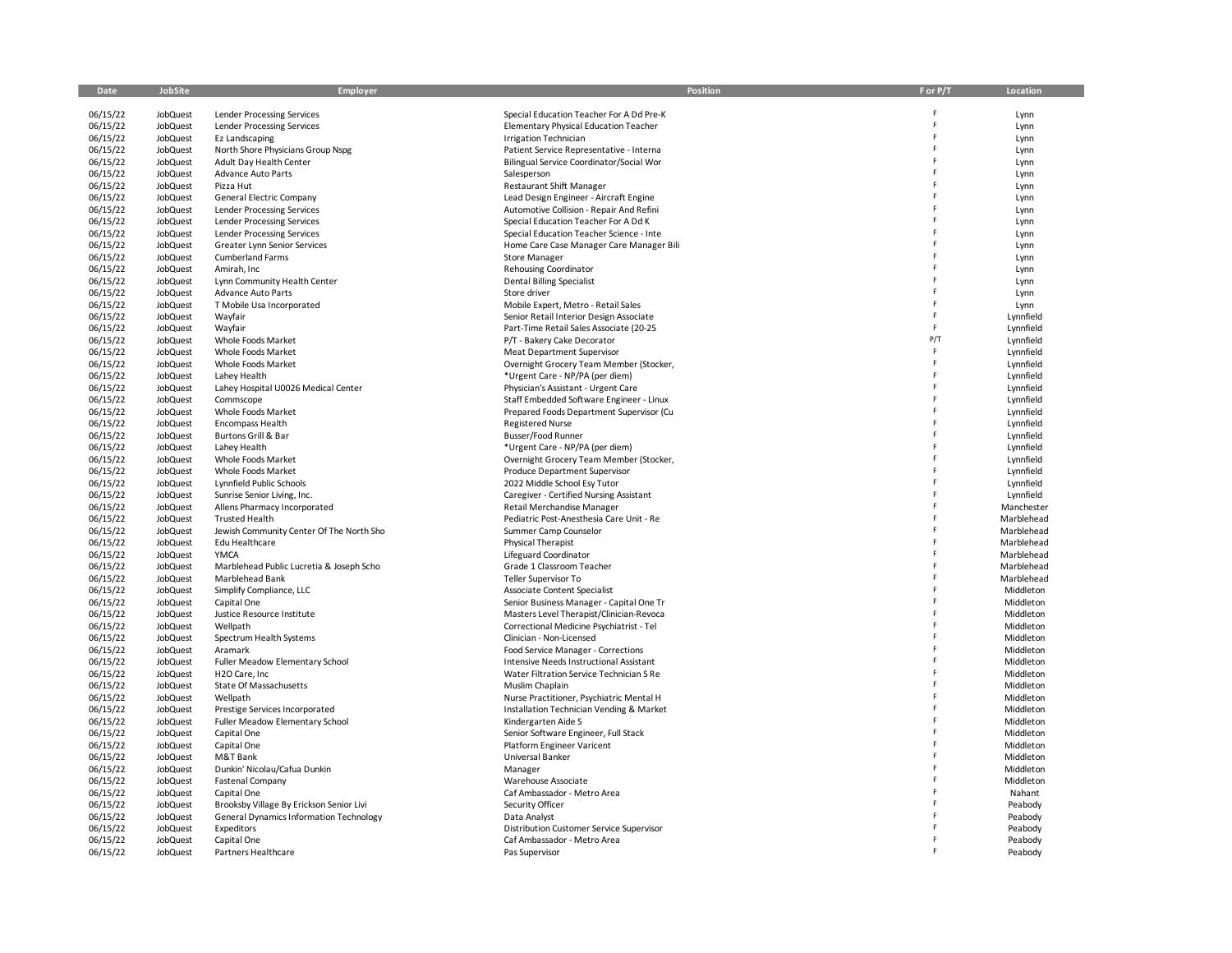| Date                 | <b>JobSite</b>                     | Employer                                          | <b>Position</b>                                                             | F or P/T | Location           |
|----------------------|------------------------------------|---------------------------------------------------|-----------------------------------------------------------------------------|----------|--------------------|
|                      |                                    | CVS Health                                        |                                                                             |          |                    |
| 06/15/22<br>06/15/22 | <b>JobQuest</b><br><b>JobQuest</b> | Samba Care                                        | <b>Operations Manager</b><br>Registered Nurse/Licensed Practical Nurs       | F        | Peabody<br>Peabody |
| 06/15/22             | JobQuest                           | Solarcity                                         | Service Technician - , 11                                                   | Ė        | Peabody            |
| 06/15/22             | JobQuest                           | Chelsea Jewish Lifecare                           | Homemaker Meals, Housekeeping, Companion                                    | F        | Peabody            |
| 06/15/22             | JobQuest                           | Chelsea Jewish Lifecare                           | Dietary Aide                                                                |          | Peabody            |
| 06/15/22             | JobQuest                           | <b>Rockland Trust Company</b>                     | Mortgage Originator- North Shore                                            | F        | Peabody            |
| 06/15/22             | <b>JobQuest</b>                    | Connectrn                                         | Certified Nursing Assistant, Certified N                                    |          | Peabody            |
| 06/15/22             | JobQuest                           | Lahey Hospital U0026 Medical Center               | Allergist/Immunologist                                                      |          | Peabody            |
| 06/15/22             | JobQuest                           | <b>Brooksby Village</b>                           | Security Officer - Per Diem                                                 |          | Peabody            |
| 06/15/22             | <b>JobQuest</b>                    | Mass General Brigham                              | <b>Nurse Practitioner</b>                                                   |          | Peabody            |
| 06/15/22             | JobQuest                           | Twin Oaks Nursing & Rehab                         | Licensed Practical Nurse In                                                 | F        | Peabody            |
| 06/15/22             | JobQuest                           | Alera Group                                       | Producer                                                                    |          | Peabody            |
| 06/15/22             | JobQuest                           | Ocean Optics Incorporated                         | Systems/Accessories Assembler                                               |          | Peabody            |
| 06/15/22             | <b>JobQuest</b>                    | General Dynamics Information Technology           | Senior Technical Recruiter REMOTE                                           |          | Peabody            |
| 06/15/22             | JobQuest                           | Expeditors                                        | Import and Free Trade Consultant                                            |          | Peabody            |
| 06/15/22             | <b>JobQuest</b>                    | Expeditors                                        | Customs & Trade Compliance Analyst                                          |          | Peabody            |
| 06/15/22             | JobQuest                           | The Aldo Group                                    | <b>Store Manager</b>                                                        |          | Peabody            |
| 06/15/22             | <b>JobQuest</b>                    | Erickson Living                                   | Painter - And Round                                                         |          | Peabody            |
| 06/15/22             | <b>JobQuest</b>                    | Chelsea Jewish Lifecare                           | Facility Maintenance Associate   Brudnic                                    |          | Peabody            |
| 06/15/22             | JobQuest                           | Marriott                                          | Front Desk Guest Experience                                                 |          | Peabody            |
| 06/15/22             | JobQuest                           | 1967 Incorporated                                 | Dental Front Office Receptionist - Full                                     |          | Peabody            |
| 06/15/22             | JobQuest                           | General Dynamics Information Technology           | REMOTE Senior Contracts Administrator                                       |          | Peabody            |
| 06/15/22             | JobQuest                           | Ocean Optics Incorporated                         | <b>Procurement Specialist</b>                                               |          | Peabody            |
| 06/15/22<br>06/15/22 | <b>JobQuest</b><br>JobQuest        | The Aldo Group                                    | Assistant Manager<br>Rehab Office Coordinator                               |          | Peabody            |
| 06/15/22             | JobQuest                           | Powerback Rehabilitation<br>Sunrise Senior Living | Dishwasher                                                                  |          | Peabody<br>Peabody |
| 06/15/22             | JobQuest                           | 7-Eleven                                          | Store Employee                                                              |          | Peabody            |
| 06/15/22             | JobQuest                           | <b>CVS Health</b>                                 | <b>Operations Manager</b>                                                   |          | Peabody            |
| 06/15/22             | JobQuest                           | Atrius Health                                     | Lab Associate/Phlebotomist - 117289                                         | F        | Peabody            |
| 06/15/22             | JobQuest                           | General Dynamics Information Technology           | ServiceNow Developer Advisor - REMOTE                                       | F        | Peabody            |
| 06/15/22             | <b>JobQuest</b>                    | Chelsea Jewish Lifecare                           | P/T - Wellness Nurse - \$2,500 Sign                                         | P/T      | Peabody            |
| 06/15/22             | JobQuest                           | Analogic Corporation                              | Shipper Receiver                                                            | F        | Peabody            |
| 06/15/22             | <b>JobQuest</b>                    | Spaulding Hospital North Shore                    | Patient Service Representative, Outpatie                                    | F        | Peabody            |
| 06/15/22             | JobQuest                           | <b>General Dynamics Information Technology</b>    | Program Analyst Associate                                                   | F        | Peabody            |
| 06/15/22             | <b>JobQuest</b>                    | Petco                                             | junior pet stylist                                                          |          | Peabody            |
| 06/15/22             | JobQuest                           | Camp Alsing                                       | Transformational - Arts And Crafts Speci                                    |          | Peabody            |
| 06/15/22             | JobQuest                           | Santander                                         | District Executive, Coast Area                                              |          | Peabody            |
| 06/15/22             | JobQuest                           | Salem Hospital                                    | Mri Technologist- Per Diem- High Premium                                    | F        | Peabody            |
| 06/15/22             | JobQuest                           | Sunrise Senior Living, Inc.                       | Certified Nursing Assistant/Home Health                                     |          | Peabody            |
| 06/15/22             | JobQuest                           | Partners Healthcare                               | Epic Trainer Ambulatory, Cadence And/Or                                     |          | Peabody            |
| 06/15/22             | <b>JobQuest</b>                    | Peabody Public Schools                            | Dean Of Students - High School                                              |          | Peabody            |
| 06/15/22             | JobQuest                           | Analogic Corporation                              | Senior Supplier Quality Engineer                                            |          | Peabody            |
| 06/15/22             | JobQuest                           | Oceanside Rehabilitation And Nursing Cen          | Registered Nurse/Licensed Practical Nurs                                    |          | Rockport           |
| 06/15/22             | <b>JobQuest</b>                    | State Of Massachusetts                            | Seasonal Recreation Facilities Superviso                                    |          | Rockport           |
| 06/15/22             | JobQuest                           | <b>Visiting Angels</b>                            | In Home Caregiver - Monda                                                   | F        | Rockport           |
| 06/15/22             | JobQuest                           | Home Instead Senior Care                          | <b>Certified Nursing Assistant</b>                                          |          | Salem              |
| 06/15/22             | JobQuest                           | Partners Healthcare                               | Security Officer - Per Diem, Rotating Sh                                    |          | Salem              |
| 06/15/22             | JobQuest<br><b>JobQuest</b>        | Salem High School                                 | Building And Property Maintenance Instru                                    |          | Salem              |
| 06/15/22<br>06/15/22 | <b>JobQuest</b>                    | Salem State University<br>Partners Healthcare     | Program Manager, Community Of Inclusive<br>Unit Secretary - Birthplace - Ev | Ë        | Salem<br>Salem     |
| 06/15/22             | JobQuest                           | <b>City Cruises</b>                               | Host - The At                                                               | F        | Salem              |
| 06/15/22             | JobQuest                           | Kaplan Household                                  | Personal Care Assistant - Back Up For We                                    |          | Salem              |
| 06/15/22             | JobQuest                           | Partners Healthcare                               | Ortho/Spine Coordinator / Surgical Techn                                    |          | Salem              |
| 06/15/22             | JobQuest                           | <b>Allied Universal</b>                           | Security Officer Medical Laboratory                                         |          | Salem              |
| 06/15/22             | JobQuest                           | The Mentor Network                                | Mental Health Counselor - Bilingual Span                                    |          | Salem              |
| 06/15/22             | JobQuest                           | Hawthorne Hotel                                   | <b>Event Manager</b>                                                        |          | Salem              |
| 06/15/22             | <b>JobQuest</b>                    | Partners Healthcare                               | Corrective Gen Maintenance                                                  |          | Salem              |
| 06/15/22             | JobQuest                           | Partners Healthcare                               | Sterile Process Technician II                                               | p        | Salem              |
| 06/15/22             | JobQuest                           | Partners Healthcare                               | Housekeeper, Ro                                                             |          | Salem              |
| 06/15/22             | JobQuest                           | Partners Healthcare                               | Patient Care Associate Nursing Assistan                                     |          | Salem              |
| 06/15/22             | <b>JobQuest</b>                    | Witchcraft Heights Elementary School              | K - 8 Math Tutor - Witchcraft Heights El                                    |          | Salem              |
| 06/15/22             | JobQuest                           | Hawthorne Hotel                                   | Dishwasher                                                                  |          | Salem              |
| 06/15/22             | JobQuest                           | Partners Healthcare                               | Mental Health Specialist - Adult - Epste                                    |          | Salem              |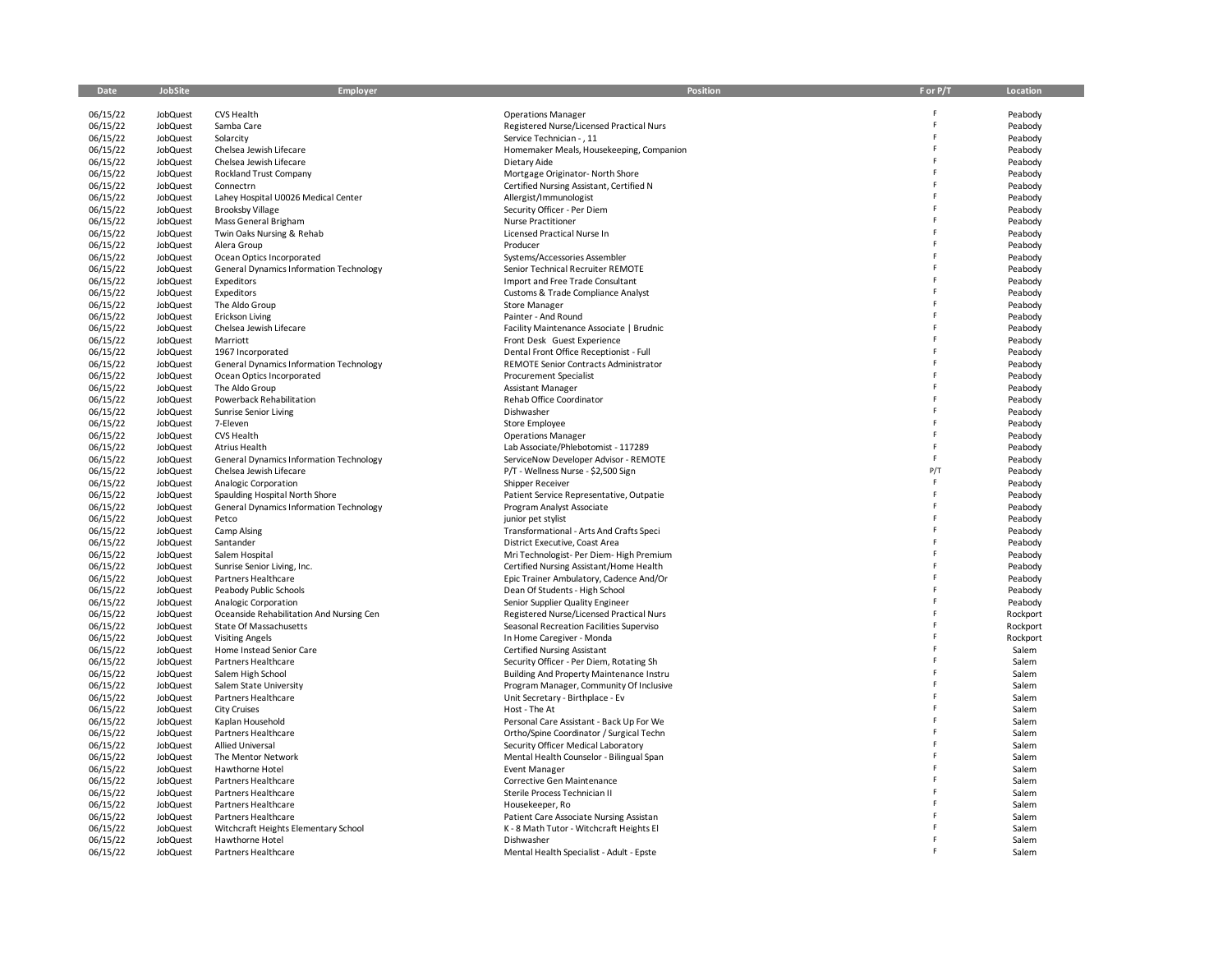| Date                 | <b>JobSite</b>              | Employer                                        | <b>Position</b>                                                                      | F or P/T | Location         |
|----------------------|-----------------------------|-------------------------------------------------|--------------------------------------------------------------------------------------|----------|------------------|
|                      |                             |                                                 |                                                                                      |          |                  |
| 06/15/22<br>06/15/22 | <b>JobQuest</b><br>JobQuest | Partners Healthcare<br>Partners Healthcare      | Senior Social Worker Licsw-Inpatient Sen<br>Senior Social Worker Licsw-Inpatient Adu | F        | Salem<br>Salem   |
| 06/15/22             | JobQuest                    | Partners Healthcare                             | Authorization Specialist                                                             | Ė        | Salem            |
| 06/15/22             | JobQuest                    | Partners Healthcare                             | Cafe Cashier/Attend - Rotating                                                       | F        | Salem            |
| 06/15/22             | JobQuest                    | Partners Healthcare                             | Pathology Prep Technician                                                            |          | Salem            |
| 06/15/22             | JobQuest                    | Partners Healthcare                             | Phlebotomy Manager                                                                   | F        | Salem            |
| 06/15/22             | JobQuest                    | Partners Healthcare                             | Technical Lab Assistant 2                                                            |          | Salem            |
| 06/15/22             | JobQuest                    | District Wide                                   | Welcome Services And Portuguese Engageme                                             |          | Salem            |
| 06/15/22             | <b>JobQuest</b>             | The Hotel Salem                                 | Housekeeper                                                                          |          | Salem            |
| 06/15/22             | JobQuest                    | Bausch Health                                   | Senior HR Analyst-Remote                                                             | F        | Salem            |
| 06/15/22             | <b>JobQuest</b>             | Samba Care                                      | Licensed Practical Nurse - In                                                        | F        | Salem            |
| 06/15/22             | JobQuest<br><b>JobQuest</b> | Adviniacare Salem<br><b>Talented Advisors</b>   | Registered Nurse/Licensed Nurse Practiti                                             | F        | Salem<br>Salem   |
| 06/15/22<br>06/15/22 | <b>JobQuest</b>             | Partners Healthcare                             | Charter School - College Counselor<br>Registered Nurse, Medical Telemetry            |          | Salem            |
| 06/15/22             | JobQuest                    | Partners Healthcare                             | Registered Nurse, Pacu/                                                              |          | Salem            |
| 06/15/22             | JobQuest                    | Bayada Home Health Care                         | Per Diem Home Health Aide                                                            |          | Salem            |
| 06/15/22             | <b>JobQuest</b>             | Aya Healthcare                                  | Histology Technician Laboratory                                                      |          | Salem            |
| 06/15/22             | JobQuest                    | Collins Middle School                           | Special Education Teacher For Middle Sch                                             | F        | Salem            |
| 06/15/22             | JobQuest                    | Salem High School                               | Tutoring Center Facilitator, High School                                             | Ė        | Salem            |
| 06/15/22             | JobQuest                    | Partners Healthcare                             | Case Manager, Lcsw                                                                   |          | Salem            |
| 06/15/22             | JobQuest                    | Partners Healthcare                             | Staff Clinician Case Manager Inpatient A                                             |          | Salem            |
| 06/15/22             | <b>JobQuest</b>             | Northshore Medical Center                       | Clinical Therapist - Substance Use Disor                                             |          | Salem            |
| 06/15/22             | JobQuest                    | CBRE                                            | <b>Project Coordinator</b>                                                           |          | Salem            |
| 06/15/22             | JobQuest                    | Capital One                                     | Senior Software Engineer, Cpe                                                        |          | Salem            |
| 06/15/22             | JobQuest                    | <b>IQVIA</b>                                    | Senior Project Manager, Medical Communic                                             | F<br>F   | Salem            |
| 06/15/22             | <b>JobQuest</b>             | Hawthorne Hotel                                 | Dining Services Coordinator                                                          |          | Salem            |
| 06/15/22<br>06/15/22 | JobQuest<br>JobQuest        | Partners Healthcare<br>Partners Healthcare      | Mental Health Specialist-Epstein 5 Adult<br>Cook                                     |          | Salem<br>Salem   |
| 06/15/22             | JobQuest                    | Partners Healthcare                             | Phlebotomist                                                                         |          | Salem            |
| 06/15/22             | JobQuest                    | Partners Healthcare                             | Registered Nurse, Emergency Service                                                  | F        | Salem            |
| 06/15/22             | JobQuest                    | Partners Healthcare                             | Nutrition Assistant - Per Diem                                                       | F        | Salem            |
| 06/15/22             | JobQuest                    | Partners Healthcare                             | Registered Nurse, Emergency Services                                                 |          | Salem            |
| 06/15/22             | JobQuest                    | <b>Blc Painting Inc</b>                         | Painting Subcontractor/Residential Inter                                             | F        | Salem            |
| 06/15/22             | JobQuest                    | Partners Healthcare                             | Housekeeper                                                                          |          | Salem            |
| 06/15/22             | <b>JobQuest</b>             | Partners Healthcare                             | Staff Clinician, Mental Health-Adult Par                                             |          | Salem            |
| 06/15/22             | JobQuest                    | <b>Body Soul Massage</b>                        | Office Manager                                                                       |          | Salem            |
| 06/15/22             | JobQuest                    | Davita Incorporated                             | Biomedical Service Specialist - Field Te                                             | F        | Salem            |
| 06/15/22             | JobQuest                    | Partners Healthcare                             | Outpatient Therapist - Part And Full Tim                                             | F & P/T  | Salem            |
| 06/15/22             | JobQuest                    | CVS Health                                      | Pharmacy Manager                                                                     | F        | Salem            |
| 06/15/22             | JobQuest                    | Partners Healthcare                             | Desktop Technician                                                                   |          | Salem            |
| 06/15/22             | <b>JobQuest</b>             | Salem Public Schools                            | <b>Math Specialist</b>                                                               |          | Salem            |
| 06/15/22             | JobQuest                    | Paramount Healthcare Services Inc               | <b>Licensed Practical Nurse</b>                                                      |          | Salem            |
| 06/15/22<br>06/15/22 | JobQuest<br><b>JobQuest</b> | Healthdrive<br>Walmart                          | Optometrist<br>Online Orderfilling and Delivery                                      | F        | Salem<br>Salem   |
| 06/15/22             | JobQuest                    | Salem Hospital                                  | Phlebotomy Manager                                                                   |          | Salem            |
| 06/15/22             | JobQuest                    | Dunkin' Nicolau/Cafua Dunkin                    | Shift Leader                                                                         |          | Salem            |
| 06/15/22             | JobQuest                    | United States Xpress Enterprises Incorpo        | Conductores Gane Un Extra Su Primer A O                                              |          | Saugus           |
| 06/15/22             | JobQuest                    | Veterans Early Learning Center                  | Veterans Lower Elementary School Special                                             |          | Saugus           |
| 06/15/22             | JobQuest                    | Saugus Nursing & Rehab                          | Licensed Practical Nurse Am And Noc In                                               |          | Saugus           |
| 06/15/22             | JobQuest                    | TJX Companies, Inc.                             | Supervisor Retail Tjmaxx                                                             |          | Saugus           |
| 06/15/22             | JobQuest                    | New England Family Dentistry And Co             | <b>General Dentist</b>                                                               |          | Saugus           |
| 06/15/22             | JobQuest                    | TJX Companies, Inc.                             | Retail Pt Timaxx                                                                     |          | Saugus           |
| 06/15/22             | JobQuest                    | Best Buy                                        | Inventory/Merchandising/Shipping Special                                             |          | Saugus           |
| 06/15/22             | JobQuest                    | Target                                          | <b>Closing Team Leader</b>                                                           | F        | Saugus           |
| 06/15/22             | <b>JobQuest</b>             | The Aldo Group                                  | <b>Store Manager</b>                                                                 |          | Saugus           |
| 06/15/22             | <b>JobQuest</b>             | Covalx                                          | Entry Level Biotechnology Sales, Marketi                                             |          | Saugus           |
| 06/15/22<br>06/15/22 | JobQuest<br>JobQuest        | <b>Relient Health</b><br>Belmonte Steam Academy | Speech Language Pathologist Speech Langu                                             |          | Saugus           |
| 06/15/22             | <b>JobQuest</b>             | FedEx Office                                    | Belmonte Steam Special Education Teacher<br>SameDay City Courier M-F 12:00 pm - 8:00 |          | Saugus<br>Saugus |
| 06/15/22             | JobQuest                    | Osl Retail Services Inc                         | Wireless Retail Sales Associate - W3114                                              |          | Saugus           |
| 06/15/22             | JobQuest                    | Hooters                                         | Cook                                                                                 |          | Saugus           |
| 06/15/22             | <b>JobQuest</b>             | Ati Physical Therapy                            | Physical Therapist                                                                   |          | Saugus           |
| 06/15/22             | JobQuest                    | Connectrn                                       | Certified Nursing Assistant, Certified N                                             | F        | Saugus           |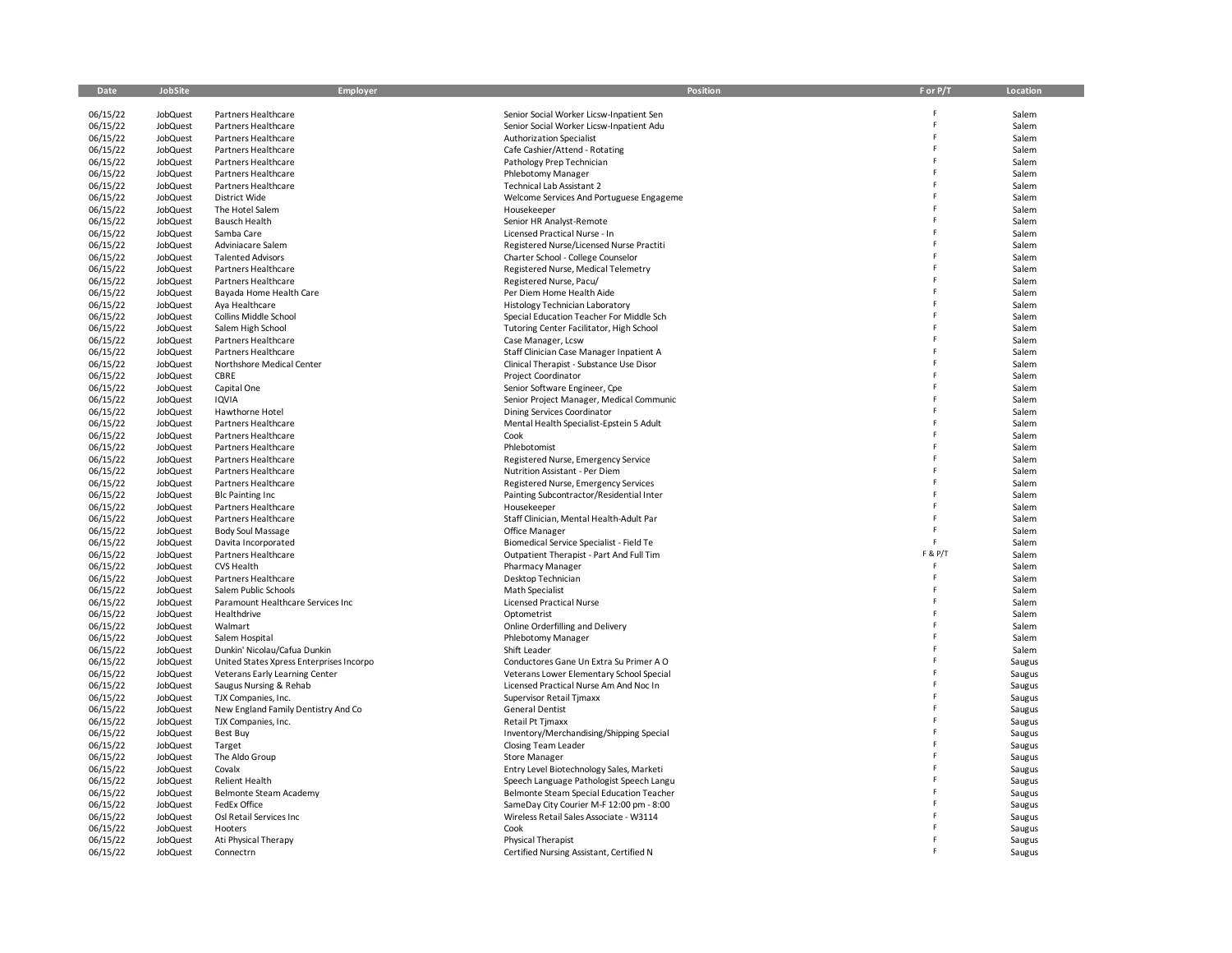| Date                 | JobSite                     | <b>Employer</b>                                                             | Position                                                         | F or P/T | Location               |
|----------------------|-----------------------------|-----------------------------------------------------------------------------|------------------------------------------------------------------|----------|------------------------|
|                      |                             |                                                                             |                                                                  |          |                        |
| 06/15/22             | JobQuest                    | T Mobile Usa Incorporated                                                   | Mobile Associate - Retail Sales                                  |          | Saugus                 |
| 06/15/22             | JobQuest                    | Veterans Early Learning Center                                              | Veterans Early Learning Center Grade 1 T                         |          | Saugus                 |
| 06/15/22             | JobQuest                    | Veterans Early Learning Center                                              | Veterans Early Learning Center Pre                               |          | Saugus                 |
| 06/15/22             | <b>JobQuest</b>             | Anderson Merchandisers                                                      | Retail Merchandiser                                              |          | Saugus                 |
| 06/15/22             | JobQuest                    | Lowe& X27 S                                                                 | Sales Associate - Appliances                                     |          | Saugus                 |
| 06/15/22             | JobQuest                    | Vetco Clinics                                                               | Vetco Relief Veterinarian                                        |          | Saugus                 |
| 06/15/22             | JobQuest                    | Party City                                                                  | Party City Team Member Sales Associate                           |          | Saugus                 |
| 06/15/22             | JobQuest                    | <b>TJX</b>                                                                  | NOW HIRING PT/FT SUPERVISORS RETAIL TJMA                         |          | Saugus                 |
| 06/15/22             | <b>JobQuest</b>             | Victoria's Secret                                                           | Beauty Supervisor-Square One                                     |          | Saugus                 |
| 06/15/22             | JobQuest                    | Nourisse Naturals Llc                                                       | Videography/Editing/Photography/Graphic                          |          | South Hamilton         |
| 06/15/22             | JobQuest                    | Northshore Medical Center                                                   | Medical Assistant - Family Doctor, Swam                          |          | Swampscott             |
| 06/15/22             | JobQuest                    | Capital One                                                                 | Manager, Software Engineer, Full Stack                           |          | Swampscott             |
| 06/15/22             | JobQuest                    | Starbucks Coffee Company                                                    | barista - Store# 00802, SWAMPSCOTT MALL                          |          | Swampscott             |
| 06/15/22             | <b>JobQuest</b>             | Vetco Clinics                                                               | Vetco Relief Veterinarian                                        |          | Swampscott             |
| 06/15/22             | JobQuest                    | Connectrn                                                                   | Certified Nursing Assistant, Certified N                         |          | Topsfield              |
| 06/15/22<br>06/15/22 | JobQuest                    | Commscope                                                                   | Staff Embedded Software Engineer - Linux<br>Dishwasher           |          | Topsfield<br>Topsfield |
| 06/15/22             | JobQuest<br>JobQuest        | Masconomet Healthcare Center<br>Walgreens Boots Alliance Inc                | Pharmacy Technician/Pharm Technician App                         |          | Topsfield              |
| 06/15/22             | <b>JobQuest</b>             | Walgreens Boots Alliance Inc                                                | Hero Emerging Store Manager Military                             |          | Topsfield              |
| 06/15/22             | JobQuest                    | United States Xpress Enterprises Incorpo                                    | Conductores Gane Un Extra Su Primer A O                          |          | Topsfield              |
| 06/15/22             | JobQuest                    | Masconomet Healthcare Center                                                | Dietary Aide                                                     |          | Topsfield              |
| 06/15/22             | JobQuest                    | Vetco Clinics                                                               | Vetco Relief Veterinarian                                        |          | Topsfield              |
| 06/15/22             | JobQuest                    | Hamilton Wenham Regional School District                                    | Fte Licensed Speech/Language Pathologist                         |          | Wenham                 |
| 06/15/22             | <b>JobQuest</b>             | Massachusetts General Hospital                                              | RN Termeer Center Oncology                                       |          | Boston                 |
| 06/15/22             | JobQuest                    | Beth Israel Deaconess Medical Center                                        | EVS Associate - Housekeeping                                     |          | Boston                 |
| 06/15/22             | <b>JobQuest</b>             | Beth Israel Deaconess Medical Center                                        | Service Desk Analyst Senior                                      |          | Boston                 |
| 06/15/22             | JobQuest                    | Beth Israel Deaconess Medical Center                                        | Customer Services Representative - Food                          |          | Boston                 |
| 06/15/22             | JobQuest                    | Massachusetts General Hospital                                              | Patient Care Associate/CNA (40 hrs, Even                         |          | Boston                 |
| 06/15/22             | <b>JobQuest</b>             | Datadog, Inc                                                                | Senior Software Engineer - Platform Stra                         |          | Boston                 |
| 06/15/22             | JobQuest                    | Beth Israel Deaconess Medical Center                                        | Admin Asst III Clinical Prac                                     |          | Boston                 |
| 06/15/22             | JobQuest                    | Beth Israel Deaconess Medical Center                                        | Customer Services Representative - Food                          |          | Boston                 |
| 06/15/22             | JobQuest                    | Beth Israel Deaconess Medical Center                                        | Patient Service Representative                                   |          | Boston                 |
| 06/15/22             | JobQuest                    | Datadog, Inc                                                                | Senior Security Analyst                                          |          | Boston                 |
| 06/15/22             | <b>JobQuest</b>             | Alexion Pharmaceuticals Inc                                                 | Medical Affairs Business Operations Head                         |          | Boston                 |
| 06/15/22             | JobQuest                    | Alexion Pharmaceuticals Inc                                                 | Medical Affairs Business Operations Head                         |          | Boston                 |
| 06/15/22             | <b>JobQuest</b>             | Amazon Corporate LLC                                                        | Sr. Customer Solutions Manager, Private                          |          | Boston                 |
| 06/15/22             | JobQuest                    | Beth Israel Deaconess Medical Center                                        | Lead-Food Services West Sign on Eligible                         |          | Boston                 |
| 06/15/22             | JobQuest                    | Beth Israel Deaconess Medical Center                                        | IT Contracts Administrator                                       |          | Boston                 |
| 06/15/22             | JobQuest                    | Beth Israel Deaconess Medical Center                                        | Executive Assistant, Office of the CEO                           |          | Boston                 |
| 06/15/22             | JobQuest                    | Massachusetts General Hospital                                              | Compliance Officer, Blood Transfusion Se                         |          | Boston                 |
| 06/15/22             | JobQuest                    | Massachusetts General Hospital                                              | Patient Care Associate (40 hours, Nights                         |          | Boston                 |
| 06/15/22             | JobQuest                    | Massachusetts General Hospital                                              | Research Study Nurse                                             |          | Boston                 |
| 06/15/22             | JobQuest                    | Massachusetts General Hospital                                              | Patient Care Associate (36hrs, Day shift                         |          | Boston                 |
| 06/15/22             | JobQuest                    | Massachusetts General Hospital                                              | Postdoctoral Positions in Microbiota and                         |          | Boston                 |
| 06/15/22             | JobQuest                    | Massachusetts General Hospital                                              | Health Coach for Concierge Medicine and                          |          | Boston                 |
| 06/15/22             | JobQuest                    | Beth Israel Deaconess Medical Center                                        | Social Worker                                                    |          | Boston                 |
| 06/15/22             | JobQuest                    | Massachusetts General Hospital                                              | Administrative Assistant --- Cancer Cent                         |          | Boston                 |
| 06/15/22             | JobQuest                    | MullenLowe US, Inc.                                                         | Momternship                                                      |          | Boston                 |
| 06/15/22             | JobQuest                    | Beth Israel Deaconess Medical Center                                        | Medical Assistant                                                |          | Boston                 |
| 06/15/22             | JobQuest                    | Beth Israel Deaconess Medical Center                                        | Field Support Technician                                         |          | Boston                 |
| 06/15/22             | JobQuest                    | <b>Boston Medical Center</b>                                                | Registered Nurse, Med Surg (24 Hours, Ni                         |          | Boston                 |
| 06/15/22             | JobQuest                    | Verisk Analytics/ Verisk Health, Inc.                                       | Research Engineer II                                             |          | Boston                 |
| 06/15/22             | JobQuest                    | Community Resources For Justice                                             | Program Director                                                 |          | Boston                 |
| 06/15/22             | JobQuest                    | <b>Boston Medical Center</b>                                                | Central Processing Technician II (40 Hou                         |          | Boston                 |
| 06/15/22             | JobQuest                    | Verisk Analytics/ Verisk Health, Inc.                                       | Senior Technical Writer                                          |          | Boston                 |
| 06/15/22             | JobQuest                    | Beth Israel Deaconess Medical Center                                        | CT Tech III                                                      |          | Boston                 |
| 06/15/22<br>06/15/22 | JobQuest                    | MullenLowe US, Inc.                                                         | Senior Account Executive                                         |          | Boston                 |
|                      | JobQuest                    | Community Resources For Justice                                             | Program Monitor                                                  |          | Boston                 |
| 06/15/22<br>06/15/22 | <b>JobQuest</b><br>JobQuest | <b>Beth Israel Deaconess Medical Center</b><br><b>Boston Medical Center</b> | <b>Summer Intern</b><br>Certified Nursing Assistant II, Med Surg | F        | <b>Boston</b>          |
| 06/15/22             | JobQuest                    | <b>Boston Medical Center</b>                                                | Certified Nursing Assistant II, Surgical                         |          | Boston<br>Boston       |
| 06/15/22             | JobQuest                    |                                                                             | Baker                                                            |          | Boston                 |
| 06/15/22             | JobQuest                    | Massachusetts General Hospital<br>Datadog, Inc                              | Security Analyst                                                 |          | Boston                 |
|                      |                             |                                                                             |                                                                  |          |                        |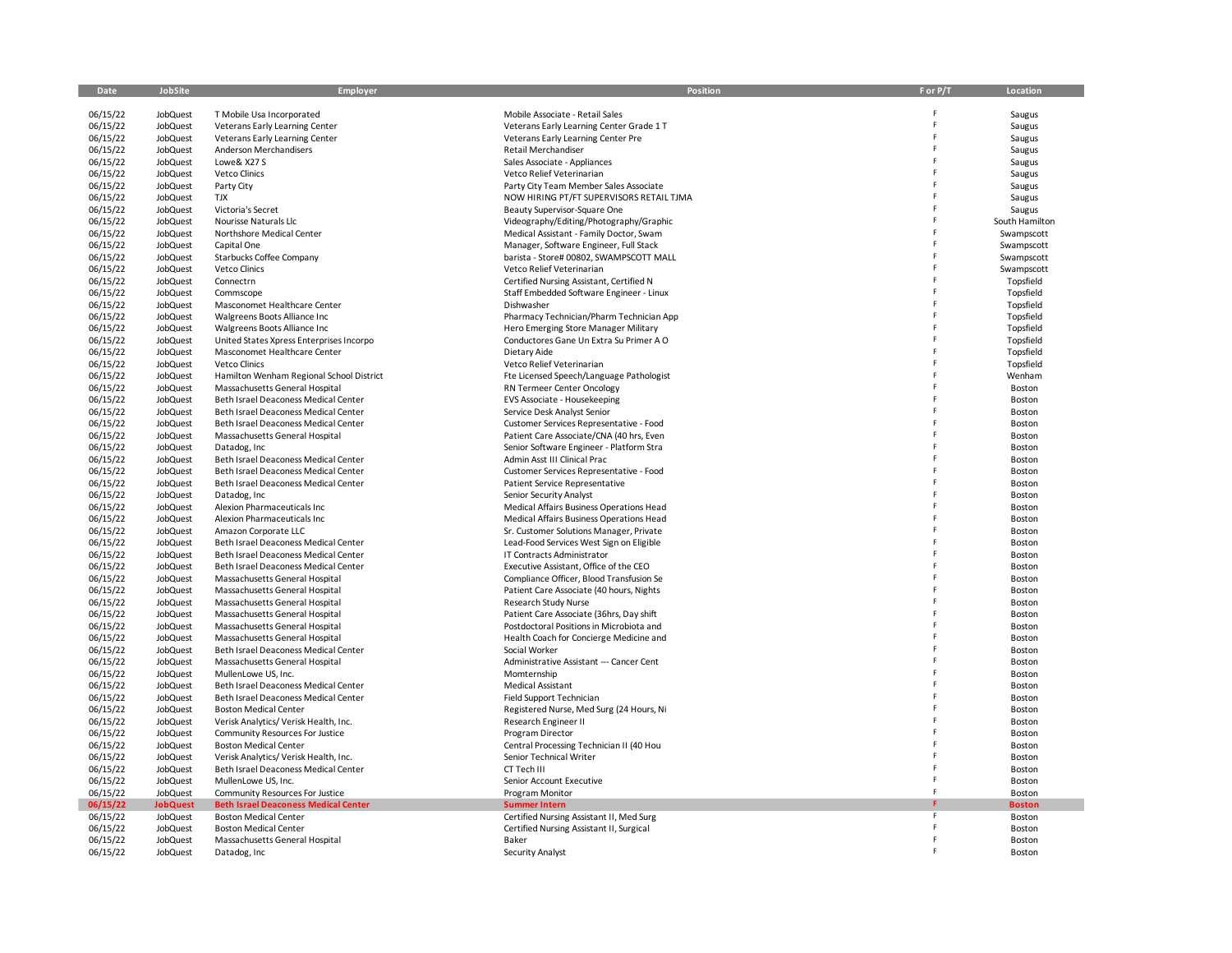| Date                 | <b>JobSite</b>                     | Employer                                                               | Position                                                                             | F or P/T | Location         |
|----------------------|------------------------------------|------------------------------------------------------------------------|--------------------------------------------------------------------------------------|----------|------------------|
|                      |                                    |                                                                        |                                                                                      |          |                  |
| 06/15/22<br>06/15/22 | <b>JobQuest</b><br><b>JobQuest</b> | CSG System Inc.<br>Alexion Pharmaceuticals Inc                         | Software Developer II - C and Unix<br>Medical Affairs Business Operations Head       | F        | Boston<br>Boston |
| 06/15/22             | JobQuest                           | <b>PTC</b>                                                             | Senior Process Analyst                                                               | F        | Boston           |
| 06/15/22             | <b>JobQuest</b>                    | Massachusetts General Hospital                                         | Nutrition Information Coordinator, 20 ho                                             | F        | Boston           |
| 06/15/22             | JobQuest                           | Beth Israel Deaconess Medical Center                                   | <b>Clinical Practice Assistant</b>                                                   |          | Boston           |
| 06/15/22             | JobQuest                           | Beth Israel Deaconess Medical Center                                   | Manager of IT Operations                                                             |          | Boston           |
| 06/15/22             | JobQuest                           | Beth Israel Deaconess Medical Center                                   | EVS Associate - Housekeeping                                                         |          | Boston           |
| 06/15/22             | JobQuest                           | Beth Israel Deaconess Medical Center                                   | Clinical Nurse II                                                                    |          | Boston           |
| 06/15/22             | JobQuest                           | Beth Israel Deaconess Medical Center                                   | Patient Care Technician                                                              |          | Boston           |
| 06/15/22             | JobQuest                           | Massachusetts General Hospital                                         | BFT MEDICAL ASSISTANTS NEEDED FOR COMMUN                                             |          | Boston           |
| 06/15/22<br>06/15/22 | JobQuest<br><b>JobQuest</b>        | Massachusetts General Hospital<br>Massachusetts General Hospital       | Community Health Worker/Exercise Trainer<br>Coordinator, Medication Management Quali |          | Boston<br>Boston |
| 06/15/22             | JobQuest                           | Massachusetts General Hospital                                         | Population Health Coordinator                                                        |          | Boston           |
| 06/15/22             | JobQuest                           | Massachusetts General Hospital                                         | Patient Care Associate/CNA (40 hrs, Nigh                                             | F        | Boston           |
| 06/15/22             | JobQuest                           | Massachusetts General Hospital                                         | P/T - Masters' Level Online Track Co                                                 | P/T      | Boston           |
| 06/15/22             | JobQuest                           | Beth Israel Deaconess Medical Center                                   | <b>Talent Specialist</b>                                                             | F        | Boston           |
| 06/15/22             | JobQuest                           | Amazon Corporate LLC                                                   | Data Architect - Data Lake & Analytics -                                             | F        | Boston           |
| 06/15/22             | JobQuest                           | Massachusetts General Hospital                                         | Physicist                                                                            |          | Boston           |
| 06/15/22             | JobQuest                           | Beth Israel Deaconess Medical Center                                   | IT Project Manager                                                                   |          | Boston           |
| 06/15/22             | JobQuest                           | Massachusetts General Hospital                                         | Patient Care Associate/CNA (Day/Night sh                                             |          | Boston           |
| 06/15/22             | <b>JobQuest</b>                    | Massachusetts General Hospital                                         | Cancer Biomarkers Project Manager----Can                                             |          | Boston           |
| 06/15/22<br>06/15/22 | JobQuest<br>JobQuest               | Beth Israel Deaconess Medical Center<br>Massachusetts General Hospital | Grill Server-Per Diem<br>Research Technician                                         |          | Boston<br>Boston |
| 06/15/22             | <b>JobQuest</b>                    | Beth Israel Deaconess Medical Center                                   | APN - Nurse Practitioner (B)                                                         |          | Boston           |
| 06/15/22             | JobQuest                           | Massachusetts General Hospital                                         | Data Analyst I --- Cancer Center                                                     |          | Boston           |
| 06/15/22             | JobQuest                           | Beth Israel Deaconess Medical Center                                   | Interventional Radiology Tech II                                                     | F        | Boston           |
| 06/15/22             | JobQuest                           | Beth Israel Deaconess Medical Center                                   | CT Tech II                                                                           |          | Boston           |
| 06/15/22             | JobQuest                           | <b>Travere Therapeutics</b>                                            | Human Resources Specialist                                                           |          | Boston           |
| 06/15/22             | JobQuest                           | <b>Boston Medical Center</b>                                           | Research Laboratory Technician                                                       |          | Boston           |
| 06/15/22             | JobQuest                           | <b>Boston Medical Center</b>                                           | Nursing Student II, Med Surg (Per Diem,                                              |          | Boston           |
| 06/15/22             | JobQuest                           | Beth Israel Deaconess Medical Center                                   | Research Assistant II                                                                |          | Boston           |
| 06/15/22             | JobQuest                           | Massachusetts General Hospital<br><b>Boston Medical Center</b>         | Nutrition Service Coordinator-Part Time,                                             |          | Boston           |
| 06/15/22<br>06/15/22 | JobQuest<br>JobQuest               | <b>Boston Medical Center</b>                                           | Assistant General Counsel<br>Registered Nurse, Endoscopy (Per Diem, D                |          | Boston<br>Boston |
| 06/15/22             | JobQuest                           | <b>Boston Medical Center</b>                                           | Medical Assistant                                                                    |          | Boston           |
| 06/15/22             | JobQuest                           | Alexion Pharmaceuticals Inc                                            | Integration FP&A Manager - Cash Flow                                                 |          | Boston           |
| 06/15/22             | JobQuest                           | Alexion Pharmaceuticals Inc                                            | Medical Affairs Business Operations Head                                             |          | Boston           |
| 06/15/22             | JobQuest                           | Beth Israel Deaconess Medical Center                                   | Clinical Nurse Entry-Complex Medical Uni                                             |          | Boston           |
| 06/15/22             | <b>JobQuest</b>                    | Massachusetts General Hospital                                         | Data Coordinator                                                                     |          | Boston           |
| 06/15/22             | JobQuest                           | Saab Defense and Security                                              | Senior Principal Project Engineer                                                    |          | Boston           |
| 06/15/22             | JobQuest                           | Beth Israel Deaconess Medical Center                                   | Clinical Nurse II                                                                    |          | Boston           |
| 06/15/22             | JobQuest                           | W.B. Mason Company, Inc.                                               | Cloud Specialist (Remote)                                                            |          | Boston           |
| 06/15/22<br>06/15/22 | JobQuest<br>JobQuest               | Datadog, Inc<br>Datadog, Inc.                                          | Senior Software Engineer - Notification<br>Senior Software Engineer - Task Platform  |          | Boston<br>Boston |
| 06/15/22             | JobQuest                           | Datadog, Inc                                                           | Senior Software Engineer - Platform Stra                                             |          | Boston           |
| 06/15/22             | <b>JobQuest</b>                    | Massachusetts General Hospital                                         | Patient Services Coord. II                                                           |          | Boston           |
| 06/15/22             | JobQuest                           | Massachusetts General Hospital                                         | Program Manager (346)                                                                |          | Boston           |
| 06/15/22             | JobQuest                           | Datadog, Inc                                                           | Software Engineer - Authorization & Acce                                             |          | Boston           |
| 06/15/22             | JobQuest                           | Massachusetts General Hospital                                         | Patient Serv. Coord. III / 40 Hours / MG                                             |          | Boston           |
| 06/15/22             | JobQuest                           | PTC                                                                    | Human Resources Business Partner                                                     |          | Boston           |
| 06/15/22             | <b>JobQuest</b>                    | Massachusetts General Hospital                                         | Patient Care Associate (24 hours, Day/Ev                                             |          | Boston           |
| 06/15/22             | JobQuest                           | Massachusetts General Hospital                                         | Patient Care Associate/CNA (40 hours, Da                                             |          | Boston           |
| 06/15/22             | <b>JobQuest</b>                    | Beth Israel Deaconess Medical Center                                   | IT Project Manager Senior                                                            |          | Boston           |
| 06/15/22<br>06/15/22 | JobQuest<br>JobQuest               | Massachusetts General Hospital<br>Massachusetts General Hospital       | <b>Escort Associate</b><br>Patient Care Associate/CNA (40 hrs., Day                  |          | Boston<br>Boston |
| 06/15/22             | JobQuest                           | Massachusetts General Hospital                                         | Research Technician II                                                               |          | Boston           |
| 06/15/22             | JobQuest                           | <b>INC Research</b>                                                    | <b>Business Development Director</b>                                                 |          | Boston           |
| 06/15/22             | JobQuest                           | Amazon Corporate LLC                                                   | Senior IT Risk Manager, AWS Controllersh                                             |          | Boston           |
| 06/15/22             | JobQuest                           | Massachusetts General Hospital                                         | Patient Care Associate/CNA (per diem) Ad                                             |          | Boston           |
| 06/15/22             | JobQuest                           | Beth Israel Deaconess Medical Center                                   | Dietitian - Ambulatory                                                               |          | Boston           |
| 06/15/22             | JobQuest                           | Massachusetts General Hospital                                         | Patient Food Services Manager                                                        |          | Boston           |
| 06/15/22             | JobQuest                           | Massachusetts General Hospital                                         | Patient Care Associate/CNA (40 hours, Da                                             |          | Boston           |
| 06/15/22             | JobQuest                           | Massachusetts General Hospital                                         | Clinical Research Coordinator-Cancer Ce                                              |          | Boston           |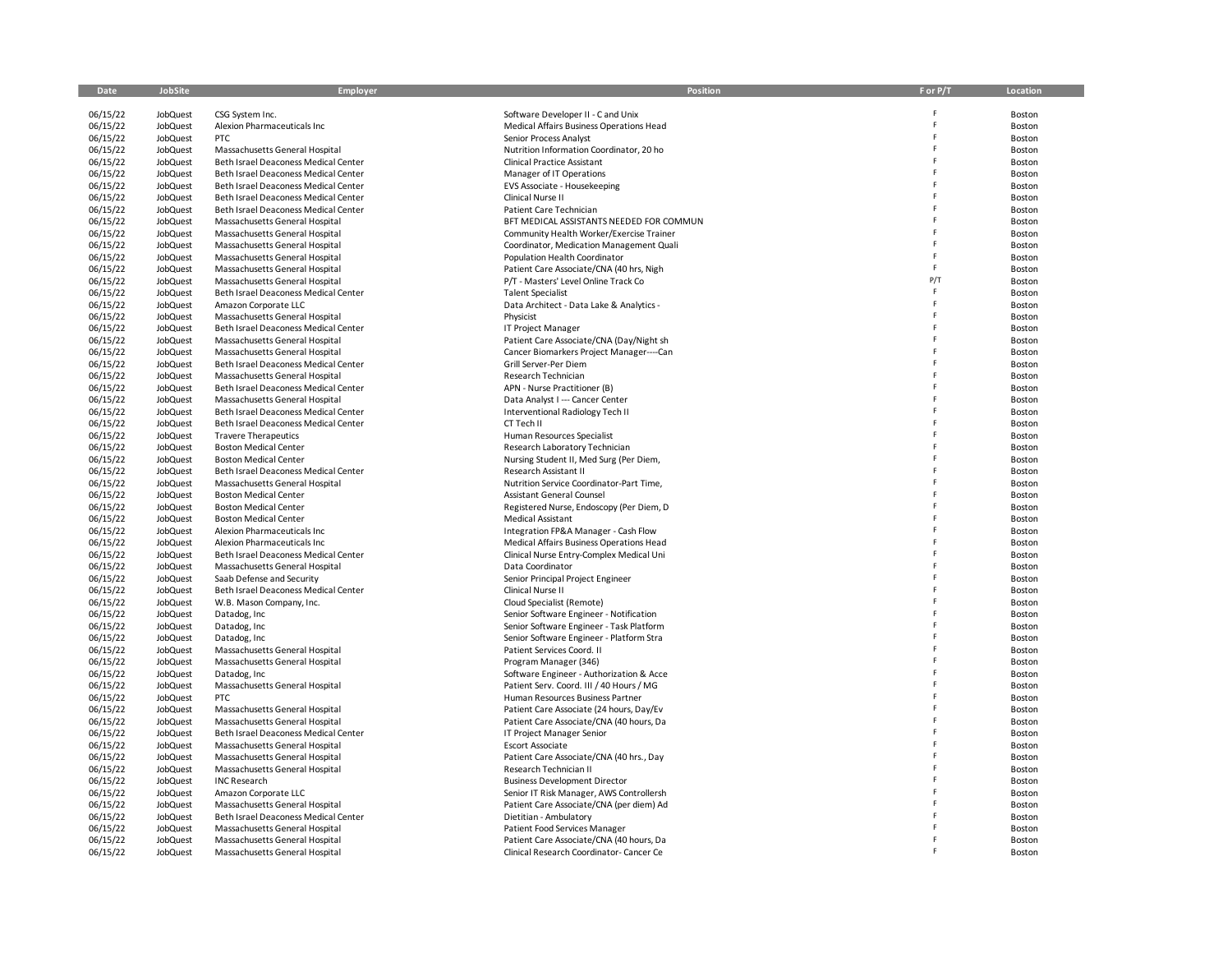| Date                 | JobSite                     | Employer                                                       | Position                                                                    | F or P/T | Location         |
|----------------------|-----------------------------|----------------------------------------------------------------|-----------------------------------------------------------------------------|----------|------------------|
| 06/15/22             | JobQuest                    | Beth Israel Deaconess Medical Center                           | HVAC Mechanic - Sign On Bonus Eligible                                      |          | Boston           |
| 06/15/22             | JobQuest                    | Massachusetts General Hospital                                 | Patient Services Coordinator II                                             |          | Boston           |
| 06/15/22             | JobQuest                    | Beth Israel Deaconess Medical Center                           | Interventional Radiology Tech II                                            | F        | Boston           |
| 06/15/22             | <b>JobQuest</b>             | Beth Israel Deaconess Medical Center                           | Nurse Coordinator-Specialty Sv                                              | F        | Boston           |
| 06/15/22             | JobQuest                    | Massachusetts General Hospital                                 | NP or PA                                                                    | F        | Boston           |
| 06/15/22             | JobQuest                    | Community Resources For Justice                                | Program Director                                                            | F        | Boston           |
| 06/15/22             | JobQuest                    | Verisk Analytics/ Verisk Health, Inc.                          | Cloud Engineer                                                              | p        | Boston           |
| 06/15/22             | JobQuest                    | Verisk Analytics/ Verisk Health, Inc.                          | Research Hydrometeorologist - Precipitat                                    |          | Boston           |
| 06/15/22             | JobQuest                    | <b>Boston Medical Center</b>                                   | Outpatient Behavioral Health Clinician (                                    |          | Boston           |
| 06/15/22             | JobQuest                    | <b>Boston Medical Center</b>                                   | Study Coordinator                                                           | Ė        | Boston           |
| 06/15/22<br>06/15/22 | JobQuest<br>JobQuest        | <b>Boston Medical Center</b><br>Massachusetts General Hospital | Registered Nurse, Endoscopy (Per Diem, D<br>Patient Services Coord. II      |          | Boston           |
| 06/15/22             | JobQuest                    | <b>BMC Software, Inc</b>                                       | Senior Solution Engineer - REMOTE                                           | F        | Boston<br>Boston |
| 06/15/22             | JobQuest                    | Dana-Farber Cancer Institute                                   | Research Nurse - Pediatric Oncology/Hema                                    |          | Boston           |
| 06/15/22             | JobQuest                    | Massachusetts General Hospital                                 | Clinical Fellow - Speech Language Pathol                                    |          | Boston           |
| 06/15/22             | JobQuest                    | Massachusetts General Hospital                                 | Electrician, 1st Class                                                      |          | Boston           |
| 06/15/22             | JobQuest                    | Omni Hotels Management Company                                 | Utility Cleaner-Yard                                                        |          | Boston           |
| 06/15/22             | JobQuest                    | Omni Hotels Management Company                                 | Front Office Supervisor-Overnight                                           |          | Boston           |
| 06/15/22             | JobQuest                    | Massachusetts General Hospital                                 | Pharmacy Technician Supervisor                                              | F        | Boston           |
| 06/15/22             | JobQuest                    | Harvard University                                             | <b>IT Security Analyst</b>                                                  | Ė        | Boston           |
| 06/15/22             | JobQuest                    | <b>Harvard University</b>                                      | Associate Director, Global Markets                                          |          | Boston           |
| 06/15/22             | JobQuest                    | Sapient                                                        | Senior AEM Developer                                                        |          | Boston           |
| 06/15/22             | JobQuest                    | Omni Hotels Management Company                                 | Front Desk Supervisor                                                       |          | Boston           |
| 06/15/22             | <b>JobQuest</b>             | Eliassen Group, LLC                                            | <b>Production Support Manager</b>                                           |          | Boston           |
| 06/15/22             | JobQuest                    | Massachusetts General Hospital                                 | Medical Coder                                                               | Ė<br>F   | Boston           |
| 06/15/22             | JobQuest                    | <b>WTS International</b>                                       | Dual Therapist (Massage / Esthetics)                                        | F        | Boston           |
| 06/15/22<br>06/15/22 | JobQuest<br>JobQuest        | PwC<br>Children's Hospital Boston                              | Finance Operations, Senior Manager<br>AVP, Corporate Development            |          | Boston<br>Boston |
| 06/15/22             | JobQuest                    | WTS International                                              | Massage Therapist                                                           |          | Boston           |
| 06/15/22             | JobQuest                    | Children's Hospital Boston                                     | Clinical Assistant, Otolaryngology (40hr                                    |          | Boston           |
| 06/15/22             | JobQuest                    | <b>WTS International</b>                                       | Membership Sales Manager                                                    |          | Boston           |
| 06/15/22             | <b>JobQuest</b>             | PwC                                                            | Cloud Strategy & IT Operating Model, Sen                                    |          | Boston           |
| 06/15/22             | JobQuest                    | PwC                                                            | Azure App Dev Architect-Manager                                             | F        | Boston           |
| 06/15/22             | JobQuest                    | Starbucks Coffee Company                                       | barista - Store# 00872, 350 NEWBURY                                         | F        | Boston           |
| 06/15/22             | JobQuest                    | Citizens                                                       | Vice President of Public Affairs Greater                                    | F        | Boston           |
| 06/15/22             | JobQuest                    | PwC                                                            | Risk & Reg FS - Regulatory Reporting - S                                    |          | Boston           |
| 06/15/22             | JobQuest                    | <b>DISH</b>                                                    | Mandarin Bilingual Remote Customer Servi                                    |          | Boston           |
| 06/15/22             | JobQuest                    | Citizens                                                       | Senior Salesforce Software Engineer                                         |          | Boston           |
| 06/15/22             | JobQuest                    | PwC                                                            | Financial Due Diligence (FDD) - Senior M                                    |          | Boston           |
| 06/15/22             | <b>JobQuest</b>             | PwC                                                            | Tax Manager Rewards Compensation                                            |          | Boston           |
| 06/15/22             | <b>JobQuest</b>             | Starbucks Coffee Company                                       | barista - Store# 07804, 283 LONGWOOD AVE                                    |          | Boston           |
| 06/15/22<br>06/15/22 | JobQuest<br>JobQuest        | PwC<br>Travelers                                               | Capital Markets Accounting Advisory Serv<br>AVP - Modernization Circle Lead | F        | Boston<br>Boston |
| 06/15/22             | JobQuest                    | Children's Hospital Boston                                     | Research Technologist - Precision Vaccin                                    | F        | Boston           |
| 06/15/22             | JobQuest                    | Travelers                                                      | Learning Designer                                                           |          | Boston           |
| 06/15/22             | JobQuest                    | Thermo Fisher Scientific                                       | Manager, Demand Planning                                                    |          | Boston           |
| 06/15/22             | JobQuest                    | CDM Smith                                                      | Industrial Project Manager - Water/Waste                                    |          | Boston           |
| 06/15/22             | <b>JobQuest</b>             | Thermo Fisher Scientific                                       | ServiceNow Developer (Band 6)                                               | F        | Boston           |
| 06/15/22             | JobQuest                    | <b>HEI Hotels</b>                                              | Banquet Setup (FT & PT)                                                     | Ė        | Boston           |
| 06/15/22             | JobQuest                    | <b>HEI Hotels</b>                                              | Human Resources Manager OEM                                                 | F        | Boston           |
| 06/15/22             | JobQuest                    | Thermo Fisher Scientific                                       | Program Coordinator                                                         |          | Boston           |
| 06/15/22             | JobQuest                    | Citizens                                                       | Associate Relationship Manager                                              |          | Boston           |
| 06/15/22             | JobQuest                    | Travelers                                                      | Learning Designer, Claim                                                    | F        | Boston           |
| 06/15/22             | JobQuest                    | Nelson Mullins Riley & Scarborough                             | Administrative Support Assistant                                            | F        | Boston           |
| 06/15/22             | JobQuest                    | Travelers                                                      | Cloud/AWS Data Engineer - (Remote)                                          | F<br>F   | Boston           |
| 06/15/22             | JobQuest                    | Nelson Mullins Riley & Scarborough                             | IP Assistant (Biotech Patent Prosecution                                    |          | Boston           |
| 06/15/22<br>06/15/22 | <b>JobQuest</b><br>JobQuest | <b>Boston Medical Center</b><br>CDM Smith                      | Certified Nursing Assistant - MICU A, 32                                    |          | Boston           |
| 06/15/22             | JobQuest                    | Thermo Fisher Scientific                                       | Transportation Inspector 4<br>Digital Sales Representative II               |          | Boston<br>Boston |
| 06/15/22             | JobQuest                    | Thermo Fisher Scientific                                       | <b>Clinical Bioinformatics Consultant</b>                                   |          | Boston           |
| 06/15/22             | JobQuest                    | <b>Boston Medical Center</b>                                   | CNA II - 5W IMCU - 32 Hour Days, Every O                                    |          | Boston           |
| 06/15/22             | JobQuest                    | CDM Smith                                                      | <b>Electrical Engineer 7</b>                                                |          | Boston           |
| 06/15/22             | <b>JobQuest</b>             | <b>HEI Hotels</b>                                              | <b>Guest Services Supervisor</b>                                            |          | Boston           |
|                      |                             |                                                                |                                                                             |          |                  |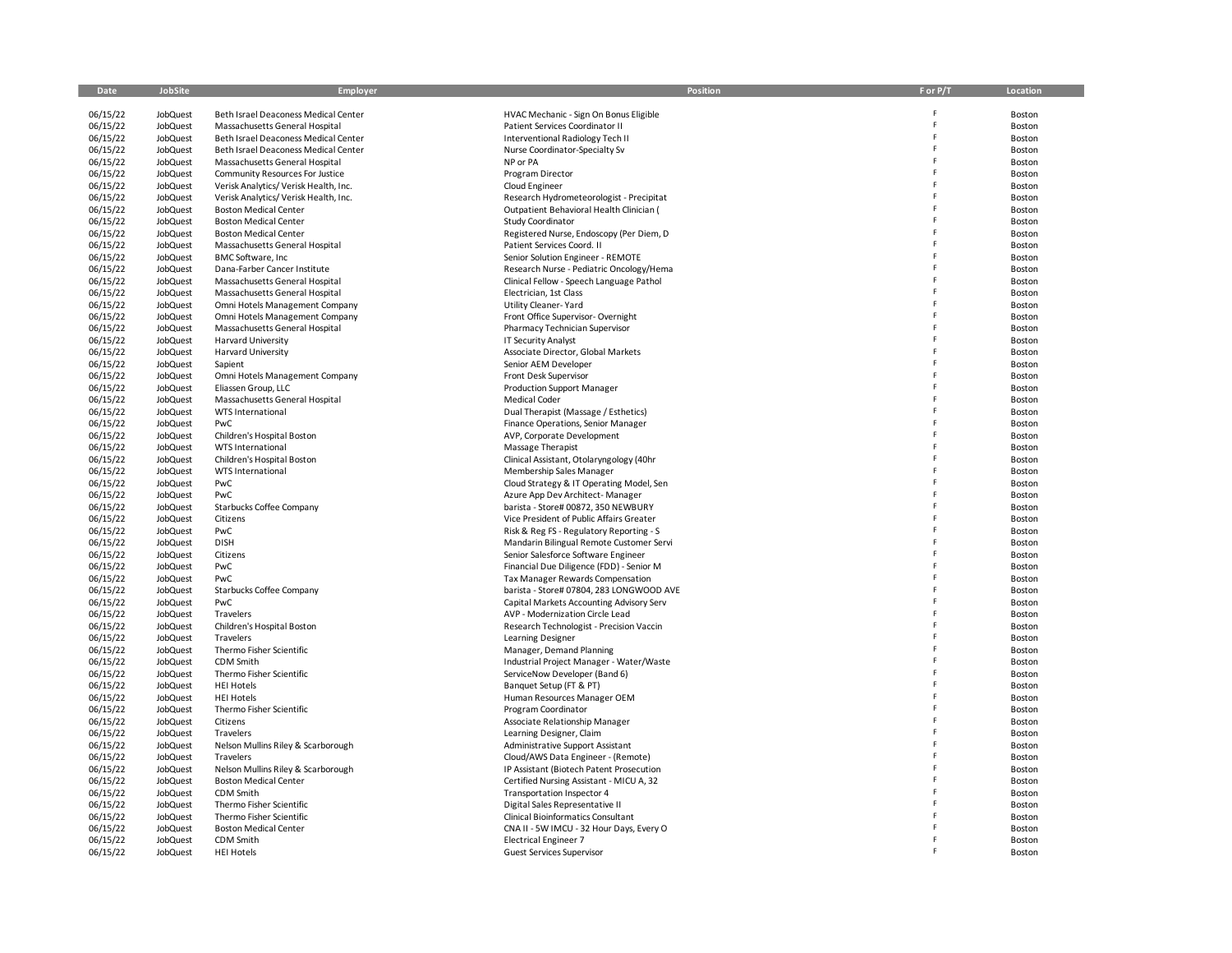| Date                 | JobSite                            | Employer                                | <b>Position</b>                                                                    | F or P/T | Location         |
|----------------------|------------------------------------|-----------------------------------------|------------------------------------------------------------------------------------|----------|------------------|
|                      |                                    |                                         |                                                                                    |          |                  |
| 06/15/22             | JobQuest                           | <b>HEI Hotels</b>                       | Cook III                                                                           |          | Boston           |
| 06/15/22             | <b>JobQuest</b>                    | Genesys Cloud Services, Inc.            | Chief of Staff, Global Sales & Field Ope                                           | Ë        | Boston           |
| 06/15/22             | <b>JobQuest</b>                    | <b>HEI Hotels</b>                       | Bartender (Seasonal)                                                               | F        | Boston           |
| 06/15/22             | <b>JobQuest</b>                    | Children's Hospital Boston              | Medical Assistant                                                                  |          | Boston           |
| 06/15/22             | <b>JobQuest</b>                    | Travelers                               | Software Engineer (.NET, React, Node, AW                                           |          | Boston           |
| 06/15/22             | <b>JobQuest</b>                    | WTS International                       | Aquatics Instructor                                                                |          | Boston           |
| 06/15/22             | <b>JobQuest</b>                    | PwC                                     | Hybrid Cloud & Tech Modernization, Manag                                           |          | Boston           |
| 06/15/22             | JobQuest                           | Children's Hospital Boston              | Clinical Research Specialist I - Brazelt                                           |          | Boston           |
| 06/15/22             | <b>JobQuest</b>                    | PwC                                     | Enterprise Cloud Risk - Workday Risk & R                                           |          | Boston           |
| 06/15/22             | JobQuest                           | <b>Boston Medical Center</b>            | Oral & Maxillofacial Surgery Nurse Pract                                           |          | Boston           |
| 06/15/22<br>06/15/22 | <b>JobQuest</b><br><b>JobQuest</b> | WTS International<br>WTS International  | Yoga - Group Fitness<br>Massage Therapist                                          |          | Boston           |
| 06/15/22             | <b>JobQuest</b>                    | PwC                                     | Financial Due Diligence (FDD) - Senior M                                           |          | Boston           |
|                      |                                    |                                         |                                                                                    |          | Boston<br>Boston |
| 06/15/22<br>06/15/22 | JobQuest                           | Children's Hospital Boston<br>Travelers | Patient Experience Representative (Cardi                                           |          | Boston           |
| 06/15/22             | <b>JobQuest</b><br><b>JobQuest</b> | Children's Hospital Boston              | Data & Analytics Customer Success Lead<br>Patient Administrative Coordinator (Gast |          |                  |
| 06/15/22             | <b>JobQuest</b>                    | SHI International Corp.                 | Corp Field Solutions Engineer                                                      |          | Boston<br>Boston |
| 06/15/22             | <b>JobQuest</b>                    | Sapient                                 | Manager Customer Experience & Innovation                                           |          | Boston           |
| 06/15/22             | <b>JobQuest</b>                    | WTS International                       | Esthetician                                                                        |          | Boston           |
| 06/15/22             | <b>JobQuest</b>                    | Children's Hospital Boston              | Clinical Assistant, Waltham OR                                                     |          | Boston           |
| 06/15/22             | <b>JobQuest</b>                    | Children's Hospital Boston              | Registered Nurse - Inpatient Radiology                                             |          | Boston           |
| 06/15/22             | <b>JobQuest</b>                    | Kastle Systems                          | Master Electrician Foreman                                                         |          | Boston           |
| 06/15/22             | <b>JobQuest</b>                    | Travelers                               | Sr Dir, Actuarial Analysis                                                         |          | Boston           |
| 06/15/22             | <b>JobQuest</b>                    | Children's Hospital Boston              | <b>Patient Relations Clinical Specialist</b>                                       |          | Boston           |
| 06/15/22             | <b>JobQuest</b>                    | Travelers                               | Director, AI Accelerator Team Lead                                                 |          | Boston           |
| 06/15/22             | <b>JobQuest</b>                    | Children's Hospital Boston              | Patient Experience Representative (Emerg                                           |          | Boston           |
| 06/15/22             | <b>JobQuest</b>                    | PwC                                     | Deals Transformation Go-to-Market Manage                                           |          | Boston           |
| 06/15/22             | <b>JobQuest</b>                    | Citizens                                | Corporate Banking Credit Analyst I - Pri                                           |          | Boston           |
| 06/15/22             | <b>JobQuest</b>                    | Thermo Fisher Scientific                | Sr Data Architect (remote)                                                         |          | Boston           |
| 06/15/22             | <b>JobQuest</b>                    | Thermo Fisher Scientific                | Lead User Researcher                                                               |          | Boston           |
| 06/15/22             | <b>JobQuest</b>                    | Citizens                                | Compliance Sr Director                                                             |          | Boston           |
| 06/15/22             | <b>JobQuest</b>                    | Thermo Fisher Scientific                | Procurement Manager - Remote                                                       |          | Boston           |
| 06/15/22             | <b>JobQuest</b>                    | Citizens                                | Product Manager - Citizens Pay                                                     |          | Boston           |
| 06/15/22             | <b>JobQuest</b>                    | Thermo Fisher Scientific                | Engineer Field Service II- Electron Micr                                           |          | Boston           |
| 06/15/22             | <b>JobQuest</b>                    | Thermo Fisher Scientific                | Bioscience Account Manager - Field Sales                                           |          | Boston           |
| 06/15/22             | <b>JobQuest</b>                    | Citizens                                | Sr Data Scientist                                                                  |          | Boston           |
| 06/15/22             | <b>JobQuest</b>                    | SHI International Corp.                 | Account Executive - Public Sector - MA H                                           |          | Boston           |
| 06/15/22             | <b>JobQuest</b>                    | Starbucks Coffee Company                | Barista - Store# 07224, BETH ISRAEL                                                |          | Boston           |
| 06/15/22             | <b>JobQuest</b>                    | PwC                                     | Digital Assets - Risk & Reg - FS - Senio                                           |          | Boston           |
| 06/15/22             | <b>JobQuest</b>                    | Citizens                                | Private Client Associate                                                           |          | Boston           |
| 06/15/22             | <b>JobQuest</b>                    | Citizens                                | Commercial Real Estate Portfolio Manager                                           |          | Boston           |
| 06/15/22             | <b>JobQuest</b>                    | Starbucks Coffee Company                | barista - Store# 00801, BOSTON COMMON                                              |          | Boston           |
| 06/15/22             | <b>JobQuest</b>                    | SHI International Corp.                 | Public Sector Field Solutions Engineer                                             |          | Boston           |
| 06/15/22             | <b>JobQuest</b>                    | PwC                                     | Cybersecurity, Privacy and Forensics - P                                           |          | Boston           |
| 06/15/22             | JobQuest                           | Citizens                                | Senior Business Analyst                                                            |          | Boston           |
| 06/15/22             | <b>JobQuest</b>                    | Thermo Fisher Scientific                | Sr Global Regulatory Affairs Specialist                                            |          | Boston           |
| 06/15/22             | <b>JobQuest</b>                    | Citizens                                | Business Analyst - Identity and Access M                                           |          | Boston           |
| 06/15/22             | <b>JobQuest</b>                    | Starbucks Coffee Company                | barista - Store# 11726, FENWAY, TRILOGY                                            |          | Boston           |
| 06/15/22             | <b>JobQuest</b>                    | Thermo Fisher Scientific                | Field Application Scientist (SUT) (NE RE                                           |          | Boston           |
| 06/15/22             | <b>JobQuest</b>                    | Massachusetts General Hospital          | Part-Time Clinical Research Coordinator                                            |          | Boston           |
| 06/15/22             | <b>JobQuest</b>                    | Travelers                               | Sr. Software Engineer (.Net/Document Man                                           |          | Boston           |
| 06/15/22             | <b>JobQuest</b>                    | CDM Smith                               | Transportation Analyst/Travel Demand Mod                                           |          | Boston           |
| 06/15/22             | <b>JobQuest</b>                    | Waters                                  | <b>Technical Sales Represenative</b>                                               |          | Boston           |
| 06/15/22             | JobQuest                           | CDM Smith                               | Senior Marketing and Proposal Specialist                                           |          | Boston           |
| 06/15/22             | JobQuest                           | Seniorlink/Caregiver Homes              | Director, Government Programs                                                      |          | Boston           |
| 06/15/22<br>06/15/22 | <b>JobQuest</b><br>JobQuest        | CDM Smith<br>Travelers                  | Geotechnical Engineer 5<br>Associate Software Engineer (AWS full st                |          | Boston           |
| 06/15/22             | JobQuest                           | Travelers                               | Account Executive Officer - Commercial U                                           |          | Boston<br>Boston |
| 06/15/22             | JobQuest                           | KeyCorp                                 | Lead Specialist - Fraud Detection                                                  |          | Boston           |
| 06/15/22             | JobQuest                           | Travelers                               | Manager, Third Party Data                                                          |          | Boston           |
| 06/15/22             | <b>JobQuest</b>                    | <b>Waggener Edstrom</b>                 | Sr. Admin/Admin Assistant - Boston only                                            |          | Boston           |
| 06/15/22             | JobQuest                           | Randstad US                             | sr systems engineer- unix tivoli                                                   |          | boston           |
| 06/15/22             | JobQuest                           | Massage Envy                            | P/T - Massage Therapist                                                            | P/T      | Boston           |
|                      |                                    |                                         |                                                                                    |          |                  |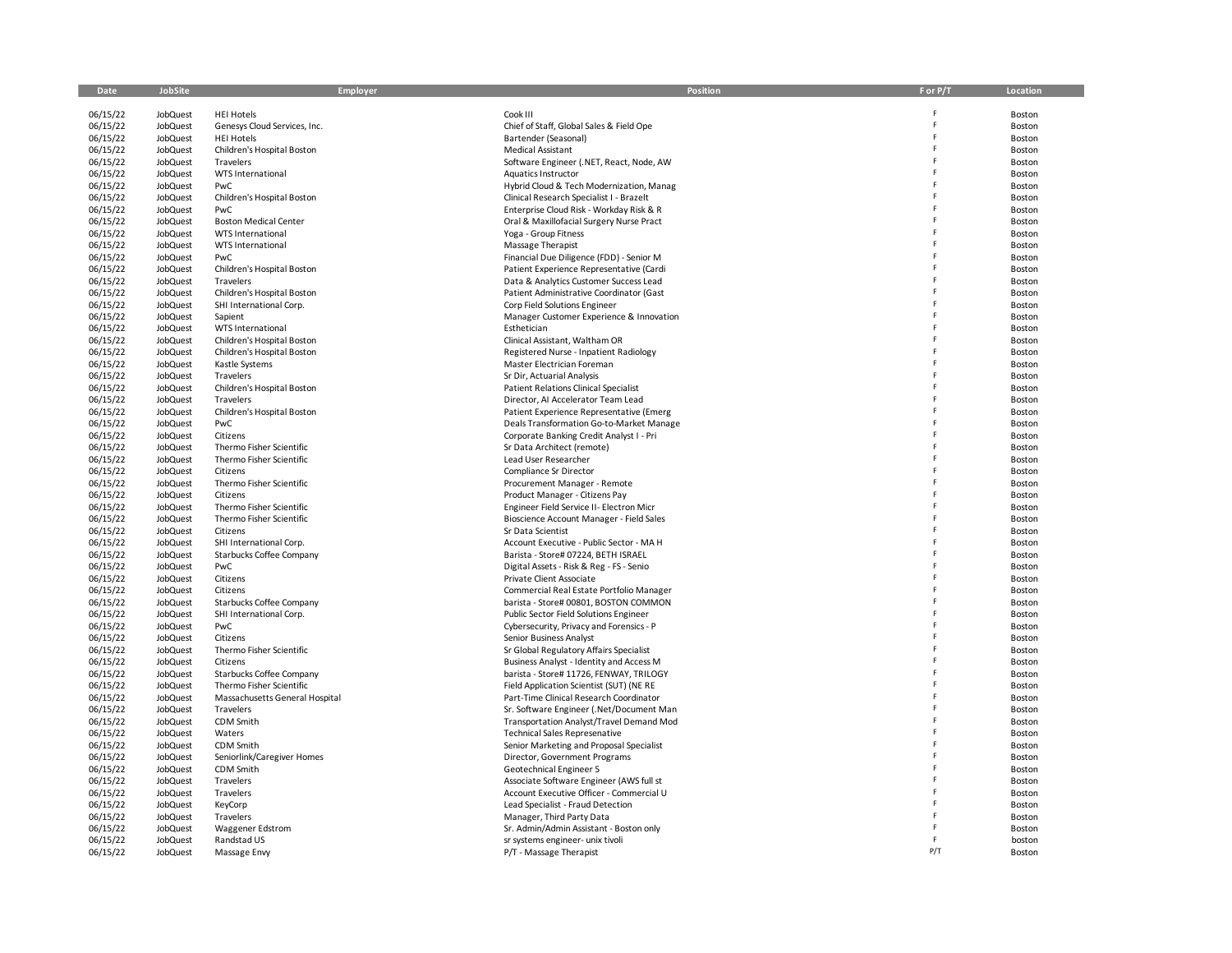| Date     | <b>JobSite</b>  | <b>Employer</b>                            | Position                                    | F or P/T | Location      |
|----------|-----------------|--------------------------------------------|---------------------------------------------|----------|---------------|
|          |                 |                                            |                                             |          |               |
| 06/15/22 | JobQuest        | Charles River Laboratories                 | Supervisor, Husbandry - Position include    |          | Boston        |
| 06/15/22 | JobQuest        | Dana-Farber Cancer Institute               | Data Engineer (To Support Cancer Researc    |          | Boston        |
| 06/15/22 | JobQuest        | Massachusetts General Hospital             | Physical Therapy Aide - Inpatient           |          | Boston        |
| 06/15/22 | JobQuest        | Mass General Hospital/ Physician Organiz   | Research Fellow - Center for Genomic Med    |          | Boston        |
| 06/15/22 | JobQuest        | Sapient                                    | Senior Product Manager - Data & Platform    | F        | Boston        |
| 06/15/22 | JobQuest        | Sapient                                    | Java Microservices Architect                |          | Boston        |
| 06/15/22 | JobQuest        | Sapient                                    | Senior Manager, Customer Experience & In    |          | Boston        |
| 06/15/22 | JobQuest        | Dana-Farber Cancer Institute               | Program Manager, Clinical Regulatory Com    |          | Boston        |
|          |                 |                                            |                                             |          |               |
| 06/15/22 | JobQuest        | Dana-Farber Cancer Institute               | Project Manager II, Psychosocial Oncolog    |          | Boston        |
| 06/15/22 | JobQuest        | Pyramid Hotel Group                        | Chief Financial Officer                     |          | Boston        |
| 06/15/22 | JobQuest        | Cogent Infotech                            | Senior Account Executive                    |          | Boston        |
| 06/15/22 | JobQuest        | Partners Healthcare                        | Research Technologist, Baranov Research     |          | Boston        |
| 06/15/22 | JobQuest        | Pyramid Hotel Group                        | Convention Services Manager \$4000 SIGN O   |          | Boston        |
| 06/15/22 | JobQuest        | PwC                                        | NIS - Client Contracts/Security Senior A    |          | Boston        |
| 06/15/22 | JobQuest        | Cogent Infotech                            | Onsite Support Technician                   | F        | Boston        |
| 06/15/22 | JobQuest        | Cleo                                       | Corporate Contracts Specialist              | F        | Boston        |
| 06/15/22 | <b>JobQuest</b> | <b>State Street Bank &amp; Trust Co.</b>   | SSGA DBArch CO-OP Intern-R-706750           |          | <b>Boston</b> |
| 06/15/22 | JobQuest        | PwC                                        | GRC/IRM Technology Solutions Consultant-    | F        | Boston        |
| 06/15/22 | JobQuest        | <b>Beacon Hill Staffing Group</b>          | <b>Executive Assistant</b>                  |          | Boston        |
| 06/15/22 | JobQuest        | The Clorox Company                         | Area Sales Manager                          |          | Boston        |
| 06/15/22 | JobQuest        | PwC                                        | PwC Tech - Product Owner/Program Lead (F    |          | Boston        |
| 06/15/22 | JobQuest        | Pyramid Hotel Group                        | Chef De Cuisine \$4000 SIGN ON BONUS        |          | Boston        |
| 06/15/22 | JobQuest        | PwC                                        | Workday HCM - Senior Manager                |          | Boston        |
| 06/15/22 | JobQuest        | Cogent Infotech                            | Data Analytics Professional                 |          | Boston        |
| 06/15/22 | JobQuest        | Thermo Fisher Scientific                   | SAP Sr Manager - Strategic Projects         | F        | Boston        |
| 06/15/22 | JobQuest        | PwC                                        | Strategy& Health Industries - MedTech St    | F        | Boston        |
| 06/15/22 | JobQuest        | Cleo                                       | Sr. Technical Product Manager               |          | Boston        |
| 06/15/22 | JobQuest        | Thermo Fisher Scientific                   | Sales Director, Global Electron Microsco    |          | Boston        |
| 06/15/22 | JobQuest        | PwC                                        | PwC Tech Security and Compliance Enginee    |          | Boston        |
| 06/15/22 | JobQuest        | Stoneridge Software                        | Technology Sales Account Manager            |          | Boston        |
|          |                 | PwC                                        |                                             | F        |               |
| 06/15/22 | JobQuest        |                                            | PwC Technology - Sr Java Developer Lead     |          | Boston        |
| 06/15/22 | JobQuest        | Thermo Fisher Scientific                   | IT System Analyst - Manufacturing (remot    | F        | Boston        |
| 06/15/22 | JobQuest        | Cleo                                       | <b>Customer Success Manager</b>             |          | Boston        |
| 06/15/22 | JobQuest        | PwC                                        | Oracle Supply Chain Planning Cloud Senio    |          | Boston        |
| 06/15/22 | <b>JobQuest</b> | <b>Tribute Home Care</b>                   | Caregiver Associate / CNA / HHA             |          | Boston        |
| 06/15/22 | JobQuest        | Pyramid Hotel Group                        | Barback                                     |          | Boston        |
| 06/15/22 | JobQuest        | Pyramid Hotel Group                        | Engineer                                    |          | Boston        |
| 06/15/22 | JobQuest        | PwC                                        | <b>GCP Cloud Engineering Senior Manager</b> | F        | Boston        |
| 06/15/22 | JobQuest        | Cianbro Corporation                        | Carpenter - Industrial                      |          | Boston        |
| 06/15/22 | <b>JobQuest</b> | Pyramid Hotel Group                        | Assistant Restaurant Manager \$4000 SIGN    |          | Boston        |
| 06/15/22 | JobQuest        | PwC                                        | OFRO Independence SOS Deals - Senior Man    | F        | Boston        |
| 06/15/22 | JobQuest        | Eliassen Group, LLC                        | Charles River Development Business Analy    |          | Boston        |
| 06/15/22 | <b>JobQuest</b> | PwC                                        | NIS - Penetration Tester- Manager (Remot    | F        | Boston        |
| 06/15/22 | <b>JobQuest</b> | <b>RealPage</b>                            | <b>Marketing Intern</b>                     |          | <b>Boston</b> |
| 06/15/22 | JobQuest        | PwC                                        | Digital Assurance & Transparency - SAP M    | F        | Boston        |
| 06/15/22 | <b>JobQuest</b> | Thermo Fisher Scientific                   | Senior Director, Product Management - St    | F        | Boston        |
| 06/15/22 | <b>JobQuest</b> | Panalgo                                    | Senior Front End Engineer                   |          | Boston        |
| 06/15/22 | JobQuest        | Children's Hospital Boston                 | Physician Billing Specialist                |          | Boston        |
| 06/15/22 | <b>JobQuest</b> | Panalgo                                    | Software Engineer                           |          | Boston        |
| 06/15/22 | JobQuest        | PwC                                        | Financial Due Diligence (FDD) - Manager     |          | Boston        |
| 06/15/22 | <b>JobQuest</b> | Philadelphia Insurance Companies           | Underwriting Manager - Management & Prof    | F        | Boston        |
| 06/15/22 | JobQuest        |                                            | Kitchen Supervisor Kestra                   |          | Boston        |
| 06/15/22 | <b>JobQuest</b> | Omni Hotels Management Company<br>RealPage | Account Representative - REMOTE             | F        | Boston        |
|          |                 |                                            |                                             |          |               |
| 06/15/22 | <b>JobQuest</b> | Children's Hospital Boston                 | Radiologic Technologist - per diem          |          | Boston        |
| 06/15/22 | JobQuest        | PwC                                        | People Analytics - Manager                  |          | Boston        |
| 06/15/22 | JobQuest        | Children's Hospital Boston                 | Patient Experience Representative (Cardi    |          | Boston        |
| 06/15/22 | <b>JobQuest</b> | PwC                                        | State and Local Tax - Mergers and Acquis    |          | Boston        |
| 06/15/22 | JobQuest        | Stratasys                                  | GrabCAD Community Intern                    | F        | Boston        |
| 06/15/22 | <b>JobQuest</b> | OneSky Flight, LLC                         | <b>IT Product Manager</b>                   |          | Boston        |
| 06/15/22 | JobQuest        | PwC                                        | Personal Financial Services Tax Manager     |          | Boston        |
| 06/15/22 | JobQuest        | Panalgo                                    | Analyst II, Health Analytic Solutions       |          | Boston        |
| 06/15/22 | JobQuest        | Stop and Shop                              | Store Manager Boston Metro Area             |          | Boston        |
| 06/15/22 | JobQuest        | Children's Hospital Boston                 | Radiologic Technologist - \$7500 sign-on    |          | Boston        |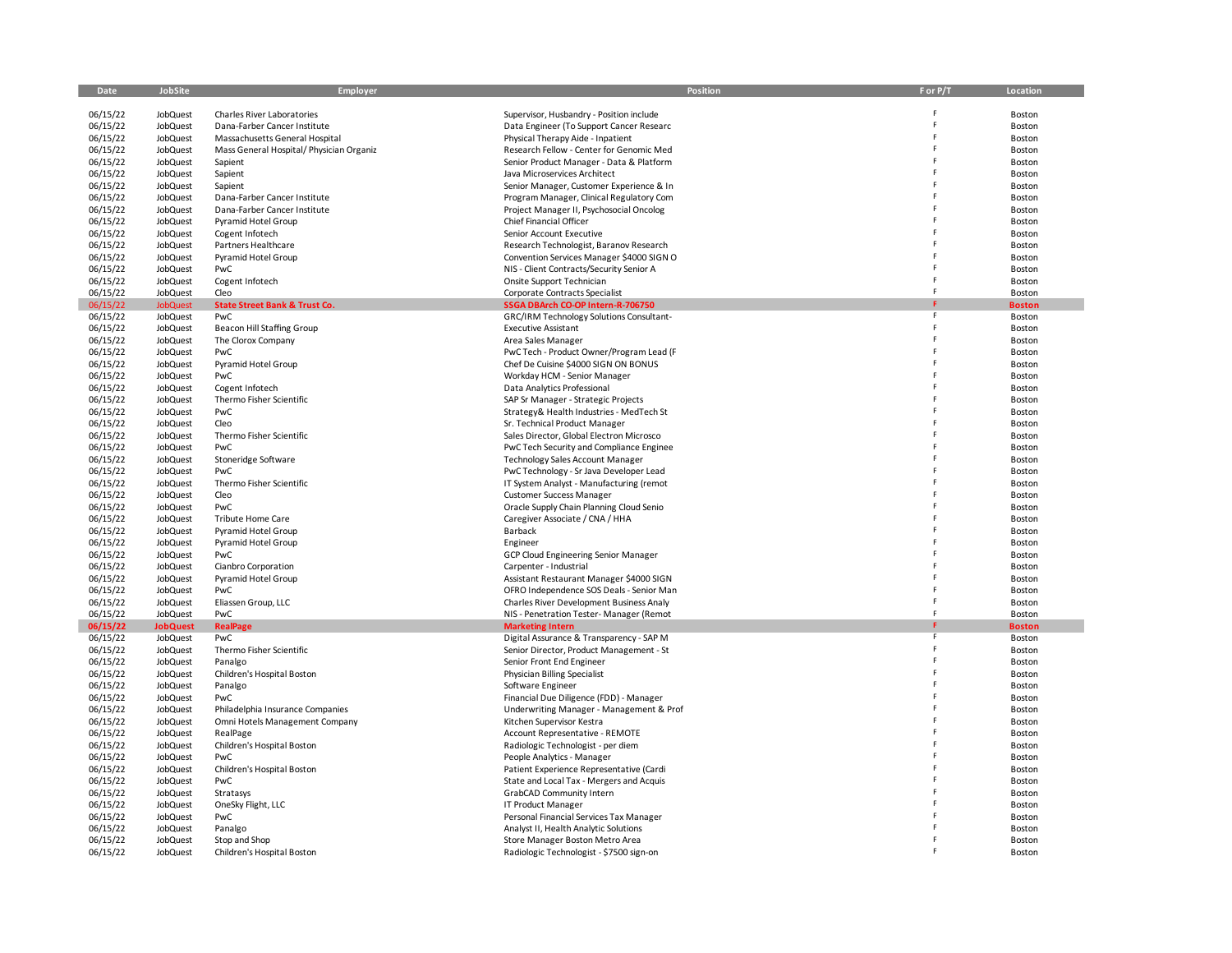| Date                 | JobSite              | Employer                                               | Position                                                                 | F or P/T | Location         |
|----------------------|----------------------|--------------------------------------------------------|--------------------------------------------------------------------------|----------|------------------|
|                      |                      |                                                        |                                                                          |          |                  |
| 06/15/22             | <b>JobQuest</b>      | Stop and Shop                                          | Assistant Store Manager-Boston Metro Are                                 | F        | Boston           |
| 06/15/22             | <b>JobQuest</b>      | PwC                                                    | Oracle CX Cloud : Senior Manager                                         | F        | Boston           |
| 06/15/22             | <b>JobQuest</b>      | Validity                                               | Sr. Director - Brand Marketing                                           | F        | Boston           |
| 06/15/22             | JobQuest             | Children's Hospital Boston                             | Orthoptist                                                               | F        | Boston           |
| 06/15/22             | JobQuest             | PwC                                                    | SAP Senior Manager IS-U Device Managemen                                 |          | Boston           |
| 06/15/22             | <b>JobQuest</b>      | Validity                                               | Marketing Project Manager                                                | Ė        | Boston           |
| 06/15/22             | JobQuest             | Children's Hospital Boston                             | Pharmacy Technician III                                                  | F.       | Boston           |
| 06/15/22             | JobQuest             | Tatte Bakery & Cafe                                    | Assistant General Manager - Tatte John H                                 | F        | Boston           |
| 06/15/22             | JobQuest             | Children's Hospital Boston                             | Data Engineer II - AIT                                                   |          | Boston           |
| 06/15/22             | JobQuest             | PwC                                                    | SAP Process Manufacturing Director                                       |          | Boston           |
| 06/15/22             | <b>JobQuest</b>      | Tatte Bakery & Cafe                                    | Sous Chef - Tatte John Hancock                                           | Ė        | Boston           |
| 06/15/22             | JobQuest             | Children's Hospital Boston                             | Research Assistant II                                                    | F        | Boston           |
| 06/15/22             | <b>JobQuest</b>      | PwC                                                    | Digital Products - UX Design - Manager                                   | F        | Boston           |
| 06/15/22             | JobQuest             | Thermo Fisher Scientific                               | <b>Enterprise Software Validation Services</b>                           |          | Boston           |
| 06/15/22             | JobQuest             | Children's Hospital Boston                             | Research Assistant I                                                     |          | Boston           |
| 06/15/22             | JobQuest             | PwC                                                    | Digital Products - Infrastructure and Se                                 |          | Boston           |
| 06/15/22             | JobQuest             | Children's Hospital Boston                             | Program Coordinator I(Liver and Intestin                                 | F        | Boston           |
| 06/15/22             | JobQuest             | Thermo Fisher Scientific                               | Sr Sales Training Specialist, Protein Bi                                 |          | Boston           |
| 06/15/22             | JobQuest             | Children's Hospital Boston                             | Registered Nurse - Ambulatory Urology                                    |          | Boston           |
| 06/15/22             | JobQuest             | Validity                                               | <b>Quality Assurance Engineer</b>                                        |          | Boston           |
| 06/15/22             | JobQuest             | Validity                                               | Product Manager                                                          |          | Boston           |
| 06/15/22             | JobQuest             | Children's Hospital Boston                             | Patient Accounts Representative - Non-G                                  |          | Boston           |
| 06/15/22             | JobQuest             | Validity                                               | Sr. Analyst - Mergers & Acquisitions                                     |          | Boston           |
| 06/15/22             | JobQuest             | Children's Hospital Boston<br>Thermo Fisher Scientific | Nurse Practitioner or Physician Asst, He                                 | F        | Boston           |
| 06/15/22             | JobQuest             |                                                        | <b>Change Communications Manager</b>                                     | F        | Boston           |
| 06/15/22<br>06/15/22 | JobQuest<br>JobQuest | Citizens<br>Citizens                                   | Director of the Litigation Practice<br>High Net Worth Sr. Wealth Advisor |          | Boston<br>Boston |
| 06/15/22             | JobQuest             | Boston Globe Media Partners                            | Digital Analyst                                                          |          | Boston           |
| 06/15/22             | JobQuest             | Citizens                                               | New Account Opening - Experience Owner                                   |          | Boston           |
| 06/15/22             | JobQuest             | Randstad US                                            | <b>Staffing Manager</b>                                                  |          | Boston           |
| 06/15/22             | <b>JobQuest</b>      | Citizens                                               | Digital Conversion Rate Optimization Str                                 | F        | Boston           |
| 06/15/22             | JobQuest             | Boston Globe Media Partners                            | Creative Director, The Emancipator                                       |          | Boston           |
| 06/15/22             | <b>JobQuest</b>      | Boston Children's Hospital                             | Clinical Social Worker, MSW, ED Psych E/                                 | F        | Boston           |
| 06/15/22             | JobQuest             | Randstad US                                            | Recruiter                                                                | F        | Boston           |
| 06/15/22             | <b>JobQuest</b>      | Thermo Fisher Scientific                               | Strategic Account Manager - ImmunoDiagno                                 |          | Boston           |
| 06/15/22             | <b>JobQuest</b>      | Citizens                                               | Data Scientist - ALM Deposit                                             |          | Boston           |
| 06/15/22             | JobQuest             | Boston Children's Hospital                             | Staff Nurse, Solid Organ Transplant (10                                  |          | Boston           |
| 06/15/22             | <b>JobQuest</b>      | Boston Globe Media Partners                            | Market Research Associate                                                | F        | Boston           |
| 06/15/22             | JobQuest             | <b>Boston Children's Hospital</b>                      | Senior Biostatistician                                                   | F        | Boston           |
| 06/15/22             | <b>JobQuest</b>      | Randstad US                                            | <b>Executive Recruiter</b>                                               | F        | Boston           |
| 06/15/22             | <b>JobQuest</b>      | DOCS Health                                            | Family Nurse Practitioners, Physician As                                 |          | Boston           |
| 06/15/22             | <b>JobQuest</b>      | Randstad US                                            | <b>Business Services Sr Analyst</b>                                      |          | Boston           |
| 06/15/22             | <b>JobQuest</b>      | Boston Children's Hospital                             | Assistant Chief Technologist-Diagnostics                                 |          | Boston           |
| 06/15/22             | <b>JobQuest</b>      | Children's Hospital Boston                             | Biostatistician II                                                       | F        | Boston           |
| 06/15/22             | <b>JobQuest</b>      | Plymouth Rock Assurance                                | Director of Strategic Partnerships                                       |          | Boston           |
| 06/15/22             | <b>JobQuest</b>      | Thermo Fisher Scientific                               | Director, Business Strategy                                              | F        | Boston           |
| 06/15/22             | <b>JobQuest</b>      | Pine Street Inn                                        | Overnight Men's Shelter Counselor                                        | F        | Boston           |
| 06/15/22             | <b>JobQuest</b>      | Children's Hospital Boston                             | Registered Nurse, Neurology, Inpatient                                   | F        | Boston           |
| 06/15/22             | <b>JobQuest</b>      | Leap                                                   | Sales Associate: Boston                                                  |          | Boston           |
| 06/15/22             | <b>JobQuest</b>      | Thermo Fisher Scientific                               | Digital Marketing Manager - Nucleic Acid                                 |          | Boston           |
| 06/15/22             | <b>JobQuest</b>      | Pine Street Inn                                        | Per Diem Counselor, Veteran's Supportive                                 | F        | Boston           |
| 06/15/22             | <b>JobQuest</b>      | Children's Hospital Boston                             | Biostatistician I                                                        |          | Boston           |
| 06/15/22             | <b>JobQuest</b>      | Children's Hospital Boston                             | Patient Experience Representative (Medic                                 | F        | Boston           |
| 06/15/22             | <b>JobQuest</b>      | Pine Street Inn                                        | Overnight Men's Shelter Counselor                                        |          | Boston           |
| 06/15/22             | <b>JobQuest</b>      | Thermo Fisher Scientific                               | Scientific Account Manager, Chromatograp                                 |          | Boston           |
| 06/15/22             | <b>JobQuest</b>      | Thermo Fisher Scientific                               | Sr Instruments Sales Rep, Chromatography                                 |          | Boston           |
| 06/15/22             | <b>JobQuest</b>      | Children's Hospital Boston                             | Materials Handler II                                                     |          | Boston           |
| 06/15/22             | <b>JobQuest</b>      | Thermo Fisher Scientific                               | Director, Product Management, Single-Use                                 | F        | Boston           |
| 06/15/22             | <b>JobQuest</b>      | Per Scholas Inc.                                       | <b>Telecom Instructional Assistant</b>                                   |          | Boston           |
| 06/15/22             | <b>JobQuest</b>      | Thermo Fisher Scientific                               | Lead Management Specialist - REMOTE                                      |          | Boston           |
| 06/15/22             | <b>JobQuest</b>      | Plymouth Rock Assurance                                | Sr. Accountant-Financial Reporting                                       |          | Boston           |
| 06/15/22             | JobQuest             | Children's Hospital Boston                             | Staff Scientist- Cuenca Lab                                              |          | Boston           |
| 06/15/22             | <b>JobQuest</b>      | Thermo Fisher Scientific                               | Technical Support Specialist II (Hybrid)                                 |          | Boston           |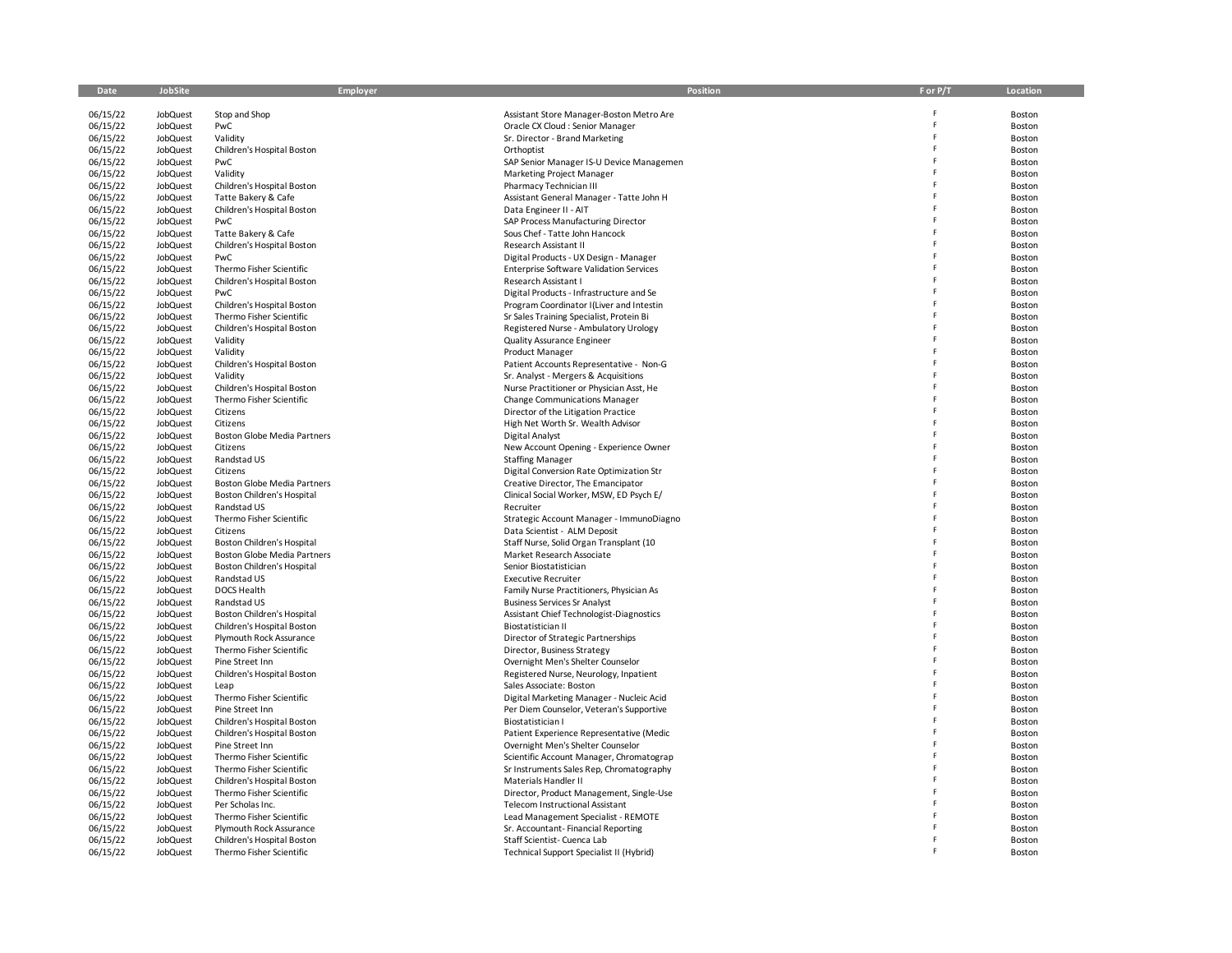| Date                 | <b>JobSite</b>              | Employer                                          | <b>Position</b>                                                        | F or P/T | Location                 |
|----------------------|-----------------------------|---------------------------------------------------|------------------------------------------------------------------------|----------|--------------------------|
| 06/15/22             | <b>JobQuest</b>             | Leap                                              | Store Leader: Boston                                                   |          | Boston                   |
| 06/15/22             | JobQuest                    | Thermo Fisher Scientific                          | Leader, Commercial Communications, Strat                               |          | Boston                   |
| 06/15/22             | <b>JobQuest</b>             | Pine Street Inn                                   | Assistant Residential Supervisor                                       |          | Boston                   |
| 06/15/22             | JobQuest                    | Thermo Fisher Scientific                          | 100% Remote - Sr. Manager, Stock Plan Ad                               |          | Boston                   |
| 06/15/22             | JobQuest                    | Children's Hospital Boston                        | Lead Teacher-Boston Children's Hospital                                | F        | Boston                   |
| 06/15/22             | JobQuest                    | Plymouth Rock Assurance                           | Associate Claims Representative, Persona                               | F        | Boston                   |
| 06/15/22             | JobQuest                    | Children's Hospital Boston                        | ED Acute Care & Behavioral Health Nurse                                |          | Boston                   |
| 06/15/22             | JobQuest                    | Per Scholas Inc.                                  | Entry Level Full Stack Java Developer                                  |          | Boston                   |
| 06/15/22             | JobQuest                    | Children's Hospital Boston                        | Clinical Research Assistant I                                          |          | Boston                   |
| 06/15/22             | <b>JobQuest</b>             | Travelers                                         | Risk Control Technical Consultant, Field                               |          | Boston                   |
| 06/15/22             | JobQuest                    | Travelers                                         | Director, Data Engineering                                             |          | Boston                   |
| 06/15/22             | <b>JobQuest</b>             | Ocean Spray Cranberries, Inc.                     | Brand Manager, Core Juice                                              |          | Boston                   |
| 06/15/22             | JobQuest                    | Gilbane                                           | <b>MEP Manager</b>                                                     |          | Boston                   |
| 06/15/22             | <b>JobQuest</b>             | Children's Hospital Boston                        | <b>Research Assistant I-Genetics</b>                                   |          | Boston                   |
| 06/15/22             | <b>JobQuest</b><br>JobQuest | Randstad US<br>Gilbane                            | Recruiter - Sales & Marketing                                          |          | Boston                   |
| 06/15/22<br>06/15/22 | <b>JobQuest</b>             | Children's Hospital Boston                        | Sr General Superintendent I<br>Psychiatric Nurse Practitioner-Adolesce |          | Boston<br>Boston         |
| 06/15/22             | JobQuest                    | Randstad US                                       | Campaign Strategy Senior Manager                                       |          | Boston                   |
| 06/15/22             | JobQuest                    | Gilbane                                           | <b>Preconstruction Manager</b>                                         | F        | Boston                   |
| 06/15/22             | JobQuest                    | Children's Hospital Boston                        | Medical Laboratory Supervisor -Blood Ban                               |          | Boston                   |
| 06/15/22             | JobQuest                    | Randstad US                                       | <b>Enterprise Data Architect</b>                                       |          | Boston                   |
| 06/15/22             | JobQuest                    | Shawmut Design and Construction                   | Attorney - Contracts                                                   |          | Boston                   |
| 06/15/22             | JobQuest                    | Children's Hospital Boston                        | Clinical Assistant, Adolescent Clinic (3                               |          | Boston                   |
| 06/15/22             | JobQuest                    | Gilbane                                           | <b>Estimator II - MEPS</b>                                             |          | Boston                   |
| 06/15/22             | JobQuest                    | Gilbane                                           | Project Manager I                                                      |          | Boston                   |
| 06/15/22             | JobQuest                    | Travelers                                         | Software Engineer (Guidewire)                                          |          | Boston                   |
| 06/15/22             | <b>JobQuest</b>             | Thermo Fisher Scientific                          | Field Application Scientist, Biopharma -                               |          | Boston                   |
| 06/15/22             | JobQuest                    | MEI Technologies, Inc                             | Logistics Management III                                               |          | Boston                   |
| 06/15/22             | JobQuest                    | Thermo Fisher Scientific                          | Product Manager Bio LC Columns                                         |          | Boston                   |
| 06/15/22             | JobQuest                    | MEI Technologies, Inc                             | Configuration and CDRL Data Manager (CM/                               |          | Boston                   |
| 06/15/22             | JobQuest                    | PwC                                               | PwC - Sector Cloud - UX Design - Senior                                |          | Boston                   |
| 06/15/22             | JobQuest                    | Beacon Hill Staffing Group                        | Customer Service Representative                                        |          | Boston                   |
| 06/15/22<br>06/15/22 | JobQuest<br><b>JobQuest</b> | Berkley<br>PwC                                    | Claims Specialist<br>PwC Private - Audit Senior Associate              |          | Boston<br>Boston         |
| 06/15/22             | <b>JobQuest</b>             | Thermo Fisher Scientific                          | Senior Sales Manager, Cell Culture Cell                                |          | Boston                   |
| 06/15/22             | JobQuest                    | Cleo                                              | Sr. Implementation Engineer Data Transfo                               |          | Boston                   |
| 06/15/22             | JobQuest                    | MEI Technologies, Inc                             | System Engineer III                                                    |          | Boston                   |
| 06/15/22             | JobQuest                    | PwC                                               | Global Technology - Cloud Hosting Leader                               |          | Boston                   |
| 06/15/22             | JobQuest                    | MEI Technologies, Inc                             | Software Engineer III                                                  |          | Boston                   |
| 06/15/22             | JobQuest                    | Thermo Fisher Scientific                          | Field Applications Engineer III (SUT)(MA                               |          | Boston                   |
| 06/15/22             | JobQuest                    | PwC                                               | Financial Due Diligence (FDD) - Experien                               |          | Boston                   |
| 06/15/22             | JobQuest                    | Children's Hospital Boston                        | Phlebotomist II - Float                                                |          | Boston                   |
| 06/15/22             | JobQuest                    | N-able Technologies Inc.                          | Senior Incident Response Analyst                                       |          | Burlington               |
| 06/15/22             | JobQuest                    | <b>Citrix Systems</b>                             | Senior Customer Success Manager - Remote                               |          | Burlington               |
| 06/15/22             | JobQuest                    | <b>Citrix Systems</b>                             | Software Engineer - Admin Experiences (R                               |          | Burlington               |
| 06/15/22             | JobQuest                    | N-able Technologies Inc.                          | Senior Product Manager/Product Manager                                 |          | Burlington               |
| 06/15/22             | JobQuest                    | N-able Technologies Inc.                          | Senior Java Developer                                                  |          | Burlington               |
| 06/15/22             | <b>JobQuest</b>             | Millipore Sigma dba Sigma Aldrich, Inc.           | Director of Commercial Strategy Controll                               |          | Burlington               |
| 06/15/22<br>06/15/22 | JobQuest<br>JobQuest        | Millipore Sigma dba Sigma Aldrich, Inc.<br>Kohl's | Senior Content Producer<br>Full-Time Retail Sales Associate            |          | Burlington<br>Burlington |
| 06/15/22             | JobQuest                    | SAP                                               | Sales Development Representative - Midma                               |          | Burlington               |
| 06/15/22             | JobQuest                    | Rosa Mexicano Burlington                          | Bartender                                                              |          | Burlington               |
| 06/15/22             | JobQuest                    | <b>Citrix Systems</b>                             | Software Engineer - Administrator Experi                               |          | Burlington               |
| 06/15/22             | JobQuest                    | Salesforce.com, Inc                               | <b>AMTS Software Engineer</b>                                          |          | Burlington               |
| 06/15/22             | JobQuest                    | Sigma Aldrich                                     | <b>Regional Director</b>                                               |          | Burlington               |
| 06/15/22             | JobQuest                    | Sigma Aldrich                                     | Manufacturing Engineer II                                              |          | Burlington               |
| 06/15/22             | JobQuest                    | Sigma Aldrich                                     | <b>Quantum Computing Scientist</b>                                     |          | Burlington               |
| 06/15/22             | <b>JobQuest</b>             | Lahey Hospital U0026 Medical Center               | Anesthesiologist                                                       |          | Burlington               |
| 06/15/22             | JobQuest                    | Lahey Hospital U0026 Medical Center               | Nurse Practitioner Hospital Medicine Adm                               |          | Burlington               |
| 06/15/22             | <b>JobQuest</b>             | Prokatcher                                        | Material Master Data Expert Hybrid                                     |          | Burlington               |
| 06/15/22             | <b>JobQuest</b>             | Prokatchers Llc                                   | Sales Support Representative                                           |          | Burlington               |
| 06/15/22             | JobQuest                    | Masc Medical                                      | Family Practice Physician Outpatient Onl                               |          | Burlington               |
| 06/15/22             | JobQuest                    | Aconex Ltd                                        | Sales Representative Od Prime IV                                       |          | Burlington               |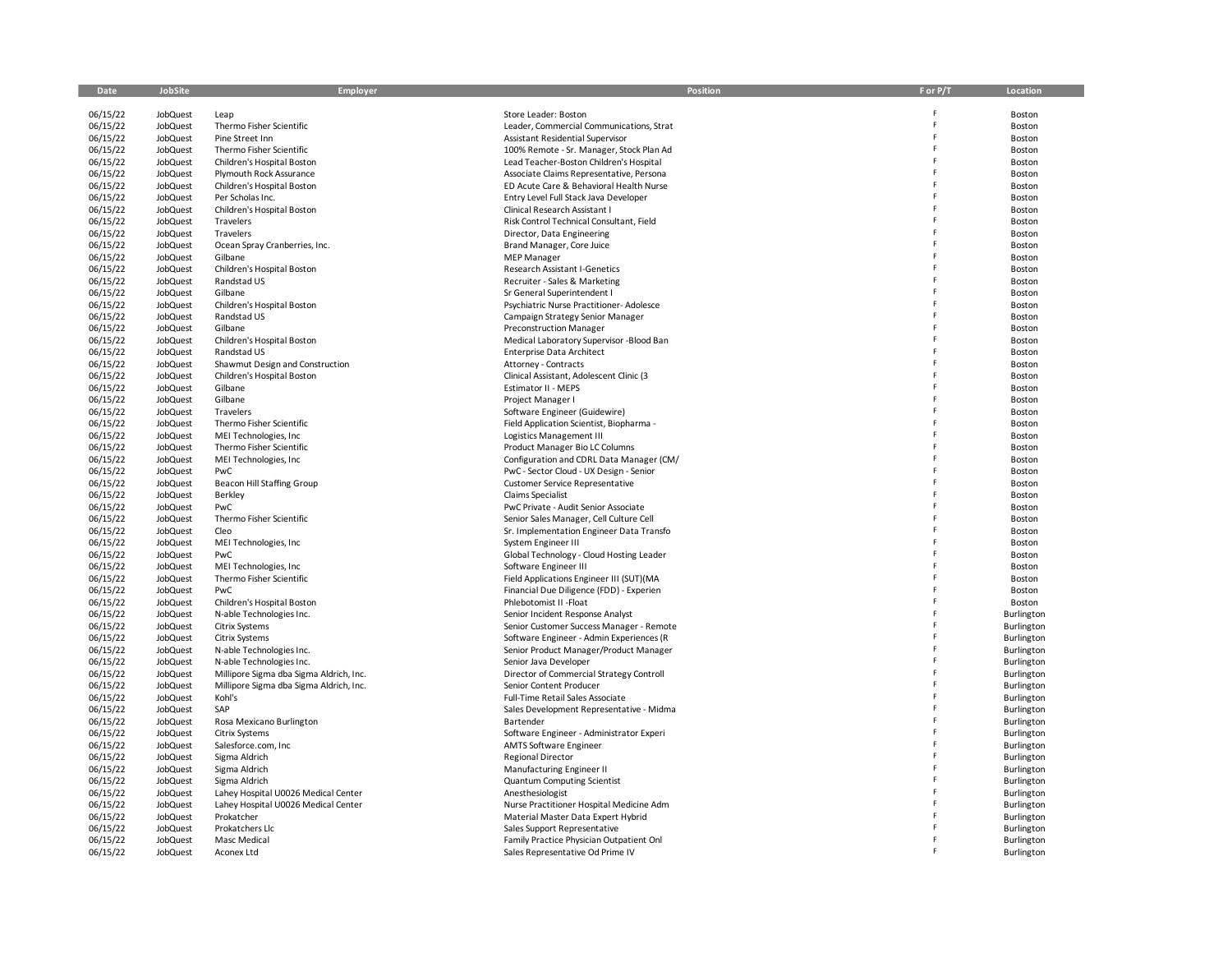| Date                 | JobSite                     | Employer                                                   | Position                                                                     | F or P/T | Location                 |
|----------------------|-----------------------------|------------------------------------------------------------|------------------------------------------------------------------------------|----------|--------------------------|
|                      |                             |                                                            |                                                                              |          |                          |
| 06/15/22             | <b>JobQuest</b>             | <b>Stability Healthcare</b>                                | Endo/Gi Technician Travel Allied                                             |          | Burlington               |
| 06/15/22             | JobQuest                    | Lahey Hospital U0026 Medical Center                        | Hematologist                                                                 | Þ        | Burlington               |
| 06/15/22             | JobQuest                    | <b>Nuance Communications</b>                               | Data Engineer With Security Clearance                                        | F        | Burlington               |
| 06/15/22             | <b>JobQuest</b>             | Sigma Aldrich                                              | <b>Master Trainer</b>                                                        | Ë        | Burlington               |
| 06/15/22             | <b>JobQuest</b>             | Sigma Aldrich                                              | Segment Strategy Manager Emerging Modal                                      | F.       | Burlington               |
| 06/15/22             | <b>JobQuest</b>             | Sigma Aldrich                                              | Research And Development Design Analytic                                     | F<br>Ė   | Burlington               |
| 06/15/22             | JobQuest                    | Capgemini                                                  | Cloud Developer Java                                                         |          | Burlington               |
| 06/15/22             | <b>JobQuest</b>             | Sigma Aldrich                                              | <b>Strategy Realization Project Manager</b>                                  | F        | Burlington               |
| 06/15/22             | <b>JobQuest</b>             | Lahey Health                                               | Nursing Assistant-FT 40 HR Days-Float                                        | F.       | Burlington               |
| 06/15/22             | JobQuest                    | Lahey Health                                               | Nursing Assistant-FT 36 HR Nights-Floa                                       | F        | Burlington               |
| 06/15/22             | JobQuest                    | Amc Theatres                                               | Crew                                                                         | F.       | Burlington               |
| 06/15/22             | <b>JobQuest</b>             | Sigma Aldrich                                              | Manufacturing Engineer I                                                     | P/T      | Burlington               |
| 06/15/22             | <b>JobQuest</b>             | Kohl's                                                     | P/T - Retail Sales Associate                                                 | P/T      | Burlington               |
| 06/15/22             | JobQuest                    | Kohl's<br>CGI Group                                        | P/T - Stockroom Operations Associate                                         | F        | Burlington               |
| 06/15/22<br>06/15/22 | JobQuest<br>JobQuest        | SAP                                                        | Quality Engineering Architect In<br>SAP iXp Intern - Sales Development Execu | F        | Burlington<br>Burlington |
| 06/15/22             | JobQuest                    | Lahey Hospital U0026 Medical Center                        | Lead Orthopedics Nurse Practitioner                                          | Ė        | Burlington               |
| 06/15/22             | JobQuest                    | Partners Healthcare                                        | Specialty Pharmacy Technician                                                | F        | Burlington               |
| 06/15/22             | <b>JobQuest</b>             | Citrix                                                     | Senior Software Engineer Remote - Citr                                       | F        | Burlington               |
| 06/15/22             | JobQuest                    | Nuance                                                     | Senior Healthcare Communications Special                                     | F.       | Burlington               |
| 06/15/22             | JobQuest                    | Stantec                                                    | Senior Project Manager/Technical Lead -                                      | Ė        | <b>BURLINGTON</b>        |
| 06/15/22             | JobQuest                    | Karma Karma Asian Fusion                                   | Expeditor                                                                    |          | Burlington               |
| 06/15/22             | JobQuest                    | Karma Karma Asian Fusion                                   | <b>Busser</b>                                                                | F        | Burlington               |
| 06/15/22             | JobQuest                    | Frank Pepe's Pizzeria Restaurant Pepes P                   | Dishwasher/Food Preparation Pepes Of                                         | Ė        | Burlington               |
| 06/15/22             | JobQuest                    | CBRE                                                       | Project Coordinator                                                          | F        | Burlington               |
| 06/15/22             | <b>JobQuest</b>             | Syncsort Incorporated                                      | <b>Web Operations Manager</b>                                                | Ė        | Burlington               |
| 06/15/22             | JobQuest                    | Lahey Health                                               | Cook                                                                         | Ė        | Burlington               |
| 06/15/22             | JobQuest                    | Amazon Corporate LLC                                       | Applied Scientist, Alexa AI, Central Ana                                     | Ė        | Cambridge                |
| 06/15/22             | JobQuest                    | Moderna Therapeutics                                       | Sr. Clinical Trial Manager, Clinical Ope                                     | Ė        | Cambridge                |
| 06/15/22             | JobQuest                    | The Charles Stark Draper Laboratory, Inc.                  | <b>Electrical Test Engineer</b>                                              | F        | Cambridge                |
| 06/15/22             | JobQuest                    | The Charles Stark Draper Laboratory, Inc.                  | Senior Wireless Communications Engineer                                      | Ë        | Cambridge                |
| 06/15/22             | <b>JobQuest</b>             | Randstad US                                                | clinical supply chain, supply planner i                                      | F        | cambridge                |
| 06/15/22             | <b>JobQuest</b>             | Pfizer Inc.                                                | Senior Scientist, Assay Development & Hi                                     | F        | Cambridge                |
| 06/15/22             | JobQuest                    | Randstad US                                                | pharmaceutical manufacturing associate                                       | F        | cambridge                |
| 06/15/22             | <b>JobQuest</b>             | Draper                                                     | Sensors Systems Prototyping Engineer                                         | F        | Cambridge                |
| 06/15/22             | <b>JobQuest</b>             | <b>AFFOA</b>                                               | Proposal and Technical Writer                                                | F        | Cambridge                |
| 06/15/22             | JobQuest                    | MOUNT AUBURN HOSPITAL                                      | Registered Nurse - ER                                                        | F        | Cambridge                |
| 06/15/22             | JobQuest                    | Shake Shack                                                | <b>Restaurant Manager</b>                                                    | F        | Cambridge                |
| 06/15/22             | <b>JobQuest</b>             | Carpenter Center For The Visual Arts At                    | On-Call Gallery Attendant                                                    | F.       | Cambridge                |
| 06/15/22             | <b>JobQuest</b>             | Aramark                                                    | <b>Executive Chef</b>                                                        | F        | Cambridge                |
| 06/15/22             | JobQuest                    | Barnes & Noble                                             | Coop - Sales Associate Clothing & Gift S                                     | F        | Cambridge                |
| 06/15/22             | <b>JobQuest</b>             | Sartorius Corporation                                      | Key Account Sales Representative - Cambr                                     | Ė        | Cambridge                |
| 06/15/22             | <b>JobQuest</b>             | C&W Services                                               | <b>Facility Engineer</b>                                                     | Ė        | Cambridge                |
| 06/15/22             | JobQuest                    | The Charles Stark Draper Laboratory, Inc                   | MEMS / Photonics Microfabrication Enginee                                    | F.       | Cambridge                |
| 06/15/22             | JobQuest                    | The Charles Stark Draper Laboratory, Inc                   | Principal Astronomer                                                         | F        | Cambridge                |
| 06/15/22             | JobQuest                    | Broad Institute                                            | Research Associate I - Cell Biology, Kid                                     | F        | Cambridge                |
| 06/15/22             | JobQuest                    | <b>Broad Institute</b>                                     | Senior Computational Biologist                                               | F        | Cambridge                |
| 06/15/22             | JobQuest                    | Aurora Flight Sciences a Boeing Company                    | Guidance Navigation and Control Engineer                                     | Ė        | Cambridge                |
| 06/15/22             | JobQuest                    | Shake Shack                                                | Assistant Restaurant Manager                                                 | F        | Cambridge                |
| 06/15/22             | JobQuest                    | Bertucci& X27 S Kendall Square                             | Bertucci& X27 S-Take Gsr                                                     | F        | Cambridge                |
| 06/15/22             | JobQuest                    | REI                                                        | Bikes Not Bombs Apprenticeship - Shop Me                                     | Ė        | Cambridge                |
| 06/15/22             | JobQuest                    | Cambridge Health Alliance                                  | Milieu Counselor - Child & Adolescent Ne                                     | F<br>Ė   | Cambridge                |
| 06/15/22             | JobQuest                    | Staples                                                    | Cashier                                                                      | F        | Cambridge                |
| 06/15/22             | JobQuest                    | Allied Universal                                           | Security Shift Supervisor Corporate                                          | Ė        | Cambridge                |
| 06/15/22             | JobQuest                    | Gyu Kaku Japanese Bbq                                      | Host/Hostess                                                                 |          | Cambridge                |
| 06/15/22             | <b>JobQuest</b>             | Aramark                                                    | Food Service Supervisor - Lesley Univers                                     | F        | Cambridge                |
| 06/15/22             | <b>JobQuest</b>             | GAF                                                        | <b>Purchasing Manager</b>                                                    | F        | Cambridge                |
| 06/15/22             | JobQuest                    | <b>Trusted Health</b>                                      | Postpartum - Registered Nurse                                                | F        | Cambridge                |
| 06/15/22             | <b>JobQuest</b>             | Mathematica Policy Research                                | Researcher - State Health And Medicaid                                       |          | Cambridge                |
| 06/15/22             | JobQuest                    | Mathematica Policy Research                                | Senior Researcher - Unemployment Insuran                                     |          | Cambridge                |
| 06/15/22             | JobQuest                    | Mathematica Policy Research<br>Mathematica Policy Research | Researcher - Medicaid                                                        |          | Cambridge                |
| 06/15/22<br>06/15/22 | <b>JobQuest</b><br>JobQuest | Mathematica Policy Research                                | Senior Ux/Ui/Data Visualization Designer<br>Senior Fellow Health Research    |          | Cambridge<br>Cambridge   |
|                      |                             |                                                            |                                                                              |          |                          |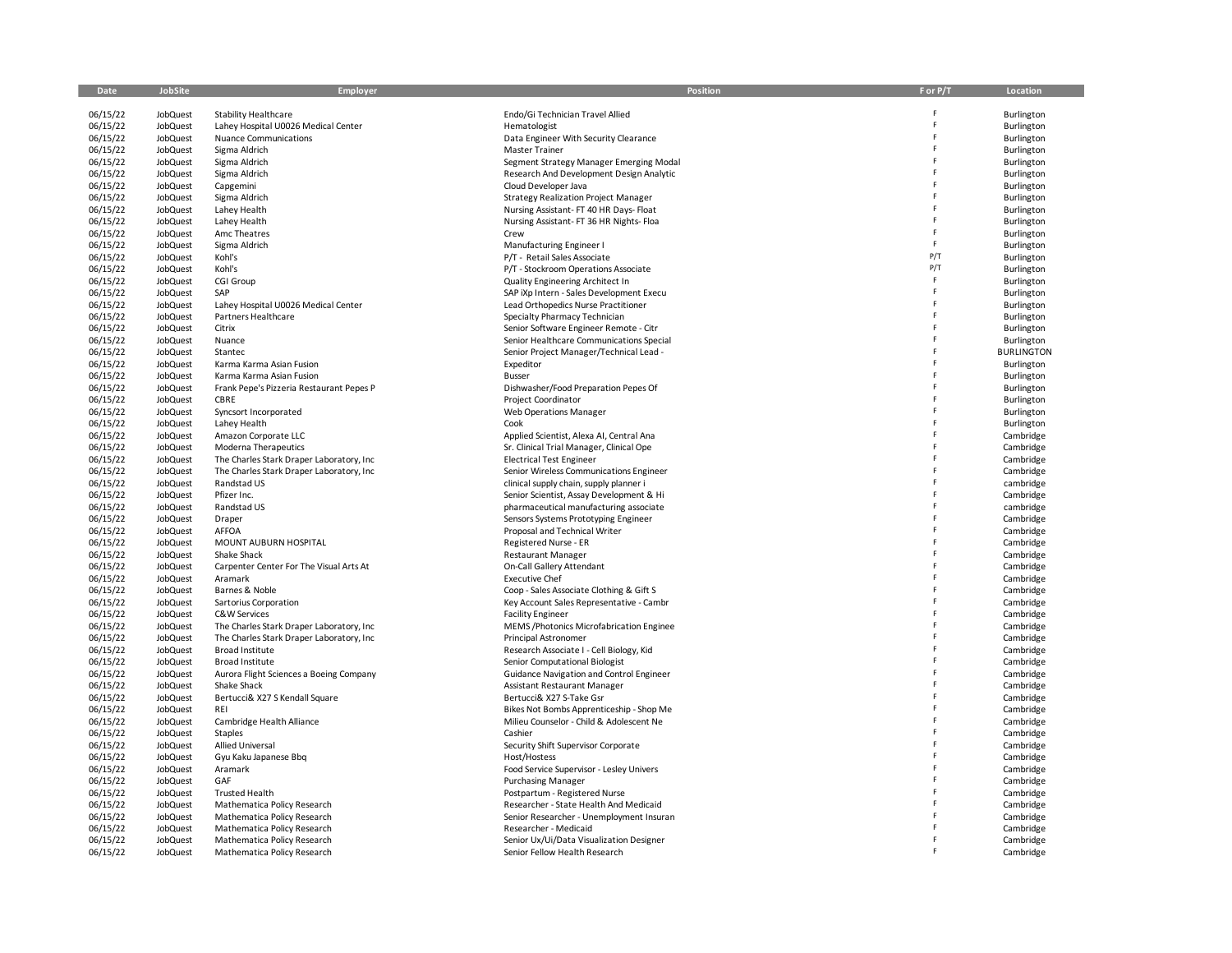| Date                 | <b>JobSite</b>              | Employer                                                                          | Position                                                                             | F or P/T | Location               |
|----------------------|-----------------------------|-----------------------------------------------------------------------------------|--------------------------------------------------------------------------------------|----------|------------------------|
| 06/15/22             | <b>JobQuest</b>             | Mathematica Policy Research                                                       | Human Services Project Associate                                                     |          | Cambridge              |
| 06/15/22             | JobQuest                    | Mathematica Policy Research                                                       | Human Services Researcher - Snap Employm                                             | F        | Cambridge              |
| 06/15/22             | JobQuest                    | Mathematica Policy Research                                                       | Senior Manager, Financial Analysis                                                   | Ė        | Cambridge              |
| 06/15/22             | JobQuest                    | Mathematica Policy Research                                                       | Senior Researcher, Education And Employm                                             | F        | Cambridge              |
| 06/15/22             | JobQuest                    | Cambridge Public Schools                                                          | Adaptive Physical Education Teacher, Gra                                             | Ė        | Cambridge              |
| 06/15/22             | JobQuest                    | Harvard University                                                                | Coordinator II Program Coordinator, Acad                                             | Ė        | Cambridge              |
| 06/15/22             | <b>JobQuest</b>             | Aramark                                                                           | Senior Director Of Catering & Event Hosp                                             |          | Cambridge              |
| 06/15/22             | JobQuest                    | Aya Healthcare                                                                    | Travel Intensive Care Unit Registered Nu                                             |          | Cambridge              |
| 06/15/22             | JobQuest                    | SysMind                                                                           | Boomi Architect At, Remote Till Covid                                                |          | Cambridge              |
| 06/15/22             | JobQuest                    | Harvard University John A Paulson School                                          | Multimedia Producer                                                                  |          | Cambridge              |
| 06/15/22             | <b>JobQuest</b>             | Harvard University                                                                | Staff Scientist I                                                                    | F        | Cambridge              |
| 06/15/22             | JobQuest                    | Affinivax                                                                         | Associate Director Vaccine Process Deve                                              | Ë        | Cambridge              |
| 06/15/22             | JobQuest                    | Harvard University Graduate School Of Ed                                          | Multimedia Producer                                                                  |          | Cambridge              |
| 06/15/22             | JobQuest<br>JobQuest        | Harvard University John A Paulson School                                          | Associate Curator                                                                    |          | Cambridge              |
| 06/15/22<br>06/15/22 | JobQuest                    | Harvard University Information Technolog<br>Massachusetts Institute of Technology | Associate Curator<br>Communications And Event Coordinator Mas                        |          | Cambridge<br>Cambridge |
| 06/15/22             | JobQuest                    | <b>Harvard University</b>                                                         | Director, Cooper Gallery                                                             |          | Cambridge              |
| 06/15/22             | JobQuest                    | Broad Institute                                                                   | Associate Computational Biologist II - N                                             | Ė        | Cambridge              |
| 06/15/22             | JobQuest                    | Harvard University John A Paulson School                                          | Research Assistant I Laboratory                                                      | Ė        | Cambridge              |
| 06/15/22             | JobQuest                    | Cambridge Health Alliance                                                         | Registered Nurse/- Child Psychiatry In                                               |          | Cambridge              |
| 06/15/22             | JobQuest                    | Novartis                                                                          | Global Head, Oncology Translational Rese                                             |          | Cambridge              |
| 06/15/22             | JobQuest                    | Harvard University                                                                | Chief Administrator                                                                  |          | Cambridge              |
| 06/15/22             | JobQuest                    | Adventhealth                                                                      | Registered Nurse Bone Marrow Transplant                                              |          | Cambridge              |
| 06/15/22             | JobQuest                    | Aramark                                                                           | Dishwasher - Biogen B6                                                               |          | Cambridge              |
| 06/15/22             | JobQuest                    | Massachusetts Institute of Technology                                             | Administrative Officer                                                               | Ė        | Cambridge              |
| 06/15/22             | JobQuest                    | Massachusetts Institute of Technology                                             | Postdoctoral Associate                                                               |          | Cambridge              |
| 06/15/22             | JobQuest                    | Massachusetts Institute of Technology                                             | Invention Education Pathway Administrato                                             |          | Cambridge              |
| 06/15/22             | JobQuest                    | Eli Lilly                                                                         | Senior Principal Scientist, Preclinical                                              |          | Cambridge              |
| 06/15/22             | JobQuest                    | Danaher Corporation                                                               | Field Service Engineer 1 (Boston, MA)                                                | Ë        | Cambridge              |
| 06/15/22             | JobQuest                    | Partners Healthcare<br>EY                                                         | Research Engineer I Gastroenterology                                                 |          | Cambridge              |
| 06/15/22<br>06/15/22 | JobQuest<br>JobQuest        | Draper                                                                            | Independence Associate - Global Monitori<br>Entry Level Billing & Collection Special | Ë        | Cambridge<br>Cambridge |
| 06/15/22             | JobQuest                    | Moderna Therapeutics                                                              | Senior Manager, Cmc Portfolio Operations                                             | F        | Cambridge              |
| 06/15/22             | JobQuest                    | Adventhealth                                                                      | Registered Nurse Surgical Oncology Pcu                                               |          | Cambridge              |
| 06/15/22             | <b>JobQuest</b>             | Laz Parking                                                                       | Assistant Parking Manager - Residential                                              |          | Cambridge              |
| 06/15/22             | JobQuest                    | Pfizer Inc.                                                                       | Registered Nurse Practitioner                                                        |          | Cambridge              |
| 06/15/22             | JobQuest                    | Pfizer Inc.                                                                       | Senior Scientist - Biology                                                           | Ë        | Cambridge              |
| 06/15/22             | JobQuest                    | Pfizer Inc.                                                                       | Corporate Counsel, Corporate Patent Agen                                             |          | Cambridge              |
| 06/15/22             | JobQuest                    | IQVIA                                                                             | Senior Project Manager, Medical Communic                                             | Ė        | Cambridge              |
| 06/15/22             | JobQuest                    | <b>IQVIA</b>                                                                      | Sr. Applications Development Specialist                                              |          | Cambridge              |
| 06/15/22             | JobQuest                    | C&W Services                                                                      | Engineer 2-Local 877-Cambridge                                                       |          | Cambridge              |
| 06/15/22             | JobQuest                    | Massachusetts General Hospital                                                    | Community Residence Counselor - WEP Over                                             |          | Cambridge              |
| 06/15/22             | JobQuest                    | Massachusetts Institute of Technology                                             | Program Administrator, Minority Introduc                                             | Ë        | Cambridge              |
| 06/15/22<br>06/15/22 | JobQuest<br>JobQuest        | Massachusetts Institute of Technology<br>Massachusetts Institute of Technology    | Research Scientist/Laboratory Manager -<br>Technical Associate II, Griffith Lab      |          | Cambridge<br>Cambridge |
| 06/15/22             | JobQuest                    | Massachusetts Institute of Technology                                             | <b>Building Automation Systems Operator</b>                                          | Ë        | Cambridge              |
| 06/15/22             | <b>JobQuest</b>             | Capital One                                                                       | Senior Director, Solutions Architect - C                                             |          | Cambridge              |
| 06/15/22             | JobQuest                    | Massachusetts Institute of Technology                                             | IT Programs Manager, EHS Management Syst                                             |          | Cambridge              |
| 06/15/22             | JobQuest                    | Massachusetts Institute of Technology                                             | <b>Technical Associate I</b>                                                         |          | Cambridge              |
| 06/15/22             | JobQuest                    | Massachusetts Institute of Technology                                             | Content Writer                                                                       |          | Cambridge              |
| 06/15/22             | JobQuest                    | <b>Editas Medicine</b>                                                            | Specialist/Senior Specialist, Quality As                                             | p        | Cambridge              |
| 06/15/22             | <b>JobQuest</b>             | <b>Editas Medicine</b>                                                            | Manufacturing Lead                                                                   |          | Cambridge              |
| 06/15/22             | JobQuest                    | <b>Editas Medicine</b>                                                            | Senior Qc Analyst                                                                    |          | Cambridge              |
| 06/15/22             | <b>JobQuest</b>             | <b>Editas Medicine</b>                                                            | Manufacturing Associate                                                              |          | Cambridge              |
| 06/15/22             | JobQuest                    | <b>Editas Medicine</b>                                                            | <b>Manufacturing Manager</b>                                                         |          | Cambridge              |
| 06/15/22             | <b>JobQuest</b>             | Massachusetts Institute of Technology                                             | Financial Reporting and Operational Risk                                             |          | Cambridge              |
| 06/15/22<br>06/15/22 | <b>JobQuest</b><br>JobQuest | Maritz                                                                            | Operations Manager, Onsite Events                                                    |          | Cambridge<br>Cambridge |
| 06/15/22             | JobQuest                    | The Boeing Company<br>J&J Family of Companies                                     | Atmospheric Scientist, Sustainability &<br>Director, Translational Medicine Program  |          | Cambridge              |
| 06/15/22             | JobQuest                    | Draper                                                                            | Sensor Systems Development Engineer With                                             |          | Cambridge              |
| 06/15/22             | JobQuest                    | Draper                                                                            | Ip Administrator With Security Clearance                                             |          | Cambridge              |
| 06/15/22             | JobQuest                    | J&J Family of Companies                                                           | Director, Translational Medicine Program                                             |          | Cambridge              |
| 06/15/22             | <b>JobQuest</b>             | Novartis Pharmaceuticals                                                          | Director, Enterprise Architect (Identity                                             |          | Cambridge              |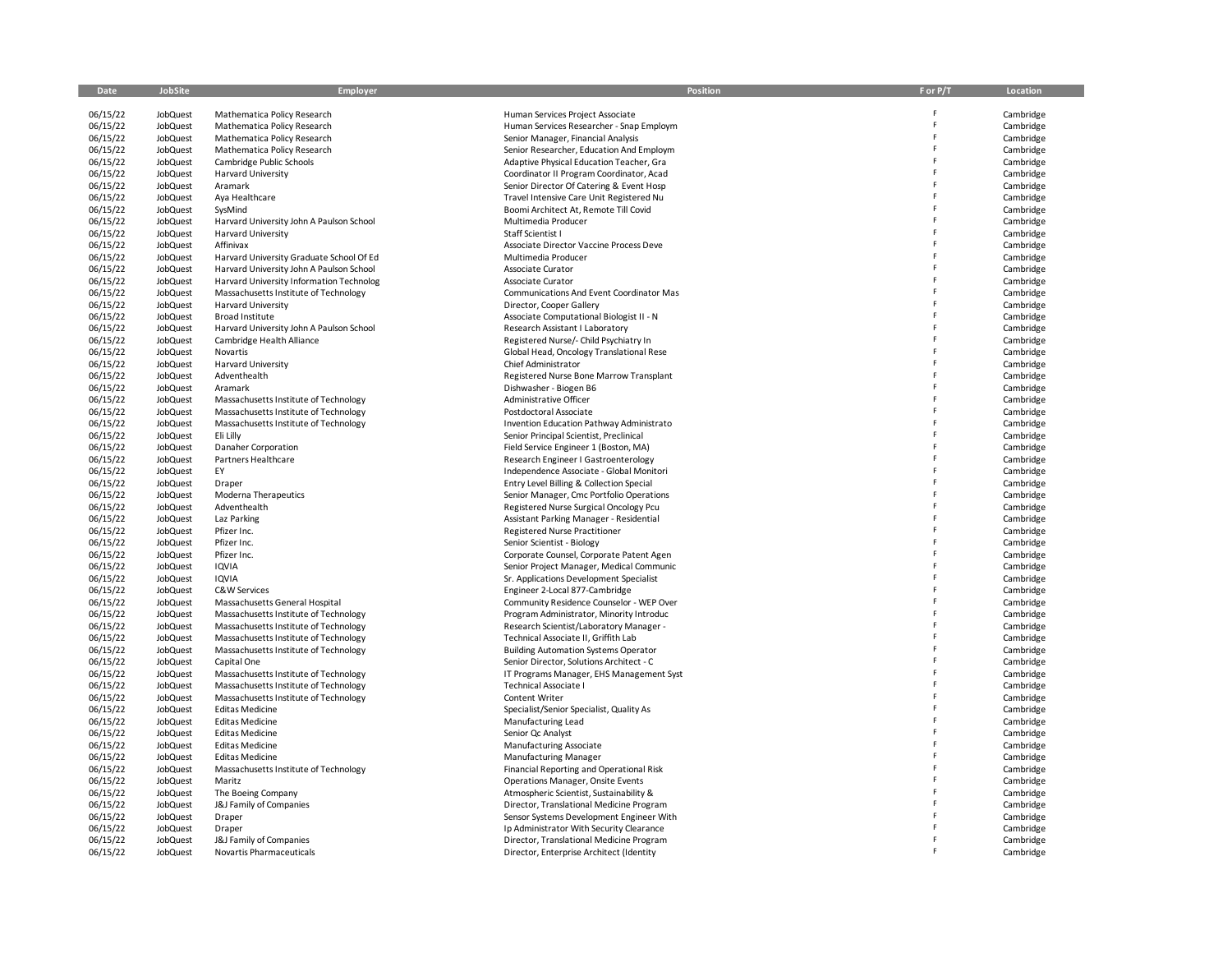| Date                 | JobSite                            | Employer                                                             | Position                                                        | F or P/T | Location               |
|----------------------|------------------------------------|----------------------------------------------------------------------|-----------------------------------------------------------------|----------|------------------------|
| 06/15/22             | JobQuest                           | Novartis Pharmaceuticals                                             | Director Incident Response (Cyber Securi                        |          | Cambridge              |
| 06/15/22             | <b>JobQuest</b>                    | Mount Auburn Hospital                                                | Ed Psychiatric Crisis Team Clinician Sev                        | Ë        | Cambridge              |
| 06/15/22             | <b>JobQuest</b>                    | Pegasystems                                                          | Senior Java Engineer, Back end                                  | Ė        | Cambridge              |
| 06/15/22             | <b>JobQuest</b>                    | Fenway Health                                                        | Clinic Coordinator                                              | Ë        | Cambridge              |
| 06/15/22             | JobQuest                           | Partners Healthcare                                                  | Clinical Care Staff Support, R                                  |          | Cambridge              |
| 06/15/22             | <b>JobQuest</b>                    | Mount Auburn Hospital                                                | Blood Bank Technical Coordinator                                | Ë        | Cambridge              |
| 06/15/22             | <b>JobQuest</b>                    | Amazon                                                               | Senior Recruiter, Aws Infrastructure Ser                        |          | Cambridge              |
| 06/15/22             | <b>JobQuest</b>                    | Shire                                                                | Manufacturing Manager Upstream-R0068917                         |          | Cambridge              |
| 06/15/22             | <b>JobQuest</b>                    | Partners Healthcare                                                  | Registered Dietitian, Per Diem                                  |          | Cambridge              |
| 06/15/22             | <b>JobQuest</b>                    | Mount Auburn Hospital                                                | Cardiac Surgery Physician's Assistant                           |          | Cambridge              |
| 06/15/22             | JobQuest                           | Amazon                                                               | Senior Technical Program Manager - Alexa                        |          | Cambridge              |
| 06/15/22             | <b>JobQuest</b>                    | Amazon                                                               | Senior Program Manager                                          |          | Cambridge              |
| 06/15/22             | JobQuest                           | Barcelona Wine Bar Cambridge                                         | Server                                                          |          | Cambridge              |
| 06/15/22             | <b>JobQuest</b>                    | Amazon                                                               | Manager, Research Science                                       |          | Cambridge              |
| 06/15/22             | JobQuest                           | Massachusetts General Hospital                                       | <b>Clinical Educator Specialist</b>                             |          | Cambridge              |
| 06/15/22             | <b>JobQuest</b><br><b>JobQuest</b> | <b>Harvard University</b><br>Mount Auburn Hospital                   | Senior Research Software Engineer<br>Registered Nurse - Pacu    |          | Cambridge<br>Cambridge |
| 06/15/22<br>06/15/22 | <b>JobQuest</b>                    | Harvard University                                                   | Research Admin Mgt VI PrPs                                      |          | Cambridge              |
| 06/15/22             | <b>JobQuest</b>                    | Lenscrafters Incorporated                                            | Optometric Technician                                           |          | Cambridge              |
| 06/15/22             | <b>JobQuest</b>                    | Harvard University                                                   | Senior Systems Engineer (DevOps)                                |          | Cambridge              |
| 06/15/22             | <b>JobQuest</b>                    | Harvard University                                                   | <b>Faculty Assistant</b>                                        |          | Cambridge              |
| 06/15/22             | JobQuest                           | Harvard University                                                   | Front End Interactive Develop                                   |          | Cambridge              |
| 06/15/22             | <b>JobQuest</b>                    | Harvard University John A Paulson School                             | <b>Staff Writer</b>                                             |          | Cambridge              |
| 06/15/22             | <b>JobQuest</b>                    | Smithsonian Institution                                              | Engineering Technician Laboratory Coordi                        |          | Cambridge              |
| 06/15/22             | <b>JobQuest</b>                    | Clade Therapeutics                                                   | Senior Scientist/Sci II B Cell Biology/D                        |          | Cambridge              |
| 06/15/22             | JobQuest                           | Harvard University John A Paulson School                             | Research Assistant                                              |          | Cambridge              |
| 06/15/22             | JobQuest                           | Harvard University John A Paulson School                             | <b>Integrated Producer</b>                                      |          | Cambridge              |
| 06/15/22             | JobQuest                           | Novartis                                                             | Senior Scientist Protein Engineering                            |          | Cambridge              |
| 06/15/22             | <b>JobQuest</b>                    | <b>Exact Sciences Corporation</b>                                    | Laboratory Service Engineer I                                   |          | Cambridge              |
| 06/15/22             | JobQuest                           | Massachusetts General Hospital                                       | Research Scientist                                              |          | Cambridge              |
| 06/15/22             | <b>JobQuest</b>                    | <b>KSQ Therapeutics</b>                                              | Associate Scientist/Senior Associate                            |          | Cambridge              |
| 06/15/22             | JobQuest                           | <b>Canon Business Solutions</b>                                      | Medical Device Senior Electrical Enginee                        |          | Cambridge              |
| 06/15/22             | JobQuest                           | Apptad                                                               | Requirement For Desktop Support Technici                        |          | Cambridge              |
| 06/15/22             | <b>JobQuest</b><br><b>JobQuest</b> | Harvard University Information Technolog<br><b>VWR International</b> | Research Assistant I Laboratory                                 |          | Cambridge              |
| 06/15/22<br>06/15/22 | <b>JobQuest</b>                    | Pfizer                                                               | Onsite Inventory Technician<br>Pharmacometrician Director       |          | Cambridge<br>Cambridge |
| 06/15/22             | JobQuest                           | ICF                                                                  | Energy Economist, Va Or Cambrid                                 |          | Cambridge              |
| 06/15/22             | <b>JobQuest</b>                    | <b>Blueprint Medicines</b>                                           | Senior Scientist I/II, Computational Bio                        |          | Cambridge              |
| 06/15/22             | JobQuest                           | <b>GAF Materials Corporation</b>                                     | Maintenance Services Manager                                    |          | Cambridge              |
| 06/15/22             | <b>JobQuest</b>                    | Cargurus                                                             | <b>Enterprise Application Engineer</b>                          |          | Cambridge              |
| 06/15/22             | <b>JobQuest</b>                    | Cargurus                                                             | Software Engineer                                               |          | Cambridge              |
| 06/15/22             | <b>JobQuest</b>                    | Draper                                                               | Entry Level Digital Electronics Design E                        |          | Cambridge              |
| 06/15/22             | <b>JobQuest</b>                    | Cambridge Public Schools                                             | Esl Teacher Sei, Appointment, Vassal                            |          | Cambridge              |
| 06/15/22             | <b>JobQuest</b>                    | Ucb                                                                  | Pathways Biology Lead                                           |          | Cambridge              |
| 06/15/22             | <b>JobQuest</b>                    | Ucb                                                                  | Senior Research Associate/Scientist - Ma                        |          | Cambridge              |
| 06/15/22             | <b>JobQuest</b>                    | <b>Blueprint Medicines</b>                                           | Senior Scientist/Principal Scientist, Pu                        |          | Cambridge              |
| 06/15/22             | <b>JobQuest</b>                    | Affinivax Inc                                                        | Associate/Senior Associate Scientist, Pu                        |          | Cambridge              |
| 06/15/22             | <b>JobQuest</b>                    | <b>Blueprint Medicines</b>                                           | Associate Director, Clinical Pharmacolog                        |          | Cambridge              |
| 06/15/22             | <b>JobQuest</b>                    | Harvard Kennedy School                                               | <b>Keller Visiting Professor</b>                                |          | Cambridge              |
| 06/15/22             | <b>JobQuest</b>                    | <b>CBRE</b>                                                          | Commercial, Pricing & Risk - Business De                        |          | Cambridge              |
| 06/15/22             | JobQuest                           | ICF<br><b>CBRE</b>                                                   | <b>Economic Analyst</b>                                         |          | Cambridge              |
| 06/15/22<br>06/15/22 | <b>JobQuest</b><br><b>JobQuest</b> | Harvard University                                                   | Global Director, Energy & Sustainability<br>Director of Finance |          | Cambridge<br>Cambridge |
| 06/15/22             | <b>JobQuest</b>                    | Harvard University                                                   | Associate Director of Faculty Services                          |          | Cambridge              |
| 06/15/22             | <b>JobQuest</b>                    | Harvard University                                                   | Associate Director, Global Mar                                  |          | Cambridge              |
| 06/15/22             | <b>JobQuest</b>                    | Harvard University                                                   | Development Coordinator, Priorities and                         |          | Cambridge              |
| 06/15/22             | <b>JobQuest</b>                    | Harvard University                                                   | Coordinator II                                                  |          | Cambridge              |
| 06/15/22             | <b>JobQuest</b>                    | Harvard University                                                   | Assistant Dean for First-Year Academic P                        |          | Cambridge              |
| 06/15/22             | <b>JobQuest</b>                    | Harvard University                                                   | HVAC Mechanic (Chiller Operator)                                |          | Cambridge              |
| 06/15/22             | <b>JobQuest</b>                    | <b>Harvard University</b>                                            | Coordinator, Data And Communications, Hb                        |          | Cambridge              |
| 06/15/22             | <b>JobQuest</b>                    | Volvo                                                                | Case Builder/Service Bulletin Writer/Cam                        |          | Cambridge              |
| 06/15/22             | JobQuest                           | Takeda Pharmaceuticals North America, In                             | Manager - Bioanalytical Operations Suppo                        |          | Cambridge              |
| 06/15/22             | JobQuest                           | Partners Healthcare                                                  | Occupational Therapist, Inpati                                  |          | Cambridge              |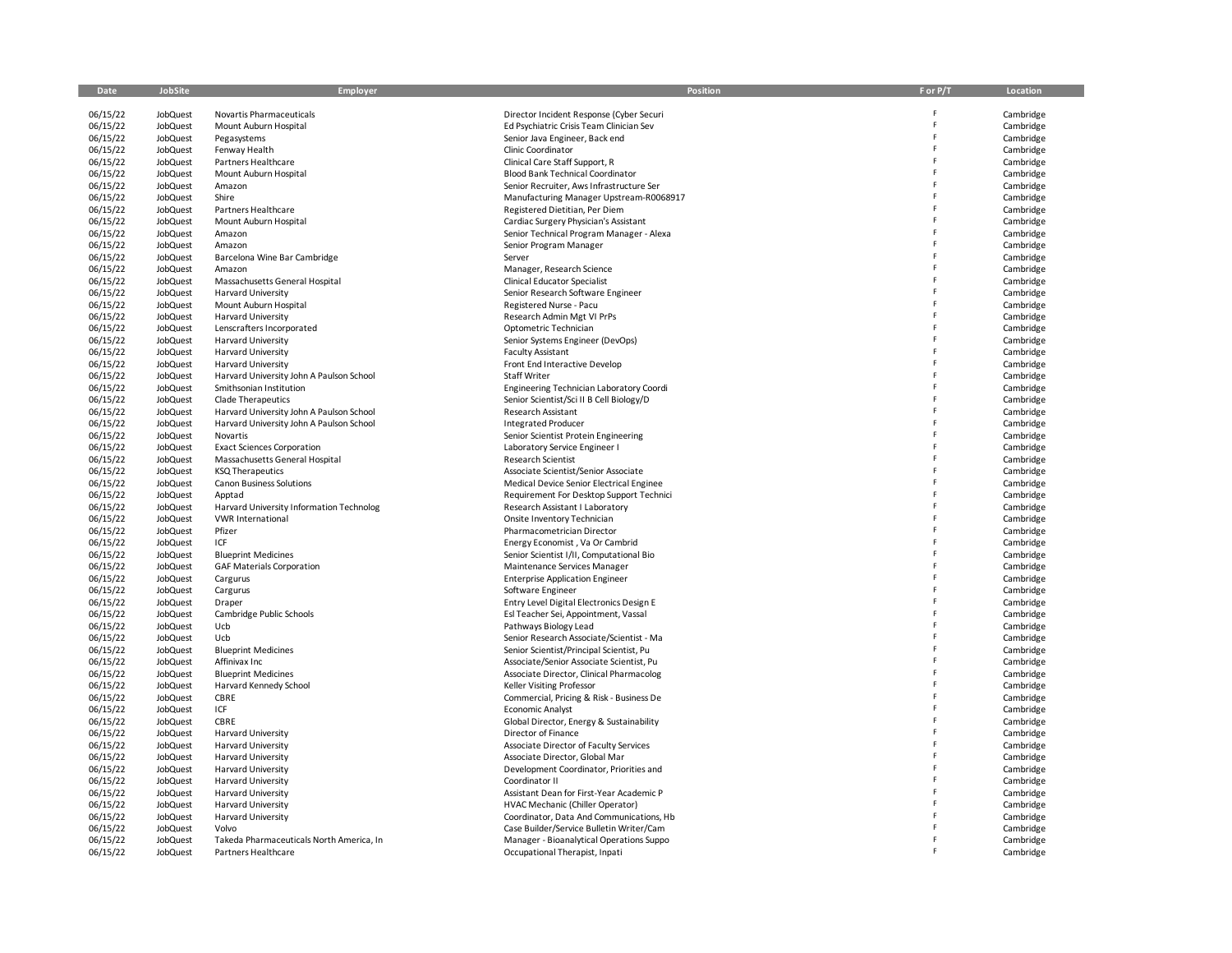| Date     | <b>JobSite</b>  | <b>Employer</b>                          | Position                                        | F or P/T | Location       |
|----------|-----------------|------------------------------------------|-------------------------------------------------|----------|----------------|
|          |                 |                                          |                                                 |          |                |
| 06/15/22 | JobQuest        | Hersha Hospitality Management Lp         | Line Cook                                       |          | Cambridge      |
| 06/15/22 | JobQuest        | Prolacta                                 | Senior Research Associate, Molecular Bio        |          | Cambridge      |
| 06/15/22 | JobQuest        | Nextpoint Therapeutics, Inc.             | Manager/Senior Manager Of Project Manage        |          | Cambridge      |
| 06/15/22 | JobQuest        | Harvard University                       | Research Assistant II Non-Lab                   |          | Cambridge      |
| 06/15/22 | JobQuest        | Harvard University                       | HVAC Mechanic (Chiller Operator)                |          | Cambridge      |
|          | JobQuest        | Harvard University                       | Senior Research Software Engineer               |          | Cambridge      |
| 06/15/22 |                 | <b>TJX</b>                               | Now Hiring Retail Merchandise Associate         |          |                |
| 06/15/22 | <b>JobQuest</b> |                                          |                                                 |          | Chelsea        |
| 06/15/22 | JobQuest        | Massachusetts Water Resouces Authority   | Operator Wastewater Transport                   |          | Chelsea        |
| 06/15/22 | <b>JobQuest</b> | District Wide                            | Home Tutor District - Wide Sy                   |          | Chelsea        |
| 06/15/22 | JobQuest        | State of Massachusetts                   | CJIS Representative                             | F        | Chelsea        |
| 06/15/22 | <b>JobQuest</b> | <b>State of Massachusetts</b>            | Student Intern - Undergraduate - CSE Cus        |          | <b>Chelsea</b> |
| 06/15/22 | JobQuest        | Massachusetts General Hospital           | Clinical Dietitian                              | F        | Chelsea        |
| 06/15/22 | JobQuest        | Massachusetts Water Resouces Authority   | M & O Specialist                                |          | Chelsea        |
| 06/15/22 | JobQuest        | Doubletree Hotel                         | Night Auditor                                   |          | Chelsea        |
| 06/15/22 | JobQuest        | Parts Authority Llc                      | <b>Territory Sales Manager</b>                  |          | Chelsea        |
| 06/15/22 | JobQuest        | Procare                                  | Summer School K-12Th Pediatric School Nu        |          | Chelsea        |
| 06/15/22 | JobQuest        | KinderCare Education LLC                 | Site Director-2200030V                          |          | Everett        |
| 06/15/22 | JobQuest        | Rent-A-Center                            | <b>Store Manager-In Training</b>                |          | Everett        |
| 06/15/22 | JobQuest        | The Rehabilitation U0026 Nursing Center  | Licensed Practical Nurse - Higher Rate -        |          | Everett        |
| 06/15/22 | JobQuest        | Eliot Community Human Services           | Coordinator School Based Services, Evere        |          | Everett        |
| 06/15/22 | JobQuest        | City Of Everett                          | Director Of Veteran Services City Of In         |          | Everett        |
| 06/15/22 | JobQuest        | <b>Dnata Catering</b>                    | Pot Washer                                      |          | Everett        |
| 06/15/22 | <b>JobQuest</b> | Randstad US                              | accounting coordinator                          |          | malden         |
| 06/15/22 | JobQuest        | C&S Wholesale Grocers                    | Retail Sales Merchandiser Sign On               |          | Malden         |
| 06/15/22 | JobQuest        | Aegis Therapies                          | Occupational Therapist Assistant/Cota-P         |          | Malden         |
|          |                 |                                          |                                                 |          |                |
| 06/15/22 | <b>JobQuest</b> | Procare                                  | Summer School K-12Th Pediatric School Nu        |          | Malden         |
| 06/15/22 | JobQuest        | Aegis Therapies                          | Physical Therapist Assistant/Physical Th        |          | Malden         |
| 06/15/22 | JobQuest        | Sunbelt                                  | Registered Nurse Near                           |          | Malden         |
| 06/15/22 | JobQuest        | Right at Home Incorporated               | Dedicated Caregiver/Home Health Aide Gua        |          | Malden         |
| 06/15/22 | JobQuest        | Lifestance Health                        | Licensed Therapist Licsw, Lmhc, Lmft - C        |          | Medford        |
| 06/15/22 | JobQuest        | Amazon                                   | Principal Product Manager - Technician,         |          | Medford        |
| 06/15/22 | JobQuest        | Rapid Micro Biosystems                   | Strategic Cost Down, Program Lead In            |          | Medford        |
| 06/15/22 | <b>JobQuest</b> | Aston Carter                             | Entry-Level Banking Mailroom Associate -        |          | Medford        |
| 06/15/22 | <b>JobQuest</b> | Rapid Micro Biosystems                   | Electrical Engineer II In                       |          | Medford        |
| 06/15/22 | JobQuest        | Whole Foods Market                       | Grocery Team Member (Stocker, Inventory,        |          | Medford        |
| 06/15/22 | JobQuest        | BJ's Wholesale Club, Inc.                | Overnight Zone Lead - Forklift Driver -         |          | Medford        |
| 06/15/22 | <b>JobQuest</b> | Connectrn                                | Certified Nursing Assistant, Certified N        |          | Medford        |
| 06/15/22 | JobQuest        | Procare                                  | Summer School K-12Th Pediatric School Nu        |          | Medford        |
| 06/15/22 | <b>JobQuest</b> | Amazon                                   | Senior It Auditor, Alexa Secure Ai Found        |          | Medford        |
| 06/15/22 | JobQuest        | BJ's Wholesale Club, Inc.                | Overnight Zone Lead - Forklift Driver           |          | Medford        |
| 06/15/22 | JobQuest        | Evergreen Technologies                   | Project Manager Case Management Systems         |          | Medford        |
| 06/15/22 | JobQuest        | <b>Tufts University</b>                  | Vice Provost Of Education                       |          | Medford        |
| 06/15/22 | JobQuest        | Melrose Orthodontics                     | Orthodontic Dental Assistant                    |          | Melrose        |
| 06/15/22 | JobQuest        | Melrose Orthodontics                     | <b>Treatment Coordinator</b>                    |          | Melrose        |
| 06/15/22 | JobQuest        | Bluepipes                                | Travel Nurse - Registered Nurse - Or - O        |          | Melrose        |
| 06/15/22 | JobQuest        | Melrose Public Schools                   | Assistant Site Coordinator- Education St        |          | Melrose        |
| 06/15/22 | JobQuest        | Melrosewakefield Healthcare              | Mwh - Phlebotomist/Laboratory Service           | F        | Melrose        |
| 06/15/22 | JobQuest        | Amazon Corporate LLC                     | AMZ Robotics SW Dev Engineer, Robotic Na        |          | North Reading  |
| 06/15/22 | JobQuest        | Amazon Corporate LLC                     | AMZ Robotics SW Dev Engineer, Robotic Na        |          | North Reading  |
| 06/15/22 | JobQuest        | Teradyne                                 | <b>Engineering Manager</b>                      |          | North Reading  |
| 06/15/22 | JobQuest        | Aramark                                  |                                                 |          | North Reading  |
|          |                 |                                          | Warehouse Associate - Flowers Lepage Mas        |          |                |
| 06/15/22 | <b>JobQuest</b> | Amazon                                   | Hardware Development Engineer, Technical        |          | North Reading  |
| 06/15/22 | JobQuest        | Connectrn                                | Registered Nurse - Home Health                  |          | Reading        |
| 06/15/22 | JobQuest        | Reading Public Schools                   | Special Education Learning Center Paraed        |          | Reading        |
| 06/15/22 | <b>JobQuest</b> | Alice M Barrows Elementary School        | Elementary School Principal Beginning -         |          | Reading        |
| 06/15/22 | JobQuest        | Lahey Hospital U0026 Medical Center      | Primary Care Physician                          |          | Reading        |
| 06/15/22 | JobQuest        | Bear Mountain At Reading                 | Licensed Practical Nurse Grads Welcome I        |          | Reading        |
| 06/15/22 | JobQuest        | United States Xpress Enterprises Incorpo | Conductores Gane Un Extra Su Primer A O         |          | Reading        |
| 06/15/22 | JobQuest        | <b>Bank of America</b>                   | <b>Consumer Investments Financial Solutions</b> |          | Reading        |
| 06/15/22 | JobQuest        | <b>Trusted Health</b>                    | Pediatric Post-Anesthesia Care Unit - Re        |          | Revere         |
| 06/15/22 | JobQuest        | Revere High School                       | Ela Teacher                                     |          | Revere         |
| 06/15/22 | <b>JobQuest</b> | Rumney Marsh Academy                     | Middle School Special Education Ela Teac        |          | Revere         |
| 06/15/22 | JobQuest        | UnitedHealth Group                       | Nurse Practitioner- Holiday Break - Co          |          | Revere         |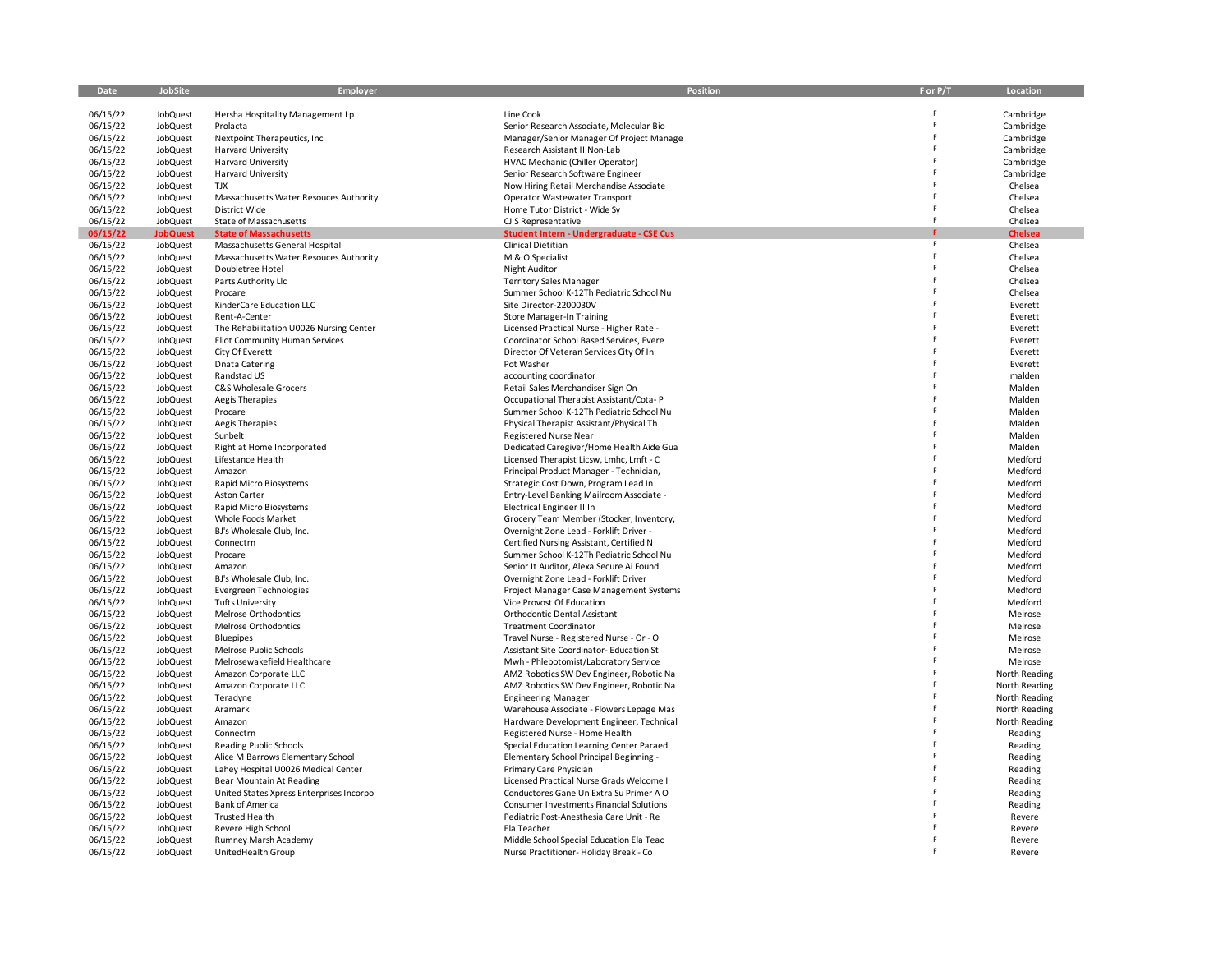| Date                 | <b>JobSite</b>              | Employer                                                              | Position                                                                    | F or P/T | Location                 |
|----------------------|-----------------------------|-----------------------------------------------------------------------|-----------------------------------------------------------------------------|----------|--------------------------|
| 06/15/22             | <b>JobQuest</b>             | Rumney Marsh Academy                                                  | Middle School Special Education Math Tea                                    |          | Revere                   |
| 06/15/22             | <b>JobQuest</b>             | <b>Republic Services</b>                                              | Maintenance Supervisor                                                      | F        | Revere                   |
| 06/15/22             | JobQuest                    | Revere Public Schools                                                 | Instructor for ESOL                                                         | F        | Revere                   |
| 06/15/22             | JobQuest                    | <b>Republic Services</b>                                              | Compactor Repair Technician                                                 | F        | Revere                   |
| 06/15/22             | JobQuest                    | Rent-A-Center                                                         | <b>Store Manager-In Training</b>                                            |          | Revere                   |
| 06/15/22             | JobQuest                    | Golden Steps Aba                                                      | Board Certified Behavior Analyst Bcba                                       | F        | Revere                   |
| 06/15/22             | JobQuest                    | 7-Eleven                                                              | Store Employee                                                              |          | <b>REVERE</b>            |
| 06/15/22             | JobQuest                    | <b>Eversource Energy</b>                                              | Senior Program Administrator, Process Im                                    |          | Somerville               |
| 06/15/22             | JobQuest                    | Partners Healthcare                                                   | Senior Project Manager, Real Estate                                         | p        | Somerville               |
| 06/15/22<br>06/15/22 | <b>JobQuest</b><br>JobQuest | Pickup                                                                | Team Up With Pickup Delivery                                                | Ė        | Somerville               |
| 06/15/22             | JobQuest                    | Partners Healthcare<br>Partners Healthcare                            | Senior Manager, Hris<br><b>Systems Engineer</b>                             |          | Somerville<br>Somerville |
| 06/15/22             | JobQuest                    | Partners Healthcare                                                   | Customer Service Representative Oos                                         |          | Somerville               |
| 06/15/22             | JobQuest                    | City Somerville                                                       | <b>Public Health Nurse</b>                                                  |          | Somerville               |
| 06/15/22             | JobQuest                    | City Somerville                                                       | <b>Public Information Officer</b>                                           |          | Somerville               |
| 06/15/22             | <b>JobQuest</b>             | City Somerville                                                       | Deputy Director Of Grants Development                                       | Ë        | Somerville               |
| 06/15/22             | JobQuest                    | City Somerville                                                       | <b>Community Engagement Specialist</b>                                      | Ė        | Somerville               |
| 06/15/22             | JobQuest                    | City Somerville                                                       | It Project Manager                                                          | F        | Somerville               |
| 06/15/22             | <b>JobQuest</b>             | City Somerville                                                       | <b>Librarian Generalist I</b>                                               | F        | Somerville               |
| 06/15/22             | JobQuest                    | City Somerville                                                       | Director Of Water And Sewer                                                 |          | Somerville               |
| 06/15/22             | JobQuest                    | City Somerville                                                       | Crossing Guard                                                              |          | Somerville               |
| 06/15/22             | JobQuest                    | Partners Healthcare                                                   | Icmp Social Worker Licsw - Mgb Integra                                      |          | Somerville               |
| 06/15/22             | JobQuest                    | Neighborhood Health Plan                                              | Web Api Developer                                                           | p        | Somerville               |
| 06/15/22             | <b>JobQuest</b>             | Partners Healthcare                                                   | Supervisor, Patient Accounts                                                |          | Somerville               |
| 06/15/22             | JobQuest                    | Alera Group                                                           | Producer                                                                    | Ė        | Somerville               |
| 06/15/22<br>06/15/22 | JobQuest                    | Partners Healthcare<br>Partners Healthcare                            | <b>Information Security Analyst II</b>                                      |          | Somerville<br>Somerville |
| 06/15/22             | <b>JobQuest</b><br>JobQuest | Partners Healthcare                                                   | Azure Data Engineer<br>Cash Accounting Manager Remote                       |          | Somerville               |
| 06/15/22             | JobQuest                    | Puma North America Incorporated                                       | Senior, Talent Acquisition Recruiter                                        |          | Somerville               |
| 06/15/22             | JobQuest                    | Partners Healthcare                                                   | Associate Talent Acquisition Partner, Re                                    |          | Somerville               |
| 06/15/22             | JobQuest                    | Partners Healthcare                                                   | Occupational Health Office Manager, Syst                                    |          | Somerville               |
| 06/15/22             | JobQuest                    | Form Energy                                                           | Technical Manager, Electrolyte Developme                                    |          | Somerville               |
| 06/15/22             | JobQuest                    | Partners Healthcare                                                   | Paralegal                                                                   | F        | Somerville               |
| 06/15/22             | <b>JobQuest</b>             | Partners Healthcare                                                   | Clinical Business Analyst II Optime                                         |          | Somerville               |
| 06/15/22             | <b>JobQuest</b>             | Partners Healthcare                                                   | Senior Data Engineer, Vbc                                                   |          | Somerville               |
| 06/15/22             | JobQuest                    | <b>Partners Healthcare</b>                                            | <b>Healthcare Data Analyst</b>                                              |          | Somerville               |
| 06/15/22             | JobQuest                    | Partners Healthcare                                                   | Executive Assistant, Workplace Health                                       |          | Somerville               |
| 06/15/22             | JobQuest                    | Human Services Management Corporation                                 | Physical Therapist                                                          | F        | Stoneham                 |
| 06/15/22             | JobQuest                    | Kforce                                                                | Accounting and Tax Manager                                                  |          | Stoneham                 |
| 06/15/22             | JobQuest                    | Takeda Pharmaceuticals North America, In                              | Digital Cmc Scientist                                                       | Ė        | Stoneham                 |
| 06/15/22             | <b>JobQuest</b>             | Southeastern Massachusetts Independent L                              | Grocery Shopping & Delivery                                                 |          | Stoneham                 |
| 06/15/22             | JobQuest                    | Milliman, Inc.                                                        | <b>Technical Analyst, Studies</b>                                           |          | Wakefield                |
| 06/15/22<br>06/15/22 | JobQuest<br><b>JobQuest</b> | Sentinel Benefits & Financial Group<br>Incendia Partners Incorporated | Fraud Analyst                                                               | Ė        | Wakefield<br>Wakefield   |
| 06/15/22             | JobQuest                    | 128 Plumbing, Heating, Cooling & Electri                              | Manufacturing Engineer<br>Licensed Electrician                              | F        | Wakefield                |
| 06/15/22             | JobQuest                    | State of Massachusetts                                                | Aftercare Recovery Specialist (HSCI)                                        |          | Wakefield                |
| 06/15/22             | JobQuest                    | Samba Care                                                            | Licensed Practical Nurse - Wakerfield In                                    |          | Wakefield                |
| 06/15/22             | JobQuest                    | Glance Networks Incorporated                                          | Senior Product Manager                                                      |          | Wakefield                |
| 06/15/22             | <b>JobQuest</b>             | 128 Plumbing Heating                                                  | Lead Carpenter                                                              |          | Wakefield                |
| 06/15/22             | JobQuest                    | <b>Magnus Veracross</b>                                               | Student Billing Product Area Consultant                                     | Ë        | Wakefield                |
| 06/15/22             | JobQuest                    | Randstad US                                                           | product manager                                                             | F        | Wilmington               |
| 06/15/22             | JobQuest                    | FedEx                                                                 | Warehouse Package Packager- In Fedex                                        | Ė        | Wilmington               |
| 06/15/22             | JobQuest                    | FedEx                                                                 | Warehouse Package Packer I Weekly Payche                                    |          | Wilmington               |
| 06/15/22             | JobQuest                    | FedEx                                                                 | Warehouse Package Specialist - Fedex                                        | Ë        | Wilmington               |
| 06/15/22             | JobQuest                    | Aramark                                                               | Refreshments Operator II - Sbe                                              |          | Wilmington               |
| 06/15/22             | JobQuest                    | FedEx                                                                 | Warehouse Package Specialist- In Fedex                                      | Ë        | Wilmington               |
| 06/15/22             | JobQuest                    | Therapeutic Learning Center                                           | Special Education Teacher - Room C05                                        | Ė        | Wilmington               |
| 06/15/22<br>06/15/22 | <b>JobQuest</b><br>JobQuest | FedEx                                                                 | Warehouse Package Associate- In Fedex                                       | F        | Wilmington               |
| 06/15/22             | JobQuest                    | Capital One<br>FedEx                                                  | Lead Platform Engineer Varicent<br>Pt   Warehouse Package Sorter I Weekly P |          | Wilmington<br>Wilmington |
| 06/15/22             | <b>JobQuest</b>             | Proservices                                                           | Assembly                                                                    |          | Wilmington               |
| 06/15/22             | JobQuest                    | Unifirst Corporation                                                  | Human Resources Compliance Consultant-R                                     |          | Wilmington               |
| 06/15/22             | JobQuest                    | PepsiCo Inc.                                                          | Route Sales Representative                                                  |          | Wilmington               |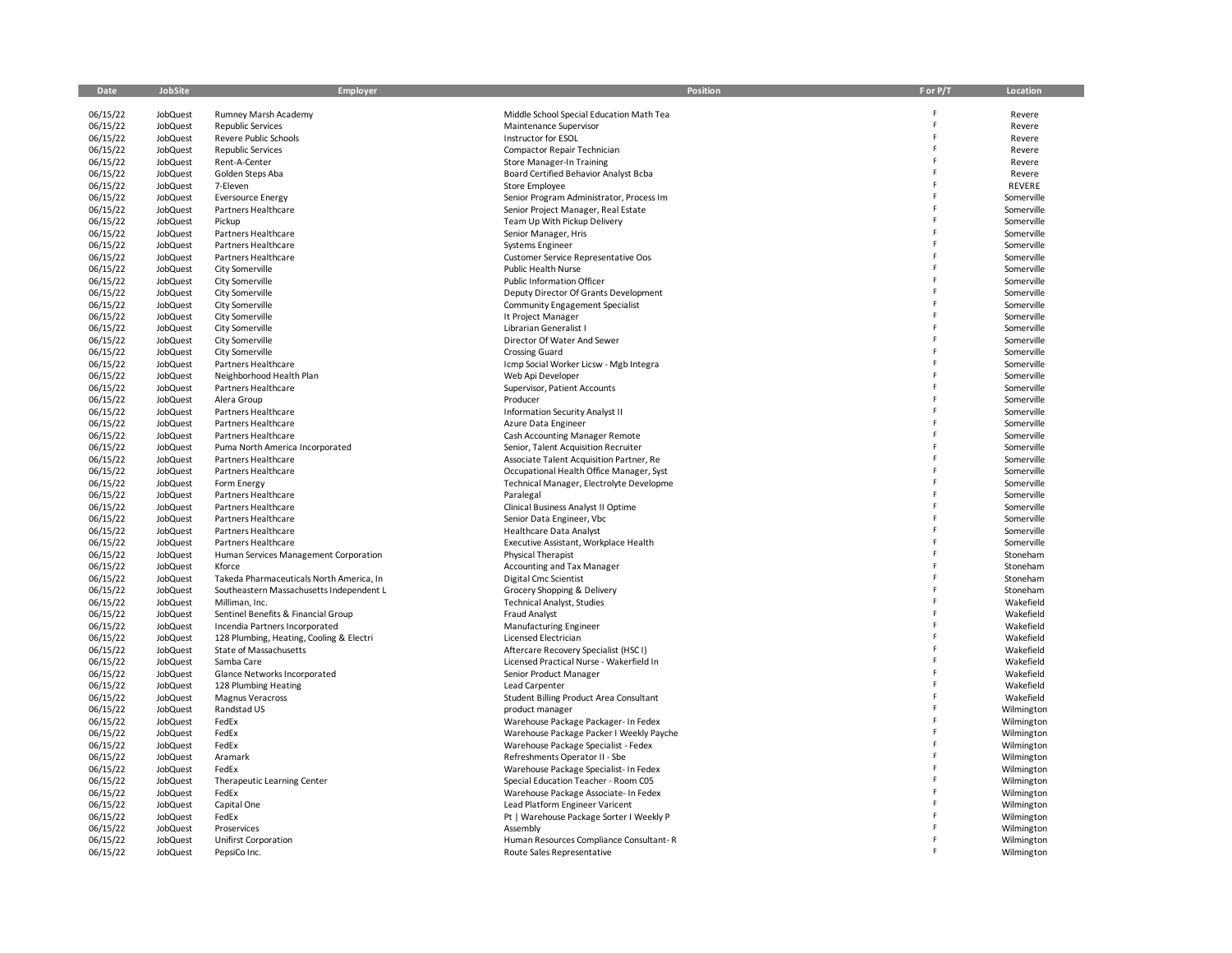| Date                 | JobSite              | Employer                                              | Position                                                                       | F or P/T | Location         |
|----------------------|----------------------|-------------------------------------------------------|--------------------------------------------------------------------------------|----------|------------------|
| 06/15/22             | JobQuest             | FedEx                                                 | Warehouse Package Packer- In Fedex                                             |          | Wilmington       |
| 06/15/22             | <b>JobQuest</b>      | Capital One                                           | Wireless Network Engineer                                                      | Ë        | Wilmington       |
| 06/15/22             | <b>JobQuest</b>      | Koch Industries, Incorporated                         | Maintenance Mechanic                                                           | Ë        | Wilmington       |
| 06/15/22             | <b>JobQuest</b>      | Textron                                               | Fpga Design Engineer                                                           |          | Wilmington       |
| 06/15/22             | <b>JobQuest</b>      | Thermo Fisher Scientific Inc                          | Employment Counsel - Senior Manager-Rem                                        | Ë        | Wilmington       |
| 06/15/22             | JobQuest             | Eckert & Ziegler Isotope Products, Inc                | Qualification & Validation Officer                                             | F        | Wilmington       |
| 06/15/22             | JobQuest             | Excelitas Technologies Corp                           | SAP IT Sr Business Systems Analyst - FIC                                       |          | Winchester       |
| 06/15/22             | JobQuest             | C&A Industries, LLC                                   | RN / REGISTERED NURSE / OR RN / PERIOPER                                       |          | Winchester       |
| 06/15/22             | <b>JobQuest</b>      | Aberjona Rehabilitation And Nursing Cent              | Licensed Practical Nurse In                                                    |          | Winchester       |
| 06/15/22             | <b>JobQuest</b>      | Stellar Health                                        | Licensed Practical Nurse - Sign On In                                          |          | Winchester       |
| 06/15/22             | <b>JobQuest</b>      | Home Instead Senior Care                              | Cnas And Hhas In, Areas                                                        |          | Winchester       |
| 06/15/22             | JobQuest             | Winthrop Middle School                                | Middle School Math Teacher                                                     |          | Winthrop         |
| 06/15/22             | JobQuest             | <b>Trusted Health</b>                                 | Post-Anesthesia Care Unit - Registered N                                       |          | Winthrop         |
| 06/15/22             | <b>JobQuest</b>      | Presidio                                              | Associate, Accounts Payable                                                    |          | Woburn           |
| 06/15/22             | <b>JobQuest</b>      | <b>Sirtex Medical</b>                                 | Senior Project Manager                                                         |          | Woburn           |
| 06/15/22             | <b>JobQuest</b>      | Actalent                                              | Scientist                                                                      |          | Woburn           |
| 06/15/22             | <b>JobQuest</b>      | Str                                                   | Hardware Engineer With Security Clearanc                                       |          | Woburn           |
| 06/15/22             | <b>JobQuest</b>      | James L Mckeown Boys & Girls Club Of Wob              | Lifeguard                                                                      |          | Woburn           |
| 06/15/22             | JobQuest             | Qdoba                                                 | Restaurant Team Leader                                                         |          | Woburn           |
| 06/15/22             | <b>JobQuest</b>      | Parker Hannifin                                       | <b>Quality Manager</b>                                                         |          | Woburn           |
| 06/15/22             | <b>JobQuest</b>      | Str                                                   | Mechanical Engineer With Security Cleara                                       |          | Woburn           |
| 06/15/22             | <b>JobQuest</b>      | Gibson Watts                                          | Senior Electrical Engineer - Renewable E                                       |          | Woburn           |
| 06/15/22             | <b>JobQuest</b>      | Central Cooling Heating Incorporated                  | Entry Level Residential Electrical Techn                                       |          | Woburn           |
| 06/15/22             | JobQuest             | <b>Waste Management</b>                               | Trainee CDL Truck Driver                                                       |          | Woburn           |
| 06/15/22             | JobQuest             | Whole Foods Market                                    | Overnight Grocery Team Member (Stocker,                                        |          | Woburn           |
| 06/15/22             | JobQuest             | Str                                                   | Software Integration Lead Engineer With                                        |          | Woburn           |
| 06/15/22             | <b>JobQuest</b>      | Str                                                   | Lead Radar Systems Engineer With Securit                                       |          | Woburn           |
| 06/15/22             | JobQuest             | Parker Hannifin                                       | Extruder Operator I                                                            |          | Woburn           |
| 06/15/22             | <b>JobQuest</b>      | GPC - Genuine Parts Company                           | Account Representative (Outside Sales) -                                       |          | Woburn           |
| 06/15/22             | JobQuest             | GPC - Genuine Parts Company                           | Customer Service Representative (Inside                                        |          | Woburn           |
| 06/15/22             | JobQuest             | Social Capital Incorporated                           | Kids In Technician Sci Americorps Member                                       |          | Woburn           |
| 06/15/22<br>06/15/22 | JobQuest<br>JobQuest | Rcs Learning Center Inc<br>American Tower Corporation | Behavior Technician<br>Supervisor Accounting - He                              |          | Woburn<br>Woburn |
| 06/15/22             | <b>JobQuest</b>      | <b>WTW</b>                                            | <b>Business Process Analyst</b>                                                |          | Woburn           |
| 06/15/22             | JobQuest             | <b>Retrievex Financing Corp</b>                       | Program Manager-Progr002665                                                    |          | Woburn           |
| 06/15/22             | <b>JobQuest</b>      | Raytheon                                              | Cage Information Systems Security Manage                                       |          | Woburn           |
| 06/15/22             | JobQuest             | Arch Medical Solutions                                | Driver                                                                         |          | Woburn           |
| 06/15/22             | <b>JobQuest</b>      | Sirtex Medical Inc                                    | Search Sirtex US                                                               |          | Woburn           |
| 06/15/22             | <b>JobQuest</b>      | Shields Health Care Group                             | Mri Technologist                                                               |          | Woburn           |
| 06/15/22             | NSCC-AY              | United Rental                                         | Parts Supervisor                                                               | F        | Everett          |
| 06/15/22             | NSCC-AY              | United Rental                                         | Lead Fleet Technician                                                          | F        | Salisbury        |
| 06/15/22             | NSCC-AY              | United Rental                                         | Inside Sales Rep                                                               |          | Everett          |
| 06/15/22             | NSCC-AY              | United Rental                                         | Inside Sales Rep                                                               | F        | Boston           |
| 06/15/22             | NSCC-AY              | United Rental                                         | Inside Sales Rep                                                               |          | Boston           |
| 06/15/22             | NSCC-AY              | United Rental                                         | <b>Equipment Associate</b>                                                     |          | Everett          |
| 06/15/22             | NSCC-AY              | United Rental                                         | Sales Development Program Sales Associate                                      |          | Boston           |
| 06/15/22             | NSCC-AY              | United Rental                                         | CDL A Driver                                                                   |          | Boston           |
|                      | NSCC-AY              |                                                       |                                                                                |          |                  |
| 06/15/22             |                      | MA Division of Apprentice Standards (DAS)             | Program Coordinator I (\$55,469.70 - \$79,070.16/Year)                         |          | Boston           |
| 06/15/22             | NSCC-AY              | MA Division of Apprentice Standards (DAS)             | Compliance Officer I (\$48,115.60 - \$68,080.48/Year)                          |          | Boston           |
| 06/15/22             | NSCC-AY              | MassHire Department of Career Services (MDCS)         | ARPA Program Liaison - Program Coordinator II (\$61,047.22 - \$87,395.10/Year) |          | Boston           |
| 06/15/22             | NSCC-AY              | Massachusetts Department of Labor (DLR)               | Counsel I (\$63,780.86 - \$92,381.90/Year)                                     |          | Boston           |
| 06/15/22             | NSCC-AY              | MassHire Department of Career Services (MDCS)         | Employment Services Representative I (\$49,925.72/Year)                        |          | Leonmister       |
| 06/15/22             | NSCC-AY              | MassHire Department of Career Services (MDCS)         | ARPA Fiscal Liaison Program Coordinator II (\$61,047.22 - \$87,395/Year)       |          | Boston           |
| 06/15/22             | Glassdoor            | <b>Masis Staffing</b>                                 | Assistant Marketing Manager (\$25 - \$30/hr.)                                  |          | Boston           |
| 06/15/22             | Glassdoor            | Neighborhood Villages                                 | <b>External Relations Assistant</b>                                            | F        | Boston           |
| 06/15/22             | Glassdoor            | Matter                                                | Public Relations Assistant Account Executive, Healthcare                       | F        | Boston           |
| 06/15/22             | Glassdoor            | Human Services Research Institute                     | Communications Assistant (remote)                                              | F        | Cambridge        |
| 06/15/22             | Glassdoor            | University of Massachusetts Lowell                    | P/T - Athletic Marketing and Promotions Assistant                              | P/T      | Lowell           |
| 06/15/22             | Glassdoor            | The Trustees of Tufts College                         | Staff Assistant - Government and Community Relations                           | F        | Medford          |
| 06/15/22             | Glassdoor            | <b>Wellesley College</b>                              | Assistant Basketball Coach/Athletic Communications Assistant                   | F        | Boston           |
| 06/15/22             | Glassdoor            | Veolia                                                | VIE/PANGEO Digital Communications Assistant M/W                                |          | Boston           |
| 06/15/22             | Glassdoor            | <b>CSOFT International</b>                            | Executive & PR Marketing Assistant                                             |          | Boston           |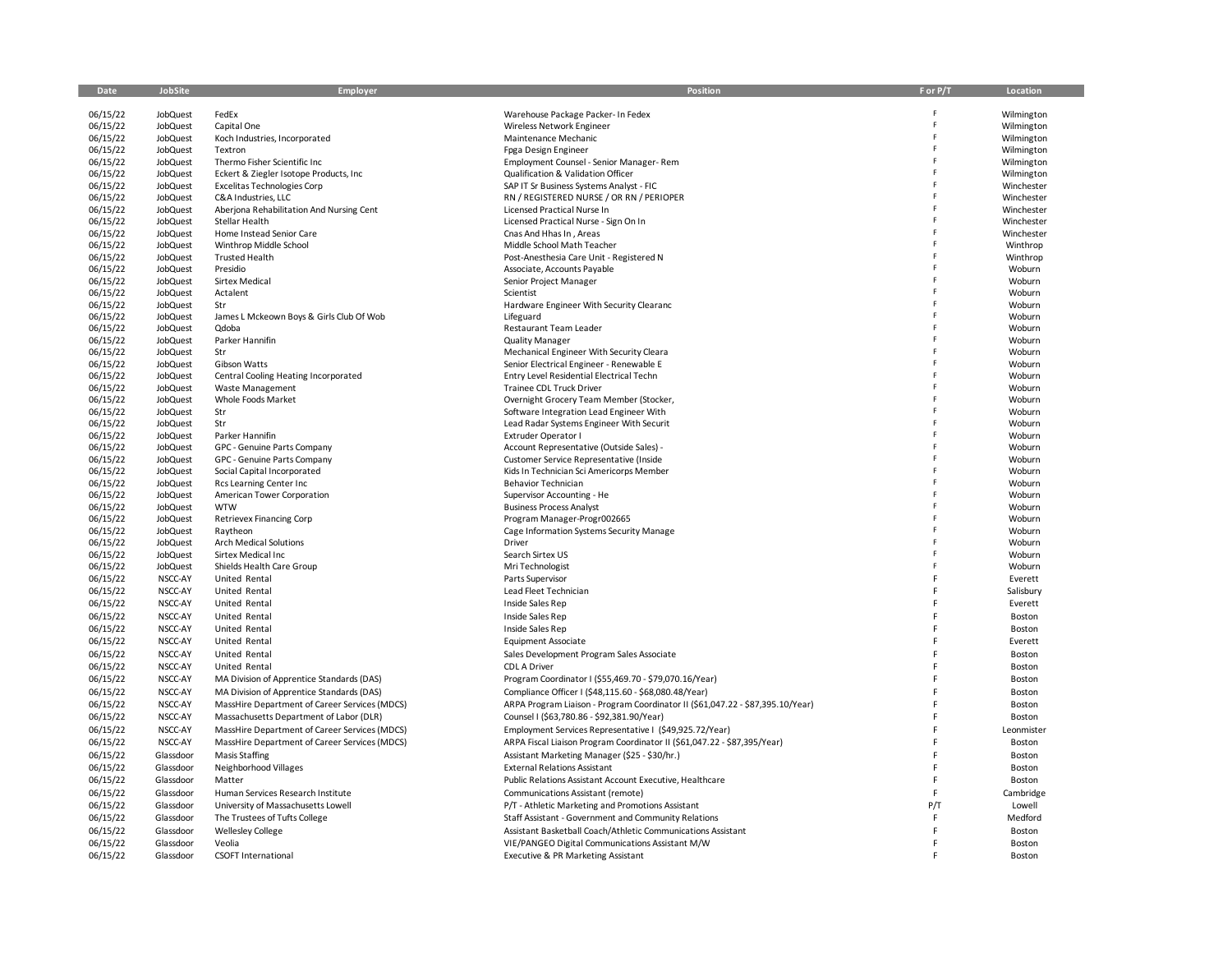| 06/15/22<br>Glassdoor<br>Northeastern University<br>Senior Assistant Director - Athletics Communications<br>06/15/22<br>Glassdoor<br>Director of Communication and PR/Special Assistant to the President<br>Cambridge College<br>06/15/22<br>Glassdoor<br>Dana-Farber Cancer Institute<br>Assistant Director, Philanthropy Communications<br>06/15/22<br>Glassdoor<br><b>State Street</b><br>Internal Communications, Assistant Vice President<br>06/15/22<br>Glassdoor<br>Agri-Mark, Inc.<br>Manager, Program and Public Relations (Andover, MA corporate office)<br>06/15/22<br>Glassdoor<br><b>Boston University</b><br>Assistant Director of Communications - University Sustainability<br>06/15/22<br>Glassdoor<br>Dana-Farber Cancer Institute<br>Senior Assistant, Philanthropy Communications<br>06/15/22<br>Glassdoor<br><b>Boston University</b><br>Programs & Communicayions Managerr - CDS, Office of Provost<br>06/15/22<br>Glassdoor<br><b>Celebrity Series</b><br>Assistant Manager of Individual Giving and Donor Communications | F<br>F<br>F<br>F<br>F<br>F.<br>P/T<br>F<br>F | Boston<br>Boston<br><b>Brookline</b><br>Boston<br>Andover<br>Boston<br><b>Brookline</b><br>Boston<br>Boston |
|--------------------------------------------------------------------------------------------------------------------------------------------------------------------------------------------------------------------------------------------------------------------------------------------------------------------------------------------------------------------------------------------------------------------------------------------------------------------------------------------------------------------------------------------------------------------------------------------------------------------------------------------------------------------------------------------------------------------------------------------------------------------------------------------------------------------------------------------------------------------------------------------------------------------------------------------------------------------------------------------------------------------------------------------------|----------------------------------------------|-------------------------------------------------------------------------------------------------------------|
|                                                                                                                                                                                                                                                                                                                                                                                                                                                                                                                                                                                                                                                                                                                                                                                                                                                                                                                                                                                                                                                  |                                              |                                                                                                             |
|                                                                                                                                                                                                                                                                                                                                                                                                                                                                                                                                                                                                                                                                                                                                                                                                                                                                                                                                                                                                                                                  |                                              |                                                                                                             |
|                                                                                                                                                                                                                                                                                                                                                                                                                                                                                                                                                                                                                                                                                                                                                                                                                                                                                                                                                                                                                                                  |                                              |                                                                                                             |
|                                                                                                                                                                                                                                                                                                                                                                                                                                                                                                                                                                                                                                                                                                                                                                                                                                                                                                                                                                                                                                                  |                                              |                                                                                                             |
|                                                                                                                                                                                                                                                                                                                                                                                                                                                                                                                                                                                                                                                                                                                                                                                                                                                                                                                                                                                                                                                  |                                              |                                                                                                             |
|                                                                                                                                                                                                                                                                                                                                                                                                                                                                                                                                                                                                                                                                                                                                                                                                                                                                                                                                                                                                                                                  |                                              |                                                                                                             |
|                                                                                                                                                                                                                                                                                                                                                                                                                                                                                                                                                                                                                                                                                                                                                                                                                                                                                                                                                                                                                                                  |                                              |                                                                                                             |
|                                                                                                                                                                                                                                                                                                                                                                                                                                                                                                                                                                                                                                                                                                                                                                                                                                                                                                                                                                                                                                                  |                                              |                                                                                                             |
|                                                                                                                                                                                                                                                                                                                                                                                                                                                                                                                                                                                                                                                                                                                                                                                                                                                                                                                                                                                                                                                  |                                              |                                                                                                             |
|                                                                                                                                                                                                                                                                                                                                                                                                                                                                                                                                                                                                                                                                                                                                                                                                                                                                                                                                                                                                                                                  |                                              |                                                                                                             |
| 06/15/22<br>Glassdoor<br>First Church in Wenham<br>P/T - Communications/Tech Assistant                                                                                                                                                                                                                                                                                                                                                                                                                                                                                                                                                                                                                                                                                                                                                                                                                                                                                                                                                           |                                              | Wenham                                                                                                      |
| 06/15/22<br>Glassdoor<br>Merrimack College<br>Assistant to the VP of Marketing Communications & CMO                                                                                                                                                                                                                                                                                                                                                                                                                                                                                                                                                                                                                                                                                                                                                                                                                                                                                                                                              |                                              | North Andover                                                                                               |
| 06/15/22<br>Glassdoor<br>Merrimack College<br>Open-Rank Assist/Associate Professor, Communication & Media                                                                                                                                                                                                                                                                                                                                                                                                                                                                                                                                                                                                                                                                                                                                                                                                                                                                                                                                        |                                              | North Andover                                                                                               |
| 06/15/22<br>Glassdoor<br>College Unbound<br>Marketing and Communications Assistant (\$40K - \$46K/Year)                                                                                                                                                                                                                                                                                                                                                                                                                                                                                                                                                                                                                                                                                                                                                                                                                                                                                                                                          | F                                            | Providence, RI                                                                                              |
| 06/15/22<br>Glassdoor<br><b>Brown University</b><br>Assistant Director of Communications                                                                                                                                                                                                                                                                                                                                                                                                                                                                                                                                                                                                                                                                                                                                                                                                                                                                                                                                                         | F                                            | Providence, RI                                                                                              |
| 06/15/22<br>Glassdoor<br>Quikrete<br>Production Operator - 1st, 2nd & 3rd Shifts Hiring Event (\$18 - \$20/hr.)                                                                                                                                                                                                                                                                                                                                                                                                                                                                                                                                                                                                                                                                                                                                                                                                                                                                                                                                  | F                                            | Salem                                                                                                       |
| 06/15/22<br>Glassdoor<br>Acquisition Analyst (\$45K - \$114K/Year)<br>Yesway                                                                                                                                                                                                                                                                                                                                                                                                                                                                                                                                                                                                                                                                                                                                                                                                                                                                                                                                                                     | F                                            | Beverly                                                                                                     |
| 06/15/22<br>Glassdoor<br>CDX Analytics, LLC<br>Communications Technician                                                                                                                                                                                                                                                                                                                                                                                                                                                                                                                                                                                                                                                                                                                                                                                                                                                                                                                                                                         |                                              | Salem                                                                                                       |
| 06/15/22<br>Glassdoor<br><b>Indeed Gigs</b><br>Find jobs with Flexible Hours!                                                                                                                                                                                                                                                                                                                                                                                                                                                                                                                                                                                                                                                                                                                                                                                                                                                                                                                                                                    |                                              | Lynn                                                                                                        |
| 06/15/22<br>Glassdoor<br>Confidential<br>Dental financial Coordinator (\$25/hr.)                                                                                                                                                                                                                                                                                                                                                                                                                                                                                                                                                                                                                                                                                                                                                                                                                                                                                                                                                                 | F                                            | Peabody                                                                                                     |
| 06/15/22<br>Glassdoor<br>Confidential<br>Dental Assistant (\$55K - \$63K/Year)                                                                                                                                                                                                                                                                                                                                                                                                                                                                                                                                                                                                                                                                                                                                                                                                                                                                                                                                                                   |                                              | Peabody                                                                                                     |
| 06/15/22<br>Glassdoor<br>Designer Bath / Salem Plumbing Supply<br>Accounts Payable Coordinator                                                                                                                                                                                                                                                                                                                                                                                                                                                                                                                                                                                                                                                                                                                                                                                                                                                                                                                                                   |                                              | Beverly                                                                                                     |
| 06/15/22<br>Glassdoor<br>Coral Dental Care<br>Dental Front Desk Receptionist / Patient Co-ordinator (\$20 - m\$26/hr.)                                                                                                                                                                                                                                                                                                                                                                                                                                                                                                                                                                                                                                                                                                                                                                                                                                                                                                                           | F                                            | Boston                                                                                                      |
| 06/15/22<br>Glassdoor<br>Walt Disney World Resort<br>Guest Experience Manager - Front Desk                                                                                                                                                                                                                                                                                                                                                                                                                                                                                                                                                                                                                                                                                                                                                                                                                                                                                                                                                       |                                              | South Hamilton                                                                                              |
| 06/15/22<br>Glassdoor<br>Scheduling Coordinator<br>Connected Home Care                                                                                                                                                                                                                                                                                                                                                                                                                                                                                                                                                                                                                                                                                                                                                                                                                                                                                                                                                                           | F                                            | Beverly                                                                                                     |
| 06/15/22<br>Glassdoor<br>Yesway<br>Acquisition Analyst (\$45K - \$114K/Year)                                                                                                                                                                                                                                                                                                                                                                                                                                                                                                                                                                                                                                                                                                                                                                                                                                                                                                                                                                     | F                                            | Beverly                                                                                                     |
| 06/15/22<br>Glassdoor<br>Quikrete<br>Shipping/Receiving - 1st & 2nd Shift Hiring Event (\$18 - \$20/hr.)                                                                                                                                                                                                                                                                                                                                                                                                                                                                                                                                                                                                                                                                                                                                                                                                                                                                                                                                         |                                              | Salem                                                                                                       |
| 06/15/22<br><b>NIKE INC</b><br>Territory Recruiter-Northeast Territory (\$68,000/Year)<br>Glassdoor                                                                                                                                                                                                                                                                                                                                                                                                                                                                                                                                                                                                                                                                                                                                                                                                                                                                                                                                              | F                                            | Lynn                                                                                                        |
| 06/15/22<br>Glassdoor<br>ABA Centers of America<br>BCBA Apprentice (\$55K - \$65K/Yerar)                                                                                                                                                                                                                                                                                                                                                                                                                                                                                                                                                                                                                                                                                                                                                                                                                                                                                                                                                         | F                                            | Peabody                                                                                                     |
| 06/15/22<br>Glassdoor<br>Northeast Animal Shelter<br>Community Outreach Coordinator - Animal Adoption Center                                                                                                                                                                                                                                                                                                                                                                                                                                                                                                                                                                                                                                                                                                                                                                                                                                                                                                                                     | F                                            | Salem                                                                                                       |
| 06/15/22<br>Delivery Driver Non CDL (\$100K/Year)<br>Glassdoor<br><b>Poland Spring</b>                                                                                                                                                                                                                                                                                                                                                                                                                                                                                                                                                                                                                                                                                                                                                                                                                                                                                                                                                           | F                                            | Dracut                                                                                                      |
| 06/15/22<br>Glassdoor<br>Danvers Family Dental<br>Assistant Dental Office Manager (\$20 - \$25/hr.)                                                                                                                                                                                                                                                                                                                                                                                                                                                                                                                                                                                                                                                                                                                                                                                                                                                                                                                                              |                                              | Danvers                                                                                                     |
| 06/15/22<br>Glassdoor<br>LEO, Inc.<br>Community Services Assistant (\$20 - \$23/hr.)                                                                                                                                                                                                                                                                                                                                                                                                                                                                                                                                                                                                                                                                                                                                                                                                                                                                                                                                                             | F                                            | Lynn                                                                                                        |
| 06/15/22<br>Glassdoor<br>Poland Spring<br>Poland Spring Route Delivery Driver (\$100K/year)                                                                                                                                                                                                                                                                                                                                                                                                                                                                                                                                                                                                                                                                                                                                                                                                                                                                                                                                                      | F                                            | Dracut                                                                                                      |
| 06/15/22<br>Glassdoor<br>Shawmut Communications Group<br>Printing Press Operator - Offset (\$30/hr.)                                                                                                                                                                                                                                                                                                                                                                                                                                                                                                                                                                                                                                                                                                                                                                                                                                                                                                                                             | F                                            | Peabody                                                                                                     |
| 06/15/22<br>Dental Front Desk Receptionist / Patient Co-ordinator (\$20 - \$26/hr.)<br>Glassdoor<br>Coral Dental Care                                                                                                                                                                                                                                                                                                                                                                                                                                                                                                                                                                                                                                                                                                                                                                                                                                                                                                                            |                                              | Salem                                                                                                       |
| 06/15/22<br>Glassdoor<br>Package Pros Inc<br>Deliovery Driver Associare - North Shore Area (\$18 - \$20/hr.                                                                                                                                                                                                                                                                                                                                                                                                                                                                                                                                                                                                                                                                                                                                                                                                                                                                                                                                      |                                              | Saelm                                                                                                       |
| 06/15/22<br>Glassdoor<br>Social Media Associate<br>Sperling Interactive                                                                                                                                                                                                                                                                                                                                                                                                                                                                                                                                                                                                                                                                                                                                                                                                                                                                                                                                                                          | F                                            | Salem                                                                                                       |
| 06/15/22<br>Glassdoor<br><b>Herzog Dental</b><br>Dental Office Front Desk Receptionist (\$22 - \$25/hr.)                                                                                                                                                                                                                                                                                                                                                                                                                                                                                                                                                                                                                                                                                                                                                                                                                                                                                                                                         |                                              | Danvers                                                                                                     |
| 06/15/22<br>Glassdoor<br>Catapult Learning<br>Grades 3 - 10 Math Tutor (\$33 - \$35/hr.)                                                                                                                                                                                                                                                                                                                                                                                                                                                                                                                                                                                                                                                                                                                                                                                                                                                                                                                                                         | F                                            | Salem                                                                                                       |
| 06/15/22<br>Glassdoor<br>Brito Ice<br>Production Laborer (\$30 - \$42/hr.)                                                                                                                                                                                                                                                                                                                                                                                                                                                                                                                                                                                                                                                                                                                                                                                                                                                                                                                                                                       |                                              | Salem                                                                                                       |
| 06/15/22<br>Glassdoor<br>Atlantic Veterinary Hospital<br>Client Care Team Member                                                                                                                                                                                                                                                                                                                                                                                                                                                                                                                                                                                                                                                                                                                                                                                                                                                                                                                                                                 |                                              | Marblehead                                                                                                  |
| 06/15/22<br>Glassdoor<br>Local Truck Driver (\$100K/Year)<br>Poland Spring                                                                                                                                                                                                                                                                                                                                                                                                                                                                                                                                                                                                                                                                                                                                                                                                                                                                                                                                                                       | F                                            | Daracut                                                                                                     |
| 06/15/22<br>Glassdoor<br>M & M Label Company<br>Shipping Associate (\$20 - \$23/hr.)                                                                                                                                                                                                                                                                                                                                                                                                                                                                                                                                                                                                                                                                                                                                                                                                                                                                                                                                                             | F                                            | Danvers                                                                                                     |
| 06/15/22<br>The New England Facial & Cosmetic Surgery Center<br>Glassdoor<br>Practice Manager (\$90K - \$115K/Year)                                                                                                                                                                                                                                                                                                                                                                                                                                                                                                                                                                                                                                                                                                                                                                                                                                                                                                                              | F                                            | Danvers                                                                                                     |
| 06/15/22<br>Glassdoor<br>Salem State University<br>2022-2652: Program Manager, Community of Inclusive Scholars                                                                                                                                                                                                                                                                                                                                                                                                                                                                                                                                                                                                                                                                                                                                                                                                                                                                                                                                   | F                                            | Salem                                                                                                       |
| 06/15/22<br>Glassdoor<br>Vicki H. Zhu, DMD;PC<br>Dental Front Desk (\$20 -m \$28/hr.)                                                                                                                                                                                                                                                                                                                                                                                                                                                                                                                                                                                                                                                                                                                                                                                                                                                                                                                                                            | F                                            | Peabody                                                                                                     |
| 06/15/22<br>Glassdoor<br>Citizens Inn, Inc.<br>Food Rescue Truck Driver at Haven from Hunger (\$22/hr.)                                                                                                                                                                                                                                                                                                                                                                                                                                                                                                                                                                                                                                                                                                                                                                                                                                                                                                                                          | F                                            | Peabody                                                                                                     |
| 06/15/22<br>Glassdoor<br><b>Internal Revenue Service</b><br>Contact Representatives (\$36K - \$58K/Year)                                                                                                                                                                                                                                                                                                                                                                                                                                                                                                                                                                                                                                                                                                                                                                                                                                                                                                                                         | F                                            | Andover                                                                                                     |
| 06/15/22<br>Glassdoor<br>CorTech<br>Logistics Coordinator (\$42/hr.)                                                                                                                                                                                                                                                                                                                                                                                                                                                                                                                                                                                                                                                                                                                                                                                                                                                                                                                                                                             | F                                            | Cambridge                                                                                                   |
| 06/15/22<br>Glassdoor<br>Federal Bureau of Investigation<br>Special Agent (\$78K - \$153K/Year)                                                                                                                                                                                                                                                                                                                                                                                                                                                                                                                                                                                                                                                                                                                                                                                                                                                                                                                                                  |                                              | Boston                                                                                                      |
| 06/15/22<br>Glassdoor<br>O'Donnell Funeral Homes<br>P/T - Controllers                                                                                                                                                                                                                                                                                                                                                                                                                                                                                                                                                                                                                                                                                                                                                                                                                                                                                                                                                                            | F                                            | Danvers                                                                                                     |
| 06/15/22<br>Confidential<br>Event Manager/Coordinator (\$55K/year)<br>Glassdoor                                                                                                                                                                                                                                                                                                                                                                                                                                                                                                                                                                                                                                                                                                                                                                                                                                                                                                                                                                  | F                                            | Salem                                                                                                       |
| 06/15/22<br>Glassdoor<br>Davidyan Dental PC<br>Dental Assistant/Receptionist (\$18 -m \$30/hr.)                                                                                                                                                                                                                                                                                                                                                                                                                                                                                                                                                                                                                                                                                                                                                                                                                                                                                                                                                  | F                                            | Beverly                                                                                                     |
| 06/15/22<br>Glassdoor<br>Leominster News<br>Driver/Laborer \$15/hr.)                                                                                                                                                                                                                                                                                                                                                                                                                                                                                                                                                                                                                                                                                                                                                                                                                                                                                                                                                                             |                                              | Salem                                                                                                       |
| 06/15/22<br>Glassdoor<br>Executive Administrative Assistant (\$55K - \$68K/Year)<br>Manchester Essex Regional School District                                                                                                                                                                                                                                                                                                                                                                                                                                                                                                                                                                                                                                                                                                                                                                                                                                                                                                                    |                                              | Manchester                                                                                                  |
| 06/15/22<br>Glassdoor<br>Ye Olde Pepper Candy Companie<br>Retail Sales (\$15 - \$18/hr.)                                                                                                                                                                                                                                                                                                                                                                                                                                                                                                                                                                                                                                                                                                                                                                                                                                                                                                                                                         |                                              | Salem                                                                                                       |
| 06/15/22<br>Glassdoor<br>Amazon DSP<br>Delivery Associate (\$19 - \$22/hr.)                                                                                                                                                                                                                                                                                                                                                                                                                                                                                                                                                                                                                                                                                                                                                                                                                                                                                                                                                                      |                                              | Salem                                                                                                       |
| 06/15/22<br>Research Associate - Gene Expression (\$60 - \$70K/Year)<br>Glassdoor<br>BioLumic                                                                                                                                                                                                                                                                                                                                                                                                                                                                                                                                                                                                                                                                                                                                                                                                                                                                                                                                                    |                                              | Beverly                                                                                                     |
| 06/15/22<br>Glassdoor<br>Raytheon Missiles & Defense<br>Assembler C                                                                                                                                                                                                                                                                                                                                                                                                                                                                                                                                                                                                                                                                                                                                                                                                                                                                                                                                                                              |                                              | Andover                                                                                                     |
| 06/15/22<br>Glassdoor<br>Confidential<br>NEW Dispensary Opening in Beverly! 2 Day Hiring Event June 24th & 25th!                                                                                                                                                                                                                                                                                                                                                                                                                                                                                                                                                                                                                                                                                                                                                                                                                                                                                                                                 |                                              | Beverly                                                                                                     |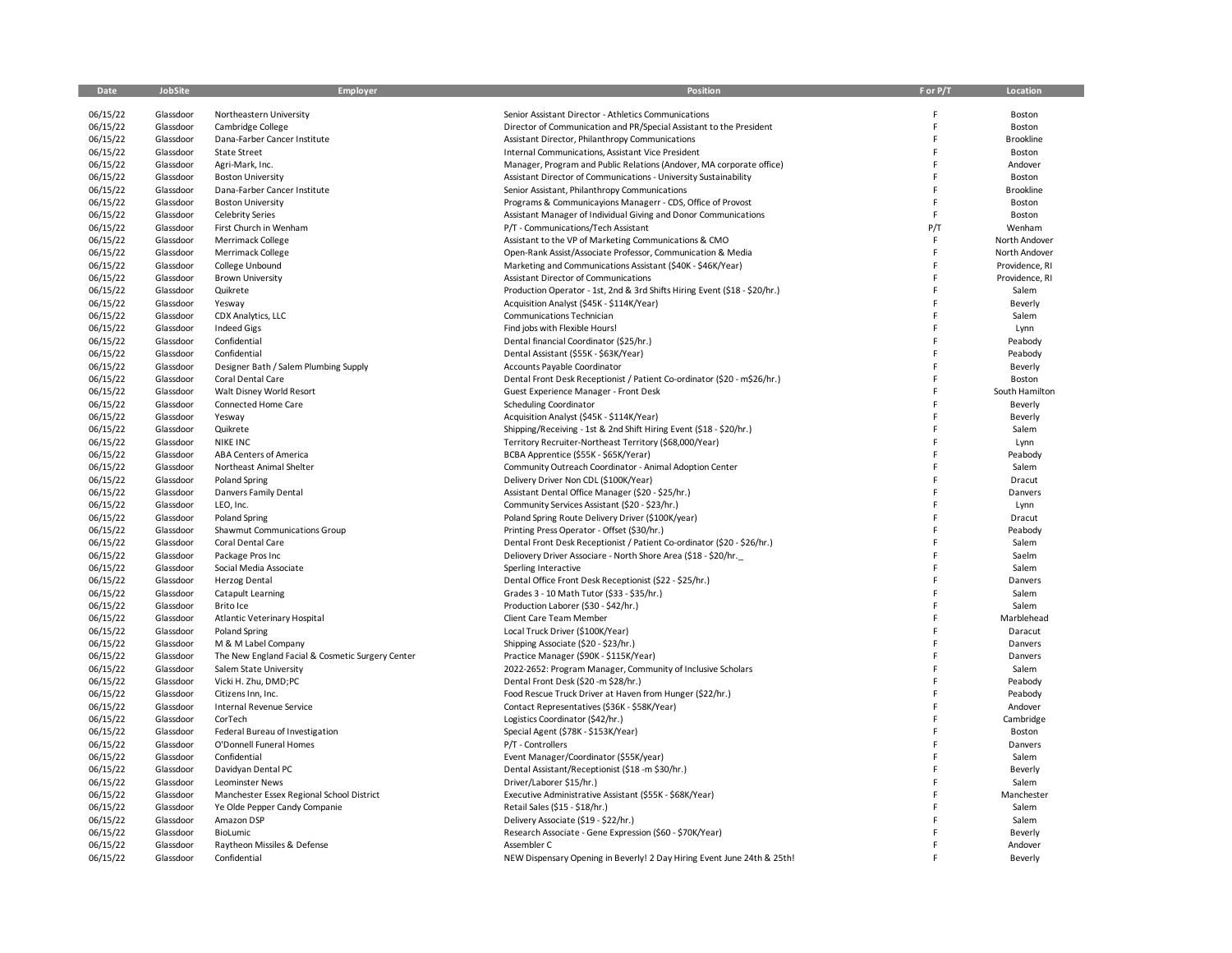| Date                 | <b>JobSite</b>         | Employer                                       | <b>Position</b>                                                                                                                             | F or P/T | Location              |
|----------------------|------------------------|------------------------------------------------|---------------------------------------------------------------------------------------------------------------------------------------------|----------|-----------------------|
| 06/15/22             | Glassdoor              | Waldman Plumbing & Heating, Inc.               | Administrative Assistant/Customer Service (\$20 - \$25/hr.)                                                                                 | F        | Marblehead            |
| 06/15/22             | Glassdoor              | Delivery Drivers Inc.                          | Walmart Delivery Driver - Earn up to \$20/hr                                                                                                | F        | Middleton             |
| 06/15/22             | Glassdoor              | <b>American Airlines</b>                       | <b>Fleet Service Agent</b>                                                                                                                  | F        | Boston                |
| 06/15/22             | Glassdoor              | Prestige Services, INC.                        | Route Driver Vending/Markets (\$67K - \$78K (Employer est.)                                                                                 | F        | Boston                |
| 06/15/22             | Glassdoor              | Reliable Ripley's Pet Care                     | Dog Walker/Pet Sitter (\$15 - \$25/hr.)                                                                                                     |          | Lynn                  |
| 06/15/22             | Glassdoor              | Commonwealth Mental Health And Wellness Center | Administative Assistant (\$20 - \$24/hr.)                                                                                                   |          | Lynn                  |
| 06/15/22             | Glassdoor              | Volvo Danvers                                  | Assistant Office Manager (\$22 - \$23/hr.)                                                                                                  |          | Danvers               |
| 06/15/22             | Glassdoor              | Richardson's Farm                              | Ice Cream Maker (\$18 - \$21/hr.)                                                                                                           |          | Middleton             |
| 06/15/22             | Glassdoor              | Communitas, Inc.                               | Day Program Case Manager (\$20/hr.)                                                                                                         |          | Beverly               |
| 06/15/22             | Glassdoor              | Confidential                                   | Office Clerk/Receptionist (\$16/hr.)                                                                                                        |          | Salem                 |
| 06/15/22             | Glassdoor              | Now Delivery                                   | Medical Courier North Shore - Hospital Delivery Driver - Various Shifts                                                                     |          | Beverly               |
| 06/15/22             | Glassdoor              | <b>Viking Cruises</b>                          | Customer Service Representative Remote (\$43/hr.)                                                                                           |          | Boston                |
| 06/15/22             | Glassdoor              | SeniorCare Inc.                                | Protective Service Caseworker for Older Adults                                                                                              |          | Beverly               |
| 06/15/22             | Glassdoor              | New England Orthodontic Specialists            | Orthodontic (Dental) Scheduling Coordinator (\$18 - \$27/hr.)                                                                               | F        | Beverly               |
| 06/15/22             | Glassdoor              | Gunite Construction Inc.                       | Construction Laborer (\$24/hr.)                                                                                                             |          | Lynn                  |
| 06/15/22             | Glassdoor              | Dunkin' Donuts                                 | Dunkin Donuts Crew Member                                                                                                                   |          | Salem                 |
| 06/15/22             | Glassdoor              | <b>Best Buy</b>                                | Inventory / Merchandising / Shipping Specialist - Product Flow (\$15 - \$18/Year)                                                           | F        | Danvers               |
| 06/15/22             | Glassdoor              | Pain Clinic                                    | Medical Assistant (\$18 0-\$20/hr.)                                                                                                         |          | Beverly               |
| 06/15/22             | Glassdoor              | C. White Marine, Inc.                          | Payroll Specialist (\$30 - \$32/hr.)                                                                                                        | F        | Danvers               |
| 06/15/22             | Glassdoor              | Communitas, Inc.                               | Day Program Case Manager (\$20/hr.)                                                                                                         | F        | Beverly               |
| 06/15/22             | Glassdoor              | Gunite Construction Inc.                       | Construction Laborer (\$24/hr.)                                                                                                             |          | Lynn                  |
| 06/15/22             | Glassdoor              | <b>Blinds To Go</b>                            | Customer Service / Package Handler (\$18/hr.)                                                                                               | F        | Danvers               |
| 06/15/22             | Glassdoor              | Sperling Interactive                           | Project Manager, Marketing                                                                                                                  | F        | Salem                 |
| 06/15/22             | Glassdoor              | Auto Body Clinic                               | Entry Level Disassembly Auto Body Technician no experience required (\$18 - \$24/hr.)                                                       | F        | Beverly               |
| 06/15/22             | Glassdoor              | <b>Schulte Staffing Solutions</b>              | Warehouse Associate(\$17-\$22/No Weekends/Bonus)                                                                                            |          | Peabody               |
| 06/15/22             | Glassdoor              | Brito Ice                                      | Mechanic/Technician (\$85K - \$100K/Year)                                                                                                   |          | Salem                 |
| 06/15/22             | Glassdoor              | SeniorCare Inc.                                | P/T - Provider Support Specialist                                                                                                           | F        | Beverly               |
| 06/15/22             | Glassdoor              | Journey Autism and Behavioral Care Centers     | Behavior Technician (\$25 - \$30/hr.)                                                                                                       | F        | Beverly               |
| 06/15/22             | Glassdoor              | United Parcel Service                          | Package Handler - No Interview Required (\$19/hr.)                                                                                          | F        | Boston                |
| 06/15/22             | Glassdoor              | AAA Northeast                                  | Travel Consultant (\$25K - \$104K/Year)                                                                                                     |          | MA                    |
| 06/15/22             | Glassdoor              | Takeda Pharmaceutical                          | Clinical Trial Associate - Remote (\$60K - \$85K/Year)                                                                                      |          | Boston                |
| 06/15/22             | Glassdoor              | <b>Creative Financial Staffing</b>             | Entry Level HR/Payroll - No Exp Needed! (\$40K - \$45K/Year)                                                                                |          | Boston                |
| 06/15/22             | Glassdoor              | Brooksby Village by Erickson Senior Living     | Dishwasher/Kitchen Worker (\$18/hr.)                                                                                                        |          | Peabody               |
| 06/15/22             | Glassdoor              | CVS Health Retail                              | Pharmacy Technician Trainee                                                                                                                 | F        | Peabody               |
| 06/15/22             | Glassdoor              | WestExpress                                    | Driver (\$16/Week)                                                                                                                          |          | Salem                 |
| 06/15/22             | Glassdoor              | Keller Williams Realty                         | Real Estate Agent - Education and Training Provided (\$35K - \$200K/Year)                                                                   |          | Salem                 |
| 06/15/22             | Glassdoor              | Bartlett & Steadman Plumbing Corp.             | CSR - Customer Service Representative (\$20 - \$22/hr.)                                                                                     |          | Marblehead            |
| 06/15/22             | Glassdoor<br>Glassdoor | North of Boston Media Group<br><b>PSG</b>      | Independent Newspaper Carrier (\$7 - \$20/hr.)<br>Community Health Worker - Multiple Shifts Available (\$27/hr - \$28/hr Start Immediately) | F        | Danvers<br>Danvers    |
| 06/15/22<br>06/15/22 | Glassdoor              |                                                | Medical Scribe/Medical Assistant (\$19/hr.)                                                                                                 |          |                       |
| 06/15/22             | Glassdoor              | Massachusetts Dermatology Associates<br>Demant | Newborn Hearing Screener                                                                                                                    | F        | Beverly<br>Winchester |
| 06/15/22             | Glassdoor              | Hawthorne Animal Health Care                   | Veterinary Receptionist (\$16 - \$20/hr.)                                                                                                   | F        | Salem                 |
| 06/15/22             | Glassdoor              | Airspace                                       | Delivery Drivers Needed - Help Save Lives!!! (\$25/hr.)                                                                                     | F        | Boston                |
| 06/15/22             | Glassdoor              | <b>Ghost City Tours</b>                        | Salem Ghost Guides Needed! (\$50 - \$100/hr.)                                                                                               | F        | Beverly               |
| 06/15/22             | Glassdoor              | Loyal Canines Academy                          | Dog Daycare Attendant                                                                                                                       | F        | Peabody               |
| 06/15/22             | USAJobs.gov            | Department of the Treasury                     | Information Technology Specialist Systems Analysis Direct Hire Month Roster - Closing 08/01/22                                              | F        | Worchester            |
| 06/15/22             | USAJobs.gov            | Department of the Treasury                     | Information Technology Specialist Systems Analysis Direct Hire Month Roster - Closing 08/01/22                                              | F        | Stoneham              |
| 06/15/22             | USAJobs.gov            | Department of the Treasury                     | Information Technology Specialist Systems Analysis Direct Hire Month Roster - Closing 08/01/22                                              | F        | Springfield           |
| 06/15/22             | USAJobs.gov            | Department of the Treasury                     | Information Technology Specialist Systems Analysis Direct Hire Month Roster - Closing 08/01/22                                              | F        | Southborough          |
| 06/15/22             | USAJobs.gov            | Department of the Treasury                     | Information Technology Specialist Systems Analysis Direct Hire Month Roster - Closing 08/01/22                                              | F        | Lowell                |
| 06/15/22             | USAJobs.gov            | Department of the Treasury                     | Information Technology Specialist Systems Analysis Direct Hire Month Roster - Closing 08/01/22                                              | F        | Hyannis               |
| 06/15/22             | USAJobs.gov            | Department of the Treasury                     | Information Technology Specialist Systems Analysis Direct Hire Month Roster - Closing 08/01/22                                              | F        | Fitchburg             |
| 06/15/22             | USAJobs.gov            | Department of the Treasury                     | Information Technology Specialist Systems Analysis Direct Hire Month Roster - Closing 08/01/22                                              | F        | Brockton              |
| 06/15/22             | USAJobs.gov            | Department of the Treasury                     | Information Technology Specialist Systems Analysis Direct Hire Month Roster - Closing 08/01/22                                              | F        | Boston                |
| 06/15/22             | USAJobs.gov            | Department of the Treasury                     | Information Technology Specialist Systems Analysis Direct Hire Month Roster - Closing 08/01/22                                              | F        | Andover               |
| 06/15/22             | USAJobs.gov            | Department of Veterans Affairs                 | Nurse Practitioner Mental Health Clinic - Closing 06/24/22                                                                                  |          | Bedford               |
| 06/15/22             | USAJobs.gov            | Department of Homeland Security                | Student Trainee Auditor - 06/21/22                                                                                                          |          | Boston                |
| 06/15/22             | USAJobs.gov            | Department of Homeland Security                | Import Specialist - 06/22/22                                                                                                                |          | Boston                |
| 06/15/22             | USAJobs.gov            | Department of Veterans Affairs                 | Medical Instrument Technician Echocardiography - 06/29/22                                                                                   |          | Boston                |
| 06/15/22             | USAJobs.gov            | Department of Veterans Affairs                 | Supervisory Police Officer Lieutenant - 06/21/22                                                                                            |          | Leeds                 |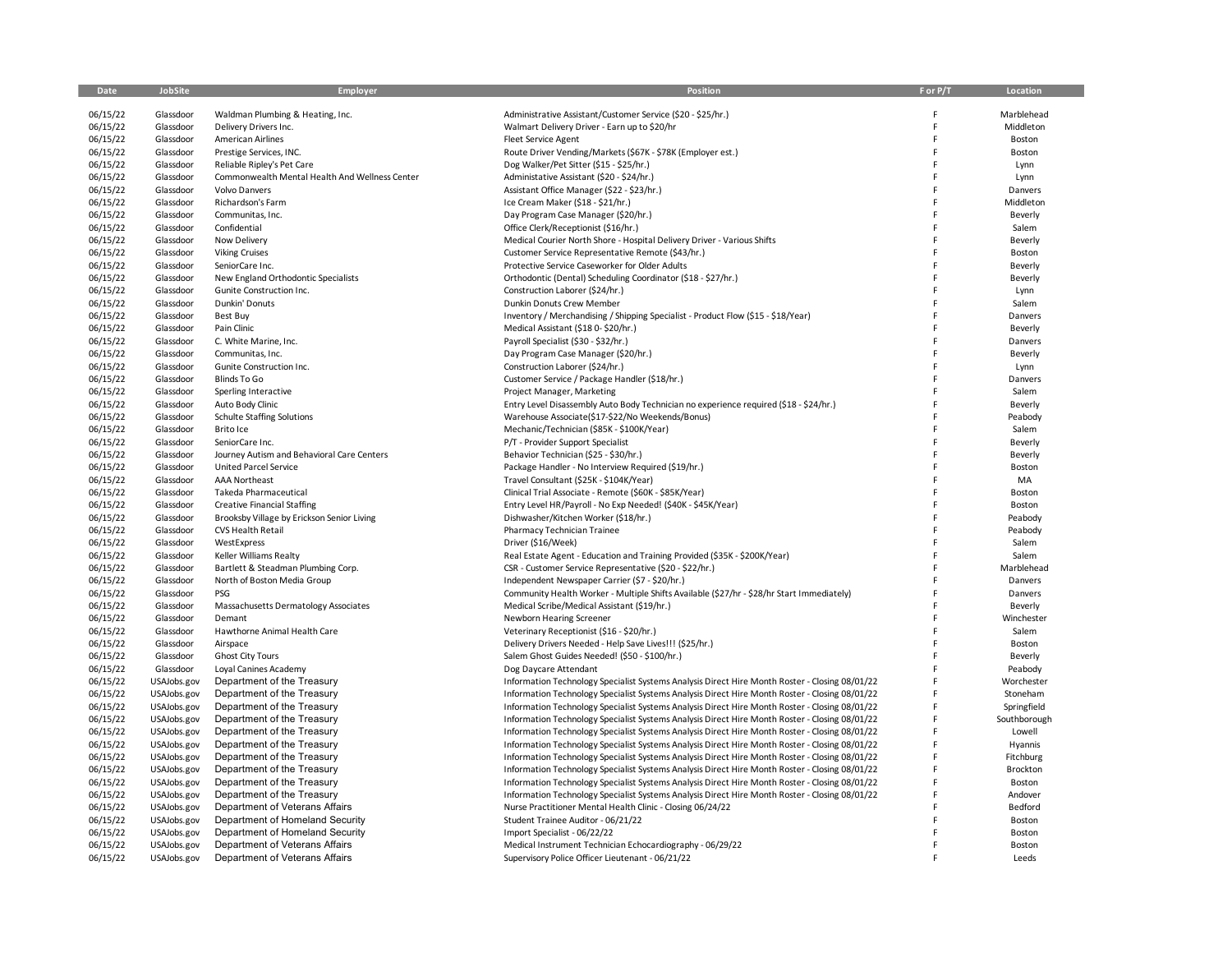| Date                 | JobSite                      | <b>Employer</b>                                           | Position                                                                                                                                       | F or P/T | Location               |
|----------------------|------------------------------|-----------------------------------------------------------|------------------------------------------------------------------------------------------------------------------------------------------------|----------|------------------------|
|                      |                              |                                                           |                                                                                                                                                |          |                        |
| 06/15/22             | Indeed.com                   | Marblehead Public Schools                                 | Secretary - Main Office, Marblehead High School                                                                                                |          | Marblehead             |
| 06/15/22             | Indeed.com                   | <b>Skyworks Solutions</b>                                 | Assembly Technician - Night Shift Virtual Hiring Event (\$16 - \$32/hr.)                                                                       | F        | Peabody                |
| 06/15/22             | Indeed.com                   | Salem Hospital(NSMC)                                      | Patient Ambassador                                                                                                                             |          | Salem                  |
| 06/15/22             | Indeed.com                   | <b>Beverly Public Schools</b>                             | Administrative Assistant School Year BMS                                                                                                       | F        | Beverly                |
| 06/15/22             | Indeed.com                   | DB Schenker 3                                             | Warehouse Clerk                                                                                                                                |          | Peabody                |
| 06/15/22             | Indeed.com                   | Salem Academy Charter School                              | College Counselor                                                                                                                              |          | Salem                  |
| 06/15/22             | Indeed.com                   | Marblehead Public Schools                                 | School Counselor                                                                                                                               | F        | Marblehead             |
| 06/15/22             | Indeed.com                   | Coworx Staffing Services                                  | Material Handler (\$23/hr.)                                                                                                                    |          | Lynn                   |
| 06/15/22             | Indeed.com                   | Salem Public Schools                                      | Restorative Justice Specialist, Collins Middle School                                                                                          |          | Salem                  |
| 06/15/22             | Indeed.com                   | <b>Beverly Public Schools</b>                             | <b>Building Based Mentor</b>                                                                                                                   |          | Beverly                |
| 06/15/22             | Indeed.com                   | <b>Beverly Public Schools</b>                             | High School Extracurricular Activities SY 2022/2023                                                                                            |          | Beverly                |
| 06/15/22             | Indeed.com                   | Salem Hospital(NSMC)                                      | Cardiac Ultrasound Tech- 40 hours                                                                                                              |          | Salem                  |
| 06/15/22             | Indeed.com                   | <b>Express Employment Professionals</b>                   | Forklift/Cherry Picker Operator- Start Right Away! (\$22/hr.)                                                                                  |          | Peabody                |
| 06/15/22             | Indeed.com                   | The Lafayette Rehabilitation and Skilled Nursing Facility | Business Office Assistant (\$18 - \$22./hr.)                                                                                                   | F        | Marblehead             |
| 06/15/22             | Indeed.com                   | Salem Public School                                       | Welcome Services and Portuguese Engagement Facilitator (\$25/hr.)                                                                              |          | Salem                  |
| 06/15/22             | Indeed.com                   | <b>Beverly Public Schools</b>                             | Building Based Sub - STEM - 1 year                                                                                                             |          | Beverly                |
| 06/15/22             | Indeed.com                   | Guardian Angel Senior Services                            | Disable Young Man in Need of a Caregiver on the Weekends in Salem! (\$500 - \$800/hr.)                                                         |          | Salem<br>Salm          |
| 06/15/22             | Indeed.com                   | <b>Apartment Services</b>                                 | Apartment Maintenance Technician. (\$22 - \$25/hr.)                                                                                            |          |                        |
| 06/15/22<br>06/15/22 | Indeed.com                   | North Shore Community College                             | P/T - Project Coordinator, Employer and Community Engagement Coordinator (\$30.03/hr.)<br>Order Fulfillment Clerk (\$19 - \$25/hr.)            |          | Danvers                |
| 06/15/22             | Indeed.com<br>Indeed.com     | Orion Talent<br>Salem Public Schools                      | Tutoring Center Facilitator, Salem High School, Salem Public Schools - 1 Year Position (\$26/hr.)                                              |          | Mnewbury Poyd<br>Salem |
| 06/15/22             | Indeed.com                   | Randstad General Staffing                                 | Forklift Operator (\$23/hr.)                                                                                                                   |          | Peabody                |
| 06/15/22             | Indeed.com                   | Marblehead Community Charter Public School                | Humanities Teacher - Social Studies & ELA (\$60,000/Year)                                                                                      |          | Marblhead              |
| 06/15/22             | Indeed.com                   | Microchip Technology                                      | Administrator III - Logistics/Material Handler                                                                                                 |          | Beverly                |
| 06/15/22             | Indeed.com                   | Sonny's Glass Tinting                                     | Prepress / Production Artist (\$20 - \$26/hr.)                                                                                                 |          | Saugus                 |
| 06/15/22             | Indeed.com                   | <b>Bunker Hill Community College</b>                      | Assessment Proctor-Assessment Center (Days & Saturdays) - non-benefited (\$30.03/hr.)                                                          |          | Boston                 |
| 06/15/22             | MaxOutreach                  | Talascend                                                 | Land Services Specialist                                                                                                                       |          | Boston                 |
| 06/15/22             | MaxOutreach                  | Talascend                                                 | Graphic Designer - Technical Graphics                                                                                                          |          | Boston                 |
| 06/15/22             | MaxOutreach                  | Talascend                                                 | Implementation Engineer (Higher Ed)                                                                                                            |          | Boston                 |
| 06/15/22             | MaxOutreach                  | Andover Services                                          | Certified Nursing Assistant (CNA)- Recent Grads Welcome!                                                                                       |          | Stoneham               |
| 06/15/22             | MaxOutreach                  | BioTalent                                                 | Senior Research Associate, Discovery                                                                                                           |          | Boston                 |
| 06/15/22             | MaxOutreach                  | Cogliano Dental                                           | Dental Office Front Desk                                                                                                                       |          | Boston                 |
| 06/15/22             | MaxOutreach                  | <b>Colonial Staffing Group</b>                            | Lead Engineer                                                                                                                                  |          | Boston                 |
| 06/15/22             | MaxOutreach                  | Connected Home Care                                       | Hiring Certified Home Health Aides - Flexible Schedule                                                                                         | F        | Salem                  |
| 06/15/22             | MaxOutreach                  | DynamiCure Biotechnology                                  | Research Associate, In vitro Pharmacology                                                                                                      |          | Waltham                |
| 06/15/22             | MaxOutreach                  | <b>EPM Scientific</b>                                     | QC Analyst                                                                                                                                     |          | Cambridge              |
| 06/15/22             | MaxOutreach                  | HARRIS MILLER MILLER HANSON INC.                          | Aviation Environmental/Sustainability Services Consultant                                                                                      |          | Burlington             |
| 06/15/22             | MaxOutreach                  | Healthy Travel Staffing Agency, LLC                       | Registered Nurse - RN (Lowell)                                                                                                                 |          | Lowell                 |
| 06/15/22             | MaxOutreach                  | <b>Integrity Resources</b>                                | Service Delivery Manager - Health and Welfare Benefits                                                                                         |          | Boston                 |
| 06/15/22             | MaxOutreach                  | Lucidity Lights, Inc.                                     | Marketing Design Production Manager (Temporary)                                                                                                |          | Boston                 |
| 06/15/22             | MaxOutreach                  | Lynn Community Health Center                              | Access Manager- Call Center                                                                                                                    |          | Lynn                   |
| 06/15/22             | MaxOutreach                  | MRINetwork Jobs                                           | Director of Finance and Sales Operations                                                                                                       |          | Boston                 |
| 06/15/22             | MaxOutreach                  | MRINetwork Jobs                                           | Senior Design Quailty Engineer, Medical Device                                                                                                 |          | <b>Billerica</b>       |
| 06/15/22             | MaxOutreach                  | New England Pediatric Care                                | <b>Assistant Director of Nursing</b>                                                                                                           | F        | Bedford                |
| 06/15/22             | MaxOutreach                  | Physician Growth Partners                                 | <b>Investment Banking Associate</b>                                                                                                            |          | Boston                 |
| 06/15/22             | MaxOutreach                  | Rekrooting                                                | Administrative Assistant                                                                                                                       |          | Boston                 |
| 06/15/22             | MaxOutreach                  | Sisters of Notre Dame                                     | Digital Communications/Conternt Manager                                                                                                        | F        | Everett                |
| 06/15/22             | MaxOutreach                  | Software Technology Inc                                   | Buyer / Planner                                                                                                                                | F        | Andover                |
| 06/15/22             | MaxOutreach                  | <b>State Street Corporation</b>                           | Alpha Professional Services Lead, Platform Solutions - Vice President-2                                                                        |          | Boston                 |
| 06/15/22             | MaxOutreach                  | <b>TACT Medical Staffing</b>                              | Travel Nurse RN - OR - Operating Room - \$2,784 per week                                                                                       |          | Boston                 |
| 06/15/22             | MaxOutreach                  | The Possible Zone                                         | Senior Director, Career College Pathways                                                                                                       | F        | Boston                 |
| 06/15/22             | MaxOutreach                  | The Staffing Group.net                                    | Warehouse Team Lead (Bilingual)                                                                                                                | F        | Lawrence               |
| 06/15/22             | MaxOutreach                  | Wellington Management Company, LLP                        | <b>Client Operations Analyst</b>                                                                                                               |          | Boston                 |
| 06/15/22             | ZipRecruiter                 | <b>US Xpress</b>                                          | CDL-A Dedicated Truck Driver: (\$120,000/Year + Earn An Extra \$6,000 Your 1st Year                                                            | F        | Salem                  |
| 06/15/22             | ZipRecruiter                 | Marten Transport                                          | Need CDL-A Truck Driver Now - Earn \$75,000/Year Minimum                                                                                       |          | Salem                  |
| 06/15/22             | ZipRecruiter                 | Sysco - Boston                                            | CDL Truck Driver - Home Daily - Earn Up to \$115,000/Yr + Sign-On                                                                              |          | Salem                  |
| 06/15/22             | ZipRecruiter                 | Yellow                                                    | CDL A Truck Driver - \$7,500 Sign-on Bonus                                                                                                     |          | Salem                  |
| 06/15/22             | ZipRecruiter                 | <b>CPC Logistics</b>                                      | Class A CDL Local Truck Driver (\$1,800/Week)                                                                                                  | F        | Andover                |
| 06/15/22             | ZipRecruiter                 | E.W. Wylie                                                | CDL-A OTR Specialized Glass Truck Driver (\$90,000/Year + \$5,000 Sign On Bonus                                                                |          | Lynn                   |
| 06/15/22             | ZipRecruiter                 | Stop & Shop                                               | Stop and Shop Home Delivery Driver Non CDL(\$16.44/hr/ + -\$1,000 Sign On Bonus!)                                                              |          | Revere                 |
| 06/15/22             | ZipRecruiter                 | CFI - Owner Operators                                     | CDL Owner Operators - Solo Avg. \$128k/Year - Teams Avg. \$221k/Year<br>CDL-A Truck Driver - Home Weekly - Earn Up to \$60,000/Year + Benefits |          | Salem                  |
| 06/15/22<br>06/15/22 | ZipRecruiter<br>ZipRecruiter | D&A Truck Line                                            | Need CDL Truck Driver, 06/15/2022, Earn \$0.56-\$0.60 CPM                                                                                      |          | Salem<br>Peabody       |
|                      |                              | Variant - Company Driver                                  |                                                                                                                                                |          |                        |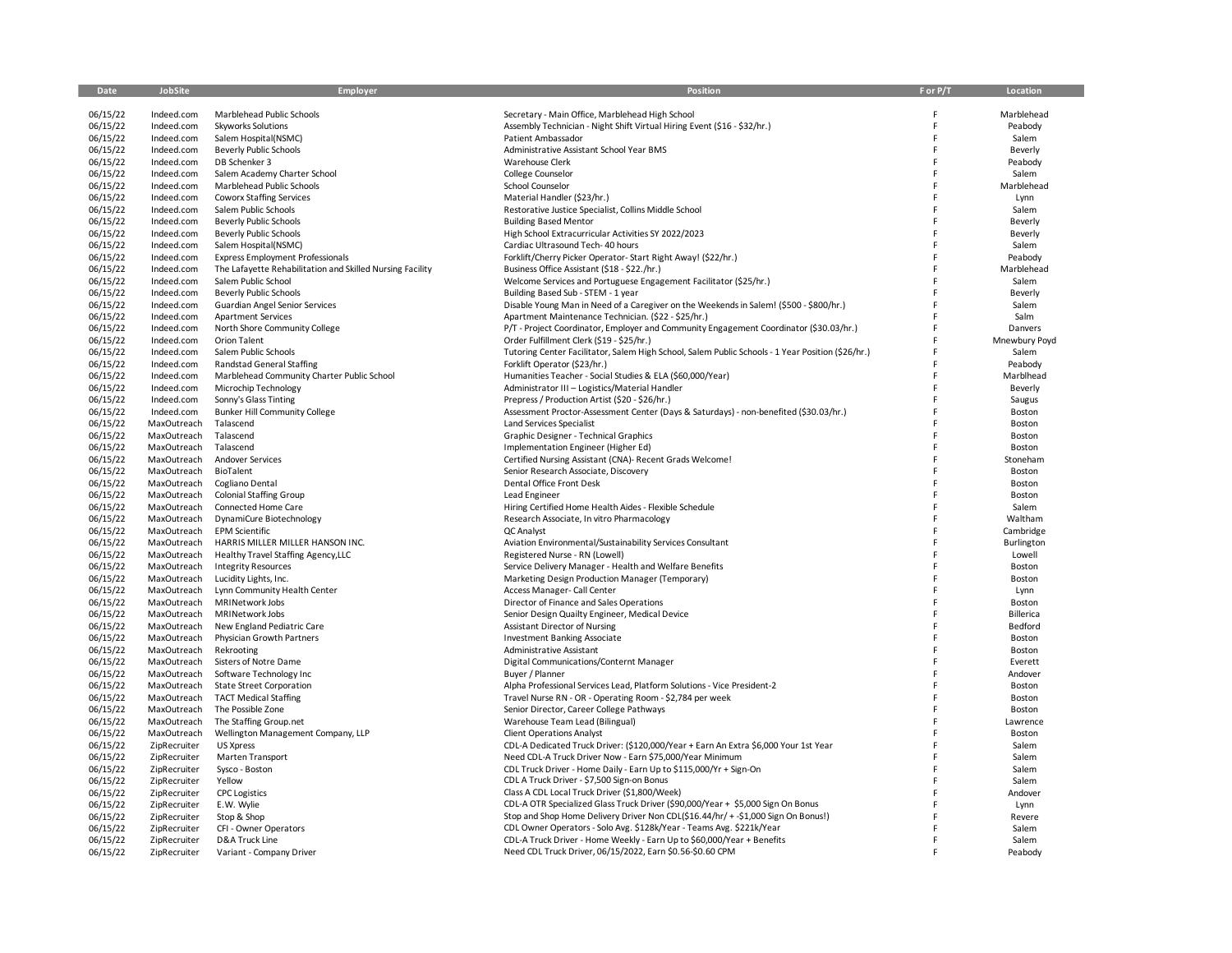| Date                 | JobSite                      | Employer                              | <b>Position</b>                                                                                 | F or P/T | Location             |
|----------------------|------------------------------|---------------------------------------|-------------------------------------------------------------------------------------------------|----------|----------------------|
| 06/15/22             | ZipRecruiter                 | CFI - General                         | CDL Truck Driver - Multiple Positions Available - Excellent Benefits (\$128,000/Year)           |          | Lynn                 |
| 06/15/22             | ZipRecruiter                 | Werner - Dedicated Routes             | CDL Truck Driver - Average \$77,000-\$92,000/Year - Solos and Teams                             |          | Salem                |
| 06/15/22             | ZipRecruiter                 | Uber                                  | Uber Driver - Earn \$2680                                                                       |          | Marblehead           |
| 06/15/22             | ZipRecruiter                 | <b>Amerit Consulting</b>              | Technical Writer- Medical Devices (100% REMOTE)                                                 |          | Boston               |
| 06/15/22             | ZipRecruiter                 | Phantom Auto                          | Engineering Technical Writer (Denver or Remote U.S.)                                            |          | Boston               |
| 06/15/22             | ZipRecruiter                 | <b>MAINSAIL Group</b>                 | Technical Writer, DoD Program                                                                   |          | Burlington           |
| 06/15/22             | ZipRecruiter                 | Akorbi Workforce Solutions            | Technical Writer (\$62/hr.)                                                                     |          | Cambridge            |
| 06/15/22             | ZipRecruiter                 | Selux Diagnostics                     | <b>Technical Writer</b>                                                                         |          | Boston               |
| 06/15/22             | ZipRecruiter<br>ZipRecruiter | Simplr<br>Akorbi Workforce Solutions  | Senior Tech Writer - Simplr<br>Technical Writer III (\$58.00-\$65.00/hr.)                       |          | Boston<br>Cambridge  |
| 06/15/22<br>06/15/22 | ZipRecruiter                 | LexisNexis Risk Solutions Group       | <b>Remote Technical Writing Analyst</b>                                                         |          | Boston               |
| 06/15/22             | ZipRecruiter                 | NAS Recruitment Innovation            | Copywriter (Remote)                                                                             |          | Boston               |
| 06/15/22             | ZipRecruiter                 | <b>Boston Globe Media</b>             | Boston.com - Staff Writer                                                                       |          | Boston               |
| 06/15/22             | ZipRecruiter                 | Amazon Delivery Service Partners      | Amazon Delivery Driver - No CDL (\$17.50/hr.)                                                   |          | Salem                |
| 06/15/22             | ZipRecruiter                 | Theodore J Katsiroubas & Sons Inc     | Driver (Non-CDL)                                                                                |          | Boston               |
| 06/16/22             | VetCentral                   | Microsoft Corporation                 | Principal Technical Program Manager                                                             |          | Andover              |
| 06/16/22             | VetCentral                   | Philips                               | Clinical Optimization Consultant - Emergency Services                                           |          | Andover              |
| 06/16/22             | VetCentral                   | Philips                               | Account Manager, Connected Care - Patient Monitoring (Chicago)                                  |          | Andover              |
| 06/16/22             | VetCentral                   | Philips                               | Medical Equipment Technician (MET) - Sault Ste Marie, Michigan                                  |          | Andover              |
| 06/16/22             | VetCentral                   | Palo Alto Networks                    | Major Account Manager                                                                           |          | Andover              |
| 06/16/22             | VetCentral                   | ManpowerGroup                         | <b>Billingual Supervisor</b>                                                                    |          | Andover              |
| 06/16/22             | VetCentral                   | Actalent                              | Research Associate II                                                                           |          | Andover              |
| 06/16/22             | VetCentral                   | <b>Broadridge Financial Solutions</b> | Project Coordinator - Client Services (Contract) (Hybrid Flexible Options)                      |          | Andover              |
| 06/16/22             | VetCentral                   | Sevita                                | Accounts Receivable _ Technician_3316                                                           |          | Andover              |
| 06/16/22             | VetCentral                   | Anthem, Inc                           | Proposal Writer                                                                                 |          | Andover              |
| 06/16/22             | VetCentral                   | Anthem, Inc                           | <b>Staff VP Human Resources</b>                                                                 |          | Andover              |
| 06/16/22             | VetCentral                   | Anthem, Inc                           | Director I Product Development - Tech Solution Innovations                                      |          | Andover              |
| 06/16/22<br>06/16/22 | VetCentral<br>VetCentral     | Anthem, Inc<br>Pfizer                 | Director I Product Development (Palliative & High Risk)<br>Senior Associate, Project Management |          | Andover<br>Andover   |
| 06/16/22             | VetCentral                   | Anthem, Inc                           | Payment Innovation Mgr, Payment Innovation Dir - Job Family                                     |          | Andover              |
| 06/16/22             | VetCentral                   | Pfizer                                | Procurement Supply Base Manager                                                                 |          | Andover              |
| 06/16/22             | VetCentral                   | Pfizer                                | Biologics Clinical Assay Lead, Associate Director                                               |          | Andover              |
| 06/16/22             | VetCentral                   | Pfizer                                | Manager, Biologics Clinical Assay Lead                                                          |          | Andover              |
| 06/16/22             | VetCentral                   | Pfizer                                | Quality Assurance Senior Specialist                                                             |          | Andover              |
| 06/16/22             | VetCentral                   | Pfizer                                | QC Technician                                                                                   |          | Andover              |
| 06/16/22             | VetCentral                   | Pfizer                                | QA Associate                                                                                    |          | Andover              |
| 06/16/22             | VetCentral                   | Pfizer                                | QC Coordinator, Stability Operations                                                            |          | Andover              |
| 06/16/22             | VetCentral                   | Sysco Corp                            | Outside Sales Representative - Andover, Haverhill, Lowell, Methuen & Lawrence                   |          | Andover              |
| 06/16/22             | VetCentral                   | Randstad US                           | shipping clerk                                                                                  |          | Andover              |
| 06/16/22             | VetCentral                   | Robert Half                           | <b>Accounts Payable Clerk</b>                                                                   |          | Bedford              |
| 06/16/22             | VetCentral                   | The MITRE Corporation                 | Cross-Sector National Critical Functions System Engineer                                        |          | Bedford              |
| 06/16/22             | VetCentral                   | The MITRE Corporation                 | Software Engineering                                                                            |          | Bedford              |
| 06/16/22             | VetCentral                   | Randstad US                           | overnight picker 2nd shift                                                                      |          | Bedford              |
| 06/16/22             | VetCentral                   | Randstad US                           | overnight order picker 2nd shift                                                                |          | Bedford              |
| 06/16/22             | VetCentral                   | Randstad US                           | materials associate                                                                             |          | Bedford              |
| 06/16/22             | VetCentral                   | Microsoft Corporation                 | Principal Technical Program Manager                                                             |          | Beverly              |
| 06/16/22             | VetCentral                   | Walgreens                             | Pharmacy Technician / Pharm Tech Apprenticeship                                                 |          | Beverly              |
| 06/16/22             | VetCentral                   | Lahey Health                          | <b>Clinical Pharmacist</b>                                                                      |          | Beverly              |
| 06/16/22             | VetCentral                   | Lahey Health                          | Multi Trade Technician - Plant Maintenance                                                      |          | Beverly              |
| 06/16/22             | VetCentral                   | Lahey Health                          | ED Technician                                                                                   |          | Beverly              |
| 06/16/22             | VetCentral                   | Lahey Health                          | Recruiter                                                                                       |          | Beverly              |
| 06/16/22             | VetCentral                   | Lahey Health                          | Constant Companion/Observer                                                                     |          | Beverly              |
| 06/16/22             | VetCentral                   | Lahey Health                          | Registered Nurse (RN) - Oncology<br>Clerical Associate                                          |          | Beverly              |
| 06/16/22<br>06/16/22 | VetCentral<br>VetCentral     | Lahey Health<br>Lahey Health          | Registered Nurse (RN) - Med/Surg                                                                |          | Beverly              |
| 06/16/22             | VetCentral                   | Microsoft Corporation                 | Principal Technical Program Manager                                                             |          | Beverly<br>Billerica |
| 06/16/22             | VetCentral                   | Walgreens                             | HERO Shift Lead (Military and Veterans)                                                         |          | Billerica            |
| 06/16/22             | VetCentral                   | Randstad US                           | engineering manager                                                                             |          | Billerica            |
| 06/16/22             | VetCentral                   | PwC                                   | Info Governance & Privacy - Program Delivery Manager                                            |          | Boston               |
| 06/16/22             | VetCentral                   | PwC                                   | Finance Transformation / EPM - Manager                                                          |          | Boston               |
| 06/16/22             | VetCentral                   | PwC                                   | Anti-Financial Crimes, Data Scientist, Sr. Assoc. (Financial Services)                          |          | Boston               |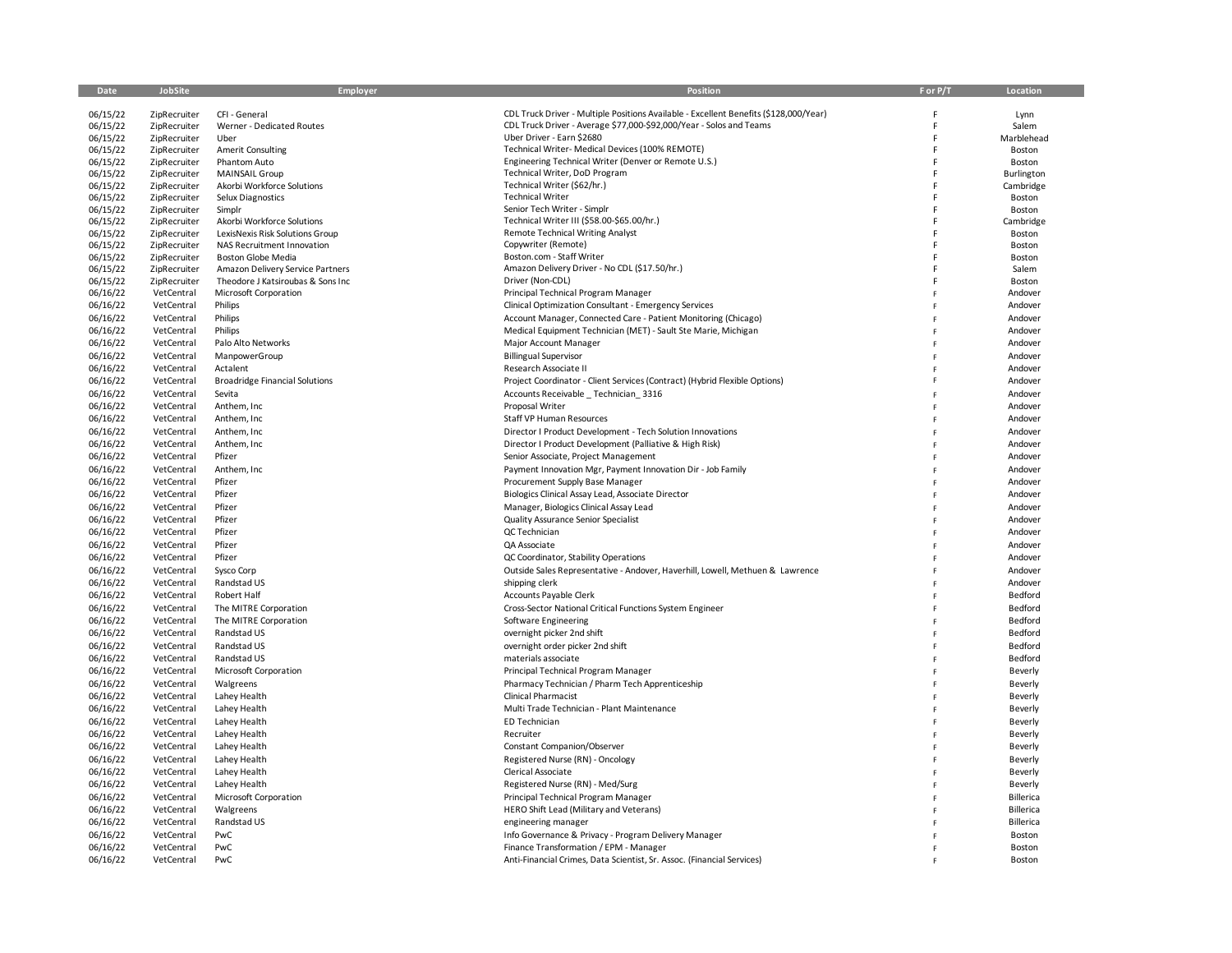| Date                 | JobSite                  | Employer                     | Position                                                                                                                          | F or P/T | Location         |
|----------------------|--------------------------|------------------------------|-----------------------------------------------------------------------------------------------------------------------------------|----------|------------------|
|                      |                          |                              |                                                                                                                                   |          |                  |
| 06/16/22             | VetCentral               | PwC<br>PwC                   | Anti-Financial Crimes, Data Scientist, Sr. Assoc. (Financial Services)                                                            |          | Boston           |
| 06/16/22<br>06/16/22 | VetCentral<br>VetCentral | PwC                          | Anti-Financial Crimes, Data Scientist, Sr. Assoc. (Financial Services)                                                            | F<br>F   | Boston<br>Boston |
| 06/16/22             | VetCentral               | PwC                          | Anti-Financial Crimes, Data Scientist, Sr. Assoc. (Financial Services)<br>ITSCo - IT Services ServiceNow Platform Service Manager | F        | Boston           |
| 06/16/22             | VetCentral               | PwC                          | Anti-Financial Crimes, Data Scientist, Sr. Assoc. (Financial Services)                                                            |          | Boston           |
| 06/16/22             | VetCentral               | PwC                          | Data Governance Engineer - Manager                                                                                                | Ë        | Boston           |
| 06/16/22             | VetCentral               | PwC                          | Insurance Cloud Data Warehouse Engineer-Senior Manager                                                                            | F        | Boston           |
| 06/16/22             | VetCentral               | PwC                          | Insurance Cloud Data Warehouse Engineer-Senior Associate                                                                          | F        | Boston           |
| 06/16/22             | VetCentral               | PwC                          | Cloud Data Architect - Senior Manager                                                                                             |          | Boston           |
| 06/16/22             | VetCentral               | PwC                          | Insurance Cloud Data Warehouse Engineer-Manager                                                                                   |          | Boston           |
| 06/16/22             | VetCentral               | PwC                          | Cloud Data Warehouse Engineering, Senior Associate                                                                                |          | Boston           |
| 06/16/22             | VetCentral               | PwC                          | Data Governance Engineer - Senior Associate                                                                                       | F        | Boston           |
| 06/16/22             | VetCentral               | PwC                          | Anti-Financial Crimes, Data Scientist, Sr. Assoc. (Financial Services)                                                            | F        | Boston           |
| 06/16/22             | VetCentral               | PwC                          | Tech Data Warehouse Operations Manager - ITSCO                                                                                    |          | Boston           |
| 06/16/22             | VetCentral               | PwC                          | SAP Risk & Regulatory Manager                                                                                                     |          | Boston           |
| 06/16/22             | VetCentral               | PwC                          | Info Governance & Privacy - Program Delivery Manager                                                                              |          | Boston           |
| 06/16/22             | VetCentral               | PwC                          | Product Manager, Senior Associate (Software, Financial Services)                                                                  | F        | Boston           |
| 06/16/22             | VetCentral               | PwC                          | Cloud Data Warehouse Engineering, Manager                                                                                         | Ë        | Boston           |
| 06/16/22             | VetCentral               | Microsoft Corporation        | Principal Technical Program Manager                                                                                               |          | Boston           |
| 06/16/22             | VetCentral               | Microsoft Corporation        | Industry Business Consultant - Solution Architect, Healthcare & Life Sciences Service                                             |          | Boston           |
| 06/16/22             | VetCentral               | Microsoft Corporation        | <b>Business Program Manager</b>                                                                                                   |          | Boston           |
| 06/16/22             | VetCentral               | Microsoft Corporation        | Partner Technology Strategist                                                                                                     | F        | Boston           |
| 06/16/22             | VetCentral               | PwC                          | Cloud Data Warehouse Engineering, Senior Manager                                                                                  | F        | Boston           |
| 06/16/22             | VetCentral               | Microsoft Corporation        | Senior Product Manager                                                                                                            |          | Boston           |
| 06/16/22             | VetCentral               | PwC                          | Process Mining, Senior Associate                                                                                                  |          | Boston           |
| 06/16/22             | VetCentral               | Microsoft Corporation        | <b>Customer Success Lead</b>                                                                                                      |          | Boston           |
| 06/16/22<br>06/16/22 | VetCentral               | PwC<br>PwC                   | Finance Transformation / EPM - Manager                                                                                            | Ë        | Boston           |
| 06/16/22             | VetCentral<br>VetCentral | Microsoft Corporation        | SAP Alliance Senior Associate<br>Azure Solution Specialist - Defense - CTJ                                                        | F        | Boston<br>Boston |
| 06/16/22             | VetCentral               | Microsoft Corporation        | Sr. Manager (Azure Deployments Content Development)                                                                               |          | Boston           |
| 06/16/22             | VetCentral               | PwC                          | Global Internal Audit - IT Audit Manager                                                                                          |          | Boston           |
| 06/16/22             | VetCentral               | Amazon Web Services          | Applied Scientist, Machine Learning Solutions Lab (MLSL)                                                                          | Ë        | Boston           |
| 06/16/22             | VetCentral               | PwC                          | Process Mining-Senior Manager                                                                                                     | F        | Boston           |
| 06/16/22             | VetCentral               | Amazon Web Services          | <b>Executive Assistant, EBS</b>                                                                                                   |          | Boston           |
| 06/16/22             | VetCentral               | Amazon Web Services          | Systems Engineer 1, AWS Transfer Family                                                                                           |          | Boston           |
| 06/16/22             | VetCentral               | PwC                          | Info Governance & Privacy - Microsoft 365 Senior Associate                                                                        |          | Boston           |
| 06/16/22             | VetCentral               | PwC                          | Info Governance & Privacy - Microsoft 365 Senior Associate                                                                        | F        | Boston           |
| 06/16/22             | VetCentral               | PwC                          | Info Governance & Privacy - Microsoft 365 Senior Associate                                                                        | Ë        | Boston           |
| 06/16/22             | VetCentral               | PwC                          | Global Digital Experience & Engagement Lead, Senior Manager - GMO                                                                 |          | Boston           |
| 06/16/22             | VetCentral               | Amazon Web Services          | Software Development Engineer 1, AWS Transfer Family                                                                              |          | Boston           |
| 06/16/22             | VetCentral               | Amazon Web Services          | Sr Streaming Data Engineer                                                                                                        |          | Boston           |
| 06/16/22             | VetCentral               | PwC                          | Strategy& Health Services Corp Strategy - Payer/Provider - Manager                                                                |          | Boston           |
| 06/16/22             | VetCentral               | Amazon Web Services          | Software Engineer, Elastic Block Store                                                                                            | Ë        | Boston           |
| 06/16/22             | VetCentral               | PwC                          | Info Governance & Privacy - Program Delivery Manager                                                                              |          | Boston           |
| 06/16/22             | VetCentral               | PwC                          | Cloud Data Architect - Senior Associate                                                                                           |          | Boston           |
| 06/16/22             | VetCentral               | PwC                          | SAP SAC Senior Manager                                                                                                            |          | Boston           |
| 06/16/22             | VetCentral               | Microsoft Corporation        | Sr. Business Manager, HRBI                                                                                                        |          | Boston           |
| 06/16/22             | VetCentral               | Amazon Web Services          | Software Development Engineer - AWS Fargate (Level 5)                                                                             |          | Boston           |
| 06/16/22             | VetCentral               | Realogy Holdings Corporation | Administrator Sales Support                                                                                                       |          | Boston           |
| 06/16/22             | VetCentral               | Nestle                       | Director Analytical Development (Remote)                                                                                          |          | Boston           |
| 06/16/22             | VetCentral<br>VetCentral | CDM Smith<br>CDM Smith       | Geotechnical Engineer 2<br>Senior Project Accountant                                                                              |          | Boston<br>Boston |
| 06/16/22<br>06/16/22 | VetCentral               | Accenture                    | SAP ISU Functional Consultant (Billing, DM), Utility Industry                                                                     |          | Boston           |
| 06/16/22             | VetCentral               | Accenture                    | Product Manager - Enterprise Transformation                                                                                       |          | Boston           |
| 06/16/22             | VetCentral               | Accenture                    | Grid Operations SCADA, ADMS, OMS Utility Industry Consulting Manager                                                              |          | Boston           |
| 06/16/22             | VetCentral               | Accenture                    | <b>Contract Specialist</b>                                                                                                        |          | Boston           |
| 06/16/22             | VetCentral               | Accenture                    | Workday Certified HCM/Benefits Consultant - Northeast                                                                             |          | Boston           |
| 06/16/22             | VetCentral               | Accenture                    | <b>Contract Specialist</b>                                                                                                        |          | Boston           |
| 06/16/22             | VetCentral               | Accenture                    | Broadcast Streaming Engineer- 4361603                                                                                             |          | Boston           |
| 06/16/22             | VetCentral               | Accenture                    | Workday Certified Talent & Performance Lead - Northeast                                                                           |          | Boston           |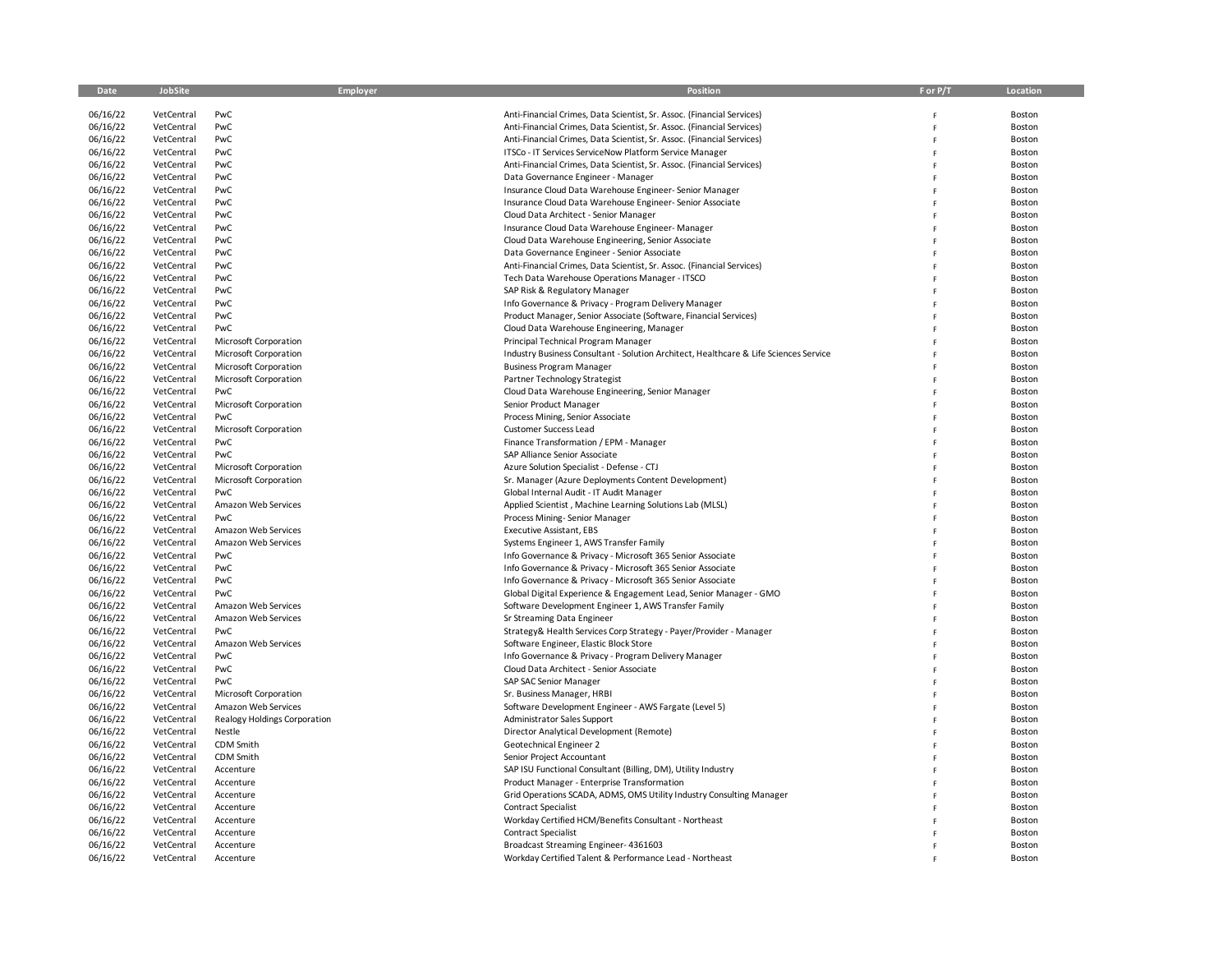| Date     | JobSite    | Employer                                          | Position                                                                                            | F or P/T     | Location |
|----------|------------|---------------------------------------------------|-----------------------------------------------------------------------------------------------------|--------------|----------|
|          |            |                                                   |                                                                                                     |              |          |
| 06/16/22 | VetCentral | Accenture                                         | GIS Utility Industry Consultant                                                                     |              | Boston   |
| 06/16/22 | VetCentral | Accenture                                         | SMB Customer Success Mgt Sr. Analyst                                                                | F            | Boston   |
| 06/16/22 | VetCentral | Accenture                                         | <b>Adaptive Planning Manager</b>                                                                    | E            | Boston   |
| 06/16/22 | VetCentral | Cornerstone onDemand                              | Sales Director - EdCast - North East - United States                                                | E            | Boston   |
| 06/16/22 | VetCentral | BrightView                                        | Regional Construction Procurement Manager (Plants & Shrubs)                                         | F            | Boston   |
| 06/16/22 | VetCentral | EY                                                | Tax Services Manager - Financial Services Organization - Indirect Tax - Sales & Use                 | F            | Boston   |
| 06/16/22 | VetCentral | EY                                                | Tax Services Senior - Financial Services Organization - State & Local Tax - WAM                     | F            | Boston   |
| 06/16/22 | VetCentral | National Association of Chronic Disease Directors | Public Health Consultant, Cancer Communications (Contractor)                                        | F            | Boston   |
| 06/16/22 | VetCentral | Compass Group, North America                      | SPECIALIST, IMAGING I                                                                               | $\mathsf{F}$ | Boston   |
| 06/16/22 | VetCentral | <b>Motion Recruitment Partners</b>                | High-Volume Recruitment Director, Client Services - Fully Remote                                    | $\mathsf F$  | Boston   |
| 06/16/22 | VetCentral | <b>Public Consulting Group</b>                    | <b>Full Stack Developer</b>                                                                         | F            | Boston   |
| 06/16/22 | VetCentral | <b>Staples</b>                                    | Performance Software Engineer III                                                                   | F            | Boston   |
| 06/16/22 | VetCentral | <b>Bank of America</b>                            | Charitable Gift Fund Administrator (Boston, MA or Providence, RI)                                   | E            | Boston   |
| 06/16/22 | VetCentral | <b>Bank of America</b>                            | Executive Assistant (Boston, MA)                                                                    | F            | Boston   |
| 06/16/22 | VetCentral | <b>CBRE</b>                                       | Talent Systems Analyst - Remote                                                                     | F            | Boston   |
| 06/16/22 | VetCentral | Iron Mountain                                     | <b>Truck Driver</b>                                                                                 | F            | Boston   |
| 06/16/22 | VetCentral | Grant Thornton LLP                                | Accounting Advisory Senior Associate                                                                | F            | Boston   |
| 06/16/22 | VetCentral | The Estee Lauder Companies                        | MAC Freelancer - Contingent - Massachusetts                                                         | F            | Boston   |
| 06/16/22 | VetCentral | <b>HNTB</b>                                       | Engineer III - Roadway Design                                                                       | F            | Boston   |
| 06/16/22 | VetCentral | U.S. Bank                                         | Asset Management Business and Quality Analyst/Project Manager - Remote                              | F            | Boston   |
| 06/16/22 | VetCentral | U.S. Bank                                         | Product Manager 2                                                                                   | F            | Boston   |
| 06/16/22 | VetCentral | U.S. Bank                                         | Scrum Master 2 - AML/CTR                                                                            | F            | Boston   |
| 06/16/22 | VetCentral | U.S. Bank                                         | Data Streaming Platforms Engineer (SRE)                                                             | F            | Boston   |
| 06/16/22 | VetCentral | <b>Bausch Health</b>                              | Salix Territory Manager (Primary Care) - Boston North                                               | F            | Boston   |
| 06/16/22 | VetCentral |                                                   |                                                                                                     | F            |          |
| 06/16/22 |            | Iron Mountain                                     | Revenue Manager, IMES                                                                               |              | Boston   |
|          | VetCentral | Robert Half                                       | US-CTS-ENABLINGAREAS-Marketing II                                                                   | F<br>F       | Boston   |
| 06/16/22 | VetCentral | Robert Half                                       | Senior Fund Accountant                                                                              | $\mathsf F$  | Boston   |
| 06/16/22 | VetCentral | Palo Alto Networks                                | Major Account Manager                                                                               |              | Boston   |
| 06/16/22 | VetCentral | Dell Technologies                                 | Product Specialist, Storage Platforms (LA/Orange County, CA)                                        | $\mathsf F$  | Boston   |
| 06/16/22 | VetCentral | Starbucks Coffee Company                          | barista - Store# 14138, EAST BOSTON                                                                 | F            | Boston   |
| 06/16/22 | VetCentral | Robert Half                                       | Data Entry Clerk                                                                                    | F            | Boston   |
| 06/16/22 | VetCentral | Robert Half                                       | <b>Executive Assistant</b>                                                                          | F            | Boston   |
| 06/16/22 | VetCentral | Robert Half                                       | Sr. Administrative Assistant                                                                        | E            | Boston   |
| 06/16/22 | VetCentral | Robert Half                                       | <b>Executive Assistant</b>                                                                          | F            | Boston   |
| 06/16/22 | VetCentral | Siemens                                           | IOT Edge Consultant (f/m/d)                                                                         | F            | Boston   |
| 06/16/22 | VetCentral | Siemens                                           | <b>Technical Support Engineer</b>                                                                   | E            | Boston   |
| 06/16/22 | VetCentral | ICF                                               | Senior Business Analyst - Remote                                                                    | E            | Boston   |
| 06/16/22 | VetCentral | ICF                                               | Salesforce Architect - Remote                                                                       | F            | Boston   |
| 06/16/22 | VetCentral | Robert Half                                       | Human Resources (HR) Manager                                                                        | F            | Boston   |
| 06/16/22 | VetCentral | EY                                                | Government and Public Sector - People Advisory Services - Senior Manager - McLean, Chicago, Atlanta | F            | Boston   |
| 06/16/22 | VetCentral | EY                                                | Tax: Global Compliance & Reporting: Japanese Business Group: Senior: East Region                    |              | Boston   |
| 06/16/22 | VetCentral | EY                                                | Tax: Diversified Staff Group: Staff 2: East Region: New York, Boston, Tysons, Philadelphia, Iselin  | E            | Boston   |
| 06/16/22 | VetCentral | EY                                                | Tax Senior Manager - ITTS - Transaction Tax Advisory - US West Region                               | F            | Boston   |
| 06/16/22 | VetCentral | EY                                                | Applications Support Engineer - Government and Public Sector                                        | F            | Boston   |
| 06/16/22 | VetCentral | EY                                                | Tax: Global Compliance & Reporting: Senior: East Region: New York, Boston, Tysons, Philadelphia     | F            | Boston   |
| 06/16/22 | VetCentral | EY                                                | Government & Public Sector - People Advisory Services - Experienced Staff                           | F            | Boston   |
| 06/16/22 | VetCentral | EY                                                | Tax: Quantitative Services: Manager: East Region: New York, Boston, Tysons, Philadelphia            | F            | Boston   |
| 06/16/22 | VetCentral | EY                                                | Security Architect - Government and Public Sector                                                   | F            | Boston   |
| 06/16/22 | VetCentral | EY                                                | Azure Gov Senior Platform Engineer - Government and Public Sector                                   | F            | Boston   |
| 06/16/22 | VetCentral | C&A Industries, LLC                               | RN / REGISTERED NURSE / L&D RN / LABOR AND DELIVERY NURSE                                           | F            | Boston   |
| 06/16/22 | VetCentral | C&A Industries, LLC                               | RN / REGISTERED NURSE / OR RN / PERIOPERATIVE RN / OR NURSE                                         | $\mathsf{F}$ | Boston   |
| 06/16/22 | VetCentral | C&A Industries, LLC                               | RRT / RESPIRATORY THERAPIST                                                                         | E            | Boston   |
| 06/16/22 | VetCentral | C&A Industries, LLC                               | RN / REGISTERED NURSE / ER RN / EMERGENCY ROOM NURSE                                                | F            | Boston   |
| 06/16/22 | VetCentral | C&A Industries, LLC                               | RN / REGISTERED NURSE / PEDIATRIC RN / PEDIATRIC NURSE / PEDS                                       |              | Boston   |
| 06/16/22 | VetCentral | C&A Industries, LLC                               | RN / REGISTERED NURSE / NEONATAL ICU RN / NICU NURSE                                                | F            | Boston   |
| 06/16/22 | VetCentral | C&A Industries, LLC                               | RN / REGISTERED NURSE / PACU RN / RECOVERY ROOM NURSE                                               | F            | Boston   |
| 06/16/22 | VetCentral | Deloitte                                          | Senior Copywriter -Deloitte's Green Dot Agency                                                      | F            | Boston   |
| 06/16/22 | VetCentral | Deloitte                                          | DataPower Developer & Admin                                                                         | F            | Boston   |
| 06/16/22 | VetCentral | Deloitte                                          | Audit & Assurance Senior                                                                            |              | Boston   |
| 06/16/22 | VetCentral | Deloitte                                          | Core Technology Operations - Program Management - Manager                                           |              | Boston   |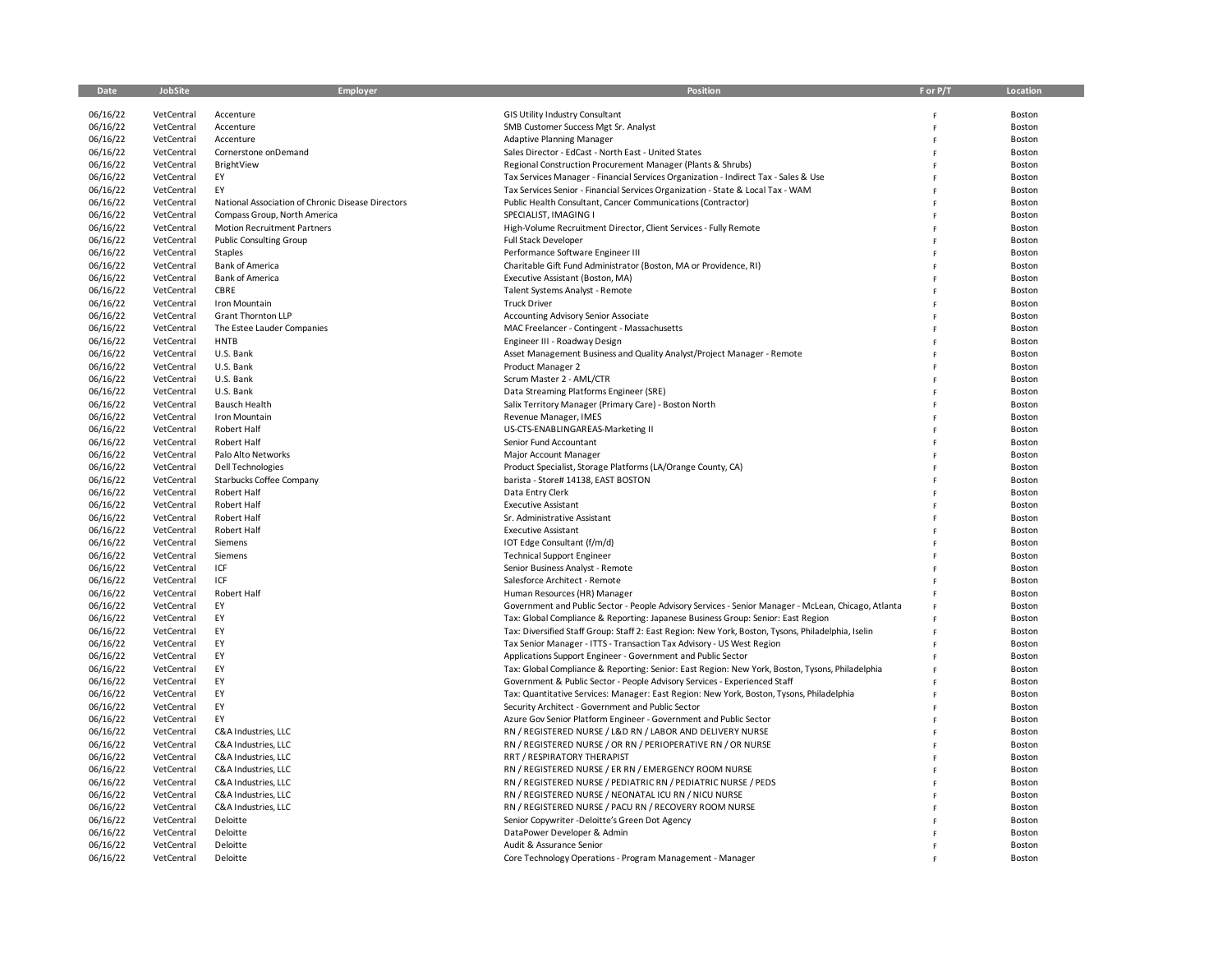| Date                 | JobSite                  | Employer                              | <b>Position</b>                                                                                     | F or P/T | Location         |
|----------------------|--------------------------|---------------------------------------|-----------------------------------------------------------------------------------------------------|----------|------------------|
|                      |                          |                                       |                                                                                                     |          |                  |
| 06/16/22             | VetCentral               | Deloitte                              | AI & Data Architecture Specialist Master                                                            |          | Boston           |
| 06/16/22             | VetCentral               | GAF                                   | Senior Account Executive                                                                            |          | Boston           |
| 06/16/22             | VetCentral               | Centene Corporation                   | Manager, IT (Scrum) - remote                                                                        | Ë        | Boston           |
| 06/16/22             | VetCentral               | Centene Corporation                   | Project Lead Business System Analyst (Core Systems) - remote                                        | F        | Boston           |
| 06/16/22             | VetCentral               | GAF                                   | Sr. Quality Systems Engineer                                                                        |          | Boston           |
| 06/16/22<br>06/16/22 | VetCentral<br>VetCentral | Confluent<br>Confluent                | People Team Communication Manager - Remote - US<br>Senior Global Campaigns Manager - Awareness      |          | Boston           |
| 06/16/22             |                          |                                       |                                                                                                     |          | Boston           |
| 06/16/22             | VetCentral<br>VetCentral | Humana<br>Humana                      | Database Marketing Developer (Remote US)<br>Informaticist 2                                         |          | Boston<br>Boston |
| 06/16/22             | VetCentral               | Humana                                | Senior Marketing Campaign Developer (Remote)                                                        |          | Boston           |
| 06/16/22             | VetCentral               | Confluent                             | Senior Campaign Manager - Cloud Partners                                                            |          | Boston           |
| 06/16/22             | VetCentral               | Humana                                | Senior Data Analyst                                                                                 |          | Boston           |
| 06/16/22             | VetCentral               | Humana                                | <b>EMR Integration Lead</b>                                                                         |          | Boston           |
| 06/16/22             | VetCentral               | Humana                                | Senior Cloud Architect- NoSQL - Remote                                                              |          | Boston           |
| 06/16/22             | VetCentral               | GoTo                                  | Senior Product Manager-Mobile Applications                                                          |          | Boston           |
| 06/16/22             | VetCentral               | Humana                                | Agile Delivery Lead                                                                                 |          | Boston           |
| 06/16/22             | VetCentral               | GoTo                                  | Sr. Director, Customer Care Operations                                                              |          | Boston           |
| 06/16/22             | VetCentral               | Humana                                | Senior Technology Leader - Remote                                                                   |          | Boston           |
| 06/16/22             | VetCentral               | Humana                                | Director, Investment Portfolio Management                                                           |          | Boston           |
| 06/16/22             | VetCentral               | GoTo                                  | Principal Software Engineer                                                                         |          | Boston           |
| 06/16/22             | VetCentral               | Confluent                             | Engineering Leader, Traffic & Networking                                                            |          | Boston           |
| 06/16/22             | VetCentral               | GoTo                                  | Senior Data Engineer, LastPass                                                                      |          | Boston           |
| 06/16/22             | VetCentral               | Avanade Inc.                          | Lead D365 Finance Functional Consultant                                                             |          | Boston           |
| 06/16/22             | VetCentral               | Fiserv                                | Relationship Manager, Midmarket, Large FI                                                           |          | Boston           |
| 06/16/22             | VetCentral               | Fiserv                                | Finxact - Business Analyst, Senior - Product                                                        |          | Boston           |
| 06/16/22             | VetCentral               | Oracle                                | Operations Director for NAMER Oracle University                                                     |          | Boston           |
| 06/16/22             | VetCentral               | Oracle                                | Oracle NAA HCM Experience Manager                                                                   | F        | Boston           |
| 06/16/22             | VetCentral               | Oracle                                | Area Vice President, Cloud Native Sales                                                             |          | Boston           |
| 06/16/22             | VetCentral               | Oracle                                | AI Cloud Field Sales Representative                                                                 |          | Boston           |
| 06/16/22             | VetCentral               | Change Healthcare                     | Director of Account Management and Staffing Operations                                              |          | Boston           |
| 06/16/22             | VetCentral               | Change Healthcare                     | Upgrades Center of Excellence Project Manager                                                       |          | Boston           |
| 06/16/22             | VetCentral               | Change Healthcare                     | Health Services Nurse (NY license required)                                                         | F        | Boston           |
| 06/16/22             | VetCentral               | Change Healthcare                     | Learning Capabilities Manager                                                                       | F        | Boston           |
| 06/16/22             | VetCentral               | <b>iCIMS</b>                          | Principal Account Manager, Enterprise (West)                                                        |          | Boston           |
| 06/16/22             | VetCentral<br>VetCentral | Change Healthcare<br>Evolent Health   | Senior Compute Protection Engineer<br>Associate Data Scientist/Engineer (NLP)                       |          | Boston           |
| 06/16/22<br>06/16/22 | VetCentral               | <b>Prime Therapeutics</b>             | Accounting Specialist Senior, Accounts Payable - Remote                                             | F        | Boston<br>Boston |
| 06/16/22             | VetCentral               | <b>Prime Therapeutics</b>             | Tech Pharmacy Health Plan                                                                           | Ė        | Boston           |
| 06/16/22             | VetCentral               | The Estee Lauder Companies            | MAC 3rd Key - Part time - Shops At Prudential Center - Boston, MA                                   |          | Boston           |
| 06/16/22             | VetCentral               | Oracle                                | RVP Sales - Financial Services                                                                      |          | Boston           |
| 06/16/22             | VetCentral               | Zebra Technologies                    | Enterprise Agile Coach, Senior Advisor                                                              |          | Boston           |
| 06/16/22             | VetCentral               | <b>Acxiom LLC</b>                     | Associate Data Scientist - Remote                                                                   |          | Boston           |
| 06/16/22             | VetCentral               | Pacific Northwest National Laboratory | Early Career Computational Mechanical Engineer                                                      |          | Boston           |
| 06/16/22             | VetCentral               | Pacific Northwest National Laboratory | Digital Analytics Manager                                                                           |          | Boston           |
| 06/16/22             | VetCentral               | Pacific Northwest National Laboratory | Power Systems Engineer - Distributed Systems                                                        |          | Boston           |
| 06/16/22             | VetCentral               | Oracle                                | NetSuite ERP Functional Consultant (JoinNetSuite-ACS)                                               |          | Boston           |
| 06/16/22             | VetCentral               | Oracle                                | Al Cloud Field Sales Representative                                                                 | F        | Boston           |
| 06/16/22             | VetCentral               | Oracle                                | Principal Database Solution Engineer                                                                |          | Boston           |
| 06/16/22             | VetCentral               | Oracle                                | Principal Partner Product Marketing Manager, Cloud Partners GTM (REMOTE)                            |          | Boston           |
| 06/16/22             | VetCentral               | SMX                                   | Contracts Specialist (1481)                                                                         | F        | Boston           |
| 06/16/22             | VetCentral               | Keurig Dr Pepper                      | Senior IT Analyst                                                                                   |          | Boston           |
| 06/16/22             | VetCentral               | CBRE                                  | <b>Electrical Engineer</b>                                                                          | p        | Boston           |
| 06/16/22             | VetCentral               | CBRE                                  | Sr. UX Designer - Investment Management                                                             |          | Boston           |
| 06/16/22             | VetCentral               | ServiceNow, Inc.                      | Solution Sales Executive- Field Service Management- FSM                                             |          | Boston           |
| 06/16/22<br>06/16/22 | VetCentral               | EFI Global<br>CBRE                    | Environmental Analyst - Due Diligence Project Manager                                               | F        | Boston           |
| 06/16/22             | VetCentral<br>VetCentral | American Airlines                     | <b>Client Strategy Consulting Analyst</b><br>Flight Service Manager, Flight Service Base Operations | F        | Boston<br>Boston |
| 06/16/22             | VetCentral               | <b>PNC</b>                            | <b>Production Analyst</b>                                                                           |          | Boston           |
| 06/16/22             | VetCentral               | <b>BMO Financial Group</b>            | Managing Director, MM M&A                                                                           |          | Boston           |
| 06/16/22             | VetCentral               | Actalent                              | <b>Histology Assistant</b>                                                                          |          | Boston           |
|                      |                          |                                       |                                                                                                     |          |                  |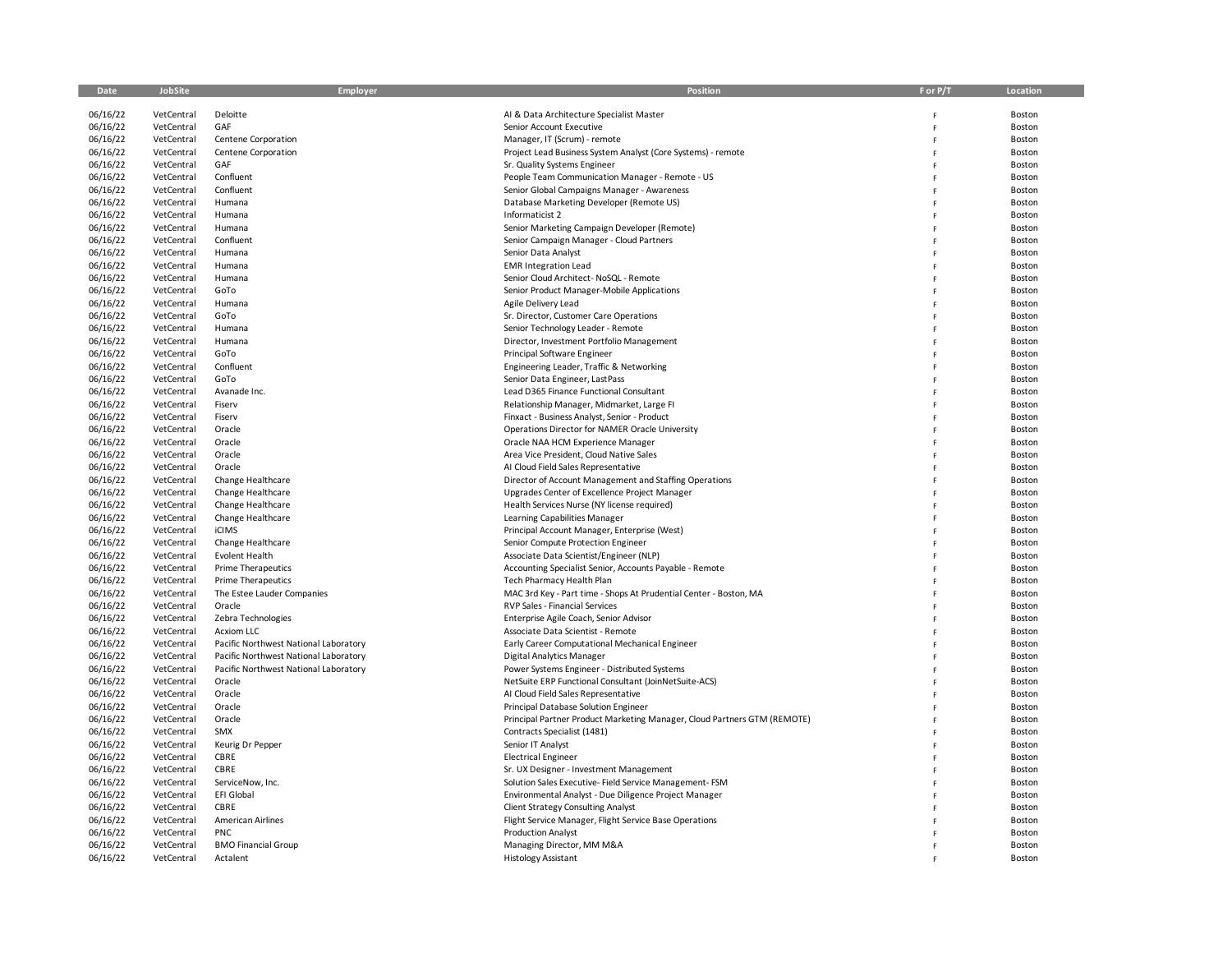| Date                 | JobSite                  | Employer                                             | Position                                                                                    | F or P/T | Location         |
|----------------------|--------------------------|------------------------------------------------------|---------------------------------------------------------------------------------------------|----------|------------------|
| 06/16/22             | VetCentral               | Cigna                                                | Competitive Intelligence Lead Analyst - Solutions, Digital and Disruption - Work at Home    |          | Boston           |
| 06/16/22             | VetCentral               | Actalent                                             | <b>LMS Administrator</b>                                                                    |          | Boston           |
| 06/16/22             | VetCentral               | Marriott                                             | <b>Banquet Cook</b>                                                                         |          | Boston           |
| 06/16/22             | VetCentral               | Marriott                                             | Rooms Controller                                                                            |          | Boston           |
| 06/16/22             | VetCentral               | Marriott                                             | Cook                                                                                        |          | Boston           |
| 06/16/22             | VetCentral               | Marriott                                             | Guest Service Representative                                                                |          | Boston           |
| 06/16/22             | VetCentral               | Marriott                                             | Assistant Sous Chef Part Time                                                               |          | Boston           |
| 06/16/22             | VetCentral               | Siemens Healthineers                                 | Senior Scientist - Collaborations Manager or Computed Tomography R&D Division               |          | Boston           |
| 06/16/22             | VetCentral               | Siemens Healthineers                                 | Senior Scientist - Collaborations Manager or Computed Tomography R&D Division               |          | Boston           |
| 06/16/22             | VetCentral               | Marriott                                             | Bellperson                                                                                  |          | Boston           |
| 06/16/22             | VetCentral               | Marriott                                             | Assistant Food and Beverage Operations Manager Part Time                                    |          | Boston           |
| 06/16/22             | VetCentral               | Shaw Industries Inc                                  | Territory Manager Sports Turf - New England                                                 |          | Boston           |
| 06/16/22             | VetCentral               | Delaware North                                       | Director of Corporate Partnerships, TD Garden                                               |          | Boston           |
| 06/16/22             | VetCentral               | Santander US                                         | Associate, Financial Planning & Analysis                                                    |          | Boston           |
| 06/16/22             | VetCentral               | Labcorp                                              | Principal Biostatistician (Remote)                                                          |          | Boston           |
| 06/16/22             | VetCentral               | Santander US                                         | Product Manager, Associate Director - Personal Lending - Remote                             |          | Boston           |
| 06/16/22             | VetCentral               | Santander US                                         | Sr. Associate, Marketing                                                                    |          | Boston           |
| 06/16/22             | VetCentral               | Danaher Corporation                                  | SFDC Process Support Leader, USCAN                                                          |          | Boston           |
| 06/16/22             | VetCentral               | Crate & Barrel                                       | Assistant Store Manager, Operations                                                         |          | Boston           |
| 06/16/22             | VetCentral               | Apria                                                | Sleep Supply Specialist                                                                     |          | Boston           |
| 06/16/22             | VetCentral               | Apria                                                | <b>Patient Account Resolution Specialist</b>                                                |          | Boston           |
| 06/16/22             | VetCentral               | Apria                                                | Patient Account Resolution Specialist                                                       |          | Boston           |
| 06/16/22             | VetCentral               | Integra LifeSciences                                 | <b>Plant Controller</b>                                                                     |          | Boston           |
| 06/16/22             | VetCentral               | Gilead Sciences, Inc.                                | Senior Manager, Government Analytics & Reporting                                            |          | Boston           |
| 06/16/22             | VetCentral               | Black & Veatch<br>Black & Veatch                     | Transmission Engineering Technician 5- US Remote                                            |          | Boston           |
| 06/16/22             | VetCentral               | Jet Aviation                                         | Electrical Engineer Manager 6 - Substation & Transmission - Remote - United States & Puerto |          | Boston<br>Boston |
| 06/16/22<br>06/16/22 | VetCentral               |                                                      | International Flight Planner                                                                |          |                  |
| 06/16/22             | VetCentral<br>VetCentral | Black & Veatch<br><b>Motion Recruitment Partners</b> | Electrical Technician Designer 1 - Kansas City or Remote - January 2023<br>Developer III    |          | Boston<br>Boston |
| 06/16/22             | VetCentral               | Microsoft Corporation                                | Stores Partner Planner, Gaming Category                                                     |          | Boston           |
| 06/16/22             | VetCentral               | Microsoft Corporation                                | Technical Solution Architect Healthcare & Life Sciences Service Line                        |          | Boston           |
| 06/16/22             | VetCentral               | Microsoft Corporation                                | Delivery Solution Architect Healthcare & Life Sciences Service Line                         |          | Boston           |
| 06/16/22             | VetCentral               | Microsoft Corporation                                | Technical Delivery Manager (TDM) - Healthcare & Life Sciences Service Line                  |          | Boston           |
| 06/16/22             | VetCentral               | Citizens                                             | Associate Workout Officer                                                                   |          | Boston           |
| 06/16/22             | VetCentral               | Citizens                                             | Senior Digital Insights & Reporting Partner                                                 |          | Boston           |
| 06/16/22             | VetCentral               | Citizens                                             | <b>Citizens Teller</b>                                                                      |          | Boston           |
| 06/16/22             | VetCentral               | Citizens                                             | Sr. AIOps Lead                                                                              |          | Boston           |
| 06/16/22             | VetCentral               | Oracle                                               | POS Implementation Consultant - US/REMOTE                                                   |          | Boston           |
| 06/16/22             | VetCentral               | Oracle                                               | Senior Manager, Programmatic                                                                |          | Boston           |
| 06/16/22             | VetCentral               | Oracle                                               | Senior Java Engineer                                                                        |          | Boston           |
| 06/16/22             | VetCentral               | Oracle                                               | Media Project Manager                                                                       |          | Boston           |
| 06/16/22             | VetCentral               | Oracle                                               | Sr Principal Consultant - General ERP Solutions - NetSuite Managed Services (ACS)           |          | Boston           |
| 06/16/22             | VetCentral               | Oracle                                               | Technology Sales Representative IV                                                          |          | Boston           |
| 06/16/22             | VetCentral               | Oracle                                               | POS Implementation Consultant - US/REMOTE                                                   |          | Boston           |
| 06/16/22             | VetCentral               | Oracle                                               | Senior Program Manager                                                                      |          | Boston           |
| 06/16/22             | VetCentral               | Oracle                                               | Hardware Development Director                                                               |          | Boston           |
| 06/16/22             | VetCentral               | <b>TD Bank</b>                                       | Store Customer Experience Coordinator (US) Boston, MA -Winter St                            |          | Boston           |
| 06/16/22             | VetCentral               | Arup                                                 | Fire Engineer                                                                               |          | Boston           |
| 06/16/22             | VetCentral               | TD Bank                                              | Business Line Financial Mgr I (Remote)                                                      |          | Boston           |
| 06/16/22             | VetCentral               | Serco                                                | DOL TAP OBTT Employment Facilitator (Full-Time) - Boston, MA or Philadelphia, PA            |          | Boston           |
| 06/16/22             | VetCentral               | Salesforce.com, Inc                                  | Principal Content Designer - Slack                                                          |          | Boston           |
| 06/16/22             | VetCentral               | Salesforce.com, Inc                                  | Analytics Architect                                                                         |          | Boston           |
| 06/16/22             | VetCentral               | Salesforce.com, Inc                                  | Sr. Technical Architect - Tableau Server                                                    |          | Boston           |
| 06/16/22             | VetCentral               | Salesforce.com, Inc                                  | Account Partner - Higher Education (Services/Consulting Sales)                              |          | Boston           |
| 06/16/22             | VetCentral               | Salesforce.com, Inc                                  | Sr. Anaplan Model Builder, Mulesoft                                                         |          | Boston           |
| 06/16/22             | VetCentral               | KONE, Inc                                            | Service Superintendent                                                                      |          | Boston           |
| 06/16/22             | VetCentral               | Stratasys                                            | Software Product UX Designer                                                                |          | Boston           |
| 06/16/22             | VetCentral               | Travelers                                            | ETL Developer (Ab Initio/ Informatica)                                                      |          | Boston           |
| 06/16/22             | VetCentral               | Travelers                                            | Data Engineer II (Python, SQL)                                                              | F        | Boston           |
| 06/16/22             | VetCentral               | Travelers                                            | Senior Director & Data Scientist - GL Pricing Lead                                          |          | Boston           |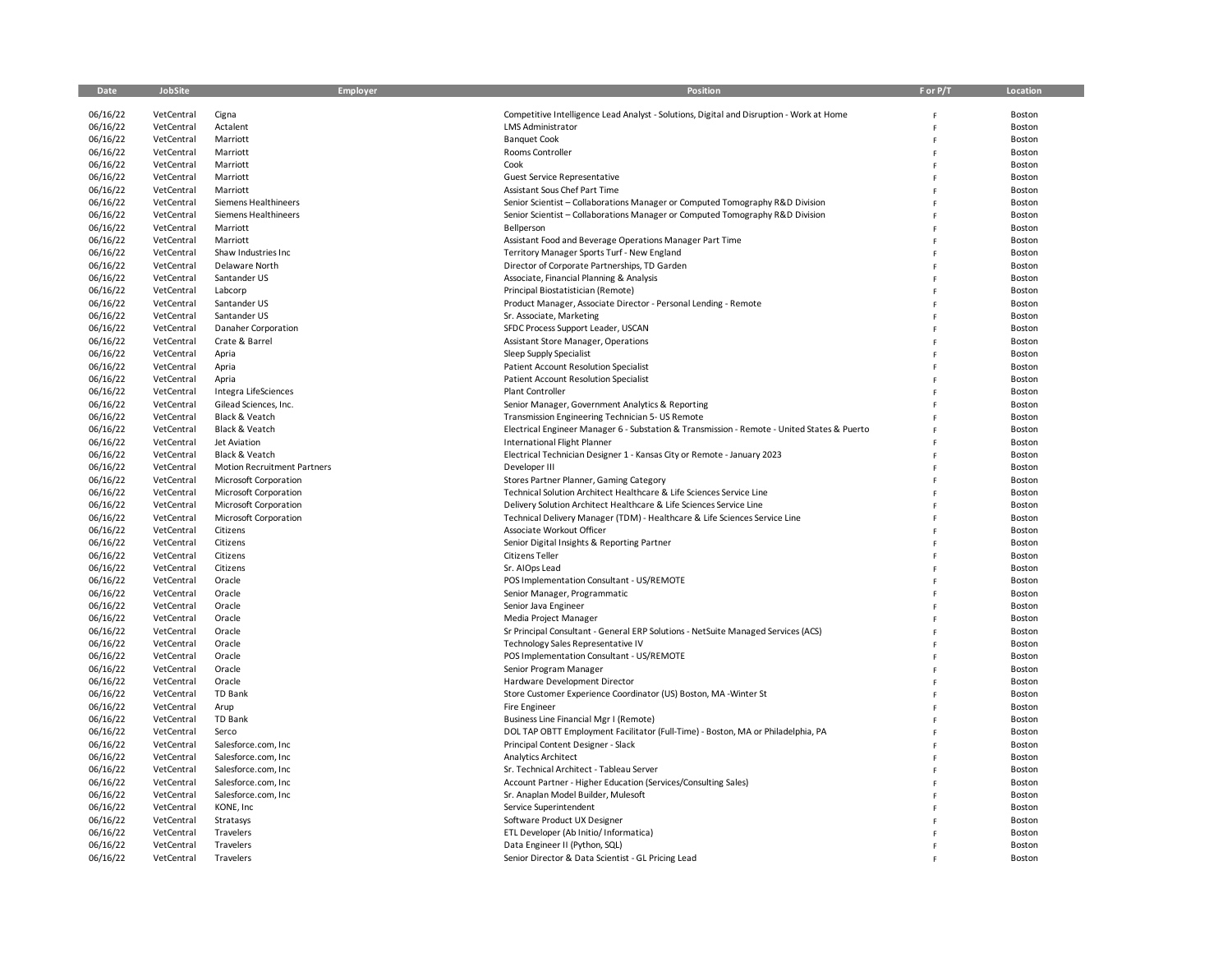| Date     | <b>JobSite</b> | Employer                 | Position                                                              | F or P/T | Location |
|----------|----------------|--------------------------|-----------------------------------------------------------------------|----------|----------|
|          |                |                          |                                                                       |          |          |
| 06/16/22 | VetCentral     | Travelers                | ETL Developer (Talend)                                                | F        | Boston   |
| 06/16/22 | VetCentral     | Travelers                | <b>Innovation Cloud Architect</b>                                     | F        | Boston   |
| 06/16/22 | VetCentral     | SAP                      | Inside Sales Representative                                           | F        | Boston   |
| 06/16/22 | VetCentral     | <b>General Motors</b>    | Vehicle Capability, UX Design Group Manager - SDV                     | F        | Boston   |
| 06/16/22 | VetCentral     | <b>General Motors</b>    | Associate Director   Ultium Charging Solutions                        | F        | Boston   |
| 06/16/22 | VetCentral     | Sevita                   | Accounts Receivable Technician 3316                                   | F        | Boston   |
| 06/16/22 | VetCentral     | Sevita                   | Software Applications Manager                                         |          | Boston   |
| 06/16/22 | VetCentral     | Wells Fargo              | Lead Cyber Security Research Consultant                               | F        | Boston   |
| 06/16/22 | VetCentral     | Wells Fargo              | Information Security Associate Manager                                | F        | Boston   |
| 06/16/22 | VetCentral     | Wells Fargo              | Senior Information Security Engineer                                  | F        | Boston   |
| 06/16/22 | VetCentral     | Aerotek                  | <b>General Production Worker</b>                                      | F        | Boston   |
| 06/16/22 | VetCentral     | S&P Global               | Senior Director, Sales & Relationship Management                      | F        | Boston   |
| 06/16/22 | VetCentral     | Organon & Co.            | Director - Privacy Counsel                                            | F        | Boston   |
| 06/16/22 | VetCentral     | <b>Regions Bank</b>      | <b>Business Systems Analyst (REMOTE OPPORTUNITY)</b>                  | F        | Boston   |
| 06/16/22 | VetCentral     | Randstad US              | Global Business Intelligence Associate Business Partner               | F        | Boston   |
| 06/16/22 | VetCentral     | Deloitte                 | Tracking and Trading Compliance Analyst                               | F        | Boston   |
| 06/16/22 | VetCentral     | Randstad US              | Program Manager                                                       | F        | Boston   |
| 06/16/22 | VetCentral     | Deloitte                 | VP of Engineering, Hux CDM                                            | F        | Boston   |
| 06/16/22 | VetCentral     | Deloitte                 | Accounting & Reporting Advisory - Senior, SOX                         | F        | Boston   |
| 06/16/22 | VetCentral     | Deloitte                 | <b>AWS Senior Consultant</b>                                          | F        | Boston   |
| 06/16/22 | VetCentral     | Deloitte                 | Azure Manager                                                         | F        | Boston   |
| 06/16/22 | VetCentral     | Randstad US              | <b>Engineering Recruiter</b>                                          | F        | Boston   |
| 06/16/22 | VetCentral     | Deloitte                 | Consultant - Investment Management                                    | F        | Boston   |
| 06/16/22 | VetCentral     | Deloitte                 | Azure Consultant                                                      | F        | Boston   |
| 06/16/22 | VetCentral     | Home Depot               | Distribution Center Area Supervisor                                   | F        | Boston   |
| 06/16/22 | VetCentral     | Sedgwick                 | Mgr Project Sr                                                        |          | Boston   |
| 06/16/22 | VetCentral     | Oracle                   | Security Sales Specialist                                             | F        | Boston   |
| 06/16/22 | VetCentral     | Oracle                   | NetSuite ERP Functional Consultant (JoinNetSuite-ACS)                 | F        | Boston   |
| 06/16/22 | VetCentral     | Oracle                   | <b>Enterprise Cloud Sales Representative</b>                          | F        | Boston   |
| 06/16/22 | VetCentral     | Thermo Fisher Scientific | Sr BioProduction Account Manager                                      | F        | Boston   |
| 06/16/22 | VetCentral     | Thermo Fisher Scientific | Sr. Product Marketing Manager - Remote                                | F        | Boston   |
| 06/16/22 | VetCentral     | Thermo Fisher Scientific | Field Sales Representative II, Boston Metro Area                      | F        | Boston   |
| 06/16/22 | VetCentral     | Merck                    | Manufacturing Data Systems Analyst (Remote)                           | F        | Boston   |
| 06/16/22 | VetCentral     | Comscore                 | Senior Analyst, Client Insights (Tech & Digital)                      | F        | Boston   |
| 06/16/22 | VetCentral     | Merck                    | Associate Director, US HIV Customer Engagement Marketing Lead, REMOTE | F        | Boston   |
| 06/16/22 | VetCentral     | Encore                   | Event Technician Audio Visual - Fairmont Copley Plaza                 | F        | Boston   |
| 06/16/22 | VetCentral     | Encore                   | Event Technician Audio Visual - The Ritz-Carlton, Boston              | F        | Boston   |
| 06/16/22 | VetCentral     | Autodesk                 | Data Scientist/Analyst                                                | F        | Boston   |
| 06/16/22 | VetCentral     | Autodesk                 | Data Scientist/Analyst                                                | F        | Boston   |
| 06/16/22 | VetCentral     | Encore                   | Director, Event Technology - Aloft Boston Seaport District            | F        | Boston   |
| 06/16/22 | VetCentral     | <b>CVS Health</b>        | Senior Software Development Engineer                                  | F        | Boston   |
| 06/16/22 | VetCentral     | <b>CVS Health</b>        | Senior Manager, Data Engineering                                      | F        | Boston   |
| 06/16/22 | VetCentral     | CVS Health               | <b>Operations Supervisor</b>                                          | F        | Boston   |
| 06/16/22 | VetCentral     | <b>CVS Health</b>        | <b>Operations Manager</b>                                             | F        | Boston   |
| 06/16/22 | VetCentral     | CVS Health               | <b>Asset Protection CoordLP</b>                                       | F        | Boston   |
| 06/16/22 | VetCentral     | <b>Bank of America</b>   | Relationship Banker - Greater Boston-Back Bay Area                    | F        | Boston   |
| 06/16/22 | VetCentral     | <b>Bank of America</b>   | <b>Product Innovation Consultant</b>                                  | F        | Boston   |
| 06/16/22 | VetCentral     | <b>Bank of America</b>   | Relationship Banker - Greater Boston-Back Bay Area                    | F        | Boston   |
| 06/16/22 | VetCentral     | <b>Bank of America</b>   | Consumer Deposits Product Manager                                     | F        | Boston   |
| 06/16/22 | VetCentral     | <b>Bank of America</b>   | <b>Wealth Strategies Analyst</b>                                      |          | Boston   |
| 06/16/22 | VetCentral     | <b>Bank of America</b>   | Relationship Banker - Boston Financial District area                  | F        | Boston   |
| 06/16/22 | VetCentral     | <b>Bank of America</b>   | Relationship Banker - Boston Financial District area                  | F        | Boston   |
| 06/16/22 | VetCentral     | <b>UMB Bank</b>          | ServiceNow System Administrator - Open to Remote                      | F        | Boston   |
| 06/16/22 | VetCentral     | <b>UMB Bank</b>          | Client Relationship Manager                                           | F        | Boston   |
| 06/16/22 | VetCentral     | <b>UMB Bank</b>          | Data Analyst Intern                                                   | F        | Boston   |
| 06/16/22 | VetCentral     | Nelnet                   | Counselor at St Gerard School--Lansing, MI                            |          | Boston   |
| 06/16/22 | VetCentral     | Medtronic                | Senior Statistician, Neuromodulation and Pelvic Health                |          | Boston   |
| 06/16/22 | VetCentral     | Teleperformance USA      | Associate Corporate Counsel                                           |          | Boston   |
| 06/16/22 | VetCentral     | Teleperformance USA      | <b>Environmental Management Specialist</b>                            |          | Boston   |
| 06/16/22 | VetCentral     | Teleperformance USA      | Executive VP Business Development - Retail & e commerce               |          | Boston   |
|          |                |                          |                                                                       |          |          |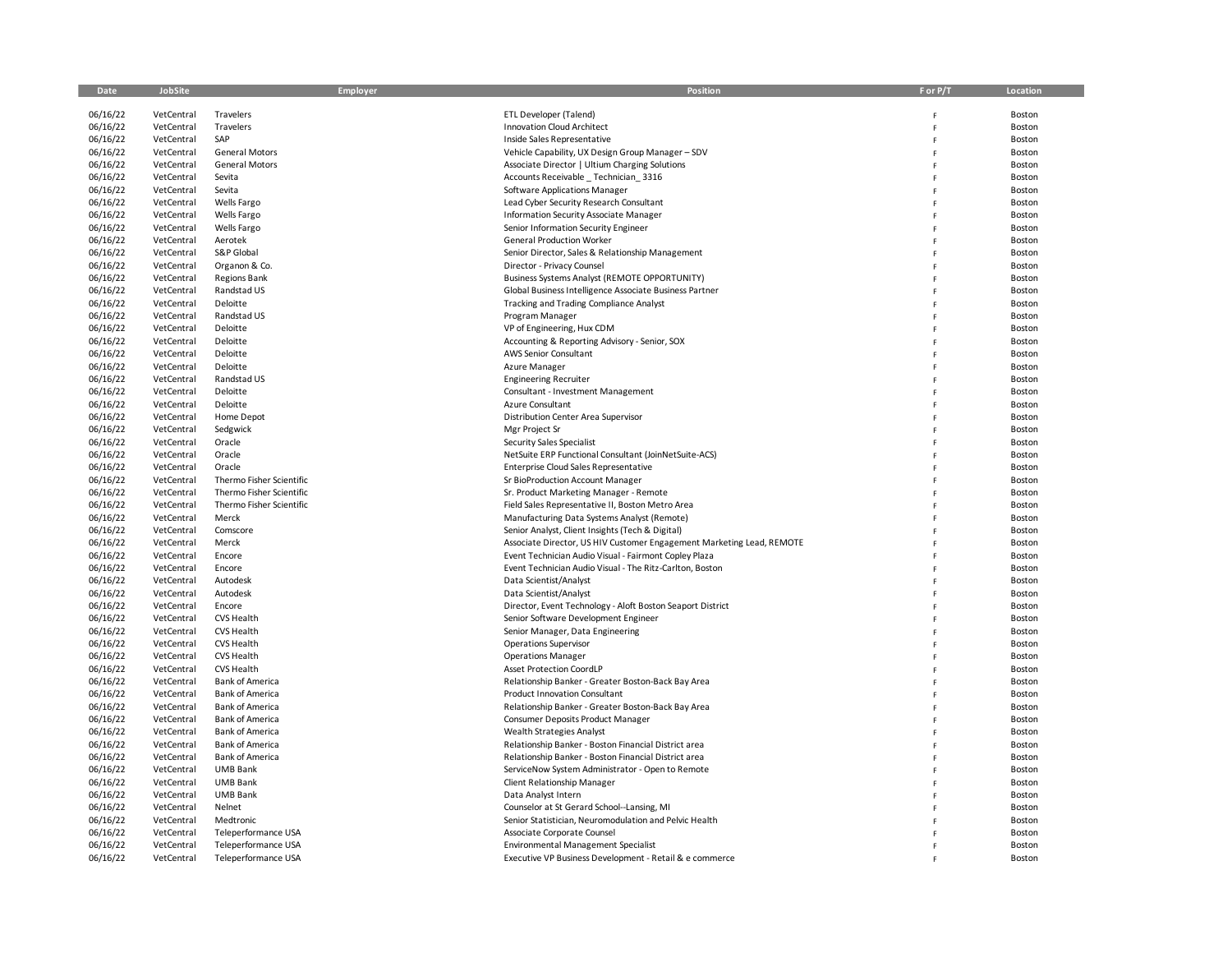| Date                 | JobSite                  | Employer                                   | Position                                                                                                                                            | F or P/T | Location         |
|----------------------|--------------------------|--------------------------------------------|-----------------------------------------------------------------------------------------------------------------------------------------------------|----------|------------------|
|                      |                          |                                            |                                                                                                                                                     |          |                  |
| 06/16/22             | VetCentral               | Teleperformance USA                        | Senior Global Auditor                                                                                                                               | F        | Boston           |
| 06/16/22             | VetCentral               | Teleperformance USA                        | General Consideration (USA)                                                                                                                         | F        | Boston           |
| 06/16/22             | VetCentral               | Teleperformance USA                        | Director, Client Solutions                                                                                                                          | F        | Boston           |
| 06/16/22             | VetCentral               | Teleperformance USA                        | Sr Network Engineer                                                                                                                                 | F        | Boston           |
| 06/16/22             | VetCentral               | Amazon Web Services                        | Software Development Engineer I, Amazon EFS                                                                                                         | F        | Boston           |
| 06/16/22             | VetCentral               | Amazon Web Services                        | Software Development Engineer II, Amazon EFS                                                                                                        | F        | Boston           |
| 06/16/22             | VetCentral               | Amazon Web Services                        | Data Scientist, EFS                                                                                                                                 | F        | Boston           |
| 06/16/22             | VetCentral               | UnitedHealth Group                         | Sr Software Engineer - Telecommute in Boston, MA                                                                                                    | F        | Boston           |
| 06/16/22             | VetCentral               | Amazon Web Services                        | Software Development Engineer II, Amazon EFS                                                                                                        | F        | Boston           |
| 06/16/22             | VetCentral               | Amazon Web Services                        | Front End Engineer, Amazon EFS                                                                                                                      | F        | Boston           |
| 06/16/22             | VetCentral               | Omnicell, Inc.                             | <b>Strategic Account Executive</b>                                                                                                                  | F        | Boston           |
| 06/16/22             | VetCentral               | Amazon Web Services                        | Head of Engineering - New Storage Offering, AWS Cloud Storage                                                                                       |          | Boston           |
| 06/16/22<br>06/16/22 | VetCentral<br>VetCentral | Amazon Web Services<br>Amazon Web Services | Front End Engineer, Amazon EFS<br>AV Support Engineer I (OAV)                                                                                       |          | Boston<br>Boston |
| 06/16/22             | VetCentral               | Amazon Web Services                        | Sr. Software Development Eng, Amazon FSx                                                                                                            | F<br>F   | Boston           |
| 06/16/22             | VetCentral               | Amazon Web Services                        | Software Development Engineer, AWS Migration Services                                                                                               | F        | Boston           |
| 06/16/22             | VetCentral               | Amazon Web Services                        | Software Development Engineer, Amazon FSx                                                                                                           |          | Boston           |
| 06/16/22             | VetCentral               | Pegasystems                                | <b>Principal Escalation Manager</b>                                                                                                                 | F        | Boston           |
| 06/16/22             | VetCentral               | Pegasystems                                | Editor, Technical Writer Specialist Summer/Fall Co-Op                                                                                               | F        | Boston           |
| 06/16/22             | VetCentral               | Workforce Opportunity Services             | Software Developer                                                                                                                                  | F        | Boston           |
| 06/16/22             | VetCentral               | Workforce Opportunity Services             | Patient Support Desk Analyst                                                                                                                        | F        | Boston           |
| 06/16/22             | VetCentral               | Workforce Opportunity Services             | Move, Add, Change (MAC) Analyst                                                                                                                     | F        | Boston           |
| 06/16/22             | VetCentral               | <b>WSP USA</b>                             | <b>Mechanical Engineer</b>                                                                                                                          | F        | Boston           |
| 06/16/22             | VetCentral               | Delta Air Lines, Inc.                      | Delta Sky Club Ambassador - BOS                                                                                                                     | F        | Boston           |
| 06/16/22             | VetCentral               | PwC                                        | SAP Risk & Reg/GTS-Manager                                                                                                                          | F        | Boston           |
| 06/16/22             | VetCentral               | PwC                                        | Health System Data and Cloud Architect, Senior Manager                                                                                              | F        | Boston           |
| 06/16/22             | VetCentral               | PwC                                        | Procurement Strategy & Sourcing Sr Associate - Property & Facilities                                                                                | F        | Boston           |
| 06/16/22             | VetCentral               | PwC                                        | Mergers & Acquisitions (M&A) Tax Senior Associate                                                                                                   | F        | Boston           |
| 06/16/22             | VetCentral               | PwC                                        | PwC Tech - M365 Senior Product Manager - Teams, SPO, OneDrive                                                                                       | F        | Boston           |
| 06/16/22             | VetCentral               | PwC                                        | Info Governance and Privacy - Data Governance Senior Manager                                                                                        | F        | Boston           |
| 06/16/22             | VetCentral               | PwC                                        | Cyber Defense- Penetration Testing (CPT2) - Director                                                                                                | F        | Boston           |
| 06/16/22             | VetCentral               | PwC                                        | PwC Tech - M365 Senior Product Manager - Exchange                                                                                                   | F        | Boston           |
| 06/16/22             | VetCentral               | PwC                                        | Cybersecurity - ServiceNow HRSD - Manager                                                                                                           | F        | Boston           |
| 06/16/22             | VetCentral               | PwC                                        | SAP FICO Senior Associate                                                                                                                           | F        | Boston           |
| 06/16/22             | VetCentral               | PwC                                        | Oracle Technical Cloud Senior Associate                                                                                                             |          | Boston           |
| 06/16/22             | VetCentral               | PwC                                        | SAP Data & Analytics Senior Associate                                                                                                               | F        | Boston           |
| 06/16/22             | VetCentral               | PwC                                        | GRC/IRM Technology Solutions Consultant-Sr. Associate                                                                                               | F        | Boston           |
| 06/16/22             | VetCentral               | PwC                                        | PwC Private Tax Chinese Business Network Senior Associate                                                                                           | F        | Boston           |
| 06/16/22             | VetCentral               | PwC                                        | SAP Business Transformation Director                                                                                                                | F        | Boston           |
| 06/16/22             | VetCentral               | JPMorgan Chase                             | Client Service Delivery                                                                                                                             | F        | Boston           |
| 06/16/22             | VetCentral               | PwC                                        | SAP FICO Senior Manager                                                                                                                             |          | Boston           |
| 06/16/22             | VetCentral               | JPMorgan Chase                             | Private Client Banker II-SB (Network Expansion) Downtown Crossing Branch- Greater Boston- Boston                                                    | F        | Boston           |
| 06/16/22<br>06/16/22 | VetCentral               | JPMorgan Chase<br>PwC                      | Control Manager - Vice President                                                                                                                    | F        | Boston           |
| 06/16/22             | VetCentral<br>VetCentral |                                            | State and Local Indirect Tax - Property Tax - Director<br>Branch Manager (Network Expansion-New Build) Uphams Corner Branch- Greater Boston- Boston | F<br>F   | Boston<br>Boston |
| 06/16/22             | VetCentral               | JPMorgan Chase<br>VMware                   | Telco cloud UI Senior Member of Technical Staff - Opportunity for Working Remotely                                                                  |          | Boston           |
| 06/16/22             | VetCentral               | VMware                                     | Backend Mesh Software Engineer - Opportunity for Working Remotely                                                                                   | F        | Boston           |
| 06/16/22             | VetCentral               | VMware                                     | Software Engineering Lead (Staff Engineer II) - Tanzu Team - Opportunity for Working Remotely                                                       | F        | Boston           |
| 06/16/22             | VetCentral               | VMware                                     | Business Solution Strategist - Opportunity for Working Remotely                                                                                     | F        | Boston           |
| 06/16/22             | VetCentral               | VMware                                     | Program Manager - Opportunity for Working Remotely                                                                                                  | F        | Boston           |
| 06/16/22             | VetCentral               | VMware                                     | Multi Cloud marketing manager - Opportunity for Working Remotely                                                                                    | F        | Boston           |
| 06/16/22             | VetCentral               | VMware                                     | Global Business Management Manager - Opportunity for Working Remotely                                                                               | F        | Boston           |
| 06/16/22             | VetCentral               | VMware                                     | Multi Cloud marketing senior manager - Opportunity for Working Remotely                                                                             | F        | Boston           |
| 06/16/22             | VetCentral               | VMware                                     | Global Business Management Senior Manager - Opportunity for Working Remotely                                                                        | F        | Boston           |
| 06/16/22             | VetCentral               | Allegion                                   | General Contractor Strategic Account Executive - East Coast, USA                                                                                    |          | Boston           |
| 06/16/22             | VetCentral               | <b>American Express</b>                    | Executive Administrative Assistant - Mobile Engineering                                                                                             | F        | Boston           |
| 06/16/22             | VetCentral               | American Express                           | Director - Client Management (New England)                                                                                                          | F        | Boston           |
| 06/16/22             | VetCentral               | <b>American Express</b>                    | Senior Manager - Product Development                                                                                                                |          | Boston           |
| 06/16/22             | VetCentral               | <b>American Express</b>                    | Director - Client Management (New England)                                                                                                          |          | Boston           |
| 06/16/22             | VetCentral               | <b>American Express</b>                    | Senior Android Engineer                                                                                                                             |          | Boston           |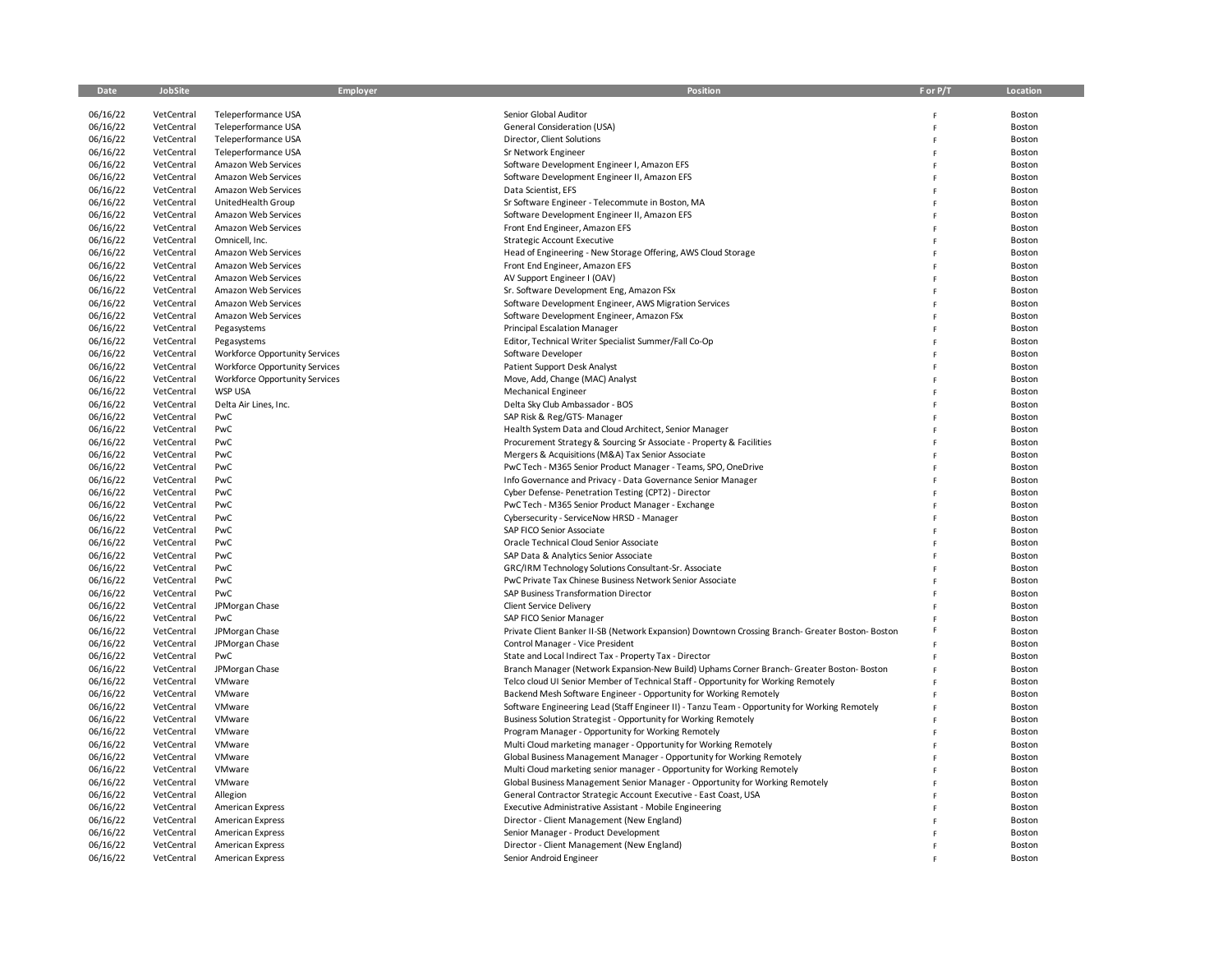| Date                 | JobSite                  | Employer                                 | Position                                                                                      | F or P/T | Location         |
|----------------------|--------------------------|------------------------------------------|-----------------------------------------------------------------------------------------------|----------|------------------|
|                      |                          |                                          |                                                                                               |          |                  |
| 06/16/22             | VetCentral               | <b>Public Consulting Group</b>           | Workday Financial Systems Manager                                                             |          | Boston           |
| 06/16/22             | VetCentral               | <b>Public Consulting Group</b>           | Social Media Strategist                                                                       |          | Boston           |
| 06/16/22             | VetCentral               | <b>Public Consulting Group</b>           | Workday Financial Systems Manager                                                             | F        | Boston           |
| 06/16/22             | VetCentral               | <b>Public Consulting Group</b>           | Social Media Strategist                                                                       | F        | Boston           |
| 06/16/22             | VetCentral               | Sysco Corp                               | Outside Sales Representative - Boston, MA                                                     | F        | Boston           |
| 06/16/22             | VetCentral               | Randstad US                              | Recruiter                                                                                     |          | Boston           |
| 06/16/22             | VetCentral               | Randstad US                              | Global Business Intelligence Associate Business Partner                                       |          | Boston           |
| 06/16/22             | VetCentral               | Randstad US                              | <b>Engineering Recruiter</b>                                                                  |          | Boston           |
| 06/16/22             | VetCentral               | Randstad US                              | Program Manager                                                                               | F        | Boston           |
| 06/16/22             | VetCentral               | Randstad US                              | <b>Talent Advisor</b>                                                                         |          | Boston           |
| 06/16/22             | VetCentral               | Intermountain Healthcare                 | Software Engineer - Technical Lead                                                            |          | Boston           |
| 06/16/22             | VetCentral               | SS&C Technologies                        | Sr Fund Accounting Data/NPORT Analyst - HYBRID                                                |          | Boston           |
| 06/16/22             | VetCentral               | SS&C Technologies                        | Aloha - Product Manager                                                                       | F        | Boston           |
| 06/16/22             | VetCentral               | SS&C Technologies                        | Manager Fund Accounting - HYBRID                                                              | F        | Boston           |
| 06/16/22             | VetCentral               | SS&C Technologies                        | Manager, Business Systems Analyst - HYBRID                                                    |          | Boston           |
| 06/16/22             | VetCentral               | SS&C Technologies                        | Senior Software Engineer                                                                      |          | Boston           |
| 06/16/22             | VetCentral               | Guidehouse                               | Associate Director-Client Enterprise Technology                                               |          | Boston           |
| 06/16/22             | VetCentral               | Guidehouse                               | Legal Contracts Database Administrator                                                        |          | Boston           |
| 06/16/22             | VetCentral               | Guidehouse                               | Remote - Clinical Documentation Integrity (CDI) Specialist - 2nd Level Reviewer               | F        | Boston           |
| 06/16/22             | VetCentral               | Guidehouse                               | Managing Consultant - Low Carbon Pathways                                                     |          | Boston           |
| 06/16/22             | VetCentral               | Guidehouse                               | Senior Consultant-ES&I Decarbonization Solutions                                              |          | Boston           |
| 06/16/22             | VetCentral               | Guidehouse                               | Consultant - Life Sciences - Market Access                                                    | F        | Boston           |
| 06/16/22             | VetCentral               | Guidehouse                               | Oil & Gas Transformation Associate Director -ES&I Cross Practice Solutions                    | F        | Boston           |
| 06/16/22             | VetCentral               | Guidehouse                               | GHG Emissions Management Consultant (Oil & Gas)-ES&I Cross Practice Solutions                 | F        | Boston           |
| 06/16/22             | VetCentral               | Guidehouse                               | BI/Tableau Specialist, Data Analyst, Senior Consultant                                        |          | Boston           |
| 06/16/22             | VetCentral               | Guidehouse                               | Healthcare Financial Solutions - Managing Consultant                                          |          | Boston           |
| 06/16/22             | VetCentral               | Guidehouse                               | Climate & Sustainability Managing Consultant (Energy Providers)-ES&I Cross Practice Solutions |          | Boston           |
| 06/16/22             | VetCentral               | Hilton                                   | Catering Sales Manager - Hilton Boston Logan Airport                                          | F        | Boston           |
| 06/16/22             | VetCentral               | Hilton                                   | Temporary PBX Operator - Part Time - DoubleTree by Hilton Boston Downtown                     | Ė        | Boston           |
| 06/16/22             | VetCentral               | Hilton                                   | Sales Manager - Hampton/Homewood Boston Seaport                                               |          | Boston           |
| 06/16/22             | VetCentral               | Lincoln Financial Group                  | Sr. Consultant, Group Underwriting (1000-5000)                                                | F        | Boston           |
| 06/16/22             | VetCentral               | EPAM Systems, Inc.                       | Sitecore Growth Lead - Remote<br>Sitecore Growth Lead - Remote                                | F        | Boston           |
| 06/16/22<br>06/16/22 | VetCentral<br>VetCentral | EPAM Systems, Inc.<br>EPAM Systems, Inc. | Sitecore Growth Lead - Remote                                                                 |          | Boston<br>Boston |
| 06/16/22             | VetCentral               | EPAM Systems, Inc.                       | Sitecore Growth Lead - Remote                                                                 |          | Boston           |
| 06/16/22             | VetCentral               | EPAM Systems, Inc.                       | Sitecore Growth Lead - Remote                                                                 |          | Boston           |
| 06/16/22             | VetCentral               | EPAM Systems, Inc.                       | Sitecore Growth Lead - Remote                                                                 | F        | Boston           |
| 06/16/22             | VetCentral               | EPAM Systems, Inc.                       | Sitecore Growth Lead - Remote                                                                 | Ė        | Boston           |
| 06/16/22             | VetCentral               | EPAM Systems, Inc.                       | Sitecore Growth Lead - Remote                                                                 |          | Boston           |
| 06/16/22             | VetCentral               | EPAM Systems, Inc.                       | Sitecore Growth Lead - Remote                                                                 |          | Boston           |
| 06/16/22             | VetCentral               | EPAM Systems, Inc.                       | Sitecore Growth Lead - Remote                                                                 | F        | Boston           |
| 06/16/22             | VetCentral               | UKG (Ultimate Kronos Group)              | Director Professional Services Consulting - Healthcare                                        |          | Boston           |
| 06/16/22             | VetCentral               | UKG (Ultimate Kronos Group)              | <b>Application Consultant II</b>                                                              | F        | Boston           |
| 06/16/22             | VetCentral               | UKG (Ultimate Kronos Group)              | Senior Data Analyst                                                                           |          | Boston           |
| 06/16/22             | VetCentral               | Concentrix                               | Sr. Representative, Operations Support                                                        |          | Boston           |
| 06/16/22             | VetCentral               | UKG (Ultimate Kronos Group)              | Solution Consultant                                                                           | F        | Boston           |
| 06/16/22             | VetCentral               | Randstad US                              | bilingual customer support                                                                    | F        | Boston           |
| 06/16/22             | VetCentral               | Randstad US                              | odi developer 354                                                                             |          | Boston           |
| 06/16/22             | VetCentral               | Randstad US                              | scrum master - financial services                                                             |          | Boston           |
| 06/16/22             | VetCentral               | Randstad US                              | accountant                                                                                    |          | Boston           |
| 06/16/22             | VetCentral               | Randstad US                              | sr data analyst                                                                               |          | Boston           |
| 06/16/22             | VetCentral               | Randstad US                              | salesforce developer                                                                          | F        | Boston           |
| 06/16/22             | VetCentral               | Randstad US                              | studio assistant                                                                              |          | Boston           |
| 06/16/22             | VetCentral               | Randstad US                              | business analyst                                                                              |          | Boston           |
| 06/16/22             | VetCentral               | Randstad US                              | iics etl deveoper #355                                                                        | F        | Boston           |
| 06/16/22             | VetCentral               | Meta                                     | Marketing Researcher - FB App                                                                 |          | Boston           |
| 06/16/22             | VetCentral               | Meta                                     | Leadership Recruiter                                                                          |          | Boston           |
| 06/16/22             | VetCentral               | Meta                                     | R&D Industrial Hardware Engineer                                                              |          | Boston           |
| 06/16/22             | VetCentral               | Meta                                     | Head of Product Operations, Messenger                                                         |          | Boston           |
| 06/16/22             | VetCentral               | Meta                                     | Finance Manager - Facebook App                                                                |          | Boston           |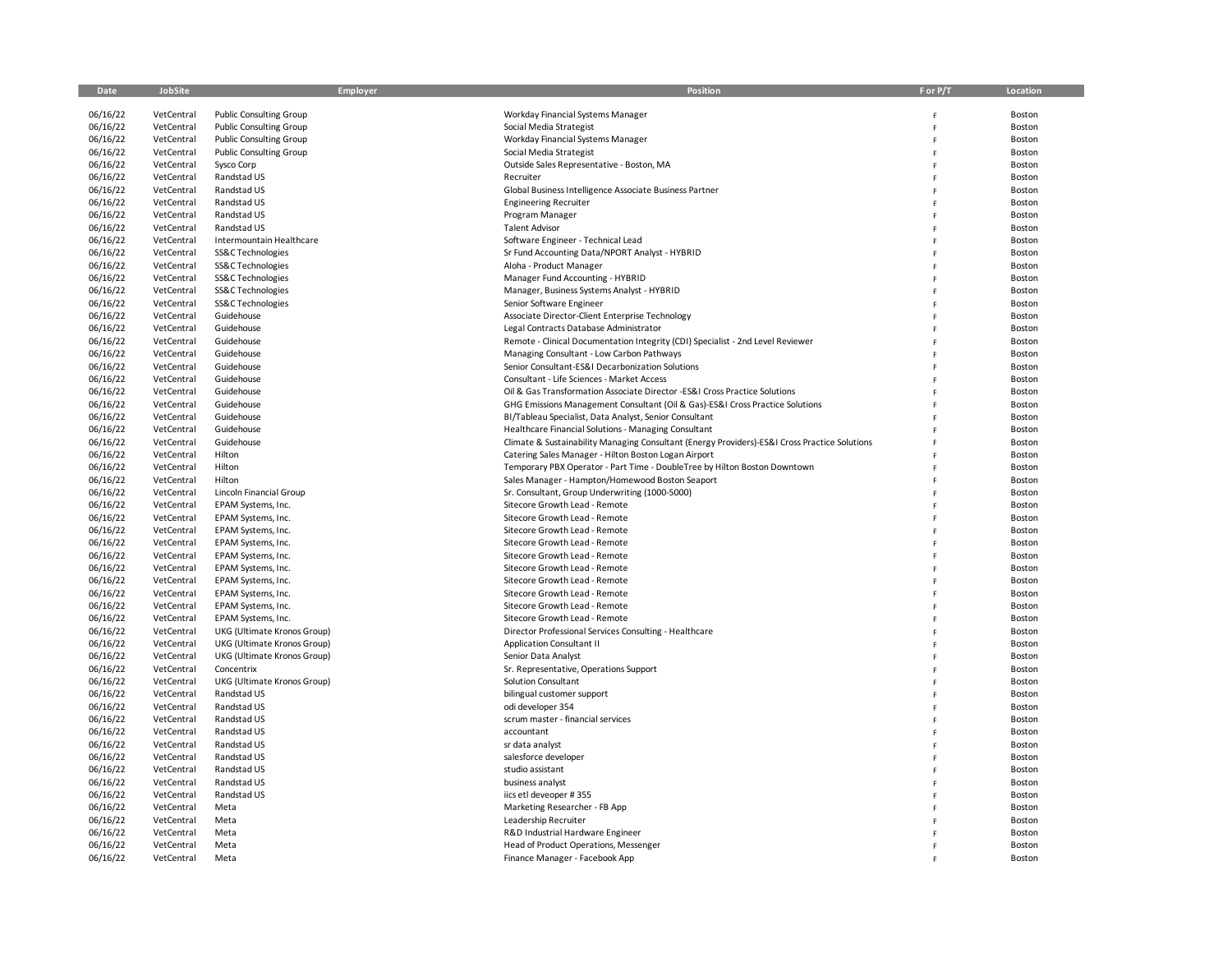| Date                 | <b>JobSite</b>           | Employer                                       | <b>Position</b>                                                              | F or P/T | Location         |
|----------------------|--------------------------|------------------------------------------------|------------------------------------------------------------------------------|----------|------------------|
|                      |                          |                                                |                                                                              |          |                  |
| 06/16/22             | VetCentral               | Meta                                           | Product Manager                                                              | F        | Boston           |
| 06/16/22             | VetCentral               | Meta                                           | Internal Communications Business Partner, Meta Business Group                | F        | Boston           |
| 06/16/22             | VetCentral               | Meta                                           | Data Engineer                                                                | F        | Boston           |
| 06/16/22<br>06/16/22 | VetCentral<br>VetCentral | Meta<br>Meta                                   | Application Manager, Accounts Payable<br><b>Technology Program Manager</b>   |          | Boston<br>Boston |
| 06/16/22             | VetCentral               | Meta                                           | User Experience Researcher                                                   |          | Boston           |
| 06/16/22             | VetCentral               | Meta                                           | Software Engineer                                                            | F        | Boston           |
| 06/16/22             | VetCentral               | Meta                                           | Software Engineer                                                            | Ė        | Boston           |
| 06/16/22             | VetCentral               | Meta                                           | Decision Scientist - Brand Management                                        |          | Boston           |
| 06/16/22             | VetCentral               | Meta                                           | Software Engineer                                                            |          | Boston           |
| 06/16/22             | VetCentral               | Meta                                           | Partner Growth Analyst                                                       |          | Boston           |
| 06/16/22             | VetCentral               | Meta                                           | Software Engineer                                                            |          | Boston           |
| 06/16/22             | VetCentral               | Meta                                           | Supplier Master Data Analyst                                                 | F        | Boston           |
| 06/16/22             | VetCentral               | Meta                                           | Program Manager, Regulatory Response Readiness                               |          | Boston           |
| 06/16/22             | VetCentral               | Meta                                           | Program Manager, Risk and Payments Launch Management                         |          | Boston           |
| 06/16/22             | VetCentral               | Meta                                           | Machine Learning Engineer                                                    |          | Boston           |
| 06/16/22             | VetCentral               | Meta                                           | Software Engineer                                                            |          | Boston           |
| 06/16/22             | VetCentral               | Meta                                           | Data Engineer                                                                |          | Boston           |
| 06/16/22             | VetCentral               | Meta                                           | Technical Program Manager, Enterprise Applications                           |          | Boston           |
| 06/16/22             | VetCentral               | Meta                                           | Product Manager                                                              |          | Boston           |
| 06/16/22             | VetCentral               | Meta                                           | Technical Partner Manager, Business Ecosystem Partnerships                   | F        | Boston           |
| 06/16/22             | VetCentral               | Highmark Health                                | Supervisor Government Business Operations Delivery                           | Ė        | Boston           |
| 06/16/22             | VetCentral               | Highmark Health                                | Supervisor Claims                                                            | F        | Boston           |
| 06/16/22             | VetCentral<br>VetCentral | <b>Highmark Health</b><br>Highmark Health      | Lead Technical Accounting Research and Policy Analyst (REMOTE)               |          | Boston           |
| 06/16/22<br>06/16/22 | VetCentral               | Highmark Health                                | Lead Analytic Data Analyst<br>Scrum Master                                   | F        | Boston<br>Boston |
| 06/16/22             | VetCentral               | Highmark Health                                | Senior Marketing Strategist                                                  | Ė        | Boston           |
| 06/16/22             | VetCentral               | Highmark Health                                | Investigator                                                                 | F        | Boston           |
| 06/16/22             | VetCentral               | <b>Highmark Health</b>                         | Supervisor Intake Coordination                                               |          | Boston           |
| 06/16/22             | VetCentral               | Highmark Health                                | <b>Business Process Analyst</b>                                              |          | Boston           |
| 06/16/22             | VetCentral               | PwC                                            | Oracle Technical Cloud Senior Manager                                        |          | Boston           |
| 06/16/22             | VetCentral               | PwC                                            | SAP SAC Senior Associate                                                     | F        | Boston           |
| 06/16/22             | VetCentral               | PwC                                            | PwC Private - Audit Experienced Associate                                    | Ė        | Boston           |
| 06/16/22             | VetCentral               | PwC                                            | Cyber Defense Senior Associate                                               |          | Boston           |
| 06/16/22             | VetCentral               | PwC                                            | Leadership, Talent, and Organization in Deals - Senior Manager               |          | Boston           |
| 06/16/22             | VetCentral               | PwC                                            | Info Governance and Privacy - Data Governance Senior Manager                 |          | Boston           |
| 06/16/22             | VetCentral               | PwC                                            | SAP PMO Senior Manager                                                       |          | Boston           |
| 06/16/22             | VetCentral               | PwC                                            | Health System Data and Cloud Architect, Senior Manager                       |          | Boston           |
| 06/16/22             | VetCentral               | PwC                                            | Health System Data and Cloud Architect, Senior Manager                       |          | Boston           |
| 06/16/22             | VetCentral               | PwC                                            | SAP FICO Manager                                                             |          | Boston           |
| 06/16/22             | VetCentral               | PwC                                            | Oracle Technical Cloud Manager                                               |          | Boston           |
| 06/16/22             | VetCentral               | PwC                                            | SAP PMO Manager                                                              |          | Boston           |
| 06/16/22             | VetCentral<br>VetCentral | PwC<br>PwC                                     | Connected Supply Chain - Senior Manager<br>Oracle CX Cloud: Senior Associate |          | Boston           |
| 06/16/22<br>06/16/22 | VetCentral               | PwC                                            | Fixed Term: L&D Architect Director                                           |          | Boston<br>Boston |
| 06/16/22             | VetCentral               | PwC                                            | Info Governance and Privacy - Data Governance Senior Manager                 |          | Boston           |
| 06/16/22             | VetCentral               | PwC                                            | <b>Business Services Transformation Director</b>                             |          | Boston           |
| 06/16/22             | VetCentral               | Deloitte                                       | ConvergePROSPERITY - Sr. Product Manager - BaaS Distribution                 |          | Boston           |
| 06/16/22             | VetCentral               | Deloitte                                       | <b>AWS Manager</b>                                                           |          | Boston           |
| 06/16/22             | VetCentral               | Deloitte                                       | Senior, Business Analyst                                                     |          | Boston           |
| 06/16/22             | VetCentral               | Deloitte                                       | Transformation and Restructuring Senior Manager                              |          | Boston           |
| 06/16/22             | VetCentral               | <b>KPMG</b>                                    | Audit Manager, Asset Management                                              |          | Boston           |
| 06/16/22             | VetCentral               | KPMG                                           | Associate, National Pricing Desk (Remote Opportunity)                        |          | Boston           |
| 06/16/22             | VetCentral               | <b>KPMG</b>                                    | Senior Associate, Independence - Sentinel Delegates                          |          | Boston           |
| 06/16/22             | VetCentral               | KPMG                                           | Audit Senior Associate, Asset Management                                     |          | Boston           |
| 06/16/22             | VetCentral               | <b>KPMG</b>                                    | Manager, Outsourcing Advisory                                                |          | Boston           |
| 06/16/22             | VetCentral               | <b>KPMG</b>                                    | Associate, M&A Tax                                                           |          | Boston           |
| 06/16/22             | VetCentral               | <b>IQVIA</b>                                   | General Surgery Sales Representative - NY/New England - 2606789              |          | Boston           |
| 06/16/22             | VetCentral               | General Dynamics Information Technology        | Senior Cloud Program Manager (Remote)                                        |          | Bourne           |
| 06/16/22             | VetCentral               | <b>General Dynamics Information Technology</b> | Cloud Systems Engineer Advisor (Secret, preferred) - remote                  |          | Bourne           |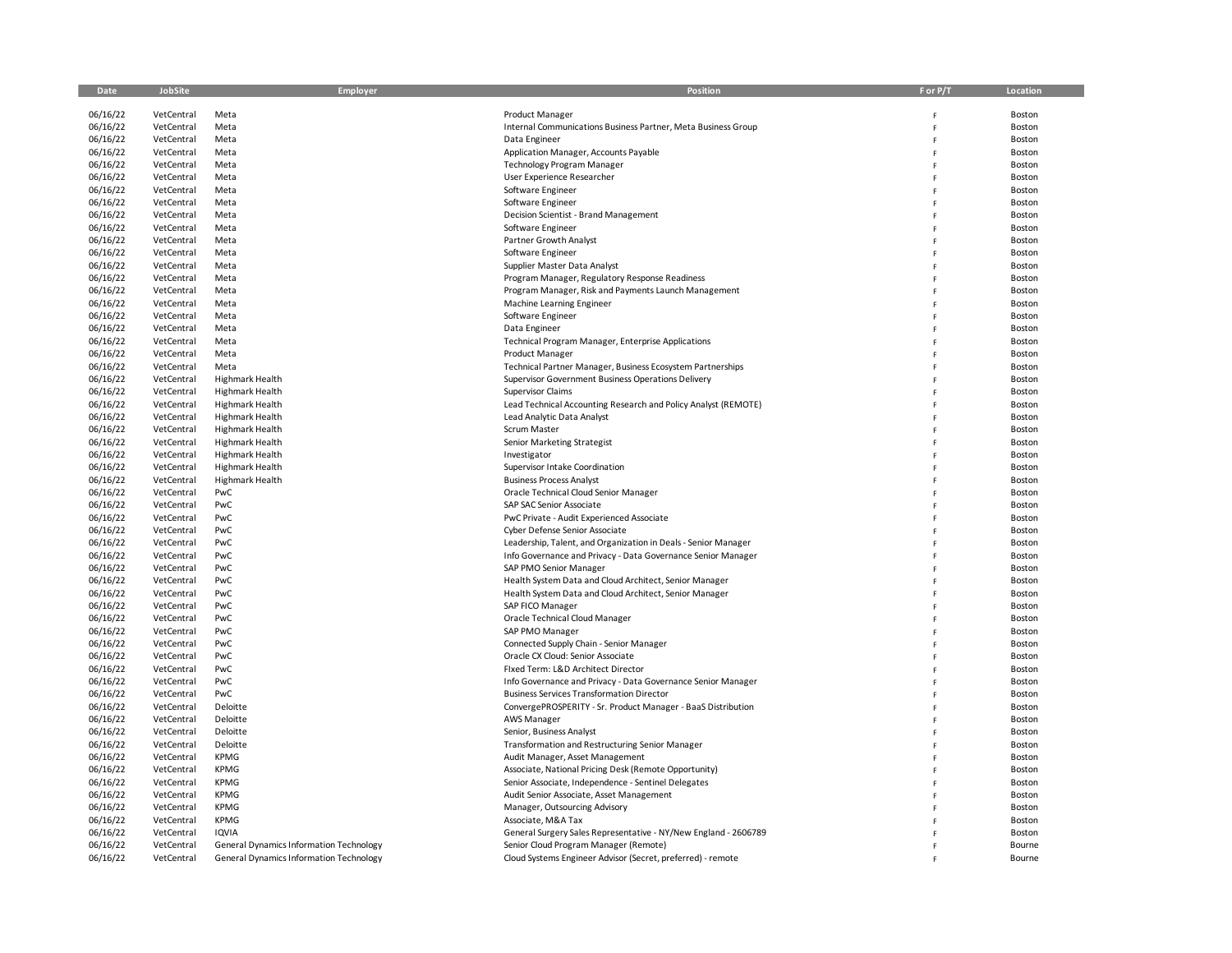| Date     | JobSite    | Employer                                       | Position                                                                                      | F or P/T     | Location   |
|----------|------------|------------------------------------------------|-----------------------------------------------------------------------------------------------|--------------|------------|
|          |            |                                                |                                                                                               |              |            |
| 06/16/22 | VetCentral | <b>General Dynamics Information Technology</b> | Chief System of Systems Engineer                                                              | F            | Bourne     |
| 06/16/22 | VetCentral | HealthEdge Software Inc                        | Lead UX Designer                                                                              | F            | Burlington |
| 06/16/22 | VetCentral | Robert Half                                    | Social Media Specialist                                                                       | F            | Burlington |
| 06/16/22 | VetCentral | Qualcomm                                       | <b>Embedded Software Engineer</b>                                                             | F            | Burlington |
| 06/16/22 | VetCentral | C&A Industries, LLC                            | RN / REGISTERED NURSE / CARDIAC CATH LAB RN / CATH LAB NURSE                                  | F            | Burlington |
| 06/16/22 | VetCentral | Oracle                                         | RVP Sales - Financial Services                                                                | F            | Burlington |
| 06/16/22 | VetCentral | Oracle                                         | Sales Representative OD Prime II                                                              |              | Burlington |
| 06/16/22 | VetCentral | Luxottica                                      | Sales Associate Sunglass Hut                                                                  | F            | Burlington |
| 06/16/22 | VetCentral | Luxottica                                      | Sunglass Hut - Assistant Manager I                                                            | F            | Burlington |
| 06/16/22 | VetCentral | Abbott                                         | Software Engineer II - SaaS / Cloud                                                           | Ė            | Burlington |
| 06/16/22 | VetCentral | CVS Health                                     | Senior Android Engineer                                                                       | F            | Burlington |
| 06/16/22 | VetCentral | Lahey Health                                   | Physician                                                                                     |              | Burlington |
| 06/16/22 | VetCentral | Lahey Health                                   | Physician                                                                                     | F            | Burlington |
| 06/16/22 | VetCentral | Lahey Health                                   | Imaging Systems Administrator II - 40 hours, Day shift                                        | F            | Burlington |
| 06/16/22 | VetCentral | Lahey Health                                   | Physician                                                                                     | F            | Burlington |
| 06/16/22 | VetCentral | Lahey Health                                   | New Food Service Worker (Per Diem) 4-8PM                                                      | F            | Burlington |
| 06/16/22 | VetCentral | Lahey Health                                   | Proj Mgr Operations                                                                           | F            | Burlington |
| 06/16/22 | VetCentral | Lahey Health                                   | Physician                                                                                     | F            | Burlington |
| 06/16/22 | VetCentral | Lahey Health                                   | Physician                                                                                     | F            | Burlington |
| 06/16/22 | VetCentral | Lahey Health                                   | New! Coord Patient Services-20 hrs!                                                           | F            | Burlington |
| 06/16/22 | VetCentral | Lahey Health                                   | Unit Coordinator                                                                              |              | Burlington |
| 06/16/22 | VetCentral | Lahey Health                                   | * New Rates * Scheduler 2 - General surgery                                                   | F            | Burlington |
| 06/16/22 | VetCentral | Lahey Health                                   | Registered Nurse, Medical Surgical Hematology/Oncology Unit, 36 Days/Nights Rotation          | F            | Burlington |
| 06/16/22 | VetCentral | Lahey Health                                   | Case Manager RN per diem                                                                      | F            | Burlington |
| 06/16/22 | VetCentral | Lahey Health                                   | NEW Escort Messenger- 40 hrs- Rotating Schedule                                               | F            | Burlington |
| 06/16/22 | VetCentral | Lahey Health                                   | Case Manager RN 40 hours                                                                      |              | Burlington |
| 06/16/22 | VetCentral | Lahey Health                                   | <b>Rehabilitation Aide</b>                                                                    | F            | Burlington |
| 06/16/22 | VetCentral | Lahey Health                                   | New Inpatient Dietitian Specialist F/T                                                        | F            | Burlington |
| 06/16/22 | VetCentral | Lahey Health                                   | Case Manager RN 20 hours Sign-On Bonus Eligible - Up to 8k                                    | F            | Burlington |
| 06/16/22 | VetCentral | Lahey Health                                   | Pharmacy Technician Research                                                                  |              | Burlington |
| 06/16/22 | VetCentral | Guidehouse                                     | Oil & Gas Transformation Associate Director -ES&I Cross Practice Solutions                    |              | Burlington |
| 06/16/22 | VetCentral | Guidehouse                                     | Senior Consultant-ES&I Decarbonization Solutions                                              | F            | Burlington |
| 06/16/22 | VetCentral | Guidehouse                                     | GHG Emissions Management Consultant (Oil & Gas)-ES&I Cross Practice Solutions                 | F            | Burlington |
| 06/16/22 | VetCentral | Guidehouse                                     | Climate & Sustainability Managing Consultant (Energy Providers)-ES&I Cross Practice Solutions | F            | Burlington |
| 06/16/22 | VetCentral | Raytheon Technologies                          | Sr. Analyst, SCM (Onsite)                                                                     | F            | Burlington |
| 06/16/22 | VetCentral | Raytheon Technologies                          | Sr. Analyst, Business Process Management (Remote)                                             | F            | Burlington |
| 06/16/22 | VetCentral | Randstad US                                    | accounting supervisor                                                                         | F            | Burlington |
| 06/16/22 | VetCentral | Raytheon Technologies                          | Senior Network Research Engineer (Hybrid)                                                     | $\mathsf{F}$ | Cambridge  |
| 06/16/22 | VetCentral | Akamai Technologies, Inc.                      | <b>Engineering Manager - Remote</b>                                                           | F            | Cambridge  |
| 06/16/22 | VetCentral | Akamai Technologies, Inc.                      | Manager Sales Operations - Remote                                                             |              | Cambridge  |
| 06/16/22 | VetCentral | Akamai Technologies, Inc.                      | Senior Graphic Designer-Remote                                                                |              | Cambridge  |
| 06/16/22 | VetCentral | Akamai Technologies, Inc.                      | Senior Software Engineer - Remote                                                             | F            | Cambridge  |
| 06/16/22 | VetCentral | Akamai Technologies, Inc.                      | Senior Technical Program Manager - Remote                                                     | F            | Cambridge  |
| 06/16/22 | VetCentral | Akamai Technologies, Inc.                      | Senior Solutions Architect-Remote                                                             | F            | Cambridge  |
| 06/16/22 | VetCentral | Akamai Technologies, Inc.                      | Technical Program Manager II - Remote                                                         |              | Cambridge  |
| 06/16/22 | VetCentral | Akamai Technologies, Inc.                      | Senior Software Development Engineer in Test - Remote                                         | F            | Cambridge  |
| 06/16/22 | VetCentral | BeiGene                                        | Senior Manager, Clinical Development Operations                                               | F            | Cambridge  |
| 06/16/22 | VetCentral | BeiGene                                        | Director, Regulatory Affairs, CMC                                                             | F            | Cambridge  |
| 06/16/22 | VetCentral | Walgreens                                      | Pharmacist                                                                                    |              | Cambridge  |
| 06/16/22 | VetCentral | CBRE                                           | Talent Systems Analyst - Remote                                                               |              | Cambridge  |
| 06/16/22 | VetCentral | <b>ABM Industries</b>                          | CLEANER, (H)                                                                                  | F            | Cambridge  |
| 06/16/22 | VetCentral | <b>ABM Industries</b>                          | CLEANER,                                                                                      | F            | Cambridge  |
| 06/16/22 | VetCentral | Sanofi Group                                   | Senior Director, Patient Support Services Platform Solutions                                  | F            | Cambridge  |
| 06/16/22 | VetCentral | Sanofi Group                                   | Senior Director, Research Data Products                                                       | F            | Cambridge  |
| 06/16/22 | VetCentral | Philips                                        | Manager-Verification & Validation-Device Connectivity                                         |              | Cambridge  |
| 06/16/22 | VetCentral | Philips                                        | Quality and Transition Manager                                                                | F            | Cambridge  |
| 06/16/22 | VetCentral | Philips                                        | Sr. Service Quality Lead                                                                      | F            | Cambridge  |
| 06/16/22 | VetCentral | Philips                                        | Design Strategist                                                                             |              | Cambridge  |
| 06/16/22 | VetCentral | Philips                                        | <b>Regulatory Affairs Specialist</b>                                                          |              | Cambridge  |
| 06/16/22 | VetCentral | <b>Allied Universal</b>                        | Security Shift Supervisor Pharmaceutical                                                      |              | Cambridge  |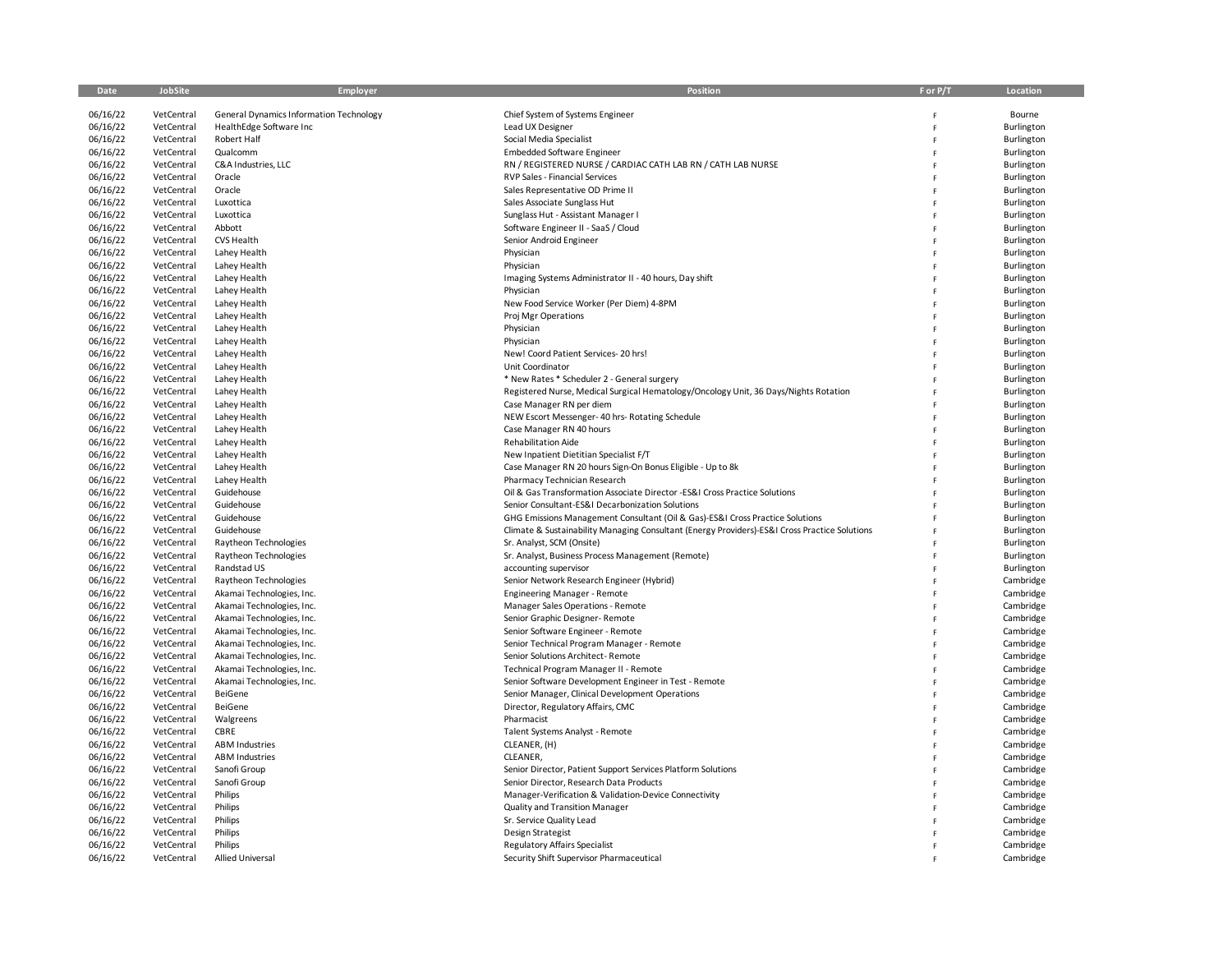| Date                 | <b>JobSite</b>           | Employer                             | Position                                                                                       | F or P/T | Location               |
|----------------------|--------------------------|--------------------------------------|------------------------------------------------------------------------------------------------|----------|------------------------|
|                      |                          |                                      |                                                                                                |          |                        |
| 06/16/22             | VetCentral               | <b>Allied Universal</b>              | Security Officer GSOC Analyst                                                                  | F        | Cambridge              |
| 06/16/22<br>06/16/22 | VetCentral<br>VetCentral | <b>Allied Universal</b><br>ICF       | Security Officer Healthcare Facility<br>Field Technician-Equipment Installation and Monitoring | F<br>F   | Cambridge<br>Cambridge |
| 06/16/22             | VetCentral               | EY                                   | IAM Engineer - Government and Public Sector                                                    | F        | Cambridge              |
| 06/16/22             | VetCentral               | EY                                   | Security Analytics and Reporting Analyst - Government and Public Sector                        | Ë        | Cambridge              |
| 06/16/22             | VetCentral               | EY                                   | Security Architect - Government and Public Sector                                              | Ë        | Cambridge              |
| 06/16/22             | VetCentral               | EY                                   | GPS Technical Architect - Government and Public Sector                                         | F        | Cambridge              |
| 06/16/22             | VetCentral               | EY                                   | Azure Gov Senior Platform Engineer - Government and Public Sector                              | F        | Cambridge              |
| 06/16/22             | VetCentral               | EY                                   | GCC High - Senior Desktop Engineer - Government and Public Sector                              | p        | Cambridge              |
| 06/16/22             | VetCentral               | GAF                                  | Senior Account Executive                                                                       |          | Cambridge              |
| 06/16/22             | VetCentral               | GAF                                  | Sr. Quality Systems Engineer                                                                   | Ë        | Cambridge              |
| 06/16/22             | VetCentral               | Google                               | Account Manager, General Sales                                                                 | F        | Cambridge              |
| 06/16/22             | VetCentral               | CBRE                                 | Sr. UX Designer - Investment Management                                                        | Ë        | Cambridge              |
| 06/16/22             | VetCentral               | CBRE                                 | <b>Client Strategy Consulting Analyst</b>                                                      |          | Cambridge              |
| 06/16/22             | VetCentral               | Actalent                             | Laboratory Processing Associate II                                                             |          | Cambridge              |
| 06/16/22             | VetCentral               | Actalent                             | Phlebotomist                                                                                   |          | Cambridge              |
| 06/16/22             | VetCentral               | Actalent                             | QC Analyst                                                                                     | F        | Cambridge              |
| 06/16/22             | VetCentral               | Actalent                             | Research Associate                                                                             | Ë        | Cambridge              |
| 06/16/22             | VetCentral               | Actalent                             | <b>Medical Receptionist</b>                                                                    |          | Cambridge              |
| 06/16/22             | VetCentral               | Marriott                             | Cook                                                                                           |          | Cambridge              |
| 06/16/22             | VetCentral               | Danaher Corporation                  | SFDC Process Support Leader, USCAN                                                             |          | Cambridge              |
| 06/16/22             | VetCentral               | Amgen                                | Process Development Associate                                                                  | Ë        | Cambridge              |
| 06/16/22             | VetCentral               | Organon & Co.                        | Director - Privacy Counsel                                                                     | F        | Cambridge              |
| 06/16/22             | VetCentral               | Mathematica                          | IT Service Delivery Coordinator                                                                |          | Cambridge              |
| 06/16/22             | VetCentral               | Thermo Fisher Scientific             | <b>Quality Specialist II</b>                                                                   |          | Cambridge              |
| 06/16/22             | VetCentral               | Thermo Fisher Scientific             | Senior Site Specialist                                                                         | F        | Cambridge              |
| 06/16/22             | VetCentral               | <b>IBM</b>                           | SevOne Senior Software Engineer                                                                | Ë        | Cambridge              |
| 06/16/22             | VetCentral               | IBM<br>Pfizer                        | IBM Security Services Sales Representative Northeast                                           | F        | Cambridge              |
| 06/16/22             | VetCentral               | CVS Health                           | Manager, Biostatistics (entry level)                                                           |          | Cambridge              |
| 06/16/22<br>06/16/22 | VetCentral<br>VetCentral | Sysco Corp                           | <b>Operations Manager</b>                                                                      | p        | Cambridge<br>Cambridge |
| 06/16/22             | VetCentral               | Sysco Corp                           | Outside Sales Representative - Boston, MA<br>Outside Sales Representative - Boston, MA         | F        | Cambridge              |
| 06/16/22             | VetCentral               | Randstad US                          | specialist - business technology support                                                       | Ë        | Cambridge              |
| 06/16/22             | VetCentral               | Randstad US                          | project manager 6027                                                                           | F        | Cambridge              |
| 06/16/22             | VetCentral               | Randstad US                          | it support                                                                                     |          | Cambridge              |
| 06/16/22             | VetCentral               | Randstad US                          | business process analyst                                                                       | Ë        | Cambridge              |
| 06/16/22             | VetCentral               | Robert Half                          | Front Desk Administrative Assistant                                                            | Ë        | Charlestown            |
| 06/16/22             | VetCentral               | CDM Smith                            | Senior Project Accountant                                                                      | F        | Chelmsford             |
| 06/16/22             | VetCentral               | Robert Half                          | Compensation & Benefits Specialist                                                             | p        | Chelmsford             |
| 06/16/22             | VetCentral               | Robert Half                          | Sr. Customer Service Representative                                                            |          | Chelmsford             |
| 06/16/22             | VetCentral               | Lockheed Martin                      | Quality Assurance Engineer / Microelectronics / Aerospace / Chelmsford                         | F        | Chelmsford             |
| 06/16/22             | VetCentral               | Sodexo                               | General Manager 2 - Food                                                                       | Ë        | Chelmsford             |
| 06/16/22             | VetCentral               | Aerotek                              | Assembler/Epoxy Technician                                                                     | Ë        | Chelmsford             |
| 06/16/22             | VetCentral               | CVS Health                           | <b>Operations Manager</b>                                                                      |          | Chelmsford             |
| 06/16/22             | VetCentral               | Fresenius Medical Care North America | Outpatient Registered Nurse - RN                                                               | F        | Chelmsford             |
| 06/16/22             | VetCentral               | Randstad US                          | technical / deskside support iii                                                               | F        | Chelmsford             |
| 06/16/22             | VetCentral               | M&T Bank                             | Business Banking Senior Relationship Manager I                                                 | F        | Danvers                |
| 06/16/22             | VetCentral               | Citizens                             | Citizens Banker                                                                                | F        | Danvers                |
| 06/16/22             | VetCentral               | Randstad US                          | machine operator                                                                               |          | Danvers                |
| 06/16/22             | VetCentral               | Randstad US                          | billing coordinator                                                                            | F        | Danvers                |
| 06/16/22             | VetCentral               | Randstad US                          | receiving forklift operator                                                                    | F        | Danvers                |
| 06/16/22             | VetCentral               | Randstad US                          | 1st shift assembler - machine operator                                                         | Ë        | Danvers                |
| 06/16/22             | VetCentral               | <b>TD Bank</b>                       | Teller Manager (US)                                                                            |          | Gloucester             |
| 06/16/22             | VetCentral               | <b>Applied Materials</b>             | Assembler I                                                                                    |          | Gloucester             |
| 06/16/22             | VetCentral               | <b>Applied Materials</b>             | Assembler I                                                                                    | Ë        | Gloucester             |
| 06/16/22             | VetCentral               | <b>Applied Materials</b>             | Assembler I                                                                                    | F        | Gloucester             |
| 06/16/22             | VetCentral<br>VetCentral | System One                           | <b>Test Engineer</b>                                                                           | F        | Hanscom<br>Haverhill   |
| 06/16/22<br>06/16/22 | VetCentral               | <b>Kelly Services</b><br>Sevita      | Equipment Maintenance Technician (2nd Shift - Flex)<br>Accounts Receivable Technician 3316     |          | Haverhill              |
| 06/16/22             | VetCentral               | Sysco Corp                           | Outside Sales Representative - Andover, Haverhill, Lowell, Methuen and Lawrence, MA            |          | Haverhill              |
|                      |                          |                                      |                                                                                                |          |                        |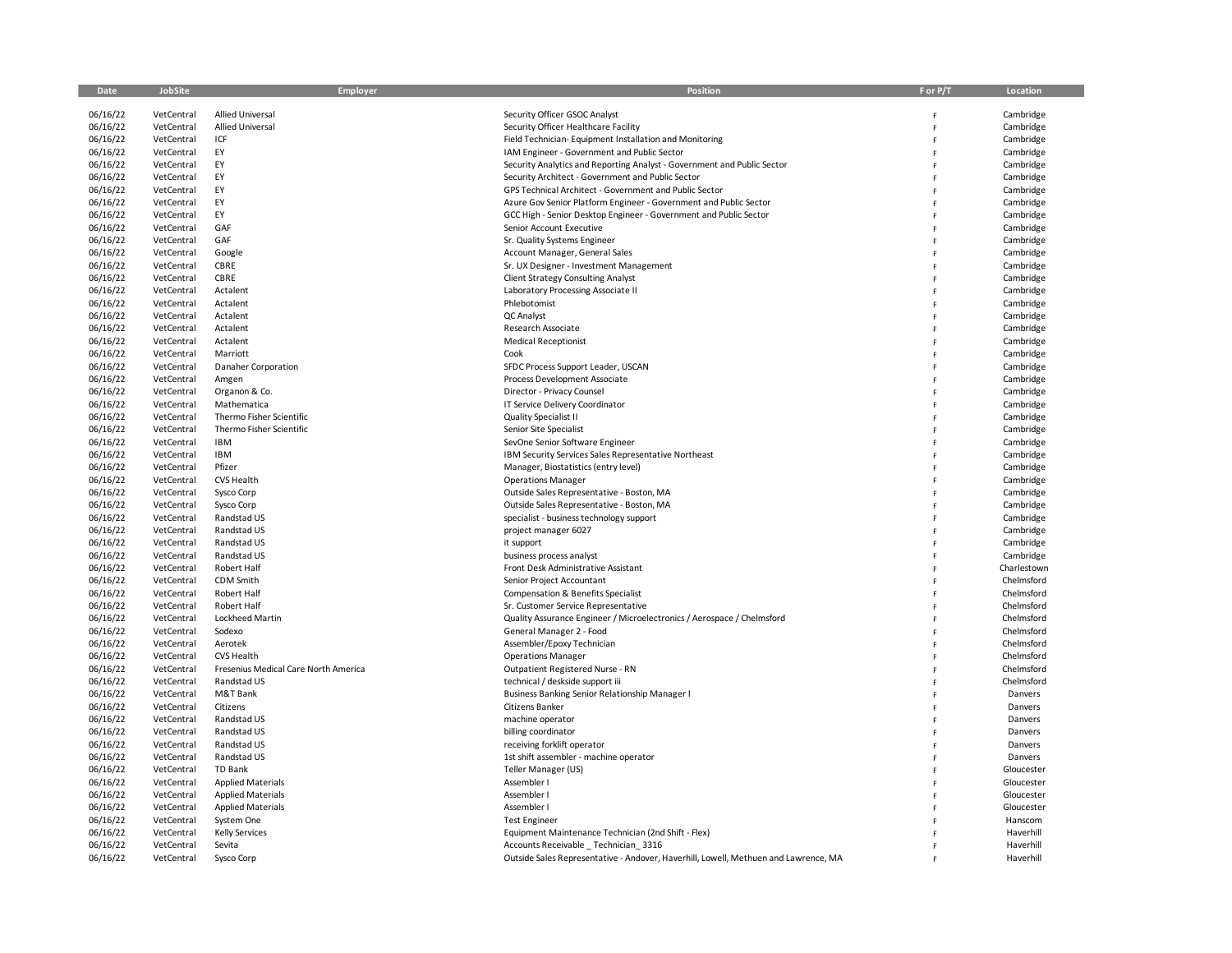| Date                 | JobSite                  | Employer                                                                                  | <b>Position</b>                                                                         | F or P/T | Location           |
|----------------------|--------------------------|-------------------------------------------------------------------------------------------|-----------------------------------------------------------------------------------------|----------|--------------------|
| 06/16/22             |                          | TD Bank                                                                                   |                                                                                         |          | Ipswich            |
| 06/16/22             | VetCentral<br>VetCentral | <b>Kelly Services</b>                                                                     | Teller Manager (US)<br>Laboratory Technician                                            |          | Ipswich            |
| 06/16/22             | VetCentral               | Staples                                                                                   | Scrum Master III - REMOTE                                                               | Ė        | Lawrence           |
| 06/16/22             | VetCentral               | Sevita                                                                                    | Accounts Receivable Technician 3316                                                     | F        | Lawrence           |
| 06/16/22             | VetCentral               | CVS Health                                                                                | <b>Operations Supervisor</b>                                                            |          | Lawrence           |
| 06/16/22             | VetCentral               | CVS Health                                                                                | <b>Operations Manager</b>                                                               |          | Lawrence           |
| 06/16/22             | VetCentral               | Randstad US                                                                               | bookkeeper                                                                              |          | Lawrence           |
| 06/16/22             | VetCentral               | Fresenius Medical Care North America                                                      | Principal Enterprise Systems Engineer - Windows                                         |          | Lexington          |
| 06/16/22             | VetCentral               | Randstad US                                                                               | development specialist i                                                                |          | Lexington          |
| 06/16/22             | VetCentral               | Randstad US                                                                               | systems engineer 2                                                                      |          | Lexington          |
| 06/16/22             | VetCentral               | <b>General Dynamics Information Technology</b>                                            | Chief System of Systems Engineer                                                        |          | Lincoln            |
| 06/16/22             | VetCentral               | General Dynamics Information Technology                                                   | Cloud Systems Engineer Advisor (Secret, preferred) - remote                             |          | Lincoln            |
| 06/16/22             | VetCentral               | <b>General Dynamics Information Technology</b>                                            | Senior Cloud Program Manager (Remote)                                                   |          | Lincoln            |
| 06/16/22             | VetCentral               | CDM Smith                                                                                 | Senior Project Accountant                                                               |          | Lowell             |
| 06/16/22             | VetCentral               | Walgreens                                                                                 | Pharmacy Intern                                                                         |          | Lowell             |
| 06/16/22             | VetCentral               | CBRE                                                                                      | Talent Systems Analyst - Remote                                                         |          | Lowell             |
| 06/16/22             | VetCentral               | <b>Kelly Services</b>                                                                     | Product Development Engineer                                                            | F        | Lowell             |
| 06/16/22             | VetCentral               | GAF                                                                                       | Sr. Quality Systems Engineer                                                            |          | Lowell             |
| 06/16/22             | VetCentral               | GAF                                                                                       | Senior Account Executive                                                                |          | Lowell             |
| 06/16/22             | VetCentral               | CBRE                                                                                      | <b>Client Strategy Consulting Analyst</b>                                               |          | Lowell             |
| 06/16/22             | VetCentral               | CBRE                                                                                      | Sr. UX Designer - Investment Management                                                 |          | Lowell             |
| 06/16/22             | VetCentral               | Organon & Co.                                                                             | Director - Privacy Counsel                                                              | Ë        | Lowell             |
| 06/16/22             | VetCentral               | CVS Health                                                                                | <b>Operations Supervisor</b>                                                            | Ë        | Lowell             |
| 06/16/22             | VetCentral               | <b>CVS Health</b>                                                                         | <b>Operations Manager</b>                                                               |          | Lowell             |
| 06/16/22             | VetCentral               | <b>Bank of America</b>                                                                    | Preferred Lending Credit Solutions Advisor-Stairway Plaza Center-Lowell, MA             |          | Lowell             |
| 06/16/22             | VetCentral               | Lahey Health                                                                              | Crisis Clinician, Emergency Services                                                    |          | Lowell             |
| 06/16/22             | VetCentral               | Sysco Corp                                                                                | Outside Sales Representative - Andover, Haverhill, Lowell, Methuen and Lawrence, MA     | Ë        | Lowell             |
| 06/16/22             | VetCentral               | UKG (Ultimate Kronos Group)                                                               | Senior Data Analyst                                                                     |          | Lowell             |
| 06/16/22             | VetCentral               | UKG (Ultimate Kronos Group)                                                               | Sr Mgr. Communications & Enablement                                                     |          | Lowell             |
| 06/16/22             | VetCentral               | Walgreens                                                                                 | Customer Service Associate - Temporary                                                  |          | Lynn               |
| 06/16/22             | VetCentral               | Walgreens                                                                                 | Customer Service Associate                                                              |          | Lynn               |
| 06/16/22             | VetCentral               | Walgreens                                                                                 | Customer Service Associate                                                              | Ë        | Lynn               |
| 06/16/22             | VetCentral               | General Electric                                                                          | Manufacturing Team Leader                                                               | Ë        | Lynn               |
| 06/16/22             | VetCentral               | Microsoft Corporation                                                                     | Principal Technical Program Manager                                                     |          | Manchester         |
| 06/16/22             | VetCentral               | iHeartMedia                                                                               | Part-time Production Assistant                                                          |          | Medford            |
| 06/16/22             | VetCentral               | CareerStaff Unlimited                                                                     | Registered Nurse (RN) - Interim Unit Manager-Long Term Care                             |          | Medford            |
| 06/16/22             | VetCentral               | CareerStaff Unlimited                                                                     | Registered Nurse (RN) - Interim Unit Manager-Long Term Care                             |          | Medford            |
| 06/16/22             | VetCentral               | CareerStaff Unlimited                                                                     | Registered Nurse - RN - Nurse Practice Educator                                         |          | Medford            |
| 06/16/22             | VetCentral               | <b>Kelly Services</b>                                                                     | Patient Recruiter, Clinical Trials                                                      |          | Methuen            |
| 06/16/22             | VetCentral               | Sevita                                                                                    | Accounts Receivable _ Technician_3316                                                   |          | Methuen            |
| 06/16/22             | VetCentral               | Sysco Corp                                                                                | Outside Sales Representative - Andover, Haverhill, Lowell, Methuen and Lawrence, MA     |          | Methuen            |
| 06/16/22             | VetCentral               | Sevita                                                                                    | Accounts Receivable Technician 3316                                                     |          | North Andover      |
| 06/16/22             | VetCentral               | Sunrise Senior Living                                                                     | Wellness Nurse 0 includes weekend availability                                          |          | Peabody            |
| 06/16/22             | VetCentral               | Citizens                                                                                  | Citizens Banker                                                                         |          | Peabody            |
| 06/16/22             | VetCentral               | TD Bank                                                                                   | Teller I (US)                                                                           |          | Peabody            |
| 06/16/22<br>06/16/22 | VetCentral<br>VetCentral | General Dynamics Information Technology                                                   | Chief System of Systems Engineer<br>Senior Cloud Program Manager (Remote)               |          | Peabody            |
| 06/16/22             | VetCentral               | General Dynamics Information Technology<br><b>General Dynamics Information Technology</b> | Cloud Systems Engineer Advisor (Secret, preferred) - remote                             |          | Peabody<br>Peabody |
| 06/16/22             | VetCentral               | Cardinal Health                                                                           | Warehouse Associate II (Full Time Days)                                                 |          | Peabody            |
| 06/16/22             | VetCentral               | Lahey Health                                                                              | Patient Access Representative (ED) Full-Time/Days - SIGN ON BONUS ELIGIBLE & NEW RATES! |          | Peabody            |
| 06/16/22             | VetCentral               | Lahey Health                                                                              | Clinical Procedures Tech - Peabody Endoscopy - 40 hrs Days                              |          | Peabody            |
| 06/16/22             | VetCentral               | Palo Alto Networks                                                                        | Major Account Manager                                                                   |          | Salem              |
| 06/16/22             | VetCentral               | Raytheon Technologies                                                                     | Radar Systems Engineer                                                                  |          | Tewksbury          |
| 06/16/22             | VetCentral               | Raytheon Technologies                                                                     | Europe and Asia FPA Financial Analyst *HYBRID*                                          |          | Tewksbury          |
| 06/16/22             | VetCentral               | Raytheon Technologies                                                                     | System Integration Lead                                                                 |          | Tewksbury          |
| 06/16/22             | VetCentral               | Raytheon Technologies                                                                     | SPY6 System Engineering Cross Product Team Lead                                         | Ë        | Tewksbury          |
| 06/16/22             | VetCentral               | Raytheon Technologies                                                                     | Principal Radar Systems Engineer                                                        |          | Tewksbury          |
| 06/16/22             | VetCentral               | Raytheon Technologies                                                                     | Senior Principal Radar Systems Engineer                                                 |          | Tewksbury          |
| 06/16/22             | VetCentral               | Raytheon Technologies                                                                     | Senior Principal Radar Systems Engineer                                                 |          | Tewksbury          |
| 06/16/22             | VetCentral               | <b>Kelly Services</b>                                                                     | Logistics Analyst                                                                       |          | Tewksbury          |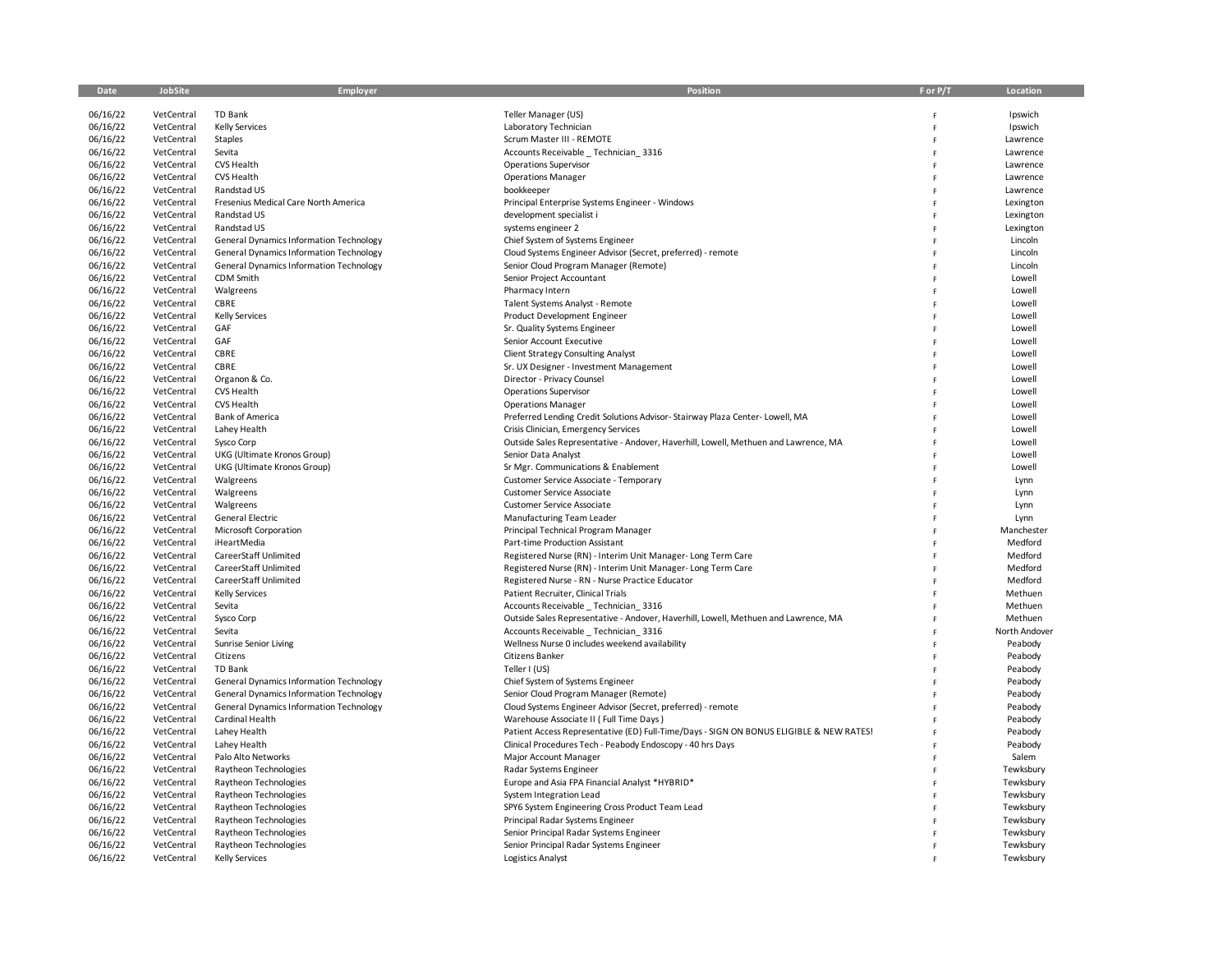| Date                 | JobSite                  | Employer                                     | <b>Position</b>                                                                                                              | F or P/T | Location           |
|----------------------|--------------------------|----------------------------------------------|------------------------------------------------------------------------------------------------------------------------------|----------|--------------------|
| 06/16/22             | VetCentral               | Sevita                                       | Accounts Receivable _ Technician_3316                                                                                        | F        | Tewksbury          |
| 06/16/22             | VetCentral               | Leidos                                       | Buyer                                                                                                                        |          | Tewksbury          |
| 06/16/22             | VetCentral               | Lahey Health                                 | Nurse, Addiction Treatment Services                                                                                          | Ė        | Tewksbury          |
| 06/16/22             | VetCentral               | Lahey Health                                 | Nurse, Addiction Treatment Services                                                                                          |          | Tewksbury          |
| 06/16/22             | VetCentral               | Lahey Health                                 | Recovery Specialist - Addiction Treatment Services                                                                           |          | Tewksbury          |
| 06/16/22             | VetCentral               | Lahey Health                                 | <b>Recovery Specialist - Addiction Treatment Services</b>                                                                    |          | Tewksbury          |
| 06/16/22             | VetCentral               | Lahey Health                                 | Recovery Specialist - Addiction Treatment Services                                                                           |          | Tewksbury          |
| 06/16/22             | VetCentral               | Aston Carter                                 | <b>Account Coordinator</b>                                                                                                   |          | Tewksbury          |
| 06/16/22             | VetCentral               | Raytheon Technologies                        | Associate Director, Global Offset (Asia-Pacific Portfolio)                                                                   |          | Tewksbury          |
| 06/16/22             | VetCentral               | Raytheon Technologies                        | Lab Manager                                                                                                                  |          | Tewksbury          |
| 06/16/22             | VetCentral               | Raytheon Technologies                        | Senior System Administrator, Unclassified Engineering Labs, MA                                                               |          | Tewksbury          |
| 06/16/22             | VetCentral               | Raytheon Technologies                        | Senior Radar Systems Engineer                                                                                                |          | Tewksbury          |
| 06/16/22             | VetCentral               | Raytheon Technologies                        | Finance Leadership Development Program                                                                                       |          | Waltham            |
| 06/16/22             | VetCentral               | Raytheon Technologies                        | Principal Program Financial Analyst (Remote)                                                                                 |          | Waltham            |
| 06/16/22             | VetCentral               | Rocket Software, Inc.                        | <b>Executive Assistant</b>                                                                                                   |          | Waltham            |
| 06/16/22             | VetCentral               | <b>Bank of America</b>                       | <b>Communications Manager I</b>                                                                                              |          | Waltham            |
| 06/16/22             | VetCentral               | Sanofi Group                                 | Scientist Drug Product Development                                                                                           | Ë        | Waltham            |
| 06/16/22             | VetCentral               | Sanofi Group                                 | mRNA Manufacturing and Logistics Operations Coordinator - Vaccine                                                            |          | Waltham            |
| 06/16/22             | VetCentral               | Robert Half                                  | Accounts Payable Clerk                                                                                                       |          | Waltham            |
| 06/16/22             | VetCentral               | TEKsystems                                   | 100% Remote Jamf Engineer                                                                                                    |          | Waltham            |
| 06/16/22             | VetCentral               | ServiceNow, Inc.                             | Staff DevOps Engineer - Hadoop - Big Data - Federal                                                                          |          | Waltham            |
| 06/16/22             | VetCentral               | Fresenius Medical Care North America         | Strategic Planning Analyst 2 - (US) - P and A Analyst II                                                                     | Ė        | Waltham            |
| 06/16/22             | VetCentral               | Fresenius Medical Care North America         | Process Improvement Mgr                                                                                                      | Ë        | Waltham            |
| 06/16/22             | VetCentral               | Fresenius Medical Care North America         | Sr RA Associate Pharma                                                                                                       |          | Waltham            |
| 06/16/22             | VetCentral               | <b>Bank of America</b>                       | Sr. Digital Manager - Zelle Product                                                                                          |          | Waltham            |
| 06/16/22             | VetCentral               | <b>Bank of America</b>                       | Digital Director - Data Digital & Global Marketing (Product Management)                                                      |          | Waltham            |
| 06/16/22<br>06/16/22 | VetCentral<br>VetCentral | <b>Bank of America</b><br>UnitedHealth Group | Digital Director - Business Operations<br>RN Field Care Coordinator-Waltham, MA- 5,000 SIGN ON BONUS FOR EXTERNAL CANDIDATES | Ė        | Waltham<br>Waltham |
| 06/16/22             | VetCentral               | SS&C Technologies                            | Senior Software Engineer                                                                                                     |          | Waltham            |
| 06/16/22             | VetCentral               | PPD                                          | Sr. Project Manager (US, UK, Bulgaria) - Evidera                                                                             |          | Waltham            |
| 06/16/22             | VetCentral               | SS&C Technologies                            | Senior Software Engineer                                                                                                     |          | Waltham            |
| 06/16/22             | VetCentral               | Raytheon Technologies                        | <b>GSCM Finance Material Execution Manager - Remote</b>                                                                      | Ë        | Waltham            |
| 06/16/22             | VetCentral               | Randstad US                                  | senior devops engineer                                                                                                       | Ë        | Waltham            |
| 06/16/22             | VetCentral               | IQVIA                                        | Data Operations Specialist, Healthcare Digital Advertising-Social (Remote/Hybrid)                                            |          | Waltham            |
| 06/16/22             | VetCentral               | IQVIA                                        | Data Operations Specialist, Healthcare Digital Advertising-Programmatic Operations (Remote/Hybrid)                           |          | Waltham            |
| 06/16/22             | VetCentral               | IQVIA                                        | Data Operations Specialist, Healthcare Digital Advertising-Knowledge of Healthcare/Pharma Terminol                           |          | Waltham            |
| 06/16/22             | VetCentral               | Thermo Fisher Scientific                     | <b>Inventory Coordinator II</b>                                                                                              |          | Ward Hill          |
| 06/16/22             | VetCentral               | <b>Kelly Services</b>                        | <b>Customer Support Representative</b>                                                                                       | Ë        | Wilmington         |
| 06/16/22             | VetCentral               | System One                                   | Demand & Supply Planner                                                                                                      | Ë        | Wilmington         |
| 06/16/22             | VetCentral               | Lahey Health                                 | Medical Office RN                                                                                                            |          | Wilmington         |
| 06/16/22             | VetCentral               | Randstad US                                  | mechanical assembly                                                                                                          |          | Wilmington         |
| 06/16/22             | VetCentral               | Lahey Health                                 | Administrative Secretary, Pre-Admission Testing - 8 Hours                                                                    |          | Winchester         |
| 06/16/22             | VetCentral               | Lahey Health                                 | Administrative Secretary, Pre-Admission Testing - Per Diem                                                                   |          | Winchester         |
| 06/16/22             | VetCentral               | Lahey Health                                 | Patient Registrar - 31.5 Hours, Day                                                                                          |          | Winchester         |
| 06/16/22             | VetCentral               | Lahey Health                                 | Clinical Associate, Medical Surgical - Per Diem                                                                              |          | Winchester         |
| 06/16/22             | VetCentral               | Lahey Health                                 | Clinical Associate, Medical Surgical - Per Diem                                                                              |          | Winchester         |
| 06/16/22             | VetCentral               | Lahey Health                                 | Clinical Associate, Surgical Svcs, Operating Room - 4 Hours                                                                  |          | Winchester         |
| 06/16/22             | VetCentral               | Lahey Health                                 | Registered Nurse (RN), Medical Surgical - 36 Hours, Day                                                                      |          | Winchester         |
| 06/16/22             | VetCentral               | Lahey Health                                 | Registered Nurse (RN), Operating Room, OR/ASC - 10 Hours                                                                     |          | Winchester         |
| 06/16/22             | VetCentral               | Lahey Health                                 | Pharmacy Tech Certified - 40 Hours, Evening                                                                                  |          | Winchester         |
| 06/16/22             | VetCentral               | Lahey Health                                 | Administrative Associate, Emergency Room - 36 Hours                                                                          |          | Winchester         |
| 06/16/22             | VetCentral               | Lahey Health                                 | Registered Nurse (RN), Obstetrics Post Partum - Per Diem                                                                     |          | Winchester         |
| 06/16/22             | VetCentral               | Lahey Health                                 | Registered Nurse (RN), Post Anesthesia Care Unit (PACU) - 8 Hours                                                            |          | Winchester         |
| 06/16/22             | VetCentral               | Lahey Health                                 | Stress Test Technician - Per Diem                                                                                            |          | Winchester         |
| 06/16/22             | VetCentral               | Lahey Health                                 | Registered Nurse(RN), Operating Room, OR/ASC - 32 Hours                                                                      |          | Winchester         |
| 06/16/22             | VetCentral               | Lahey Health                                 | Registered Nurse (RN), Medical Surgical - 36 Hours, Night                                                                    | Ë        | Winchester         |
| 06/16/22             | VetCentral               | Lahey Health                                 | Clinical Associate, Medical Surgical - Per Diem                                                                              |          | Winchester         |
| 06/16/22             | VetCentral               | Lahey Health                                 | Registered Nurse (RN), Post Anesthesia Care Unit (PACU) - 24 Hours                                                           |          | Winchester         |
| 06/16/22             | VetCentral               | Lahey Health                                 | Stress Test Technician - 27.5 Hours, Day                                                                                     |          | Winchester         |
| 06/16/22             | VetCentral               | Lahey Health                                 | Administrative Associate, Medical Surgical - Per Diem                                                                        |          | Winchester         |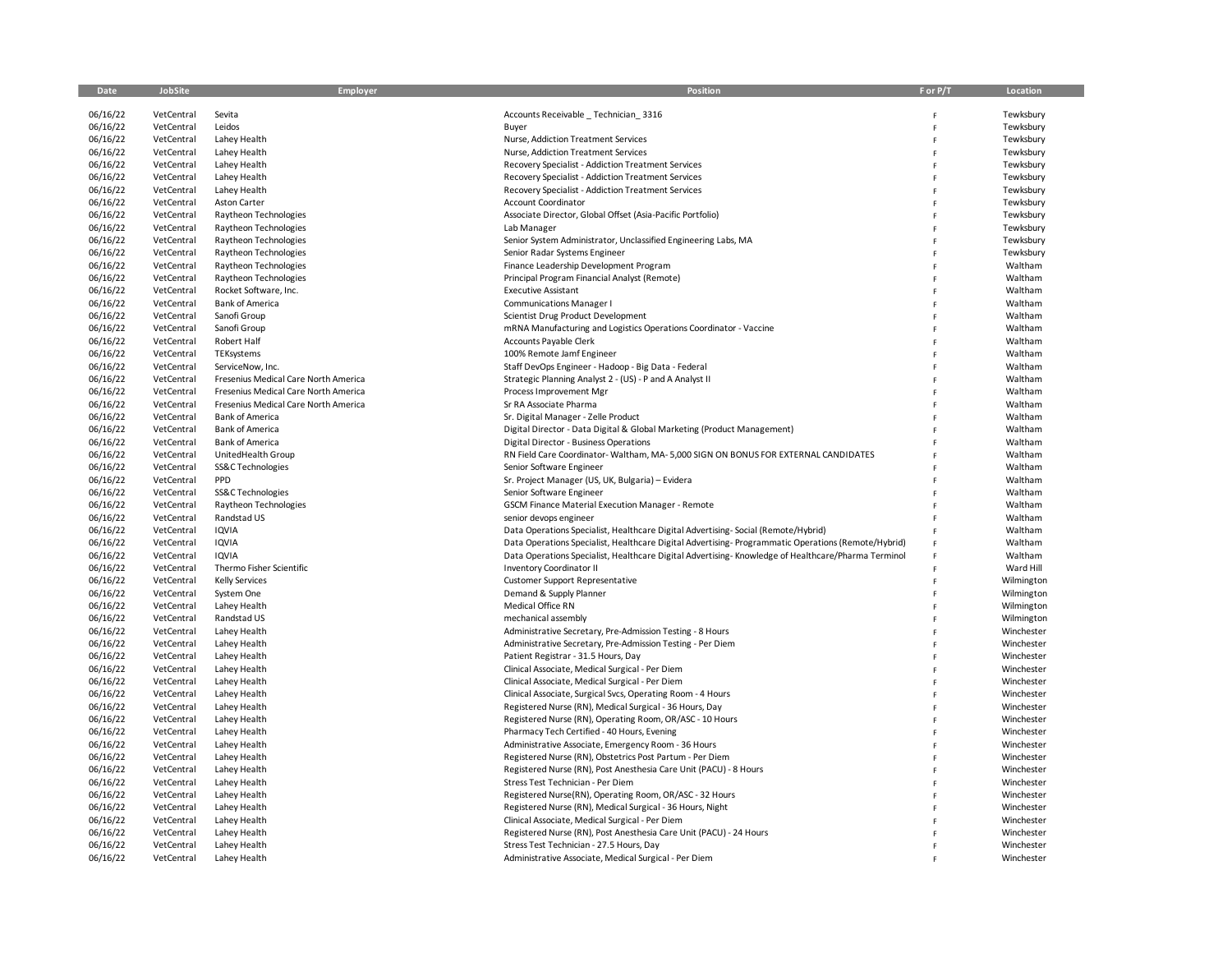| Date                 | JobSite                      | <b>Employer</b>                                    | Position                                                                    | F or P/T | Location             |
|----------------------|------------------------------|----------------------------------------------------|-----------------------------------------------------------------------------|----------|----------------------|
|                      |                              |                                                    |                                                                             |          |                      |
| 06/16/22             | VetCentral                   | Walgreens                                          | Customer Service Associate                                                  |          | Woburn               |
| 06/16/22             | VetCentral                   | BD (Becton, Dickinson and Company)                 | Operator 2, Packaging Operations                                            | F        | Woburn               |
| 06/16/22             | VetCentral                   | Crown Equipment Corporation                        | SYSTEMS SOLUTIONS PROJECT DESIGNER - CAD Designer                           | F        | Woburn               |
| 06/16/22             | VetCentral                   | Aerotek                                            | Hiring Immediately! Shift Service Assembler                                 | F        | Woburn               |
| 06/16/22             | VetCentral                   | Lowe's                                             | FT-Sales Associate - Inside Lawn And Garden-Day                             | F        | Woburn               |
| 06/16/22             | VetCentral                   | Lowe's                                             | FT-Sales Associate - Outside Lawn And Garden-Day                            | F        | Woburn               |
| 06/16/22             | VetCentral                   | Randstad US                                        | <b>Quality Manager</b>                                                      |          | Woburn               |
| 06/16/22             | VetCentral                   | Randstad US                                        | Shipper / Receiver                                                          |          | Woburn               |
| 06/16/22             | VetCentral                   | Randstad US                                        | Tester                                                                      | F        | Woburn               |
| 06/16/22             | VetCentral                   | General Dynamics Information Technology            | Senior Cloud Program Manager (Remote)                                       | F        | Woods Hole           |
| 06/16/22             | VetCentral                   | <b>General Dynamics Information Technology</b>     | Cloud Systems Engineer Advisor (Secret, Preferred) - Remote                 |          | Woods Hole           |
| 06/16/22             | VetCentral                   | General Dynamics Information Technology            | Chief System of Systems Engineer                                            |          | Woods Hole           |
| 06/16//22            | USAJobs.gov                  | Department of Labor                                | Recent Graduate Economist Statistician Economics - Closing 06/21/22         |          | Boston               |
| 06/16//22            | USAJobs.gov                  | Department of Veterans Affairs                     | Facility Services Assistant - Closing 06/23/22                              | E        | West Roxbury         |
| 06/16//22            | USAJobs.gov                  | Department of Housing and Urban Development        | Grants Specialist - Closing 06/29/22                                        | E        | Boston               |
| 06/16//22            | USAJobs.gov                  | Department of the Army                             | Environmental Protection Specialist - Closing 06/27/22                      | F        | Natick               |
| 06/16//22            | USAJobs.gov                  | Department of the Army                             | Electronics Technician - Closing 06/30/22                                   | F        | <b>Buzzards Bay</b>  |
| 06/16//22            | USAJobs.gov                  | Department of Homeland Security                    | Emergency Management Specialist Recovery - Closing 06/28/22                 |          | Boston               |
| 06/16//22            | USAJobs.gov                  | Department of Defense                              | Mathematical Statistician - Closing 06/29/22                                |          | Lowell               |
| 06/16//22            | USAJobs.gov                  | Department of Veterans Affairs                     | Police Officer Instructor - Closing 06/22/22                                | F        | Leeds                |
| 06/16//22            | USAJobs.gov                  | Department of the Treasury                         | Revenue Officer Month Roster - Closing 06/29/22                             |          | Worcheste            |
| 06/16//22            | USAJobs.gov                  | Department of Veterans Affairs                     | Licensed Practical Nurse - Closing 08/01/22                                 | F        | Worcheste            |
| 06/16//22            | USAJobs.gov                  | Department of Veterans Affairs                     | Licensed Practical Nurse - Closing 08/01/22                                 |          | Springfield          |
| 06/16//22            | USAJobs.gov                  | Department of Veterans Affairs                     | Licensed Practical Nurse - Closing 08/01/22                                 | F        | Pittsfieild          |
| 06/16//22            | USAJobs.gov                  | Department of Veterans Affairs                     | Licensed Practical Nurse - Closing 08/01/22                                 | F        | Leeds                |
| 06/16//22            | USAJobs.gov                  | Department of Veterans Affairs                     | Licensed Practical Nurse - Closing 08/01/22                                 |          | Grennfield           |
| 06/16//22            | USAJobs.gov                  | Department of Veterans Affairs                     | Licensed Practical Nurse - Closing 08/01/22                                 | E        | Fitchburg            |
| 06/16/22             | ZipRecruiter                 | RITE-ROUTE TRANSPORTATION                          | Drivers (\$15/Week)                                                         | F        | Salem                |
| 06/16/22             | ZipRecruiter                 | Comice Care, LLC                                   | Drivers (\$15 - \$20/hr.)                                                   | F        | Boston               |
| 06/16/22             | ZipRecruiter                 | Enterprise Rent-A-Car in Boston, MA                | Driver (\$15/hr.)                                                           |          | woburn               |
| 06/16/22             | ZipRecruiter                 | Adecco                                             | Driver (\$15/hr.)                                                           |          | Boston               |
| 06/16/22             | ZipRecruiter                 | www.totalpraisellc.com                             | Driver (\$17 - \$20/hr.)                                                    | F        | Peabody              |
| 06/16/22             | ZipRecruiter                 | Enterprise Rent-A-Car                              | Driver - Boston Logan Airport - Seasonal (\$16.50/hr.)                      | F        | Boston               |
| 06/16/22             | ZipRecruiter                 | Pine Street Inn                                    | Full-Time Driver - 6-month Temporary position (\$22/hr.)                    | F        | Boston               |
| 06/16/22             | ZipRecruiter                 | Theodore J Katsiroubas & Sons Inc                  | Driver (Non-CDL)                                                            |          | Boston               |
| 06/16/22             | ZipRecruiter                 | Cumberland Farms                                   | Petroleum Driver                                                            |          | Chelsea              |
| 06/16/22             | ZipRecruiter                 | Bridgewell                                         | Driver                                                                      | F        | Lynn                 |
| 06/16/22             | ZipRecruiter                 | American Classic Limousine                         | P/T - Driver/Chauffeur (\$16,000-\$45,000/Year)                             | F<br>F   | Wilmington           |
| 06/16/22             | ZipRecruiter                 | <b>ABF</b> Freight                                 | CDL/A - ABF Driver Development Program - City<br><b>Blood Mobile Driver</b> | F        | Rowley               |
| 06/16/22             | ZipRecruiter                 | Massachusetts General Hospital(MGH)                |                                                                             | F        | Boston               |
| 06/16/22<br>06/16/22 | ZipRecruiter<br>ZipRecruiter | Lugg<br>Cambridge Rental Equipment Inc             | BOS Drivers (\$40/hr.)<br>Driver (\$20 - \$25/hr.)                          | F        | Boston<br>Somerville |
| 06/16/22             |                              |                                                    | Driver                                                                      | F        |                      |
| 06/16/22             | ZipRecruiter<br>ZipRecruiter | The Portland Group Inc<br><b>Bootstrap Compost</b> | Driver-*Urgent* 18.50/hr.)                                                  | F        | Roxbury<br>Malden    |
| 06/16/22             | ZipRecruiter                 | Veolia                                             | <b>Driver Regional</b>                                                      | F        | Charlestown          |
| 06/16/22             | ZipRecruiter                 | Town Fair Tire                                     | <b>Driver</b>                                                               | F        | Salem                |
| 06/16/22             | ZipRecruiter                 | <b>WillScot Corporation</b>                        | CDL/ A Driver - Storage Solutions                                           | F        | North Andover        |
| 06/16/22             | ZipRecruiter                 | Universal Weather and Aviation, Inc.               | Driver                                                                      | F        | Revere               |
| 06/16/22             | ZipRecruiter                 | Amazon Delivery Service Partners                   | Delivery Van Driver - At least \$17.50/hour                                 | F        | Salem                |
| 06/16/22             | ZipRecruiter                 | Amazon Flex                                        | Earn \$16.5 - \$40/hr delivering packages with Amazon Flex                  | F        | Salem                |
| 06/16/22             | ZipRecruiter                 | Managed Labor Solutions                            | Airport Rental Car Fleet Driver (\$17/hr.)                                  | F        | Chelsea              |
| 06/16/22             | Indeed.com                   | Salem Academy Charter School                       | High School Principal                                                       | F        | Salem                |
| 06/16/22             | Indeed.com                   | Ims People Possible                                | Warehouse Associate (\$21/hr.)                                              | F        | Salem                |
| 06/16/22             | Indeed.com                   | Cardinal Health                                    | Warehouse Associate II - Full Time Days (\$20.50/hr.)                       | E        | Peabody              |
| 06/16/22             | Indeed.com                   | <b>Rich Products Corporation</b>                   | Packaging                                                                   |          | Salem                |
| 06/16/22             | Indeed.com                   | Peabody Public Schools                             | Building Access Attendant (19.05/hr.)                                       |          | Peabody              |
| 06/16/22             | Indeed.com                   | Marblehead Public School                           | Secretary - Main Office, Marblehead High School                             | F        | Marblehead           |
| 06/16/22             | Indeed.com                   | Salem Academy Charter School                       | Dean of Students                                                            |          | Salem                |
| 06/16/22             | Indeed.com                   | Beverly Public Schools                             | Administrative Assistant School Year BMS                                    |          | Salem                |
| 06/16/22             | Indeed.com                   | Newton-Wellesley Hospital(NWH)                     | Pharmacy Technician - Certified (\$15.75 - \$27.69/hr.)                     |          | Salem                |
|                      |                              |                                                    |                                                                             |          |                      |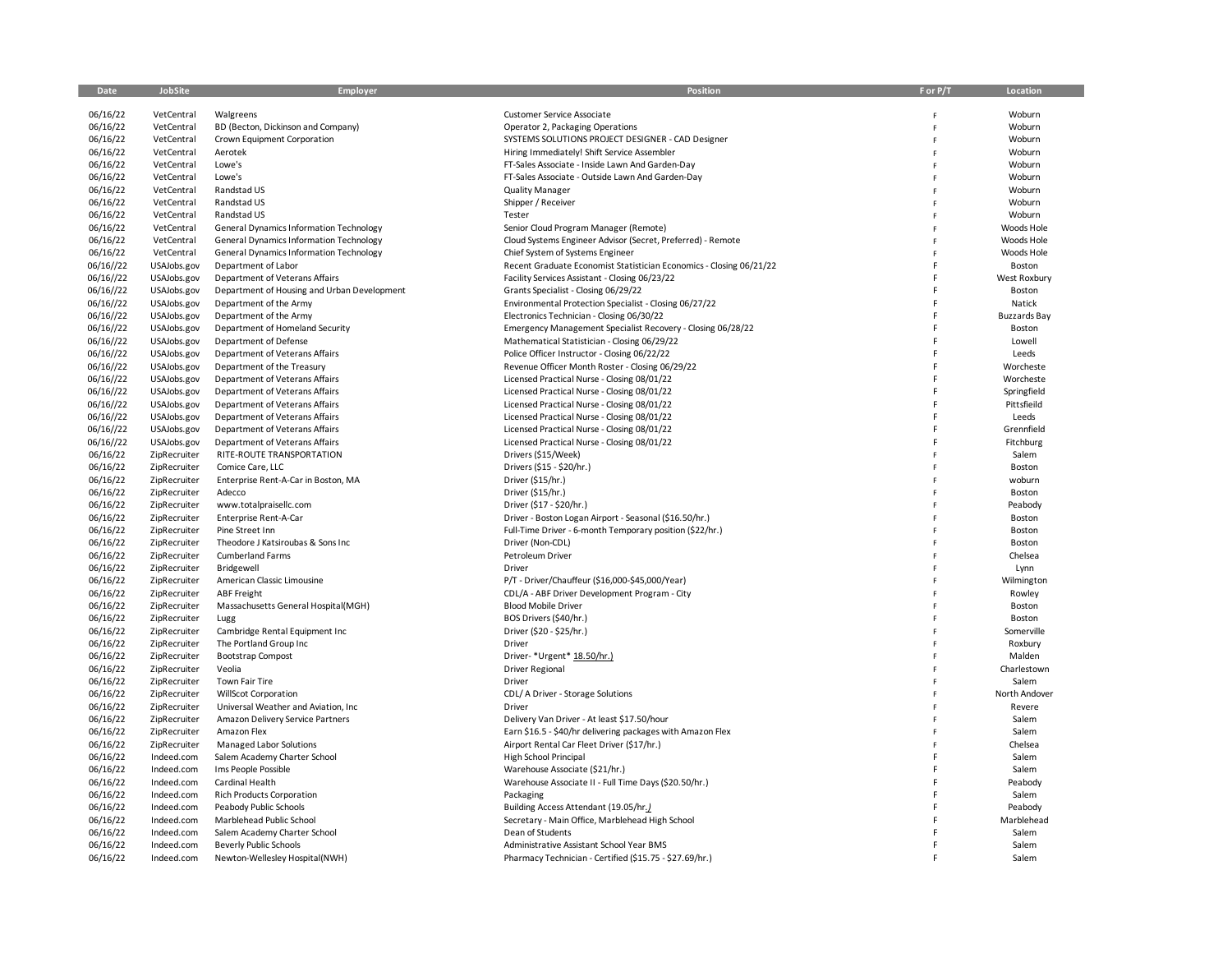| Date                 | JobSite                      | Employer                                                         | <b>Position</b>                                                                                                                      | F or P/T | Location              |
|----------------------|------------------------------|------------------------------------------------------------------|--------------------------------------------------------------------------------------------------------------------------------------|----------|-----------------------|
|                      |                              |                                                                  |                                                                                                                                      |          |                       |
| 06/16/22<br>06/16/22 | Indeed.com<br>Indeed.com     | Salem Hospital(NSMC)<br>North Shore Physicians Group             | Patient Ambassador<br>PAS/Admissions Representative - 8 hour EOW/EOH evenings                                                        | E        | Salem<br>Salem        |
| 06/16/22             | Indeed.com                   | <b>Beverly Public Schools</b>                                    | <b>Building Based Mentor</b>                                                                                                         | Ë        | Beverly               |
| 06/16/22             | Indeed.com                   | <b>Boston Housing Authority</b>                                  | Interpreter/Translator (\$836 - \$980/Week)                                                                                          | F        | Boston                |
| 06/16/22             | Indeed.com                   | Salem Public Schools                                             | Grounds Maintenance/Custodial, Salem Public Schools                                                                                  |          | Salem                 |
| 06/16/22             | Indeed.com                   | Salem Hospital(NSMC)                                             | PAS/Admissions Representative - 28 hour evenings                                                                                     |          | Salem                 |
| 06/16/22             | Indeed.com                   | DB Schenker                                                      | Warehouse Clerk                                                                                                                      |          | Peabody               |
| 06/16/22             | Indeed.com                   | Salem Hospital(NSMC)                                             | Nuclear Cardiology Tech - 6 hours No weekends! No call! (\$70,000 - \$112,863/Year)                                                  |          | Salem                 |
| 06/16/22             | Indeed.com                   | Peabody Public Schools                                           | P/T - (2) Paraprofessional 19.5 hours per week                                                                                       |          | Peabody               |
| 06/16/22             | Indeed.com                   | Marblehead Public Schools                                        | School Counselor                                                                                                                     |          | Marblehead            |
| 06/16/22             | Indeed.com                   | North Shore Physicians Group                                     | Patient Services Coordinat II                                                                                                        |          | Lynn                  |
| 06/16/22             | Indeed.com                   | <b>Randstad General Staffing</b>                                 | Forklift Operator (\$23/hr.)                                                                                                         |          | Peabody               |
| 06/16/22             | Indeed.com                   | Salem Academy Charter School                                     | <b>College Counselor</b>                                                                                                             |          | Salem                 |
| 06/17/22             | USAJobs,gov                  | Department of Defense                                            | Statistician - Closing 07/01/22                                                                                                      |          | Lowell                |
| 06/17/22<br>06/17/22 | USAJobs,gov                  | Department of Veterans Affairs                                   | Health Science Specialist Geriatric Research - Closing 06/27/22<br>Motor Vehicle Operator - Closing 06/30/22                         |          | Boston                |
| 06/17/22             | USAJobs,gov<br>USAJobs,gov   | Department of the Army<br>Department of the Army                 | Contract Specialist - Closing 07/01/22                                                                                               | F        | Ayer<br>Concord       |
| 06/17/22             | USAJobs,gov                  | Department of the Treasury                                       | Senior Internal Revenue Agent - Closing 06/30/22                                                                                     |          | Southborough          |
| 06/17/22             | USAJobs,gov                  | Department of the Treasury                                       | Senior Internal Revenue Agent - Closing 06/30/22                                                                                     | F        | Brockton              |
| 06/17/22             | USAJobs,gov                  | Department of the Treasury                                       | Senior Internal Revenue Agent - Closing 06/30/22                                                                                     |          | Boston                |
| 06/17/22             | USAJobs,gov                  | Department of the Treasury                                       | Senior Internal Revenue Agent - Closing 06/30/22                                                                                     |          | Andover               |
| 06/17/22             | USAJobs,gov                  | Department of Justice                                            | Clinical Psychologist Sex Offender Program Psychologist - Closing 07/01/22                                                           |          | Ayer                  |
| 06/17/22             | USAJobs,gov                  | Department of the Army                                           | Human Resources Specialist Military - Closing 07/16/22                                                                               |          | Wellesley             |
| 06/17/22             | USAJobs,gov                  | Department of the Army                                           | Human Resources Specialist Military - Closing 07/16/22                                                                               |          | Rehobotth             |
| 06/17/22<br>06/17/22 | USAJobs,gov<br>USAJobs,gov   | Department of the Army<br>Department of the Army                 | Human Resources Specialist Military - Closing 07/16/22<br>Human Resources Specialist Military - Closing 07/16/22                     |          | Reading<br>Natick     |
| 06/17/22             | USAJobs,gov                  | Department of Veterans Affairs                                   | Register Respiratory Therapist - Closing 07/08/22                                                                                    | F        | Boston                |
| 06/17/22             | ZipRecruiter                 | <b>Uber Eats</b>                                                 | Food Delivery Driver                                                                                                                 |          | Lynn                  |
| 06/17/22             | ZipRecruiter                 | <b>Uber Eats</b>                                                 | Food Delivery Driver                                                                                                                 |          | Lynn                  |
| 06/17/22             | ZipRecruiter                 | Grubhub                                                          | Grubhub Delivery Driver - flexible hours                                                                                             |          | Boston                |
| 06/17/22             | ZipRecruiter                 | Grubhub i                                                        | Grubhub Delivery Driver - flexible hours                                                                                             |          | Boston                |
| 06/17/22             | ZipRecruiter                 | <b>KEY Discoverv</b>                                             | Customer Service Courier (\$18.00-\$21.00/hr.)                                                                                       |          | Boston                |
| 06/17/22             | ZipRecruiter                 | American Red Cross                                               | <b>Delivery Driver</b>                                                                                                               |          | Medford               |
| 06/17/22             | ZipRecruiter                 | Legacy Studios                                                   | Photographer                                                                                                                         |          | Boston                |
| 06/17/22<br>06/17/22 | ZipRecruiter<br>ZipRecruiter | McKesson<br><b>NOW Delivery</b>                                  | Delivery Professional - Parcel<br>Medical Courier - Hospital Delivery Driver (\$400 - \$800/Week)                                    |          | Boston<br>woburn      |
| 06/17/22             | ZipRecruiter                 | Capsule                                                          | Biker                                                                                                                                |          | Boston                |
| 06/17/22             | ZipRecruiter                 | Ricoh                                                            | Courier Delivery Driver-\$1,000 Sign On Bonus!                                                                                       |          | Wilmington            |
| 06/17/22             | ZipRecruiter                 | Varsity Tutors                                                   | <b>Boston CDL Expert</b>                                                                                                             |          | Boston                |
| 06/17/22             | ZipRecruiter                 | Latin American Driving School                                    | Driving Instructor (\$38,000 - \$50,000/Year)                                                                                        |          | Lynn                  |
| 06/17/22             | ZipRecruiter                 | Georges Bakery Products Inc                                      | Route Delivery Driver - Full Time                                                                                                    |          | Medford               |
| 06/17/22             | ZipRecruiter                 | <b>Volvo Danvers</b>                                             | Service Valet (\$17 - \$19/hr.)                                                                                                      |          | Danvers               |
| 06/17/22             | ZipRecruiter                 | FedEx Ground                                                     | Packaging Representative                                                                                                             |          | Beverly               |
| 06/17/22<br>06/17/22 | ZipRecruiter<br>ZipRecruiter | FedEx Ground<br>Needham Mechanical Systems                       | Packaging Representative<br>OIL DELIVERY DRIVER CLASS B (\$30.00-\$40.00/hr.)                                                        |          | Medford<br>Boston     |
| 06/17/22             | ZipRecruiter                 | iHeartMedia                                                      | FT Traffic Producer - Boston                                                                                                         |          | Boston                |
| 06/17/22             | ZipRecruiter                 | MNI TTWN Media Networks i                                        | FT Traffic Producer - Boston                                                                                                         |          | Boston                |
| 06/17/22             | ZipRecruiter                 | MNI TTWN Media Networks                                          | FT Traffic Producer - Boston                                                                                                         |          | Boston                |
| 06/18/22             | USAJobs,gov                  | Department of Veterans Affairs                                   | Physical Therapist - Closing 07/02/22                                                                                                |          | Boston                |
| 06/18/22             | USAJobs,gov                  | Equal Employment Opportunity Commission                          | Equal Opportunity Investigator Bilingual Spanish - Closing 07/05/22                                                                  | F        | Boston                |
| 06/18/22             | USAJobs,gov                  | Department of Veterans Affairs                                   | Ag Medicine Surgical Telemetry Night Shift Nurse - Closing 07/05/22                                                                  |          | West Roxbury          |
| 06/18/22             | USAJobs,gov                  | Department of Veterans Affairs                                   | Licensed Professional Mental Health Counselor - Closing 07/10/22                                                                     | F<br>F   | Worchester            |
| 06/18/22<br>06/18/22 | USAJobs,gov                  | Department of Veterans Affairs<br>Department of Veterans Affairs | Licensed Professional Mental Health Counselor - Closing 07/10/22<br>Licensed Professional Mental Health Counselor - Closing 07/10/22 | F        | New Bedford<br>Lowell |
| 06/18/22             | USAJobs,gov<br>USAJobs,gov   | Department of Veterans Affairs                                   | Licensed Professional Mental Health Counselor - Closing 07/10/22                                                                     | F        | Hyannis               |
| 06/18/22             | USAJobs,gov                  | Department of Veterans Affairs                                   | Social Worker - Closing 07/10/22                                                                                                     | F        | Worchester            |
| 06/18/22             | USAJobs,gov                  | Department of Veterans Affairs                                   | Social Worker - Closing 07/10/22                                                                                                     |          | New Bedford           |
| 06/18/22             | USAJobs,gov                  | Department of Veterans Affairs                                   | Social Worker - Closing 07/10/22                                                                                                     |          | Lowell                |
| 06/18/22             | USAJobs,gov                  | Department of Veterans Affairs                                   | Social Worker - Closing 07/10/22                                                                                                     |          | Hyannis               |
| 06/18/22             | USAJobs,gov                  | Department of Veterans Affairs                                   | Psychologist - Closing 07/10/22                                                                                                      |          | Worchester            |
| 06/18/22             | USAJobs,gov                  | Department of Veterans Affairs                                   | Psychologist - Closing 07/10/22                                                                                                      |          | New Bedford           |
| 06/18/22             | USAJobs,gov                  | Department of Veterans Affairs                                   | Psychologist - Closing 07/10/22<br>Psychologist - Closing 07/10/22                                                                   | F        | Lowell                |
| 06/18/22             | USAJobs,gov                  | Department of Veterans Affairs                                   |                                                                                                                                      |          | Hyannis               |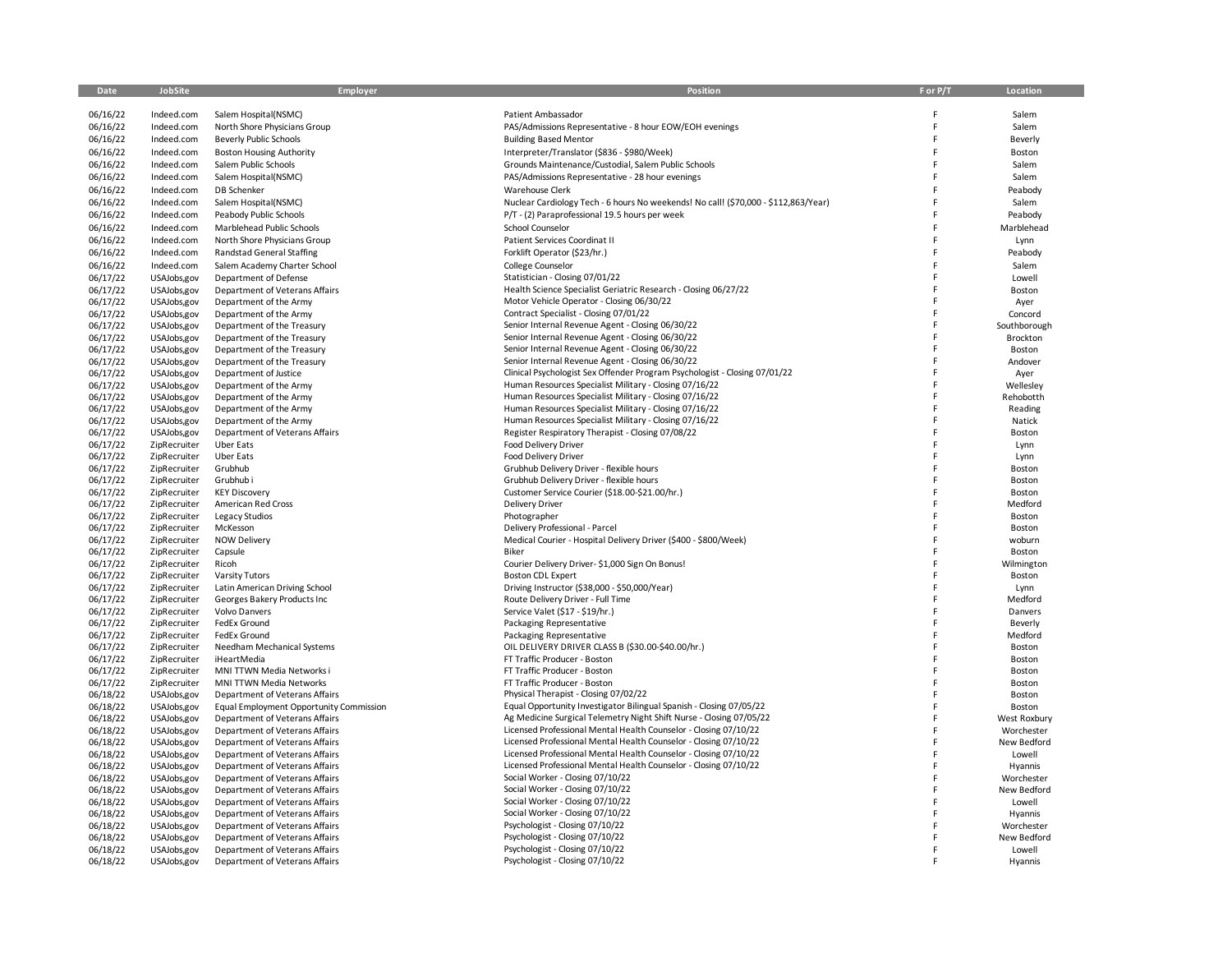| Date                 | JobSite                      | <b>Employer</b>                                       | Position                                                                                   | F or P/T | Location           |
|----------------------|------------------------------|-------------------------------------------------------|--------------------------------------------------------------------------------------------|----------|--------------------|
|                      |                              |                                                       |                                                                                            |          |                    |
| 06/18/22             | USAJobs,gov                  | Department of Veterans Affairs                        | Medical Support Assistant Advanced - Closing 06/28/22                                      | F        | New Bedford        |
| 06/18/22             | USAJobs,gov                  | Department of Veterans Affairs                        | Diagnostic Radiological Technologist Computed Tomography - Closing 07/01/22                | F        | Boston             |
| 06/18/22             | USAJobs,gov                  | Department of Veterans Affairs                        | Student Nurse Technician Intermittent - Closing 07/05/22                                   | F        | Brockton           |
| 06/18/22             | USAJobs,gov                  | Department of Commerce                                | IT Specialist Appsw - Closing 07/01/22                                                     | F        | Boston             |
| 06/18/22             | ZipRecruiter                 | Uber Eats in Manchester-By-The-Sea, MA                | Delivery Driver - Uber Eats                                                                | E        | Manchester         |
| 06/18/22             | ZipRecruiter                 | <b>Uber Eats</b>                                      | Delivery Driver - Uber Eats                                                                | F        | Essex              |
| 06/18/22             | ZipRecruiter                 | Grubhub                                               | P/T - Delivery Driver                                                                      | P/T      | Melrose            |
| 06/18/22             | ZipRecruiter                 | Grubhub                                               | Grubhub Delivery Driver - Full-time                                                        | F<br>F   | Boston             |
| 06/18/22<br>06/18/22 | ZipRecruiter<br>ZipRecruiter | Bertucci's<br>Primrose School of North Shore-         | Driver                                                                                     | F        | Beverly            |
| 06/18/22             | ZipRecruiter                 | Bertucci's                                            | <b>Assistant Director</b><br>Food Delivery Driver                                          | F        | Danvers            |
| 06/18/22             | ZipRecruiter                 | Parts Authority                                       | P/T - Delivery Driver                                                                      | P/T      | Beverly<br>Lynn    |
| 06/18/22             | ZipRecruiter                 | <b>KEY Discovery</b>                                  | Customer Service Courier (\$18 - \$21/hr.)                                                 | F        | Boston             |
| 06/18/22             | ZipRecruiter                 | Bertucci's                                            | Food Delivery Driver                                                                       | F        | Woburn             |
| 06/18/22             | ZipRecruiter                 | Adecco                                                | Driver                                                                                     |          | Boston             |
| 06/18/22             | ZipRecruiter                 | Hajoca Corporation                                    | Delivery - non CDL - Driver                                                                |          | Peabpdy            |
| 06/18/22             | ZipRecruiter                 | Varsity Tutors                                        | <b>Boston CDL Expert</b>                                                                   | F        | Boston             |
| 06/18/22             | ZipRecruiter                 | Ricoh                                                 | Courier Delivery Driver-\$1,000 Sign On Bonus!                                             | F        | Wilmington         |
| 06/18/22             | ZipRecruiter                 | Capsule                                               | Biker                                                                                      |          | Boston             |
| 06/18/22             | ZipRecruiter                 | Hudson Group                                          | Delivery Truck Driver (\$300 Hiring Bonus)                                                 | F        | Everett            |
| 06/18/22             | ZipRecruiter                 | Georges Bakery Products Inc                           | Route Delivery Driver - Full Time                                                          |          | Medford            |
| 06/18/22             | ZipRecruiter                 | Volvo Danvers                                         | Service Valet (\$17.00-\$19.00/hr.)                                                        |          | Danvers            |
| 06/18/22             | Indeed.com                   | Salem Public Schools                                  | Jr. Building Custodian - Salem Public Schools                                              |          | Salem              |
| 06/18/22             | Indeed.com                   | Swampscott Public Schools                             | Administrative Assistant - Swampscott Middle School                                        |          | Swampscott         |
| 06/18/22             | Indeed.com                   | Cardinal Health                                       | Warehouse Associate II - Days (\$20.50/hr.)                                                | F        | Peabody            |
| 06/18/22             | Indeed.com                   | Masconomet Regional School District                   | Information Technology Technician; 2-Year Grant Funded Position (\$60K/Year)               | F        | Boxford            |
| 06/18/22             | Indeed.com                   | Ims People Possible -                                 | Warehouse AssociA5ate (\$21/hr.)                                                           | F        | Salem              |
| 06/18/22             | Indeed.com                   | Marblehead Public Schools                             | IT Support Specialist                                                                      | F        | Marblerhead        |
| 06/18/22             | Indeed.com                   | Marblehead Public Schools                             | Secretary - Main Office, Marblehead High School                                            |          | Marblerhead        |
| 06/18/22             | Indeed.com                   | Salem Academy Charter School                          | High School Principal                                                                      | F<br>F   | Salem              |
| 06/18/22<br>06/18/22 | Indeed.com<br>Indeed.com     | Willamette ESD<br>Masconomet Regional School District | <b>Transition Specialist</b><br>Multipurpose Facility Technician (\$25.94/hr.)             |          | Salem<br>Boxford   |
| 06/18/22             | Indeed.com                   | <b>Rich Products Corporation</b>                      | Packaging                                                                                  | F        | Salem              |
| 06/18/22             | Indeed.com                   | Salem Hospital(NSMC)                                  | PAS Bed Placement Coordinator -40 Hour - Days                                              | E        | Salem              |
| 06/18/22             | Indeed.com                   | LEAP for Education, Inc.                              | Career Mentor Associate (\$22 - \$25/hr.)                                                  |          | Salem              |
| 06/18/22             | Indeed.com                   | Salem Hospital(NSMC)                                  | Patient Ambassador                                                                         | F        | Salem              |
| 06/18/22             | Indeed.com                   | <b>Beverly Public Schools</b>                         | Administrative Assistant School Year BMS                                                   | F        | Beverly            |
| 06/18/22             | Indeed.com                   | Bertolino Foods, Inc.                                 | High Reach Forklift Operator (\$18 - \$23/hr.)                                             | F        | Peabody            |
| 06/18/22             | Indeed.com                   | Salem Public Schools                                  | K-5 Tutors - Saltonstall and Carlton Schools, Salem Public Schools SY 2022-2023 (\$25/hr.) | F        | Salem              |
| 06/18/22             | Indeed.com                   | Salem Hospital(NSMC)                                  | Unit Secretary                                                                             | F        | Salem              |
| 06/18/22             | Indeed.com                   | Peabody Essex Museum                                  | <b>Exhibit Designer</b>                                                                    | E        | Salem              |
| 06/18/22             | Indeed.com                   | North Shore Physicians Group                          | PAS Registration Coordinator EO Th, F, S/EO holiday nights                                 |          | Salem              |
| 06/18/22             | Indeed.com                   | Salem Hospital(NSMC)                                  | General Kitchen Worker - 20 hours, Evenings                                                | F        | Salem              |
| 06/18/22             | Indeed.com                   | Bertolino Foods, Inc.                                 | Night Warehouse Selector (\$17 - \$21.50/hr.)                                              | E        | Peabody            |
| 06/19/22             | VetCentral                   | Starbucks Coffee Company                              | barista - Store# 00885, ANDOVER                                                            |          | Andover            |
| 06/19/22             | VetCentral                   | Philips                                               | HRM Cardiac Ultrasound Clinical Specialist - home based Chicago, IL                        | F        | Andover            |
| 06/19/22             | VetCentral                   | <b>ABM Industries</b>                                 | CLEANER (H)                                                                                | F        | Andover            |
| 06/19/22             | VetCentral                   | IBM                                                   | Front-End Developer                                                                        |          | Andover            |
| 06/19/22<br>06/19/22 | VetCentral<br>VetCentral     | Roehl Transport<br>Thermo Fisher Scientific           | <b>Truck Driver</b><br>Director, Engineering                                               | F        | Andover<br>Bedford |
| 06/19/22             | VetCentral                   | Thermo Fisher Scientific                              | Scientist I, Formulation                                                                   | E        | Bedford            |
| 06/19/22             | VetCentral                   | Sevita                                                | Behavioral Technician Intern                                                               |          | Beverly            |
| 06/19/22             | VetCentral                   | <b>Wolters Kluwer</b>                                 | Sales Channel and Affiliates Manager - Supply Chain Planning (Software)                    | F        | Boston             |
| 06/19/22             | VetCentral                   | <b>Wolters Kluwer</b>                                 | Senior Consultant                                                                          |          | Boston             |
| 06/19/22             | VetCentral                   | <b>Wolters Kluwer</b>                                 | Corporate Affairs & Communications Director (Director, Internal Communications)            |          | Boston             |
| 06/19/22             | VetCentral                   | <b>Wolters Kluwer</b>                                 | Senior Product Software Engineer                                                           |          | Boston             |
| 06/19/22             | VetCentral                   | <b>Wolters Kluwer</b>                                 | Lead Technology Program Manager                                                            | F        | Boston             |
| 06/19/22             | VetCentral                   | <b>Mountaire Farms</b>                                | Salesforce Programmer/Analyst II                                                           | E        | Boston             |
| 06/19/22             | VetCentral                   | <b>Wolters Kluwer</b>                                 | Sr. Field Sales Executive-Healthcare Enterprise Sales                                      |          | Boston             |
| 06/19/22             | VetCentral                   | <b>Wolters Kluwer</b>                                 | Technology Implementation Consultant - Integration                                         |          | Boston             |
| 06/19/22             | VetCentral                   | <b>Wolters Kluwer</b>                                 | Senior Counsel                                                                             |          | Boston             |
| 06/19/22             | VetCentral                   | <b>Wolters Kluwer</b>                                 | Senior Salesforce Business Systems Analyst                                                 |          | Boston             |
| 06/19/22             | VetCentral                   | <b>Wolters Kluwer</b>                                 | Project Specialist (Legal Software Migration)                                              |          | Boston             |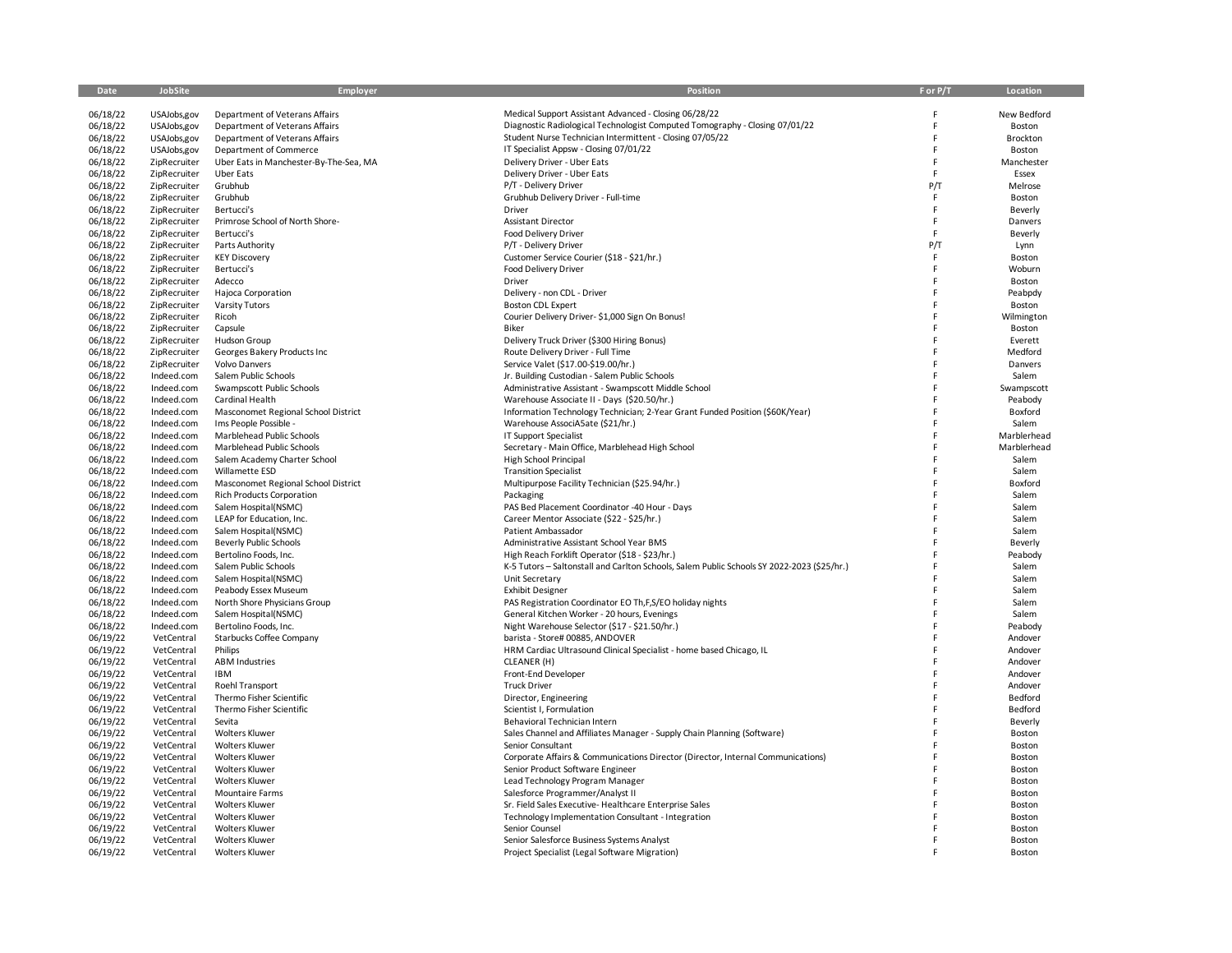| Date                 | JobSite                  | Employer                                       | <b>Position</b>                                                                                                     | F or P/T | Location         |
|----------------------|--------------------------|------------------------------------------------|---------------------------------------------------------------------------------------------------------------------|----------|------------------|
|                      |                          |                                                |                                                                                                                     |          |                  |
| 06/19/22<br>06/19/22 | VetCentral<br>VetCentral | <b>Wolters Kluwer</b><br><b>Wolters Kluwer</b> | Product Management Director-Growth Strategy                                                                         |          | Boston<br>Boston |
| 06/19/22             | VetCentral               | <b>Wolters Kluwer</b>                          | Senior Product Software Engineer<br>Advanced Inside Sales Representative                                            | F        | Boston           |
| 06/19/22             | VetCentral               | <b>Grant Thornton LLP</b>                      | Tax Reporting and Advisory Senior Associate                                                                         |          | Boston           |
| 06/19/22             | VetCentral               | <b>Grant Thornton LLP</b>                      | Tax Reporting and Advisory Manager                                                                                  |          | Boston           |
| 06/19/22             | VetCentral               | U.S. Bank                                      | Special Projects Analyst                                                                                            |          | Boston           |
| 06/19/22             | VetCentral               | Robert Half                                    | Global Director of Demand Generation                                                                                |          | Boston           |
| 06/19/22             | VetCentral               | <b>Kelly Services</b>                          | Surgical Veterinary Technician                                                                                      |          | Boston           |
| 06/19/22             | VetCentral               | <b>Kelly Services</b>                          | Veterinary Technician                                                                                               |          | Boston           |
| 06/19/22             | VetCentral               | Dell Technologies                              | Modern Infrastructure Sales Account Executive                                                                       |          | Boston           |
| 06/19/22             | VetCentral               | <b>Allied Universal</b>                        | Security Site Supervisor Real Estate                                                                                |          | Boston           |
| 06/19/22             | VetCentral               | Allied Universal                               | Security Shift Supervisor Corporate                                                                                 |          | Boston           |
| 06/19/22             | VetCentral               | Allied Universal                               | Security Officer Receptionist                                                                                       |          | Boston           |
| 06/19/22             | VetCentral               | <b>Allied Universal</b>                        | Security Officer Operations Center Corporate                                                                        |          | Boston           |
| 06/19/22             | VetCentral               | Deloitte                                       | Deloitte Consulting - Sustainability Cross Consulting Campaign Architect, Manager                                   |          | Boston           |
| 06/19/22             | VetCentral               | Deloitte                                       | Senior Manager - CBO/OT - Op Model Transformation - Banking & Capital Markets - Payments                            |          | Boston           |
| 06/19/22             | VetCentral               | Deloitte                                       | IAM Business Analyst-Remote/Delivery Center Role                                                                    |          | Boston           |
| 06/19/22             | VetCentral               | Deloitte                                       | Manager - C&M/CS&AD - Customer Strategy - Banking & Capital Markets                                                 |          | Boston           |
| 06/19/22             | VetCentral               | Deloitte                                       | Senior Data Engineer                                                                                                |          | Boston           |
| 06/19/22             | VetCentral               | Deloitte                                       | Advisory - Senior Consultant - Life Sciences - Regulatory Transformation                                            |          | Boston           |
| 06/19/22             | VetCentral               | CVS Health                                     | Pharmacy Technician - \$24 - \$26                                                                                   |          | Boston           |
| 06/19/22             | VetCentral               | <b>CVS Health</b>                              | Senior Manager Digital Product                                                                                      |          | Boston           |
| 06/19/22<br>06/19/22 | VetCentral<br>VetCentral | <b>CVS Health</b><br><b>CVS Health</b>         | Sterile Compounding - \$24 - \$26                                                                                   |          | Boston<br>Boston |
| 06/19/22             | VetCentral               | <b>CVS Health</b>                              | Pharmacy Technician - Sterile Compounding - \$24 - \$26<br>Pharmacy Technician - Sterile Compounding                |          | Boston           |
| 06/19/22             | VetCentral               | Encore                                         | Event Technician Audio Visual - Fenway Park                                                                         |          | Boston           |
| 06/19/22             | VetCentral               | Encore                                         | Event Technician Audio Visual - The Langham, Boston                                                                 |          | Boston           |
| 06/19/22             | VetCentral               | Citizens                                       | Senior Android Mobile Developer                                                                                     |          | Boston           |
| 06/19/22             | VetCentral               | Citizens                                       | <b>Citizens Teller</b>                                                                                              |          | Boston           |
| 06/19/22             | VetCentral               | Citizens                                       | Janitorial Custodian - 1st Shift Floater                                                                            |          | Boston           |
| 06/19/22             | VetCentral               | Citizens                                       | <b>Strategy Manager</b>                                                                                             |          | Boston           |
| 06/19/22             | VetCentral               | Citizens                                       | Citizens Teller - Part Time                                                                                         |          | Boston           |
| 06/19/22             | VetCentral               | Centerwell                                     | Senior Data Analyst - Pharmacy Pricing Strategies                                                                   |          | Boston           |
| 06/19/22             | VetCentral               | Thermo Fisher Scientific                       | Senior Business Development Executive - Viral Vector Services, MA                                                   |          | Boston           |
| 06/19/22             | VetCentral               | Thermo Fisher Scientific                       | Clinical Sales Consultant - Health Systems                                                                          |          | Boston           |
| 06/19/22             | VetCentral               | Sevita                                         | QI Field Services Specialist                                                                                        |          | Boston           |
| 06/19/22             | VetCentral               | Sevita                                         | <b>Business Intelligence Architect</b>                                                                              |          | Boston           |
| 06/19/22             | VetCentral               | Apria                                          | <b>Transportation Safety Analyst</b>                                                                                |          | Boston           |
| 06/19/22             | VetCentral               | Wells Fargo                                    | Software Engineer - Military Spouse Homefront Heroes Hiring (HHH) Program                                           |          | Boston           |
| 06/19/22             | VetCentral               | Wells Fargo                                    | Senior Paralegal                                                                                                    |          | Boston           |
| 06/19/22             | VetCentral               | Marriott                                       | Assistant Manager - Room Operations                                                                                 |          | Boston           |
| 06/19/22<br>06/19/22 | VetCentral<br>VetCentral | PwC<br>PwC                                     | Digital Strategy & Cloud Transformation, Manager                                                                    |          | Boston<br>Boston |
| 06/19/22             | VetCentral               | PwC                                            | US Technology Technical Development Lead<br>Information Governance & Privacy - Microsoft M365 Manager               |          | Boston           |
| 06/19/22             | VetCentral               | PwC                                            | Mulesoft - Integration and Implementation - Senior Associate                                                        |          | Boston           |
| 06/19/22             | VetCentral               | PwC                                            | L&D Learning Strategist Director                                                                                    |          | Boston           |
| 06/19/22             | VetCentral               | PwC                                            | Workday HCM, Senior Manager                                                                                         |          | Boston           |
| 06/19/22             | VetCentral               | Humana                                         | Lead Cloud Architect (Remote - US)                                                                                  |          | Boston           |
| 06/19/22             | VetCentral               | Humana                                         | Application Modernization - Lead Technology Leadership Professional (Remote)                                        |          | Boston           |
| 06/19/22             | VetCentral               | Humana                                         | Beneficiary Service Representative (Remote)                                                                         |          | Boston           |
| 06/19/22             | VetCentral               | Humana                                         | Business Intelligence Engineer 2 - Remote                                                                           |          | Boston           |
| 06/19/22             | VetCentral               | Deloitte                                       | SAP ABAP Manager                                                                                                    |          | Boston           |
| 06/19/22             | VetCentral               | Change Healthcare                              | Architect, Lead                                                                                                     |          | Boston           |
| 06/19/22             | VetCentral               | Change Healthcare                              | Data Analyst - Healthcare                                                                                           |          | Boston           |
| 06/19/22             | VetCentral               | Change Healthcare                              | Credit Balance and Refund Specialist                                                                                |          | Boston           |
| 06/19/22             | VetCentral               | Change Healthcare                              | Director, Product - Provider Payment Solutions                                                                      |          | Boston           |
| 06/19/22             | VetCentral               | Change Healthcare                              | Project Manager, Cloud                                                                                              |          | Boston           |
| 06/19/22             | VetCentral               | Change Healthcare                              | Pharmacy Claims Review Specialist                                                                                   |          | Boston           |
| 06/19/22             | VetCentral               | Deloitte                                       | SAP FICA Manager                                                                                                    |          | Boston           |
| 06/19/22             | VetCentral               | Change Healthcare                              | Software Engineer (Cloud, Microservices, Blockchain)                                                                |          | Boston           |
| 06/19/22<br>06/19/22 | VetCentral<br>VetCentral | Change Healthcare<br>Deloitte                  | Product Manager, Pharmacy<br>Senior Manager - Risk Management, Deal Strategy and Contract Support - National Office |          | Boston<br>Boston |
| 06/19/22             | VetCentral               | Deloitte                                       | Manager, Consulting Talent Business Advisor - Core Business Operations                                              |          | Boston           |
|                      |                          |                                                |                                                                                                                     |          |                  |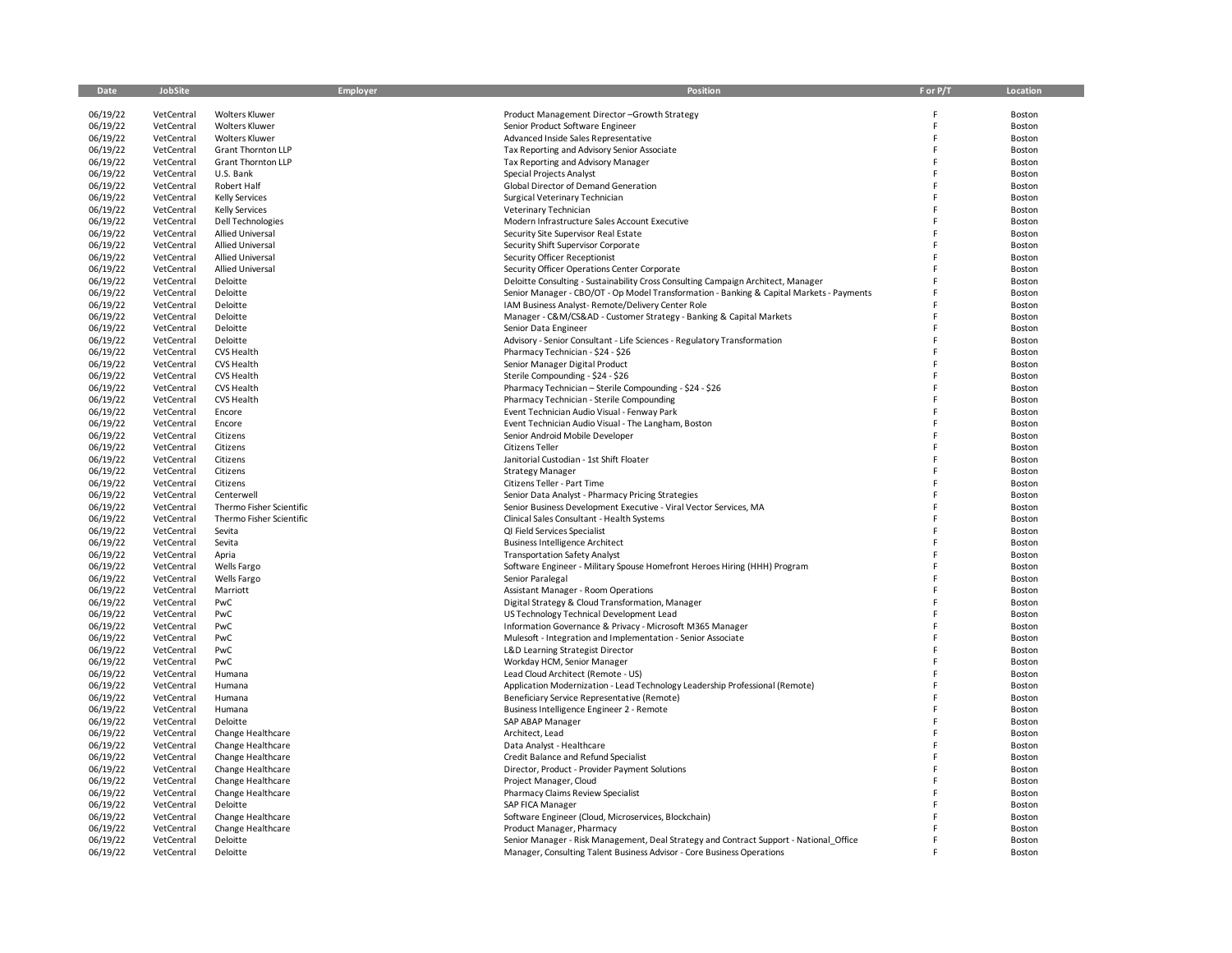| Date     | <b>JobSite</b> | <b>Employer</b>                       | Position                                                                                               | F or P/T | Location |
|----------|----------------|---------------------------------------|--------------------------------------------------------------------------------------------------------|----------|----------|
|          |                |                                       |                                                                                                        |          |          |
| 06/19/22 | VetCentral     | Pacific Northwest National Laboratory | <b>Internal Communications Content Manager</b>                                                         | F        | Boston   |
| 06/19/22 | VetCentral     | S&P Global                            | Sr Director, ESG Product Mr - Climate Product Lead                                                     | E        | Boston   |
| 06/19/22 | VetCentral     | S&P Global                            | Sr Director, ESG Product Mr - Climate Product Lead                                                     | E        | Boston   |
| 06/19/22 | VetCentral     | Teleperformance USA                   | Sr Manager Government Pricing & Business Development Analytics                                         | E        | Boston   |
| 06/19/22 | VetCentral     | Teleperformance USA                   | Director, Client Solutions                                                                             | E        | Boston   |
| 06/19/22 | VetCentral     | <b>Regions Bank</b>                   | Procurement Strategic Sourcing Technology Consultant (REMOTE OPPORTUNITY)                              | F        | Boston   |
| 06/19/22 | VetCentral     | Schwan's Company                      | <b>Territory Sales Representative</b>                                                                  | F        | Boston   |
| 06/19/22 | VetCentral     | KPMG                                  | Manager, Financial Due Diligence-Healthcare/Life Sciences                                              | E        | Boston   |
| 06/19/22 | VetCentral     | Zebra Technologies                    | <b>Task Management Senior Trainer</b>                                                                  | E        | Boston   |
| 06/19/22 | VetCentral     | Zebra Technologies                    | Advanced Software Engineer- Mobile Developer                                                           | F        | Boston   |
| 06/19/22 | VetCentral     | <b>KPMG</b>                           | Manager, Finance Transformation ERP                                                                    | E        | Boston   |
| 06/19/22 | VetCentral     | <b>KPMG</b>                           | Manager, Digital HR Transformation - Human Capital Advisory                                            | F        | Boston   |
| 06/19/22 | VetCentral     | <b>KPMG</b>                           | Audit Associate, Employee Benefit Plans (Remote Opportunity)                                           | F        | Boston   |
| 06/19/22 | VetCentral     | <b>KPMG</b>                           | Embark Scholar Intern - Accounting   Boston Summer 2023                                                | E        | Boston   |
| 06/19/22 | VetCentral     | <b>KPMG</b>                           | Senior Associate, Strategic Insights and Projects                                                      | E        | Boston   |
| 06/19/22 | VetCentral     | <b>KPMG</b>                           |                                                                                                        |          | Boston   |
| 06/19/22 | VetCentral     | <b>KPMG</b>                           | Audit Associate, Dual Path   Boston Summer/Fall 2023<br>Senior Associate, Change Management-Healthcare | F        | Boston   |
|          |                | <b>KPMG</b>                           |                                                                                                        | E        |          |
| 06/19/22 | VetCentral     |                                       | Sr Associate TTP Product Management                                                                    | E        | Boston   |
| 06/19/22 | VetCentral     | <b>KPMG</b>                           | Director, Forensic- Financial Crimes Analytics- FS Fraud                                               | F        | Boston   |
| 06/19/22 | VetCentral     | <b>KPMG</b>                           | Manager, DAS Financial Operations                                                                      |          | Boston   |
| 06/19/22 | VetCentral     | Zebra Technologies                    | Customer Experience Specialist, I                                                                      | E        | Boston   |
| 06/19/22 | VetCentral     | <b>KPMG</b>                           | Associate, Transformation Delivery - Financial Services                                                |          | Boston   |
| 06/19/22 | VetCentral     | <b>KPMG</b>                           | Manager, Financial Crimes Analytics                                                                    |          | Boston   |
| 06/19/22 | VetCentral     | <b>KPMG</b>                           | Manager, Change Management-Healthcare                                                                  | F        | Boston   |
| 06/19/22 | VetCentral     | <b>KPMG</b>                           | Embark Scholar Intern - IT/Engineering   Boston Summer 2023                                            | F        | Boston   |
| 06/19/22 | VetCentral     | <b>KPMG</b>                           | Embark Scholar Intern - Finance   Boston Summer 2023                                                   | F        | Boston   |
| 06/19/22 | VetCentral     | <b>KPMG</b>                           | Manager, Financial Crimes Analytics                                                                    | F        | Boston   |
| 06/19/22 | VetCentral     | Luxottica                             | LensCrafters - Team Lead                                                                               | E        | Boston   |
| 06/19/22 | VetCentral     | Resources Global Professionals (RGP)  | Senior Manager of Financial Reporting                                                                  |          | Boston   |
| 06/19/22 | VetCentral     | Resources Global Professionals (RGP)  | <b>Accounting Manager</b>                                                                              | F        | Boston   |
| 06/19/22 | VetCentral     | Resources Global Professionals (RGP)  | Senior Tax Manager                                                                                     | E        | Boston   |
| 06/19/22 | VetCentral     | Deloitte                              | Infor Senior Manager                                                                                   | F        | Boston   |
| 06/19/22 | VetCentral     | Deloitte                              | Manager - Intelligent Automation - FS/B&CM                                                             | F        | Boston   |
| 06/19/22 | VetCentral     | Deloitte                              | Functional Oracle HCM Payroll Lead                                                                     | F        | Boston   |
| 06/19/22 | VetCentral     | Deloitte                              | SailPoint Implementation Lead (SuccessFactors)- Remote/Delivery Center role                            |          | Boston   |
| 06/19/22 | VetCentral     | Deloitte                              | Manager, Consulting Talent Business Advisor                                                            |          | Boston   |
| 06/19/22 | VetCentral     | WelbeHealth                           | Clinical Services Director Launch                                                                      | F        | Boston   |
| 06/19/22 | VetCentral     | MassMutual                            | Virtual New Business Case Manager - 100% Remote WFH                                                    | E        | Boston   |
| 06/19/22 | VetCentral     | MassMutual                            | Virtual New Business Case Manager - 100% Remote WFH                                                    |          | Boston   |
| 06/19/22 | VetCentral     | MassMutual                            | Senior Investment Tax Specialist (Hybrid)                                                              | F        | Boston   |
| 06/19/22 | VetCentral     | MassMutual                            | Client Services Representative-2                                                                       | F        | Boston   |
| 06/19/22 | VetCentral     | MassMutual                            | Audit and Controls Analyst                                                                             |          | Boston   |
| 06/19/22 | VetCentral     | MassMutual                            | Lead Java Developer                                                                                    | F        | Boston   |
| 06/19/22 | VetCentral     | MassMutual                            | <b>Information Security Analyst</b>                                                                    | E        | Boston   |
| 06/19/22 | VetCentral     | Charles Schwab                        | UHNW Sr. Banker                                                                                        | F        | Boston   |
| 06/19/22 | VetCentral     | Salesforce.com, Inc                   | <b>Workforce Operations Senior Manager</b>                                                             | F        | Boston   |
| 06/19/22 | VetCentral     | Roehl Transport                       | <b>Truck Driver</b>                                                                                    | E        | Boston   |
| 06/19/22 | VetCentral     | Automation Anywhere, Inc.             | Sr. Technical Curriculum Developer (Remote opportunity!)                                               | F        | Boston   |
| 06/19/22 | VetCentral     | JPMorgan Chase                        | Banker III - Dealer Commercial Services (Vice President) - Chase Auto - Northeast Tri-State Region     | F        | Boston   |
| 06/19/22 | VetCentral     | JPMorgan Chase                        | Full Time (40 Hours) Associate Banker (Network Expansion) Commonwealth Ave. Branch- Greater Bost       | F        | Boston   |
| 06/19/22 | VetCentral     | JPMorgan Chase                        | Associate II - Accounting Control Group Audit                                                          |          | Boston   |
| 06/19/22 | VetCentral     | Amazon Web Services                   | BD Spec, Disaster Recovery, AWS Disaster Recovery                                                      | E        | Boston   |
| 06/19/22 | VetCentral     | Deloitte                              | Senior Manager, Sustainability                                                                         | F        | Boston   |
| 06/19/22 | VetCentral     | Deloitte                              | Senior .Net Developer                                                                                  | E        | Boston   |
| 06/19/22 | VetCentral     | Deloitte                              | Strategic Business Development Manager - Emerging Growth Company                                       |          | Boston   |
| 06/19/22 | VetCentral     | Deloitte                              | Consultant - M&A Strategy, Diligence & Restructuring - Financial Services                              |          | Boston   |
| 06/19/22 | VetCentral     | Deloitte                              | Smart Factory QA Engineer Lead NBI US                                                                  | F        | Boston   |
| 06/19/22 | VetCentral     | Deloitte                              | Data Scientist                                                                                         | E        | Boston   |
| 06/19/22 | VetCentral     | PwC                                   | SAP Production Planning (PP) Senior Manager                                                            |          | Boston   |
| 06/19/22 | VetCentral     | PwC                                   | Metaverse Strategy Consultant - Sr. Associate                                                          |          | Boston   |
| 06/19/22 | VetCentral     | PwC                                   | GCP Cloud Engineering - Director                                                                       |          | Boston   |
| 06/19/22 | VetCentral     | PwC                                   | Risk and Reg - FS - Insurance ERM/ORM - Senior Associate                                               |          | Boston   |
| 06/19/22 | VetCentral     | PwC                                   | Hybrid Cloud & Tech Modernization, Manager                                                             |          | Boston   |
|          |                |                                       |                                                                                                        |          |          |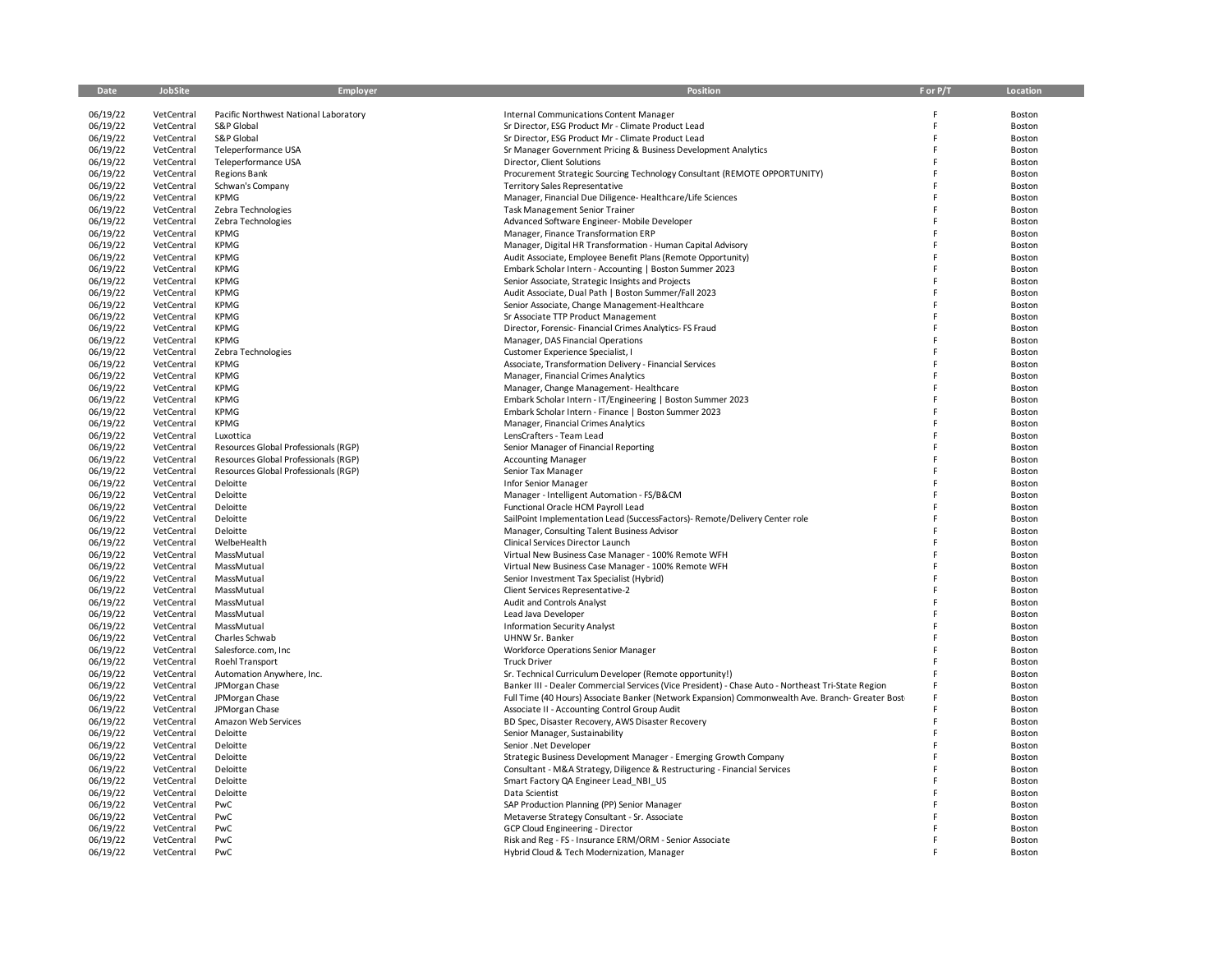| Date                 | JobSite                  | Employer                                                   | <b>Position</b>                                                                                                | F or P/T | Location               |
|----------------------|--------------------------|------------------------------------------------------------|----------------------------------------------------------------------------------------------------------------|----------|------------------------|
| 06/19/22             | VetCentral               | PwC                                                        | MuleSoft - Integration & Implementation - Manager                                                              | F        | Boston                 |
| 06/19/22             | VetCentral               | PwC                                                        | Analytics Machine Learning Manager                                                                             | F        | Boston                 |
| 06/19/22             | VetCentral               | PwC                                                        | Risk & Reg FS - Insurance - P&C/Annuity - Senior Manager                                                       | E        | Boston                 |
| 06/19/22             | VetCentral               | PwC                                                        | E&C Program Effectiveness - Core Compliance Requirements Manager                                               |          | Boston                 |
| 06/19/22             | VetCentral               | PwC                                                        | Real Estate Workplace Strategy and Optimization Manager                                                        | F        | Boston                 |
| 06/19/22             | VetCentral               | <b>General Dynamics Information Technology</b>             | Release and Deployment Manager                                                                                 |          | Bourne                 |
| 06/19/22             | VetCentral               | Akamai Technologies, Inc.                                  | Senior Software Engineer                                                                                       | F        | Cambridge              |
| 06/19/22             | VetCentral               | Akamai Technologies, Inc.                                  | Senior Software Engineer                                                                                       |          | Cambridge              |
| 06/19/22<br>06/19/22 | VetCentral<br>VetCentral | Akamai Technologies, Inc.<br>Sanofi Group                  | Senior Software Engineer<br>Senior Principal Scientist DMPK Project Expert                                     |          | Cambridge<br>Cambridge |
| 06/19/22             | VetCentral               | Sanofi Group                                               | Senior Product Manager, US Consumer Marketing - Atopic Dermatitis                                              |          | Cambridge              |
| 06/19/22             | VetCentral               | Philips                                                    | Marketing Insights & Analytics, Sr. Manager                                                                    |          | Cambridge              |
| 06/19/22             | VetCentral               | Citizens                                                   | Citizens Branch Manager II                                                                                     |          | Cambridge              |
| 06/19/22             | VetCentral               | Thermo Fisher Scientific                                   | Associate II, Manufacturing (Nights)                                                                           |          | Cambridge              |
| 06/19/22             | VetCentral               | Thermo Fisher Scientific                                   | Lead Service Support Representative                                                                            |          | Cambridge              |
| 06/19/22             | VetCentral               | Thermo Fisher Scientific                                   | Senior Business Development Executive - Viral Vector Services, MA                                              |          | Cambridge              |
| 06/19/22             | VetCentral               | Thermo Fisher Scientific                                   | Associate I, Manufacturing                                                                                     |          | Cambridge              |
| 06/19/22             | VetCentral               | Thermo Fisher Scientific                                   | Manufacturing Compliance Specialist                                                                            |          | Cambridge              |
| 06/19/22             | VetCentral               | HealthFitness                                              | Fitness Floor Attendant (fill-in)                                                                              |          | Cambridge              |
| 06/19/22             | VetCentral               | Staples                                                    | Retail Sales Technology Associate                                                                              |          | Danvers                |
| 06/19/22             | VetCentral               | Roehl Transport                                            | <b>Truck Driver</b>                                                                                            |          | Lawrence               |
| 06/19/22<br>06/19/22 | VetCentral<br>VetCentral | Fresenius Medical Care North America<br>HealthFitness      | Dialysis Patient Care Technician - Home Therapy<br><b>Health Fitness Professional</b>                          |          | Lowell<br>Lynn         |
| 06/19/22             | VetCentral               | CVS Health                                                 | <b>Retail Store Manager</b>                                                                                    | F        | Medford                |
| 06/19/22             | VetCentral               | Jacobs                                                     | Remote Sensing Systems Engineer                                                                                |          | North Andover          |
| 06/19/22             | VetCentral               | <b>General Dynamics Information Technology</b>             | Release and Deployment Manager                                                                                 | F        | Peabody                |
| 06/19/22             | VetCentral               | <b>Wolters Kluwer</b>                                      | Corporate Affairs & Communications Director (Director, Internal Communications)                                |          | Waltham                |
| 06/19/22             | VetCentral               | <b>Wolters Kluwer</b>                                      | Software Product Engineer - Java Developer                                                                     |          | Waltham                |
| 06/19/22             | VetCentral               | <b>Wolters Kluwer</b>                                      | Sr. Field Sales Executive-Healthcare Enterprise Sales                                                          |          | Waltham                |
| 06/19/22             | VetCentral               | <b>Wolters Kluwer</b>                                      | Sr DB Engineer                                                                                                 |          | Waltham                |
| 06/19/22             | VetCentral               | <b>Wolters Kluwer</b>                                      | Product Management Director-Growth Strategy                                                                    | F        | Waltham                |
| 06/19/22             | VetCentral               | Sanofi Group                                               | Analytical CMC Leader - Vaccine                                                                                |          | Waltham                |
| 06/19/22             | VetCentral               | Sanofi Group                                               | mRNA - Senior Scientist, Plasmid Production - Vaccine                                                          |          | Waltham                |
| 06/19/22<br>06/19/22 | VetCentral<br>VetCentral | Sanofi Group<br>Allied Universal                           | mRNA - Senior Research Associate mRNA, Delivery and Formulation Development<br>Security Officer Patrol Driver  |          | Waltham<br>Waltham     |
| 06/19/22             | VetCentral               | UnitedHealth Group                                         | Integration Engineer - Telecommute in CST or EST                                                               |          | Waltham                |
| 06/19/22             | VetCentral               | Thermo Fisher Scientific                                   | Sr. PPI manager- Remote                                                                                        |          | Waltham                |
| 06/19/22             | VetCentral               | <b>Wolters Kluwer</b>                                      | KnosSmart Account & Relationship Management Executive                                                          |          | Waltham                |
| 06/19/22             | VetCentral               | <b>UniFirst Corporation</b>                                | <b>Financial Reporting Supervisor</b>                                                                          |          | Wilmington             |
| 06/19/22             | VetCentral               | <b>General Dynamics Information Technology</b>             | Release and Deployment Manager                                                                                 |          | Woods Hole             |
| 06/19/22             | Indeed.com               | Amazon DSP                                                 | Delivery Driver - \$19.5/hr to \$22/hr with additional \$ opportunities                                        |          | Lynn                   |
| 06/19/22             | Indeed.com               | Cardinal Health                                            | Warehouse Associate II - Days (\$20.50/hr.)                                                                    |          | Peabody                |
| 06/19/22             | Indeed.com               | Swampscott Public Schools                                  | Administrative Assistant - Swampscott Middle School                                                            |          | Swampscott             |
| 06/19/22             | Indeed.com               | Marblehead Public Schools                                  | Secretary - Main Office, Marblehead High School                                                                |          | Marblehead             |
| 06/19/22             | Indeed.com               | Nonprofit Operations and Consulting Services (NPOC)        | Information Technology Systems Administrator (\$20 - \$30/hr.)                                                 | E        | Swampscott             |
| 06/19/22<br>06/19/22 | Indeed.com<br>Indeed.com | Ims People Possible<br>Masconomet Regional School District | Warehouse Associate (\$21/hr.)<br>Information Technology Technician; 2-Year Grant Funded Position (\$60K/year) |          | Salem<br>Boxford       |
| 06/19/22             | Indeed.com               | Salem Public Schools                                       | Jr. Building Custodian - Salem Public Schools                                                                  |          | Salem                  |
| 06/19/22             | Indeed.com               | Salem Academy Charter School                               | High School Principal                                                                                          |          | Salem                  |
| 06/19/22             | Indeed.com               | Marblehead Public Schools                                  | IT Support Specialist                                                                                          |          | Marblehead             |
| 06/19/22             | Indeed.com               | <b>Rich Products Corporation</b>                           | Packaging                                                                                                      |          | Salem                  |
| 06/19/22             | Indeed.com               | <b>Beverly Public Schools</b>                              | Administrative Assistant School Year BMS                                                                       |          | Beverly                |
| 06/19/22             | Indeed.com               | <b>Traditional Breads</b>                                  | Warehouse Forklift Operator                                                                                    |          | Lynn                   |
| 06/19/22             | Indeed.com               | LEAP for Education, Inc.                                   | Career Mentor Associate (\$22 - \$25/hr.)                                                                      |          | Salem                  |
| 06/19/22             | Indeed.com               | Willamette ESD                                             | <b>Transition Specialist</b>                                                                                   |          | Salem                  |
| 06/19/22             | Indeed.com               | <b>DMR-Northeast Region</b>                                | Direct Care Worker II (\$43,270 - \$55,876/Year)                                                               |          | Peabody                |
| 06/19/22             | Indeed.com               | Masconomet Regional School District                        | Multipurpose Facility Technician (\$25.94/hr.)                                                                 |          | Boxford                |
| 06/19/22<br>06/19/22 | Indeed.com<br>Indeed.com | <b>Beverly Public Schools</b><br>Bertolino Foods, Inc.     | <b>Building Based Mentor</b>                                                                                   |          | Beverly                |
| 06/19/22             | Indeed.com               | <b>Ghost City Tours</b>                                    | High Reach Forklift Operator (\$18 - \$23.hr.)<br>Salem Ghost Guides Needed! (\$50 - \$100/hr.)                |          | Peabody<br>Salem       |
| 06/19/22             | Indeed.com               | Salem Hospital(NSMC)                                       | PAS Bed Placement Coordinator -40 Hour - Days                                                                  |          | Salem                  |
| 06/19/22             | Indeed.com               | Peabody Public Schools                                     | Building Access Attendant (\$19.05/hr.)                                                                        |          | Peabody                |
| 06/19/22             | ZipRecruiter             | Schneider                                                  | Class A CDL - New hourly pay - Regional Intermodal truck driver (Up to \$7,000/Month)                          |          | Boston                 |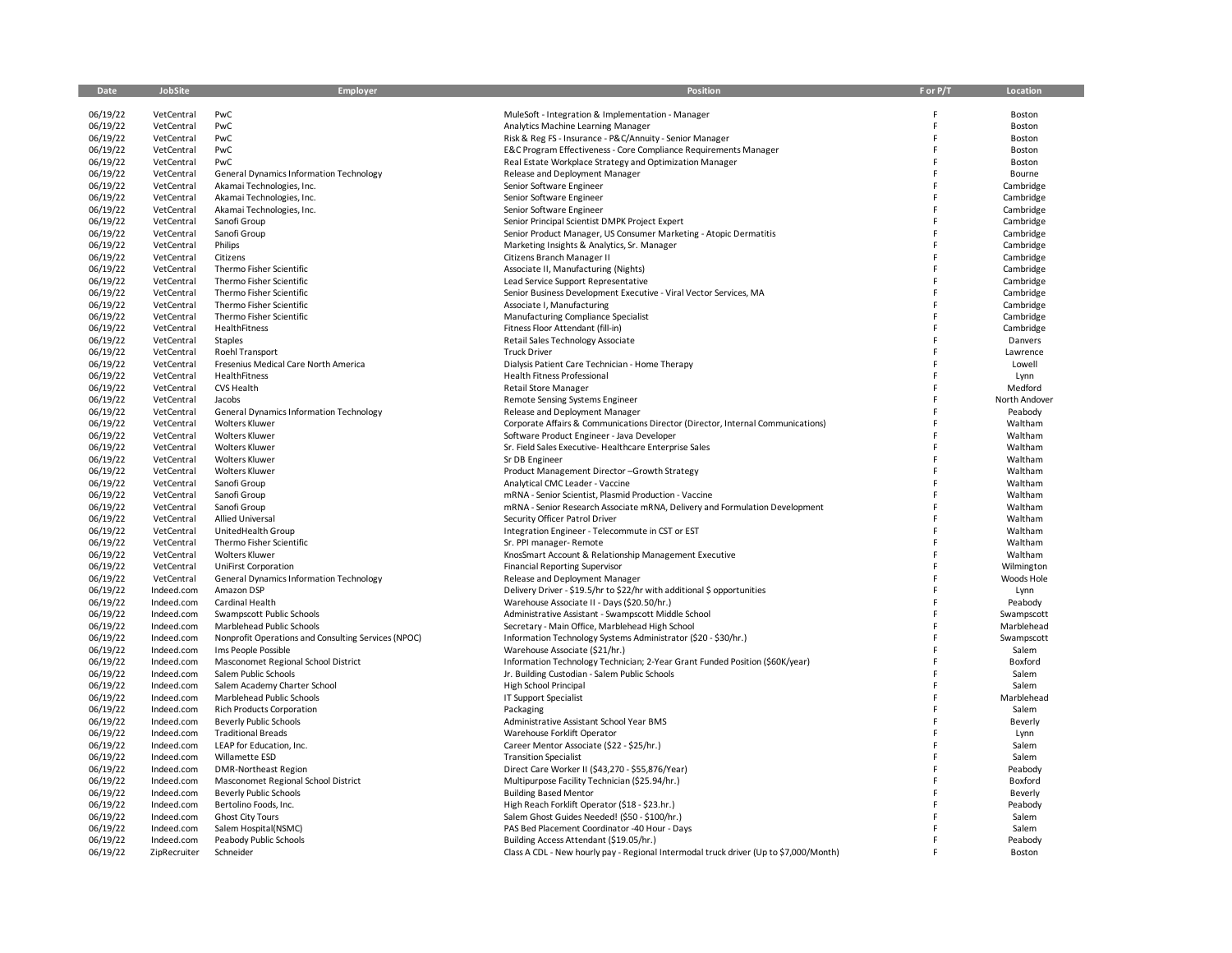| Date                 | JobSite                      | Employer                                           | <b>Position</b>                                                              | F or P/T | Location           |
|----------------------|------------------------------|----------------------------------------------------|------------------------------------------------------------------------------|----------|--------------------|
| 06/19/22             | ZipRecruiter                 | <b>Heartland Express</b>                           | CDL-A Team Truck Driver (\$108.000/Year)                                     | F        | Salem              |
| 06/19/22             | ZipRecruiter                 | <b>Venture Transport</b>                           | CDL-A Driver - Home Daily                                                    | F        | Salem              |
| 06/19/22             | ZipRecruiter                 | <b>Heartland Express</b>                           | CDL-A Regional Truck Driver                                                  | E        | Salem              |
| 06/19/22             | ZipRecruiter                 | K & B Transportation                               | CDL OTR Truck Driver - Earn \$80,000-\$90,000/Year + Great Benefits          |          | Salem              |
| 06/19/22             | ZipRecruiter                 | Roehl Transport Inc                                | CDL-A Truck Driver - Dedicated - Home Weekly, No Touch! (\$72,000/Year)      |          | Salem              |
| 06/19/22             | ZipRecruiter                 | <b>WEL Companies</b>                               | CDL-A Lease Driver - Regional - Reefer - \$218k per year                     |          | Lynn               |
| 06/19/22             | ZipRecruiter                 | CFI Dedicated Drivers                              | CDL Truck Driver - Earn Up to \$95,000/Year + Sign-On Bonus                  |          | Salem              |
| 06/19/22<br>06/19/22 | ZipRecruiter<br>ZipRecruiter | Schneider<br><b>Premier Transportation</b>         | Class A CDL - Local Intermodal truck driver<br>CDL A Owner Operators         |          | Boston<br>Salem    |
| 06/19/22             | ZipRecruiter                 | <b>Cardinal Logistics</b>                          | CDL A Truck Driver (\$1,700/Week)                                            |          | Gloucester         |
| 06/19/22             | ZipRecruiter                 | Walmart                                            | CDL-A Truck Driver - Earn Up to \$110k                                       |          | Salem              |
| 06/19/22             | ZipRecruiter                 | Variant - Company Driver                           | Need CDL Truck Driver, 06/19/2022, Earn \$0.56-\$0.60 CPM                    |          | Peabody            |
| 06/19/22             | ZipRecruiter                 | Yellow                                             | CDL A Truck Driver - \$7,500 Sign-on Bonus                                   |          | Salem              |
| 06/19/22             | ZipRecruiter                 | Craft MA                                           | CDL A Driver - \$1,500 sign on bonus!!                                       |          | Salem              |
| 06/19/22             | ZipRecruiter                 | Roehl Transport                                    | CDL-A Truck Driver - Dedicated - Top Paying Route! (\$72,000/Year)           |          | Salem              |
| 06/19/22             | ZipRecruiter                 | US Xpress                                          | CDL-A Teams: (\$1,900 - \$2,000 + & \$30,000 SIGN ON BONUS/SPLIT!            |          | Salem              |
| 06/19/22             | ZipRecruiter                 | Koch Trucking                                      | CDL A - Truck Driver Marine Division (\$85.000/year + Sign on bonus \$3,000) |          | Boston             |
| 06/19/22             | ZipRecruiter                 | Cowan Systems                                      | CDL-A Regional Truck Driver                                                  |          | Lynn               |
| 06/19/22<br>06/19/22 | ZipRecruiter<br>ZipRecruiter | Onward Search<br>NAS Recruitment Innovation        | Copywriter-Short Form [67841]<br>Copywriter (Remote)                         |          | Boston<br>Boston   |
| 06/19/22             | ZipRecruiter                 | <b>Simply Business</b>                             | <b>Marketing Copywriter</b>                                                  |          | Boston             |
| 06/19/22             | ZipRecruiter                 | <b>Brave Thinking Institute</b>                    | Content Writer (100% Remote)                                                 |          | Boston             |
| 06/19/22             | ZipRecruiter                 | SalesWarp Commerce and Operations Management       | Content Writing Specialist - Remote/Home Based(EST or CST only)              | F        | Boston             |
| 06/19/22             | ZipRecruiter                 | ThinkArgus                                         | Senior Copywriter                                                            |          | Boston             |
| 06/19/22             | JobQuest                     | Oxford Global Resources                            | Sr Validation Engineer                                                       |          | Beverly            |
| 06/19/22             | JobQuest                     | TD Bank                                            | Store Customer Experience Coordinator Us                                     | F        | Beverly            |
| 06/19/22             | JobQuest                     | Lahey Health                                       | Registered Nurse (RN) - Float Pool Weeke                                     |          | Beverly            |
| 06/19/22             | JobQuest                     | Aya Healthcare                                     | Dialysis Technician                                                          |          | Beverly            |
| 06/19/22             | JobQuest                     | Communitas                                         | Program Skills Instructor                                                    |          | Beverly            |
| 06/19/22             | JobQuest                     | Lahey Health                                       | LPN - Emergency                                                              |          | Beverly            |
| 06/19/22<br>06/19/22 | JobQuest<br>JobQuest         | Microchip Technology Incorporated<br>Atrius Health | <b>Technician II-Precision Welder</b><br>Patient Service Representative      |          | Beverly            |
| 06/19/22             | JobQuest                     | CVS Health                                         | <b>Operations Manager</b>                                                    |          | Beverly<br>Beverly |
| 06/19/22             | JobQuest                     | Lahey Health                                       | Registered Nurse (RN) - Float Pool Weeke                                     |          | Beverly            |
| 06/19/22             | JobQuest                     | Bda                                                | <b>Client Service Coordinator</b>                                            |          | Beverly            |
| 06/19/22             | JobQuest                     | TD Bank                                            | Teller Manager Us                                                            |          | Beverly            |
| 06/19/22             | JobQuest                     | University of Massachusetts                        | Clinical Reviewer Registered Nurse Lsw O                                     |          | Beverly            |
| 06/19/22             | JobQuest                     | Lahey Health                                       | RN Case Manager                                                              |          | Beverly            |
| 06/19/22             | JobQuest                     | <b>Tobin Scientific</b>                            | Human Resources Generalist                                                   |          | Beverly            |
| 06/19/22             | JobQuest                     | New England Biolabs, Inc.                          | Development Scientist I Rna And Program                                      |          | Beverly            |
| 06/19/22             | JobQuest                     | Construction Company Incorporated                  | Corporate Controller                                                         |          | Beverly            |
| 06/19/22<br>06/19/22 | JobQuest<br>JobQuest         | Oxford Global Resources<br>Lahey Health            | Software/Systems Test Engineer<br>Registered Nurse (RN) - Cardiac Telemetr   |          | Beverly<br>Beverly |
| 06/19/22             | JobQuest                     | American Renal Associates                          | <b>Marketing Analyst</b>                                                     |          | Beverly            |
| 06/19/22             | JobQuest                     | Ledgewood Rehabilitation And Skilled Nur           | Registered Nurse/Licensed Practical Nurs                                     |          | Beverly            |
| 06/19/22             | JobQuest                     | <b>Beverly Farms Dental</b>                        | Dental Office Office Manager - Thriving                                      |          | Beverly            |
| 06/19/22             | JobQuest                     | Kpg Healthcare                                     | Travel Medical/Surgeon Registered Nurse                                      | F        | Beverly            |
| 06/19/22             | JobQuest                     | Lahey Health                                       | Registered Nurse (RN) - Med/Surg                                             |          | Beverly            |
| 06/19/22             | JobQuest                     | Whole Foods Market                                 | Seafood Order Writer (Buyer / Inventory                                      |          | Beverly            |
| 06/19/22             | JobQuest                     | Microchip Technology Incorporated                  | Senior Planner                                                               |          | Beverly            |
| 06/19/22             | JobQuest                     | Communitas                                         | Licensed Practical Nurse In,                                                 |          | Beverly            |
| 06/19/22             | JobQuest                     | Communitas                                         | Van Driver                                                                   |          | Beverly            |
| 06/19/22<br>06/19/22 | JobQuest<br>JobQuest         | Communitas, Inc.<br><b>Reliant Rehabilitation</b>  | Part Time Van Driver<br>Rehab Technician - PCT SIGN ON BONUS                 |          | Beverly<br>Beverly |
| 06/19/22             | JobQuest                     | North Shore InnoVentures                           | Member Development Lead                                                      |          | Beverly            |
| 06/19/22             | JobQuest                     | Lahey Health System Inc                            | Family Support Partner, Community Servic                                     |          | Beverly            |
| 06/19/22             | JobQuest                     | Lahey Health                                       | PT Case Manager                                                              |          | Beverly            |
| 06/19/22             | JobQuest                     | Catholic Cemetery Association                      | Administrative Coordinator                                                   |          | Beverly            |
| 06/19/22             | JobQuest                     | YMCA                                               | Swim Instructor                                                              |          | Beverly            |
| 06/19/22             | JobQuest                     | Beverly Public Schools                             | Custodian Summer Help                                                        |          | Beverly            |
| 06/19/22             | JobQuest                     | United States Xpress Enterprises Incorpo           | Conductores Gane Un Extra Su Primer A O                                      |          | Beverly            |
| 06/19/22             | JobQuest                     | American Renal Associates                          | Accounts Payable Supervisor                                                  |          | Beverly            |
| 06/19/22             | JobQuest                     | Chipotle Mexican Grill                             | General Manager                                                              |          | Beverly            |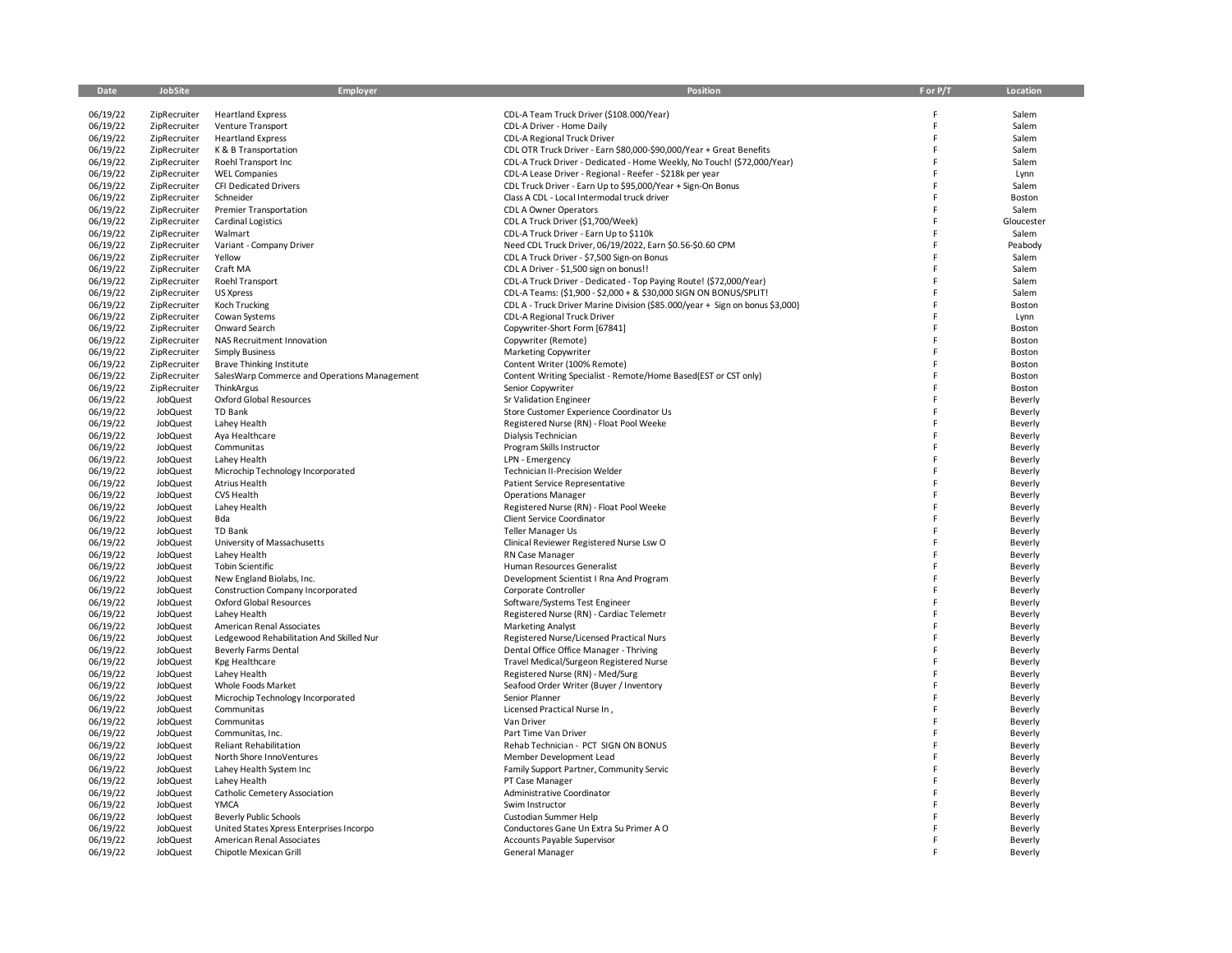| Date                 | JobSite                            | Employer                                              | Position                                                                              | F or P/T | Location           |
|----------------------|------------------------------------|-------------------------------------------------------|---------------------------------------------------------------------------------------|----------|--------------------|
| 06/19/22             | JobQuest                           | <b>Endicott College</b>                               | Night Auditor, Inn & Conference Center A                                              | F        | Beverly            |
| 06/19/22             | <b>JobQuest</b>                    | FedEx                                                 | <b>Warehousing Worker</b>                                                             | F        | Beverly            |
| 06/19/22             | <b>JobQuest</b>                    | May Institute                                         | Direct Support Professional                                                           | F        | Beverly            |
| 06/19/22             | <b>JobQuest</b>                    | The School For Field Studies                          | <b>Admissions Assistant</b>                                                           | F        | Beverly            |
| 06/19/22             | JobQuest                           | FedEx                                                 | Fedex Packaging - Warehouse                                                           | F        | Beverly            |
| 06/19/22             | <b>JobQuest</b>                    | Chipotle Mexican Grill                                | General Manager                                                                       |          | Beverly            |
| 06/19/22<br>06/19/22 | JobQuest<br><b>JobQuest</b>        | FedEx<br>Mci World                                    | Warehouse Assistant<br>10 Telephone Sales Agent &,/Wk                                 | F        | Beverly<br>Beverly |
| 06/19/22             | <b>JobQuest</b>                    | FedEx                                                 | Package Sorter                                                                        | F        | Beverly            |
| 06/19/22             | JobQuest                           | FedEx                                                 | Packaging                                                                             | E        | Beverly            |
| 06/19/22             | <b>JobQuest</b>                    | Oxford Global Resources                               | Sales Operations Analyst                                                              | F        | Beverly            |
| 06/19/22             | JobQuest                           | May Institute                                         | Direct Support Professional - North Shor                                              | F        | Beverly            |
| 06/19/22             | JobQuest                           | Ebersole Construction Llc                             | Carpentry Crew Member                                                                 | F        | Beverly            |
| 06/19/22             | JobQuest                           | <b>Advance Auto Parts</b>                             | Al District 01 - Store Hourly                                                         |          | Beverly            |
| 06/19/22             | <b>JobQuest</b>                    | FedEx                                                 | Warehouse Worker                                                                      | F        | Beverly            |
| 06/19/22<br>06/19/22 | <b>JobQuest</b><br><b>JobQuest</b> | FedEx<br>Massachusetts General Hospital               | Fedex - Package Handler - Warehouse<br>Senior Systems Analyst (Waltham, MA)           | F<br>F   | Beverly            |
| 06/19/22             | <b>JobQuest</b>                    | Abiomed, Inc.                                         | Supplier Engineer II                                                                  | F        | Danvers<br>Danvers |
| 06/19/22             | JobQuest                           | Abiomed, Inc.                                         | Senior Electrical Engineer                                                            | F        | Danvers            |
| 06/19/22             | <b>JobQuest</b>                    | Genesis Rehab Services                                | Occupational Therapist - In - Home Outpa                                              | F        | Danvers            |
| 06/19/22             | <b>JobQuest</b>                    | <b>Buffalo Wild Wings</b>                             | <b>Restaurant Management Opportunities</b>                                            | F        | Danvers            |
| 06/19/22             | JobQuest                           | <b>Buffalo Wild Wings</b>                             | Service Assistant                                                                     | F        | Danvers            |
| 06/19/22             | JobQuest                           | Honors Holdings, Llc                                  | Sales Ambassador                                                                      | F        | Danvers            |
| 06/19/22             | <b>JobQuest</b>                    | Capital One                                           | Senior Business Manager - Capital One Tr                                              | F        | Danvers            |
| 06/19/22             | <b>JobQuest</b>                    | <b>Buffalo Wild Wings</b>                             | Cashier                                                                               | F        | Danvers            |
| 06/19/22             | JobQuest                           | <b>Buffalo Wild Wings</b>                             | Greeter                                                                               | Ë        | Danvers            |
| 06/19/22<br>06/19/22 | <b>JobQuest</b><br>JobQuest        | Danaher Corporation<br>Dmr Northeast Region           | R&D Technical Lead<br>Direct Care Worker II                                           | F        | Danvers<br>Danvers |
| 06/19/22             | JobQuest                           | The Brentwood Rehabilitation And Healthc              | Unit Manager Registered Nurse/Licensed P                                              | F        | Danvers            |
| 06/19/22             | JobQuest                           | Compass Group, North America                          | JANITOR (FULL-TIME & PART-TIME)                                                       | F        | Danvers            |
| 06/19/22             | <b>JobQuest</b>                    | North Shore Medical Center                            | <b>Travel Telemetry Registered Nurse</b>                                              | F        | Danvers            |
| 06/19/22             | <b>JobQuest</b>                    | Monro                                                 | Full/Automotive Shop Teammates                                                        | F        | Danvers            |
| 06/19/22             | JobQuest                           | <b>Buffalo Wild Wings</b>                             | Kitchen Manager                                                                       | F        | Danvers            |
| 06/19/22             | <b>JobQuest</b>                    | <b>Buffalo Wild Wings</b>                             | Shift Manager                                                                         |          | Danvers            |
| 06/19/22             | JobQuest                           | <b>Buffalo Wild Wings</b>                             | Server                                                                                | F        | Danvers            |
| 06/19/22<br>06/19/22 | JobQuest<br>JobQuest               | Ophthalmic Consultants of Boston<br>Sherwin Williams  | Medical Technician-Training Available!<br>Professional Sales Representative           | F<br>F   | Danvers<br>Danvers |
| 06/19/22             | <b>JobQuest</b>                    | Abiomed Incorporated                                  | Corporate Counsel, Clinical Trial                                                     | F        | Danvers            |
| 06/19/22             | JobQuest                           | Comcast                                               | Retail Sales Consultant                                                               | F        | Danvers            |
| 06/19/22             | JobQuest                           | Essex County Community Foundation                     | Accounting And Administrative Assistant                                               | F        | Danvers            |
| 06/19/22             | <b>JobQuest</b>                    | <b>FIS</b>                                            | Software Engineer Senior                                                              |          | Danvers            |
| 06/19/22             | JobQuest                           | Ocean State Job Lot                                   | Retail Maintenance Associate                                                          | F        | Danvers            |
| 06/19/22             | <b>JobQuest</b>                    | <b>Buffalo Wild Wings</b>                             | Janitor                                                                               | F        | Danvers            |
| 06/19/22             | <b>JobQuest</b>                    | Medtronic                                             | Principal Process Engineer                                                            | F        | Danvers            |
| 06/19/22             | <b>JobQuest</b>                    | Danaher Corporation<br><b>Buffalo Wild Wings</b>      | R&D Senior Design Transfer Engineer<br>Bartender                                      | F<br>F   | Danvers<br>Danvers |
| 06/19/22<br>06/19/22 | <b>JobQuest</b><br>JobQuest        | Ocean State Job Lot                                   | Retail Sales Associate                                                                | F        | Danvers            |
| 06/19/22             | <b>JobQuest</b>                    | Target                                                | Seasonal Guest Advocate Cashier, Genera                                               | F        | Danvers            |
| 06/19/22             | <b>JobQuest</b>                    | Kohl's                                                | Full-Time Sales Lead - Apparel                                                        | F        | Danvers            |
| 06/19/22             | JobQuest                           | <b>Buffalo Wild Wings</b>                             | Kitchen Team Member/Cook                                                              | F        | Danvers            |
| 06/19/22             | JobQuest                           | Recovery Centers Of America                           | <b>Recovery Support Specialist</b>                                                    | F        | Danvers            |
| 06/19/22             | <b>JobQuest</b>                    | <b>Benchmark Senior Living</b>                        | Home Health Aide                                                                      | F        | Danvers            |
| 06/19/22             | JobQuest                           | Northshore Medical Center                             | Medical Assistant - OBGYN (Danvers)                                                   | F        | Danvers            |
| 06/19/22             | JobQuest                           | Aimbridge Hospitality                                 | Bartender-Banquets                                                                    | F        | Danvers            |
| 06/19/22<br>06/19/22 | <b>JobQuest</b><br><b>JobQuest</b> | Securitas<br>The Brentwood Rehabilitation And Healthc | Security Officer - Manufacturing Facilit<br>Nurse Registered Nurse & Licensed Practic | F<br>F   | Danvers<br>Danvers |
| 06/19/22             | JobQuest                           | Lahey Health                                          | Patient Access Representative                                                         | F        | Danvers            |
| 06/19/22             | JobQuest                           | Till Incorporated                                     | Residential Support Professionals Asleep                                              | F        | Danvers            |
| 06/19/22             | <b>JobQuest</b>                    | Home Instead Senior Care                              | Caregiver                                                                             | F        | Danvers            |
| 06/19/22             | <b>JobQuest</b>                    | Northeast Health                                      | Prescriber Medical Administrative Assist                                              |          | Danvers            |
| 06/19/22             | <b>JobQuest</b>                    | Value Village                                         | Sales Floor Associate                                                                 |          | Danvers            |
| 06/19/22             | <b>JobQuest</b>                    | <b>Boston Mep</b>                                     | Plumbing Coordinator                                                                  |          | Danvers            |
| 06/19/22             | <b>JobQuest</b>                    | <b>Fidelity Brokerage Services</b>                    | <b>Financial Advisor</b>                                                              |          | Danvers            |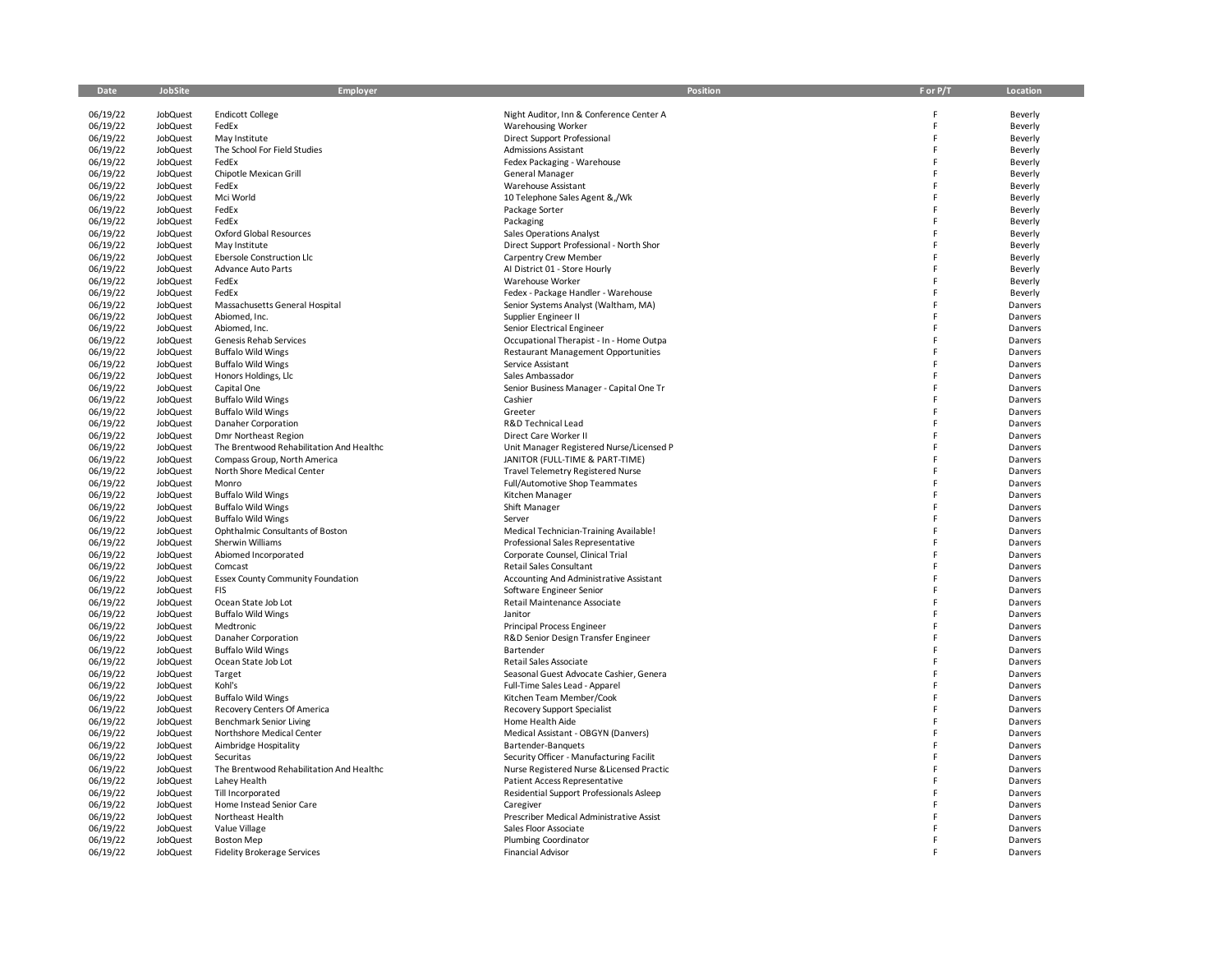| Date                 | JobSite                            | Employer                                       | <b>Position</b>                                                     | F or P/T | Location                 |
|----------------------|------------------------------------|------------------------------------------------|---------------------------------------------------------------------|----------|--------------------------|
|                      |                                    |                                                |                                                                     |          |                          |
| 06/19/22             | <b>JobQuest</b>                    | Healthcare Services Group Incorporated         | Laundry Worker                                                      |          | Danvers                  |
| 06/19/22             | <b>JobQuest</b>                    | Genesis Healthcare                             | Registered Nurse - RN                                               | F<br>F   | Danvers                  |
| 06/19/22<br>06/19/22 | <b>JobQuest</b><br><b>JobQuest</b> | Genesis Healthcare<br>Genesis Healthcare       | Licensed Practical Nurse - LPN<br>Certified Nursing Assistant - CNA | F        | Danvers<br>Danvers       |
| 06/19/22             | JobQuest                           | Genesis Healthcare                             | Certified Nursing Assistant - CNA                                   | F        | Danvers                  |
| 06/19/22             | <b>JobQuest</b>                    | Genesis Healthcare                             | Registered Nurse - RN                                               | F        | Danvers                  |
| 06/19/22             | <b>JobQuest</b>                    | <b>Wellesley Company</b>                       | Sitters                                                             | F        | Danvers                  |
| 06/19/22             | <b>JobQuest</b>                    | Genesis Healthcare                             | Certified Nursing Assistant - CNA                                   |          | Danvers                  |
| 06/19/22             | <b>JobQuest</b>                    | Genesis Healthcare                             | Occupational Therapy Assistant (COTA)                               |          | Danvers                  |
| 06/19/22             | <b>JobQuest</b>                    | Nordstrom                                      | Retail Cashier & Sales Floor Support - L                            | F        | Danvers                  |
| 06/19/22             | <b>JobQuest</b>                    | State of Massachusetts                         | Direct Care Worker II                                               | F        | Danvers                  |
| 06/19/22             | <b>JobQuest</b>                    | Nordstrom                                      | Retail Stock & Fulfillment - Liberty Tre                            | F        | Danvers                  |
| 06/19/22             | <b>JobQuest</b>                    | Ophthalmic Consultants of Boston               | Medical Technician/Scribe -Training Avai                            | F        | Danvers                  |
| 06/19/22             | <b>JobQuest</b>                    | Security Services of Connecticut               | Security Officer - DANVERS - FT Weekdays                            |          | Danvers                  |
| 06/19/22             | JobQuest                           | Fidelity Brokerage Services                    | Certified Financial Planner Cfp                                     |          | Danvers                  |
| 06/19/22             | JobQuest                           | North Shore Community College                  | Pt Clinical Instructor, Respiratory Care                            | F        | Danvers                  |
| 06/19/22             | JobQuest                           | Illinois Tool Works                            | Shipper                                                             | F        | Danvers                  |
| 06/19/22             | JobQuest                           | Axis Coach, Llc                                | Professional Executive Chauffeur                                    | F        | Essex                    |
| 06/19/22             | JobQuest                           | Santander                                      | Manager, Business Control & Risk Managem                            |          | Essex                    |
| 06/19/22             | JobQuest                           | Aba Centers Of America                         | Registered Behavior Technician                                      | F        | Essex                    |
| 06/19/22             | <b>JobQuest</b>                    | Americold Logistics, LLC                       | Forklift Operator                                                   | F        | Gloucester               |
| 06/19/22             | JobQuest                           | Yoh Services                                   | Quality Engineer Manufacturing & Product                            | F        | Gloucester               |
| 06/19/22             | JobQuest                           | YMCA of the North Shore                        | Preschool Gymnastics Instructor - Cape A                            | F        | Gloucester               |
| 06/19/22             | JobQuest                           | Petco                                          | Sales Experience Leader                                             | F        | Gloucester               |
| 06/19/22             | JobQuest                           | Lahey Health                                   | Registered Nurse (RN) - Med/Surg Weekend                            | F        | Gloucester               |
| 06/19/22             | <b>JobQuest</b>                    | YMCA                                           | Welcome Center Concierge - Cape Ann Ymca                            | F        | Gloucester               |
| 06/19/22             | JobQuest                           | Aerotek                                        | Facilities Technician - Facilities Techn                            | F        | Gloucester               |
| 06/19/22             | <b>JobQuest</b>                    | Lahey Health                                   | Ed Technician                                                       | F        | Gloucester               |
| 06/19/22             | <b>JobQuest</b>                    | Yoh Services                                   | Material Planner Manufacturing & Product                            | F        | Gloucester               |
| 06/19/22             | <b>JobQuest</b>                    | <b>Acara Solutions</b>                         | <b>Production Assoicate</b>                                         | F        | Gloucester               |
| 06/19/22<br>06/19/22 | <b>JobQuest</b><br>JobQuest        | YMCA<br>Yoh Services                           | Cape Ann Ymca Lifeguard<br>Mechanical Assemblers, Gloucester, MA Ma | F        | Gloucester<br>Gloucester |
| 06/19/22             | <b>JobQuest</b>                    | Yoh Services                                   | Material Handler - Gloucester, MA Manufa                            | F        | Gloucester               |
| 06/19/22             | <b>JobQuest</b>                    | <b>Applied Materials</b>                       | Assembler I                                                         | F        | Gloucester               |
| 06/19/22             | <b>JobQuest</b>                    | <b>Applied Materials</b>                       | Semiconductor - Technical Program / Proj                            |          | Gloucester               |
| 06/19/22             | <b>JobQuest</b>                    | Dunkin Apres West Network                      | Crew Member                                                         |          | Hamilton                 |
| 06/19/22             | JobQuest                           | Santander                                      | Branch Manager, Main St                                             | F        | Hamilton                 |
| 06/19/22             | <b>JobQuest</b>                    | Santander                                      | Senior Analyst, Business Control & Risk                             | F        | Hathorne                 |
| 06/19/22             | <b>JobQuest</b>                    | The Turner Corporation                         | Servers                                                             | F        | Ipswich                  |
| 06/19/22             | <b>JobQuest</b>                    | New England Biolabs, Inc.                      | Group Leader, Dna Sequencing Core Facili                            | F        | Ipswich                  |
| 06/19/22             | JobQuest                           | New England Biolabs, Inc.                      | Production Technician, Downstream Protei                            |          | Ipswich                  |
| 06/19/22             | <b>JobQuest</b>                    | Actalent                                       | Production Technician (Protein Expressio                            |          | Ipswich                  |
| 06/19/22             | <b>JobQuest</b>                    | The Turner Corporation                         | Bartender                                                           |          | Ipswich                  |
| 06/19/22             | JobQuest                           | New England Biolabs, Inc.                      | Sustainability Manager                                              | F        | Ipswich                  |
| 06/19/22             | JobQuest                           | <b>YMCA</b>                                    | Ymca Kids Club - Babysitter Sta                                     | F        | Ipswich                  |
| 06/19/22             | JobQuest                           | North Shore Physicians Limited                 | Registered Nurse Family Medicine                                    |          | Ipswich                  |
| 06/19/22             | JobQuest                           | New England Biolabs, Inc                       | IT Services Specialist Lead-1460                                    | F        | Ipswich                  |
| 06/19/22             | JobQuest                           | New England Biolabs, Inc.                      | <b>Bioinformatics Scientist</b>                                     |          | Ipswich                  |
| 06/19/22             | JobQuest                           | Ipswich Bay Dental                             | Patient Coordinator                                                 | F        | Ipswich                  |
| 06/19/22             | JobQuest                           | North Shore Christian School                   | Middle School Science Teacher                                       | F        | Lynn                     |
| 06/19/22             | JobQuest                           | North Shore Physicians Limited                 | Infusion Registered Nurse                                           |          | Lynn                     |
| 06/19/22<br>06/19/22 | JobQuest<br>JobQuest               | Social Capital Incorporated<br>Roehl Transport | Sci Americorps Community Engagement Coor<br><b>Truck Driver</b>     |          | Lynn<br>Lynn             |
| 06/19/22             | JobQuest                           | Leominster News                                | Driver/Laborer                                                      | F        | Lynn                     |
| 06/19/22             | <b>JobQuest</b>                    | <b>Bank of America</b>                         | Relationship Banker-Revere/Lynn/Dorches                             |          | Lynn                     |
| 06/19/22             | <b>JobQuest</b>                    | Eliot Community Human Services                 | Occupational Therapist ACCS                                         |          | Lynn                     |
| 06/19/22             | <b>JobQuest</b>                    | Dental                                         | Dental Front Desk Receptionist                                      |          | Lynn                     |
| 06/19/22             | JobQuest                           | Santander                                      | <b>Branch Operations Manager</b>                                    |          | Lynn                     |
| 06/19/22             | JobQuest                           | Lynn Community Health Center                   | Sbhc Nurse Practitioner- Connery School                             |          | Lynn                     |
| 06/19/22             | <b>JobQuest</b>                    | Lahey Hospital U0026 Medical Center            | Outpatient Psychiatry Nurse Practitioner                            |          | Lynn                     |
| 06/19/22             | <b>JobQuest</b>                    | Corcoran Jennison Companies                    | Administrative Assistant                                            |          | Lynn                     |
| 06/19/22             | <b>JobQuest</b>                    | Veolia North America                           | Operations & Maintenance Technician (O&M                            |          | Lynn                     |
| 06/19/22             | <b>JobQuest</b>                    | <b>Total Wellness Centers Llc</b>              | Staff Physician Hybrid                                              |          | Lynn                     |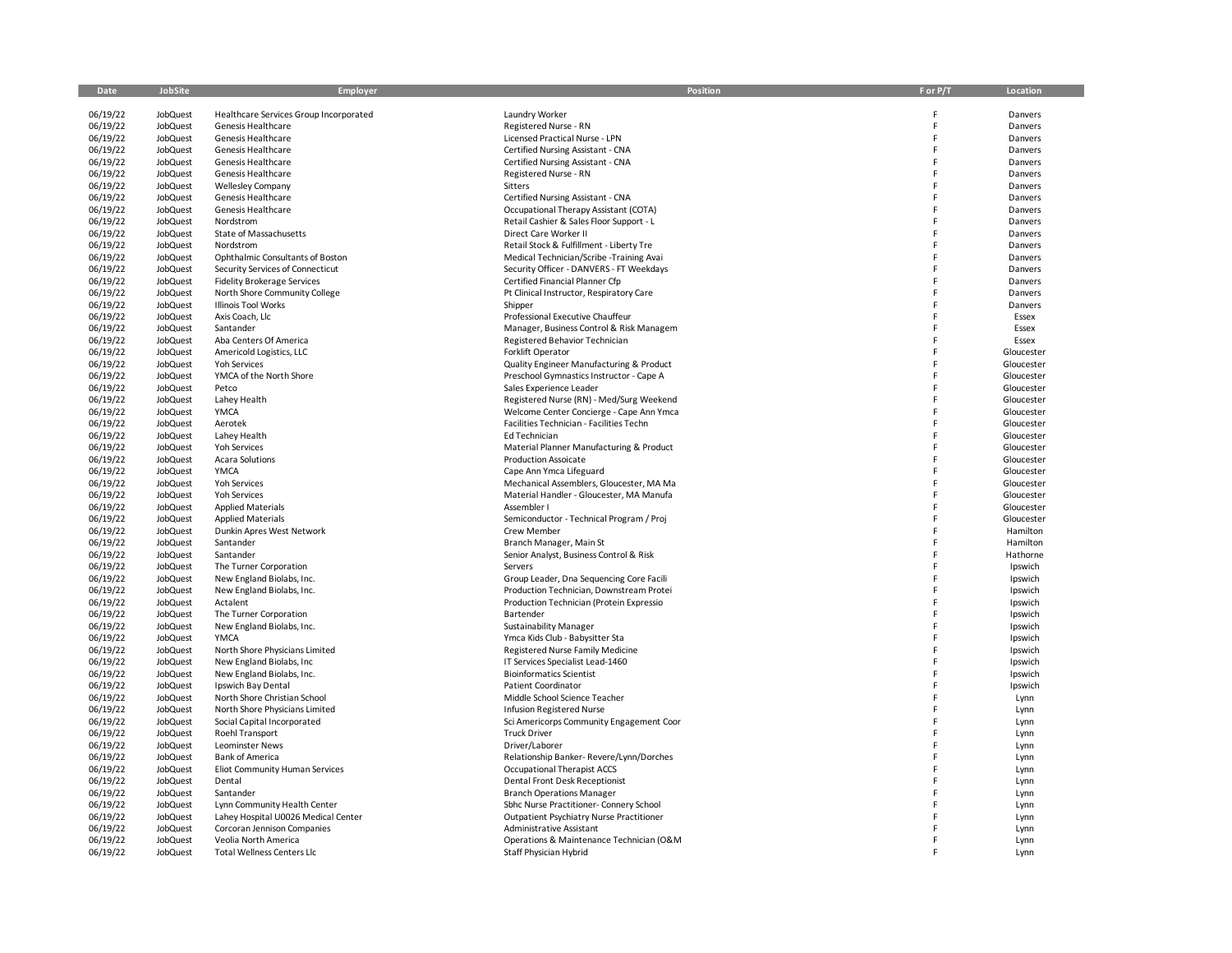| Date                 | JobSite                     | Employer                                         | Position                                                                            | F or P/T | Location               |
|----------------------|-----------------------------|--------------------------------------------------|-------------------------------------------------------------------------------------|----------|------------------------|
|                      |                             |                                                  |                                                                                     |          |                        |
| 06/19/22             | JobQuest                    | Life Care                                        | Unit Manager (Registered Nurse/RN)                                                  |          | Lynn                   |
| 06/19/22             | <b>JobQuest</b>             | Eliot Community Human Services                   | <b>ACCS Operations Manager</b>                                                      | F        | Lynn                   |
| 06/19/22             | JobQuest                    | Aba Centers Of America                           | Behavior Technician                                                                 | F        | Lynn                   |
| 06/19/22             | JobQuest                    | <b>General Electric Company</b>                  | Senior Business Leader - Inspection Tech                                            | F        | Lynn                   |
| 06/19/22             | JobQuest                    | North Shore Physicians Limited                   | <b>Patient Service Representative</b>                                               | F        | Lynn                   |
| 06/19/22             | JobQuest                    | Salem Hospital                                   | Patient Services Coordinat II                                                       |          | Lynn                   |
| 06/19/22             | JobQuest                    | Partners Healthcare                              | Patient Services Coordinat II                                                       | F        | Lynn                   |
| 06/19/22             | JobQuest                    | Alegre Dental                                    | Dental Assistant                                                                    | F        | Lynn                   |
| 06/19/22             | JobQuest                    | Eastern Bank                                     | Customer Service Center Team Leader                                                 | F        | Lynn                   |
| 06/19/22             | <b>JobQuest</b>             | General Electric                                 | Turboshaft-Turboprop Control Systems Eng                                            | F        | Lynn                   |
| 06/19/22             | JobQuest                    | Eastern Bank                                     | Wmbe Banking Relationship Manager III                                               |          | Lynn                   |
| 06/19/22             | JobQuest                    | FedEx                                            | Packaging                                                                           |          | Lynn                   |
| 06/19/22             | JobQuest                    | General Electric Company                         | Turboshaft-Turboprop Control Systems Eng                                            |          | Lynn                   |
| 06/19/22             | JobQuest                    | FedEx                                            | Package Sorter                                                                      | F        | Lynn                   |
| 06/19/22             | <b>JobQuest</b>             | <b>Great Clips</b>                               | Assistant Salon Manager - Crossing                                                  | F        | Lynn                   |
| 06/19/22             | JobQuest                    | Anderson Merchandisers                           | Retail Sales Merchandiser                                                           |          | Lynn                   |
| 06/19/22             | JobQuest                    | Santander US                                     | Branch Operations Manager, Lynn-West, Ly                                            |          | Lynn                   |
| 06/19/22             | JobQuest                    | <b>Applied Materials</b>                         | Semiconductor - Technical Program / Proj                                            |          | Lynn                   |
| 06/19/22             | JobQuest                    | May Institute                                    | Developmental Specialist                                                            | F        | Lynn                   |
| 06/19/22             | JobQuest                    | May Institute                                    | Developmental Specialist                                                            | F        | Lynn                   |
| 06/19/22             | <b>JobQuest</b>             | FedEx                                            | Warehouse Worker                                                                    | F        | Lynn                   |
| 06/19/22             | <b>JobQuest</b>             | Children And Family Dentistry                    | Orthodontic Dental Assistant                                                        |          | Lynn                   |
| 06/19/22             | JobQuest                    | Aya Healthcare                                   | Travel Endo Registered Nurse Nationwide                                             |          | Lynn                   |
| 06/19/22             | JobQuest                    | Levi Strauss & Co.                               | Part-Time Stylist, Levi's MarketStreet -                                            | F        | Lynnfield              |
| 06/19/22             | <b>JobQuest</b>             | Wayfair                                          | Senior Retail Interior Design Associate                                             | F        | Lynnfield              |
| 06/19/22             | <b>JobQuest</b>             | United Parcel Service Incorporated               | Package Delivery Driver                                                             | F        | Lynnfield              |
| 06/19/22             | <b>JobQuest</b>             | Lifestance Health                                | Licensed Therapist Licsw, Lmhc, Lmft - C                                            | F        | Lynnfield              |
| 06/19/22             | JobQuest                    | J.Crew                                           | Sales Associate, J Crew Retail, Market S                                            | F        | Lynnfield              |
| 06/19/22             | JobQuest                    | Paper Source                                     | Sales Lead                                                                          | F        | Lynnfield              |
| 06/19/22             | <b>JobQuest</b>             | Lahey Health                                     | Mentor, Practice Manager                                                            | F        | Lynnfield              |
| 06/19/22             | <b>JobQuest</b>             | Gap Inc.                                         | General Manager- Marketstreet                                                       | F        | Lynnfield              |
| 06/19/22             | JobQuest                    | Lynnfield Public Schools                         | Adjustment Counselor High School                                                    | F        | Lynnfield              |
| 06/19/22             | JobQuest                    | PTC Therapeutics                                 | Assoc Dir, Pharmacovigilance - Safety Sc                                            | F        | Lynnfield              |
| 06/19/22             | JobQuest                    | HP Hood                                          | HUMAN RESOURCES BUSINESS PARTNER                                                    | F        | Lynnfield              |
| 06/19/22             | <b>JobQuest</b>             | Lynnfield Public Schools                         | Paraprofessional High School                                                        | F        | Lynnfield              |
| 06/19/22             | <b>JobQuest</b>             | <b>FIS</b>                                       | Platform Software Engineer Senior - Us R                                            | F        | Manchester             |
| 06/19/22             | <b>JobQuest</b>             | <b>Visiting Angels</b>                           | In Home Caregiver - Manchester by the Se                                            | F        | Manchester by the Sea  |
| 06/19/22             | JobQuest                    | YMCA of the North Shore                          | Marblehead YMCA Membership Services Spec                                            | F        | Marblehead             |
| 06/19/22             | JobQuest                    | Qbe                                              | Claims Specialist - Accident And Health                                             | F        | Marblehead             |
| 06/19/22             | <b>JobQuest</b>             | <b>Trusted Health</b>                            | Pediatric Post-Anesthesia Care Unit - Re                                            | F        | Marblehead             |
| 06/19/22             | <b>JobQuest</b>             | Amedisys Holding, LLC                            | Personal Care Line Scheduler                                                        | F        | Marblehead             |
| 06/19/22             | <b>JobQuest</b>             | FedEx                                            | Packaging                                                                           | F        | Marblehead             |
| 06/19/22             | JobQuest                    | FedEx                                            | <b>Warehousing Worker</b>                                                           | F        | Marblehead             |
| 06/19/22             | <b>JobQuest</b>             | FedEx                                            | Warehouse Package Handler                                                           | F        | Marblehead             |
| 06/19/22             | <b>JobQuest</b>             | FedEx                                            | Fedex Ground - Package Handler                                                      | F        | Marblehead             |
| 06/19/22             | <b>JobQuest</b>             | FedEx                                            | Fedex Warehouse - Packaging/Handling                                                | F        | Marblehead             |
| 06/19/22             | <b>JobQuest</b>             | Environmental Systems Research Institute         | Account Executive - Public Safety (Field                                            | F<br>F   | Middleton              |
| 06/19/22             | JobQuest                    | State of Massachusetts                           | Interfaith Coordinator                                                              | F        | Middleton              |
| 06/19/22             | JobQuest                    | Environmental Systems Research Institute         | Account Executive - Public Safety State                                             | F        | Middleton              |
| 06/19/22             | <b>JobQuest</b>             | Dunkin'                                          | Crew Member                                                                         | F        | Middleton              |
| 06/19/22             | <b>JobQuest</b>             | Amazon                                           | Warehouse Handler                                                                   | F        | Middleton              |
| 06/19/22<br>06/19/22 | JobQuest<br><b>JobQuest</b> | <b>Visiting Angels</b><br><b>TJX</b>             | In Home Caregiver - Middleton, MA - 10 t<br>Cleaning Associate Part Time Now Hiring | F        | Middleton<br>Middleton |
|                      |                             |                                                  |                                                                                     | F        |                        |
| 06/19/22<br>06/19/22 | JobQuest<br><b>JobQuest</b> | Simplify Compliance, Llc<br>Ameriprise Financial | Associate Content Specialist<br>Financial Advisor                                   | F        | Middleton<br>Middleton |
| 06/19/22             | <b>JobQuest</b>             | Wellpath                                         | Healthcare - Virtual                                                                | F        | Middleton              |
| 06/19/22             | <b>JobQuest</b>             | Justice Resource Institute                       | Masters Level Therapist/Clinician-Revoca                                            | F        | Middleton              |
| 06/19/22             | JobQuest                    | Wellpath                                         | Correctional Medicine Psychiatrist - Tel                                            | F        | Middleton              |
| 06/19/22             | JobQuest                    | Spectrum Health Systems                          | Clinician                                                                           |          | Middleton              |
| 06/19/22             | <b>JobQuest</b>             | Wellpath                                         | Registered Nurse Mat                                                                |          | Middleton              |
| 06/19/22             | <b>JobQuest</b>             | Wellpath                                         | Registered Nurse (MAT)                                                              |          | Middleton              |
| 06/19/22             | <b>JobQuest</b>             | Ea Stevens Company Incorporated                  | <b>Commercial Lines Account Manager</b>                                             |          | Middleton              |
| 06/19/22             | <b>JobQuest</b>             | Raytheon Technologies                            | Customer Service & Business Development                                             |          | Peabody                |
|                      |                             |                                                  |                                                                                     |          |                        |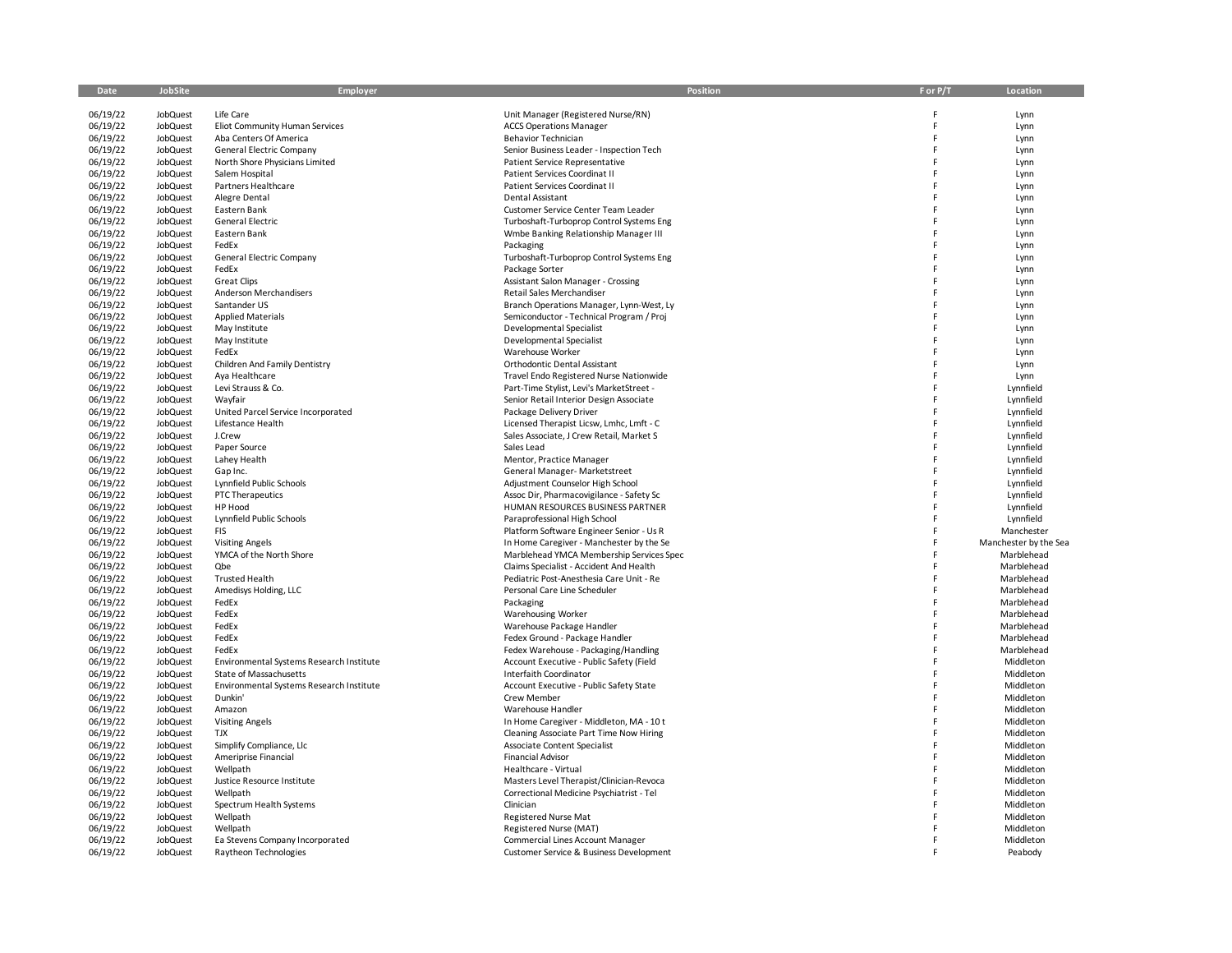| Date                 | <b>JobSite</b>       | <b>Employer</b>                                         | <b>Position</b>                                                       | F or P/T | Location           |
|----------------------|----------------------|---------------------------------------------------------|-----------------------------------------------------------------------|----------|--------------------|
| 06/19/22             | <b>JobQuest</b>      | <b>Visiting Angels</b>                                  | In Home Caregiver - Peabody, MA - 9AMto                               | F        | Peabody            |
| 06/19/22             | JobQuest             | Brooksby Village By Erickson Senior Livi                | Activities Assistant - Per Diem                                       | E        | Peabody            |
| 06/19/22             | JobQuest             | <b>General Dynamics Information Technology</b>          | Computer Programmer III (Microsoft Techn                              | F        | Peabody            |
| 06/19/22             | JobQuest             | Healthcare Employment Network, Llc                      | Travel Nursing Intensive Care Unit Burn                               | F        | Peabody            |
| 06/19/22             | JobQuest             | Casella Waste Systems Inc.                              | Diesel Technician - \$3,000 Hiring Bonus!                             | E        | Peabody            |
| 06/19/22             | JobQuest             | Nordstrom                                               | Alterations & Tailor Shop - Tailor - Nor                              |          | Peabody            |
| 06/19/22             | JobQuest             | Group 1 Automotive                                      | Automotive Sales Professional - Audi Pea                              |          | Peabody            |
| 06/19/22             | JobQuest             | Peabody Public Schools                                  | Paraprofessional                                                      |          | Peabody            |
| 06/19/22             | JobQuest             | <b>General Dynamics Information Technology</b>          | <b>Systems Engineer</b>                                               |          | Peabody            |
| 06/19/22             | JobQuest             | Peersource                                              | Applications/Sales Support Engineer                                   |          | Peabody            |
| 06/19/22             | JobQuest             | Peabody Public Schools                                  | Paraprofessional Pre-Kindergarten                                     |          | Peabody            |
| 06/19/22             | JobQuest             | Alliance Health At Rosewood                             | Front Desk Receptionist                                               |          | Peabody            |
| 06/19/22             | JobQuest             | Brooksby Village By Erickson Senior Livi                | Activities Assistant - Full                                           |          | Peabody            |
| 06/19/22             | JobQuest             | <b>General Dynamics Information Technology</b>          | Database Specialist II                                                |          | Peabody            |
| 06/19/22             | JobQuest             | Incendia Partners Incorporated                          | Lead Product Engineer                                                 |          | Peabody            |
| 06/19/22             | JobQuest             | TD Bank                                                 | Teller I Us                                                           |          | Peabody            |
| 06/19/22             | JobQuest             | Peabody Public Schools                                  | Paraprofessional-Special Education                                    |          | Peabody            |
| 06/19/22             | JobQuest             | North Shore Bank                                        | Application System Support Specialist -                               |          | Peabody            |
| 06/19/22             | JobQuest             | Burlington                                              | Cashier Associate                                                     |          | Peabody            |
| 06/19/22             | JobQuest             | High Liner Foods                                        | Whse Shift Supervisor Fleet Mgmt - Pe                                 |          | Peabody            |
| 06/19/22             | JobQuest             | Signet Jewelers                                         | Store Manager - Banter By Piercing Pagod                              |          | Peabody            |
| 06/19/22             | JobQuest<br>JobQuest | North Shore Community Action Programs                   | Personal Care Assistant                                               |          | Peabody            |
| 06/19/22             | <b>JobQuest</b>      | Learn It Systems<br>Burlington                          | Behavior Therapist, Autism (ABA) - Entry<br>Retail Sales Associate    |          | Peabody<br>Peabody |
| 06/19/22<br>06/19/22 | JobQuest             | Casella Waste Systems Inc.                              | CDL Driver - \$3,000 Hiring Bonus!!                                   |          | Peabody            |
| 06/19/22             | JobQuest             | <b>General Dynamics Information Technology</b>          | <b>Systems Architect</b>                                              |          | Peabody            |
| 06/19/22             | JobQuest             | <b>General Dynamics Information Technology</b>          | Database Administrator II                                             |          | Peabody            |
| 06/19/22             | JobQuest             | General Dynamics Information Technology                 | <b>Communication Specialist</b>                                       |          | Peabody            |
| 06/19/22             | JobQuest             | North Shore Community Health                            | Medical Assistant                                                     |          | Peabody            |
| 06/19/22             | JobQuest             | General Dynamics Information Technology                 | HPC System Architect - 100% Remote                                    |          | Peabody            |
| 06/19/22             | JobQuest             | Aba Centers Of America                                  | <b>Behavior Technician</b>                                            |          | Peabody            |
| 06/19/22             | JobQuest             | Salem Country Club                                      | Snack Bar Attendant                                                   |          | Peabody            |
| 06/19/22             | <b>JobQuest</b>      | Verizon Communications Incorporated                     | Retail Sales Representative                                           |          | Peabody            |
| 06/19/22             | JobQuest             | Robert Half                                             | Accounts Payable Clerk                                                |          | Peabody            |
| 06/19/22             | JobQuest             | Lahey Health System Inc                                 | Medical Assistant I - Ambulatory Pool                                 |          | Peabody            |
| 06/19/22             | JobQuest             | Burlington                                              | <b>Store Manager</b>                                                  |          | Peabody            |
| 06/19/22             | JobQuest             | Container Store Incorporated                            | Retail Employee                                                       |          | Peabody            |
| 06/19/22             | JobQuest             | Ametek Incorporated                                     | Senior Accountant                                                     |          | Peabody            |
| 06/19/22             | JobQuest             | <b>General Dynamics Information Technology</b>          | Software/Systems Tester                                               |          | Peabody            |
| 06/19/22             | <b>JobQuest</b>      | <b>General Dynamics Information Technology</b>          | Computer Programmer (Azure/Net technolog                              |          | Peabody            |
| 06/19/22             | JobQuest             | <b>General Dynamics</b>                                 | Data Analyst                                                          |          | Peabody            |
| 06/19/22             | JobQuest             | Incendia Partners Incorporated                          | <b>Manufacturing Engineer</b>                                         |          | Peabody            |
| 06/19/22             | JobQuest             | Brooksby Village By Erickson Senior Livi                | Painter - And Round                                                   |          | Peabody            |
| 06/19/22             | JobQuest             | Brooksby Village By Erickson Senior Livi<br>Chick-fil-A | <b>Fitness Specialist</b>                                             |          | Peabody            |
| 06/19/22<br>06/19/22 | JobQuest<br>JobQuest | FedEx                                                   | Am Front Of House Team Member<br>Fedex Warehouse - Packaging/Handling |          | Peabody            |
| 06/19/22             | <b>JobQuest</b>      | T Mobile Usa Incorporated                               | Mobile Associate - Retail Sales                                       |          | Peabody<br>Peabody |
| 06/19/22             | JobQuest             | Avnet, Inc                                              | Supplier Specialist                                                   |          | Peabody            |
| 06/19/22             | JobQuest             | Dream Seekers Realty                                    | Real Estate Agent                                                     |          | Peabody            |
| 06/19/22             | JobQuest             | Tillys                                                  | Assistant Merchandising Manager                                       |          | Peabody            |
| 06/19/22             | JobQuest             | Casella Waste Systems                                   | Diesel Technician                                                     |          | Peabody            |
| 06/19/22             | JobQuest             | <b>Planet Professional</b>                              | Human Resources Generalist                                            |          | Peabody            |
| 06/19/22             | JobQuest             | FedEx                                                   | <b>Warehousing Worker</b>                                             |          | Peabody            |
| 06/19/22             | <b>JobQuest</b>      | <b>Erickson Living</b>                                  | Memory Care Nurse - LPN - Evenings                                    | F        | Peabody            |
| 06/19/22             | JobQuest             | <b>Erickson Living</b>                                  | Activities and Engagement Specialist - F                              |          | Peabody            |
| 06/19/22             | JobQuest             | <b>Container Store</b>                                  | <b>Retail Employee</b>                                                |          | Peabody            |
| 06/19/22             | JobQuest             | Esa Management, Llc                                     | Housekeeper                                                           |          | Peabody            |
| 06/19/22             | JobQuest             | Coastal Dental Arts                                     | Associate Dentist - Private Practice                                  |          | Peabody            |
| 06/19/22             | JobQuest             | Verizon                                                 | Retail Sales Representative                                           |          | Peabody            |
| 06/19/22             | JobQuest             | Marriott International Incorporated                     | Guest Experience Expert Pm Concierge                                  |          | Peabody            |
| 06/19/22             | <b>JobQuest</b>      | Nordstrom                                               | Restaurant Server - Café Bistro - Norths                              |          | Peabody            |
| 06/19/22             | JobQuest             | Nordstrom                                               | Regular & Seasonal Retail Sales - Kid's                               |          | Peabody            |
| 06/19/22             | <b>JobQuest</b>      | Robert Half                                             | Staff Accountant                                                      |          | Peabody            |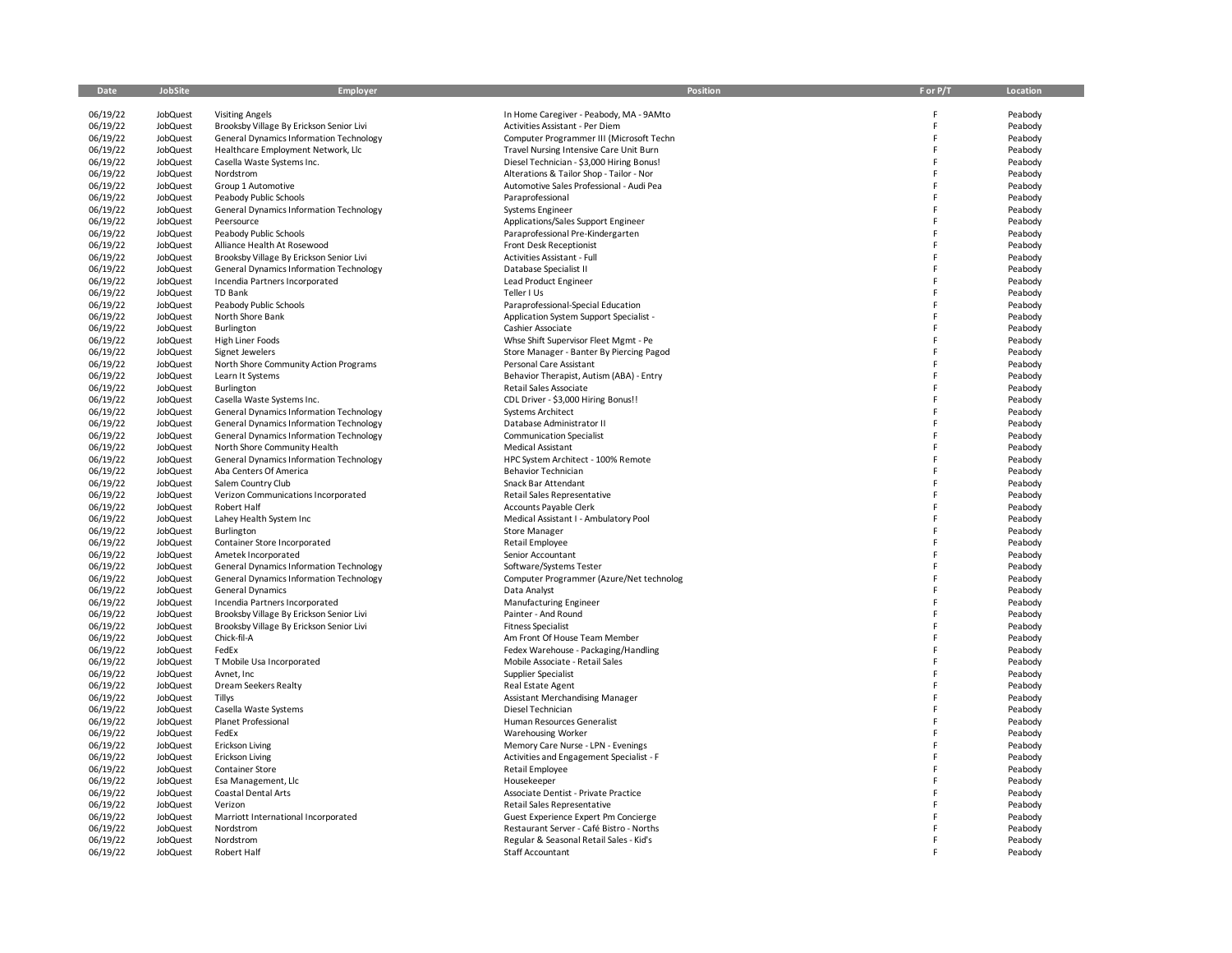| Date                 | JobSite                     | Employer                                                       | Position                                                                             | F or P/T | Location               |
|----------------------|-----------------------------|----------------------------------------------------------------|--------------------------------------------------------------------------------------|----------|------------------------|
| 06/19/22             | <b>JobQuest</b>             | The Container Store                                            | Part-time Retail Employee - Early Mornin                                             |          | Peabody                |
| 06/19/22             | JobQuest                    | Nordstrom                                                      | Regular & Seasonal Retail Sales - Shoes                                              | F        | Peabody                |
| 06/19/22             | JobQuest                    | Nordstrom                                                      | Regular & Seasonal Retail Sales - Active                                             | F        | Peabody                |
| 06/19/22             | JobQuest                    | Casella Waste Systems                                          | <b>Cdl Driver</b>                                                                    | F        | Peabody                |
| 06/19/22             | JobQuest                    | Burlington                                                     | Retail Store Supervisor                                                              | F        | Peabody                |
| 06/19/22             | JobQuest                    | Landmark School                                                | Payroll And Human Resources Manager                                                  | p        | <b>Prides Crossing</b> |
| 06/19/22             | JobQuest                    | Partners Healthcare                                            | PAS Bed Placement Coordinator -40 Hour -                                             | E        | Salem                  |
| 06/19/22             | JobQuest                    | Aya Healthcare                                                 | <b>Medical Surgical</b>                                                              |          | Salem                  |
| 06/19/22             | JobQuest                    | <b>Groom Construction</b>                                      | Assistant Project Manager - Construction                                             |          | Salem                  |
| 06/19/22             | JobQuest                    | Salem Hospital                                                 | Registered Nurse - Senior Psychiatric-Ra                                             |          | Salem                  |
| 06/19/22             | JobQuest<br><b>JobQuest</b> | Partners Healthcare<br>Salem Hospital                          | Sterile Processing Technician II<br>Outpatient Therapist - Part                      |          | Salem<br>Salem         |
| 06/19/22<br>06/19/22 | JobQuest                    | Salem Hospital                                                 | Crisis Team Specialist Emergency Departm                                             |          | Salem                  |
| 06/19/22             | JobQuest                    | Excelitas Technologies Corp                                    | SAP IT Sr Business Systems Analyst - FIC                                             |          | Salem                  |
| 06/19/22             | JobQuest                    | <b>Excelitas Technologies</b>                                  | Assembly Technician                                                                  |          | Salem                  |
| 06/19/22             | JobQuest                    | North Shore Medical Center                                     | Patient Services Coordinator II                                                      |          | Salem                  |
| 06/19/22             | JobQuest                    | District Wide                                                  | Welcome Services And Portuguese Engageme                                             |          | Salem                  |
| 06/19/22             | JobQuest                    | <b>Excelitas Technologies</b>                                  | Process Technician                                                                   |          | Salem                  |
| 06/19/22             | JobQuest                    | North Shore Physicians Limited                                 | Medical Assistant - Urology                                                          | F        | Salem                  |
| 06/19/22             | JobQuest                    | Partners Healthcare                                            | Behavior Health Safety Officer, Emergenc                                             |          | Salem                  |
| 06/19/22             | JobQuest                    | <b>City Cruises</b>                                            | Host - The                                                                           |          | Salem                  |
| 06/19/22             | JobQuest                    | National Park Service                                          | Supervisory Park Ranger                                                              |          | Salem                  |
| 06/19/22             | JobQuest                    | Salem High School                                              | Building And Property Maintenance Instru                                             | F        | Salem                  |
| 06/19/22<br>06/19/22 | JobQuest<br>JobQuest        | Spaulding Rehabilitation Hospital<br>Chronicles Caregivers Inc | Patient Care Associate, Registered Nurse<br>Licensed Practical Nurse/Registered Nurs |          | Salem<br>Salem         |
| 06/19/22             | JobQuest                    | Roehl Transport                                                | <b>Truck Driver</b>                                                                  |          | Salem                  |
| 06/19/22             | JobQuest                    | Ims People Possible                                            | Warehouse Associate                                                                  |          | Salem                  |
| 06/19/22             | JobQuest                    | Partners Healthcare                                            | Case Management Assistant-Psych Triage-p                                             |          | Salem                  |
| 06/19/22             | <b>JobQuest</b>             | Spaulding Hospital North Shore                                 | Patient Service Representative, Float -                                              |          | Salem                  |
| 06/19/22             | JobQuest                    | Partners Healthcare                                            | General Kitchen Worker - 20 hours, Eveni                                             |          | Salem                  |
| 06/19/22             | JobQuest                    | Partners Healthcare                                            | Catering Associate - 20 Hours, Rotating                                              | F        | Salem                  |
| 06/19/22             | JobQuest                    | North Shore Physicians Limited                                 | Medical Assistant Pulmonary And Sleep Me                                             | F        | Salem                  |
| 06/19/22             | JobQuest                    | Partners Healthcare                                            | Ortho/Spine Coordinator/Surgical Techn                                               |          | Salem                  |
| 06/19/22             | JobQuest                    | Salem Hospital                                                 | Nuclear Cardiology Technician-Call                                                   |          | Salem                  |
| 06/19/22             | JobQuest                    | Newton Wellesley Hospital Nwh                                  | Pharmacy Technician Certified                                                        |          | Salem                  |
| 06/19/22             | JobQuest                    | <b>Trusted Health</b>                                          | Infusion Center - Registered Nurse                                                   | F        | Salem                  |
| 06/19/22<br>06/19/22 | JobQuest<br>JobQuest        | East Point Adult Day Care Center<br>Salem Hospital             | Kitchen/Personal Care Assistant - Adult<br>Surgical Technologist - Operating Room    | F        | Salem<br>Salem         |
| 06/19/22             | JobQuest                    | Davita Incorporated                                            | Biomedical Service Specialist - Field Te                                             |          | Salem                  |
| 06/19/22             | JobQuest                    | Ims People Possible                                            | Mixer                                                                                |          | Salem                  |
| 06/19/22             | JobQuest                    | Altria Group                                                   | Sales Manager                                                                        |          | Salem                  |
| 06/19/22             | JobQuest                    | Partners Healthcare                                            | Senior HR Business Partner, Hybrid, Sale                                             |          | Salem                  |
| 06/19/22             | JobQuest                    | Aya Healthcare                                                 | <b>Tele Travel Registered Nurse</b>                                                  |          | Salem                  |
| 06/19/22             | JobQuest                    | Spaulding Hospital North Shore                                 | Speech Language Pathologist, Pediatric,                                              |          | Salem                  |
| 06/19/22             | JobQuest                    | Partners Healthcare                                            | PAS/Admissions Representative - 8 hour E                                             |          | Salem                  |
| 06/19/22             | <b>JobQuest</b>             | Partners Healthcare                                            | PAS/Admissions Representative - 8 hour E                                             | F        | Salem                  |
| 06/19/22<br>06/19/22 | JobQuest<br>JobQuest        | Santander<br>Partners Healthcare                               | Senior Analyst, Business Control & Risk<br>Patient Services Coordinator II - 25 Hou  |          | Salem<br>Salem         |
| 06/19/22             | JobQuest                    | Partners Healthcare                                            | Registered Nurse, Birthplace - 32 night,                                             |          | Salem                  |
| 06/19/22             | JobQuest                    | Partners Healthcare                                            | Patient Care Associate 1                                                             | F        | Salem                  |
| 06/19/22             | JobQuest                    | Partners Healthcare                                            | Patient Care Associate 1                                                             |          | Salem                  |
| 06/19/22             | JobQuest                    | FedEx                                                          | <b>Warehouse Assistant</b>                                                           |          | Salem                  |
| 06/19/22             | JobQuest                    | Dunkin North St Donuts Llc                                     | Crew Member                                                                          |          | Salem                  |
| 06/19/22             | JobQuest                    | <b>Excelitas Technologies Corp</b>                             | Senior Buyer/Planner                                                                 |          | Salem                  |
| 06/19/22             | JobQuest                    | <b>Excelitas Technologies Corp</b>                             | Continuous Improvement Leader                                                        |          | Salem                  |
| 06/19/22             | JobQuest                    | <b>Excelitas Technologies Corp</b>                             | <b>EMA Technician</b>                                                                |          | Salem                  |
| 06/19/22             | JobQuest                    | <b>Excelitas Technologies Corp</b>                             | Process Technician                                                                   |          | Salem                  |
| 06/19/22             | JobQuest                    | FedEx                                                          | Warehouse Worker                                                                     |          | Salem                  |
| 06/19/22             | JobQuest                    | Partners Healthcare<br>FedEx                                   | PAS/Admissions Representative - 7.5 Hrs                                              |          | Salem<br>Salem         |
| 06/19/22<br>06/19/22 | JobQuest<br><b>JobQuest</b> | Salem State University                                         | Packaging<br>Academic Advisor                                                        |          | Salem                  |
| 06/19/22             | JobQuest                    | Triangle Inc.                                                  | <b>Test Center Proctor</b>                                                           |          | Salem                  |
| 06/19/22             | <b>JobQuest</b>             | <b>Excelitas Technologies Corp</b>                             | <b>Engineering Manager Analytical Systems</b>                                        |          | Salem                  |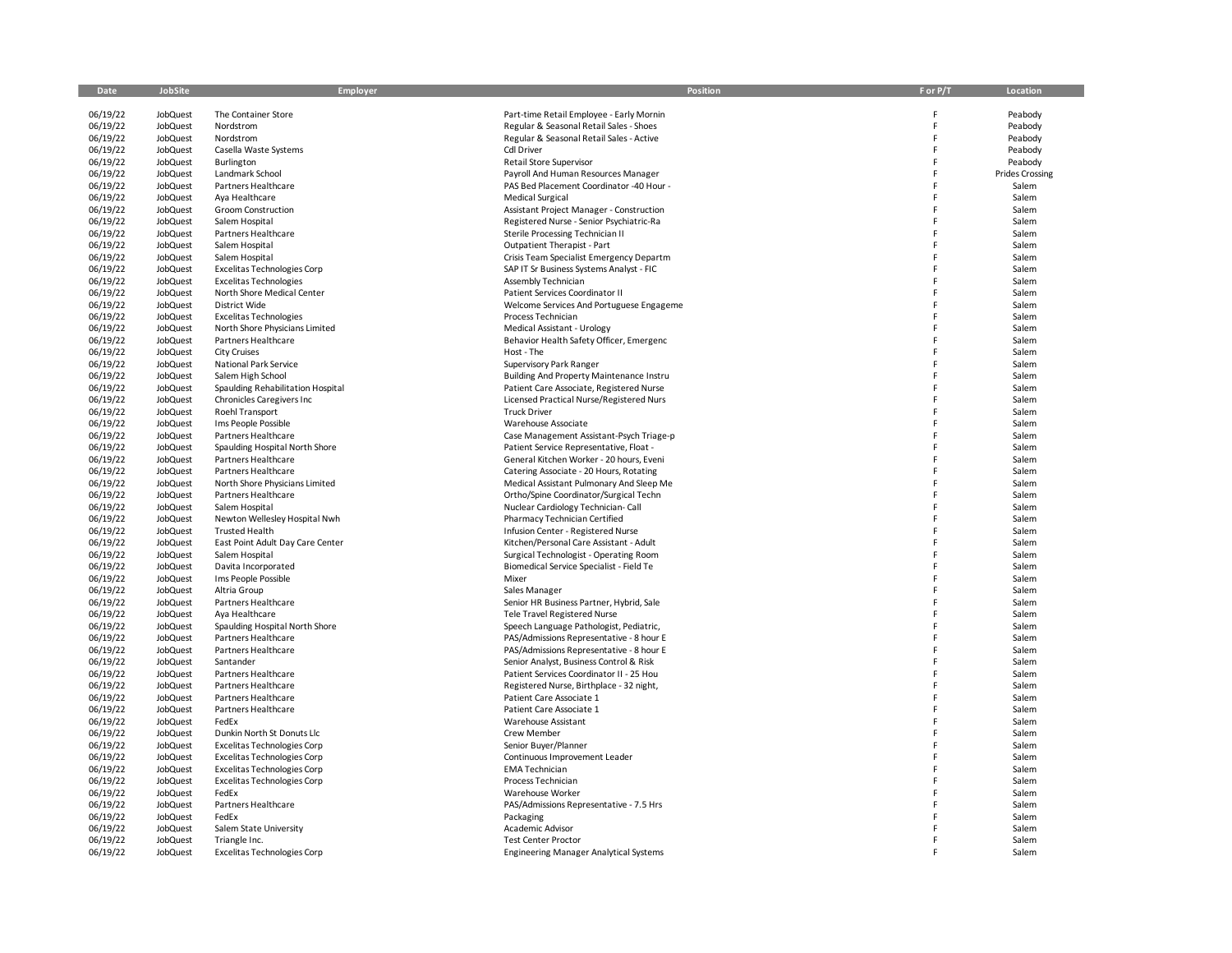| Date                 | JobSite                            | Employer                                                             | <b>Position</b>                                                          | F or P/T | Location         |
|----------------------|------------------------------------|----------------------------------------------------------------------|--------------------------------------------------------------------------|----------|------------------|
| 06/19/22             | JobQuest                           | FedEx                                                                | Fedex - Package Handler                                                  | Ë        | Salem            |
| 06/19/22             | <b>JobQuest</b>                    | <b>Excelitas Technologies Corp</b>                                   | Assembly Technician                                                      | E        | Salem            |
| 06/19/22             | JobQuest                           | <b>Excelitas Technologies Corp</b>                                   | Senior Maintenance Technician                                            | Ë        | Salem            |
| 06/19/22             | <b>JobQuest</b>                    | North Shore Medical Center                                           | Pas/Admissions Representative - Eow/Eoh                                  | Ë        | Salem            |
| 06/19/22             | JobQuest                           | Caleres, Inc.                                                        | Part-Time Sales Associate - Famous Footw                                 | F        | Saugus           |
| 06/19/22             | <b>JobQuest</b>                    | <b>Buffalo Wild Wings</b>                                            | Kitchen Team Member/Cook                                                 |          | Saugus           |
| 06/19/22             | <b>JobQuest</b>                    | Communitas                                                           | Map Certified Direct Support Professiona                                 |          | Saugus           |
| 06/19/22             | JobQuest                           | United States Xpress Enterprises Incorpo                             | Conductores Gane Un Extra Su Primer A O                                  |          | Saugus           |
| 06/19/22             | <b>JobQuest</b>                    | Aspen Dental                                                         | <b>Dental Assistant</b>                                                  |          | Saugus           |
| 06/19/22             | JobQuest                           | <b>Buffalo Wild Wings</b>                                            | <b>Restaurant Management Opportunities</b>                               |          | Saugus           |
| 06/19/22             | <b>JobQuest</b>                    | <b>AAA Northeast</b>                                                 | <b>Travel Advisor</b>                                                    |          | Saugus           |
| 06/19/22             | <b>JobQuest</b>                    | <b>Buffalo Wild Wings</b>                                            | Cashier                                                                  |          | Saugus           |
| 06/19/22             | <b>JobQuest</b>                    | Wheelabrator Technologies                                            | Fuel and Ash Handler I                                                   |          | Saugus           |
| 06/19/22             | <b>JobQuest</b>                    | <b>Buffalo Wild Wings</b>                                            | Server                                                                   | Ë        | Saugus           |
| 06/19/22             | <b>JobQuest</b>                    | Avalonbay Communities Incorporated<br>42 North Dental                | Maintenance Technician                                                   |          | Saugus           |
| 06/19/22<br>06/19/22 | <b>JobQuest</b><br><b>JobQuest</b> | <b>Buffalo Wild Wings</b>                                            | Oral Surgeon<br>Assistant General Manager                                |          | Saugus<br>Saugus |
| 06/19/22             | <b>JobQuest</b>                    | Lowe's                                                               | FT-Sales Associate - Hardware-Day                                        |          | Saugus           |
| 06/19/22             | <b>JobQuest</b>                    | Lowe's Companies, Inc.                                               | Sales Associate - Hardware                                               | F        | Saugus           |
| 06/19/22             | <b>JobQuest</b>                    | Chestnut Woods Rehabilitation & Healthca                             | <b>Activities Assistant</b>                                              |          | Saugus           |
| 06/19/22             | <b>JobQuest</b>                    | <b>Buffalo Wild Wings</b>                                            | Greeter                                                                  | E        | Saugus           |
| 06/19/22             | <b>JobQuest</b>                    | <b>Buffalo Wild Wings</b>                                            | Bartender                                                                |          | Saugus           |
| 06/19/22             | <b>JobQuest</b>                    | Lowe's                                                               | FT-Merchandising Service Associate-Overn                                 | E        | Saugus           |
| 06/19/22             | JobQuest                           | Healthcare Employment Network, Llc                                   | Travel Nurse Telemetry - Tele Registered                                 |          | Saugus           |
| 06/19/22             | <b>JobQuest</b>                    | <b>Buffalo Wild Wings</b>                                            | Service Assistant                                                        |          | Saugus           |
| 06/19/22             | <b>JobQuest</b>                    | <b>Buffalo Wild Wings</b>                                            | Shift Manager                                                            | E        | Saugus           |
| 06/19/22             | <b>JobQuest</b>                    | The Honey Baked Ham Company, LLC                                     | General Manager - Saugus, MA                                             |          | Saugus           |
| 06/19/22             | <b>JobQuest</b>                    | <b>Buffalo Wild Wings</b>                                            | Janitor                                                                  |          | Saugus           |
| 06/19/22             | <b>JobQuest</b>                    | <b>Buffalo Wild Wings</b>                                            | Kitchen Manager                                                          |          | Saugus           |
| 06/19/22             | JobQuest                           | <b>Bank of America</b>                                               | Relationship Manager & Lending Specialis                                 |          | Saugus           |
| 06/19/22             | <b>JobQuest</b>                    | Macy's                                                               | Retail Commission Sales Associate - Fine                                 |          | Saugus           |
| 06/19/22<br>06/19/22 | <b>JobQuest</b><br><b>JobQuest</b> | <b>Reliant Rehabilitation</b><br>FedEx                               | Physical Therapist Assistant                                             |          | Saugus           |
| 06/19/22             | <b>JobQuest</b>                    | Dollar Tree                                                          | Fedex Warehouse - Packaging/Handling<br><b>Store Manager</b>             |          | Saugus           |
| 06/19/22             | <b>JobQuest</b>                    | Walgreens Boots Alliance Inc                                         | <b>Emerging Store Manager</b>                                            | E        | Saugus<br>Saugus |
| 06/19/22             | JobQuest                           | Macy's                                                               | Retail Receiving Support Associate, Squa                                 |          | Saugus           |
| 06/19/22             | <b>JobQuest</b>                    | Verizon                                                              | Retail Sales Representative                                              |          | Saugus           |
| 06/19/22             | JobQuest                           | Verizon                                                              | Retail Sales Representative                                              |          | Saugus           |
| 06/19/22             | <b>JobQuest</b>                    | <b>Estee Lauder Company</b>                                          | Mac Retail Manager                                                       |          | Saugus           |
| 06/19/22             | <b>JobQuest</b>                    | FedEx                                                                | Warehouse Worker                                                         | F        | Saugus           |
| 06/19/22             | <b>JobQuest</b>                    | Geico                                                                | Sales Agent                                                              |          | Saugus           |
| 06/19/22             | <b>JobQuest</b>                    | Global Partners Lp                                                   | Cashier                                                                  |          | Swampscott       |
| 06/19/22             | <b>JobQuest</b>                    | United States Xpress Enterprises Incorpo                             | Conductores Gane Un Extra Su Primer A O                                  |          | Topsfield        |
| 06/19/22             | <b>JobQuest</b>                    | <b>Visiting Angels</b>                                               | In Home Caregiver - Topsfield MA (12 Hou                                 |          | Topsfield        |
| 06/19/22             | <b>JobQuest</b>                    | Dell                                                                 | Software Product Marketing Manager                                       |          | Topsfield        |
| 06/19/22             | <b>JobQuest</b>                    | Ameriprise Financial                                                 | Director of Business Analysis                                            | E        | Boston           |
| 06/19/22<br>06/19/22 | <b>JobQuest</b><br><b>JobQuest</b> | Beth Israel Deaconess Medical Center                                 | Research Administrator                                                   |          | Boston           |
| 06/19/22             | <b>JobQuest</b>                    | Beth Israel Deaconess Medical Center<br>Dana-Farber Cancer Institute | Registered Nurse - Medical/ Surgical Uni<br>Senior Director, Social Work |          | Boston<br>Boston |
| 06/19/22             | <b>JobQuest</b>                    | <b>Boston Medical Center</b>                                         | Certified Surgical Technician, Moakley O                                 |          | Boston           |
| 06/19/22             | JobQuest                           | Beth Israel Deaconess Medical Center                                 | Peer Specialist - Trafficking Interventi                                 |          | Boston           |
| 06/19/22             | <b>JobQuest</b>                    | Beth Israel Deaconess Medical Center                                 | Grill Server - Food Service/Sign on Bonu                                 |          | Boston           |
| 06/19/22             | JobQuest                           | Massachusetts General Hospital                                       | Physician Assistant-Inpatient Ortho. Sur                                 |          | Boston           |
| 06/19/22             | JobQuest                           | <b>Boston Medical Center</b>                                         | CT Technologist (24 hours, Friday, Sat &                                 |          | Boston           |
| 06/19/22             | <b>JobQuest</b>                    | Massachusetts General Hospital                                       | Facilities Manager (MGH Buildings and Gr                                 |          | Boston           |
| 06/19/22             | <b>JobQuest</b>                    | Massachusetts General Hospital                                       | Senior Director of Development, Schwartz                                 |          | Boston           |
| 06/19/22             | <b>JobQuest</b>                    | Vertex Pharmaceuticals Incorporated                                  | Pathology Sr. Research Associate                                         |          | Boston           |
| 06/19/22             | <b>JobQuest</b>                    | Yoh Services                                                         | Quality Specialist: Life Science                                         |          | Boston           |
| 06/19/22             | <b>JobQuest</b>                    | Vertex Pharmaceuticals Incorporated                                  | Medicinal Chemistry Research Scientist                                   |          | Boston           |
| 06/19/22             | <b>JobQuest</b>                    | <b>Boston Medical Center</b>                                         | Medical Assistant - Cancer Care (Part-Ti                                 |          | Boston           |
| 06/19/22             | <b>JobQuest</b>                    | <b>Boston Medical Center</b>                                         | Certified Nursing Assistant II, Emergenc                                 |          | Boston           |
| 06/19/22             | <b>JobQuest</b>                    | <b>Boston Medical Center</b><br>Picis Clinical Solutions Inc.        | Staff Nurse, SICU (36 Hours, Day/Night)                                  |          | Boston<br>Boston |
| 06/19/22             | JobQuest                           |                                                                      | Account Executive-R0013848                                               |          |                  |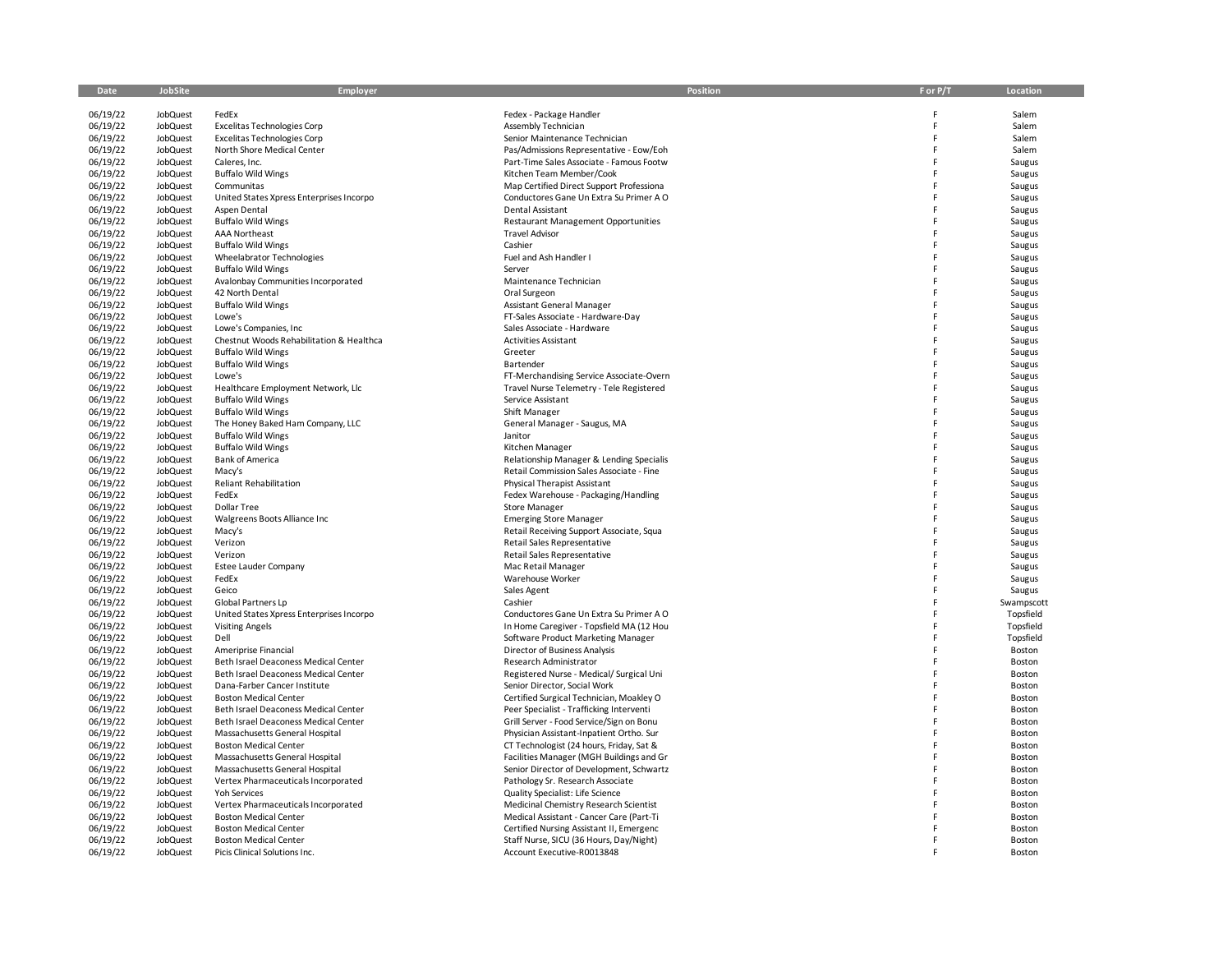| Date                 | JobSite                     | Employer                                                              | <b>Position</b>                                                                      | F or P/T | Location         |
|----------------------|-----------------------------|-----------------------------------------------------------------------|--------------------------------------------------------------------------------------|----------|------------------|
|                      |                             |                                                                       |                                                                                      |          |                  |
| 06/19/22             | <b>JobQuest</b>             | Rimkus Consulting Group, Inc.                                         | Practice Lead                                                                        |          | Boston           |
| 06/19/22             | <b>JobQuest</b>             | McKinsey & Company                                                    | Associate - Supply Chain                                                             |          | Boston           |
| 06/19/22             | JobQuest                    | Partners Healthcare                                                   | SENIOR RADIATION THERAPIST / BWH RADIATI                                             | F        | Boston           |
| 06/19/22             | JobQuest                    | Massachusetts General Hospital                                        | Security Officer (Evening Shift) - Charl                                             |          | Boston           |
| 06/19/22             | JobQuest                    | Suffolk Construction Company, Inc.                                    | Senior Superintendent                                                                |          | Boston           |
| 06/19/22<br>06/19/22 | JobQuest<br>JobQuest        | MullenLowe US, Inc.<br>Genesys Cloud Services, Inc.                   | Senior System Administrator<br>UI Developer Senior                                   |          | Boston<br>Boston |
| 06/19/22             | <b>JobQuest</b>             | HDR Architecture, Inc.                                                | Civil/Roadway Engineer                                                               |          | Boston           |
| 06/19/22             | <b>JobQuest</b>             | <b>Boston Medical Center</b>                                          | Sr. Manager Revenue Cycle Instructional                                              |          | Boston           |
| 06/19/22             | JobQuest                    | Genesys Cloud Services, Inc.                                          | Senior Software Engineer (WFM DATA AGGRE                                             | F        | Boston           |
| 06/19/22             | JobQuest                    | Genesys Cloud Services, Inc.                                          | Senior Software Engineer (WFM SERVER)                                                |          | Boston           |
| 06/19/22             | <b>JobQuest</b>             | Massachusetts General Hospital                                        | Graduate Research Assistant                                                          |          | Boston           |
| 06/19/22             | <b>JobQuest</b>             | Massachusetts General Hospital                                        | Senior Accountant (IHP STAFF- HYBRID)                                                |          | Boston           |
| 06/19/22             | JobQuest                    | Partners Healthcare                                                   | Sr. Practice Assistant Monday - Friday 8                                             |          | Boston           |
| 06/19/22             | JobQuest                    | McKinsey & Company                                                    | Lead Recruiter                                                                       |          | Boston           |
| 06/19/22             | <b>JobQuest</b>             | Stericycle                                                            | Hospital Service Technician                                                          |          | Boston           |
| 06/19/22             | JobQuest                    | Beth Israel Deaconess Medical Center                                  | <b>Bariatric Dietitian II</b>                                                        | F        | Boston           |
| 06/19/22             | <b>JobQuest</b>             | Beth Israel Deaconess Medical Center                                  | Clinical Nurse II                                                                    |          | Boston           |
| 06/19/22             | <b>JobQuest</b>             | Tufts Medical Center, Inc.                                            | Surgical Technologist II - Operating Roo                                             |          | Boston           |
| 06/19/22             | JobQuest                    | Tufts Medical Center, Inc.                                            | Professional Registered Nurse, RN - Oper                                             |          | Boston           |
| 06/19/22             | JobQuest                    | Massachusetts General Hospital                                        | ORTHOPAEDIC TECHNICIAN (Per Diem)                                                    |          | Boston           |
| 06/19/22             | JobQuest                    | <b>Boston Medical Center</b>                                          | Operations Director, Primary Care                                                    |          | Boston           |
| 06/19/22             | <b>JobQuest</b>             | <b>Yoh Services</b>                                                   | Tax Director, Transaction Advisory Servi                                             |          | Boston           |
| 06/19/22             | JobQuest                    | Vertex Pharmaceuticals Incorporated                                   | Cell & Gene Analytical Technologies Asso                                             |          | Boston           |
| 06/19/22             | JobQuest                    | <b>Boston Medical Center</b>                                          | Certified Lactation Peer Counselor, Moth<br>Senior Research Associate Medicinal Chem |          | Boston           |
| 06/19/22<br>06/19/22 | <b>JobQuest</b><br>JobQuest | Vertex Pharmaceuticals Incorporated<br>Massachusetts General Hospital | Parking Service Assistant (Night Shift)                                              |          | Boston<br>Boston |
| 06/19/22             | JobQuest                    | Genesys Cloud Services, Inc.                                          | Software Engineer                                                                    |          | Boston           |
| 06/19/22             | JobQuest                    | Massachusetts General Hospital                                        | Executive Director, Martinos Center                                                  |          | Boston           |
| 06/19/22             | JobQuest                    | <b>Boston Medical Center</b>                                          | Certified Surgical Technician, Moakley O                                             |          | Boston           |
| 06/19/22             | <b>JobQuest</b>             | <b>Boston Medical Center</b>                                          | Vital Village Networks Communications an                                             |          | Boston           |
| 06/19/22             | JobQuest                    | Apex Systems, Inc.                                                    | Sr. Clinical Trial Manager - 1264419                                                 |          | boston           |
| 06/19/22             | JobQuest                    | <b>BDO USA, LLP</b>                                                   | Senior Associate, Assurance                                                          |          | Boston           |
| 06/19/22             | JobQuest                    | HDR Architecture, Inc.                                                | Senior Civil/Roadway Engineer                                                        |          | Boston           |
| 06/19/22             | JobQuest                    | Cannon Design                                                         | Senior Mechanical Engineer                                                           |          | Boston           |
| 06/19/22             | <b>JobQuest</b>             | Tufts Medical Center, Inc                                             | Professional Registered Nurse - Endocrin                                             |          | Boston           |
| 06/19/22             | JobQuest                    | Genesys Cloud Services, Inc.                                          | Principal Software Engineer, Java/Data                                               |          | Boston           |
| 06/19/22             | JobQuest                    | Tufts Medical Center, Inc.                                            | Professional Registered Nurse, RN - Oper                                             |          | Boston           |
| 06/19/22             | <b>JobQuest</b>             | Massachusetts General Hospital                                        | Operations Coordinator - OR (32 Hours/Ro                                             |          | Boston           |
| 06/19/22             | JobQuest                    | Beth Israel Deaconess Medical Center                                  | Radiologic Technologist II                                                           |          | Boston           |
| 06/19/22             | JobQuest                    | Beth Israel Deaconess Medical Center                                  | Radiation Therapist I                                                                |          | Boston           |
| 06/19/22             | JobQuest                    | Massachusetts General Hospital                                        | Security Low Voltage Tech                                                            |          | Boston           |
| 06/19/22             | JobQuest                    | Beth Israel Deaconess Medical Center                                  | Radiologic Technologist II                                                           |          | Boston           |
| 06/19/22<br>06/19/22 | JobQuest                    | Partners Healthcare                                                   | Technical Research Assistant I Gupta Lab                                             |          | Boston           |
| 06/19/22             | JobQuest<br><b>JobQuest</b> | Apex Systems, Inc.<br>Brown Brothers Harriman                         | Director/Assoc Director Progra - 1261356<br><b>Business Analyst II InServ</b>        |          | boston<br>Boston |
| 06/19/22             | JobQuest                    | Massachusetts General Hospital                                        | Sr. Research Scientist, Phd - Center for                                             |          | Boston           |
| 06/19/22             | JobQuest                    | Partners Healthcare                                                   | Obstetrical Admitting Officer / Per Diem                                             |          | Boston           |
| 06/19/22             | <b>JobQuest</b>             | The Community Builders Inc.                                           | <b>Business Systems Analyst</b>                                                      |          | Boston           |
| 06/19/22             | JobQuest                    | Genesys Cloud Services, Inc.                                          | Senior Software Engineer (WFM BUILDER)                                               |          | Boston           |
| 06/19/22             | JobQuest                    | Beth Israel Deaconess Medical Center                                  | <b>Practice Representative</b>                                                       |          | Boston           |
| 06/19/22             | JobQuest                    | Datadog, Inc                                                          | Manager, Enterprise Engineering                                                      |          | Boston           |
| 06/19/22             | <b>JobQuest</b>             | Tufts Medical Center, Inc                                             | Escort Messenger - Central Transport                                                 |          | Boston           |
| 06/19/22             | JobQuest                    | McKinsey & Company                                                    | Business Analyst - Manufacturing & Suppl                                             |          | Boston           |
| 06/19/22             | <b>JobQuest</b>             | Massachusetts General Hospital                                        | Parking Lead Cashier (Evening Shift)                                                 |          | Boston           |
| 06/19/22             | JobQuest                    | Vertex Pharmaceuticals Incorporated                                   | Senior Medical Director, Duchene Muscula                                             |          | Boston           |
| 06/19/22             | JobQuest                    | Massachusetts General Hospital                                        | PLUMBER, 1ST CLASS                                                                   |          | Boston           |
| 06/19/22             | <b>JobQuest</b>             | <b>Boston Medical Center</b>                                          | Per Diem Radiology RN                                                                |          | Boston           |
| 06/19/22             | <b>JobQuest</b>             | Partners Healthcare                                                   | Environ. Service Aide II 16Hrs Evenings                                              |          | Boston           |
| 06/19/22             | <b>JobQuest</b>             | Eliassen Group, LLC                                                   | Senior UX Designer                                                                   |          | Boston           |
| 06/19/22             | JobQuest                    | SmithGroupJJR, Inc.                                                   | Architectural Designer                                                               |          | Boston           |
| 06/19/22<br>06/19/22 | JobQuest<br><b>JobQuest</b> | HDR Architecture, Inc.<br>HDR Architecture, Inc.                      | Civil Designer<br>Senior Traffic Engineer                                            |          | Boston<br>Boston |
|                      |                             |                                                                       |                                                                                      |          |                  |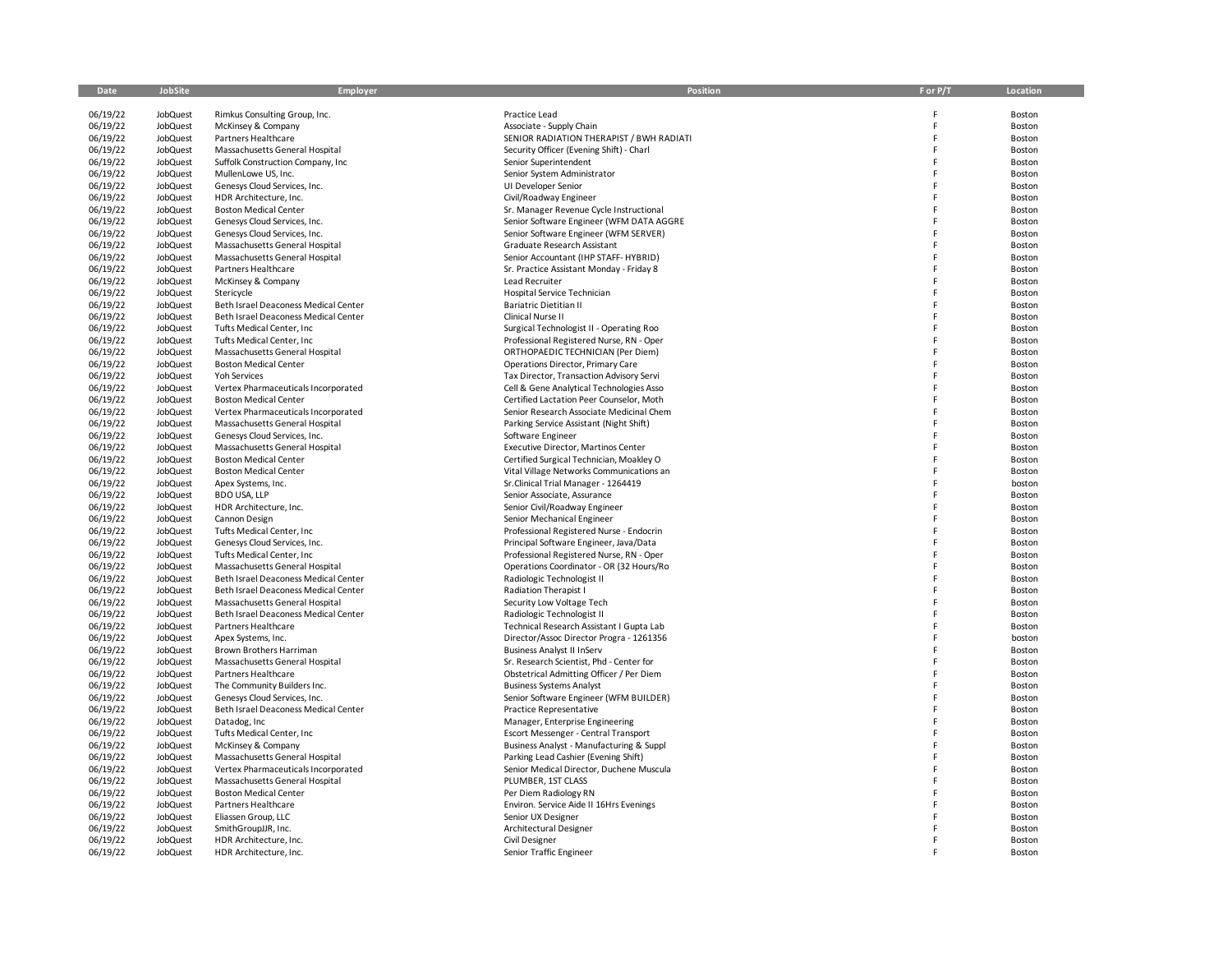| Date                 | JobSite                     | <b>Employer</b>                                         | <b>Position</b>                                                                     | F or P/T | Location         |
|----------------------|-----------------------------|---------------------------------------------------------|-------------------------------------------------------------------------------------|----------|------------------|
| 06/19/22             | <b>JobQuest</b>             | Vertex Pharmaceuticals Incorporated                     | Operations, Pricing, & Analytics Associa                                            |          | Boston           |
| 06/19/22             | <b>JobQuest</b>             | Massachusetts General Hospital                          | Remote Scheduling Specialist                                                        |          | Boston           |
| 06/19/22             | JobQuest                    | <b>Boston Medical Center</b>                            | Staff Nurse, Med Surg (24 Hours, Day)                                               | F        | Boston           |
| 06/19/22             | <b>JobQuest</b>             | Partners Healthcare                                     | PATIENT CARE ASSOCIATE / 36 HOUR / ROTAT                                            |          | Boston           |
| 06/19/22             | JobQuest                    | <b>Acara Solutions</b>                                  | Ops Specialist-SMF                                                                  | F        | Boston           |
| 06/19/22             | <b>JobQuest</b>             | Partners Healthcare                                     | PATIENT CARE ASSISTANT / 32 HOURS / NIGH                                            | F        | Boston           |
| 06/19/22             | <b>JobQuest</b>             | Partners Healthcare                                     | Environmental Services Aide II / 32 Hour                                            |          | Boston           |
| 06/19/22             | <b>JobQuest</b>             | Industrial Staffing Services Inc.                       | Staff Assistant                                                                     |          | Boston           |
| 06/19/22             | <b>JobQuest</b>             | Partners Healthcare                                     | UNIT COORDINATOR / 36 HOURS / ROTATING -                                            |          | Boston           |
| 06/19/22             | <b>JobQuest</b>             | Partners Healthcare                                     | Radiology Tech Aide / BWH Radiology / 36                                            | F        | Boston           |
| 06/19/22             | JobQuest                    | Partners Healthcare                                     | STAFF NURSE / 36 HOUR / VARIABLE NIGHT -                                            |          | Boston           |
| 06/19/22             | <b>JobQuest</b>             | Partners Healthcare                                     | ED ADMITTING OFFICER / 20 HR / EVENING &                                            | F        | Boston           |
| 06/19/22             | JobQuest                    | Partners Healthcare                                     | UNIT COORDINATOR / 36 HOURS/ DAYS - BWH                                             |          | Boston           |
| 06/19/22             | JobQuest                    | Partners Healthcare                                     | Administrative Coordinator EMERGENCY MED                                            |          | Boston           |
| 06/19/22             | JobQuest                    | Partners Healthcare                                     | Environ. Service Aide II 24 Hours Evenin                                            |          | Boston           |
| 06/19/22             | <b>JobQuest</b>             | Partners Healthcare                                     | PATIENT CARE ASSOCIATE / PER DIEM / ROTA                                            |          | Boston           |
| 06/19/22             | JobQuest                    | Partners Healthcare                                     | PATIENT CARE ASSOCIATE / PER DIEM / ROTA                                            | F        | Boston           |
| 06/19/22             | JobQuest                    | Partners Healthcare                                     | Respiratory Student Intern / Per diem /                                             |          | Boston           |
| 06/19/22             | JobQuest                    | Partners Healthcare                                     | PATIENT CARE ASSOCIATE / PER DIEM / ROTA                                            |          | Boston           |
| 06/19/22             | JobQuest                    | Partners Healthcare                                     | PATIENT CARE ASSOCIATE / 40 HOUR / NIGHT                                            |          | Boston           |
| 06/19/22             | <b>JobQuest</b>             | Partners Healthcare                                     | NURSE IN CHARGE / 36 Hours / Variable Ni                                            |          | Boston           |
| 06/19/22             | JobQuest                    | Schneider Electric                                      | Innovation Project Manager-007NE1                                                   |          | Boston           |
| 06/19/22             | JobQuest                    | Joslin Diabetes Center, Inc.                            | Accounting Clerk-R3604-22                                                           |          | Boston           |
| 06/19/22             | JobQuest                    | Joslin Diabetes Center, Inc.                            | Research Assistant (Clinical, Behavioral                                            |          | Boston           |
| 06/19/22             | JobQuest                    | Yoh Services                                            | Tax Senior Manager, Transaction Advisory                                            |          | Boston           |
| 06/19/22<br>06/19/22 | <b>JobQuest</b>             | MILLENNIUM PHARMACEUTICALS, INC.                        | Sr. Scientist Machine Learning -R0069813                                            |          | Boston           |
| 06/19/22             | JobQuest<br><b>JobQuest</b> | MILLENNIUM PHARMACEUTICALS, INC.<br>Partners Healthcare | Clinical Data Lead - Alta Petens-R006981<br>CRNA-40 hours                           |          | Boston<br>Boston |
| 06/19/22             | <b>JobQuest</b>             | Partners Healthcare                                     | OUTPATIENT PHARMACIST / 40 hours / rotat                                            |          | Boston           |
| 06/19/22             | <b>JobQuest</b>             | Partners Healthcare                                     | Registered Nurse, Emergency Department,                                             |          | Boston           |
| 06/19/22             | <b>JobQuest</b>             | Partners Healthcare                                     | Pathologists' Assistant / 40 Hrs. / Days                                            |          | Boston           |
| 06/19/22             | JobQuest                    | Partners Healthcare                                     | Morgue Attendant / 20 Hrs. / Evening, Sa                                            |          | Boston           |
| 06/19/22             | <b>JobQuest</b>             | OpenText                                                | Channel Development Manager                                                         |          | Boston           |
| 06/19/22             | <b>JobQuest</b>             | Partners Healthcare                                     | STAFF NURSE / 36 HOURS / VARIABLE NIGHTS                                            |          | Boston           |
| 06/19/22             | <b>JobQuest</b>             | Partners Healthcare                                     | Anesthesia/Anesthesia Research/Research                                             |          | Boston           |
| 06/19/22             | <b>JobQuest</b>             | Partners Healthcare                                     | Medical Image Computing Lead Engineer De                                            |          | Boston           |
| 06/19/22             | JobQuest                    | Partners Healthcare                                     | PATIENT CARE ASSOCIATE / 36 HOUR NIGHTS                                             |          | Boston           |
| 06/19/22             | <b>JobQuest</b>             | Partners Healthcare                                     | Medical Technologist II, ASCP / Microbio                                            |          | Boston           |
| 06/19/22             | <b>JobQuest</b>             | Partners Healthcare                                     | Director, Microbiology Pathology BWH                                                |          | Boston           |
| 06/19/22             | <b>JobQuest</b>             | Partners Healthcare                                     | Medical Technologist II, ASCP / Microbio                                            |          | Boston           |
| 06/19/22             | JobQuest                    | Partners Healthcare                                     | OPERATIONS MANAGER / 40 HOURS / DAYS / B                                            |          | Boston           |
| 06/19/22             | <b>JobQuest</b>             | Partners Healthcare                                     | SENIOR NUTRITIONIST / 40 HR / DAYS / BWH                                            |          | Boston           |
| 06/19/22             | <b>JobQuest</b>             | Partners Healthcare                                     | Student Intern INTERNATIONAL OFFICE                                                 |          | Boston           |
| 06/19/22             | JobQuest                    | Partners Healthcare                                     | Clinical Supervisor / Blood Bank / 40 Hr                                            |          | Boston           |
| 06/19/22             | JobQuest                    | Partners Healthcare                                     | PATIENT CARE ASSOCIATE / 36 HOURS / NIGH                                            |          | Boston           |
| 06/19/22             | JobQuest                    | Partners Healthcare                                     | PATIENT CARE ASSOCIATE / 24 HOUR / ROTAT                                            |          | Boston           |
| 06/19/22             | JobQuest                    | Partners Healthcare                                     | International Patient Program Coordinato                                            |          | Boston           |
| 06/19/22             | JobQuest                    | Partners Healthcare                                     | STAFF PHYSICAL THERAPIST/ ACUTE CARE/ 40                                            |          | Boston           |
| 06/19/22             | JobQuest                    | Partners Healthcare                                     | PATIENT CARE ASSOCIATE / 40 HOURS / ROTA                                            |          | Boston           |
| 06/19/22             | JobQuest                    | Partners Healthcare                                     | PATIENT CARE ASSOCIATE / PER DIEM / ROTA                                            |          | Boston           |
| 06/19/22             | JobQuest                    | Partners Healthcare                                     | PATIENT CARE ASSOCIATE / PER DIEM / ROTA                                            |          | Boston           |
| 06/19/22             | <b>JobQuest</b>             | Partners Healthcare                                     | Clinical Lab Technologist II / Microbiol                                            |          | Boston           |
| 06/19/22             | JobQuest                    | Partners Healthcare                                     | Grant Administrator Cardiovascular Medic                                            |          | Boston           |
| 06/19/22             | JobQuest<br><b>JobQuest</b> | Partners Healthcare<br>Partners Healthcare              | Chief Physician Assistant/ 40 Hours/ EM<br>CLINICAL DIETITIAN / PER DIEM / BWH NUTR |          | Boston           |
| 06/19/22<br>06/19/22 | <b>JobQuest</b>             |                                                         |                                                                                     |          | Boston           |
| 06/19/22             | <b>JobQuest</b>             | Partners Healthcare<br>Partners Healthcare              | Certified Surgical Technologist-40 Hour<br>PRACTICE ASSISTANT II / BWH RADIATION ON |          | Boston<br>Boston |
| 06/19/22             | <b>JobQuest</b>             | State Street Bank & Trust Co.                           | Relationship Manager Vice President - H                                             |          | Boston           |
| 06/19/22             | JobQuest                    | Partners Healthcare                                     | Lab Control Coordinator, Research, BWH P                                            |          | Boston           |
| 06/19/22             | <b>JobQuest</b>             | Partners Healthcare                                     | PATIENT CARE ASSOCIATE / 40 HOUR / NIGHT                                            |          | Boston           |
| 06/19/22             | <b>JobQuest</b>             | Partners Healthcare                                     | PATIENT CARE ASSOCIATE / PER DIEM / ROTA                                            |          | Boston           |
| 06/19/22             | <b>JobQuest</b>             | Partners Healthcare                                     | PATIENT CARE ASSOCIATE / 24 HOUR / EVENI                                            |          | Boston           |
| 06/19/22             | <b>JobQuest</b>             | Partners Healthcare                                     | STAFF NURSE / 40 HOUR / VARIABLE ROTATOR                                            |          | Boston           |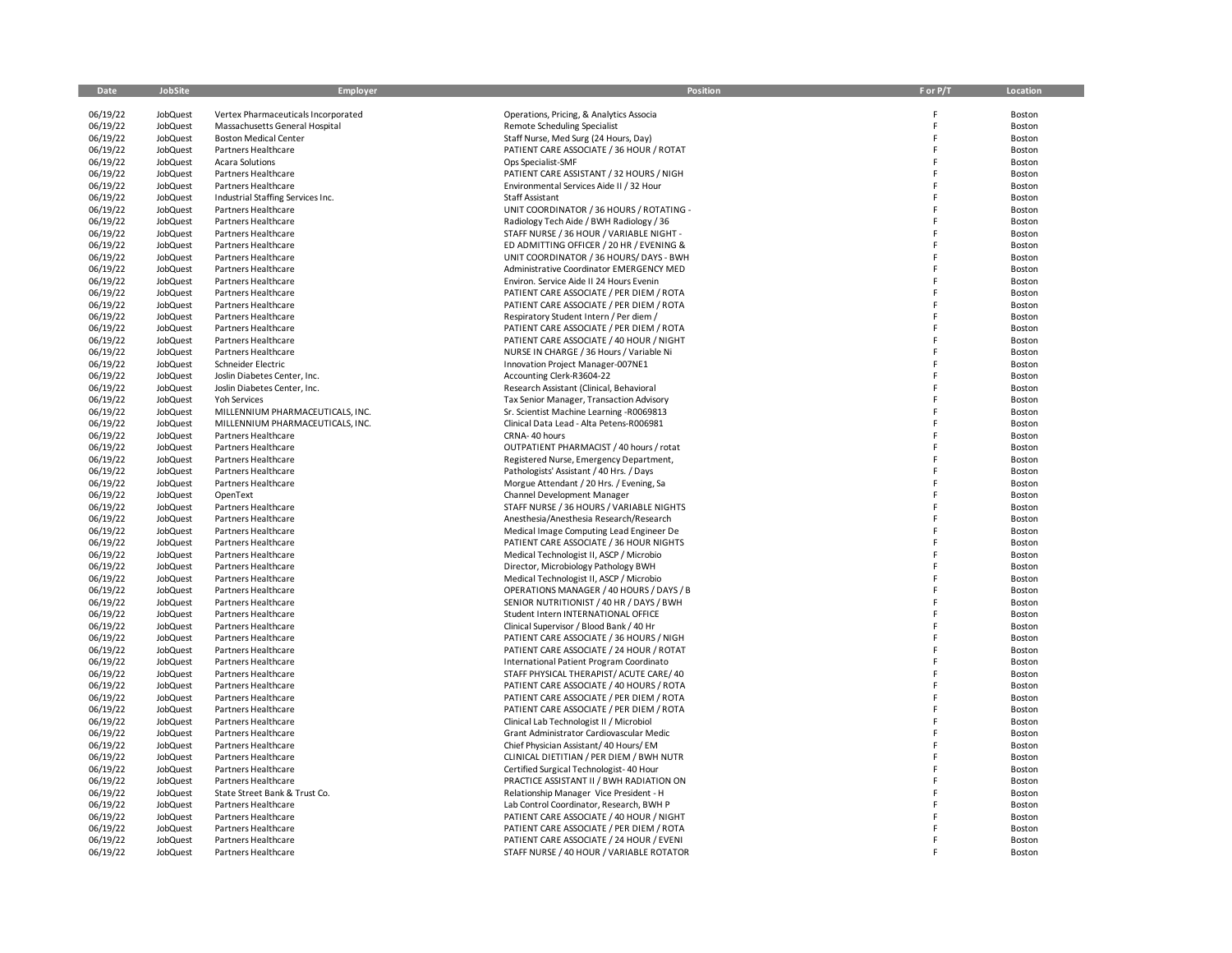| Date                 | <b>JobSite</b>                     | Employer                                   | Position                                                                               | F or P/T | Location         |
|----------------------|------------------------------------|--------------------------------------------|----------------------------------------------------------------------------------------|----------|------------------|
|                      |                                    |                                            |                                                                                        |          |                  |
| 06/19/22<br>06/19/22 | <b>JobQuest</b><br><b>JobQuest</b> | OpenText<br>Partners Healthcare            | <b>Business Development Representative</b><br>CLINICAL SOCIAL WORKER LICSW/for Expecti | F        | Boston<br>Boston |
| 06/19/22             | <b>JobQuest</b>                    | Partners Healthcare                        | MRI Technologist I / BWH Radiology / 36h                                               |          | Boston           |
| 06/19/22             | <b>JobQuest</b>                    | <b>Partners Healthcare</b>                 | Executive Assistant / 40 Hours / BWH                                                   |          | Boston           |
| 06/19/22             | <b>JobQuest</b>                    | Partners Healthcare                        | Ultrasound Technologist / BWH Radiology                                                |          | Boston           |
| 06/19/22             | JobQuest                           | Partners Healthcare                        | Program Manager International Office                                                   |          | Boston           |
| 06/19/22             | JobQuest                           | Partners Healthcare                        | Practice Assistant / 40 Hours / BWH Main                                               |          | Boston           |
| 06/19/22             | JobQuest                           | MILLENNIUM PHARMACEUTICALS, INC.           | Sr. Manager, Clinical Data Management -                                                |          | Boston           |
| 06/19/22             | JobQuest                           | MILLENNIUM PHARMACEUTICALS, INC.           | Manager, Clinical Data Management - GMA/                                               |          | Boston           |
| 06/19/22             | JobQuest                           | Partners Healthcare                        | UNIT COORDINATOR / PER DIEM / ROTATION -                                               |          | Boston           |
| 06/19/22             | JobQuest                           | Partners Healthcare                        | Clinical Manager - CT / BWH Radiology /                                                |          | Boston           |
| 06/19/22             | <b>JobQuest</b>                    | Partners Healthcare                        | <b>Histology Specialist A</b>                                                          |          | Boston           |
| 06/19/22             | JobQuest                           | Partners Healthcare                        | Call Center Operator II / Per Diem / BWH                                               |          | Boston           |
| 06/19/22             | <b>JobQuest</b>                    | Partners Healthcare                        | PEDIATRIC NURSE PRACTITIONER M.S. / 40 H                                               |          | Boston           |
| 06/19/22             | <b>JobQuest</b>                    | Partners Healthcare                        | CERTIFIED REGISTERED NURSE ANESTHETIST (                                               |          | Boston           |
| 06/19/22             | JobQuest                           | Partners Healthcare                        | Administrative Assistant II / BWPO Radia                                               |          | Boston           |
| 06/19/22<br>06/19/22 | JobQuest<br>JobQuest               | Partners Healthcare<br>Partners Healthcare | PRACTICE ASSISTANT II/40 HOURS DAYS/MA<br>Dental Hygienist/ per diem                   |          | Boston           |
| 06/19/22             | <b>JobQuest</b>                    | Partners Healthcare                        | PATIENT CARE ASSOCIATE / PER DIEM / ROTA                                               |          | Boston<br>Boston |
| 06/19/22             | <b>JobQuest</b>                    | Partners Healthcare                        | Program Manager / 40 hr / Day / Patient                                                |          | Boston           |
| 06/19/22             | <b>JobQuest</b>                    | MILLENNIUM PHARMACEUTICALS, INC.           | Manager/Sr. Manager OTAU Business Operat                                               |          | Boston           |
| 06/19/22             | JobQuest                           | Synopsys                                   | Business Process Analyst, Sr I                                                         |          | Boston           |
| 06/19/22             | JobQuest                           | Partners Healthcare                        | Billing Coordinator / 40 Hrs. / Days / P                                               |          | Boston           |
| 06/19/22             | <b>JobQuest</b>                    | <b>BDO USA, LLP</b>                        | Senior Associate, Transaction Advisory S                                               |          | Boston           |
| 06/19/22             | JobQuest                           | Partners Healthcare                        | PROGRAM COORDINATOR / 40 HOURS / DAY - B                                               |          | Boston           |
| 06/19/22             | JobQuest                           | <b>Partners Healthcare</b>                 | Specimen Processing Technician BWH Patho                                               |          | Boston           |
| 06/19/22             | JobQuest                           | Partners Healthcare                        | STAFF NURSE / 36 HOURS / VARIABLE ROTATI                                               |          | Boston           |
| 06/19/22             | JobQuest                           | Partners Healthcare                        | PATIENT CARE ASSOCIATE - MEDICAL ICU - PE                                              |          | Boston           |
| 06/19/22             | <b>JobQuest</b>                    | Partners Healthcare                        | Registered Nurse, Emergency Department,                                                |          | Boston           |
| 06/19/22             | JobQuest                           | Partners Healthcare                        | Medical Technologist II, ASCP / Hematolo                                               |          | Boston           |
| 06/19/22             | <b>JobQuest</b>                    | Partners Healthcare                        | (Senior) Consultant and Project Manager,                                               |          | Boston           |
| 06/19/22             | JobQuest                           | Partners Healthcare                        | Donor Program Technician II BWH Patholog                                               |          | Boston           |
| 06/19/22             | JobQuest                           | Partners Healthcare                        | Patient Navigator/Days/40 hours/ BWH Com                                               |          | Boston           |
| 06/19/22<br>06/19/22 | <b>JobQuest</b><br>JobQuest        | Partners Healthcare                        | Patient Navigator / Per Diem / BWH Depar<br>Neuro Intraoperative Tech II / 40 Hours    |          | Boston           |
| 06/19/22             | <b>JobQuest</b>                    | Partners Healthcare<br>Partners Healthcare | Radiology Tech Aide / BWH Radiology / 36                                               |          | Boston<br>Boston |
| 06/19/22             | <b>JobQuest</b>                    | Partners Healthcare                        | Anesthesia Technician Educator                                                         |          | Boston           |
| 06/19/22             | JobQuest                           | Partners Healthcare                        | Administrative Assistant CRITICAL CARE E                                               |          | Boston           |
| 06/19/22             | <b>JobQuest</b>                    | Partners Healthcare                        | PATIENT CARE ASSOCIATE / PER DIEM / BWH                                                |          | Boston           |
| 06/19/22             | JobQuest                           | Partners Healthcare                        | Senior Administrative Director                                                         |          | Boston           |
| 06/19/22             | <b>JobQuest</b>                    | Partners Healthcare                        | Environmental Services Aide II / 32 Hour                                               |          | Boston           |
| 06/19/22             | <b>JobQuest</b>                    | MILLENNIUM PHARMACEUTICALS, INC.           | Program Manager, Pharmaceutical Sciences                                               |          | Boston           |
| 06/19/22             | <b>JobQuest</b>                    | <b>Yoh Services</b>                        | Tax Senior Associate, Transaction Adviso                                               |          | Boston           |
| 06/19/22             | <b>JobQuest</b>                    | <b>BDO USA, LLP</b>                        | Senior Manager, Transaction Advisory - F                                               |          | Boston           |
| 06/19/22             | <b>JobQuest</b>                    | Partners Healthcare                        | RADIATION THERAPIST / BWH RADIATION ONCO                                               |          | Boston           |
| 06/19/22             | JobQuest                           | Partners Healthcare                        | Ultrasound Clinical Manager / BWH Radiol                                               |          | Boston           |
| 06/19/22<br>06/19/22 | JobQuest                           | Partners Healthcare<br>Partners Healthcare | RN ACCESS MANAGER / 36 HOURS / NIGHTS /<br>PATIENT CARE ASSOCIATE / 36 HOUR / ROTAT    |          | Boston           |
| 06/19/22             | JobQuest<br>JobQuest               | Partners Healthcare                        | Registered Nurse-Med/Surg Float Pool 4                                                 |          | Boston<br>Boston |
| 06/19/22             | JobQuest                           | Partners Healthcare                        | Registered Nurse-Med/ Surg Float Pool 4                                                |          | Boston           |
| 06/19/22             | JobQuest                           | Partners Healthcare                        | Registered Nurse-Med/Surg Float Pool P                                                 |          | Boston           |
| 06/19/22             | JobQuest                           | Partners Healthcare                        | OUTPATIENT PHARMACIST / 40 hours / rotat                                               |          | Boston           |
| 06/19/22             | JobQuest                           | Partners Healthcare                        | SENIOR PHARMACIST (ONCOLOGY) / FULL TIME                                               |          | Boston           |
| 06/19/22             | <b>JobQuest</b>                    | Partners Healthcare                        | OUTPATIENT PHARMACIST / 40 hours / rotat                                               |          | Boston           |
| 06/19/22             | JobQuest                           | Partners Healthcare                        | Medical Technologist II, ASCP / Hematolo                                               |          | Boston           |
| 06/19/22             | JobQuest                           | Partners Healthcare                        | SENIOR SPEECH LANGUAGE PATHOLOGIST/20 H                                                |          | Boston           |
| 06/19/22             | JobQuest                           | Partners Healthcare                        | Program Coordinator Psychiatry                                                         |          | Boston           |
| 06/19/22             | JobQuest                           | Partners Healthcare                        | PATIENT CARE ASSOCIATE / PER DIEM / ROTA                                               |          | Boston           |
| 06/19/22             | <b>JobQuest</b>                    | Partners Healthcare                        | STAFF NURSE / 20 HOURS / VARIABLE ROTATI                                               |          | Boston           |
| 06/19/22             | <b>JobQuest</b>                    | Partners Healthcare                        | STAFF NURSE -20 Hours/Variable/Rotation-                                               |          | Boston           |
| 06/19/22             | JobQuest                           | Partners Healthcare                        | Practice Assistant II / BWH Radiology /                                                |          | Boston           |
| 06/19/22<br>06/19/22 | JobQuest<br>JobQuest               | Partners Healthcare<br>Partners Healthcare | Financial Analyst II- BWPO/ BWH- Radiolo<br>AIDE II 40 HOURS / NIGHTS/11pm-730am Ro    |          | Boston<br>Boston |
|                      |                                    |                                            |                                                                                        |          |                  |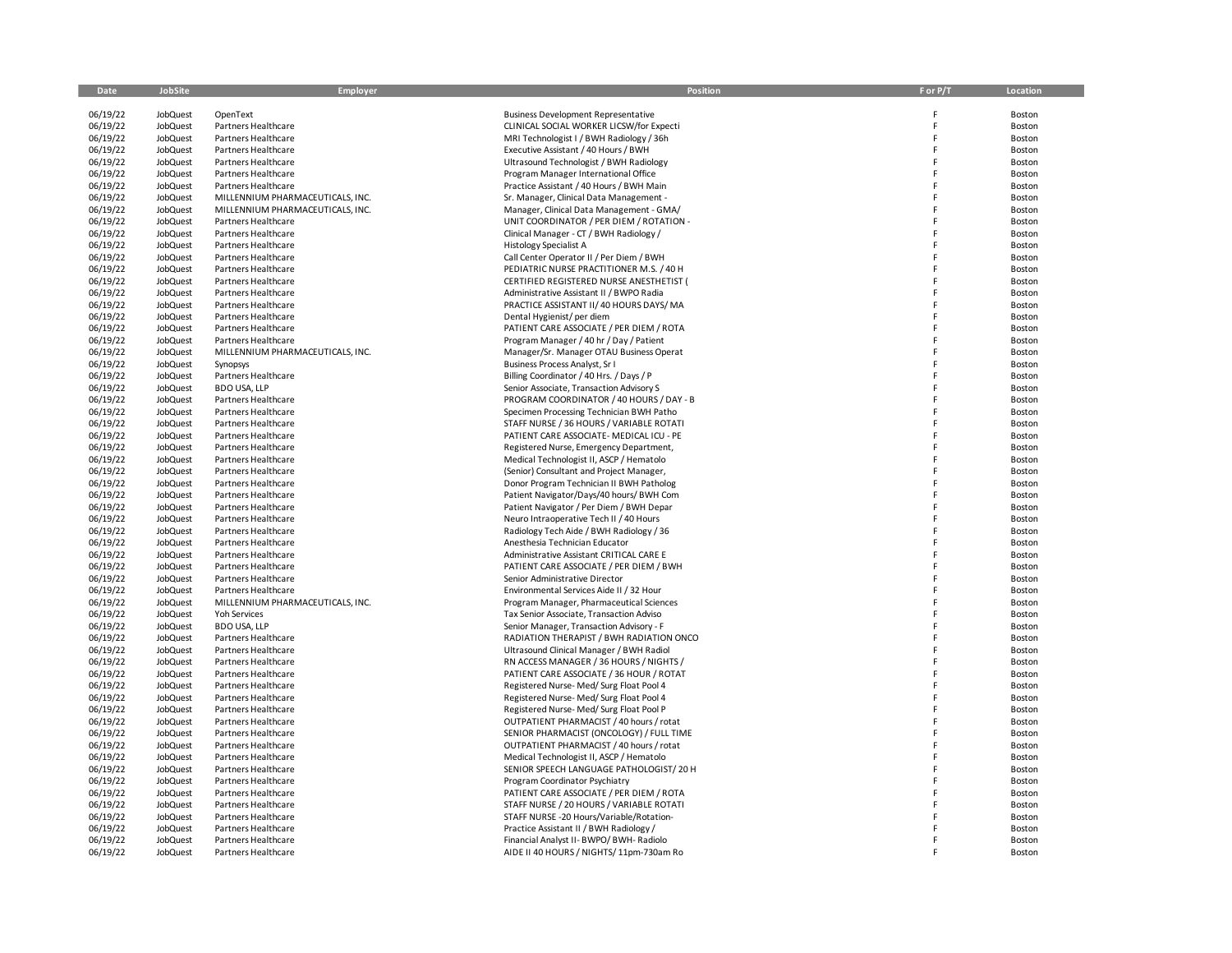| Date                 | JobSite              | Employer                                                | Position                                                                             | F or P/T | Location         |
|----------------------|----------------------|---------------------------------------------------------|--------------------------------------------------------------------------------------|----------|------------------|
| 06/19/22             | JobQuest             | Partners Healthcare                                     | OPERATIONS MANAGER / 40 HOURS / EVENINGS                                             |          | Boston           |
| 06/19/22             | JobQuest             | ElasticSearch Inc.                                      | Cloud - Software Engineering Manager                                                 | F        | Boston           |
| 06/19/22             | JobQuest             | Partners Healthcare                                     | Patient Experience Senior Program Manage                                             | F        | Boston           |
| 06/19/22             | JobQuest             | Partners Healthcare                                     | Research Assistant I                                                                 | F        | Boston           |
| 06/19/22             | JobQuest             | Partners Healthcare                                     | Deep Clean Associate / 20 Hours / BWH Fo                                             |          | Boston           |
| 06/19/22             | JobQuest             | Partners Healthcare                                     | Radiology Tech Aide / BWH Radiology / 36                                             | F        | Boston           |
| 06/19/22             | JobQuest             | Partners Healthcare                                     | UNIT COORDINATOR / PER DIEM / ROTATION -                                             |          | Boston           |
| 06/19/22             | JobQuest             | Partners Healthcare                                     | Registered Nurse, Emergency Department,                                              |          | Boston           |
| 06/19/22             | JobQuest             | Partners Healthcare                                     | NURSE IN CHARGE/ Medical ICU/36 HOURS-R                                              |          | Boston           |
| 06/19/22             | JobQuest             | Partners Healthcare                                     | NURSE IN CHARGE/ New Medical Surgical IC                                             |          | Boston           |
| 06/19/22<br>06/19/22 | JobQuest<br>JobQuest | Partners Healthcare<br>Levi Strauss & Co.               | NURSE MANAGER- Center for Advanced Heart<br>Assistant Store Manager, Levi's Boston S |          | Boston<br>Boston |
| 06/19/22             | JobQuest             | TAKEDA PHARMACEUTICALS U.S.A., INC.                     | Global Market Insights Lead, Rare, Genet                                             | F        | Boston           |
| 06/19/22             | JobQuest             | Levi Strauss & Co.                                      | Part Time Supervisor, Levi's Boston Seap                                             |          | Boston           |
| 06/19/22             | JobQuest             | Mass General Hospital/ Physician Organiz                | Research Fellow - Center for Genomic Med                                             |          | Boston           |
| 06/19/22             | JobQuest             | <b>Total Renal Care</b>                                 | Patient Care Technician / Medical Assist                                             | F        | Boston           |
| 06/19/22             | JobQuest             | CSG System Inc.                                         | Database Engineer                                                                    |          | Boston           |
| 06/19/22             | JobQuest             | Amazon Corporate LLC                                    | <b>Principal Applied Scientist</b>                                                   | F        | Boston           |
| 06/19/22             | JobQuest             | Amazon Corporate LLC                                    | Software Development Engineer                                                        | F        | Boston           |
| 06/19/22             | JobQuest             | John Hancock                                            | Executive Administrative Assistant-JR220                                             |          | Boston           |
| 06/19/22             | JobQuest             | Alexion Pharmaceuticals Inc.                            | Senior Clinical Study Administrator                                                  | F        | Boston           |
| 06/19/22             | JobQuest             | MILLENNIUM PHARMACEUTICALS, INC.                        | Senior Study Site Engagement Manager-R00                                             |          | Boston           |
| 06/19/22             | JobQuest             | <b>Harvard University</b>                               | Assistant Director, Global Initiative                                                | F        | Boston           |
| 06/19/22<br>06/19/22 | JobQuest<br>JobQuest | Tetra Tech, Inc.<br>TAKEDA PHARMACEUTICALS U.S.A., INC. | Marine Protected Species Biologist - Bos<br>Business Solutions Expert-R0068354       |          | Boston<br>Boston |
| 06/19/22             | JobQuest             | <b>Allscripts</b>                                       | <b>Business Analyst - REMOTE</b>                                                     | F        | Boston           |
| 06/19/22             | JobQuest             | Massachusetts General Hospital                          | ICU Float Pool RN                                                                    |          | Boston           |
| 06/19/22             | JobQuest             | Massachusetts General Hospital                          | Patient Services Coord. III/SENIOR SURGI                                             | E        | Boston           |
| 06/19/22             | JobQuest             | Beth Israel Deaconess Medical Center                    | Executive Director - HR Business Partner                                             |          | Boston           |
| 06/19/22             | JobQuest             | Massachusetts General Hospital                          | Per Diem - Staff RN                                                                  |          | Boston           |
| 06/19/22             | JobQuest             | <b>Boston Children's Hospital</b>                       | Clinical Social Worker, MSW, AWAKE Proje                                             | F        | Boston           |
| 06/19/22             | JobQuest             | Ohm Concession                                          | Food Preparation At Currito - Airport                                                |          | Boston           |
| 06/19/22             | JobQuest             | Salesforce                                              | Senior/Staff/Lead Technical Writer                                                   | F        | Boston           |
| 06/19/22             | JobQuest             | Merck & Company                                         | Principal Medical Writer - Oncology                                                  |          | Boston           |
| 06/19/22             | JobQuest             | Childrens Hospital Boston                               | Senior Science Writer                                                                |          | Boston           |
| 06/19/22             | JobQuest             | Deloitte                                                | Industry Marketing Specialist -Governmen                                             | F        | Boston           |
| 06/19/22<br>06/19/22 | JobQuest<br>JobQuest | <b>Boston Public Schools</b><br>AbbVie                  | Translation And Interpretation Technicia<br>Medical Science Liaison, Eye Care Glauco | E        | Boston<br>Boston |
| 06/19/22             | JobQuest             | Westlake                                                | <b>Territory Manager</b>                                                             |          | Boston           |
| 06/19/22             | JobQuest             | Boston Renaissance Charter Public School                | Reading Support Teacher                                                              |          | Boston           |
| 06/19/22             | JobQuest             | Encore                                                  | Event Technical Lead Audio Visual                                                    |          | Boston           |
| 06/19/22             | JobQuest             | EY                                                      | <b>Business Operations Associate</b>                                                 |          | Boston           |
| 06/19/22             | JobQuest             | PricewaterhouseCoopers                                  | Communications, Senior Associate - Peopl                                             | F        | Boston           |
| 06/19/22             | JobQuest             | Childrens Hospital Boston                               | Portuguese And Cape Verdean Medical Inte                                             |          | Boston           |
| 06/19/22             | JobQuest             | <b>Highgate Hotels</b>                                  | Banquet Houseperson - The Newb                                                       |          | Boston           |
| 06/19/22             | JobQuest             | EY                                                      | Tax- Indirect - VAT- Manager- East- New                                              | F        | Boston           |
| 06/19/22             | JobQuest             | American Airlines                                       | Flight Service Manager, Flight Service O                                             |          | Boston           |
| 06/19/22             | JobQuest             | Crossmark                                               | <b>Dedicated Retail Representative</b>                                               |          | Boston           |
| 06/19/22             | JobQuest             | Freeman                                                 | <b>Associate Creative Director</b>                                                   | F        | Boston           |
| 06/19/22             | JobQuest             | Childrens Hospital Boston                               | Senior Social Media Specialist                                                       | F        | Boston           |
| 06/19/22<br>06/19/22 | JobQuest<br>JobQuest | <b>Public Consulting Group</b><br>Chewy                 | <b>Presentation Specialist</b><br>Senior Product Designer                            |          | Boston<br>Boston |
| 06/19/22             | JobQuest             | State Of Massachusetts                                  | Crbw Seasonal Laborer Yard                                                           |          | Boston           |
| 06/19/22             | JobQuest             | Intermountain Healthcare                                | Care Manager I-SelectHealth                                                          |          | Boston           |
| 06/19/22             | JobQuest             | <b>PricewaterhouseCoopers</b>                           | Fraud Investigator-Associat                                                          |          | Boston           |
| 06/19/22             | JobQuest             | Microsoft Corporation                                   | Senior Technical Writer Machine Learnin                                              |          | Boston           |
| 06/19/22             | JobQuest             | <b>PricewaterhouseCoopers</b>                           | Cybersecurity Senior Associate - Cyber R                                             |          | Boston           |
| 06/19/22             | JobQuest             | <b>Bank of America</b>                                  | Communication Coordinator                                                            |          | Boston           |
| 06/19/22             | JobQuest             | Iprospect                                               | Vice President, Integrated Media Plannin                                             |          | Boston           |
| 06/19/22             | JobQuest             | Gilbane                                                 | <b>Estimator II - Meps</b>                                                           |          | Boston           |
| 06/19/22             | JobQuest             | <b>KPMG</b>                                             | Audit Associate   Winter                                                             |          | Boston           |
| 06/19/22             | JobQuest             | Freeman                                                 | Senior Creative Director                                                             |          | Boston           |
| 06/19/22             | JobQuest             | Childrens Hospital Boston                               | Sonographer - Sign                                                                   |          | Boston           |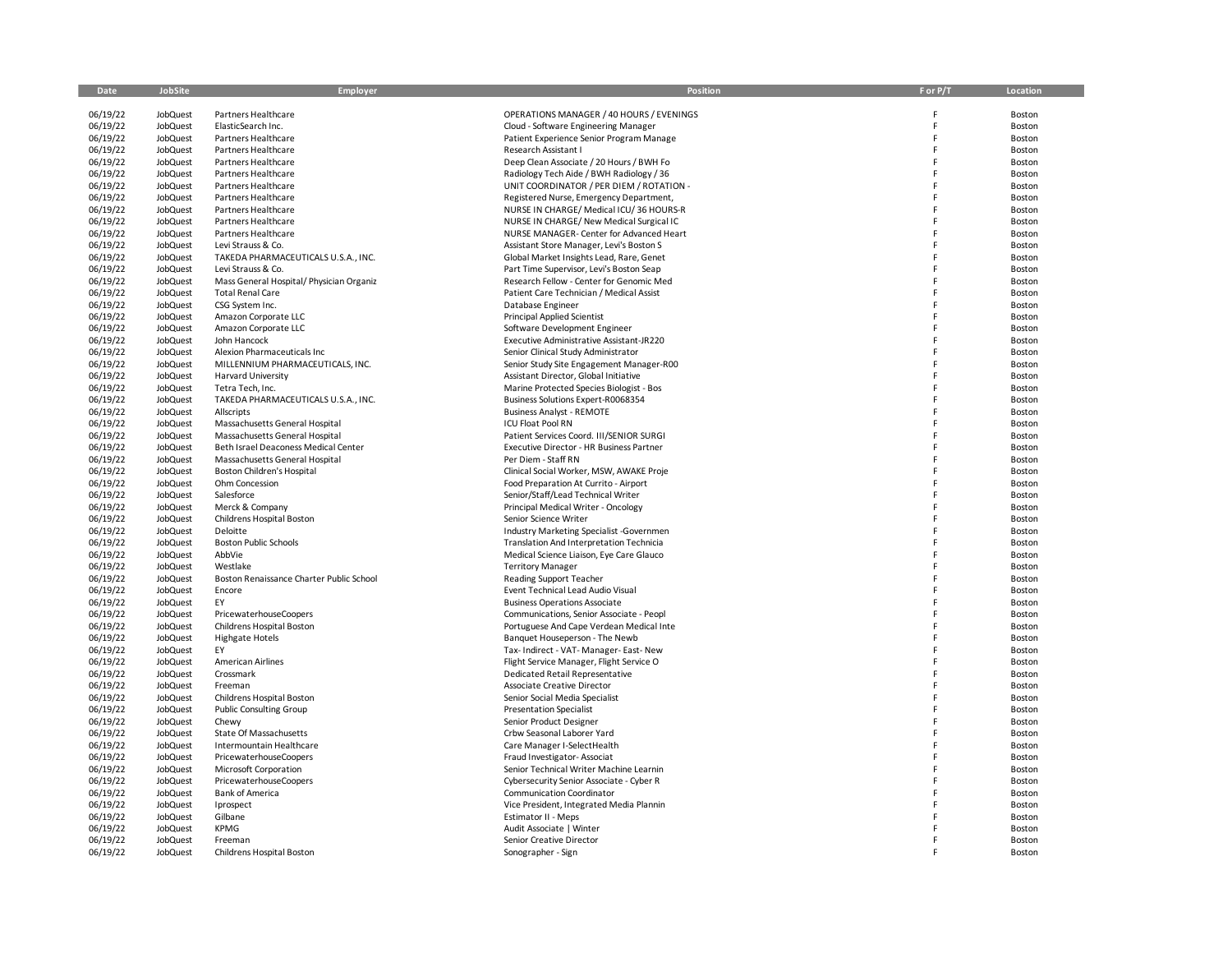| Date                 | JobSite                            | Employer                                                       | <b>Position</b>                                                                  | F or P/T | Location         |
|----------------------|------------------------------------|----------------------------------------------------------------|----------------------------------------------------------------------------------|----------|------------------|
| 06/19/22             | JobQuest                           | Bind                                                           | Senior Manager, Production Engineering                                           | Ë        | Boston           |
| 06/19/22             | <b>JobQuest</b>                    | Live Nation                                                    | VIP Sales Manager - MGM Music Hall Fenwa                                         | Ė        | Boston           |
| 06/19/22             | JobQuest                           | Dana Farber Cancer Institute                                   | Clinical Research Coordinator II - Pedia                                         |          | Boston           |
| 06/19/22             | <b>JobQuest</b>                    | Boston Light Sound Incorporated                                | Audio Visual Project Manager                                                     |          | Boston           |
| 06/19/22             | <b>JobQuest</b>                    | State of Massachusetts                                         | Paralegal - Data Coordinator - CAFL Tria                                         |          | Boston           |
| 06/19/22             | <b>JobQuest</b>                    | Bind                                                           | Product Manager                                                                  |          | Boston           |
| 06/19/22             | <b>JobQuest</b>                    | State Of Massachusetts                                         | Deputy Counsel - Joint Judiciary Committ                                         |          | Boston           |
| 06/19/22             | <b>JobQuest</b>                    | Berry Appleman Leiden                                          | Immigration Paralegal I                                                          |          | Boston           |
| 06/19/22             | <b>JobQuest</b>                    | Boston Health Care For The Homeless Prog                       | Harm Reduction Technician                                                        |          | Boston           |
| 06/19/22             | <b>JobQuest</b>                    | Partners Healthcare                                            | Practice Assistant II DOM Watkins Clinic                                         |          | Boston           |
| 06/19/22             | JobQuest                           | Partners Healthcare                                            | PATIENT CARE ASSOCIATE (PCA) 1 / 36 HOUR                                         |          | Boston           |
| 06/19/22             | <b>JobQuest</b>                    | Trellix                                                        | Customer Success Manager - East/Central                                          |          | Boston           |
| 06/19/22             | <b>JobQuest</b>                    | Meta                                                           | Associate General Counsel, Privacy Real                                          |          | Boston           |
| 06/19/22             | <b>JobQuest</b>                    | Morgan Stanley                                                 | <b>Operations Analyst - Parametric</b>                                           |          | Boston           |
| 06/19/22<br>06/19/22 | <b>JobQuest</b><br><b>JobQuest</b> | Nusr Et Steakhouse Meatpacking<br><b>Boston Public Schools</b> | Fine Dining Server<br>One to One Paraprofessional - [BTU] [Ant                   |          | Boston<br>Boston |
| 06/19/22             | JobQuest                           | PwC                                                            | Energy, Utilities and Resources Manager                                          |          | Boston           |
| 06/19/22             | <b>JobQuest</b>                    | PwC                                                            | Info Governance & Privacy - Program Deli                                         |          | Boston           |
| 06/19/22             | <b>JobQuest</b>                    | <b>Boston Public Schools</b>                                   | <b>Executive Director of School Counseling</b>                                   |          | Boston           |
| 06/19/22             | <b>JobQuest</b>                    | PwC                                                            | Mergers & Acquisitions (M&A) Tax Senior                                          |          | Boston           |
| 06/19/22             | <b>JobQuest</b>                    | <b>Boston Public Schools</b>                                   | Manager of Compliance (BASAS 12) (SY 22-                                         |          | Boston           |
| 06/19/22             | <b>JobQuest</b>                    | CDM Smith                                                      | Electrical Engineer Substation-Remote                                            |          | Boston           |
| 06/19/22             | <b>JobQuest</b>                    | Northeastern University                                        | Lecturer Civil And Environmental Enginee                                         |          | Boston           |
| 06/19/22             | <b>JobQuest</b>                    | <b>Boston Public Schools</b>                                   | My Career & Academic Plan (MyCAP) 6-12 D                                         |          | Boston           |
| 06/19/22             | <b>JobQuest</b>                    | Blinds To Go                                                   | Sales Representative On-The-Road Home Fu                                         |          | Boston           |
| 06/19/22             | JobQuest                           | <b>Boston Public Schools</b>                                   | One to One Paraprofessional - [Haley Pil                                         |          | Boston           |
| 06/19/22             | <b>JobQuest</b>                    | PwC                                                            | Info Governance & Privacy - Program Deli                                         |          | Boston           |
| 06/19/22             | JobQuest                           | <b>Boston Public Schools</b>                                   | Inclusive Practices Support Specialist (                                         |          | Boston           |
| 06/19/22             | <b>JobQuest</b>                    | Actalent                                                       | <b>Electrical Engineer</b>                                                       |          | Boston           |
| 06/19/22             | JobQuest                           | PwC                                                            | SAP PMO Experienced Associate                                                    |          | Boston           |
| 06/19/22             | <b>JobQuest</b>                    | Spireon                                                        | Mobile Installation Technician                                                   |          | Boston           |
| 06/19/22             | <b>JobQuest</b>                    | Boston Children's Hospital                                     | Aco Nurse/Case Manager                                                           |          | Boston           |
| 06/19/22             | <b>JobQuest</b>                    | Black & Veatch                                                 | Senior Substation Electrical Engineer                                            |          | Boston           |
| 06/19/22             | <b>JobQuest</b>                    | Santander                                                      | Consumer & Business Banking, Senior Rela                                         |          | Boston           |
| 06/19/22             | <b>JobQuest</b>                    | <b>Boston Company</b>                                          | Director Of Engineering                                                          |          | Boston           |
| 06/19/22             | <b>JobQuest</b>                    | <b>Charlton Morris</b>                                         | Architectural Project Manager - Healthca                                         |          | Boston           |
| 06/19/22<br>06/19/22 | JobQuest<br><b>JobQuest</b>        | Meta<br><b>CBRE</b> Group                                      | Lead Commercial Counsel, Business Messag<br>Economist, Hotels Hybrid             |          | Boston<br>Boston |
| 06/19/22             | JobQuest                           | Squillace U0026 Associates, PC                                 | Controller/Bookkeeper                                                            |          | Boston           |
| 06/19/22             | <b>JobQuest</b>                    | Humana                                                         | Hospital Contracting Executive - Remote                                          |          | Boston           |
| 06/19/22             | <b>JobQuest</b>                    | Exonics Therapeutics, Inc.                                     | Regional Access & Reimbursement Associat                                         |          | Boston           |
| 06/19/22             | JobQuest                           | Children's Hospital Boston                                     | Nurse Practitioner - Aerodigestive Cente                                         |          | Boston           |
| 06/19/22             | <b>JobQuest</b>                    | Federal Reserve System                                         | Avp & Assistant General Counsel                                                  |          | Boston           |
| 06/19/22             | JobQuest                           | Goto                                                           | Legal Counsel                                                                    |          | Boston           |
| 06/19/22             | JobQuest                           | Newfields                                                      | Senior Environmental Scientist                                                   |          | Boston           |
| 06/19/22             | <b>JobQuest</b>                    | Deloitte                                                       | Data Analytics And Business Analyst - Fu                                         |          | Boston           |
| 06/19/22             | <b>JobQuest</b>                    | <b>KPMG</b>                                                    | Lead Specialist, Ux Human Centered Desig                                         |          | Boston           |
| 06/19/22             | <b>JobQuest</b>                    | Camps Kenwood And Evergreen                                    | Camp Photographer                                                                |          | Boston           |
| 06/19/22             | JobQuest                           | Cecelia Health                                                 | Senior Financial Planning Analyst                                                |          | Boston           |
| 06/19/22             | <b>JobQuest</b>                    | <b>KPMG</b>                                                    | Tax Associate                                                                    |          | Boston           |
| 06/19/22             | JobQuest                           | <b>PricewaterhouseCoopers</b>                                  | Risk & Registered Fs - Regulatory Report                                         |          | Boston           |
| 06/19/22             | <b>JobQuest</b>                    | Vontier                                                        | Professional Services Specialist                                                 |          | Boston           |
| 06/19/22             | JobQuest                           | Ukg Ultimate Kronos Group                                      | Senior Business Analyst                                                          |          | Boston           |
| 06/19/22             | <b>JobQuest</b>                    | Massachusetts General Hospital                                 | Staff Nurse, Per Diem                                                            |          | Boston           |
| 06/19/22             | <b>JobQuest</b>                    | <b>KPMG</b>                                                    | Senior Financial Analyst F&A Federal                                             |          | Boston           |
| 06/19/22             | <b>JobQuest</b>                    | <b>Estee Lauder Company</b>                                    | Mac 3Rd Key - Shops At Prudential Center                                         |          | Boston<br>Boston |
| 06/19/22<br>06/19/22 | <b>JobQuest</b><br><b>JobQuest</b> | Jacobs Engineering Group Incorporated<br>Markel Corporation    | Interior Designer Sustainability Coord<br><b>Business Development Specialist</b> |          | Boston           |
| 06/19/22             | <b>JobQuest</b>                    | Ernst & Young                                                  | Assurance Services Staff - F                                                     |          | Boston           |
| 06/19/22             | <b>JobQuest</b>                    | Ryder System Incorporated                                      | Manager Of Environmental Compliance                                              |          | Boston           |
| 06/19/22             | <b>JobQuest</b>                    | Massachusetts General Hospital                                 | Unit Coordinator - 32 hours - day/night                                          |          | Boston           |
| 06/19/22             | JobQuest                           | Meta                                                           | Lead Counsel, Commercial                                                         |          | Boston           |
| 06/19/22             | JobQuest                           | Massachusetts General Hospital                                 | Nutrition Service Coordinator-Weekends                                           |          | Boston           |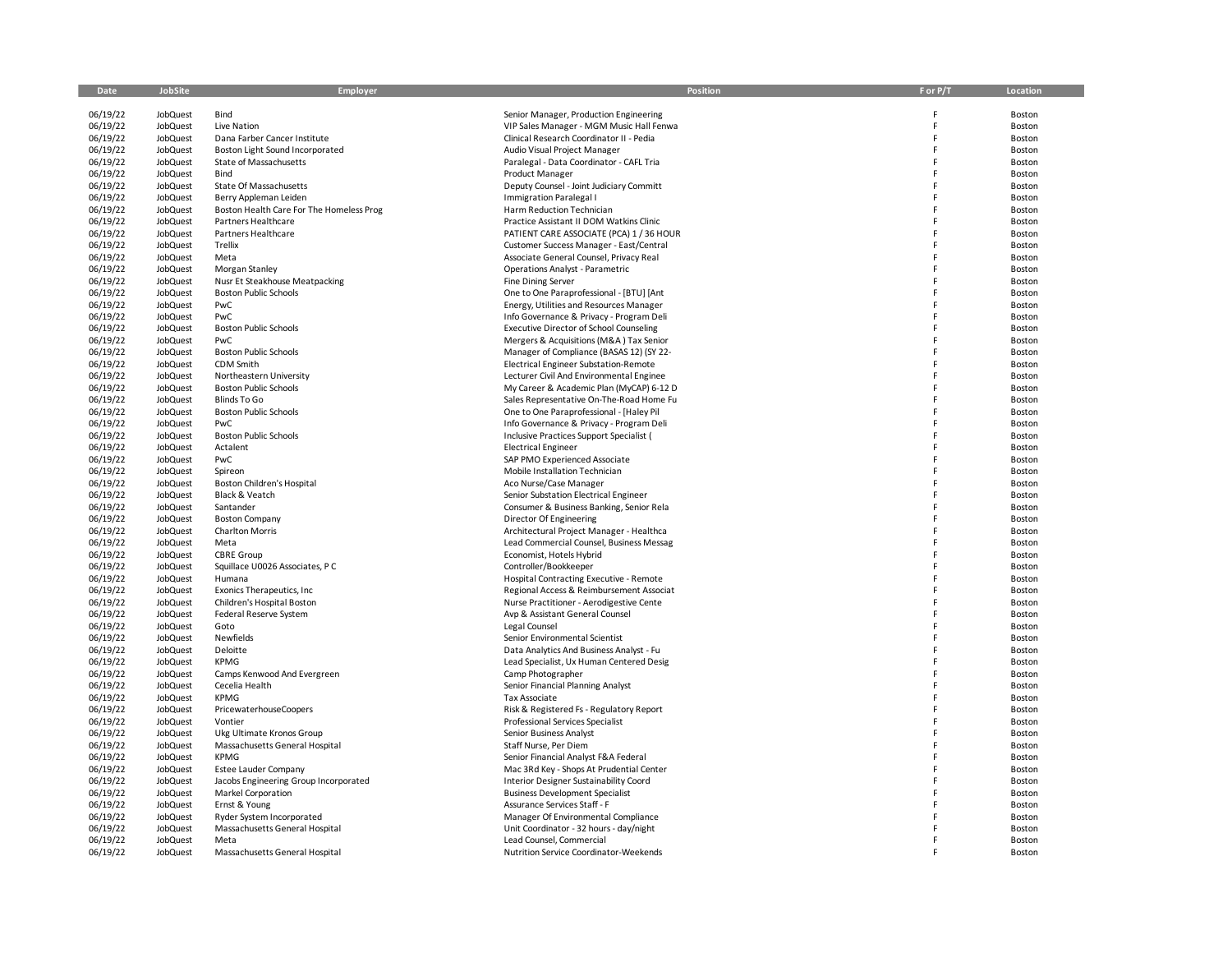| Date                 | JobSite                            | Employer                                     | Position                                                                             | F or P/T | Location         |
|----------------------|------------------------------------|----------------------------------------------|--------------------------------------------------------------------------------------|----------|------------------|
| 06/19/22             | JobQuest                           | Meta                                         | Lead Counsel, Ip Licensing                                                           | Ë        | Boston           |
| 06/19/22             | <b>JobQuest</b>                    | Dana Farber Cancer Institute                 | Sethi Laboratory Research Fellow-Functio                                             | Ė        | Boston           |
| 06/19/22             | JobQuest                           | Beth Israel Deaconess Medical Center         | Room Service Assistant -Food Services Ea                                             | Ë        | Boston           |
| 06/19/22             | <b>JobQuest</b>                    | UKG (Ultimate Kronos Group)                  | Lead Talent Development Consultant, Glob                                             |          | Boston           |
| 06/19/22             | <b>JobQuest</b>                    | Boston Health Care for the Homeless Prog     | <b>Communications Manager</b>                                                        |          | Boston           |
| 06/19/22             | <b>JobQuest</b>                    | Key Autism Services                          | Behavior Therapist Offering Supervision                                              |          | Boston           |
| 06/19/22             | <b>JobQuest</b>                    | Kimpton Hotels & Restaurants                 | Front Desk Agent - Kimpton Nine Zero H                                               |          | Boston           |
| 06/19/22             | <b>JobQuest</b>                    | Deloitte                                     | Lead, Hrst People Analytics & Reporting                                              |          | Boston           |
| 06/19/22             | <b>JobQuest</b>                    | Boston Globe Media Partners                  | Stat - Health Technician Business Report                                             |          | Boston           |
| 06/19/22             | <b>JobQuest</b>                    | <b>Boston Childrens Hospital</b>             | Graduate Medical Education Gme Administr                                             |          | Boston           |
| 06/19/22             | <b>JobQuest</b>                    | Wayfair                                      | Senior Analyst Supply Chain Operations                                               |          | Boston           |
| 06/19/22             | <b>JobQuest</b>                    | Keurig Dr Pepper                             | Senior Procurement Analyst                                                           |          | Boston           |
| 06/19/22             | <b>JobQuest</b>                    | Beth Israel Deaconess Medical Center         | Sonographer II                                                                       |          | Boston           |
| 06/19/22             | JobQuest                           | Keurig Dr Pepper                             | Product Supply Account Lead                                                          |          | Boston           |
| 06/19/22             | <b>JobQuest</b>                    | Wtw Corporation                              | P&C Actuarial Senior Analyst                                                         |          | Boston           |
| 06/19/22             | JobQuest                           | Encore                                       | Event Technical Lead Audio Visual - Hyat                                             |          | Boston           |
| 06/19/22             | JobQuest                           | <b>Boston Childrens Hospital</b>             | Patient Experience Representative Remote                                             |          | Boston           |
| 06/19/22<br>06/19/22 | JobQuest                           | Boston Health Care for the Homeless Prog     | Patient Call Representative and Finance                                              |          | Boston           |
| 06/19/22             | <b>JobQuest</b><br><b>JobQuest</b> | Cathedral High School<br><b>Regions Bank</b> | Administrative Assistant - Student Suppo<br>Assistant General Counsel - Regulatory ( |          | Boston<br>Boston |
| 06/19/22             | <b>JobQuest</b>                    | Amazon Web Services                          | Nonprofit Sr. Program Manager, AWS Nonp                                              |          | Boston           |
| 06/19/22             | <b>JobQuest</b>                    | Meta                                         | Lead Counsel, Ediscovery & Information G                                             |          | Boston           |
| 06/19/22             | JobQuest                           | Committee For Public Counsel Services        | Bar Advocate Program Contract Attorney                                               |          | Boston           |
| 06/19/22             | <b>JobQuest</b>                    | Merck                                        | Associate Director, Outcomes Research -                                              |          | Boston           |
| 06/19/22             | JobQuest                           | Exonics Therapeutics, Inc                    | Associate Director, Clinical Pharmacolog                                             |          | Boston           |
| 06/19/22             | <b>JobQuest</b>                    | EPAM Systems, Inc.                           | Global Employer Branding Content Special                                             |          | Boston           |
| 06/19/22             | JobQuest                           | EPAM Systems, Inc.                           | Global Employer Branding Content Special                                             |          | Boston           |
| 06/19/22             | <b>JobQuest</b>                    | Work Incorporated                            | Community Resource Specialist- Deaf Serv                                             |          | Boston           |
| 06/19/22             | <b>JobQuest</b>                    | Brainlab                                     | <b>Clinical Specialist</b>                                                           |          | Boston           |
| 06/19/22             | JobQuest                           | <b>Rhythm Pharmaceuticals</b>                | Director, Non - Clinical Development                                                 |          | Boston           |
| 06/19/22             | <b>JobQuest</b>                    | Eataly Net Usa Llc                           | Wine Stocker                                                                         |          | Boston           |
| 06/19/22             | <b>JobQuest</b>                    | <b>Boston University</b>                     | Post-Doctoral Fellow, School Of Medicine                                             |          | Boston           |
| 06/19/22             | <b>JobQuest</b>                    | Meta                                         | Financial Product Compliance Manager                                                 |          | Boston           |
| 06/19/22             | <b>JobQuest</b>                    | Aramark                                      | Sports Field Services Support Technician                                             |          | Boston           |
| 06/19/22             | JobQuest                           | Deloitte                                     | Workday Ams Senior Manager Hcm Optimizat                                             |          | Boston           |
| 06/19/22             | <b>JobQuest</b>                    | Highmark Health                              | Test Engineer (Remote)                                                               |          | Boston           |
| 06/19/22             | <b>JobQuest</b>                    | Americorps                                   | <b>Connect Opportunity Building Vista</b>                                            |          | Boston           |
| 06/19/22<br>06/19/22 | JobQuest<br><b>JobQuest</b>        | Boys & Girls Clubs Of America<br>Americorps  | School Aged Child Care Assistant Directo<br>Community Building Housing Equity Vista  |          | Boston<br>Boston |
| 06/19/22             | JobQuest                           | Syntegon Technology Services Inc             | Field Service Controls Technician Anywh                                              |          | Boston           |
| 06/19/22             | <b>JobQuest</b>                    | <b>CBRE</b> Group                            | Assistant Facilities Manager - Remote                                                |          | Boston           |
| 06/19/22             | JobQuest                           | Humana                                       | Senior DevSecOps Engineer (Remote US)                                                |          | Boston           |
| 06/19/22             | JobQuest                           | The Hertz Corporation                        | <b>Operations Manager</b>                                                            |          | Boston           |
| 06/19/22             | <b>JobQuest</b>                    | Childrens Hospital Boston                    | Clinical Research Specialist I - Brazelt                                             |          | Boston           |
| 06/19/22             | JobQuest                           | Exonics Therapeutics, Inc                    | Manufacturing Technical Services Senior                                              |          | Boston           |
| 06/19/22             | <b>JobQuest</b>                    | <b>Hilton Hotel Corporation</b>              | House Attendant/Houseperson                                                          |          | Boston           |
| 06/19/22             | JobQuest                           | Monte Rosa Therapeutics                      | Senior Scientist Biochemistry And Biophy                                             |          | Boston           |
| 06/19/22             | <b>JobQuest</b>                    | <b>Eurofins Scientific</b>                   | Principal Scientist, Immunochemistry                                                 |          | Boston           |
| 06/19/22             | JobQuest                           | <b>Hilton Hotel Corporation</b>              | Food Runner                                                                          |          | Boston           |
| 06/19/22             | <b>JobQuest</b>                    | Massachusetts General Hospital               | Unit Coordinator - 40 Hours - Evenings                                               |          | Boston           |
| 06/19/22             | <b>JobQuest</b>                    | Zimmer Biomet                                | Sales Associate                                                                      |          | Boston           |
| 06/19/22             | <b>JobQuest</b>                    | Zoom                                         | Payments Analyst- Marketplace                                                        |          | Boston           |
| 06/19/22             | <b>JobQuest</b>                    | Massachusetts General Hospital               | Unit Coordinator - 24 Hours - Rotating D                                             |          | Boston           |
| 06/19/22             | JobQuest                           | Massachusetts General Hospital               | Unit Coordinator - Per Diem                                                          |          | Boston           |
| 06/19/22             | JobQuest                           | C&W Services                                 | <b>Cleaner Part Time</b>                                                             |          | Boston           |
| 06/19/22<br>06/19/22 | JobQuest                           | JPMorgan Chase                               | Middle Office Services - Migrations Prod                                             |          | Boston           |
| 06/19/22             | JobQuest<br>JobQuest               | Chewy<br>Bear Mountain Health Care           | Senior Supply Chain Analyst, Outbound Tr<br>Cook                                     |          | Boston<br>Boston |
| 06/19/22             | <b>JobQuest</b>                    | Bank of America                              | Talent Acquisition Consultant I - Execut                                             |          | Boston           |
| 06/19/22             | <b>JobQuest</b>                    | <b>Bank of America</b>                       | MLWM Market Development Manager                                                      |          | Boston           |
| 06/19/22             | <b>JobQuest</b>                    | CDM Smith                                    | Louis Group - Safety Manager                                                         |          | Boston           |
| 06/19/22             | JobQuest                           | Nelson Mullins Riley & Scarborough           | Intellectual Property Associate - Life S                                             |          | Boston           |
| 06/19/22             | JobQuest                           | Amazon Web Services                          | Software Development Engineer II                                                     |          | Boston           |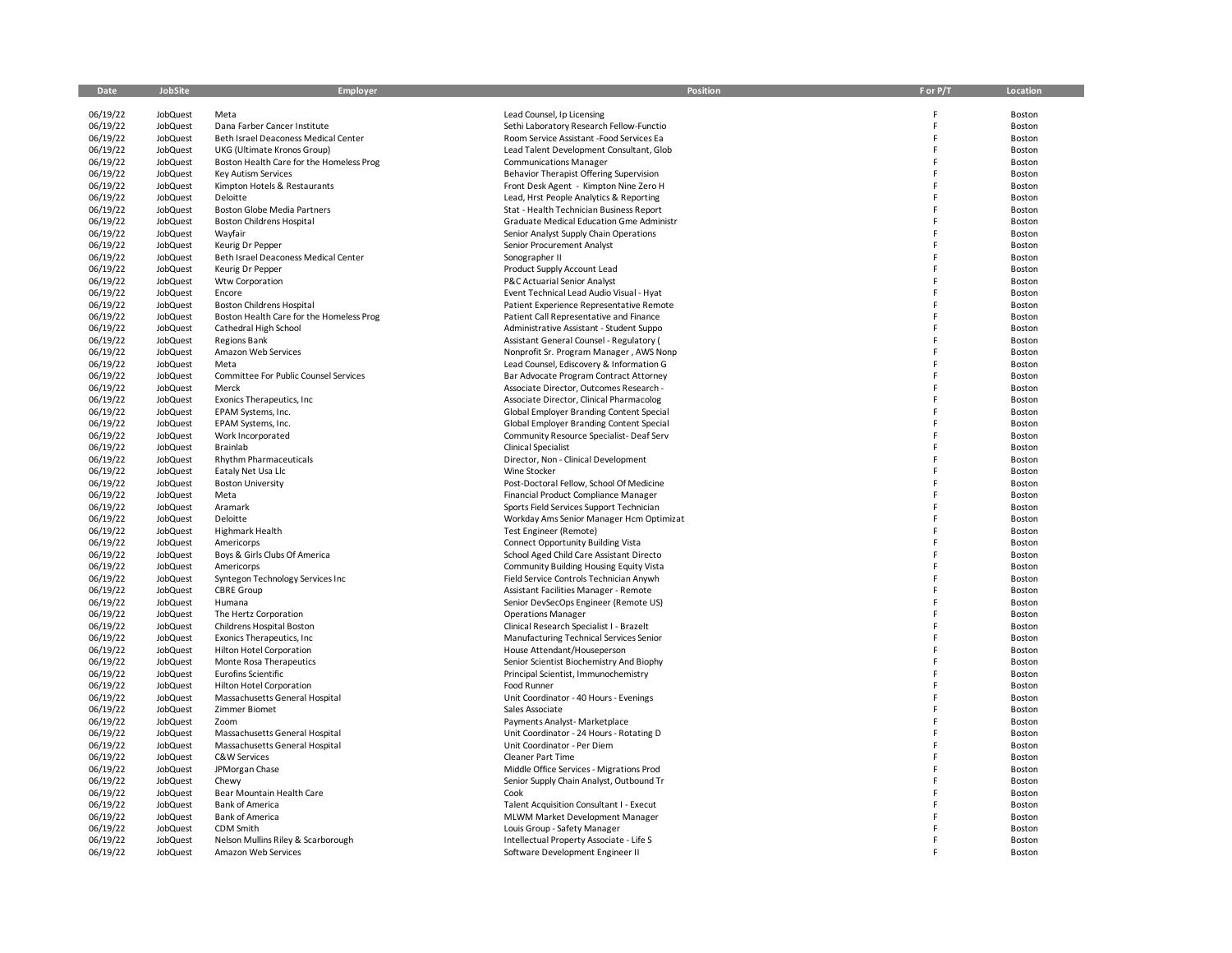| Date                 | JobSite                     | Employer                                                                           | Position                                                                      | F or P/T | Location                 |
|----------------------|-----------------------------|------------------------------------------------------------------------------------|-------------------------------------------------------------------------------|----------|--------------------------|
| 06/19/22             | JobQuest                    | Millipore Sigma dba Sigma Aldrich, Inc.                                            | <b>Quality Assurance Specialist</b>                                           | F        | Burlington               |
| 06/19/22             | JobQuest                    | Millipore Sigma dba Sigma Aldrich, Inc.                                            | Postdoctoral Scientist - Translational O                                      | F        | Burlington               |
| 06/19/22             | JobQuest                    | Millipore Sigma dba Sigma Aldrich, Inc.                                            | Scientist/Engineer - Cell Therapies                                           | F        | Burlington               |
| 06/19/22             | JobQuest                    | Millipore Sigma dba Sigma Aldrich, Inc.                                            | Sr. Technician                                                                | F        | Burlington               |
| 06/19/22             | JobQuest                    | Millipore Sigma dba Sigma Aldrich, Inc.                                            | GRA Digital health and Device Lead                                            | F        | Burlington               |
| 06/19/22             | JobQuest                    | Millipore Sigma dba Sigma Aldrich, Inc.                                            | Director, Senior Compliance Counsel, Neu                                      | F        | Burlington               |
| 06/19/22             | JobQuest                    | Millipore Sigma dba Sigma Aldrich, Inc.                                            | Data Scientist, Applications Engineer                                         | F        | Burlington               |
| 06/19/22             | JobQuest                    | Millipore Sigma dba Sigma Aldrich, Inc.                                            | Associate Validation Engineer                                                 |          | Burlington               |
| 06/19/22             | JobQuest                    | Millipore Sigma dba Sigma Aldrich, Inc.                                            | Scientist - Cell Culture                                                      | E        | Burlington               |
| 06/19/22             | JobQuest                    | Millipore Sigma dba Sigma Aldrich, Inc.                                            | Sales Support Associate                                                       |          | Burlington               |
| 06/19/22             | JobQuest                    | Millipore Sigma dba Sigma Aldrich, Inc.                                            | Maintenance Technician B Shift                                                | F        | Burlington               |
| 06/19/22<br>06/19/22 | <b>JobQuest</b><br>JobQuest | Millipore Sigma dba Sigma Aldrich, Inc.<br>Millipore Sigma dba Sigma Aldrich, Inc. | Senior Manager, Market Access Insights a<br><b>Production Scheduler</b>       |          | Burlington<br>Burlington |
| 06/19/22             | JobQuest                    | Millipore Sigma dba Sigma Aldrich, Inc.                                            | Director BioProcessing, Business Develop                                      | E        | Burlington               |
| 06/19/22             | JobQuest                    | Millipore Sigma dba Sigma Aldrich, Inc.                                            | Principal Scientist, Biocontinuum                                             |          | Burlington               |
| 06/19/22             | JobQuest                    | Millipore Sigma dba Sigma Aldrich, Inc.                                            | Director Business Development, BioProces                                      |          | Burlington               |
| 06/19/22             | JobQuest                    | Millipore Sigma dba Sigma Aldrich, Inc.                                            | Manager - Inhouse Consulting, US Based                                        | F        | Burlington               |
| 06/19/22             | JobQuest                    | Millipore Sigma dba Sigma Aldrich, Inc.                                            | Associate Director of North America Evid                                      |          | Burlington               |
| 06/19/22             | JobQuest                    | Millipore Sigma dba Sigma Aldrich, Inc.                                            | Associate Director, Market Access Insigh                                      | F        | Burlington               |
| 06/19/22             | JobQuest                    | Millipore Sigma dba Sigma Aldrich, Inc.                                            | Downstream Engineer III                                                       |          | Burlington               |
| 06/19/22             | JobQuest                    | Millipore Sigma dba Sigma Aldrich, Inc.                                            | <b>Digital Solutions Business Architect</b>                                   |          | Burlington               |
| 06/19/22             | JobQuest                    | <b>Buffalo Wild Wings</b>                                                          | Janitor                                                                       |          | Burlington               |
| 06/19/22             | JobQuest                    | TEKsystems                                                                         | Help Desk Technician                                                          | F        | Burlington               |
| 06/19/22<br>06/19/22 | JobQuest                    | Lahey Health                                                                       | Patient Access Representative - Full-Tim                                      | F        | Burlington               |
| 06/19/22             | JobQuest<br>JobQuest        | Lahey Health<br><b>Imperial Building Maintenance</b>                               | OR Service Leader - General Surgery - \$1<br>Area Manager                     | E        | Burlington<br>Burlington |
| 06/19/22             | JobQuest                    | <b>Buffalo Wild Wings</b>                                                          | Shift Manager                                                                 |          | Burlington               |
| 06/19/22             | JobQuest                    | Life Time                                                                          | Group Instructor And Coach                                                    |          | Burlington               |
| 06/19/22             | <b>JobQuest</b>             | BAYADA Home Health Care, Inc.                                                      | Assistive Care Associate Director                                             | F        | Burlington               |
| 06/19/22             | JobQuest                    | Chipotle Mexican Grill                                                             | Restaurant Crew Member - Hiring Immediat                                      | Ë        | Burlington               |
| 06/19/22             | JobQuest                    | Pyramid Hotel Group                                                                | Public Area Attendant (PM Shifts)                                             | F        | Burlington               |
| 06/19/22             | JobQuest                    | Mavis Tires & Brakes at Discount Prices                                            | Automotive Technicians Needed                                                 | F        | Burlington               |
| 06/19/22             | JobQuest                    | Yard House                                                                         | Dishwasher/Utility                                                            | F        | Burlington               |
| 06/19/22             | JobQuest                    | Citrix                                                                             | Software Engineer                                                             |          | Burlington               |
| 06/19/22             | JobQuest                    | The Edinburg Center                                                                | Clinician - (FFS) In-home Therapy (IHT)                                       |          | Burlington               |
| 06/19/22             | JobQuest                    | Sigma Aldrich                                                                      | Scientist, In Vitro Immuno-Oncology                                           | F<br>E   | Burlington               |
| 06/19/22<br>06/19/22 | JobQuest<br>JobQuest        | CVS Health<br>Oracle                                                               | Senior Digital Data Architect - Health I<br>Sales Representative OD Prime III | F        | Burlington<br>Burlington |
| 06/19/22             | JobQuest                    | Lahey Health                                                                       | Sterile Processing - Instrument Technici                                      | F        | Burlington               |
| 06/19/22             | JobQuest                    | J.Crew                                                                             | Stock Associate (Part-Time), J. Crew Reta                                     | F        | Burlington               |
| 06/19/22             | JobQuest                    | Yard House                                                                         | Line Cook                                                                     | F        | Burlington               |
| 06/19/22             | JobQuest                    | Lahey Health                                                                       | RN PACU 20 hours Nights                                                       |          | Burlington               |
| 06/19/22             | JobQuest                    | Lahey Health                                                                       | Registered Nurse, Medical Surgical Neur                                       | F        | Burlington               |
| 06/19/22             | JobQuest                    | Sigma Aldrich                                                                      | Make Bag Supervisor                                                           |          | Burlington               |
| 06/19/22             | JobQuest                    | Lahey Health System Inc                                                            | Supervisor Medical Assistant - General S                                      | F        | Burlington               |
| 06/19/22             | <b>JobQuest</b>             | Lands End                                                                          | Key Holder                                                                    | F        | Burlington               |
| 06/19/22             | JobQuest                    | All Star Sports                                                                    | Store Manager                                                                 |          | Burlington               |
| 06/19/22             | JobQuest                    | Nouria Energy                                                                      | <b>Assistant Store Manager</b>                                                |          | Burlington               |
| 06/19/22             | JobQuest                    | Beth Israel Lahey Health                                                           | <b>Coord Patient Services</b>                                                 | F        | Burlington               |
| 06/19/22<br>06/19/22 | JobQuest                    | Masc Medical                                                                       | Family Practice Physician Outpatient Onl                                      |          | Burlington<br>Burlington |
| 06/19/22             | JobQuest<br>JobQuest        | Millipore Sigma dba Sigma Aldrich, Inc.<br>Cambridge Trust Company                 | Mid/Senior Scientist<br>Contract Recruiter - Full Time                        |          | Burlington               |
| 06/19/22             | JobQuest                    | Lahey Health                                                                       | Patient Access Representative - PER DIEM                                      | F        | Burlington               |
| 06/19/22             | JobQuest                    | Lahey Health                                                                       | Physician- Breast Imaging Radiologist                                         |          | Burlington               |
| 06/19/22             | JobQuest                    | Lahey Health System Inc                                                            | Transplant Department-Organized Administ                                      | E        | Burlington               |
| 06/19/22             | JobQuest                    | <b>Bank of America</b>                                                             | Registered Wealth Management Client Asso                                      |          | Burlington               |
| 06/19/22             | JobQuest                    | N Able Technologies Inc                                                            | Senior Java Developer                                                         |          | Burlington               |
| 06/19/22             | JobQuest                    | Apex Systems, Inc.                                                                 | Scientist II/Sr. Scientist - 1271854                                          |          | Cambridge                |
| 06/19/22             | JobQuest                    | Apex Systems, Inc.                                                                 | Lead Associate Bioprocess - 1265124                                           |          | Cambridge                |
| 06/19/22             | JobQuest                    | Apex Systems, Inc.                                                                 | Research Associate Oligo - 1226956                                            |          | Cambridge                |
| 06/19/22             | <b>JobQuest</b>             | Apex Systems, Inc.                                                                 | Audit Coordinator - 1260885                                                   |          | Cambridge                |
| 06/19/22             | <b>JobQuest</b>             | The Charles Stark Draper Laboratory, Inc                                           | Biochemist                                                                    |          | Cambridge                |
| 06/19/22             | <b>JobQuest</b>             | InterSystems                                                                       | Cloud Engineer                                                                |          | Cambridge                |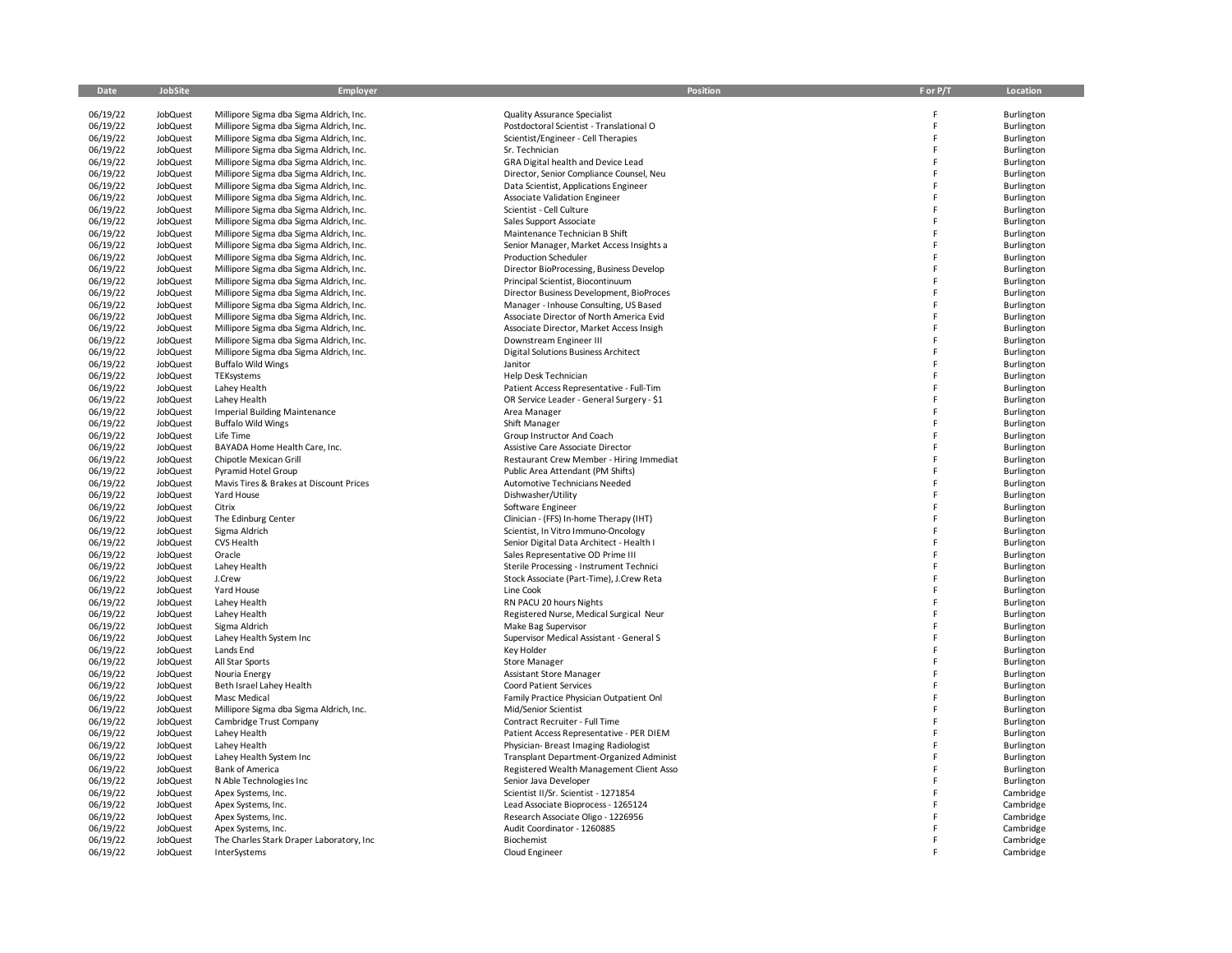| Date                 | JobSite              | Employer                                    | Position                                                              | F or P/T | Location               |
|----------------------|----------------------|---------------------------------------------|-----------------------------------------------------------------------|----------|------------------------|
|                      |                      |                                             |                                                                       |          |                        |
| 06/19/22             | <b>JobQuest</b>      | InterSystems                                | Social Media Manager                                                  |          | Cambridge              |
| 06/19/22             | <b>JobQuest</b>      | MOUNT AUBURN HOSPITAL                       | Psychiatrist                                                          | F        | Cambridge              |
| 06/19/22             | <b>JobQuest</b>      | MOUNT AUBURN HOSPITAL                       | Nurse Practitioner                                                    | F        | Cambridge              |
| 06/19/22             | <b>JobQuest</b>      | The Charles Stark Draper Laboratory, Inc    | Sr. Electronics Integration and Test Eng                              | F        | Cambridge              |
| 06/19/22             | <b>JobQuest</b>      | InterSystems                                | FHIR Developer                                                        |          | Cambridge              |
| 06/19/22             | <b>JobQuest</b>      | MOUNT AUBURN HOSPITAL                       | Radiographer                                                          | F        | Cambridge              |
| 06/19/22             | <b>JobQuest</b>      | InterSystems                                | Sales Executive, Horizontal Markets                                   | F        | Cambridge              |
| 06/19/22             | <b>JobQuest</b>      | InterSystems                                | Analytics Developer                                                   |          | Cambridge              |
| 06/19/22             | <b>JobQuest</b>      | InterSystems                                | SQL Developer                                                         |          | Cambridge              |
| 06/19/22             | <b>JobQuest</b>      | The Charles Stark Draper Laboratory, Inc    | Senior FPGA Design Engineer                                           | F        | Cambridge              |
| 06/19/22             | <b>JobQuest</b>      | Apex Systems, Inc.                          | Vice President/Senior Director - 1269127                              |          | Cambridge              |
| 06/19/22             | JobQuest             | Apex Systems, Inc.                          | Administrative Assistant II - 1271903                                 |          | Cambridge              |
| 06/19/22             | <b>JobQuest</b>      | Apex Systems, Inc.                          | Lab Support Associate - 1253101                                       | F        | Cambridge              |
| 06/19/22             | JobQuest             | Apex Systems, Inc.                          | Clinical Sample Associate - 1261049                                   |          | Cambridge              |
| 06/19/22             | JobQuest             | InterSystems                                | Site Reliability Engineer                                             |          | Cambridge              |
| 06/19/22             | <b>JobQuest</b>      | GlaxoSmithKline                             | Sr. ML Ops Engineer                                                   |          | Cambridge              |
| 06/19/22             | JobQuest             | Apex Systems, Inc.                          | VP Program Management - 1268848                                       | F        | Cambridge              |
| 06/19/22             | <b>JobQuest</b>      | Apex Systems, Inc.                          | Director Clinical Operations - 1266834                                | F        | Cambridge              |
| 06/19/22             | JobQuest             | Broad Institute                             | Project Manager II - Talkowski Laborator                              |          | Cambridge              |
| 06/19/22             | JobQuest             | InterSystems                                | <b>Integration Developer</b>                                          | F        | Cambridge              |
| 06/19/22             | <b>JobQuest</b>      | MOUNT AUBURN HOSPITAL                       | Mammography Technologist                                              |          | Cambridge              |
| 06/19/22             | JobQuest             | MOUNT AUBURN HOSPITAL                       | Polysomnography Tech                                                  |          | Cambridge              |
| 06/19/22<br>06/19/22 | <b>JobQuest</b>      | MOUNT AUBURN HOSPITAL                       | Ambulatory Registered Nurse, MPS                                      |          | Cambridge              |
| 06/19/22             | JobQuest<br>JobQuest | Apex Systems, Inc.                          | Senior/Principal Scientist - 1233823<br>CMC Project Manager - 1268023 |          | Cambridge<br>Cambridge |
| 06/19/22             | <b>JobQuest</b>      | Apex Systems, Inc.                          |                                                                       | F        |                        |
| 06/19/22             | <b>JobQuest</b>      | Forrester Research, Inc.<br>Broad Institute | Insights Engagement Manager<br>Postdoctoral Associate                 | F        | Cambridge<br>Cambridge |
| 06/19/22             | JobQuest             | MOUNT AUBURN HOSPITAL                       | Free Care Representative                                              |          | Cambridge              |
| 06/19/22             | JobQuest             | Massachusetts General Hospital              | <b>Administrative Manager</b>                                         |          | Cambridge              |
| 06/19/22             | JobQuest             | Moderna Therapeutics                        | Specialist, Clinical Biomarker Laborator                              |          | Cambridge              |
| 06/19/22             | <b>JobQuest</b>      | InterSystems                                | Manager Quality Development                                           |          | Cambridge              |
| 06/19/22             | JobQuest             | Novartis Pharmaceuticals Inc.               | <b>Translational Imaging Data Scientist</b>                           | F        | Cambridge              |
| 06/19/22             | JobQuest             | C&W Services                                | Cleaner                                                               | F        | Cambridge              |
| 06/19/22             | <b>JobQuest</b>      | MOUNT AUBURN HOSPITAL                       | <b>Admitting Coordinator</b>                                          |          | Cambridge              |
| 06/19/22             | JobQuest             | <b>Exact Sciences Corporation</b>           | Associate Director, Data Engineering                                  |          | Cambridge              |
| 06/19/22             | <b>JobQuest</b>      | InterSystems                                | Quality Development Engineer (DevOps)                                 |          | Cambridge              |
| 06/19/22             | JobQuest             | InterSystems                                | <b>Executive Support Specialist</b>                                   | F        | Cambridge              |
| 06/19/22             | JobQuest             | Sarepta Therapeutics                        | Associate Director, Toxicology, Nonclini                              | F        | Cambridge              |
| 06/19/22             | JobQuest             | Moderna Therapeutics                        | Sr. Scientist, Bioanalytics                                           |          | Cambridge              |
| 06/19/22             | JobQuest             | Moderna Therapeutics                        | Principal Scientist, Genome Analytics In                              | F        | Cambridge              |
| 06/19/22             | <b>JobQuest</b>      | Moderna Therapeutics                        | Research Associate, TDHT Production Oper                              |          | Cambridge              |
| 06/19/22             | JobQuest             | Alnylam Pharmaceuticals, Inc.               | Director, Human Resources Business Partn                              |          | Cambridge              |
| 06/19/22             | JobQuest             | Moderna Therapeutics                        | Scientist, Technical Development                                      | F        | Cambridge              |
| 06/19/22             | <b>JobQuest</b>      | Moderna Therapeutics                        | Associate II, Quality Assurance Clinical                              |          | Cambridge              |
| 06/19/22             | <b>JobQuest</b>      | Amazon Corporate LLC                        | Software Development Engineer - Alexa Sp                              |          | Cambridge              |
| 06/19/22             | <b>JobQuest</b>      | Moderna Therapeutics                        | Sr. Research Associate, Bioanalytics                                  | F        | Cambridge              |
| 06/19/22             | <b>JobQuest</b>      | American Society For Mass Spectrometry      | Analytical Workflow Specialist                                        | F        | Cambridge              |
| 06/19/22             | JobQuest             | Philips                                     | Global Surveillance and Product Safety -                              |          | Cambridge              |
| 06/19/22             | JobQuest             | Philips                                     | Research Engineer / DevOps Engineer (AI)                              |          | Cambridge              |
| 06/19/22             | <b>JobQuest</b>      | Sanofi Aventis                              | Global Project Head, Hema-Oncology                                    | F        | Cambridge              |
| 06/19/22             | <b>JobQuest</b>      | Exonics Therapeutics, Inc.                  | Associate Director, Quality, Raw Materia                              | F        | Cambridge              |
| 06/19/22             | JobQuest             | Chevrolet                                   | Automotive Quicklube Technician                                       | F        | Cambridge              |
| 06/19/22             | JobQuest             | Affinivax Inc                               | Associate/Senior Associate Scientist, Pu                              | F        | Cambridge              |
| 06/19/22             | <b>JobQuest</b>      | Merck                                       | Lead Cloud Engineer III - Scientific Dat                              |          | Cambridge              |
| 06/19/22             | <b>JobQuest</b>      | Merck                                       | Scientific Data Engineer                                              |          | Cambridge              |
| 06/19/22             | JobQuest             | Biogen                                      | Assoc Director, Business Development, Di                              |          | Cambridge              |
| 06/19/22             | JobQuest             | Pfizer                                      | Senior Scientist - Biology                                            | F        | Cambridge              |
| 06/19/22             | JobQuest             | Courtyard Boston Cambridge                  | Dishwasher                                                            |          | Cambridge              |
| 06/19/22             | <b>JobQuest</b>      | Biogen                                      | Senior Scientist, Neurodegenerative Rese                              |          | Cambridge              |
| 06/19/22             | <b>JobQuest</b>      | <b>IBM</b>                                  | Sustainability Software Portfolio Sales                               |          | Cambridge              |
| 06/19/22             | <b>JobQuest</b>      | Sanofi Group                                | Director, Global Medical Affairs - Pompe                              |          | Cambridge              |
| 06/19/22             | JobQuest             | <b>Bank of America</b>                      | Financial Solutions Advisor - Brokerage                               |          | Cambridge              |
| 06/19/22             | JobQuest             | Chevrolet                                   | Automotive Transmission/Drivability Repa                              |          | Cambridge              |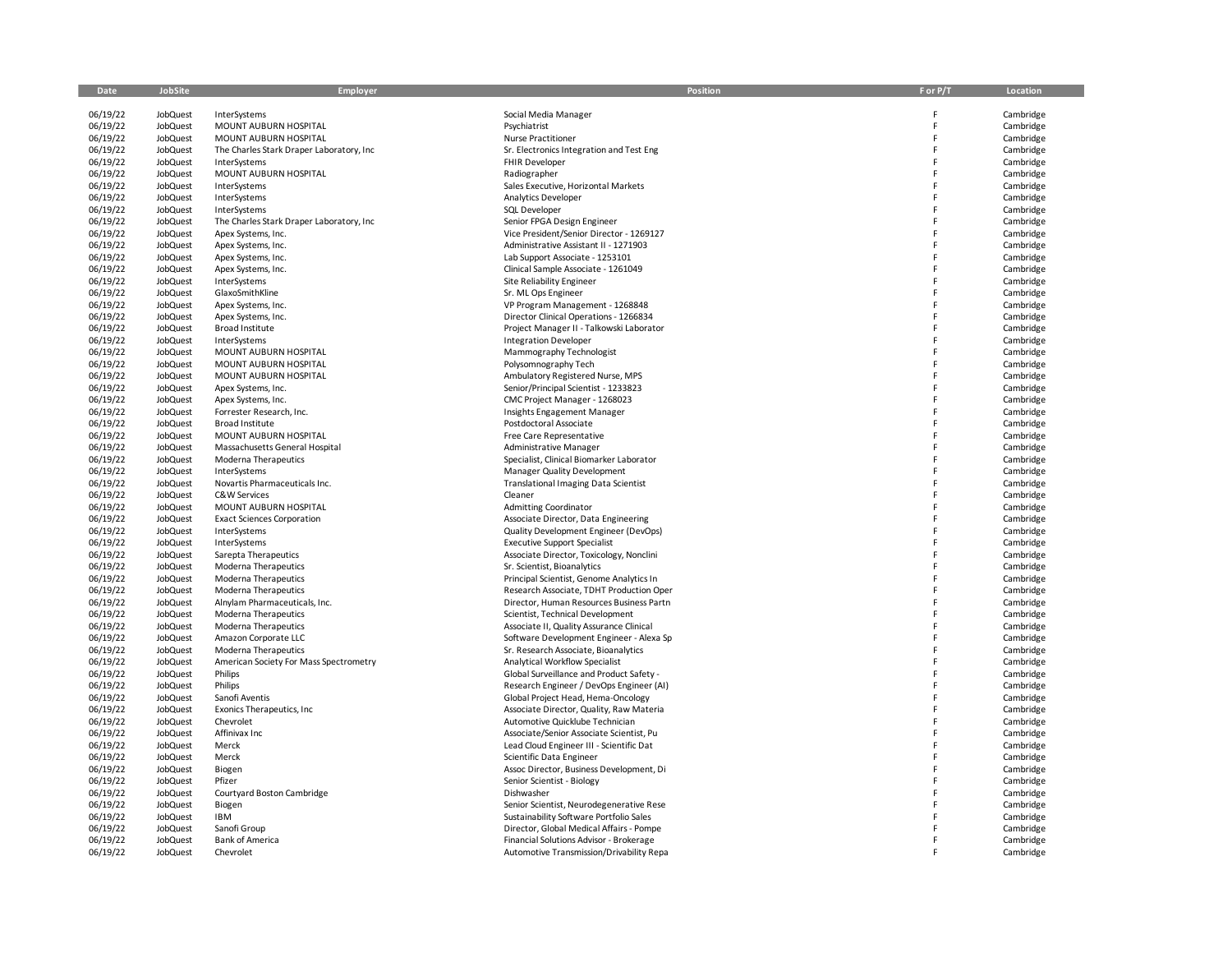| Date                 | <b>JobSite</b>                     | Employer                                                                         | <b>Position</b>                                                         | F or P/T | Location               |
|----------------------|------------------------------------|----------------------------------------------------------------------------------|-------------------------------------------------------------------------|----------|------------------------|
| 06/19/22             | <b>JobQuest</b>                    | <b>Broad Institute</b>                                                           | Associate Director, Kidney Disease Initi                                | Ë        | Cambridge              |
| 06/19/22             | JobQuest                           | Alnylam Pharmaceuticals, Inc.                                                    | Associate Director, Public Policy & Gove                                | F        | Cambridge              |
| 06/19/22             | JobQuest                           | Chevrolet                                                                        | Body Shop Technician                                                    | F        | Cambridge              |
| 06/19/22             | JobQuest                           | Aramark                                                                          | Food Service Supervisor - Lesley Univers                                | Ë        | Cambridge              |
| 06/19/22             | JobQuest                           | Hoverstate                                                                       | Pega Certified Senior System Architect (                                | E        | Cambridge              |
| 06/19/22             | JobQuest                           | Sanofi Group                                                                     | Associate Director of Investments                                       | Ë        | Cambridge              |
| 06/19/22             | JobQuest                           | ICF                                                                              | Senior Regulatory Policy Specialist                                     |          | Cambridge              |
| 06/19/22             | JobQuest                           | Google                                                                           | Software Engineer III, Mobile (iOS), Sea                                |          | Cambridge              |
| 06/19/22             | JobQuest                           | Apple Inc.                                                                       | <b>Business Professional</b>                                            | Ë        | Cambridge              |
| 06/19/22             | <b>JobQuest</b>                    | Danaher Corporation                                                              | Field Service Engineer,                                                 |          | Cambridge              |
| 06/19/22             | <b>JobQuest</b>                    | Actalent                                                                         | Research Associate                                                      |          | Cambridge              |
| 06/19/22             | JobQuest                           | <b>CTG</b>                                                                       | <b>Cadence Analyst</b>                                                  | Ë        | Cambridge              |
| 06/19/22             | <b>JobQuest</b>                    | <b>CTG</b>                                                                       | Digital and Social Media Specialist                                     | E        | Cambridge              |
| 06/19/22             | <b>JobQuest</b>                    | Powerback Rehabilitation                                                         | Speech Language Pathologist                                             |          | Cambridge              |
| 06/19/22             | JobQuest                           | American Society For Mass Spectrometry                                           | Research Scientist Pk And Elisa                                         | E        | Cambridge              |
| 06/19/22<br>06/19/22 | JobQuest<br><b>JobQuest</b>        | Howard Sloan Search Incorporated<br><b>Arrow Electronics</b>                     | Senior/Principal Scientist Nanoparticle<br>Software Engineering Manager |          | Cambridge<br>Cambridge |
| 06/19/22             | JobQuest                           | Whole Foods Market                                                               | Specialty Order Writer (Beer, Wine, Chee                                |          | Cambridge              |
| 06/19/22             | JobQuest                           | Mount Auburn Hospital                                                            | Registered Nurse - Er                                                   | Ë        | Cambridge              |
| 06/19/22             | JobQuest                           | Massachusetts Institute of Technology                                            | Technical Associate II, Laboratory                                      |          | Cambridge              |
| 06/19/22             | <b>JobQuest</b>                    | American Society For Mass Spectrometry                                           | Medical Laboratory Scientist                                            | E        | Cambridge              |
| 06/19/22             | <b>JobQuest</b>                    | American Society For Mass Spectrometry                                           | Territory Manager - Remote                                              |          | Cambridge              |
| 06/19/22             | JobQuest                           | Sanofi Group                                                                     | Global Project Head, Hema-Oncology                                      | F        | Cambridge              |
| 06/19/22             | JobQuest                           | Massachusetts Institute of Technology                                            | Associate Director, Office of Strategic                                 |          | Cambridge              |
| 06/19/22             | JobQuest                           | Elsevier                                                                         | Scientific Editor-Cell Press                                            | Ë        | Cambridge              |
| 06/19/22             | <b>JobQuest</b>                    | UCB Inc.                                                                         | Translational Biology Scientist I/II                                    | F        | Cambridge              |
| 06/19/22             | JobQuest                           | Draper                                                                           | Junior Software Quality Assurance Engine                                |          | Cambridge              |
| 06/19/22             | JobQuest                           | <b>IQVIA</b>                                                                     | Director, Client Services Account Manage                                |          | Cambridge              |
| 06/19/22             | JobQuest                           | Broad Institute                                                                  | Project Manager - Klarman Cell Observato                                |          | Cambridge              |
| 06/19/22             | JobQuest                           | Actalent                                                                         | Biomarker Sample Manager                                                |          | Cambridge              |
| 06/19/22             | JobQuest                           | CBRE                                                                             | Sr Principal Application Security Engine                                | Ë        | Cambridge              |
| 06/19/22             | JobQuest                           | J&J Family of Companies                                                          | Medical Director, Early Development, Neu                                |          | Cambridge              |
| 06/19/22             | JobQuest                           | Adventhealth                                                                     | Registered Nurse Mother Baby Unit                                       | Ë        | Cambridge              |
| 06/19/22             | JobQuest                           | Danaher Corporation                                                              | R&D Senior Design Transfer Engineer                                     | E        | Cambridge              |
| 06/19/22             | <b>JobQuest</b>                    | Elsevier                                                                         | Leading Edge Editor, Cell                                               |          | Cambridge              |
| 06/19/22<br>06/19/22 | JobQuest<br>JobQuest               | Sarepta Therapeutics                                                             | Laboratory Systems Consultant<br>Post-Doctoral Investigator             |          | Cambridge<br>Cambridge |
| 06/19/22             | JobQuest                           | American Society For Mass Spectrometry<br>American Society For Mass Spectrometry | Software Developer - Java                                               |          | Cambridge              |
| 06/19/22             | JobQuest                           | <b>Broad Institute</b>                                                           | Project Manager II - Talkowski Laborator                                |          | Cambridge              |
| 06/19/22             | JobQuest                           | <b>Harvard University</b>                                                        | Associate Athletic Director For Students                                | Ë        | Cambridge              |
| 06/19/22             | <b>JobQuest</b>                    | IBM                                                                              | <b>Turbonomic Technical Account Manager</b>                             |          | Cambridge              |
| 06/19/22             | JobQuest                           | <b>Broad Institute</b>                                                           | Senior Administrative Assistant - Cancer                                |          | Cambridge              |
| 06/19/22             | JobQuest                           | CBRE                                                                             | Facilities Coordinator (REMOTE U.S. ONLY                                |          | Cambridge              |
| 06/19/22             | <b>JobQuest</b>                    | Harvard University                                                               | Data Science Practice Dir                                               |          | Cambridge              |
| 06/19/22             | JobQuest                           | <b>Harvard University</b>                                                        | Assistant Director, Global Ini                                          | Ë        | Cambridge              |
| 06/19/22             | JobQuest                           | Popular Properties Realty, Inc.                                                  | Entry Level Sales Representative                                        |          | Cambridge              |
| 06/19/22             | JobQuest                           | Partners Healthcare                                                              | Patient Care Associate - 24-hour Day/Eve                                | Ë        | Cambridge              |
| 06/19/22             | JobQuest                           | AbbVie                                                                           | Postdoc - Postdoctoral Fellow: Innovatin                                |          | Cambridge              |
| 06/19/22             | JobQuest                           | Merck                                                                            | Lead Cloud Engineer II - Scientific Data                                |          | Cambridge              |
| 06/19/22             | JobQuest                           | Mastech Digital                                                                  | Conference Services Coordinator                                         |          | Cambridge              |
| 06/19/22             | JobQuest                           | <b>Allied Universal</b>                                                          | Security Officer Operations Center Pharm                                |          | Cambridge              |
| 06/19/22             | JobQuest                           | Elsevier                                                                         | Deputy Editor, Cell Reports                                             |          | Cambridge              |
| 06/19/22             | JobQuest                           | Lilly                                                                            | Senior Director, Technology for Biologic                                | Ė        | Cambridge              |
| 06/19/22<br>06/19/22 | <b>JobQuest</b><br><b>JobQuest</b> | Eldergrow<br>Colwen Hotels                                                       | Teach Therapeutic Nature & Gardening Pro<br>Housekeeper                 |          | Cambridge<br>Cambridge |
| 06/19/22             | <b>JobQuest</b>                    | <b>Broad Institute</b>                                                           | Research Associate I - Cell Biology, Kid                                |          | Cambridge              |
| 06/19/22             | JobQuest                           | Pfizer                                                                           | Post-Doctoral Fellow                                                    |          | Cambridge              |
| 06/19/22             | JobQuest                           | Ef Educational Tours                                                             | Senior Designer                                                         |          | Cambridge              |
| 06/19/22             | <b>JobQuest</b>                    | The Charles Stark Draper Laboratory, Inc                                         | Principal Astronomer                                                    |          | Cambridge              |
| 06/19/22             | JobQuest                           | Cambridge Friends School                                                         | Middle School Learning Specialist And Ma                                |          | Cambridge              |
| 06/19/22             | JobQuest                           | Abt Associates                                                                   | Finance Analyst 3                                                       |          | Cambridge              |
| 06/19/22             | JobQuest                           | Sage Therapeutics                                                                | Director, HEOR Field Liason                                             |          | Cambridge              |
| 06/19/22             | JobQuest                           | Chipotle Mexican Grill                                                           | Restaurant Crew Member - Hiring Immediat                                |          | Cambridge              |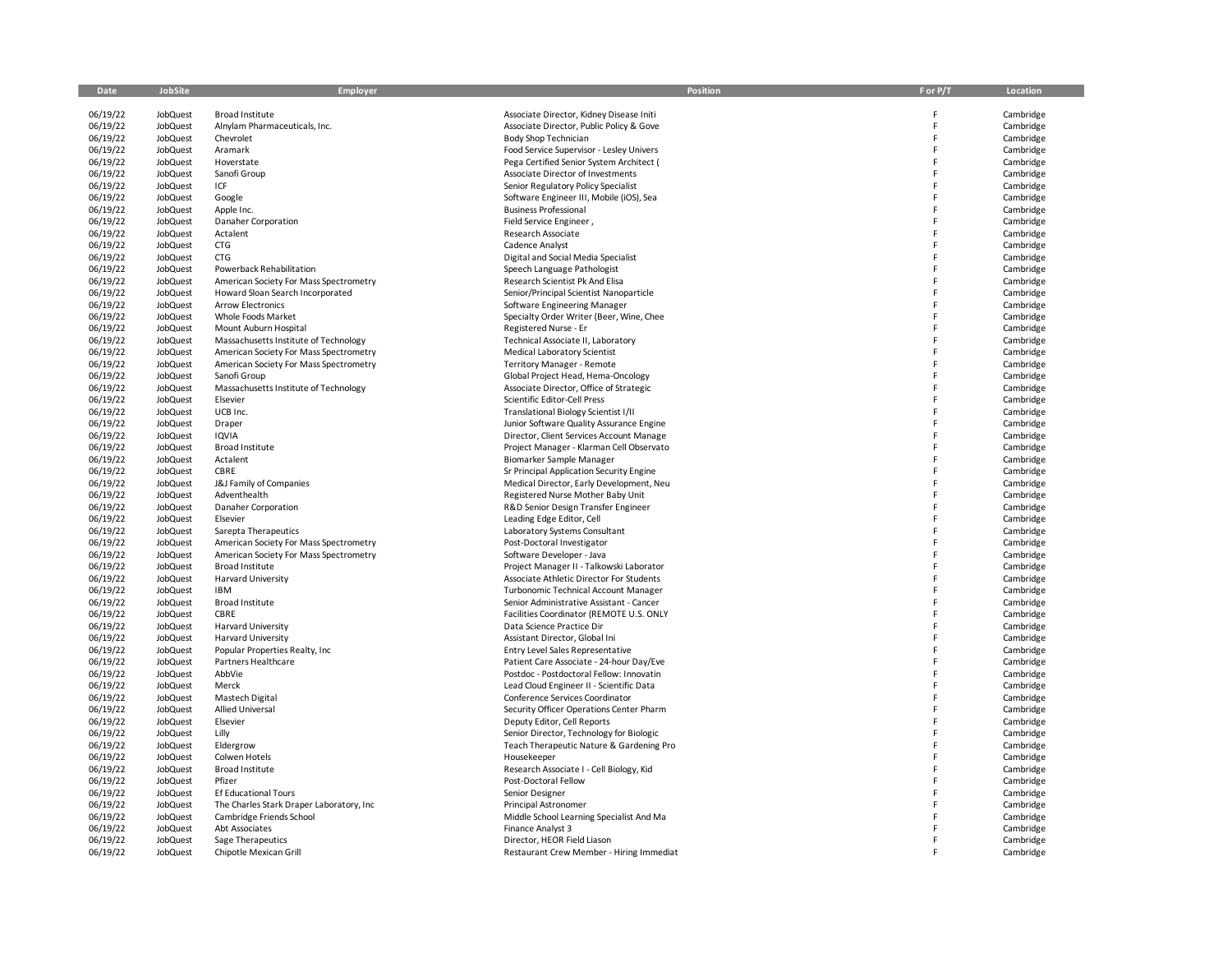| Date                 | <b>JobSite</b>       | Employer                                                        | <b>Position</b>                                                      | F or P/T | Location               |
|----------------------|----------------------|-----------------------------------------------------------------|----------------------------------------------------------------------|----------|------------------------|
| 06/19/22             | <b>JobQuest</b>      | Compass Group, North America                                    | BARISTA (FULL-TIME & PART-TIME)                                      | Ë        | Cambridge              |
| 06/19/22             | <b>JobQuest</b>      | Biogen                                                          | Senior Clinical Data Manager - Reg13181                              | Ë        | Cambridge              |
| 06/19/22             | JobQuest             | <b>Arrow Electronics</b>                                        | Technical Product Manager, SaaS                                      | F        | Cambridge              |
| 06/19/22             | JobQuest             | <b>IBM</b>                                                      | Security Software Sales Representative                               | Ë        | Cambridge              |
| 06/19/22             | JobQuest             | Broad Institute                                                 | Research Associate III- Viral Vector Pro                             | Ë        | Cambridge              |
| 06/19/22             | JobQuest             | J&J Family of Companies                                         | Director, Data Science Portfolio Managem                             | p        | Cambridge              |
| 06/19/22             | JobQuest             | <b>Equity Residential</b>                                       | Leasing Consultant                                                   | E        | Cambridge              |
| 06/19/22             | JobQuest             | Partners Healthcare                                             | Cashier/Sr. Dietary Aide, Full-time, 40                              |          | Cambridge              |
| 06/19/22             | JobQuest             | Partners Healthcare                                             | Plumber, 40 hrs/wk, M-F 7:30am-4pm                                   |          | Cambridge              |
| 06/19/22             | JobQuest             | Colwen Hotels                                                   | Overnight Houseperson                                                |          | Cambridge              |
| 06/19/22             | JobQuest             | Solid Biosciences                                               | Medical Director, Clinical Development                               |          | Cambridge              |
| 06/19/22             | JobQuest             | Capital One                                                     | Manager, Product Management On-Demand F                              |          | Cambridge              |
| 06/19/22             | JobQuest             | The Boeing Company                                              | Atmospheric Scientist, Sustainability                                |          | Cambridge              |
| 06/19/22             | <b>JobQuest</b>      | American Society For Mass Spectrometry                          | Spectrometry Technician Nephrology                                   |          | Cambridge              |
| 06/19/22             | JobQuest             | Forrester                                                       | Anaplan System Architect                                             |          | Cambridge              |
| 06/19/22             | <b>JobQuest</b>      | Mount Auburn Hospital                                           | Ed Psychiatric Crisis Team Clinician Sev                             |          | Cambridge              |
| 06/19/22<br>06/19/22 | JobQuest<br>JobQuest | Sanofi Aventis<br>American Society For Mass Spectrometry        | Digital Quality Systems And Compliance L<br>Scientist - Spectrometry |          | Cambridge<br>Cambridge |
| 06/19/22             | <b>JobQuest</b>      | Fayerweather Street School                                      | <b>Extended Program Teacher</b>                                      | Ė        | Cambridge              |
| 06/19/22             | JobQuest             | Mathematica Policy Research                                     | Human Services Researcher - Snap Employm                             |          | Cambridge              |
| 06/19/22             | JobQuest             | Broad Institute                                                 | <b>Benefit Specialist</b>                                            |          | Cambridge              |
| 06/19/22             | JobQuest             | Mathematica Policy Research                                     | Senior Ux/Ui/Data Visualization Designer                             |          | Cambridge              |
| 06/19/22             | JobQuest             | Eli Lilly                                                       | Senior Principal Scientist, Preclinical                              |          | Cambridge              |
| 06/19/22             | JobQuest             | Alnylam Pharmaceuticals, Inc.                                   | Business Account Executive, Rare: Gulf C                             | Ë        | Cambridge              |
| 06/19/22             | JobQuest             | Pfizer Inc.                                                     | Associate Director, Clinical Pharmacolog                             |          | Cambridge              |
| 06/19/22             | JobQuest             | Jones Lang LaSalle                                              | <b>Business Support, Facilities Support</b>                          | E        | Cambridge              |
| 06/19/22             | JobQuest             | IBM                                                             | Technical Sales Specialist-Automation                                |          | Cambridge              |
| 06/19/22             | JobQuest             | Sanofi Aventis                                                  | Global Finance Business Partner - Resear                             |          | Cambridge              |
| 06/19/22             | JobQuest             | <b>Fletcher Martin</b>                                          | <b>Facilities Support</b>                                            |          | Cambridge              |
| 06/19/22             | JobQuest             | American Society For Mass Spectrometry                          | Investigator, Bioimaging                                             |          | Cambridge              |
| 06/19/22             | JobQuest             | Shire                                                           | Senior Quality Assurance Operations Spec                             | Ë        | Cambridge              |
| 06/19/22             | JobQuest             | CVS Health                                                      | Staff Pharmacist Floater PT                                          | Ë        | Cambridge              |
| 06/19/22             | <b>JobQuest</b>      | Thermo Fisher Scientific                                        | Lab Support Specialist                                               | F        | Cambridge              |
| 06/19/22             | <b>JobQuest</b>      | American Society For Mass Spectrometry                          | Spectrometry Senior Scientist - Biologic                             |          | Cambridge              |
| 06/19/22             | <b>JobQuest</b>      | Novartis Pharmaceuticals                                        | Manager, Lab Equipment                                               | Ë        | Cambridge              |
| 06/19/22             | JobQuest             | Marriott                                                        | <b>Guest Services Manager</b>                                        |          | Cambridge              |
| 06/19/22<br>06/19/22 | JobQuest<br>JobQuest | Hersha Hospitality Management LP<br>Compass Group North America | Front Desk Supervisor<br>Cashier/Food Service Worker &               | Ë        | Cambridge<br>Cambridge |
| 06/19/22             | JobQuest             | Avi Spl                                                         | Manager Onsite Audio Visual                                          | Ë        | Cambridge              |
| 06/19/22             | JobQuest             | Harvard University                                              | Administrative Coordinator                                           |          | Cambridge              |
| 06/19/22             | <b>JobQuest</b>      | Harvard University                                              | Administrative Coordinator                                           |          | Cambridge              |
| 06/19/22             | JobQuest             | <b>Harvard University</b>                                       | Health Assistant I                                                   |          | Cambridge              |
| 06/19/22             | JobQuest             | Massachusetts General Hospital Mgh                              | Per Diem Physician's Assistant Mgh Urgen                             |          | Chelsea                |
| 06/19/22             | JobQuest             | Bayada Home Health Care                                         | Home Health Physical Therapist                                       |          | Chelsea                |
| 06/19/22             | JobQuest             | <b>Pyramid Hotel Group</b>                                      | Van Driver                                                           |          | Chelsea                |
| 06/19/22             | JobQuest             | <b>Pyramid Hotel Group</b>                                      | Housekeeping - Room Attendant                                        |          | Chelsea                |
| 06/19/22             | JobQuest             | Pyramid Hotel Group                                             | Operations / Food and Beverage Manager w                             |          | Chelsea                |
| 06/19/22             | JobQuest             | Sevita                                                          | School-Based Counselor - Bilingual Spani                             |          | Chelsea                |
| 06/19/22             | <b>JobQuest</b>      | <b>Pyramid Hotel Group</b>                                      | Hospitality Controller / Finance Manager                             |          | Chelsea                |
| 06/19/22             | JobQuest             | <b>Pyramid Hotel Group</b>                                      | Group Rooms and Event Coordinator                                    |          | Chelsea                |
| 06/19/22             | JobQuest             | <b>Stability Healthcare</b>                                     | Med                                                                  |          | Chelsea                |
| 06/19/22             | JobQuest             | Pyramid Hotel Group                                             | Assistant General Manager                                            |          | Chelsea                |
| 06/19/22             | JobQuest             | Sevita                                                          | Mental Health Counselor - LMHC, LMFT                                 |          | Chelsea                |
| 06/19/22<br>06/19/22 | JobQuest<br>JobQuest | Colwen Hotels<br>1St Choice Services                            | Cook Dinner<br>Mobile Pressure Washing & Automotive Det              |          | Chelsea<br>Chelsea     |
| 06/19/22             | JobQuest             |                                                                 | Medical Asst., Primary Care/Chelsea Part                             |          | Chelsea                |
| 06/19/22             | JobQuest             | Massachusetts General Hospital<br><b>Pyramid Hotel Group</b>    | <b>Night Auditor</b>                                                 |          | Chelsea                |
| 06/19/22             | JobQuest             | Pyramid Hotel Group                                             | Houseperson / Laundry Attendant                                      |          | Chelsea                |
| 06/19/22             | JobQuest             | Pyramid Hotel Group                                             | Line Cook / Event Cook                                               |          | Chelsea                |
| 06/19/22             | JobQuest             | The Hertz Corporation                                           | Flexble Customer Service Associate                                   |          | East Boston            |
| 06/19/22             | <b>JobQuest</b>      | Amazon Corporate LLC                                            | Amazon Grocery Fresh Associate                                       |          | Everett                |
| 06/19/22             | JobQuest             | Hospice Services Of Massachusetts                               | Hospice Registered Nurse On-Call ** Sign                             |          | Everett                |
| 06/19/22             | JobQuest             | Tlp Transportation Inc                                          | School Bus Driver Summer/                                            |          | Everett                |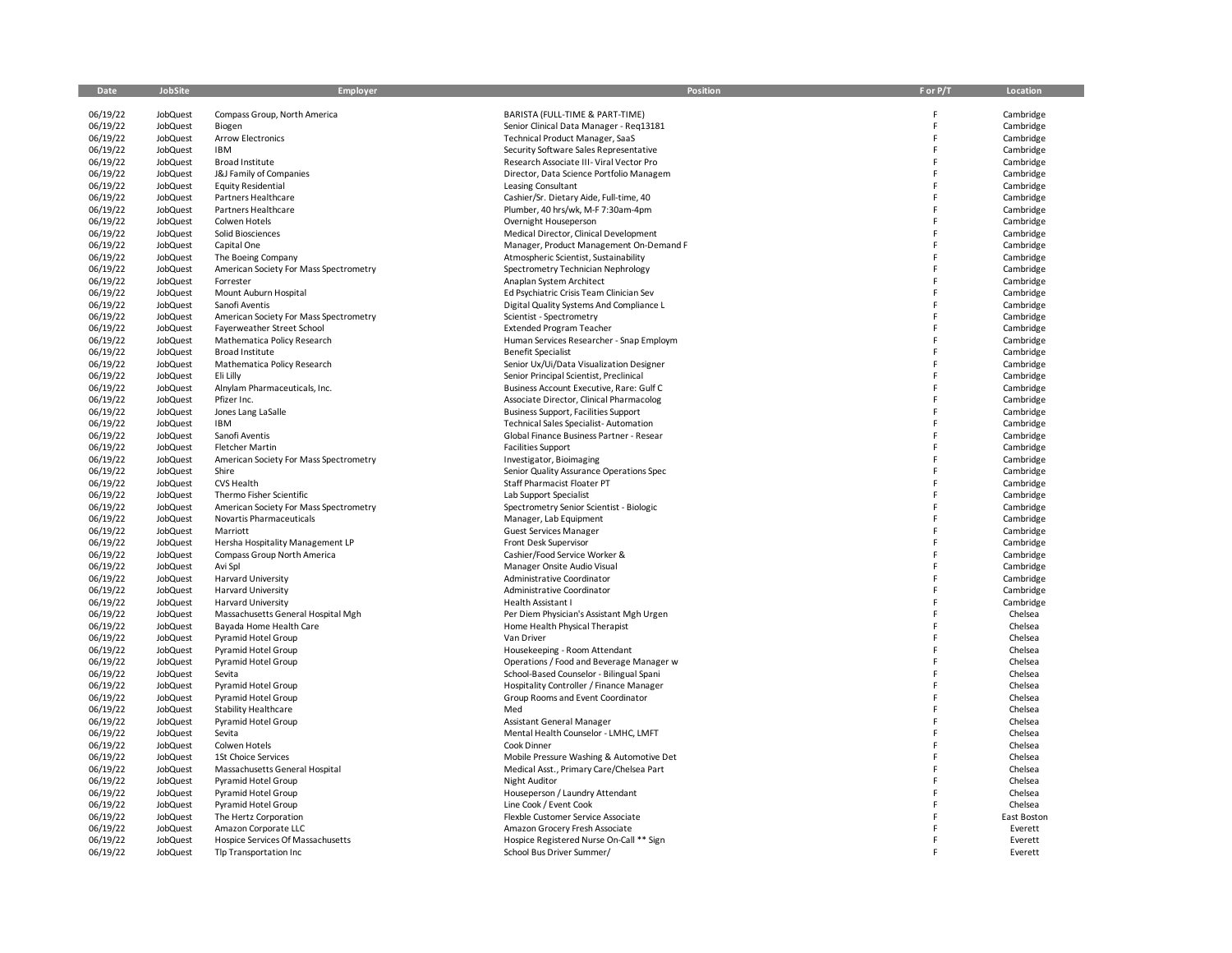| Date                 | JobSite              | Employer                                 | Position                                           | F or P/T | Location                 |
|----------------------|----------------------|------------------------------------------|----------------------------------------------------|----------|--------------------------|
|                      |                      |                                          |                                                    |          |                          |
| 06/19/22             | <b>JobQuest</b>      | General Electric Company                 | Mro Traveling Wind Technician                      |          | Everett                  |
| 06/19/22             | <b>JobQuest</b>      | Amedisys Holding, LLC                    | Personal Care Line Home Health Aide                | F        | Malden                   |
| 06/19/22             | JobQuest             | Amedisys Holding, LLC                    | Personal Care Line Homemaker                       | F        | Malden                   |
| 06/19/22             | JobQuest             | Glendale Dining Services, Inc.           | Server                                             | F        | Malden                   |
| 06/19/22             | JobQuest             | Mystic Valley Regional Charter School    | 7-12th Grade Science Teacher                       | F        | Malden                   |
| 06/19/22             | <b>JobQuest</b>      | Mystic Valley Regional Charter School    | 7-12th Grade Math Teacher                          |          | Malden                   |
| 06/19/22             | <b>JobQuest</b>      | Mystic Valley Regional Charter School    | K-6th Grade Classroom Teacher                      |          | Malden                   |
| 06/19/22             | JobQuest             | Mystic Valley Regional Charter School    | 7-12th Grade Spanish Teacher                       |          | Malden                   |
| 06/19/22             | JobQuest             | Mystic Valley Regional Charter School    | K-8th Grade Librarian / Media Specialist           |          | Malden                   |
| 06/19/22             | JobQuest             | <b>Discovery Life Sciences</b>           | Administrative Assistant                           |          | Malden                   |
| 06/19/22             | JobQuest             | New England Hair Academy Incorporated    | Cosmetologist Educator                             |          | Malden                   |
| 06/19/22             | JobQuest             | Mystic Valley Regional Charter School    | K-6th Grade Spanish Teacher                        |          | Malden                   |
| 06/19/22             | JobQuest             | C&S Wholesale Grocers                    | Retail Sales Merchandiser                          |          | Malden                   |
| 06/19/22             | JobQuest             | Right At Home Boston And North           | Caregiver/Home Health Aide                         |          | Malden                   |
| 06/19/22             | JobQuest             | <b>Housing Families Inc</b>              | Homelessness Prevention And Legal Servic           |          | Malden                   |
| 06/19/22             | <b>JobQuest</b>      | Mystic Valley Regional Charter School    | K-8th Grade Art Teacher (2022-2023)                |          | Malden                   |
| 06/19/22             | JobQuest             | Bayada Home Health Care                  | Registered Nurse - Home Health                     |          | Malden                   |
| 06/19/22             | JobQuest             | Mystic Valley Regional Charter School    | 9-12th Grade Special Education Teacher             | F        | Malden                   |
| 06/19/22             | JobQuest             | Mystic Valley Regional Charter School    | 9-12th Grade Floating Teacher (Full Time           | F        | Malden                   |
| 06/19/22             | <b>JobQuest</b>      | Genesis Rehab Services                   | Physical Therapist - In - Home Outpatien           | F        | Medford                  |
| 06/19/22             | JobQuest             | C&W Services                             | Weekend Janitorial Supervisor                      |          | Medford                  |
| 06/19/22             | JobQuest             | <b>BJs Wholesale Club</b>                | Cashier - Part Time                                |          | Medford                  |
| 06/19/22             | JobQuest             | <b>BJs Wholesale Club</b>                | Recovery Clerk - Part Time                         |          | Medford                  |
| 06/19/22             | <b>JobQuest</b>      | Colwen Hotels                            | Front Desk                                         | F        | Medford                  |
| 06/19/22             | <b>JobQuest</b>      | Lahey Health                             | Hyperbaric Safety Specialist, Wound Care           | F        | Medford                  |
| 06/19/22             | <b>JobQuest</b>      | Procare                                  | Summer School K-12Th Pediatric School Nu           | F        | Medford                  |
| 06/19/22             | <b>JobQuest</b>      | Starbucks Coffee Company                 | barista - Store# 65180. PICKUP - TUFTS M           | F        | Medford                  |
| 06/19/22             | JobQuest             | Cambridge Systematics, Inc.              | <b>Associate Transportation Analyst</b>            |          | Medford                  |
| 06/19/22             | <b>JobQuest</b>      | C&W Services                             | Assistant Custodial Manager                        |          | Medford                  |
| 06/19/22             | JobQuest             | Monogram Food Solutions                  | 2Nd Shift Production Supervisor                    |          | Medford                  |
| 06/19/22             | JobQuest             | Amazon                                   | Warehouse Handler                                  | F        | North Reading            |
| 06/19/22             | JobQuest             | <b>TJX</b>                               | Retail Customer Experience Coor                    | F        | North Reading            |
| 06/19/22             | <b>JobQuest</b>      | Lahey Health                             | Medical Assistant                                  | F        | North Reading            |
| 06/19/22             | JobQuest             | <b>TJX</b>                               | Retail Merchandise Associate                       | F        | North Reading            |
| 06/19/22             | JobQuest             | United States Xpress Enterprises Incorpo | Cdl Conductor De Camiones - Gana Hasta A           |          | Reading                  |
| 06/19/22             | JobQuest             | Massachusetts General Hospital           | Medical Asst., Primary Care/ 40 Hours/ M           | F        | Revere                   |
| 06/19/22             | JobQuest             | Massachusetts General Hospital           | Medical Asst., Primary Care/ 40 Hours/ M           | F        | Revere                   |
| 06/19/22             | JobQuest             | East Boston Neighborhood Health Center   | Project Assistant                                  | F        | Revere                   |
| 06/19/22             | JobQuest             | East Boston Neighborhood Health Center   | Personal Care Assistant                            |          | Revere                   |
| 06/19/22             | JobQuest             | Burlington                               | Retail Sales Associate                             | F        | Revere                   |
| 06/19/22             | JobQuest             | ABM Industries, Inc.                     | Regional Account Manager                           | F        | Somerville               |
| 06/19/22             | JobQuest             | Partners Healthcare                      | Revenue Analyst II (Remote)                        | F        | Somerville               |
| 06/19/22             | JobQuest             | Partners Healthcare                      | Collection Representative (Remote)                 | F        | Somerville               |
| 06/19/22             | JobQuest             | Partners Healthcare                      | Revenue Analyst II (Remote)                        | F        | Somerville               |
| 06/19/22             | JobQuest             | Partners Healthcare                      | Revenue Analyst II (Remote)                        | F        | Somerville               |
| 06/19/22             | JobQuest             | City Somerville                          | Heavy Motor Equipment Operator/Public Wo           | F        | Somerville               |
| 06/19/22             | <b>JobQuest</b>      | Open Center For Children                 | Assistant Director/Pre-School Teacher              | F<br>F   | Somerville               |
| 06/19/22             | JobQuest             | Longevity Care Incorporated              | Home Health Aide                                   |          | Somerville               |
| 06/19/22             | JobQuest             | <b>Eversource Energy</b>                 | Senior Program Administrator, Process Im           |          | Somerville               |
| 06/19/22             | JobQuest             | Triumvirate Environmental                | <b>Environment Specialist</b>                      | E        | Somerville               |
| 06/19/22             | JobQuest             | Actalent                                 | <b>Environmental Specialist</b>                    | F        | Somerville               |
| 06/19/22<br>06/19/22 | <b>JobQuest</b>      | Actalent                                 | <b>Environmental Specialist</b>                    | F        | Somerville               |
|                      | JobQuest             | Actalent                                 | <b>Environmental Specialist-S Expe</b>             |          | Somerville               |
| 06/19/22<br>06/19/22 | JobQuest             | City Somerville                          | Community Engagement Specialist - Portug           |          | Somerville               |
| 06/19/22             | JobQuest<br>JobQuest | Burlington                               | Cashier Associate                                  |          | Somerville<br>Somerville |
| 06/19/22             | <b>JobQuest</b>      | Partners Healthcare<br>Colwen Hotels     | People Analytics Data Analyst, remote<br>Sous Chef | F        | Somerville               |
| 06/19/22             | JobQuest             | City Somerville                          | Special Heavy Motor Equipment Operator/W           | F        | Somerville               |
| 06/19/22             | JobQuest             | Compass Group, North America             | BARISTA (FULL-TIME)                                |          | Somerville               |
| 06/19/22             | <b>JobQuest</b>      | Triumvirate Environmental                | Sales Development Representative                   |          | Somerville               |
| 06/19/22             | JobQuest             | <b>Advanced Dental Technologies</b>      | Customer Service Administrative Assistan           |          | Stoneham                 |
| 06/19/22             | <b>JobQuest</b>      | <b>Hilton Hotel Corporation</b>          | <b>Restaurant Server</b>                           |          | Stoneham                 |
| 06/19/22             | <b>JobQuest</b>      | Dr Mickey's Pediatric & Orthodontic Spec | <b>Pediatric Dentist</b>                           |          | Stoneham                 |
|                      |                      |                                          |                                                    |          |                          |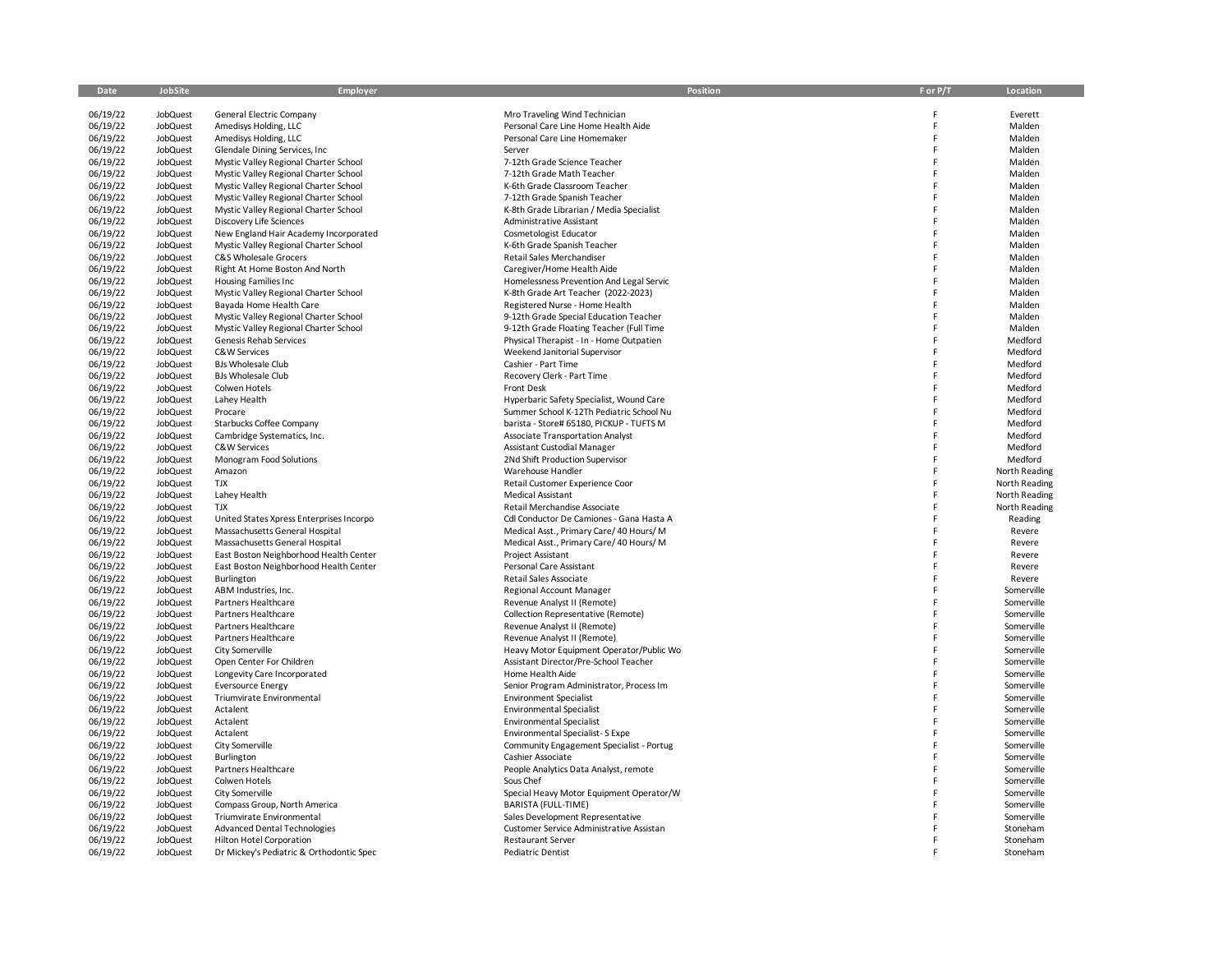| Date                 | <b>JobSite</b>                     | <b>Employer</b>                                  | <b>Position</b>                                                           | F or P/T | Location                 |
|----------------------|------------------------------------|--------------------------------------------------|---------------------------------------------------------------------------|----------|--------------------------|
|                      |                                    |                                                  |                                                                           |          |                          |
| 06/19/22             | <b>JobQuest</b>                    | Picis Clinical Solutions Inc.                    | Clinical Process Consultant, Professiona                                  | F        | Wakefield                |
| 06/19/22             | <b>JobQuest</b>                    | Loomis Armored US, LLC                           | Armed Driver Guard-37342                                                  | F<br>F   | Wakefield<br>Wakefield   |
| 06/19/22             | JobQuest                           | <b>Visiting Angels</b>                           | In Home Caregiver - Wakefield and Readin                                  | F        |                          |
| 06/19/22<br>06/19/22 | <b>JobQuest</b><br>JobQuest        | Communitas<br>Communitas                         | Program Team Lead<br><b>Recreation Specialist</b>                         | F        | Wakefield<br>Wakefield   |
| 06/19/22             | <b>JobQuest</b>                    | Milliman Incorporated                            | <b>Technical Analyst, Studies</b>                                         | F        | Wakefield                |
| 06/19/22             | <b>JobQuest</b>                    | <b>Magnus Veracross</b>                          | Salesforce Administrator                                                  | F        | Wakefield                |
| 06/19/22             | <b>JobQuest</b>                    | FedEx                                            | <b>Warehousing Worker</b>                                                 | F        | Wakefield                |
| 06/19/22             | <b>JobQuest</b>                    | <b>Kelly Services</b>                            | Senior Mechanical Design Engineer                                         | F        | Wakefield                |
| 06/19/22             | JobQuest                           | MOUNT AUBURN HOSPITAL                            | Secretary                                                                 | F        | Watertown                |
| 06/19/22             | <b>JobQuest</b>                    | Vanasse Hangen Brustin, Inc.                     | Senior Land Development Permitting Speci                                  | F        | Watertown                |
| 06/19/22             | <b>JobQuest</b>                    | Dover Corporation                                | Data Scientist                                                            | F        | Watertown                |
| 06/19/22             | <b>JobQuest</b>                    | <b>Stonebridge Companies</b>                     | <b>Assistant General Manager</b>                                          | F        | Watertown                |
| 06/19/22             | JobQuest                           | <b>Bank of America</b>                           | Client Service Representative                                             | F        | Watertown                |
| 06/19/22             | JobQuest                           | Stonebridge Companies                            | <b>Operations Manager</b>                                                 |          | Watertown                |
| 06/19/22             | <b>JobQuest</b>                    | United Parcel Service Incorporated               | Package Delivery Driver                                                   | F        | Watertown                |
| 06/19/22             | JobQuest                           | Arranta Bio                                      | Associate Director - Strain Development                                   | F        | Watertown                |
| 06/19/22             | JobQuest                           | Target                                           | Seasonal Guest Advocate Cashier, Genera                                   | F        | Watertown                |
| 06/19/22             | JobQuest                           | Gopuff                                           | Drive With Gopuff - Choose When Work                                      | F        | Watertown                |
| 06/19/22             | JobQuest                           | Alta Equipment Group                             | Field Equipment Technician                                                | F        | Wilmington               |
| 06/19/22             | <b>JobQuest</b>                    | Cafe Services Incorporated                       | Corporate Dining Food Service Worker                                      | F        | Wilmington               |
| 06/19/22             | JobQuest                           | Stuffed Foods                                    | Reach Truck Operator                                                      | F        | Wilmington               |
| 06/19/22             | JobQuest                           | FedEx                                            | Warehouse Package Handler I Tuition Assi                                  | F        | Wilmington               |
| 06/19/22             | JobQuest                           | Mcgovern Automotive Group                        | Service Appointment Coordinator                                           | F        | Wilmington               |
| 06/19/22             | JobQuest                           | L3Harris                                         | Sr Spec, Industrial Security                                              | F        | Wilmington               |
| 06/19/22             | <b>JobQuest</b>                    | L3Harris                                         | Sr Spec, Industrial Security                                              | F        | Wilmington               |
| 06/19/22             | JobQuest                           | Standard Electric                                | Warehouse                                                                 | F        | Wilmington               |
| 06/19/22             | <b>JobQuest</b>                    | Arc Mechanical                                   | Receptionist/Office Administrator                                         | F        | Wilmington               |
| 06/19/22             | <b>JobQuest</b>                    | FedEx                                            | Pt   Warehouse Package Handler I Weekly                                   |          | Wilmington               |
| 06/19/22             | <b>JobQuest</b>                    | Renewal Rehab                                    | Physical Therapist (PT)                                                   | F        | Wilmington               |
| 06/19/22             | <b>JobQuest</b>                    | State of Massachusetts                           | Environmental Analyst III                                                 | F        | Wilmington               |
| 06/19/22             | JobQuest                           | Alta Equipment Incorporated                      | Outside Sales Representative                                              | F<br>F   | Wilmington               |
| 06/19/22<br>06/19/22 | <b>JobQuest</b>                    | Limbach Holdings, Inc.<br>Limbach Holdings, Inc. | Senior Project Manager                                                    | F        | Wilmington               |
| 06/19/22             | <b>JobQuest</b><br><b>JobQuest</b> | Monogram Food Solutions                          | Project Engineer I<br>1St Shift Production Supervisor                     | F        | Wilmington<br>Wilmington |
| 06/19/22             | <b>JobQuest</b>                    | <b>Techworld Language Solutions</b>              | Private Esl Teacher                                                       | F        | Winchester               |
| 06/19/22             | JobQuest                           | Aberjona Rehabilitation And Nursing Cent         | <b>Licensed Practical Nurse</b>                                           | F        | Winchester               |
| 06/19/22             | <b>JobQuest</b>                    | Lahey Health                                     | Administrative Associate                                                  | F        | Winchester               |
| 06/19/22             | <b>JobQuest</b>                    | Lahey Health                                     | Clinical Associate, Medical Surgical - 2                                  | F        | Winchester               |
| 06/19/22             | <b>JobQuest</b>                    | Stellar Health                                   | Licensed Practical Nurse - Sign On                                        | F        | Winchester               |
| 06/19/22             | JobQuest                           | Lahey Health                                     | E.D. Patient Family Liaison - 12 Hours                                    | F        | Winchester               |
| 06/19/22             | <b>JobQuest</b>                    | Lahey Health                                     | Clinical Associate, Medical Surgical - 2                                  |          | Winchester               |
| 06/19/22             | <b>JobQuest</b>                    | <b>Excelitas Technologies Corp</b>               | Sap It Senior Business Systems Analyst -                                  | F        | Winchester               |
| 06/19/22             | JobQuest                           | Aptima, Inc.                                     | Software Engineer, PAS                                                    | F        | Woburn                   |
| 06/19/22             | JobQuest                           | Th Electronics                                   | Entry Level Electronics Technician                                        | F        | Woburn                   |
| 06/19/22             | JobQuest                           | Transformative Healthcare                        | Emt - Emergency Medical Technician                                        | F        | Woburn                   |
| 06/19/22             | JobQuest                           | Communitas                                       | Program Director                                                          | F        | Woburn                   |
| 06/19/22             | JobQuest                           | Lahey Health                                     | Nurses Aide Training Specialist - Per Di                                  | F        | Woburn                   |
| 06/19/22             | JobQuest                           | Actalent                                         | <b>Head Of Analytical Chemistry</b>                                       | F        | Woburn                   |
| 06/19/22             | JobQuest                           | American Tower                                   | Senior Analyst Business Operations                                        | F        | Woburn                   |
| 06/19/22             | JobQuest                           | <b>WTW</b>                                       | <b>Global Benefits Consultant</b>                                         |          | Woburn                   |
| 06/19/22             | JobQuest                           | Systems & Technology Research                    | <b>Chief Scientist</b>                                                    |          | Woburn                   |
| 06/19/22             | JobQuest                           | Systems & Technology Research                    | <b>Exploit Developer</b>                                                  |          | Woburn                   |
| 06/19/22             | JobQuest                           | Comfort Inn                                      | Houseman/Housekeeper                                                      | F        | Woburn                   |
| 06/19/22             | JobQuest                           | Systems & Technology Research                    | Principal Signal Processing Engineer                                      |          | Woburn                   |
| 06/19/22             | <b>JobQuest</b>                    | Systems & Technology Research                    | Radar Signal Processing Engineer                                          |          | Woburn                   |
| 06/19/22             | <b>JobQuest</b>                    | Systems & Technology Research                    | <b>Technical Staff Scientist</b>                                          |          | Woburn                   |
| 06/19/22             | JobQuest                           | Citizens                                         | <b>Business Banking Relationship Manager I</b>                            |          | Woburn                   |
| 06/19/22<br>06/19/22 | JobQuest<br><b>JobQuest</b>        | 99 Restaurant Pub<br>Ethos Veterinary Health     | Culinary Team Cs - Incentive*<br>Patient Care Coordinator: Front Desk, Pa |          | Woburn<br>Woburn         |
| 06/19/22             | <b>JobQuest</b>                    | Ethos Veterinary Health                          | Surgery Patient Care Coordinator                                          |          | Woburn                   |
| 06/19/22             | <b>JobQuest</b>                    | Sirtex Medical                                   | <b>Financial Analyst</b>                                                  |          | Woburn                   |
| 06/19/22             | <b>JobQuest</b>                    | Mass Eye And Ear Mee                             | Medical Assistant, Sign-On                                                |          | Woburn                   |
|                      |                                    |                                                  |                                                                           |          |                          |